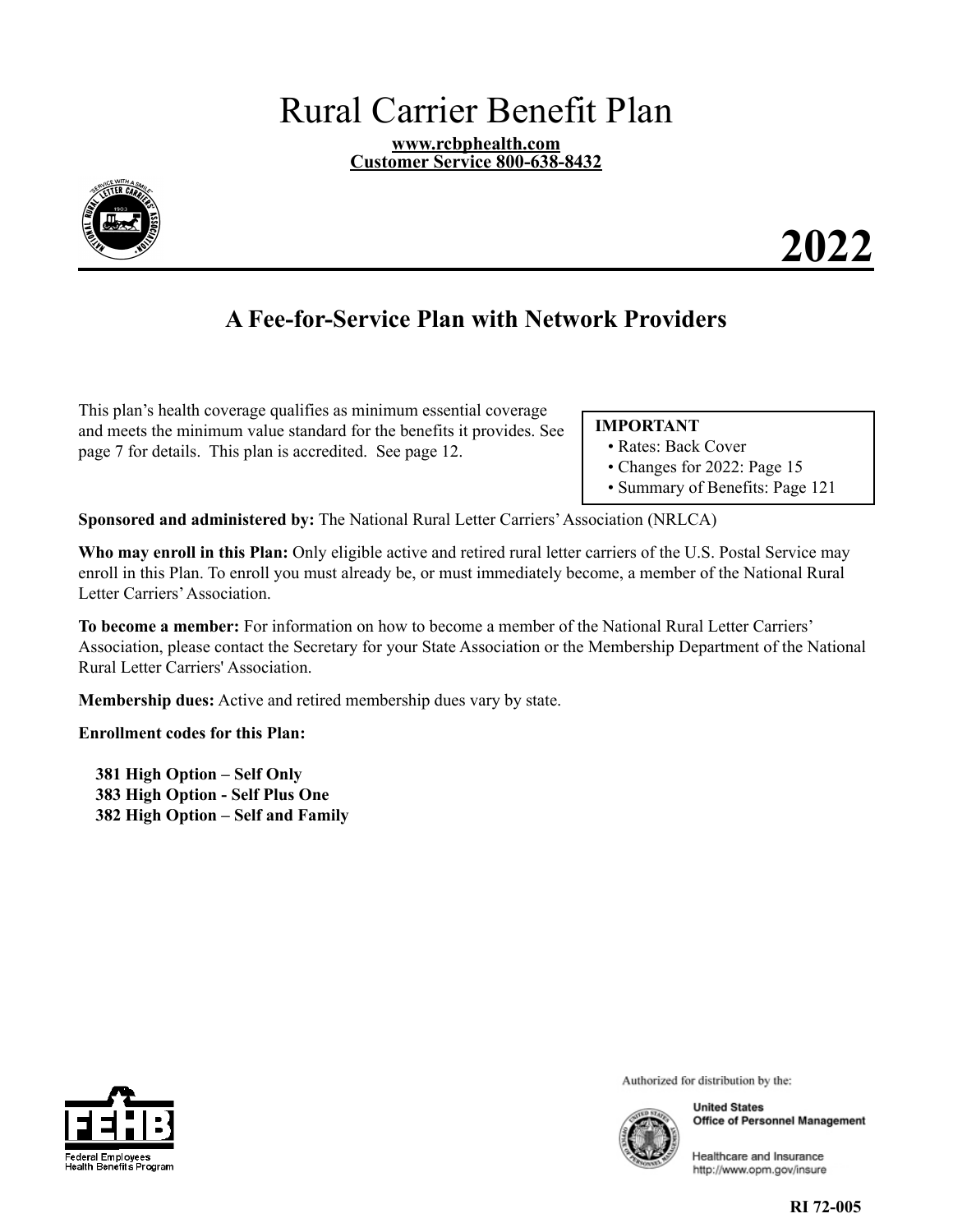#### <span id="page-1-0"></span>**Important Notice from the Rural Carrier Benefit Plan About Our Prescription Drug Coverage and Medicare**

The Office of Personnel Management (OPM) has determined that the Rural Carrier Benefit Plan's prescription drug coverage is, on average, expected to pay out as much as the standard Medicare prescription drug coverage will pay for all Plan participants and is considered Creditable Coverage. This means you do not need to enroll in Medicare Part D and pay extra for prescription drug coverage. If you decide to enroll in Medicare Part D later, you will not have to pay a penalty for late enrollment as long as you keep your FEHB coverage.

However, if you choose to enroll in Medicare Part D, you can keep your FEHB coverage and your FEHB plan will coordinate benefits with Medicare.

Remember: If you are an annuitant and you cancel your FEHB coverage, you may not re-enroll in the FEHB Program.

#### **Please be advised**

If you lose or drop your FEHB coverage and go 63 days or longer without prescription drug coverage that is at least as good as Medicare's prescription drug coverage, your monthly Medicare Part D premium will go up at least 1 percent per month for every month that you did not have that coverage. For example, if you go 19 months without Medicare Part D prescription drug coverage, your premium will always be at least 19 percent higher than what many other people pay. You will have to pay this higher premium as long as you have Medicare prescription drug coverage. In addition, you may have to wait until the next Annual Coordinated Election Period (October 15 through December 7) to enroll in Medicare Part D.

#### **Medicare's Low Income Benefits**

For people with limited income and resources, extra help paying for a Medicare prescription drug plan is available. Information regarding this program is available through the Social Security Administration (SSA) online at [www.](http://www.socialsecurity.gov) socialsecurity.gov, or call the SSA at 800-772-1213, (TTY: 800-325-0778).

You can get more information about Medicare prescription drug plans and the coverage offered in your area from these places:

• Visit www.medicare.gov for personalized help.

• Call 800-MEDICARE 800-633-4227, TTY 877-486-2048.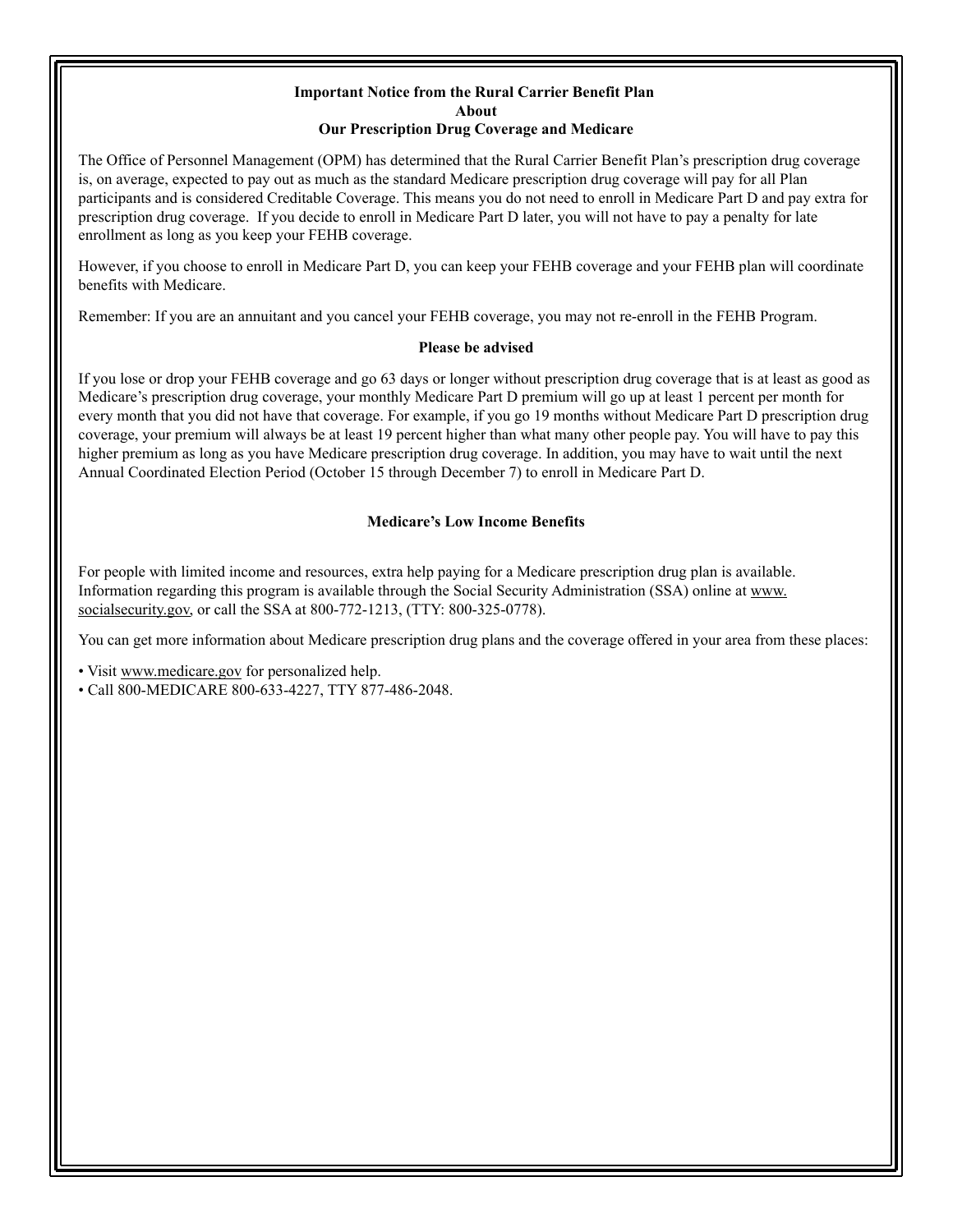## <span id="page-2-0"></span>**Table of Contents**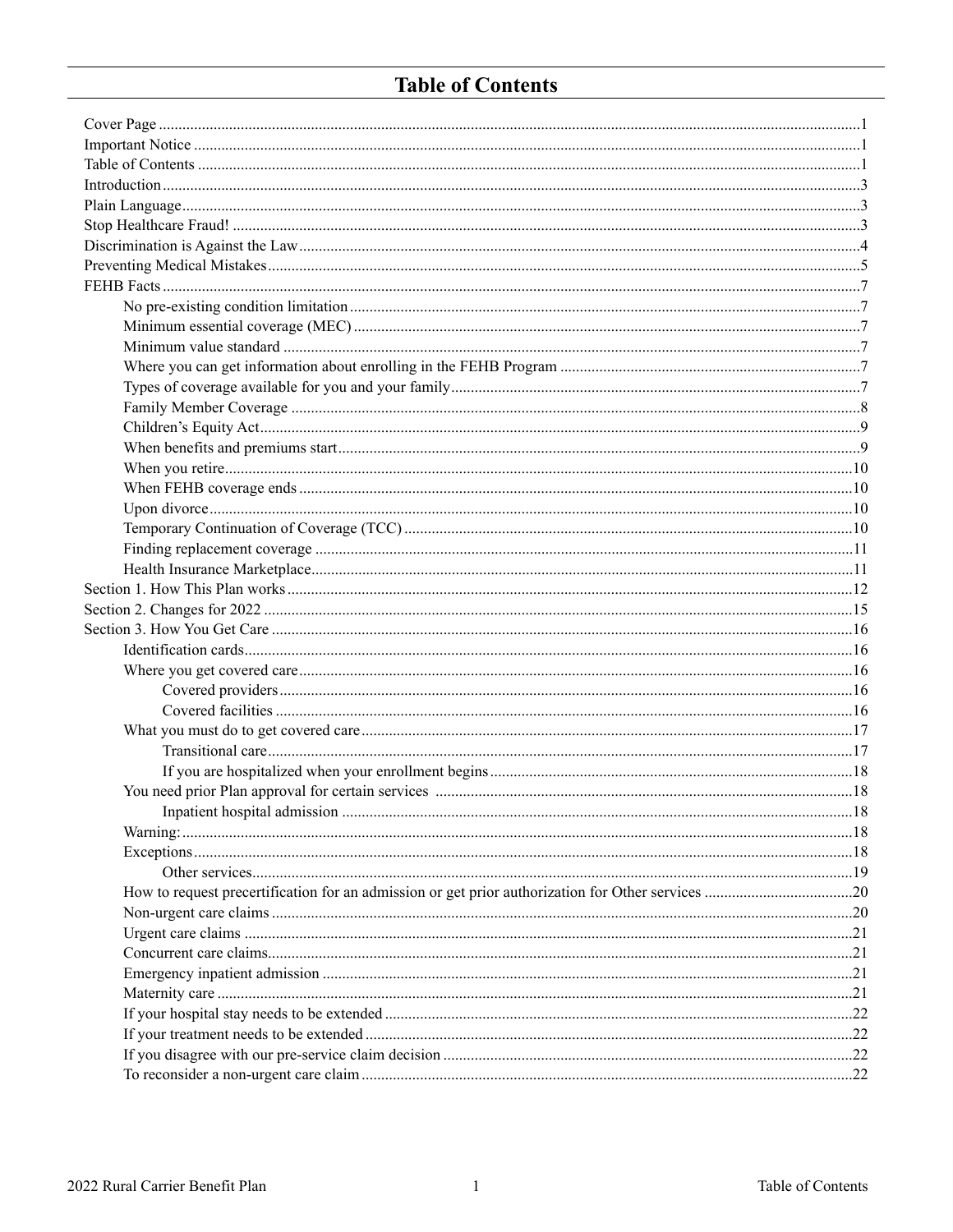| Section 5(a). Medical Services and Supplies Provided by Physicians and Other Healthcare Professionals33 |  |
|---------------------------------------------------------------------------------------------------------|--|
|                                                                                                         |  |
|                                                                                                         |  |
|                                                                                                         |  |
|                                                                                                         |  |
|                                                                                                         |  |
|                                                                                                         |  |
|                                                                                                         |  |
|                                                                                                         |  |
|                                                                                                         |  |
|                                                                                                         |  |
|                                                                                                         |  |
|                                                                                                         |  |
|                                                                                                         |  |
|                                                                                                         |  |
|                                                                                                         |  |
|                                                                                                         |  |
|                                                                                                         |  |
|                                                                                                         |  |
|                                                                                                         |  |
|                                                                                                         |  |
|                                                                                                         |  |
|                                                                                                         |  |
|                                                                                                         |  |
|                                                                                                         |  |
|                                                                                                         |  |
|                                                                                                         |  |
|                                                                                                         |  |
|                                                                                                         |  |
|                                                                                                         |  |
|                                                                                                         |  |
|                                                                                                         |  |
|                                                                                                         |  |
|                                                                                                         |  |
|                                                                                                         |  |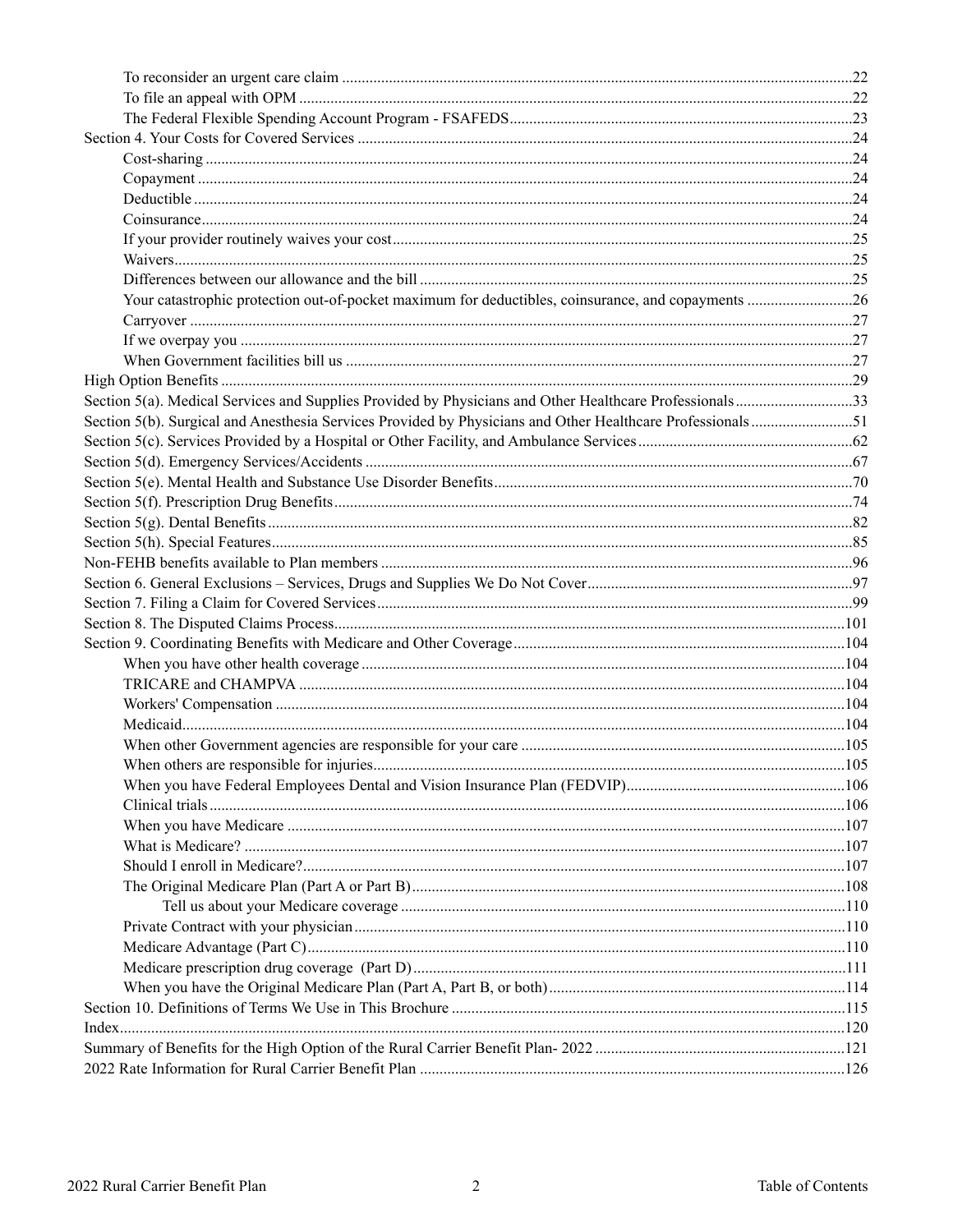### <span id="page-4-0"></span>**Introduction**

This brochure describes the benefits of the Rural Carrier Benefit Plan under contract (CS 1073) between the Rural Carrier Benefit Plan and the United States Office of Personnel Management (OPM), as authorized by the Federal Employees Health Benefits law. This Plan is administered by Claims Administration Corporation, an Aetna company. Customer service may be reached at 800-638-8432 or through our website: www.rcbphealth.com. The address for the Rural Carrier Benefit Plan administrative office is:

Rural Carrier Benefit Plan 1630 Duke Street, 2nd Floor Alexandria, VA 22314-3466

This brochure is the official statement of benefits. No verbal statement can modify or otherwise affect the benefits, limitations, and exclusions of this brochure. It is your responsibility to be informed about your health benefits.

If you are enrolled in this Plan, you are entitled to the benefits described in this brochure. If you are enrolled in Self Plus One or Self and Family coverage, each eligible family member is also entitled to these benefits. You do not have a right to benefits that were available before January 1, 2022 unless those benefits are also shown in this brochure.

OPM negotiates benefits and rates with each Plan annually. Benefit changes are effective January 1, 2022 and changes are summarized on page [15.](#page-16-0) Rates are shown at the end of this brochure.

## <span id="page-4-1"></span>**Plain Language**

All FEHB brochures are written in plain language to make them easy to understand. Here are some examples:

- • Except for necessary technical terms, we use common words. For instance, "you" means the enrollee and each covered family member, "we" means the Rural Carrier Benefit Plan.
- • We limit acronyms to ones you know. FEHB is the Federal Employees Health Benefits Program. OPM is the United States Office of Personnel Management. If we use others, we tell you what they mean.
- • Our brochure and other FEHB Plans' brochures have the same format and similar descriptions to help you compare plans.

### <span id="page-4-2"></span>**Stop Healthcare Fraud!**

Fraud increases the cost of healthcare for everyone and increases your Federal Employees Health Benefits Program premium.

OPM's Office of the Inspector General investigates all allegations of fraud, waste, and abuse in the FEHB Program regardless of the agency that employs you or from which you retired.

**Protect Yourself From Fraud** – Here are some things that you can do to prevent fraud:

- Do not give your plan identification (ID) number over the phone or to people you do not know, except for your healthcare provider, authorized health benefits plan, or OPM representative.
- Let only the appropriate medical professionals review your medical record or recommend services.
- • Avoid using healthcare providers who say that an item or service is not usually covered, but they know how to bill us to get it paid.
- • Carefully review explanations of benefits (EOBs) statements that you receive from us.
- • Periodically review your claim history for accuracy to ensure we have not been billed for services you did not receive.
- • Do not ask your doctor to make false entries on certificates, bills, or records in order to get us to pay for an item or service.
- • If you suspect that a provider has charged you for services you did not receive, billed you twice for the same service, or misrepresented any information, do the following:
	- Call the provider and ask for an explanation. There may be an error.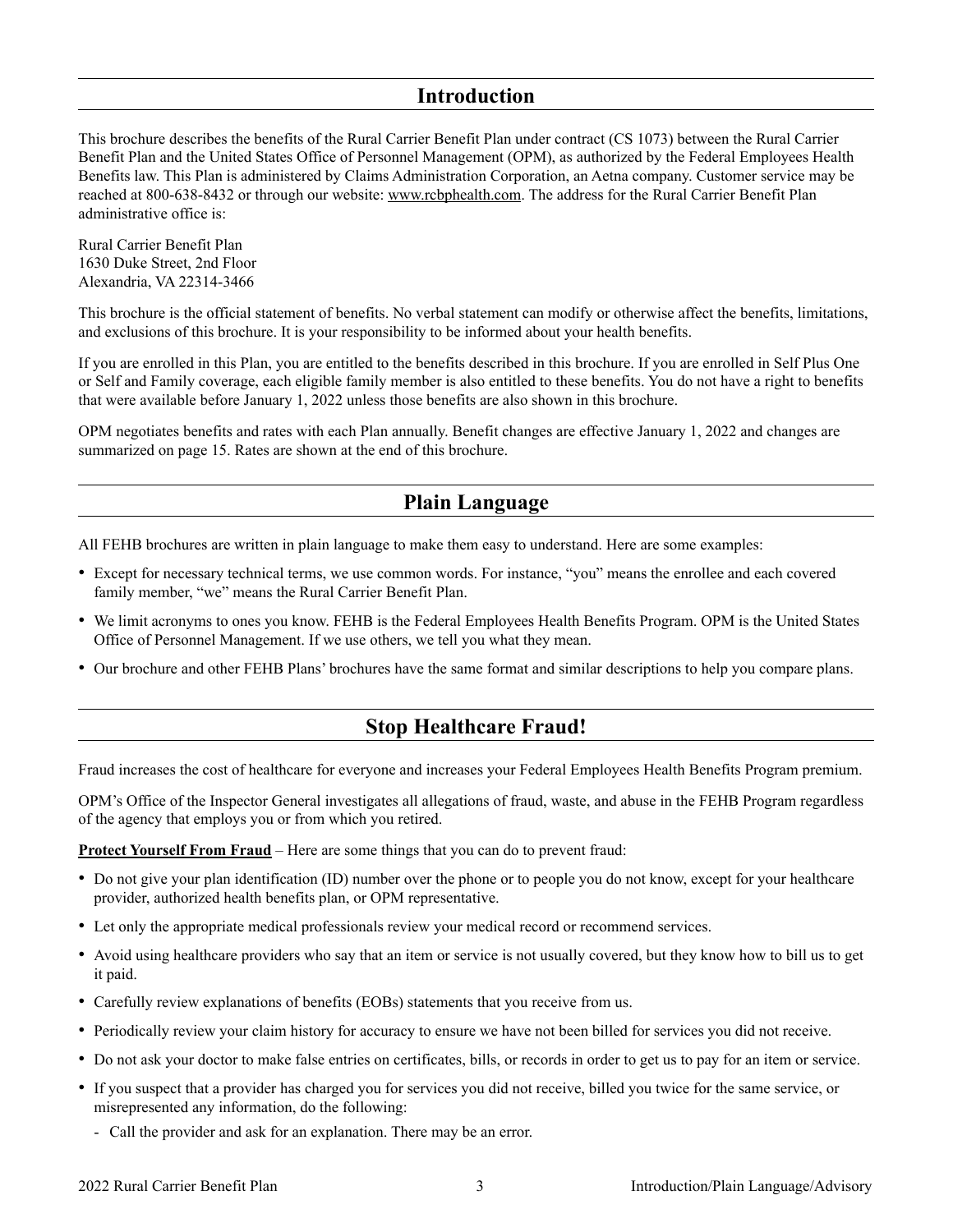- If the provider does not resolve the matter, call us at 800-638-8432 and explain the situation.
- If we do not resolve the issue:

#### **CALL - THE HEALTHCARE FRAUD HOTLINE**

#### **877-499-7295**

#### **OR go to: www.opm.gov/our-inspector-general/hotline-to-report-fraud-waste-or-abuse/complaint-form/**

**The online reporting form is the desired method of reporting fraud to ensure accuracy, and a quicker response time.** 

#### **You can also write to:**

#### **United States Office of Personnel Management Office of the Inspector General Fraud Hotline 1900 E Street NW Room 6400 Washington, DC 20415-1100**

- Do not maintain as a family member on your policy:
	- Your former spouse after a divorce decree or annulment is final (even if a court order stipulates otherwise); or
	- Your child age 26 or over (unless they were disabled and incapable of self support prior to age 26).
- • A carrier may request that an enrollee verify the eligibility of any or all family members listed as covered under the enrollee's FEHB enrollment.
- If you have any questions about the eligibility of a dependent, check with your personnel office if you are employed, with your retirement office (such as OPM) if you are retired, or with the National Finance Center if you are enrolled under Temporary Continuation of Coverage (TCC).
- Fraud or intentional misrepresentation of material facts is prohibited under the Plan. You can be prosecuted for fraud and your agency may take action against you. Examples of fraud include, falsifying a claim to obtain FEHB benefits, trying to or obtaining services or coverage for yourself or for someone else who is not eligible for coverage, or enrolling in the Plan when you are no longer eligible.
- • If your enrollment continues after you are no longer eligible for coverage (i.e., you have separated from Federal service) and premiums are not paid, you will be responsible for all benefits paid during the period in which premiums were not paid. You may be billed by your provider for services received. You may be prosecuted for fraud for knowingly using health insurance benefits for which you have not paid premiums. It is your responsibility to know when you or a family member is no longer eligible to use your health insurance coverage.

### <span id="page-5-0"></span>**Discrimination is Against the Law**

The Rural Carrier Benefit Plan complies with all applicable Federal civil rights laws, including Title VII of the Civil Rights Act of 1964.

You can also file a civil rights compliant with the Office of Personnel Management by mail at: Office of Personnel Management Healthcare and Insurance Federal Employee Insurance Operations, Attention: Assistant Director FEIO, 1900 E Street NW, Suite 3400 S, Washington, DC 20415-3610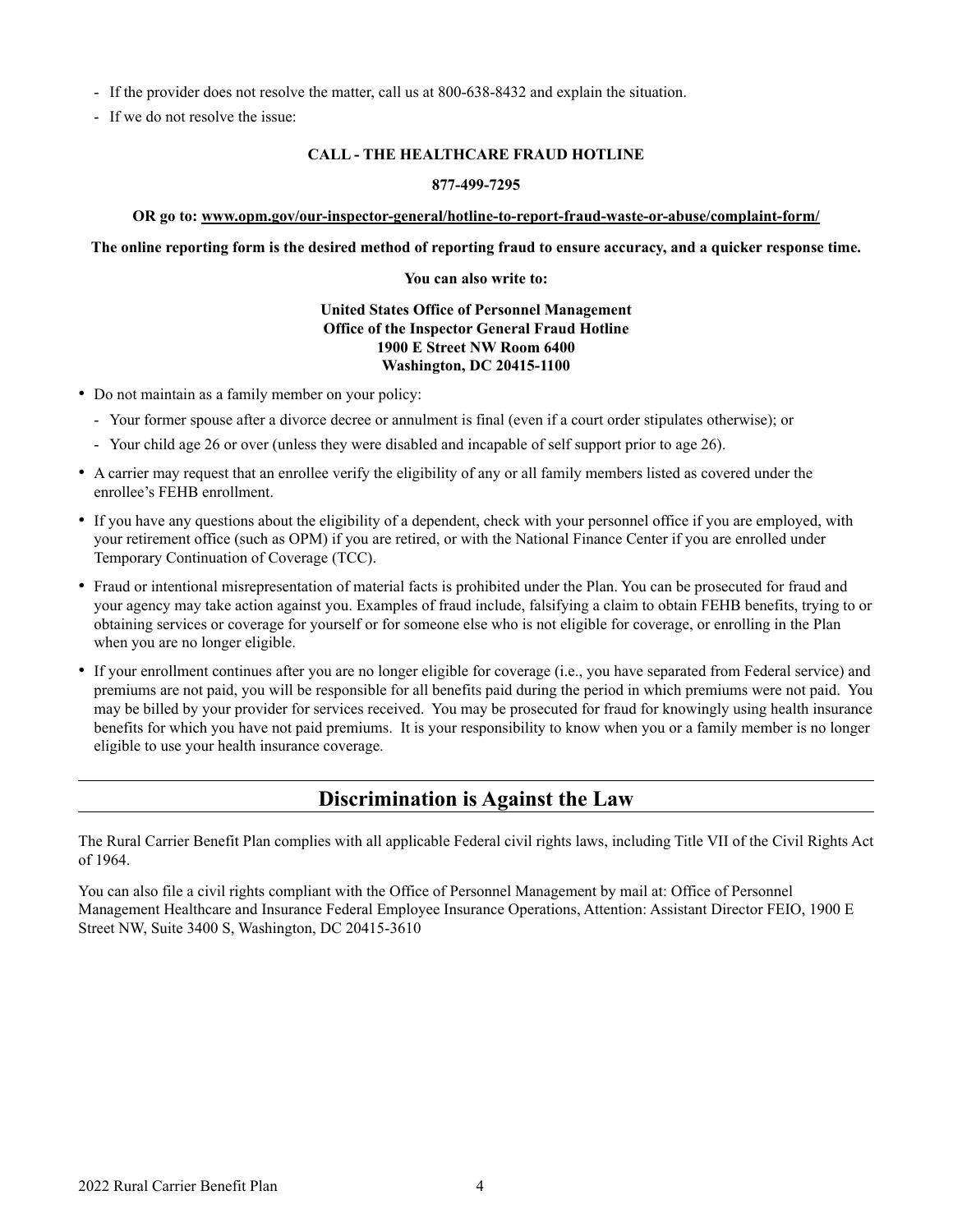## <span id="page-6-0"></span>**Preventing Medical Mistakes**

Medical mistakes continue to be a significant cause of preventable deaths within the United States. While death is the most tragic outcome, medical mistakes cause other problems such as permanent disabilities, extended hospital stays, longer recoveries, and even additional treatments. Medical mistakes and their consequences also add significantly to the overall cost of healthcare. Hospitals and healthcare providers are being held accountable for the quality of care and reduction in medical mistakes by their accrediting bodies. You can also improve the quality and safety of your own healthcare and that of your family members by learning more about and understanding your risks. Take these simple steps:

#### **1. Ask questions if you have doubts or concerns.**

- • Ask questions and make sure you understand the answers.
- Choose a doctor with whom you feel comfortable talking.
- Take a relative or friend with you to help you take notes, ask questions and understand answers.

#### **2. Keep and bring a list of all the medications you take.**

- • Bring the actual medications or give your doctor and pharmacist a list of all the medications and dosage that you take, including non-prescription (over-the-counter) medications and nutritional supplements.
- Tell your doctor and pharmacist about any drug, food, and other allergies you have, such as latex.
- Ask about any risks or side effects of the medication and what to avoid while taking it. Be sure to write down what your doctor or pharmacist says.
- Make sure your medication is what the doctor ordered. Ask the pharmacist about your medicine if it looks different than you expected.
- Read the label and patient package insert when you get your medication, including all warnings and instructions.
- Know how to use your medication. Especially note the times and conditions when your medication should and should not be taken.
- Contact your doctor or pharmacist if you have any questions.
- Understanding both the generic and brand names of your medication. This helps ensure you do not receive double dosing from taking both a generic and a brand. It also helps prevent you from taking a medication to which you are allergic.

#### **3. Get the results of any test or procedure.**

- • Ask when and how you will get the results of tests or procedures. Will it be in person, by phone, mail through the Plan or Provider's portal?
- Don't assume the results are fine if you do not get them when expected. Contact your healthcare provider and ask for your results.
- Ask what the results mean for your care.

#### **4. Talk to your doctor about which hospital or clinic is best for your health needs.**

- Ask your doctor about which hospital or clinic has the best care and results for your condition if you have more than one hospital or clinic to choose from to get the healthcare you need.
- Be sure you understand the instructions you get about follow-up care when you leave the hospital or clinic.

#### **5. Make sure you understand what will happen if you need surgery.**

- Make sure you, your doctor, and your surgeon all agree on exactly what will be done during the operation.
- Ask your doctor, "Who will manage my care when I am in the hospital?"
- Ask your surgeon:
	- Exactly what will you be doing?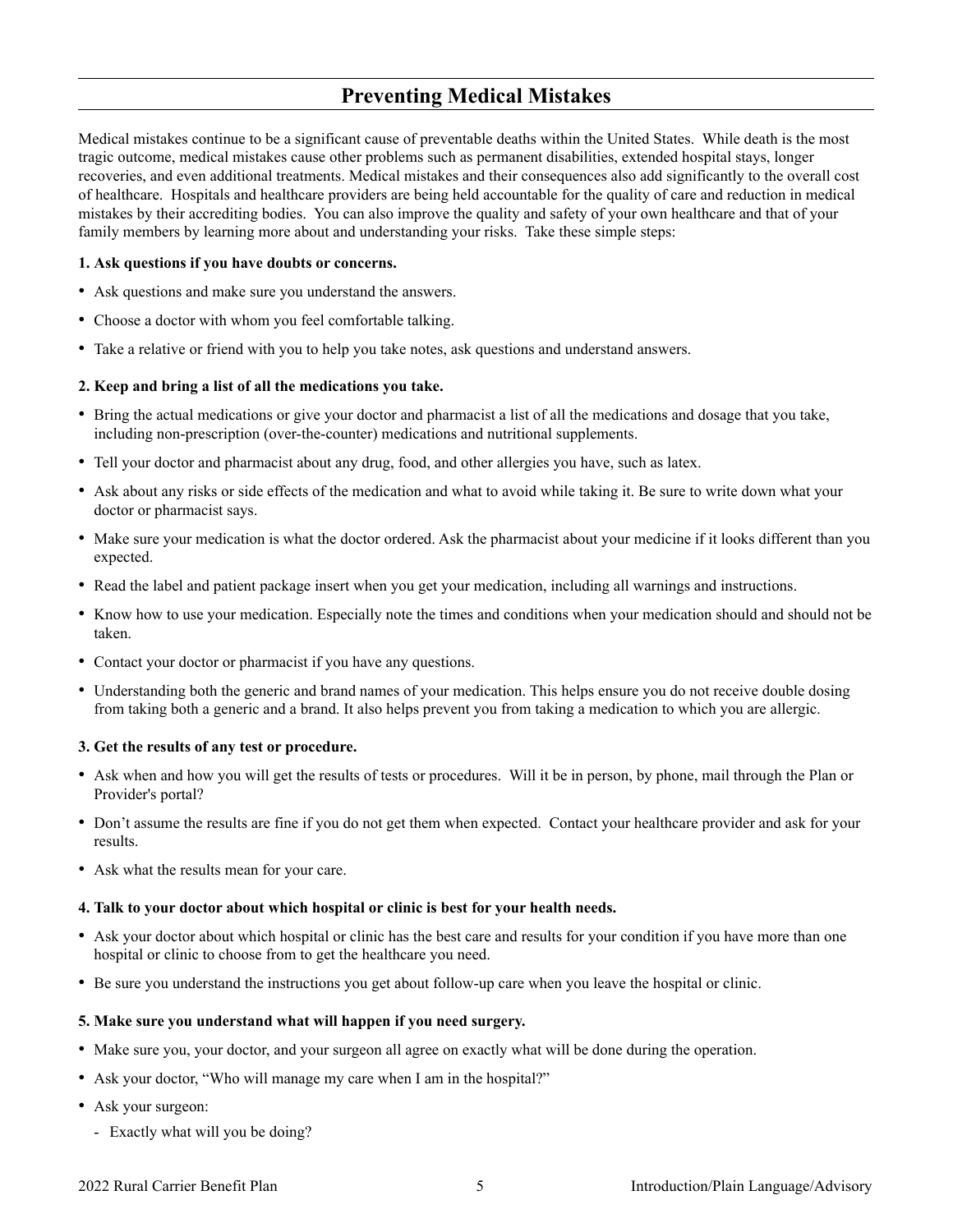- About how long will it take?
- What will happen after surgery?
- How can I expect to feel during recovery?
- • Tell the surgeon, anesthesiologist, and nurses about any allergies, bad reaction to anesthesia, and any medications or nutritional supplements you are taking.

#### **Patient Safety Links**

For more information on patient safety, please visit:

- • www.jointcommission.org/speakup.aspx. The Joint Commission's Speak Up™ patient safety program.
- www.jointcommission.org/topics/patient\_safety.aspx The Joint Commission helps healthcare organizations to improve the quality and safety of the care they deliver.
- • www.ahrq.gov/patients-consumers/**.** The Agency for Healthcare Research and Quality makes available a wide-ranging list of topics not only to inform consumers about patient safety but to help choose quality healthcare providers and improve the quality of care you receive.
- www.npsf.org. The National Patient Safety Foundation has information on how to ensure safer healthcare for you and your family.
- • www.bemedwise.org. The National Council on Patient Information and Education is dedicated to improving communication about the safe, appropriate use of medications.
- • www.leapfroggroup.org. The Leapfrog Group is active in promoting safe practices in hospital care.
- www.ahqa.org. The American Health Quality Association represents organizations and healthcare professionals working to improve patient safety.

#### **Preventable Healthcare Acquired Conditions ("Never Events")**

When you enter the hospital for treatment of one medical problem, you do not expect to leave with additional injuries, infections, or other serious conditions that occur during the course of your stay. Although some of these complications may not be avoidable, patients do suffer from injuries or illnesses that could have been prevented if doctors or the hospital had taken proper precautions. Errors in medical care that are clearly identifiable, preventable and serious in their consequences for patients, can indicate a significant problem in the safety and credibility of a healthcare facility. These conditions and errors are sometimes called "Never Events" or "Serious Reportable Events."

We have a benefit payment policy that encourages hospitals to reduce the likelihood of hospital-acquired conditions such as certain infections, severe bedsores, and fractures, and to reduce medical errors that should never happen. When such an event occurs, neither you nor your FEHB plan will incur costs to correct the medical error.

You will not be billed for inpatient services related to treatment of specific hospital-acquired conditions or for inpatient services needed to correct never events, if you use Aetna Choice POS II (Open Access) preferred providers. This policy helps to protect you from preventable medical errors and improve the quality of care you receive.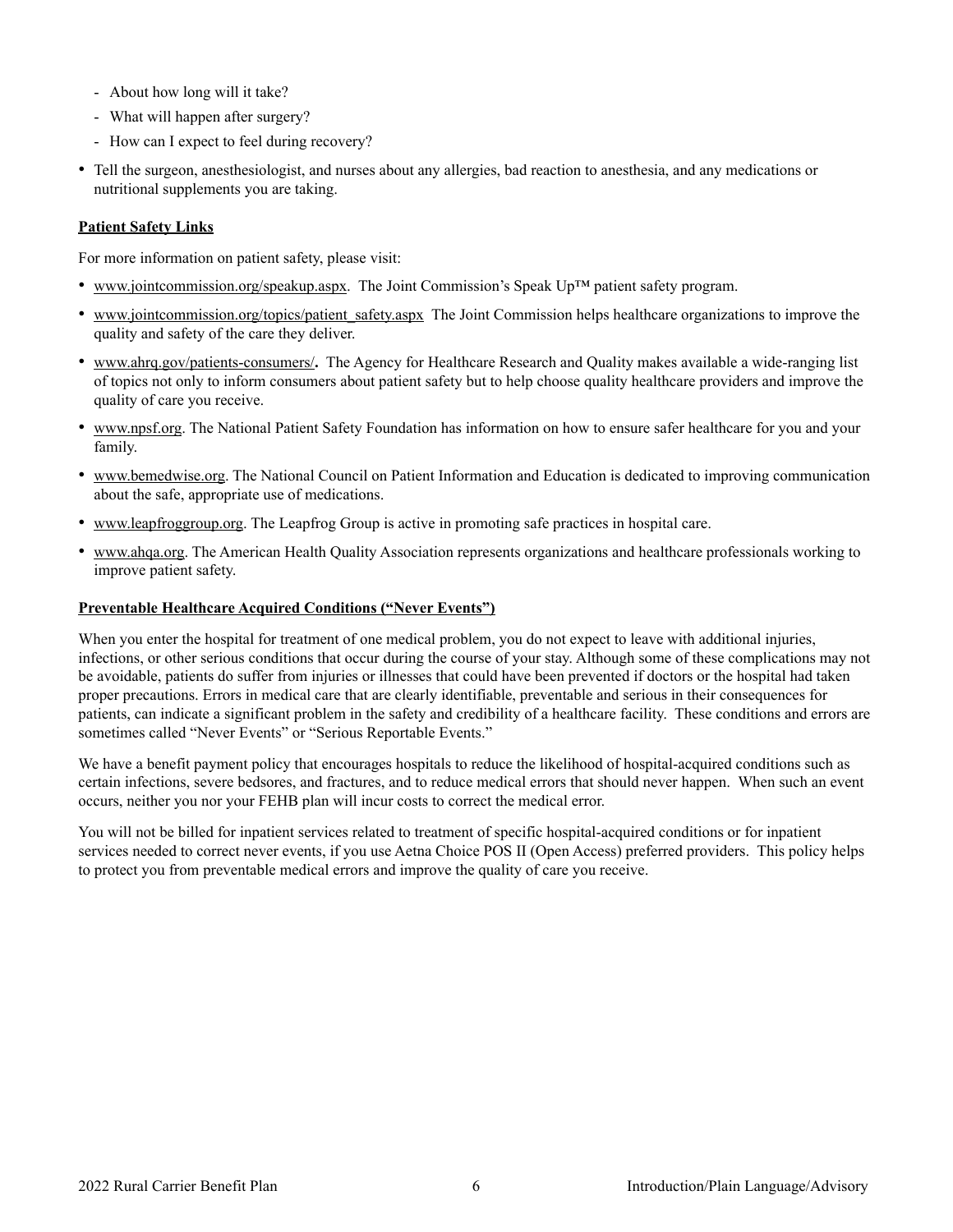### <span id="page-8-1"></span>**FEHB Facts**

#### <span id="page-8-0"></span>**Coverage information**

<span id="page-8-3"></span>• **Minimum essential coverage (MEC)** 

**standard**

- <span id="page-8-2"></span>• **No pre-existing condition limitation**  We will not refuse to cover the treatment of a condition you had before you enrolled in this Plan solely because you had the condition before you enrolled.
	- Please visit the Internal Revenue Service (IRS) website at www.irs.gov/uac/Questions-and-[Answers-on-the-Individual-Shared-Responsibility-Provision](http://www.irs.gov/uac/Questions-and-Answers-on-the-Individual-Shared-Responsibility-Provision) for more information on the individual requirement for MEC.
- <span id="page-8-4"></span>• **Minimum value**  Our health coverage meets the minimum value standard of 60% established by the ACA. This means that we provide benefits to cover at least 60% of the total allowed costs of essential health benefits. The 60% standard is an actuarial value; your specific out-ofpocket costs are determined as explained in this brochure.

See www.opm.gov/healthcare-insurance/healthcare for enrollment information as well as:

- Information on the FEHB Program and plans available to you
- A health plan comparison tool
- A list of agencies that participate in Employee Express
- A link to Employee Express
- Information on and links to other electronic enrollment systems

Also, your employing or retirement office can answer your questions, and give you brochures for other plans and other materials you need to make an informed decision about your FEHB coverage. These materials tell you:

- When you may change your enrollment;
- How you can cover your family members;
- What happens when you transfer to another Federal agency, go on leave without pay, enter military service, or retire;
- What happens when your enrollment ends; and
- When the next Open Season for enrollment begins.

We do not determine who is eligible for coverage and, in most cases, cannot change your enrollment status without information from your employing or retirement office. For information on your premium deductions, disability leave, pensions, etc, you must also contact your employing or retirement office.

Once enrolled in your FEHB Program Plan, you should contact your carrier directly for updates and questions about your benefit coverage.

<span id="page-8-6"></span>• **Types of coverage available for you and your family**  Self Only coverage is only for the enrollee. Self Plus One coverage is for the enrollee and one eligible family member. Self and Family coverage is for the enrollee and one or more eligible family members. Family members include your spouse and your dependent children under age 26, including any foster children authorized for coverage by your employing agency or retirement office. Under certain circumstances, you may also continue coverage for a disabled child 26 years of age or older who is incapable of self-support.

<span id="page-8-5"></span>• **Where you can get information about enrolling in the FEHB Program**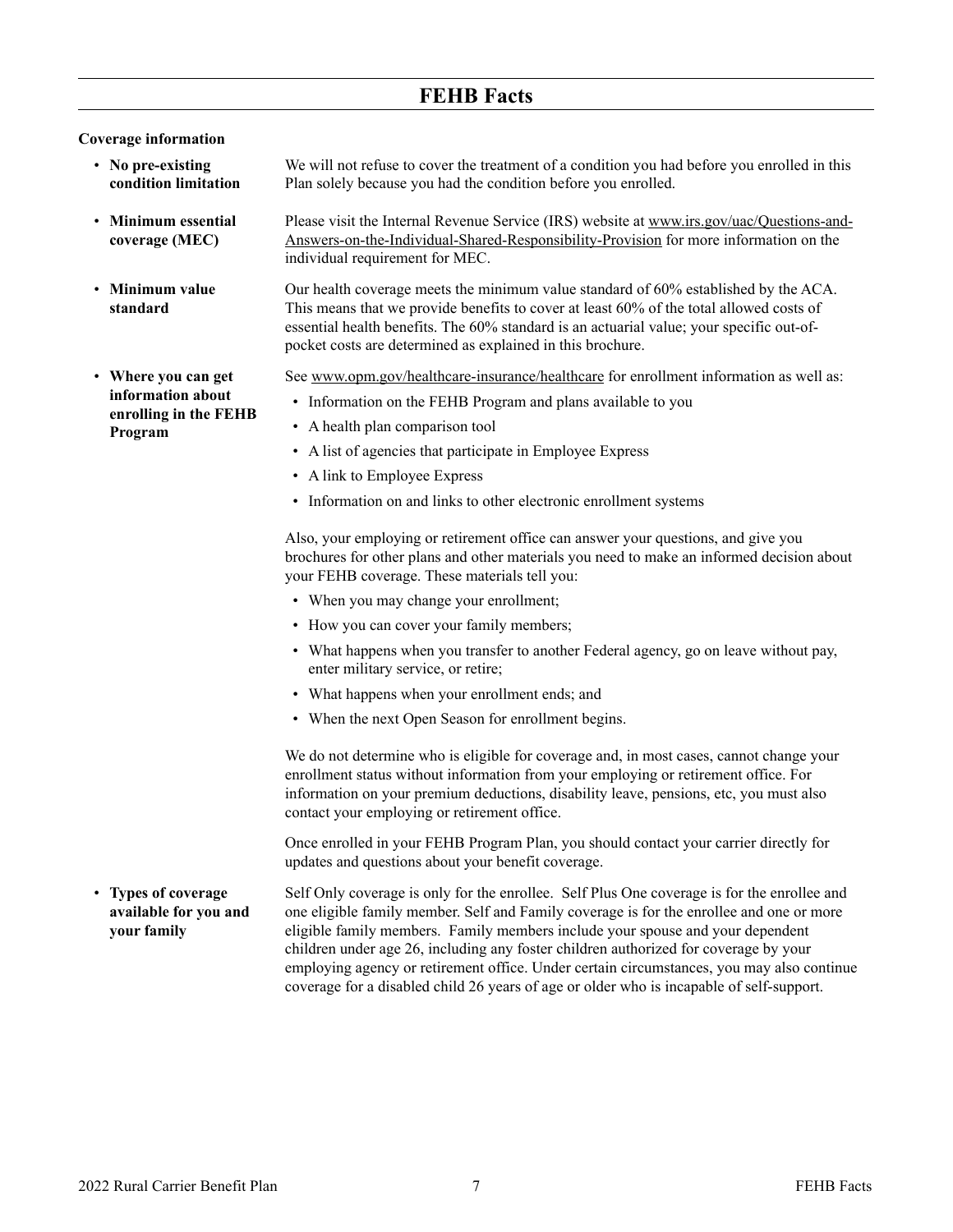<span id="page-9-0"></span>

|                             | If you have a Self Only enrollment, you may change to a Self Plus one or a Self and Family<br>enrollment if you marry, give birth, or add a child to your family. You may change your<br>enrollment 31 days before to 60 days after that event. The Self Plus One or Self and Family<br>enrollment begins on the first day of the pay period in which the child is born or becomes<br>an eligible family member. When you change to Self Plus One or Self and Family because<br>you marry, the change is effective on the first day of the pay period that begins after your<br>employing office receives your enrollment form. Benefits will not be available to your<br>spouse until you are married. A carrier may request that an enrollee verify the eligibility of<br>any or all family members listed as covered under the enrollee's FEHB enrollment. |
|-----------------------------|---------------------------------------------------------------------------------------------------------------------------------------------------------------------------------------------------------------------------------------------------------------------------------------------------------------------------------------------------------------------------------------------------------------------------------------------------------------------------------------------------------------------------------------------------------------------------------------------------------------------------------------------------------------------------------------------------------------------------------------------------------------------------------------------------------------------------------------------------------------|
|                             | Contact your carrier to obtain a Certificate of Creditable Coverage (COCC) or to add a<br>dependent when there is already family Coverage.                                                                                                                                                                                                                                                                                                                                                                                                                                                                                                                                                                                                                                                                                                                    |
|                             | Contact your employing or retirement office if you are changing from Self to Self Plus One<br>or Self and Family or to add a newborn if you currently have a Self Only plan.                                                                                                                                                                                                                                                                                                                                                                                                                                                                                                                                                                                                                                                                                  |
|                             | Your employing or retirement office will <b>not</b> notify you when a family member is no longer<br>eligible to receive benefits, nor will we. Please tell us immediately of changes in family<br>member status including your marriage, divorce, annulment, or when your child reaches<br>age 26.                                                                                                                                                                                                                                                                                                                                                                                                                                                                                                                                                            |
|                             | If you or one of your family members is enrolled in one FEHB plan, you or they<br>cannot be enrolled in or covered as a family member by another enrollee in another<br>FEHB plan.                                                                                                                                                                                                                                                                                                                                                                                                                                                                                                                                                                                                                                                                            |
|                             | If you have a qualifying life event (QLE) - such as marriage, divorce, or the birth of a child<br>- outside of the Federal Benefits Open Season, you may be eligible to enroll in the FEHB<br>Program, change your enrollment, or cancel coverage. For a complete list of QLEs, visit<br>the FEHB website at www.opm.gov/healthcare-insurance/life-event. If you need<br>assistance, please contact your employing agency, personnel/payroll office, or retirement<br>office.                                                                                                                                                                                                                                                                                                                                                                                 |
| • Family Member<br>Coverage | Family members covered under your Self and Family enrollment are your spouse<br>(including your spouse by valid common-law marriage from a state that recognizes<br>common-law marriages) and children as described below. A Self Plus One enrollment<br>covers you and your spouse, or one other eligible family member as described below.                                                                                                                                                                                                                                                                                                                                                                                                                                                                                                                  |
|                             | Natural children, adopted children, and stepchildren<br>Coverage: Natural children, adopted children, and stepchildren are covered until their 26th<br>birthday.                                                                                                                                                                                                                                                                                                                                                                                                                                                                                                                                                                                                                                                                                              |
|                             | <b>Foster children</b><br>Coverage: Foster children are eligible for coverage until their 26th birthday if you provide<br>documentation of your regular and substantial support of the child and sign a certification<br>stating that your foster child meets all the requirements. Contact your human resources<br>office or retirement system for additional information.                                                                                                                                                                                                                                                                                                                                                                                                                                                                                   |
|                             | Children incapable of self-support<br>Coverage: Children who are incapable of self-support because of a mental or physical<br>disability that began before age 26 are eligible to continue coverage. Contact your human<br>resources office or retirement system for additional information.                                                                                                                                                                                                                                                                                                                                                                                                                                                                                                                                                                  |
|                             | <b>Married children</b><br>Coverage: Married children (but NOT their spouse or their own children) are covered until<br>their 26th birthday.                                                                                                                                                                                                                                                                                                                                                                                                                                                                                                                                                                                                                                                                                                                  |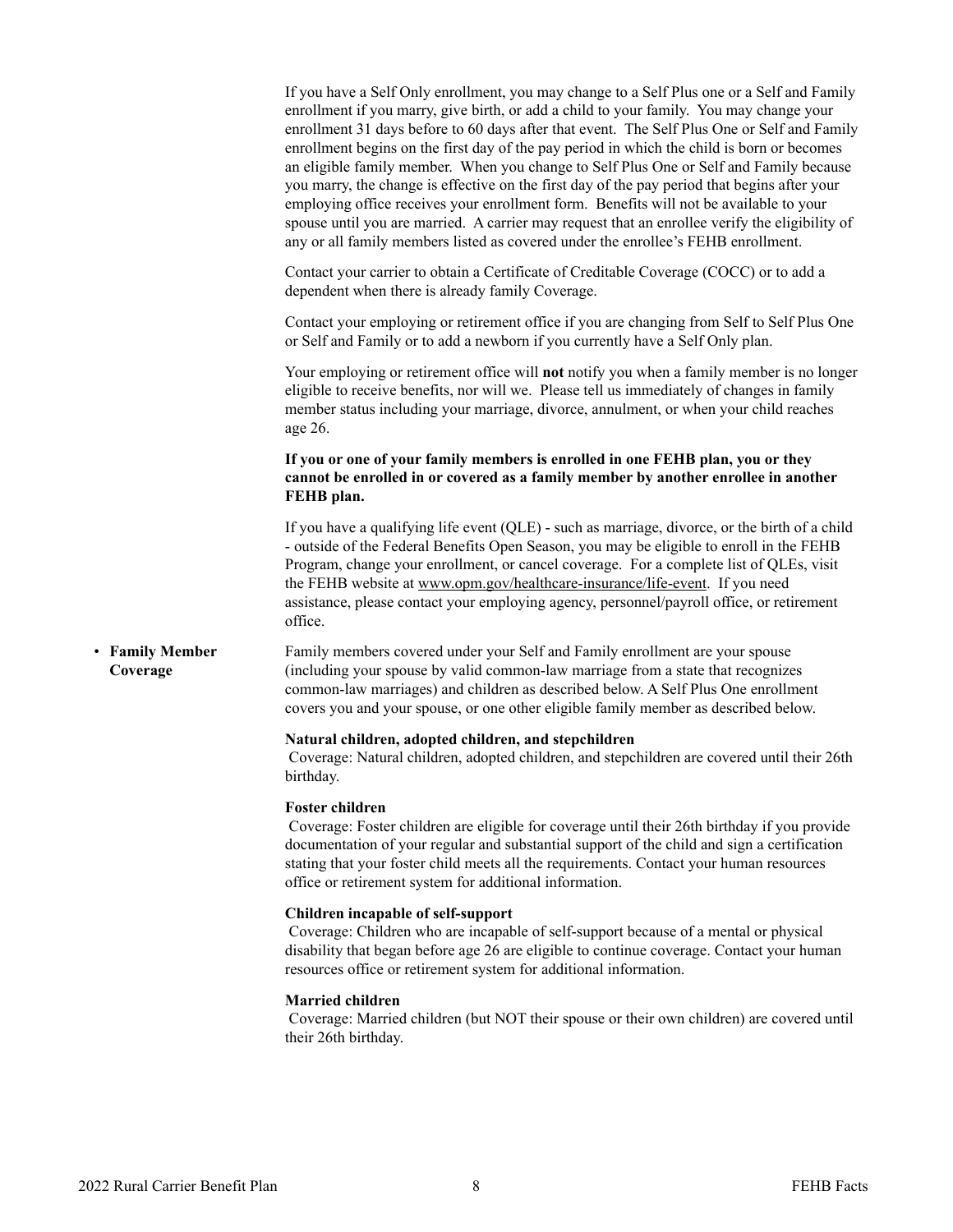<span id="page-10-1"></span><span id="page-10-0"></span>

|                                          | Children with or eligible for employer-provided health insurance<br>Coverage: Children who are eligible for or have their own employer-provided health<br>insurance are covered until their 26th birthday.                                                                                                                                                                                                                                                                                                                                                                                                                                                                                                                                                                                                                                                                                                                                                                                                                                                                                                                                   |
|------------------------------------------|----------------------------------------------------------------------------------------------------------------------------------------------------------------------------------------------------------------------------------------------------------------------------------------------------------------------------------------------------------------------------------------------------------------------------------------------------------------------------------------------------------------------------------------------------------------------------------------------------------------------------------------------------------------------------------------------------------------------------------------------------------------------------------------------------------------------------------------------------------------------------------------------------------------------------------------------------------------------------------------------------------------------------------------------------------------------------------------------------------------------------------------------|
|                                          | Newborns of covered children are insured only for routine nursery care during the covered<br>portion of the mother's maternity stay.                                                                                                                                                                                                                                                                                                                                                                                                                                                                                                                                                                                                                                                                                                                                                                                                                                                                                                                                                                                                         |
|                                          | You can find additional information at www.opm.gov/healthcare-insurance.                                                                                                                                                                                                                                                                                                                                                                                                                                                                                                                                                                                                                                                                                                                                                                                                                                                                                                                                                                                                                                                                     |
| • Children's Equity Act                  | OPM has implemented the Federal Employees Health Benefits Children's Equity Act of<br>2000. This law mandates that you be enrolled for Self Plus One or Self and Family<br>coverage in the FEHB Program, if you are an employee subject to a court or administrative<br>order requiring you to provide health benefits for your child(ren).                                                                                                                                                                                                                                                                                                                                                                                                                                                                                                                                                                                                                                                                                                                                                                                                  |
|                                          | If this law applies to you, you must enroll in Self Plus One or Self and Family coverage in a<br>health plan that provides full benefits in the area where your children live or provide<br>documentation to your employing office that you have obtained other health benefits<br>coverage for your children. If you do not do so, your employing office will enroll you<br>involuntarily as follows:                                                                                                                                                                                                                                                                                                                                                                                                                                                                                                                                                                                                                                                                                                                                       |
|                                          | • If you have no FEHB coverage, your employing office will enroll you for Self Plus One<br>or Self and Family coverage, as appropriate, in the lowest-cost nationwide plan option<br>as determined by OPM;                                                                                                                                                                                                                                                                                                                                                                                                                                                                                                                                                                                                                                                                                                                                                                                                                                                                                                                                   |
|                                          | • If you have a Self Only enrollment in a Fee-for-Service plan or in an HMO that serves<br>the area where your children live, your employing office will change your enrollment to<br>Self Plus One or Self and Family, as appropriate, in the same option of the same plan;<br>or                                                                                                                                                                                                                                                                                                                                                                                                                                                                                                                                                                                                                                                                                                                                                                                                                                                           |
|                                          | • If you are enrolled in an HMO that does not serve the area where the children live, your<br>employing office will change your enrollment to Self Plus One or Self and Family, as<br>appropriate, in the lowest-cost nationwide plan option as determined by OPM.                                                                                                                                                                                                                                                                                                                                                                                                                                                                                                                                                                                                                                                                                                                                                                                                                                                                           |
|                                          | As long as the court/administrative order is in effect, and you have at least one child<br>identified in the order who is still eligible under the FEHB Program, you cannot cancel<br>your enrollment, change to Self Only, or change to a plan that does not serve the area in<br>which your children live, unless you provide documentation that you have other coverage<br>for the children.                                                                                                                                                                                                                                                                                                                                                                                                                                                                                                                                                                                                                                                                                                                                              |
|                                          | If the court/administrative order is still in effect when you retire, and you have at least one<br>child still eligible for FEHB coverage, you must continue your FEHB coverage into<br>retirement (if eligible) and cannot cancel your coverage, change to Self Only, or change to a<br>plan that does not serve the area in which your children live as long as the court/<br>administrative order is in effect. Similarly, you cannot change to Self Plus One if the court/<br>administrative order identifies more than one child. Contact your employing office for<br>further information.                                                                                                                                                                                                                                                                                                                                                                                                                                                                                                                                             |
| When benefits and<br>٠<br>premiums start | The benefits in this brochure are effective January 1. If you joined this Plan during Open<br>Season, your coverage begins on the first day of your first pay period that starts on or after<br>January 1. If you changed plans or plan options during Open Season and you receive<br>care between January 1 and the effective date of coverage under your new plan or<br>option, your claims will be processed according to the 2022 benefits of your prior plan<br>or option. If you have met (or pay cost-sharing that results in your meeting) the out-of-<br>pocket maximum under the prior plan or option, you will not pay cost-sharing for services<br>covered between January 1 and the effective date of coverage under your new plan or<br>option. However, if your prior plan left the FEHB Program at the end of the year, you are<br>covered under that plan's 2021 benefits until the effective date of your coverage with your<br>new plan. Annuitants' coverage and premiums begin on January 1. If you joined at any<br>other time during the year, your employing office will tell you the effective date of<br>coverage. |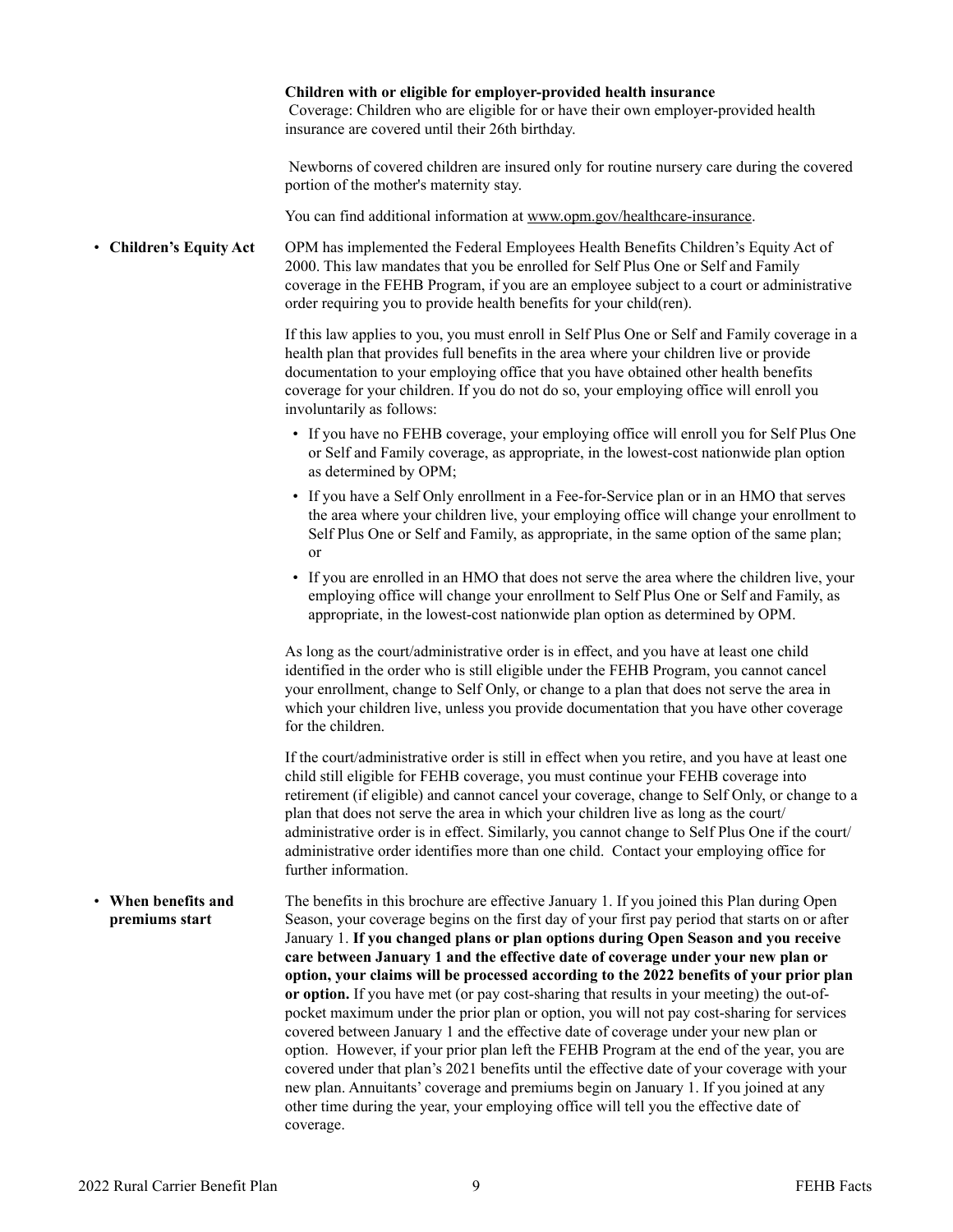<span id="page-11-3"></span><span id="page-11-2"></span><span id="page-11-1"></span><span id="page-11-0"></span>

|                                             | If your enrollment continues after you are no longer eligible for coverage (i.e. you have<br>separated from Federal service) and premiums are not paid, you will be responsible for all<br>benefits paid during the period in which premiums were not paid. You may be billed for<br>services received directly from your provider. You may be prosecuted for fraud for<br>knowingly using health insurance benefits for which you have not paid premiums. It is<br>your responsibility to know when you or a family member are no longer eligible to use your<br>health insurance coverage.                                                                                                                                                                                                                                                              |
|---------------------------------------------|-----------------------------------------------------------------------------------------------------------------------------------------------------------------------------------------------------------------------------------------------------------------------------------------------------------------------------------------------------------------------------------------------------------------------------------------------------------------------------------------------------------------------------------------------------------------------------------------------------------------------------------------------------------------------------------------------------------------------------------------------------------------------------------------------------------------------------------------------------------|
| • When you retire                           | When you retire, you can usually stay in the FEHB Program. Generally, you must have<br>been enrolled in the FEHB Program for the last five years of your Federal service. If you do<br>not meet this requirement, you may be eligible for other forms of coverage, such as<br>Temporary Continuation of Coverage (TCC).                                                                                                                                                                                                                                                                                                                                                                                                                                                                                                                                   |
| When you lose benefits                      |                                                                                                                                                                                                                                                                                                                                                                                                                                                                                                                                                                                                                                                                                                                                                                                                                                                           |
| When FEHB coverage<br>ends                  | You will receive an additional 31 days of coverage, for no additional premium, when:<br>• Your enrollment ends, unless you cancel your enrollment, or<br>• You are a family member no longer eligible for coverage.                                                                                                                                                                                                                                                                                                                                                                                                                                                                                                                                                                                                                                       |
|                                             | Any person covered under the 31 day extension of coverage who is confined in a hospital<br>or other institution for care or treatment on the 31st day of the temporary extension is<br>entitled to continuation of benefits of the Plan during the continuance of the confinement<br>but not beyond the 60th day after the end of the 31 day temporary extension.                                                                                                                                                                                                                                                                                                                                                                                                                                                                                         |
|                                             | You may be eligible for spouse equity coverage or Temporary Continuation of Coverage<br>$(TCC)$ .                                                                                                                                                                                                                                                                                                                                                                                                                                                                                                                                                                                                                                                                                                                                                         |
| <b>Upon divorce</b>                         | If you are divorced from a Federal employee or annuitant, you may not continue to get<br>benefits under your former spouse's enrollment. This is the case even when the court has<br>ordered your former spouse to provide health coverage for you. However, you may be<br>eligible for your own FEHB coverage under either the spouse equity law or Temporary<br>Continuation of Coverage (TCC). If you are recently divorced or are anticipating a divorce,<br>contact your ex-spouse's employing or retirement office to get additional information about<br>your coverage choices. You can also visit OPM's website, www.opm.gov/healthcare-<br>insurance/healthcare/plan-information/guides. A carrier may request that an enrollee verify<br>the eligibility of any or all family members listed as covered under the enrollees FEHB<br>enrollment. |
| Temporary Continuation<br>of Coverage (TCC) | If you leave Federal service, or if you lose coverage because you no longer qualify as a<br>family member, you may be eligible for Temporary Continuation of Coverage (TCC). The<br>Patient Protection and Affordable Care Act (ACA) did not eliminate TCC or change the<br>TCC rules. For example, you can receive TCC if you are not able to continue your FEHB<br>enrollment after you retire, if you lose your Federal job, if you are a covered dependent<br>child and you turn 26, regardless of marital status, etc. Under TCC, you no longer receive a<br>government contribution, but instead pay the entirety of your premium plus an<br>administration service charge.                                                                                                                                                                         |
|                                             | You may not elect TCC if you are fired from your Federal job due to gross misconduct.                                                                                                                                                                                                                                                                                                                                                                                                                                                                                                                                                                                                                                                                                                                                                                     |
|                                             | <b>Enrolling in TCC.</b> Get the RI 79-27, which describes TCC, from your employing or<br>retirement office or from www.opm.gov/healthcare-insurance/healthcare/plan-information/<br>guides. It explains what you have to do to enroll.                                                                                                                                                                                                                                                                                                                                                                                                                                                                                                                                                                                                                   |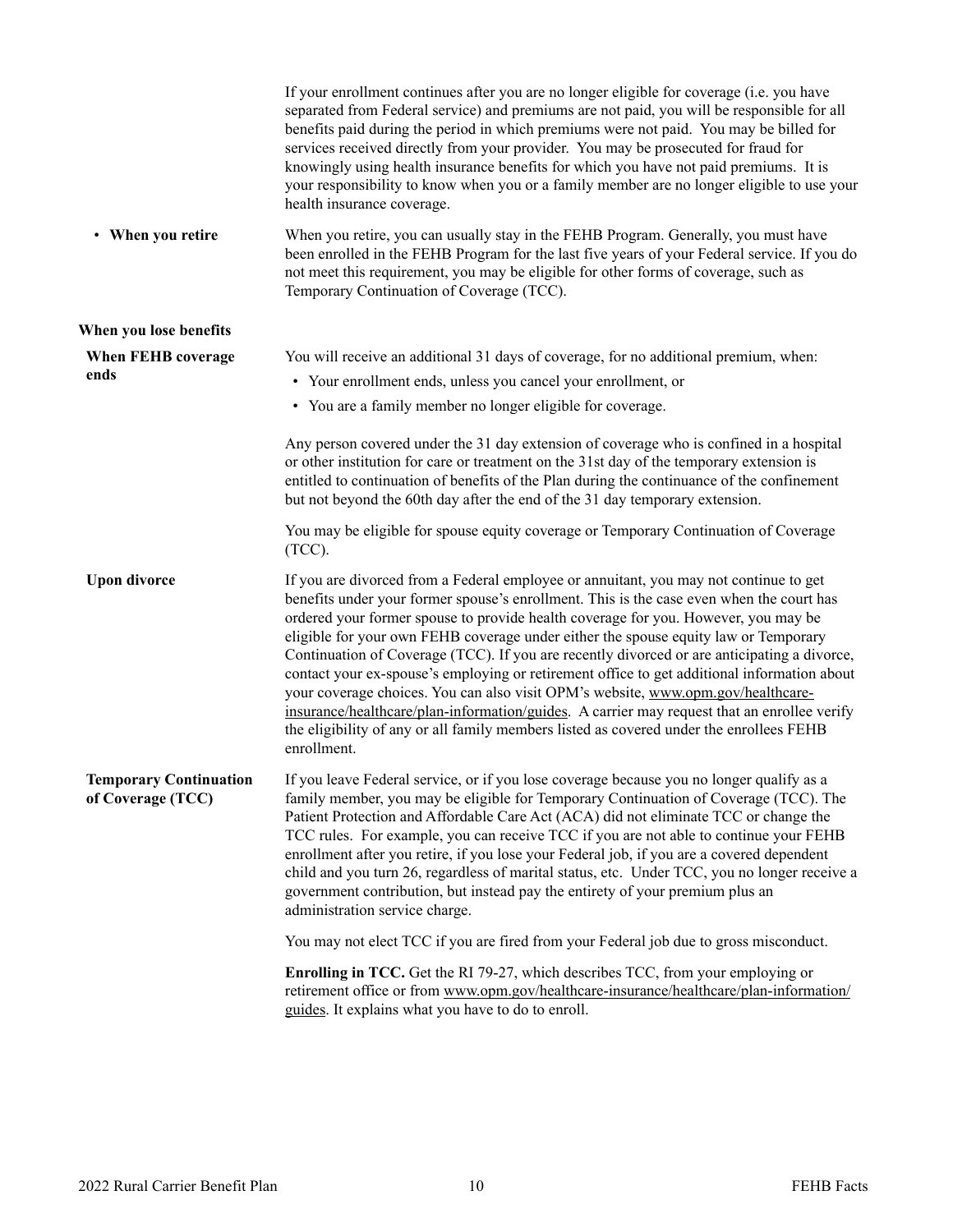<span id="page-12-1"></span><span id="page-12-0"></span>

|                                        | Alternatively, you can buy coverage through the Health Insurance Marketplace where,<br>depending on your income, you could be eligible for a new kind of tax credit that lowers<br>your monthly premiums. Visit www.HealthCare.gov to compare plans and see what your<br>premium, deductible, and out-of-pocket costs would be before you make a decision to<br>enroll. Finally, if you qualify for coverage under another group health plan (such as your<br>spouse's plan), you may be able to enroll in that plan, as long as you apply within 30 days<br>of losing FEHBP coverage. |
|----------------------------------------|----------------------------------------------------------------------------------------------------------------------------------------------------------------------------------------------------------------------------------------------------------------------------------------------------------------------------------------------------------------------------------------------------------------------------------------------------------------------------------------------------------------------------------------------------------------------------------------|
| <b>Finding replacement</b><br>coverage | This Plan no longer offers its own non-FEHB plan for conversion purposes. If you would<br>like to purchase health insurance through the Affordable Care Act's Health Insurance<br>Marketplace, please visit www.HealthCare.gov. This is a website provided by the U.S.<br>Department of Health and Human Services that provides up-to-date information on the<br>Marketplace.                                                                                                                                                                                                          |
|                                        | We will provide you with assistance in finding a non-group contract available inside or<br>outside the Marketplace if:                                                                                                                                                                                                                                                                                                                                                                                                                                                                 |
|                                        | • Your coverage under TCC or the spouse equity law ends (If you canceled your coverage<br>or did not pay your premium, you cannot convert);                                                                                                                                                                                                                                                                                                                                                                                                                                            |
|                                        | • You decide not to receive coverage under TCC or the spouse equity law; or                                                                                                                                                                                                                                                                                                                                                                                                                                                                                                            |
|                                        | • You are not eligible for coverage under TCC or the spouse equity law.                                                                                                                                                                                                                                                                                                                                                                                                                                                                                                                |
|                                        | You must contact us in writing within 31 days after you are no longer eligible for coverage.<br>For assistance in finding coverage, please contact us at 800-638-8432.                                                                                                                                                                                                                                                                                                                                                                                                                 |
|                                        | Benefits and rates under the replacement coverage will differ from benefits and rates under<br>the FEHB Program. However, you will not have to answer questions about your health and<br>we will not impose a waiting period or limit your coverage due to pre-existing conditions.                                                                                                                                                                                                                                                                                                    |
| <b>Health Insurance</b><br>Marketplace | If you would like to purchase health insurance through the ACA's Health Insurance<br>Marketplace, please visit www.HealthCare.gov. This is a website provided by the U.S.<br>Department of Health and Human Services that provides up-to-date information on the<br>Marketplace.                                                                                                                                                                                                                                                                                                       |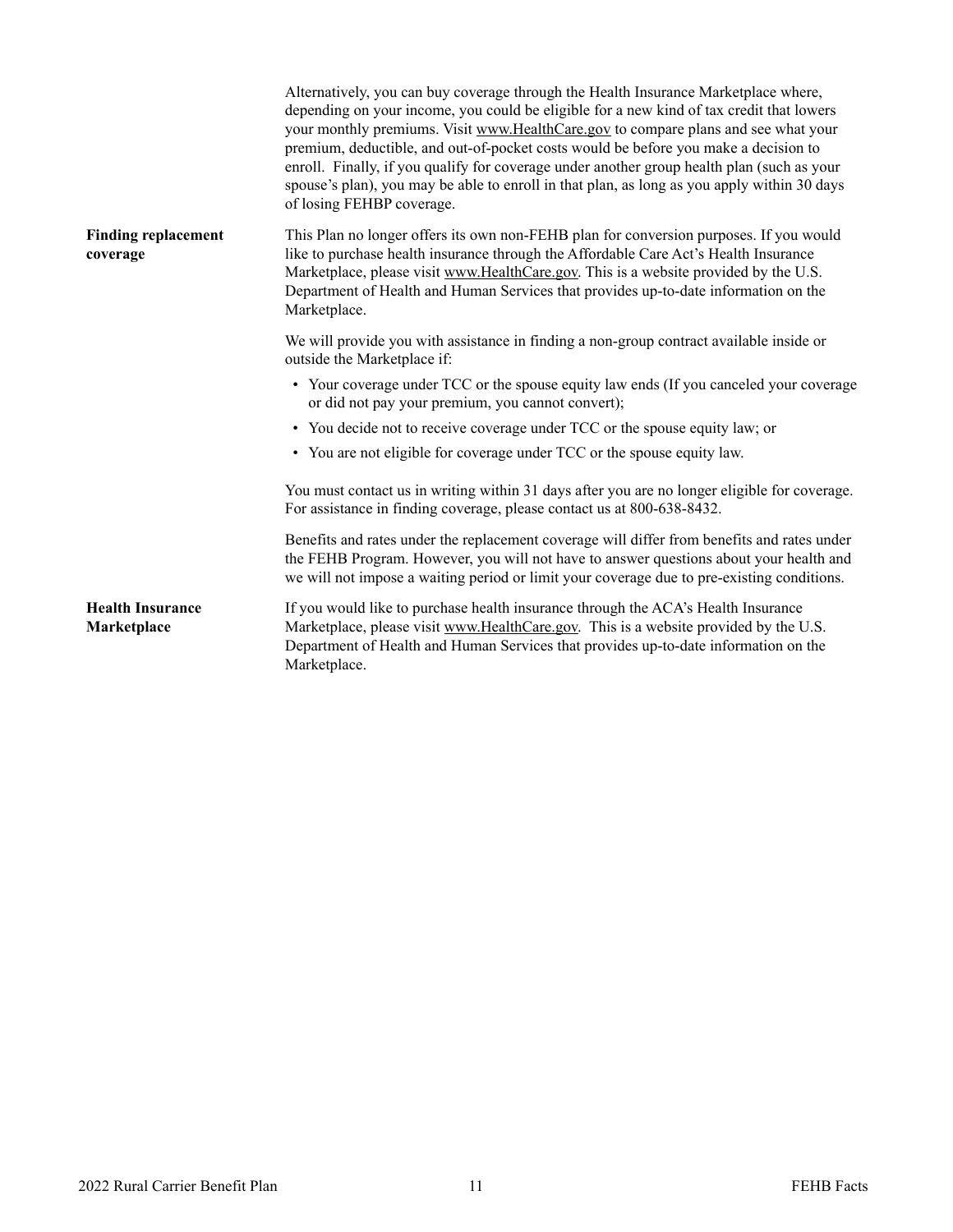## <span id="page-13-1"></span>**Section 1. How This Plan works**

<span id="page-13-0"></span>This Plan is a fee-for-service (FFS) Plan. You can choose your own physicians, hospitals, and other healthcare providers. OPM requires that FEHB plans be accredited to validate that plan operations and/or care management meet nationally recognized standards. RCBP holds the following accreditation: Comprehensive Plan Management Accreditation from the Accreditation Association for Ambulatory Health Care (AAAHC). To learn more about this plan's accreditation(s), please visit the following websites: www.aaahc.org.

We reimburse you or your provider for your covered services, usually based on a percentage of the amount we allow. The type and extent of covered services, and the amount we allow, may be different from other plans. Read brochures carefully.

#### **General features of our High Option**

#### **We have Network Providers:**

Our fee-for-service Plan offers services through our network providers. This means that certain hospitals and other healthcare providers are "In-network providers". When you live in a network area and use the Plan's network providers, you will receive covered services at reduced cost. Aetna is solely responsible for the selection of network providers in your area. The Plan uses the Aetna Choice POS II (Open Access) network. We encourage you to choose a primary care provider to assist in coordinating your medical care in the safest and most cost effective manner. Contact us at 800-638-8432 or go to our website, [www.](http://www.rcbphealth.com)  rcbphealth.com for the names of network providers and to verify their continued participation. You can also reach our web page through the FEHB website, www.opm.gov/insure. Contact Aetna at 800-638-8432 to request a network directory for your area.

The Out-of-network benefits are the standard benefits of this Plan. Network benefits apply only when you use an in-network provider. Provider networks may be more extensive in some areas than others. We cannot guarantee the availability of every specialty in all areas. Participating physicians, hospitals and other healthcare providers are independent contractors and are neither agents nor employees of Aetna. The availability of any particular provider cannot be guaranteed, and provider network participation is subject to change. If no network provider is available, or you do not use a network provider, the standard Outof-network benefits apply. When you use a network facility, keep in mind that the healthcare professionals who provide services to you in the facility may not be in-network providers in our network. However, if the services are received at a network facility, we will pay up to the Plan allowance at the In-network provider level of benefits for services you receive from an out-of-network anesthesiologist (including Certified Registered Nurse Anesthetist (CRNA)), radiologist, pathologist, emergency room physician, hospitalists, intensivists, surgeon and neonatologist when immediate or emergency treatment is required. You will still be responsible for the difference between our benefit payment and the billed amount. Follow these procedures when you use an in-network provider in order to receive in-network benefits:

- Verify that the provider is in the network when you make your appointment. Confirm that the address for your appointment is the same location as on our website. Providers may choose to be an in-network provider at one location but not at another. This information is subject to change at any time. Therefore please check with the provider before scheduling your appointment or receiving services to confirm they are participating in the Aetna Choice POS II network.
- • Present your Rural Carrier Benefit Plan Identification (ID) Card at the time you visit your healthcare provider, confirming network participation in order to receive in-network benefits and the provider's continued participation in our network. If you do not present your ID Card, the provider may not give you the in-network discount.
- • Generally, you do not pay an in-network provider at the time of service. In-network providers must bill us directly. We must reimburse the provider directly. In-network providers will bill you for any balance after our payment to them.

This Plan offers you access to certain out-of-network healthcare providers that have agreed to discount their charges. Covered services provided by these participating providers are considered at the negotiated rate subject to applicable deductibles, copayments and coinsurance. Since these participating providers are not considered in-network providers, out-of-network benefit levels will apply. Contact us at 800-638-8432 for more information about participating providers.

The Plan has networks in all states. The Plan uses the Aetna Choice POS II network. Please check the Plan website at: [www.](http://www.rcbphealth.com)  rcbphealth.com or call Aetna at 800-638-8432 for network providers.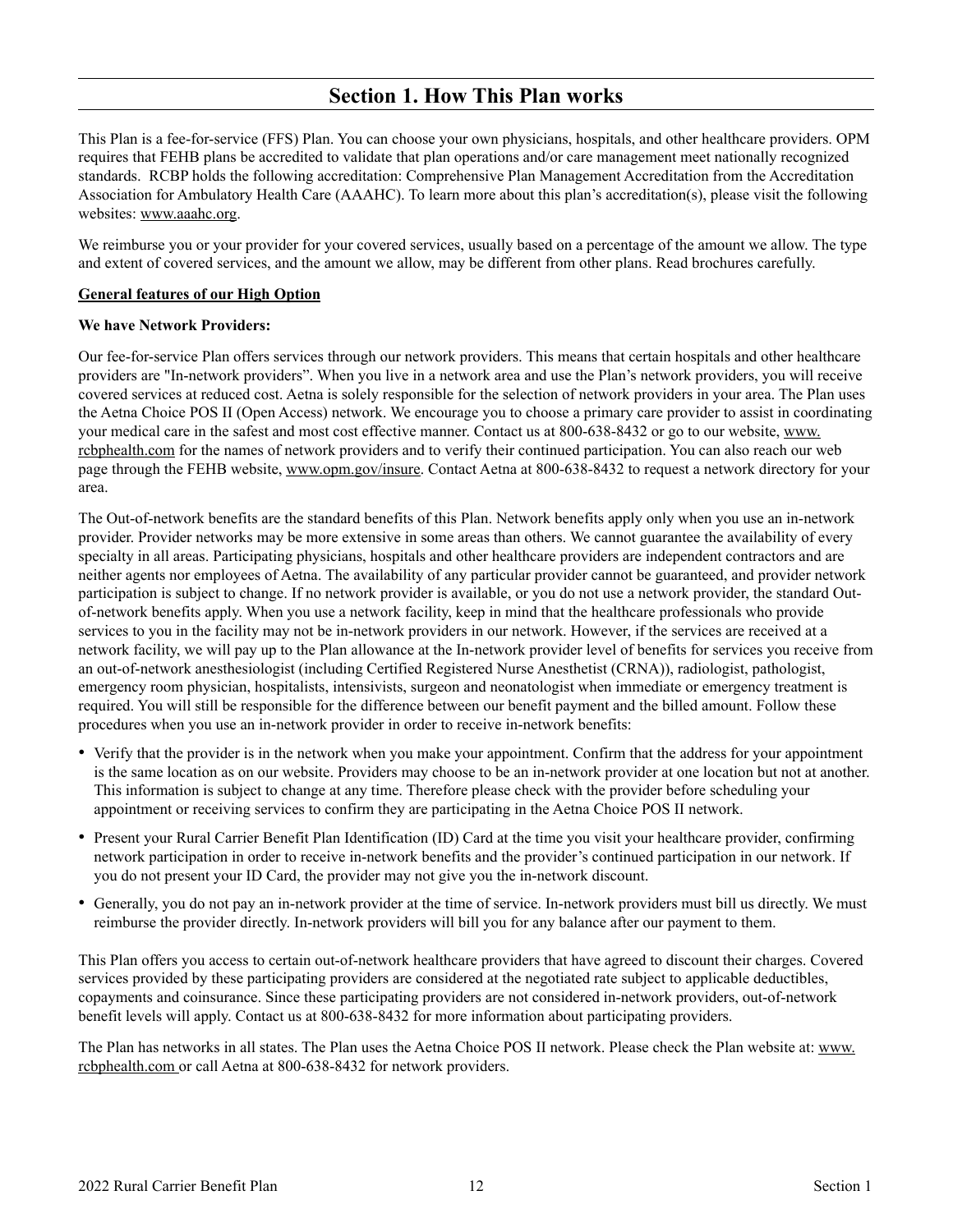#### **How we pay providers**

We generally reimburse participating providers according to an agreed-upon fee schedule and we do not offer additional financial incentives based on care provided or not provided to you. Our standard provider agreements do not contain any incentives to restrict a provider's ability to communicate with or advise you of any appropriate treatment options. In addition, we have no compensation agreement, ownership, or other influential interests that are likely to affect provider advice or treatment decisions.

We use National Standardized Criteria Sets and other nationally recognized guidelines and resources in making determinations regarding inpatient hospital, acute rehabilitation, residential treatment precertification, and therapies that require prior approval (see Section 3. You need prior Plan approval for certain services). These determinations can affect how we provide benefits.

We apply the American Medical Association's (AMA) and /or Centers for Medicare and Medicaid Services (CMS) correct coding guidelines in reviewing billed services and making Plan benefit payments for them. There are exceptions based on benefits, published Medical Policies and when a provider's contract with our network or other participating provider contract stipulates otherwise.

#### **Your rights and responsibilities**

OPM requires that all FEHB Plans provide certain information to their FEHB members. You may get information about us, our networks, and our providers, and facilities. OPM's FEHB website (www.opm.gov/insure) lists the specific types of information that we must make available to you. Some of the required information is listed below.

- Years in existence
- Profit status

You are also entitled to a wide range of consumer protections and have specific responsibilities as a member of this Plan. You can view the complete list of these rights and responsibilities by visiting our website at www.rcbphealth.com. You can also contact us to request that we mail a copy to you.

If you want more information about us, call 800-638-8432 or write to Rural Carrier Benefit Plan, 1630 Duke Street, 2nd Floor, Alexandria, VA 22314-3466. You may also visit our website at www.rcbphealth.com.

By law, you have the right to access your protected health information (PHI). For more information regarding access to PHI, visit our website at www.rcbphealth.com to obtain our Notice of Privacy Practices. You can also contact us to request that we mail a copy of that Notice.

Your provider has the responsibility to provide you with complete information about your diagnosis, evaluation, treatment and prognosis. Providers should allow your participation in decisions about your healthcare. You can understand your rights and responsibilities for your own healthcare and that of your family members by asking your providers questions. You should:

- Ask questions if you have doubts or concerns and make sure that you understand the answers
- Choose a doctor that you feel comfortable talking to
- Take a family member, relative or friend to your appointments to help you ask questions and understand the answers
- Provide complete and accurate information about your health to your healthcare provider
- • Tell your healthcare provider about any living will, durable medical power of attorney or other healthcare directive that could affect your care
- Treat your healthcare provider with respect
- Follow the treatment plan prescribed by your healthcare provider.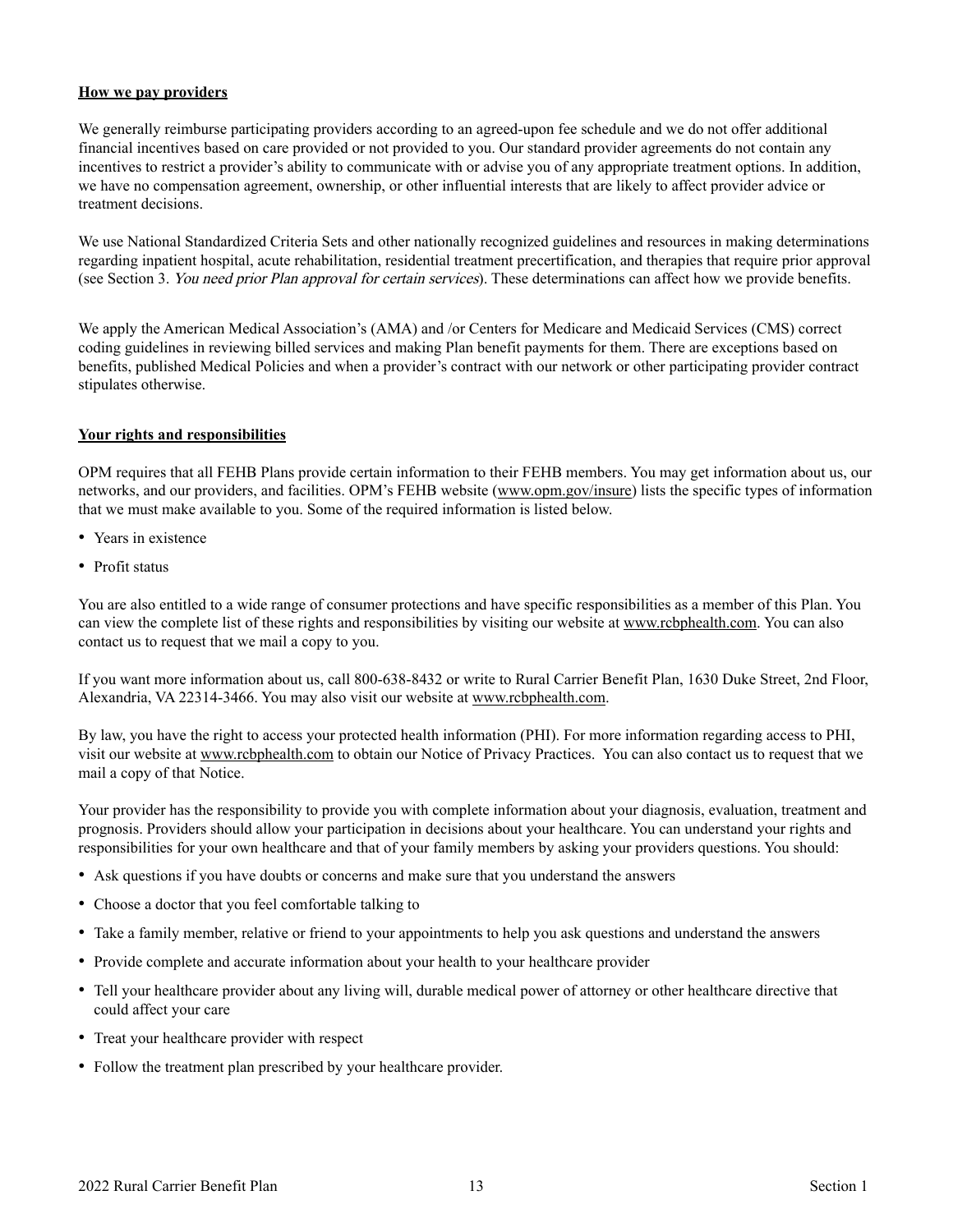#### **Your medical and claims records are confidential**

We will keep your medical and claim records confidential. Please note that we may disclose your medical and claims information (including your prescription drug utilization) to any of your treating physicians or dispensing pharmacies.

You may view our Notice of Privacy Practice for more information about how we may use and disclose member information by visiting our website at: www.rcbphealth.com.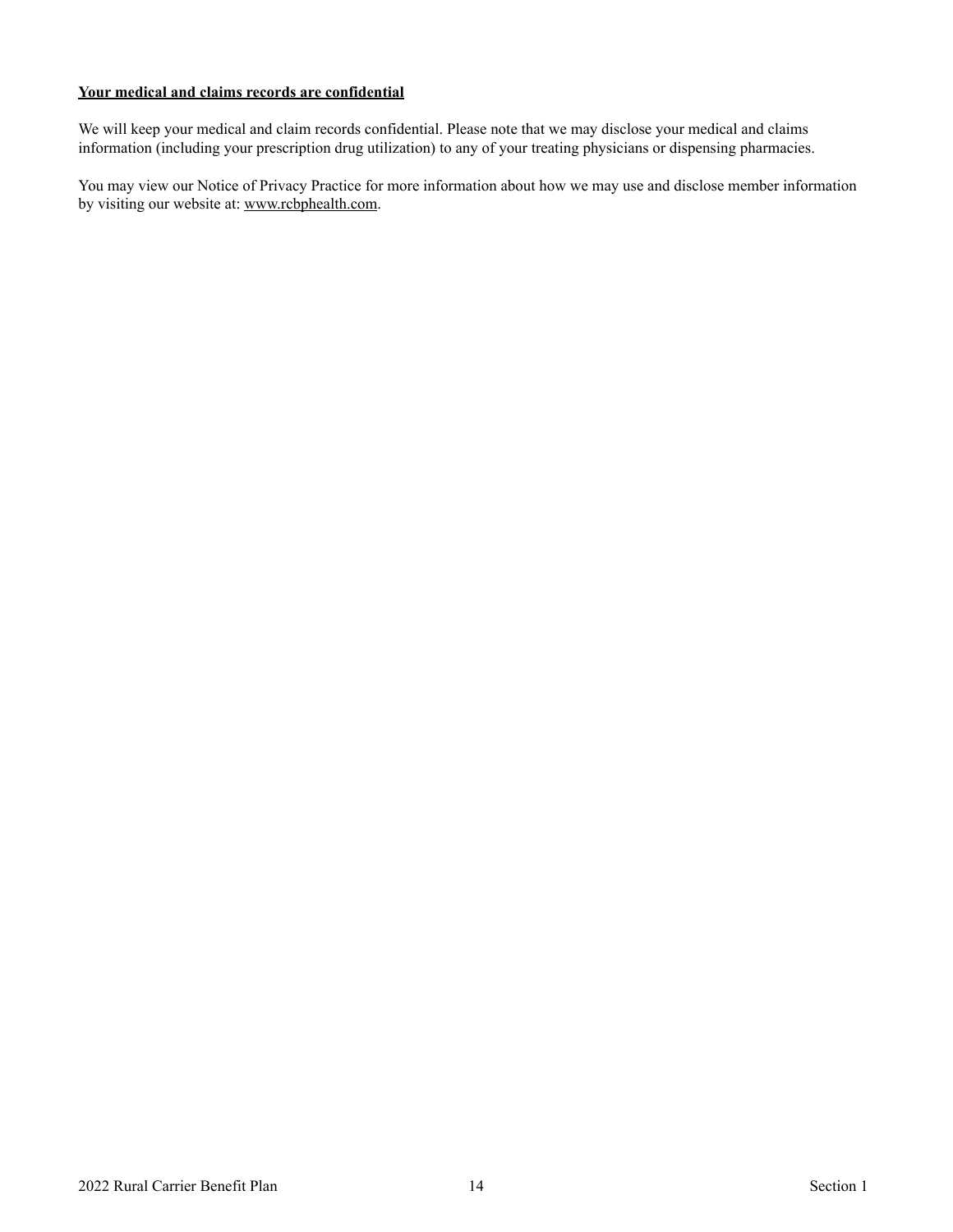## <span id="page-16-1"></span>**Section 2. Changes for 2022**

<span id="page-16-0"></span>Do not rely only on these change descriptions; this Section is not an official statement of benefits. For that, go to Section 5, Benefits. Also, we edited and clarified language throughout the brochure; any language change not shown here is a clarification that does not change benefits. Some sections of the brochure have moved and/or been combined. Please read the entire brochure for a complete description of the benefits provided by the Plan.

#### **Program-wide changes**:

• Effective in 2022, premium rates are the same for Non-Postal and Postal employees.

#### **Changes to this Plan**

- • Your share of the premium will decrease/increase for Self Only, Self Plus One and Self and Family coverage. See back cover: 2022 Rates Information.
- The Plan updated our list of services that requires prior approval, see Section 3, under How You Get Care.
- The Plan updated our prior approval list to include specialty medications and injectables, see Section 3, under How You Get Care.
- The Plan changed the gender reassignment surgery name to gender affirming surgery and coverage, see Section 5(b), under Surgical procedures.
- The Plan has added coverage for iatrogenic infertility, see Section 5(a), under *Infertility services*.
- The Plan is offering an Aetna Medicare Advantage Plan for Rural Carrier Benefit Plan members. For information on Aetna Medicare Advantage for Rural Carrier Benefit Plan, please contact us directly at 866-241-0262 from 8:30 am - 5:30 pm, Monday through Friday, or you may go to www.aetnaretireehealth.com/rcbp. Please refer to Sections 5 and 9 for general information about our Aetna Medicare Advantage.
- The Plan now covers colorectal cancer screenings for members age 45 and older, see Section 5(a), under *Preventive care*, adult.
- The Plan updated its coverage for prostate cancer screening (PSA), see Section 5(a), under Preventive care, adult.
- The Plan now covers multifocal and other premium intraocular lenses, see Section 5(a), under *Orthopedic and prosthetic* devices.
- The Plan changed the requirements for bariatric surgery, see Section 5(b), under *Surgical procedures*.
- The Plan has updated our list of covered organ/tissue transplants, see Section 5(b), under *Organ/tissue transplants*.
- The Plan changed the structure and cost-share for specialty drugs. See Section 5(f), under Prescription drug benefits.
- The Plan added coverage for specialized formulas for the treatment of Inborn Errors of Metabolism, see Section 5(f), Prescription Drug Benefits.
- The Transform Care Program has changed, see Section 5(h), under Care Management Program.
- The Plan has increased the wellness incentive reward amount members can earn and has added additional incentives, see Section 5(h), under *Wellness Incentives*.
- The Plan now issues wellness incentives on a Payflex debit card, see Section 5(h), under Wellness Incentives.

#### **Clarifications to this Plan**

- The Plan changed the name "Aetna In Touch Care (ITC) Program' to 'Care Management Program' and added additional services offered, see Section 5(h), Care Management Program.
- The Plan added an alternate option for completing your biometric screening, see Section 5(h), under *Quest Diagnostics* Biometric Screening.
- The Plan updated the address for submitting wellness incentive documentation, see Section 5(h), under Wellness Incentives.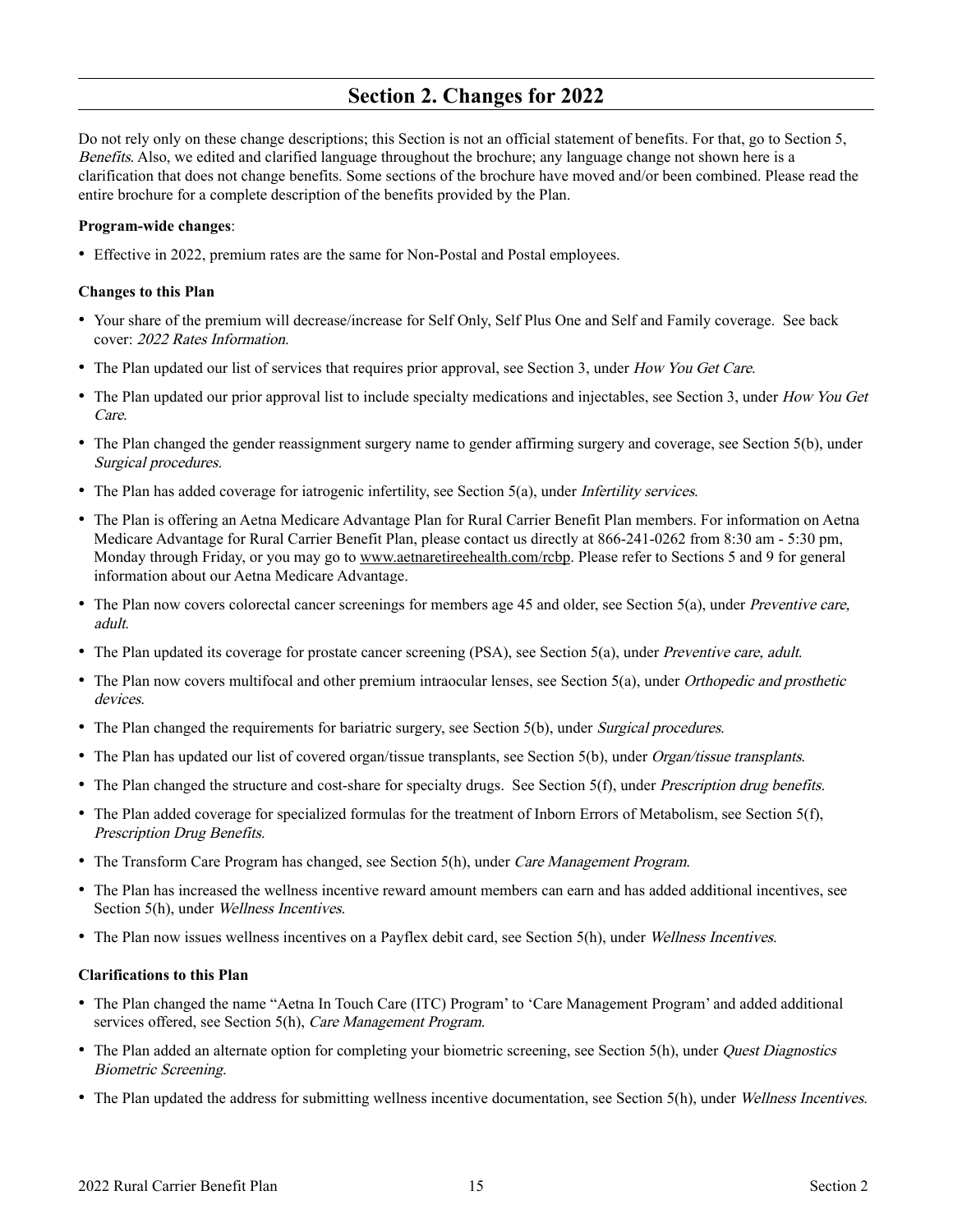## <span id="page-17-0"></span>**Section 3. How You Get Care**

<span id="page-17-4"></span><span id="page-17-3"></span><span id="page-17-2"></span><span id="page-17-1"></span>

| <b>Identification cards</b>   | We will send you and each covered family member an identification (ID) card when you<br>enroll. You should carry your ID card with you at all times. You must show it whenever you<br>receive services from a Plan provider, or fill a prescription at a Plan pharmacy. Until you<br>receive your ID card, use your copy of the Health Benefits Election Form, SF-2809, your<br>health benefits enrollment confirmation (for annuitants), or your electronic enrollment<br>system (such as Employee Express) confirmation letter.                                                     |
|-------------------------------|---------------------------------------------------------------------------------------------------------------------------------------------------------------------------------------------------------------------------------------------------------------------------------------------------------------------------------------------------------------------------------------------------------------------------------------------------------------------------------------------------------------------------------------------------------------------------------------|
|                               | If you do not receive your ID card within 30 days after the effective date of your<br>enrollment, or if you need replacement cards, call us at 800-638-8432 or write to us at<br>Rural Carrier Benefit Plan, 1630 Duke Street, 2nd Floor, Alexandria, VA 22314-3466. You<br>may also request replacement cards through our website: www.rcbphealth.com.                                                                                                                                                                                                                               |
| Where you get covered<br>care | You can get care from any "covered provider" or "covered facility". How much we pay -<br>and you pay – depends on the type of covered provider or facility you use. If you use our<br>preferred providers, you will pay less.                                                                                                                                                                                                                                                                                                                                                         |
| • Covered providers           | We provide benefits for the services of covered professional providers, as required by<br>Section 2706(a) of the Public Health Service Act. Coverage of practitioners is not<br>determined by your state's designation as a medically underserved area.                                                                                                                                                                                                                                                                                                                               |
|                               | Covered professional providers are medical practitioners who perform covered services<br>when acting within the scope of their license or certification under applicable state law and<br>who furnish, bill, or are paid for their healthcare services in the normal course of business.<br>Covered services must be provided in the state in which the practitioner is licensed or<br>certified.                                                                                                                                                                                     |
|                               | This plan recognizes that transsexual, transgender, and gender-nonconforming members<br>require health care delivered by healthcare providers experienced in transgender health.<br>While gender affirming surgeons (benefit details found in Section 5(b)) and hormone<br>therapy providers (benefit details found in Section $5(f)$ ) play important roles in preventive<br>care, you should see a primary care provider familiar with your overall health care needs.<br>Benefits described in this brochure are available to all members meeting medical necessity<br>guidelines. |
| • Covered facilities          | Covered facilities include:                                                                                                                                                                                                                                                                                                                                                                                                                                                                                                                                                           |
|                               | Hospital:                                                                                                                                                                                                                                                                                                                                                                                                                                                                                                                                                                             |
|                               | 1) An institution that is accredited as a hospital under the hospital accreditation program of<br>the Joint Commission on the Accreditation of Healthcare Organizations (JCAHO); or                                                                                                                                                                                                                                                                                                                                                                                                   |
|                               | 2) Any other institution that is operated pursuant to law, under the supervision of a staff of<br>doctors and with 24-hour-a-day nursing service, and that is primarily engaged in providing:                                                                                                                                                                                                                                                                                                                                                                                         |
|                               | • General inpatient care and treatment of sick and injured persons through medical,<br>diagnostic, and major surgical facilities, all of which facilities must be provided on its<br>premises or under its control; or                                                                                                                                                                                                                                                                                                                                                                |
|                               | • Specialized inpatient medical care and treatment of sick or injured persons through<br>medical and diagnostic facilities (including X-ray and laboratory) on its premises, under<br>its control, or through a written agreement with a hospital (as defined above) or with a<br>specialized provider of those facilities.                                                                                                                                                                                                                                                           |
|                               | In no event shall the term hospital include a convalescent nursing home or institution or<br>part thereof that:                                                                                                                                                                                                                                                                                                                                                                                                                                                                       |
|                               | 1) Is used principally as a convalescent facility, rest facility, nursing facility, or facility for<br>the aged;                                                                                                                                                                                                                                                                                                                                                                                                                                                                      |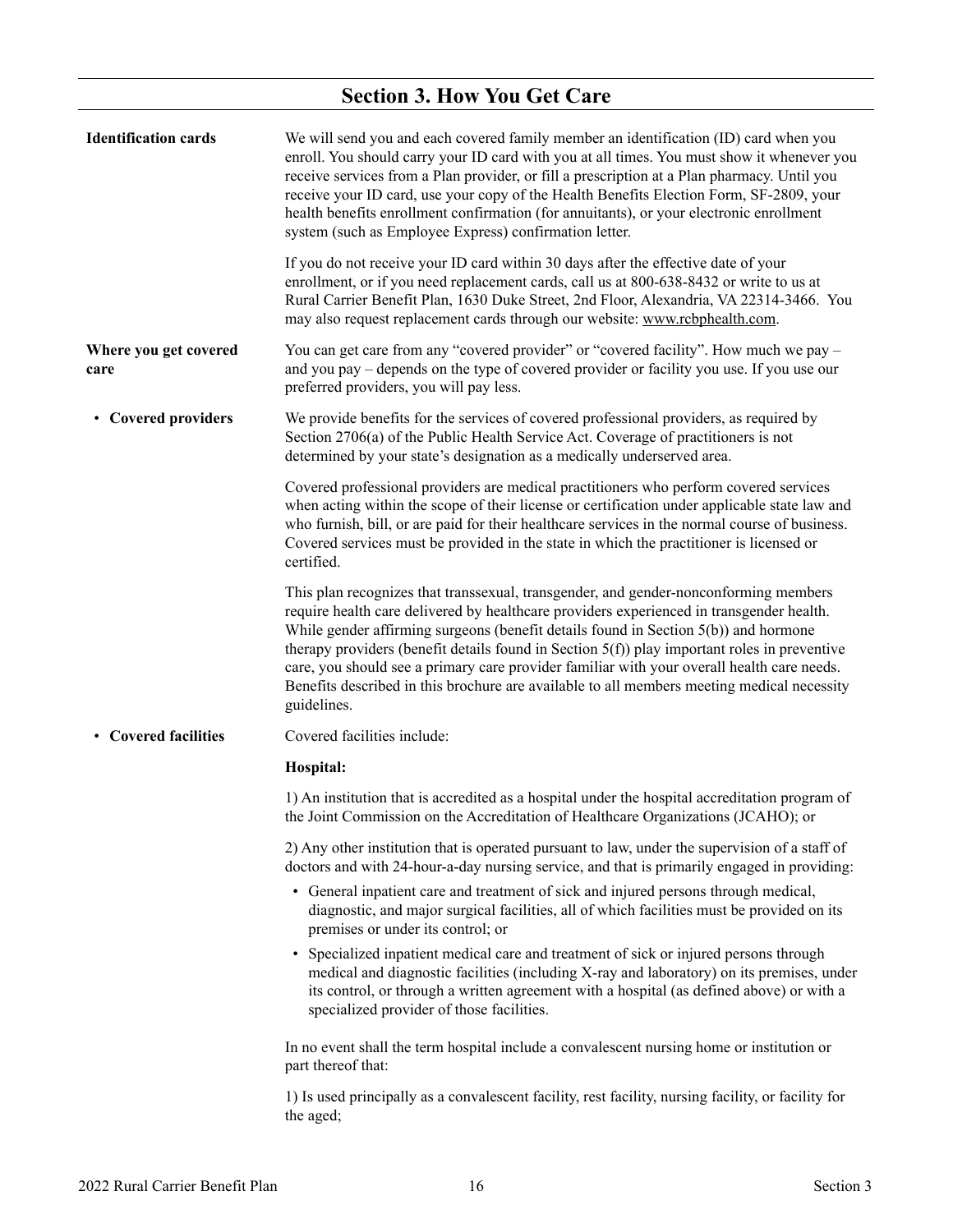2) Furnishes primarily domiciliary or custodial care, including training in the routines of daily living; or

3) Is operated as a school.

**Residential Treatment Center –** Residential treatment centers (RTCs) are accredited by a nationally recognized organization and licensed by the state, district, or territory to provide residential treatment for medical conditions, mental health conditions, and/or substance abuse. RTCs provide 24-hour residential evaluation, treatment and comprehensive specialized services relating to the individual's medical, physical, mental health, and/or substance abuse therapy needs all under the active participation and direction of a licensed physician who is practicing within the scope of the physician's license. RTCs offer programs for persons who need short-term transitional services designed to achieve predicted outcomes focused on fostering improvement or stability in functional, physical and/or mental health, recognizing the individuality, strengths, and needs of the persons served.

**Skilled Nursing Facility -** An institution or that part of an institution that provides convalescent skilled nursing care 24 hours a day and is certified (or is qualified and could be certified) as a skilled nursing facility under Medicare.

**Birthing Center:** A licensed facility that is equipped and operated solely to provide prenatal care, to perform uncomplicated spontaneous deliveries, and to provide immediate post-partum care.

**Hospice:** A public or private agency or organization that:

1) Administers and provides hospice care; and

2) Meets one of the following requirements:

- Is licensed or certified as a hospice by the State in which it is located;
- Is certified (or is qualified and could be certified) to participate as a hospice under Medicare;
- Is accredited as a hospice by the JCAHO; or
- Meets the standards established by the National Hospice Organization.

<span id="page-18-0"></span>**What you must do to get**  It depends on the kind of care you want to receive. You can go to any provider you want, but we must approve some care in advance.

<span id="page-18-1"></span>

**covered care** 

• **Transitional care Specialty care:** If you have a chronic or disabling condition and

- lose access to your specialist because we drop out of the Federal Employees Health Benefits (FEHB) Program and you enroll in another FEHB Plan, or
- lose access to your network specialist because we terminate our contract with your specialist for reasons other than for cause,

you may be able to continue seeing your specialist and receiving any In-network benefits for up to 90 days after you receive notice of the change. Contact us or, if we drop out of the Program, contact your new plan.

If you are in the second or third trimester of pregnancy and you lose access to your specialist based on the above circumstances, you can continue to see your specialist and your In-network benefits continue until the end of your postpartum care, even if it is beyond the 90 days.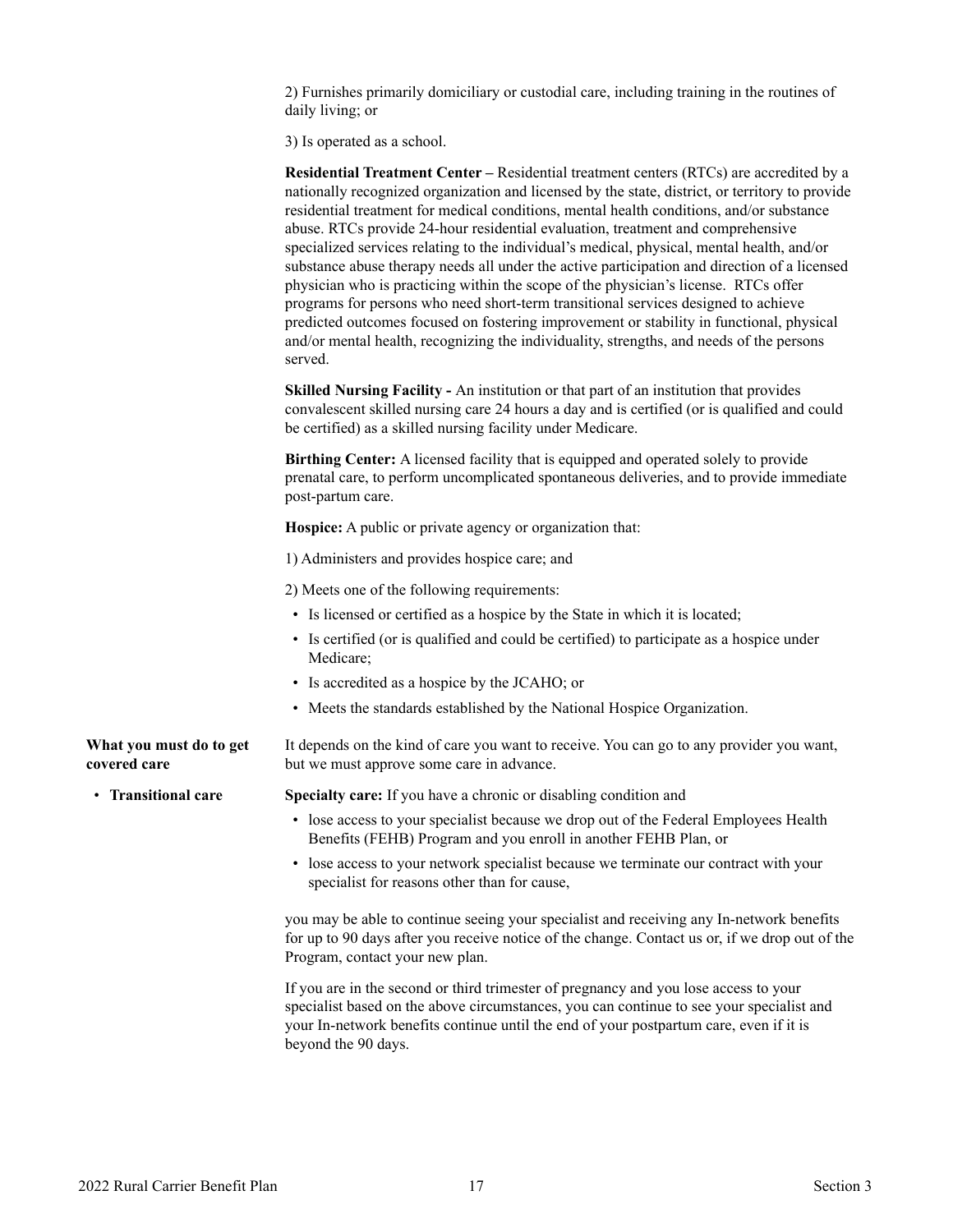<span id="page-19-4"></span><span id="page-19-3"></span><span id="page-19-2"></span><span id="page-19-1"></span><span id="page-19-0"></span>

| • If you are hospitalized<br>when your enrollment<br>begins | We pay for covered services from the effective date of your enrollment. However, if you are<br>in the hospital when your enrollment in our Plan begins, call our customer service<br>department immediately at 800-638-8432. If you are new to the FEHB Program, we will<br>reimburse you for your covered services while you are in the hospital beginning on the<br>effective date of your coverage.                                                                                                                                                                                                                                      |
|-------------------------------------------------------------|---------------------------------------------------------------------------------------------------------------------------------------------------------------------------------------------------------------------------------------------------------------------------------------------------------------------------------------------------------------------------------------------------------------------------------------------------------------------------------------------------------------------------------------------------------------------------------------------------------------------------------------------|
|                                                             | If you changed from another FEHB plan to us, your former Plan will pay for the hospital<br>stay until:                                                                                                                                                                                                                                                                                                                                                                                                                                                                                                                                      |
|                                                             | • You are discharged, not merely moved to an alternative care center;                                                                                                                                                                                                                                                                                                                                                                                                                                                                                                                                                                       |
|                                                             | • The day your benefits from your former Plan run out; or                                                                                                                                                                                                                                                                                                                                                                                                                                                                                                                                                                                   |
|                                                             | • The 92nd day after you become a member of this Plan, whichever happens first.                                                                                                                                                                                                                                                                                                                                                                                                                                                                                                                                                             |
|                                                             | These provisions apply only to the benefits of the hospitalized person. If your Plan<br>terminates participation in the FEHB in whole or in part, or if OPM orders an enrollment<br>change, this continuation of coverage provision does not apply. In such cases, the<br>hospitalized family member's benefits under the new Plan begin on the effective date of<br>enrollment.                                                                                                                                                                                                                                                            |
| <b>Balance Billing Protection</b>                           | FEHB Carriers must have clauses in their in-network (participating) providers agreements.<br>These clauses provide that, for a service that is a covered benefit in the plan brochure or for<br>services determined not medically necessary, the in-network provider agrees to hold the<br>covered individual harmless (and may not bill) for the difference between the billed charge<br>and the in network contracted amount. If an in-network provider bills you for covered<br>services over your normal cost share (deductible, copay, co-insurance) contact your Carrier<br>to enforce the terms of its provider contract.            |
| You need prior Plan<br>approval for certain<br>services     | The pre-service claim approval processes for inpatient hospital admissions (called<br>precertification) and for other services, are detailed in this Section. A pre-service claim is<br>any claim, in whole or in part, that requires approval from us in advance of obtaining<br>medical care or services. In other words, a pre-service claim for benefits (1) requires<br>precertification, prior approval or a referral and (2) will result in a reduction of benefits if<br>you do not obtain precertification, prior approval or a referral.                                                                                          |
|                                                             | You must get prior approval or precertification for certain services. Failure to do so may<br>result in a minimum \$500 penalty to be taken from any inpatient or Skilled Nursing facility<br>benefits provided by the Plan. Please see warning under this Section. In addition, we may<br>deny benefits for services listed in this Section under Other services.                                                                                                                                                                                                                                                                          |
| • Inpatient hospital ad-<br>mission                         | <b>Precertification</b> is the process by which we evaluate the medical necessity of your<br>proposed stay and the number of days required to treat your condition prior to your<br>inpatient hospital admission or residential treatment care. Unless we are misled by the<br>information given to us, we will not change our decision on medical necessity.                                                                                                                                                                                                                                                                               |
| Warning:                                                    | Your in-network physician or hospital will take care of requesting precertification. You<br>should always ask your physician or hospital whether or not they have contacted us for<br>precertification. For out-of-network hospitals and Skilled Nursing Facility admissions, we<br>will reduce our benefits for the out-of-network inpatient hospital, Skilled Nursing Facility<br>stay or residential treatment care by \$500 if no one contacts us for precertification. If the<br>stay is not medically necessary, we will only pay for any covered medical services and<br>supplies that are otherwise payable on an outpatient basis. |
| <b>Exceptions</b>                                           | You do not need precertification in these cases:                                                                                                                                                                                                                                                                                                                                                                                                                                                                                                                                                                                            |
|                                                             | • You are admitted to a hospital outside the United States.                                                                                                                                                                                                                                                                                                                                                                                                                                                                                                                                                                                 |
|                                                             | • You have another group health insurance policy that is the primary payor for the<br>hospital stay.                                                                                                                                                                                                                                                                                                                                                                                                                                                                                                                                        |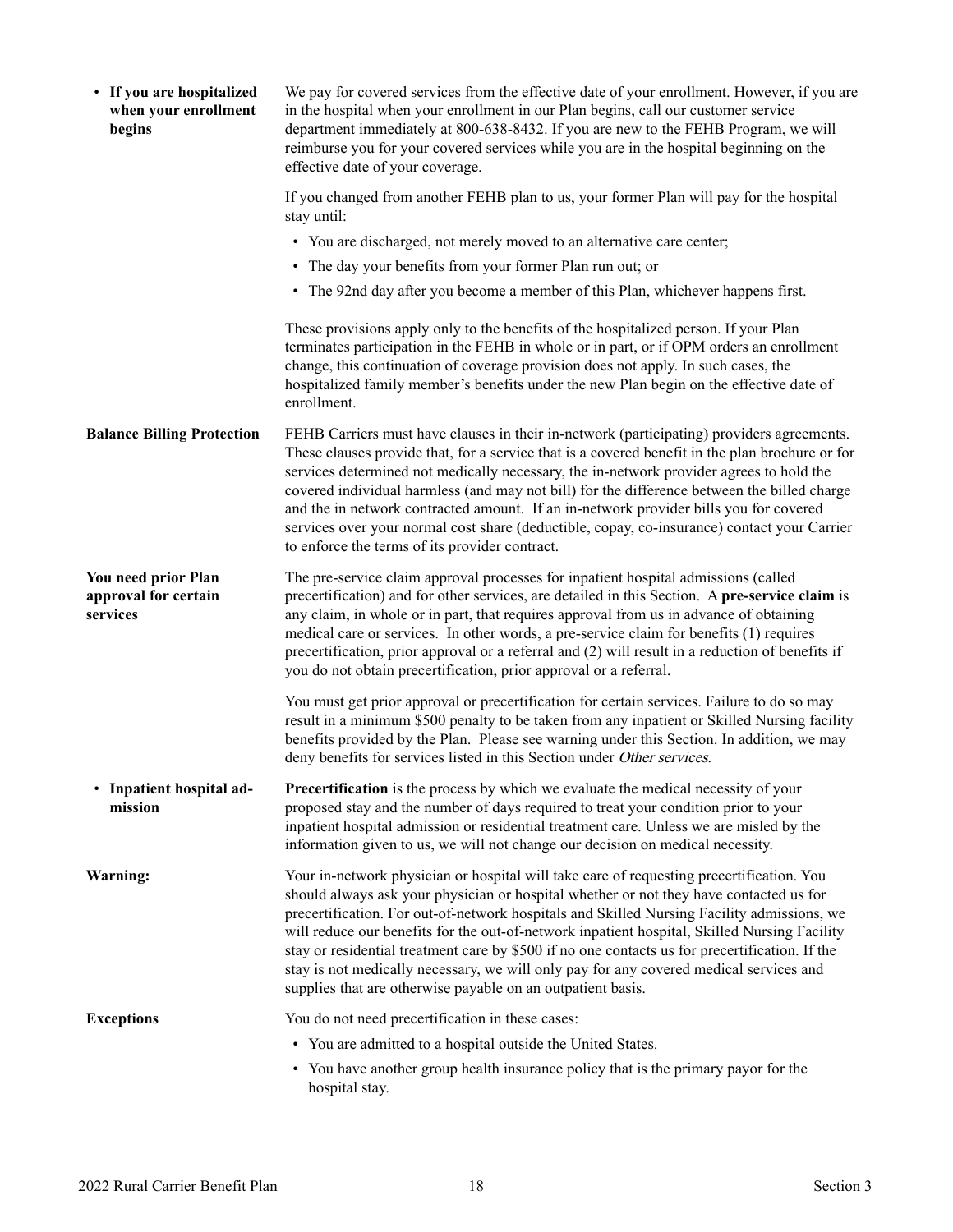- Medicare Part A is the primary payor for the hospital stay. Note: If you exhaust your Medicare hospital benefits and do not want to use your Medicare lifetime reserve days, then we will become the primary payor and you do need precertification.
- <span id="page-20-0"></span>• **Other services** Some services require a referral, precertification, or prior approval. For a complete list refer to www.aetna.com/health-care-professionals/precertification/precertification-lists.html.

Please call 800-638-8432 for approval for:

- Ambulance prior approval required for transportation by fixed-wing aircraft (plane)
- Autologous chondrocyte implantation, Carticel
- BRCA genetic testing
- Cardiac rhythm implantable devices
- Cataract surgery
- Certain mental health services, inpatient admissions, Residential treatment center (RTC) admissions, Transcranial magnetic stimulation (TMS) and Applied Behavior Analysis (ABA)
- Chiari malformation decompression surgery
- Cochlear device and/or implantation
- Covered transplant surgeries
- Dialysis visits when request is initiated by an in-network provider, and dialysis to be performed at an out-of-network facility
- Dorsal column (lumbar) neurostimulators; trial or implantation
- Electric or motorized wheelchairs and scooters
- Endoscopic nasal balloon dilation procedures
- Gender affirming surgery, even if outside of the 50 United States
- Gene therapy, gene editing and gene silencing
- Hip and knee arthroplasties
- Hip surgery to repair impingement syndrome
- Hyperbaric oxygen therapy
- Iatrogenic Infertility
- Inpatient confinements (except hospice) For example, surgical and non-surgical stays; stays in a skilled nursing or rehabilitation facility; and maternity and newborn stays that exceed the standard length of stay (LOS)
- Lower limb prosthetics
- Observation stays 24 hours or more
- Orthognathic surgery procedures, bone grafts, osteotomies and surgical management of the temporomandibular joint (TMJ)
- Out-of-network freestanding ambulatory surgical facility services, when referred by an in-network provider
- Osseointegrated implant
- Osteochondral allograft/knee
- Pain Management
- Pediatric Congenital Heart Surgery
- Polysomnography (attended sleep studies)
- Proton beam radiotherapy
- Radiation oncology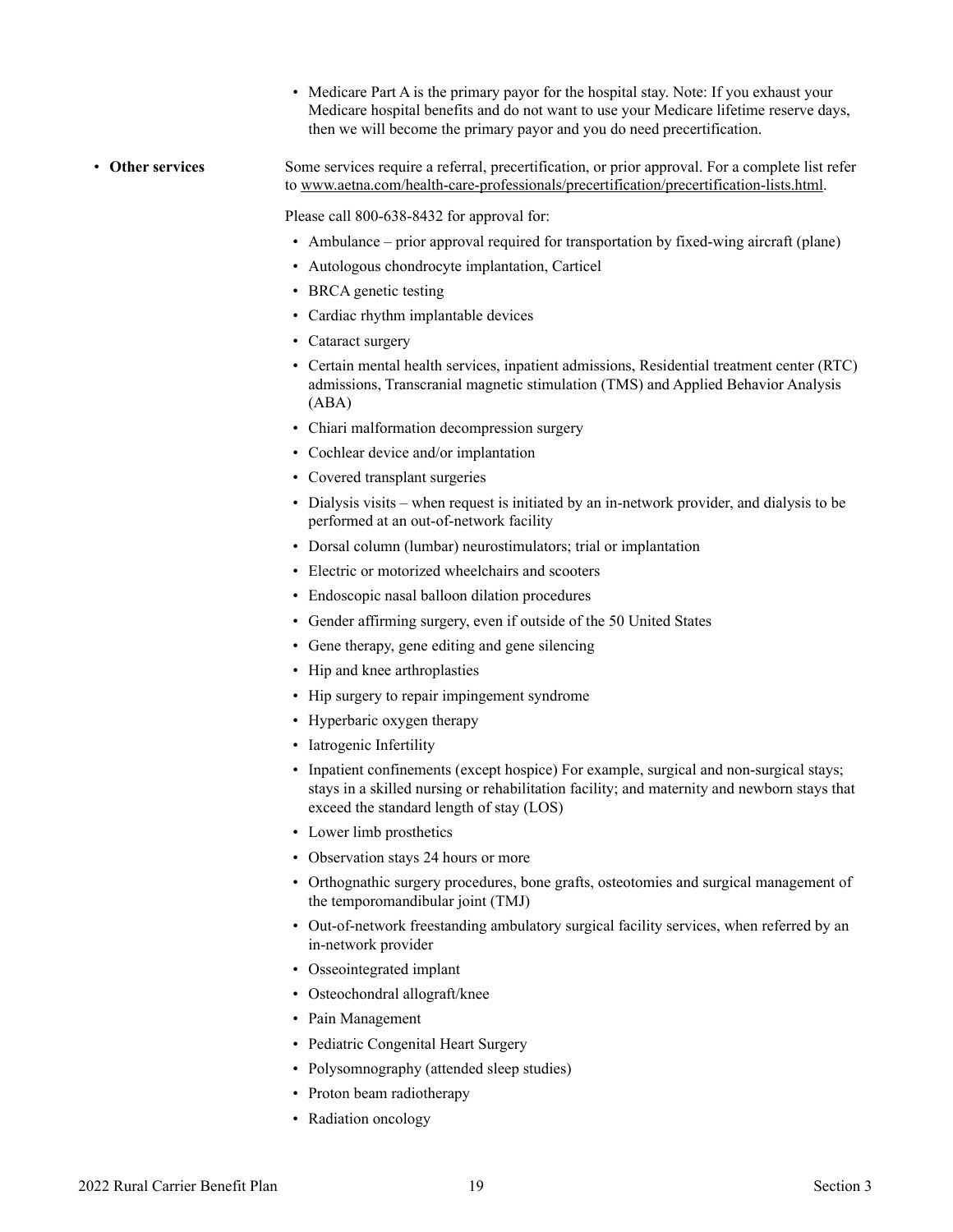- Reconstructive or other procedures that maybe considered cosmetic, such as:
	- Blepharoplasty/canthoplasty
	- Breast reconstruction/breast enlargement
	- Breast reduction/mammoplasty
	- Cervicoplasty
	- Excision of excessive skin due to weight loss
	- Gastroplasty/gastric bypass
	- Lipectomy or excess fat removal
	- Surgery for varicose veins, except stab phlebectomy
- Shoulder arthroplasty
- Specialty medications\*
- Spinal procedures, such as:
	- Artificial intervertebral disc surgery
	- Cervical, lumbar and thoracic laminectomy/laminotomy procedures
	- Sacroiliac joint fusions
	- Spinal fusion surgery
	- Vertebral corpectomy
- Uvulopalatopharyngoplasty, including laser-assisted procedures
- Ventricular assist devices
- Video Electroencephalographic (EEG)

Note: We only cover medically necessary procedures and services. We encourage you to contact the Plan to confirm coverage for proposed treatment prior to incurring services.

\*Note: Some specialty medications must be dispensed through CVS Specialty Pharmacy and requires prior authorization. See Section 5(f), Prescription drug benefits. Call CVS Specialty Pharmacy Services at 866-814-5506 to obtain prior authorization.

First, you, your representative, your physician, or your hospital must call us at 800-638-8432 before admission or services requiring prior approval are rendered.

Next, provide the following information:

- Enrollee's name and Plan identification number;
- Patient's name, birth date, identification number and phone number;
- Reason for hospitalization, proposed treatment, or surgery;
- Name and phone number of admitting physician;
- Name of hospital or facility; and
- Number of days requested for hospital stay.
- <span id="page-21-1"></span>• **Non-urgent care claims** For non-urgent care claims, we will tell the physician and/or hospital the number of approved inpatient days, or the care that we approve for other services that must have prior authorization. We will make our decision within 15 days of receipt of the pre-service claim.

If matters beyond our control require an extension of time, we may take up to an additional 15 days for review and we will notify you of the need for an extension of time before the end of the original 15-day period. Our notice will include the circumstances underlying the request for the extension and the date when a decision is expected.

<span id="page-21-0"></span>**How to request precertification for an admission or get prior authorization for Other services**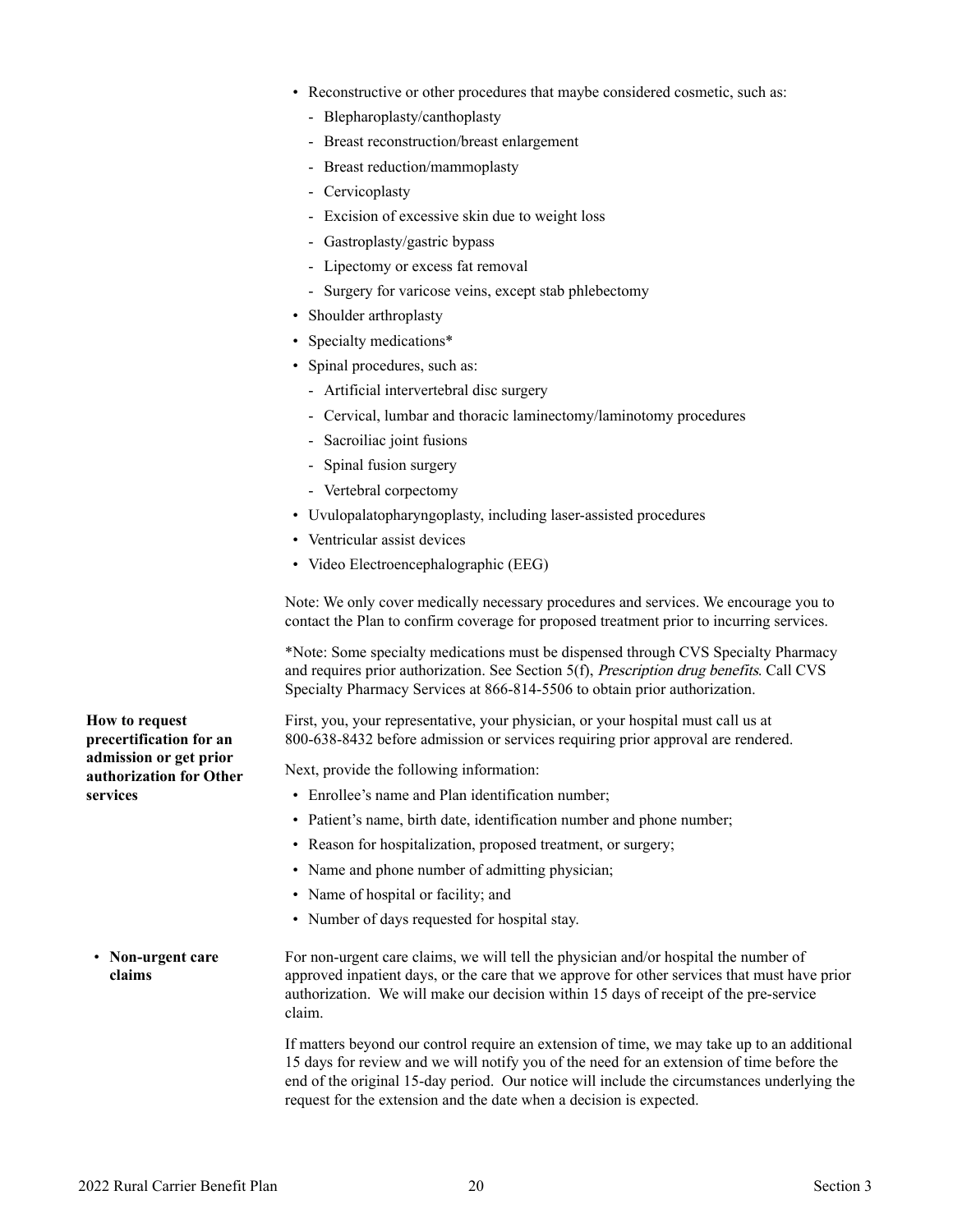If we need an extension because we have not received necessary information from you, our notice will describe the specific information required and we will allow you up to 60 days from the receipt of the notice to provide the information.

• **Urgent care claims** If you have an **urgent care claim** (i.e., when waiting for the regular time limit for your medical care or treatment could seriously jeopardize your life, health, or ability to regain maximum function, or in the opinion of a physician with knowledge of your medical condition, would subject you to severe pain that cannot be adequately managed without this care or treatment), we will expedite our review and notify you of our decision within 72 hours. If you request that we review your claim as an urgent care claim, we will review the documentation you provide and decide whether or not it is an urgent care claim by applying the judgment of a prudent layperson that possesses an average knowledge of health and medicine.

> If you fail to provide sufficient information, we will contact you within 24 hours after we receive the claim to let you know what information we need to complete our review of the claim. You will have up to 48 hours to provide the required information. We will make our decision on the claim within 48 hours of (1) the time we received the additional information or (2) the end of the time frame, whichever is earlier.

We may provide our decision orally within these time frames, but we will follow up with written or electronic notification within three days of oral notification.

You may request that your urgent care claim on appeal be reviewed simultaneously by us and OPM. Please let us know that you would like a simultaneous review of your urgent care claim by OPM either in writing at the time you appeal our initial decision, or by calling us at 800-638-8432. You may also call OPM's FEHB 2 at 202-606-3818 between 8 AM and 5 PM Eastern Time to ask for the simultaneous review. We will cooperate with OPM so they can quickly review your claim on appeal. In addition, if you did not indicate that your claim was a claim for urgent care, call us at 800-638-8432. If it is determined that your claim is an urgent care claim, we will expedite our review (if we have not yet responded to your claim).

<span id="page-22-0"></span>• **Concurrent care claims**  A concurrent care claim involves care provided over a period of time or over a number of treatments. We will treat any reduction or termination of our pre-approved course of treatment before the end of the approved period of time or number of treatments as an appealable decision. This does not include reduction or termination due to benefit changes or if your enrollment ends. If we believe a reduction or termination is warranted, we will allow you sufficient time to appeal and obtain a decision from us before the reduction or termination takes effect.

> If you request an extension of an ongoing course of treatment at least 24 hours prior to the expiration of the approved time period and this is also an urgent care claim, we will make a decision within 24 hours after we receive the claim.

- <span id="page-22-1"></span>• **Emergency inpatient admission**  If you have an emergency admission due to a condition that you reasonably believe puts your life in danger or could cause serious damage to bodily function, you, your representative, the physician, or the hospital must phone us within two business days following the day of the emergency admission, even if you have been discharged from the hospital. If you do not phone the Plan within two business days, penalties may apply - see Warning under *Inpatient hospital admission* earlier in this Section and *If your hospital stay* needs to be extended below.
- <span id="page-22-2"></span>• **Maternity care** You do not need precertification of a maternity admission for a routine delivery. However, if your medical condition requires you to stay more than 3 days after admission for a vaginal delivery or 5 days after admission for a cesarean section, then your doctor or the hospital must contact us for precertification of additional days. Further, if your baby stays after you are discharged, your doctor or the hospital must contact us for precertification of additional days for your baby.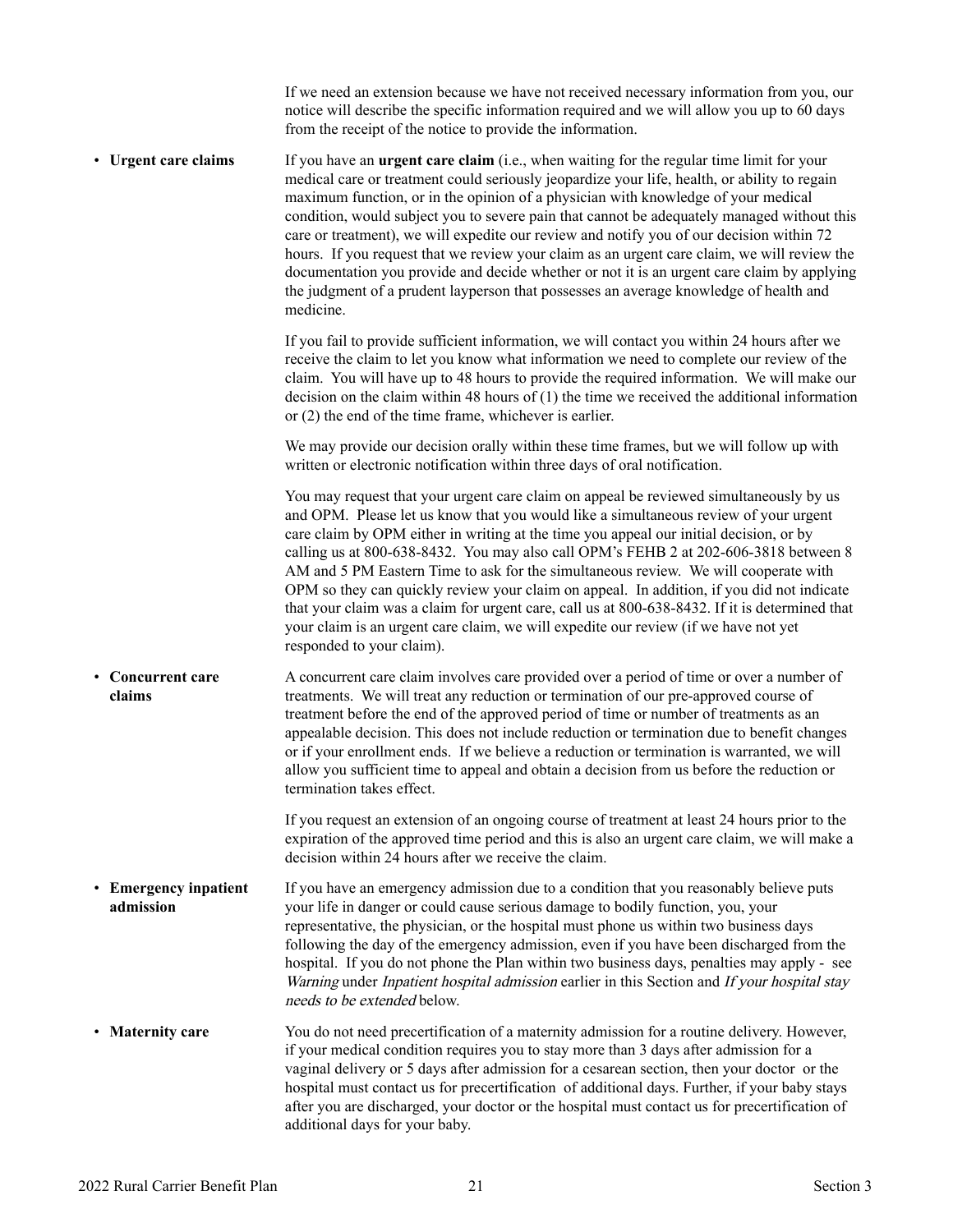<span id="page-23-5"></span><span id="page-23-4"></span><span id="page-23-3"></span><span id="page-23-2"></span><span id="page-23-1"></span><span id="page-23-0"></span>

|                                                        | Note: When a newborn requires definitive treatment during or after the mother's<br>confinement, the newborn is considered a patient in their own right. If the newborn is<br>eligible for coverage, regular medical or surgical benefits apply rather than maternity<br>benefits.                                                                    |
|--------------------------------------------------------|------------------------------------------------------------------------------------------------------------------------------------------------------------------------------------------------------------------------------------------------------------------------------------------------------------------------------------------------------|
| • If your hospital stay<br>needs to be extended        | If your hospital stay $-$ including for maternity care or residential treatment care $-$ needs to<br>be extended, you, your representative, your doctor or the hospital must ask us to approve<br>the additional days. If you remain in the hospital beyond the number of days we approved<br>and did not get the additional days precertified, then |
|                                                        | • For the part of the admission that was medically necessary, we will pay inpatient<br>benefits, but                                                                                                                                                                                                                                                 |
|                                                        | • For the part of the admission that was not medically necessary, we will pay only<br>medical services and supplies otherwise payable on an outpatient basis and will not pay<br>inpatient benefits.                                                                                                                                                 |
| • If your treatment<br>needs to be extended            | If you request an extension of an ongoing course of treatment at least 24 hours prior to the<br>expiration of the approved time period and this is also an urgent care claim, we will make a<br>decision within 24 hours after we receive the claim.                                                                                                 |
| If you disagree with our<br>pre-service claim decision | If you have a pre-service claim and you do not agree with our decision regarding<br>precertification of an inpatient admission or prior approval of other services, you may<br>request a review in accord with the procedures detailed below.                                                                                                        |
|                                                        | If you have already received the service, supply, or treatment, then you have a <b>post-service</b><br>claim and must follow the entire disputed claims process detailed in Section 8.                                                                                                                                                               |
| • To reconsider a non-<br>urgent care claim            | Within 6 months of our initial decision, you may ask us in writing to reconsider our initial<br>decision. Follow Step 1 of the <i>disputed claims process</i> detailed in Section 8 of this<br>brochure.                                                                                                                                             |
|                                                        | In the case of a pre-service claim and subject to a request for additional information, we<br>have 30 days from the date we receive your written request for reconsideration to                                                                                                                                                                      |
|                                                        | 1. Precertify your hospital stay or, if applicable, arrange for the healthcare provider to give<br>you the care or grant your request for prior approval for a service, drug, or supply; or                                                                                                                                                          |
|                                                        | 2. Ask you or your provider for more information.                                                                                                                                                                                                                                                                                                    |
|                                                        | You or your provider must send the information so that we receive it within 60 days of<br>our request. We will then decide within 30 more days.                                                                                                                                                                                                      |
|                                                        | If we do not receive the information within 60 days we will decide within 30 days of<br>the date the information was due. We will base our decision on the information we<br>already have. We will write to you with our decision.                                                                                                                   |
|                                                        | 3. Write to you and maintain our denial.                                                                                                                                                                                                                                                                                                             |
| • To reconsider an<br>urgent care claim                | In the case of an appeal of a pre-service urgent care claim, within 6 months of our initial<br>decision, you may ask us in writing to reconsider our initial decision. Follow Step 1 of the<br>disputed claims process detailed in Section 8 of this brochure.                                                                                       |
|                                                        | Unless we request additional information, we will notify you of our decision within 72<br>hours after receipt of your reconsideration request. We will expedite the review process,<br>which allows oral or written requests for appeals and the exchange of information by<br>phone, electronic mail, facsimile, or other expeditious methods.      |
| • To file an appeal with<br><b>OPM</b>                 | After we reconsider your pre-service claim, if you do not agree with our decision, you may<br>ask OPM to review it by following Step 3 of the <i>disputed claims process</i> detailed in Section<br>8 of this brochure.                                                                                                                              |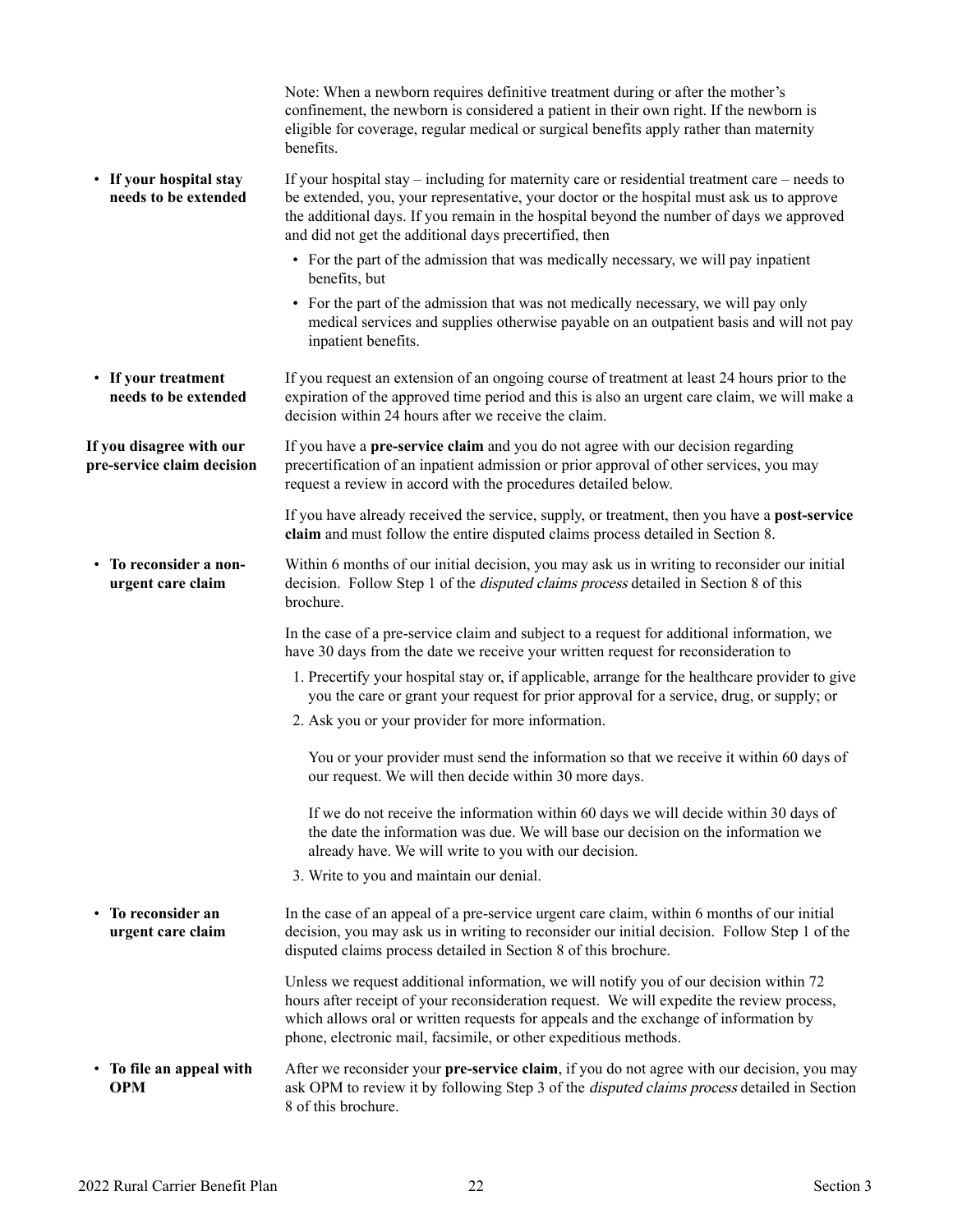<span id="page-24-0"></span>**The Federal Flexible Spending Account Program - FSAFEDS** 

- **Healthcare FSA (HCFSA)** Reimburses you for eligible out-of-pocket healthcare expenses (such as copayments, deductibles, **physician prescribed** over-the-counter drugs and medications, vision and dental expenses, and much more) for you and your tax dependents, including adult children (through the end of the calendar year in which they turn 26).
- FSAFEDS offers paperless reimbursement for your HCFSA through a number of FEHB and FEDVIP plans. This means that when you or your provider files claims with your FEHB or FEDVIP plan, FSAFEDS will automatically reimburse your eligible out-ofpocket expenses based on the claim information it receives from your plan.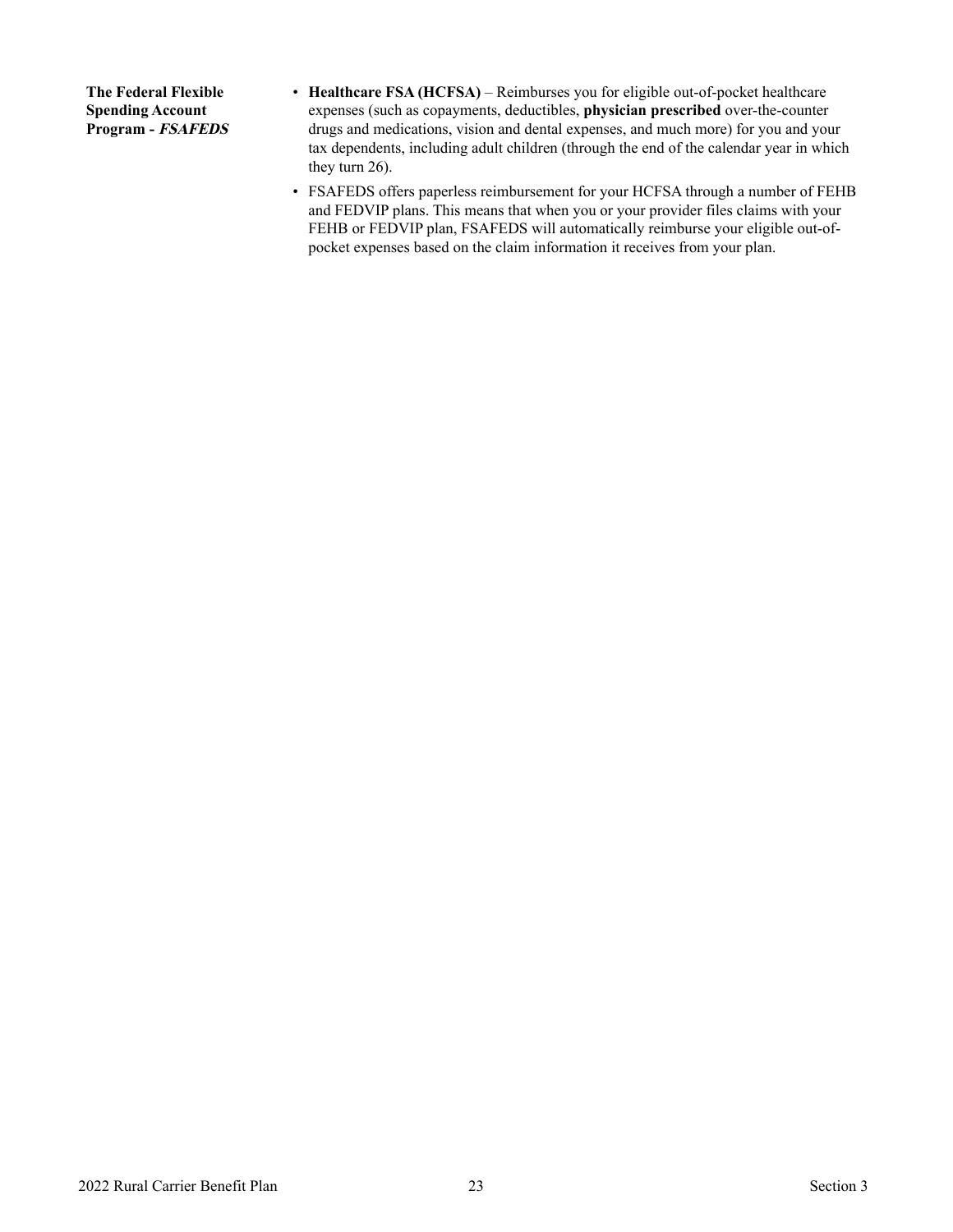## <span id="page-25-0"></span>**Section 4. Your Costs for Covered Services**

This is what you will pay out-of-pocket for covered care:

<span id="page-25-4"></span><span id="page-25-3"></span><span id="page-25-2"></span><span id="page-25-1"></span>

| <b>Cost-sharing</b> | Cost-sharing is the general term used to refer to your out-of-pocket costs (e.g., deductible,<br>coinsurance, and copayments) for the covered care you receive.                                                                                                                                                                                                                                                                                                                                                                                                                                                                                                                                                                                                                                                                                                                                                                                                                                                                                                                                                                                                                                                                |
|---------------------|--------------------------------------------------------------------------------------------------------------------------------------------------------------------------------------------------------------------------------------------------------------------------------------------------------------------------------------------------------------------------------------------------------------------------------------------------------------------------------------------------------------------------------------------------------------------------------------------------------------------------------------------------------------------------------------------------------------------------------------------------------------------------------------------------------------------------------------------------------------------------------------------------------------------------------------------------------------------------------------------------------------------------------------------------------------------------------------------------------------------------------------------------------------------------------------------------------------------------------|
| Copayment           | A copayment is a fixed amount of money you pay to the provider, facility, pharmacy, etc.,<br>when you receive certain services.                                                                                                                                                                                                                                                                                                                                                                                                                                                                                                                                                                                                                                                                                                                                                                                                                                                                                                                                                                                                                                                                                                |
|                     | Example: When you see your In-network physician you pay a copayment of \$20 per visit<br>for a primary care provider and \$35 per day for a specialist provider. If you see more than<br>one In-network physician on the same day, you pay one copayment for each different<br>physician seen on that day. When you have a stay in an In-network hospital, you pay \$200<br>for the first day of your hospital stay and for an Out-of-network hospital; you pay \$400 for<br>the first day of your hospital stay.                                                                                                                                                                                                                                                                                                                                                                                                                                                                                                                                                                                                                                                                                                              |
|                     | Note: If the billed amount (or the Plan allowance that providers we contract with have<br>agreed to accept as payment in full) is less than your copayment, you pay the lower amount.                                                                                                                                                                                                                                                                                                                                                                                                                                                                                                                                                                                                                                                                                                                                                                                                                                                                                                                                                                                                                                          |
| Deductible          | A deductible is a fixed amount of covered expenses you must incur for certain covered<br>services and supplies before we start paying benefits for them. Copayments and<br>coinsurance amounts do not count toward any deductible. When a covered service or<br>supply is subject to a deductible, only the Plan allowance for the service or supply counts<br>toward the deductible.                                                                                                                                                                                                                                                                                                                                                                                                                                                                                                                                                                                                                                                                                                                                                                                                                                          |
|                     | • The calendar year deductible for In-network services is \$350 per person and for Out-of-<br>network services it is \$800 per person. Under a Self Only enrollment, the deductible is<br>considered satisfied and benefits are payable for you when your covered expenses<br>applied to the calendar year deductible for your enrollment reach \$350 for In-network<br>services or \$800 for Out-of-network services under High Option. Under a Self Plus One<br>enrollment, the deductible is considered satisfied and benefits are payable for you and<br>one other eligible family member when the combined covered expenses applied to the<br>calendar year deductible for your enrollment reach \$700 for In-network services or<br>\$1,600 for Out-of-network services under High Option. Under a Self and Family<br>enrollment, the deductible is satisfied for all family members when the combined<br>covered expenses applied to the calendar year deductible for family members reach<br>\$700 for In-network services and \$1,600 for Out-of-network services. Any expenses<br>incurred that apply toward deductibles for in-network or out-of-network apply toward<br>both in-network and out-of-network limits. |
|                     | • We have a separate prescription drug deductible of \$200 per person each calendar year<br>that applies to all covered prescription drugs that you purchase at a retail drugstore or<br>pharmacy. The prescription drug deductible of \$200 does not apply to members who<br>have Medicare A and B as primary coverage.                                                                                                                                                                                                                                                                                                                                                                                                                                                                                                                                                                                                                                                                                                                                                                                                                                                                                                       |
|                     | • We also have a separate deductible for dental care of \$50 per person each calendar year.                                                                                                                                                                                                                                                                                                                                                                                                                                                                                                                                                                                                                                                                                                                                                                                                                                                                                                                                                                                                                                                                                                                                    |
|                     | Note: If you change Plans during Open Season and the effective date of your new Plan is<br>after January 1 of the next year, you do not have to start a new deductible under your prior<br>Plan between January 1 and the effective date of your new Plan. If you change Plans at<br>another time during the year, you must begin a new deductible under your new Plan.                                                                                                                                                                                                                                                                                                                                                                                                                                                                                                                                                                                                                                                                                                                                                                                                                                                        |
| Coinsurance         | Coinsurance is the percentage of our allowance that you must pay for your care.<br>Coinsurance does not begin until you have met your calendar year deductible.                                                                                                                                                                                                                                                                                                                                                                                                                                                                                                                                                                                                                                                                                                                                                                                                                                                                                                                                                                                                                                                                |
|                     | Example: You pay 30% of our allowance for office visits under our Out-of-network benefit.                                                                                                                                                                                                                                                                                                                                                                                                                                                                                                                                                                                                                                                                                                                                                                                                                                                                                                                                                                                                                                                                                                                                      |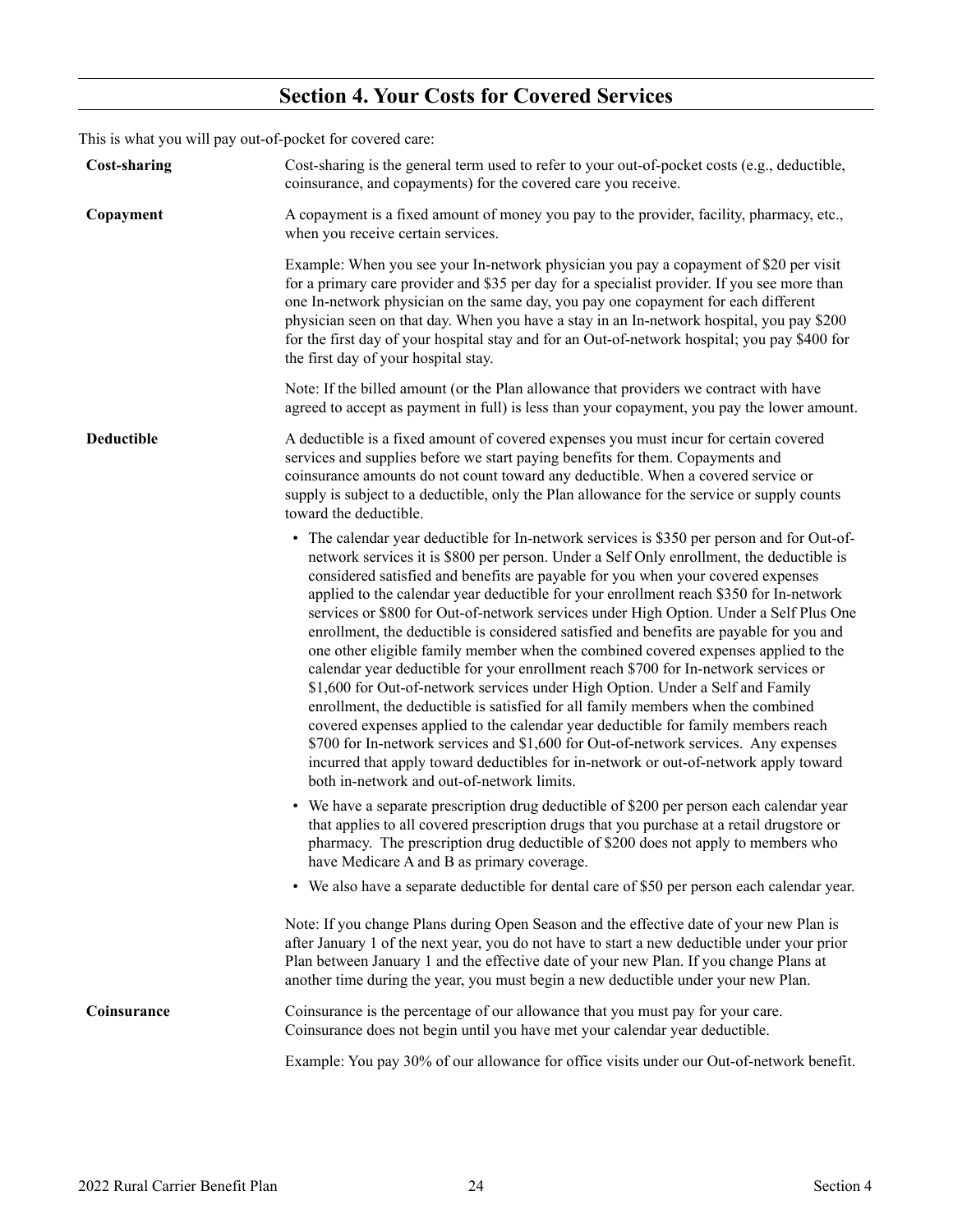<span id="page-26-2"></span><span id="page-26-1"></span><span id="page-26-0"></span>

| If your provider routinely<br>waives your cost    | If your provider routinely waives (does not require you to pay) your copayments,<br>deductibles, or coinsurance, the provider is misstating the fee and may be violating the law.<br>In this case, when we calculate our share, we will reduce the provider's fee by the amount<br>waived.                                                                                                                                                                                                                                                                                                                                                        |
|---------------------------------------------------|---------------------------------------------------------------------------------------------------------------------------------------------------------------------------------------------------------------------------------------------------------------------------------------------------------------------------------------------------------------------------------------------------------------------------------------------------------------------------------------------------------------------------------------------------------------------------------------------------------------------------------------------------|
|                                                   | For example, if your physician ordinarily charges \$100 for a service but routinely waives<br>your 30% coinsurance, the actual charge is \$70. We will pay \$49.00 (70% of the actual<br>charge of \$70).                                                                                                                                                                                                                                                                                                                                                                                                                                         |
| <b>Waivers</b>                                    | In some instances, a provider may ask you to sign a "waiver" prior to receiving care. This<br>waiver may state that you accept responsibility for the total charge for any care that is not<br>covered by your health Plan. If you sign such a waiver, whether or not you are responsible<br>for the total charge depends on the contracts that the Plan has with its providers. If you are<br>asked to sign this type of waiver, please be aware that, if benefits are denied for the<br>services, you could be legally liable for the related expenses. If you would like more<br>information about waivers, please contact us at 800-638-8432. |
| Differences between our<br>allowance and the bill | Our "Plan allowance" is the amount we use to calculate our payment for covered services.<br>Fee-for-service Plans arrive at their allowances in different ways, so their allowances vary.<br>For more information about how we determine our Plan allowance, see the definition of<br>Plan allowance in Section 10.                                                                                                                                                                                                                                                                                                                               |
|                                                   | Often, the provider's bill is more than a fee-for-service Plan's allowance. Whether or not<br>you have to pay the difference between our allowance and the bill will depend on the<br>provider you use.                                                                                                                                                                                                                                                                                                                                                                                                                                           |
|                                                   | When you live in the Plan's network area, you should use an In-network provider whenever<br>possible. The following two examples explain how we will handle your bill when you go to<br>an In-network provider and when you go to an Out-of-network provider. When you use an<br>In-network provider, the amount that you pay will usually be much less.                                                                                                                                                                                                                                                                                          |
|                                                   | • In-network providers agree to limit what they will bill you. Because of that, when you<br>use a network provider, your share of covered charges consists only of your<br>deductible and coinsurance or copayment. Here is an example about coinsurance: You<br>see an In-network physician who charges \$150, but our allowance is \$100. If you have<br>met your deductible, you are only responsible for your coinsurance. That is, you pay<br>just – 15% of our \$100 allowance (\$15). Because of the agreement, your In-network<br>physician will not bill you for the \$50 difference between our allowance and the bill.                 |
|                                                   | Follow these procedures when you use an In-network provider to receive In-network<br>benefits:                                                                                                                                                                                                                                                                                                                                                                                                                                                                                                                                                    |
|                                                   | • Verify with us that your home address is correct                                                                                                                                                                                                                                                                                                                                                                                                                                                                                                                                                                                                |
|                                                   | • When you make an appointment, verify that the physician or facility is still a<br>network provider                                                                                                                                                                                                                                                                                                                                                                                                                                                                                                                                              |
|                                                   | • Present your Rural Carrier Benefit Plan ID card at the time that you receive services to<br>receive In-network benefits                                                                                                                                                                                                                                                                                                                                                                                                                                                                                                                         |
|                                                   | • Generally, you do not pay an in-network provider at the time of service, except for any<br>copayment that you owe. In-network providers must bill us directly. We must reimburse<br>the provider directly. In-network providers will then bill you for any balance due after<br>our payment to them.                                                                                                                                                                                                                                                                                                                                            |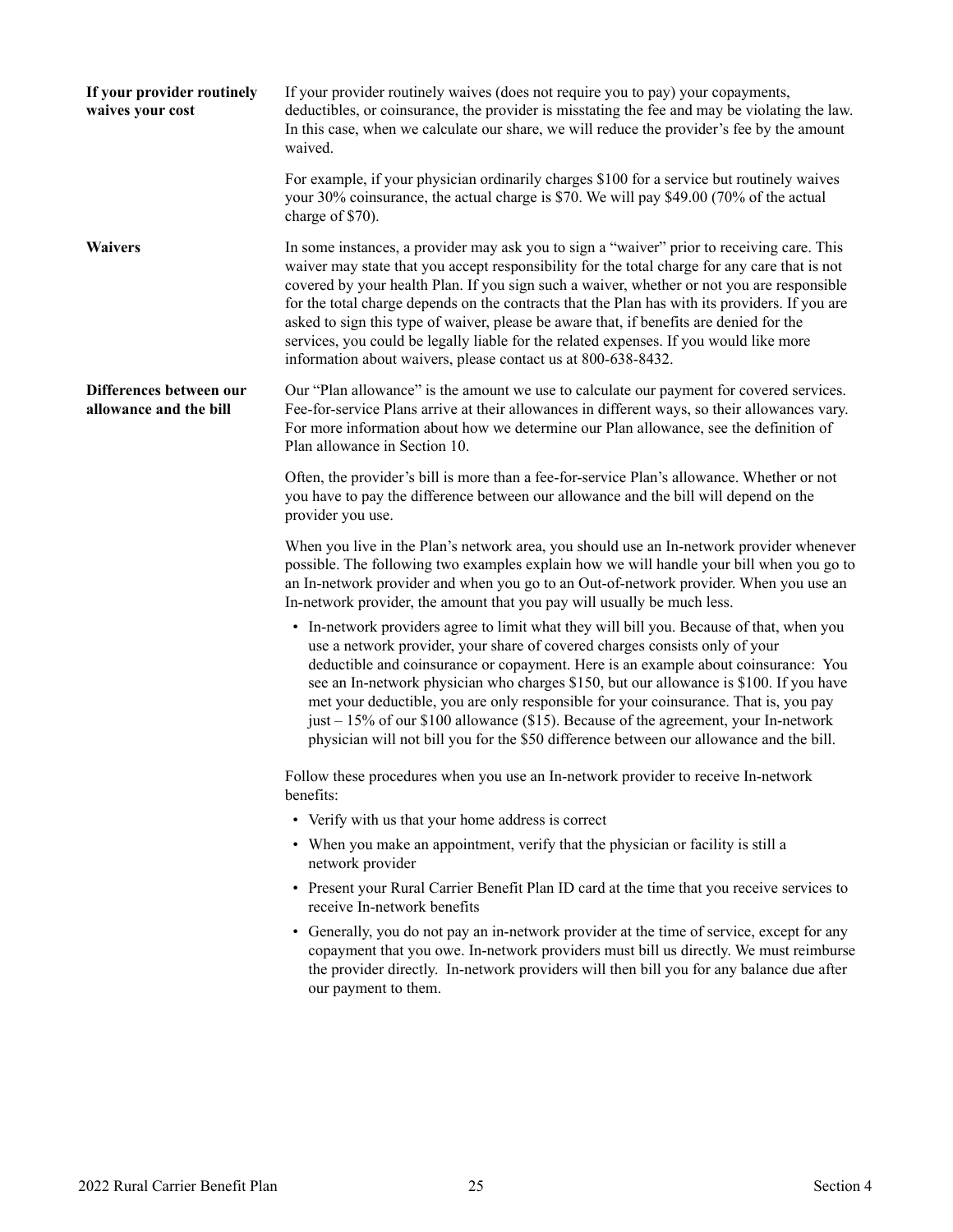• Out-of-network providers, on the other hand, have no agreement to limit what they will bill you. When you use an Out-of-Network provider, you will pay your deductible and coinsurance – plus any difference between our allowance and charges on the bill. Here is an example: You see an out-of-network physician who charges \$150 and our allowance is again \$100. Because you've met your deductible, you are responsible for your coinsurance, so you pay 30% of our \$100 allowance (\$30). Plus, because there is no agreement between the out-of-network physician and us, the physician can bill you for the \$50 difference between our allowance and the bill.

Participating providers agree to limit what they can collect from you. You will still have to pay your deductible and coinsurance. These providers agree to write off the difference between billed charges and the discount amount.

The following illustrates the examples of how much you have to pay out-of-pocket for services from a network physician vs. an out-of-network physician. The table uses our example of a service for which the physician charges \$150 and our allowance is \$100. The table shows the amount you pay if you have met your calendar year deductible.

#### **EXAMPLE**

#### **Network physician**

Physician's charge: \$150 Our allowance: We set it at \$100 We pay: 85% of our allowance: \$85 You owe: Coinsurance: 15% of our allowance: \$15 + Difference up to charge? No;\$0 **Total You Pay: \$15** 

#### **Out-of-network physician**

Physician's charge: \$150 Our allowance: We set it at \$100 We pay:  $70\%$  of our allowance: \$70 You owe: Coinsurance:  $30\%$  of our allowance: \$30 +Difference up to charge? Yes; \$50 **Total You Pay: \$80** 

You should also in see this section under *Important Notice About Surprise Billing - Know* Your Rights that describes your protection against surprise billing under the No Surprises Act.

For those benefits where copayments, coinsurance or deductibles apply, we pay 100% of the Plan allowance for the rest of the calendar year after your expenses total to:

- \$5,000 for Self Only enrollment or \$10,000 for Self Plus One or Self and Family enrollment when you use In-network providers/facilities and CVS Health In-network retail and/or mail service pharmacy, or
- \$7,000 for Self Only enrollment or \$14,000 for Self Plus One or Self and Family enrollment when you use Out-of-network providers/facilities and CVS Health Out-ofnetwork retail and/or mail service pharmacy combined. Any expenses incurred that apply toward the catastrophic out-of-pocket maximum for in-network or out-of-network apply toward both in-network and out-of-network limits.
- For Self Plus One and Self and Family enrollments, once any individual family member reaches the Self Only catastrophic protection out-of-pocket maximum during the calendar year, that member's claims will no longer be subject to cost-sharing amounts for eligible medical expenses for the rest of the year. All other family members will be required to meet the balance of the catastrophic protection out-of-pocket maximum.

<span id="page-27-0"></span>**Your catastrophic protection out-of-pocket maximum for deductibles, coinsurance, and copayments**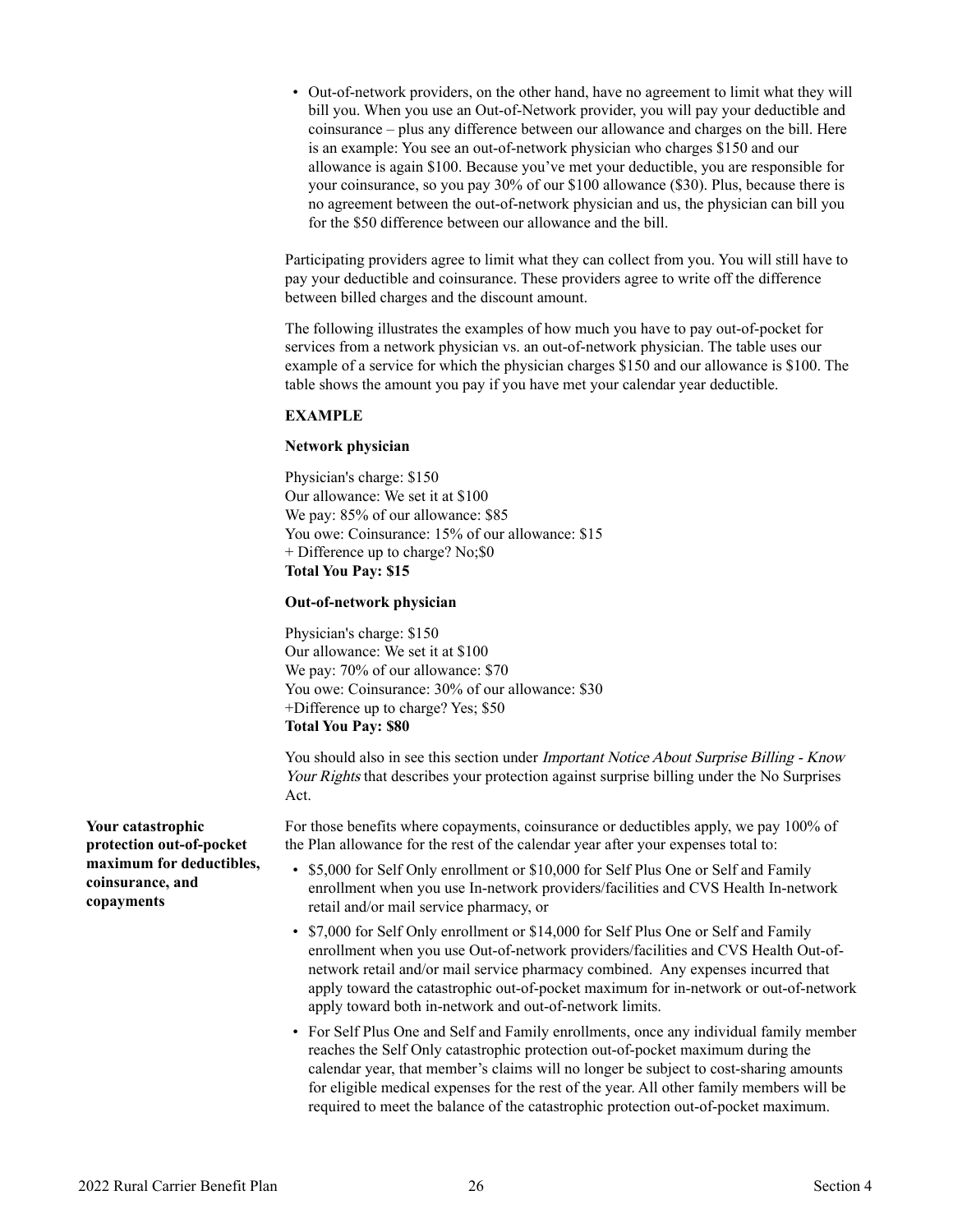Your out-of-pocket maximum does not include the following:

- Expenses for dental care
- Expenses in excess of our allowances or maximum benefit limits
- Any penalty you pay for failing to get approval for a hospital stay or residential treatment care
- Any amount you pay for failing to get approval for additional days in the hospital after the initial length of a hospital stay is approved
- Expenses you pay for services, supplies and drugs not covered by us
- Expenses covered by specialty drug copay assistance cards for Self Plus One and Self and Family enrollments, once any individual family member reaches the Self Only catastrophic protection out-of-pocket maximum during the calendar year, that member's claims will no longer be subject to cost-sharing amounts for eligible medical expenses for the rest of the year. All other family members will be required to meet the balance of the catastrophic protection out-of-pocket maximum. For Self Plus One and Self and Family enrollments, once any individual family member reaches the Self Only catastrophic protection out-of-pocket maximum during the calendar year, that member's claims will no longer be subject to cost-sharing amounts for eligible medical expenses for the rest of the year. All other family members will be required to meet the balance of the catastrophic protection out-of-pocket maximum.

<span id="page-28-2"></span><span id="page-28-1"></span><span id="page-28-0"></span>

| Carryover                                                                             | If you changed to this Plan during Open Season from a Plan with a catastrophic protection<br>benefit and the effective date of the change was after January 1, any expenses that would<br>have applied to that Plan's catastrophic protection benefit during the prior year will be<br>covered by your prior Plan if they are for care you received in January before your effective<br>date of coverage in this Plan. If you have already met your prior Plan's catastrophic<br>protection benefit level in full, it will continue to apply until the effective date of your<br>coverage in this Plan. If you have not met this expense level in full, your prior Plan will<br>first apply your covered out-of-pocket expenses until the prior year's catastrophic level is<br>reached and then apply the catastrophic protection benefit to covered out-of-pocket<br>expenses incurred from that point until the effective date of your coverage in this Plan.<br>Your prior Plan will pay these covered expenses according to this year's benefits; benefit<br>changes are effective January 1. |
|---------------------------------------------------------------------------------------|----------------------------------------------------------------------------------------------------------------------------------------------------------------------------------------------------------------------------------------------------------------------------------------------------------------------------------------------------------------------------------------------------------------------------------------------------------------------------------------------------------------------------------------------------------------------------------------------------------------------------------------------------------------------------------------------------------------------------------------------------------------------------------------------------------------------------------------------------------------------------------------------------------------------------------------------------------------------------------------------------------------------------------------------------------------------------------------------------|
| If we overpay you                                                                     | We will make diligent efforts to recover benefit payments we made in error but in good<br>faith. We may reduce subsequent benefit payments to offset overpayments.                                                                                                                                                                                                                                                                                                                                                                                                                                                                                                                                                                                                                                                                                                                                                                                                                                                                                                                                 |
| <b>When Government</b><br>facilities bill us                                          | Facilities of the Department of Veteran Affairs, the Department of Defense, and the Indian<br>Health Service are entitled to seek reimbursement from us for certain services and supplies<br>they provide to you or a family member. They may not seek more than their governing laws<br>allow. You may be responsible to pay for certain services and charges. Contact the<br>government facility directly for more information.                                                                                                                                                                                                                                                                                                                                                                                                                                                                                                                                                                                                                                                                  |
| <b>Important Notice About</b><br><b>Surprise Billing - Know</b><br><b>Your Rights</b> | The No Surprises Act (NSA) is a federal law that provides you with protections against<br>"surprise billing" and "balance billing" under certain circumstances. A surprise bill is an<br>unexpected bill you receive from an out-of-network healthcare provider, facility, or air<br>ambulance service for healthcare. Surprise bills can happen when you receive emergency<br>care – when you have little or no say in the facility or provider from whom you receive<br>care. They can also happen when you receive non-emergency services at participating<br>facilities, but you receive some care from out-of-network providers. Please note: there are<br>certain circumstances under the law where a provider can give you notice that they are out<br>of network and you can consent to receiving a balance bill.                                                                                                                                                                                                                                                                          |

Balance billing happens when you receive a bill from the out-of-network provider, facility, or air ambulance service for the difference between the out-of-network provider's charge and the amount payable by your health plan.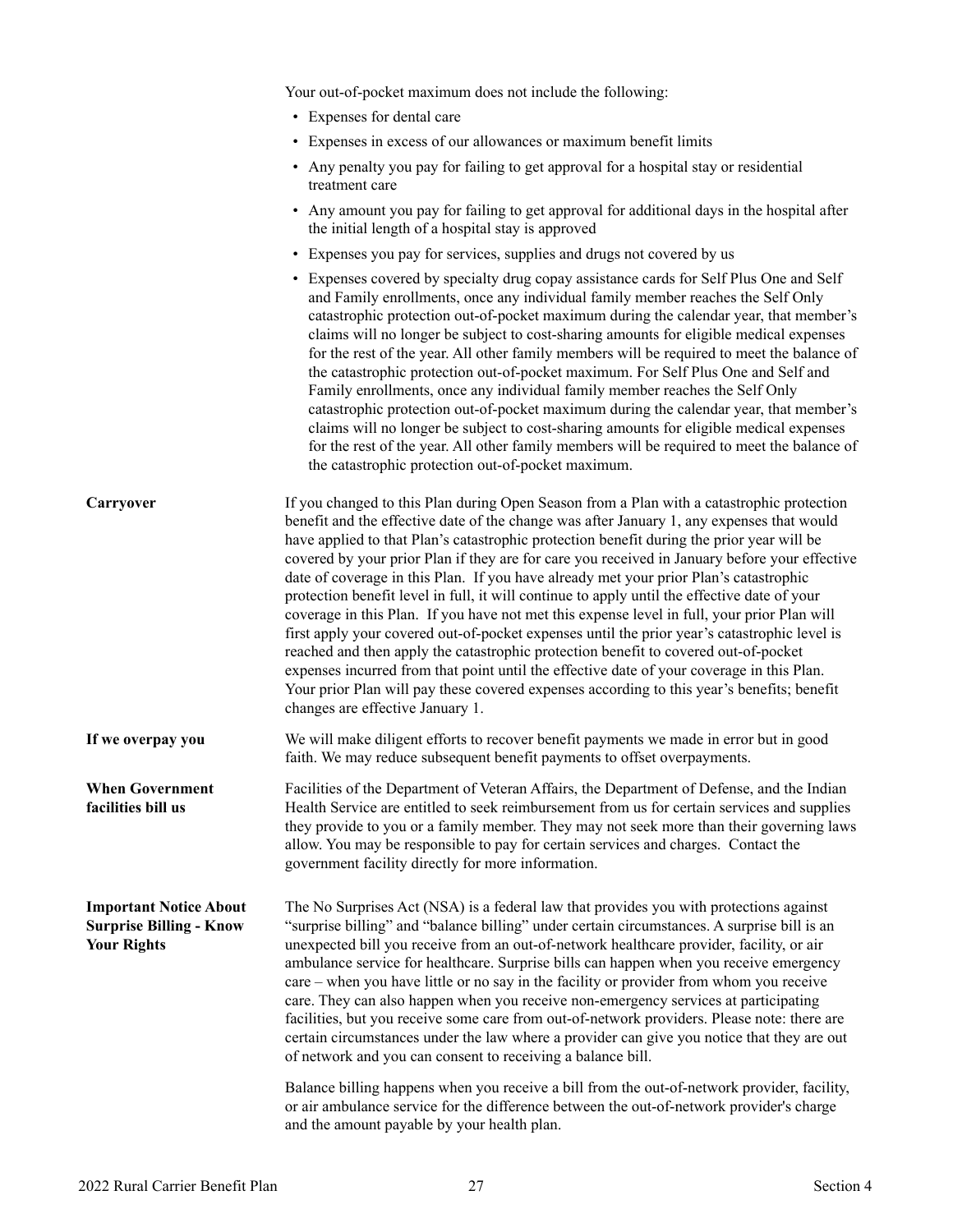Your health plan must comply with the NSA protections that hold you harmless from unexpected bills. Please note: there are certain circumstances under the law where a provider can give you notice that they are out of network and you can consent to receiving a balance bill.

For specific information on surprise billing, the rights and protections you have, and your responsibilities go to www.rcbphealth.com or contact the health plan at 800-638-8432.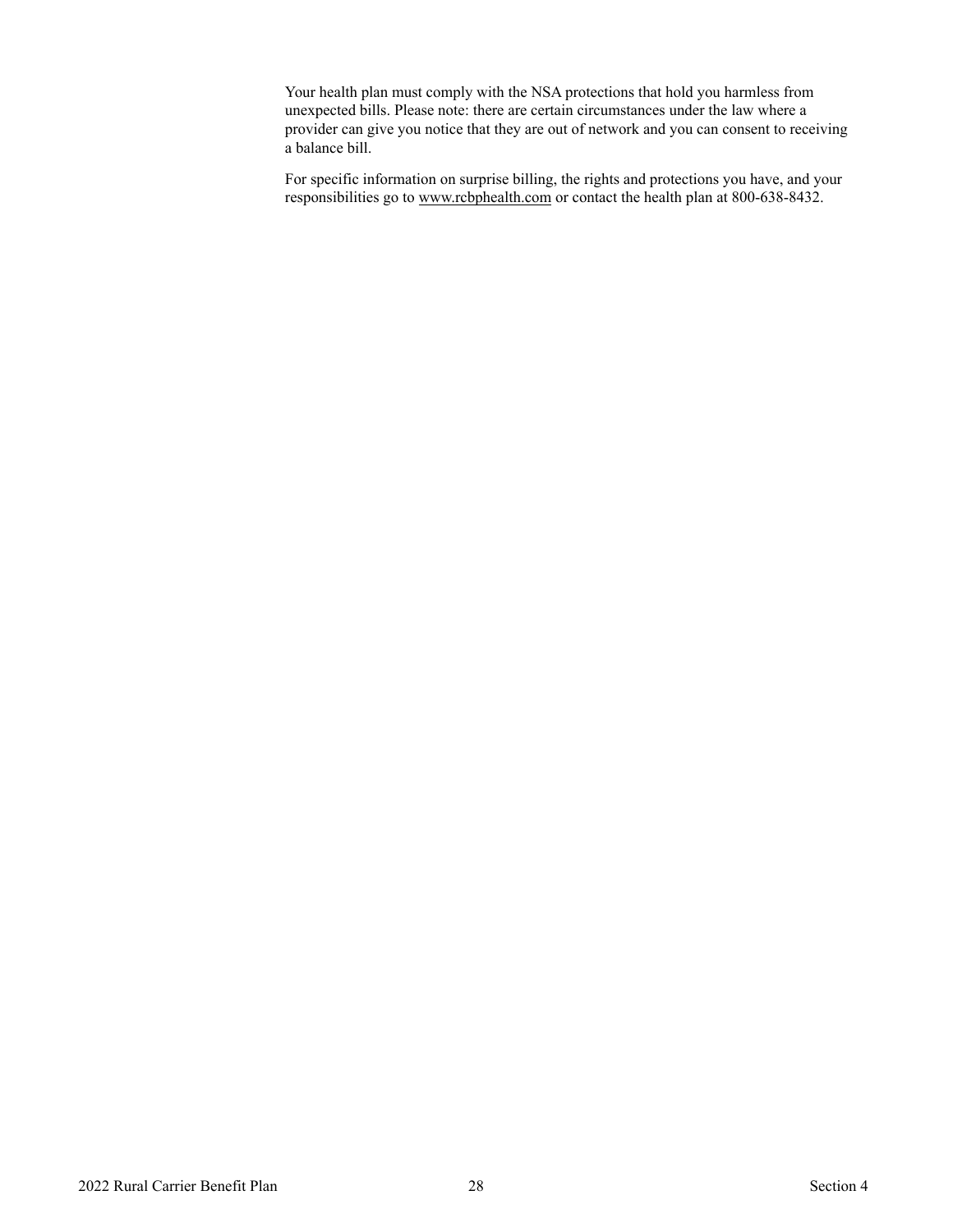## <span id="page-30-0"></span>**High Option Benefits**

| See page 15 for how our benefits changed this year. Pages 125-127 are a benefits summary of the high option. |  |
|--------------------------------------------------------------------------------------------------------------|--|
|                                                                                                              |  |
| Section 5(a). Medical Services and Supplies Provided by Physicians and Other Healthcare Professionals33      |  |
|                                                                                                              |  |
|                                                                                                              |  |
|                                                                                                              |  |
|                                                                                                              |  |
|                                                                                                              |  |
|                                                                                                              |  |
|                                                                                                              |  |
|                                                                                                              |  |
|                                                                                                              |  |
|                                                                                                              |  |
|                                                                                                              |  |
|                                                                                                              |  |
|                                                                                                              |  |
|                                                                                                              |  |
|                                                                                                              |  |
|                                                                                                              |  |
|                                                                                                              |  |
|                                                                                                              |  |
|                                                                                                              |  |
|                                                                                                              |  |
|                                                                                                              |  |
| Section 5(b). Surgical and Anesthesia Services Provided by Physicians and Other Healthcare Professionals51   |  |
|                                                                                                              |  |
|                                                                                                              |  |
|                                                                                                              |  |
|                                                                                                              |  |
|                                                                                                              |  |
|                                                                                                              |  |
|                                                                                                              |  |
|                                                                                                              |  |
|                                                                                                              |  |
|                                                                                                              |  |
|                                                                                                              |  |
|                                                                                                              |  |
|                                                                                                              |  |
|                                                                                                              |  |
|                                                                                                              |  |
|                                                                                                              |  |
|                                                                                                              |  |
|                                                                                                              |  |
|                                                                                                              |  |
|                                                                                                              |  |
|                                                                                                              |  |
|                                                                                                              |  |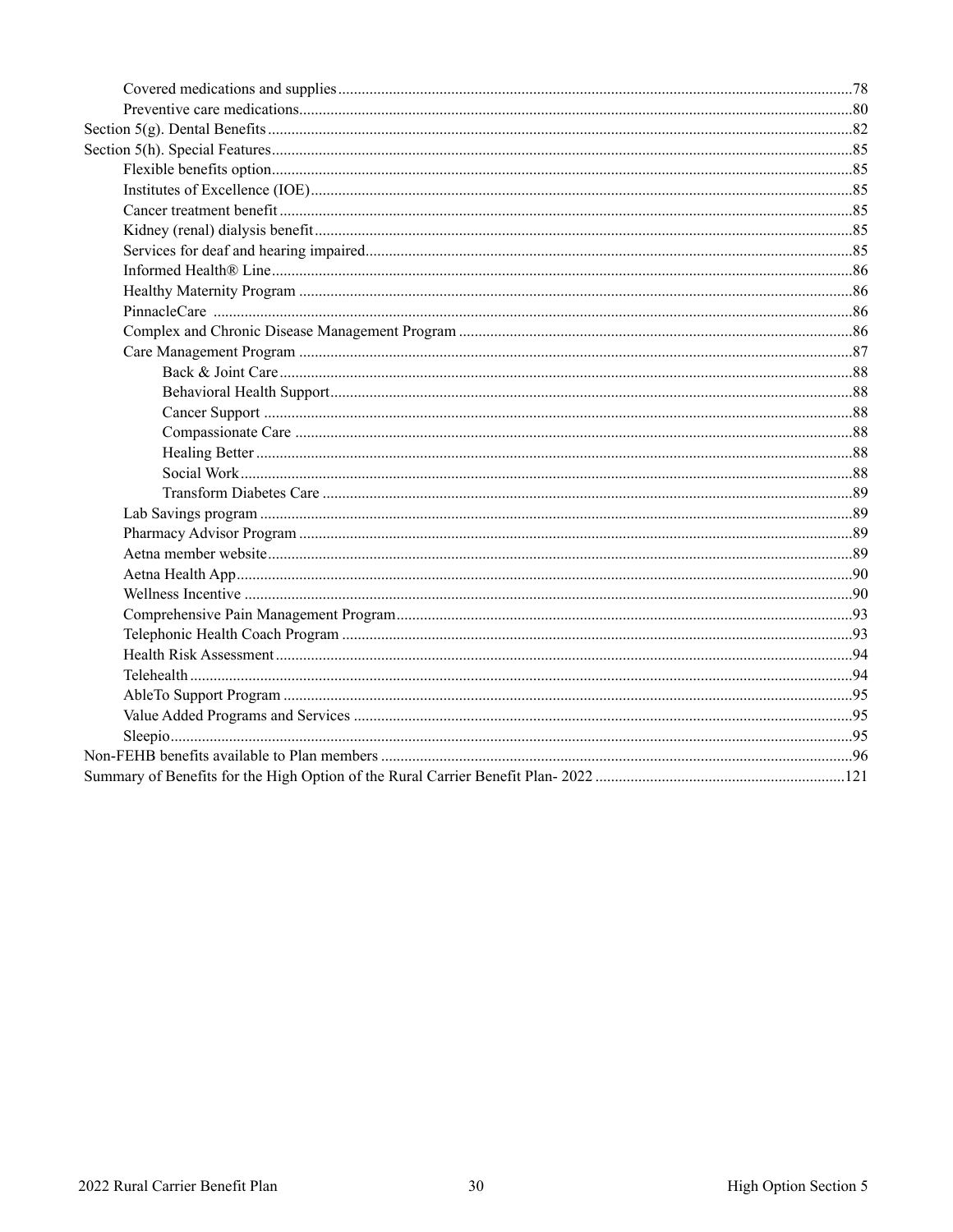## **Section 5. High Option Benefits Overview**

Section 5 is divided into subsections. Please read *Important things you should keep in mind* at the beginning of the subsections. Also read the general exclusions in Section 6, they apply to the benefits in the following subsections. To obtain claim forms, claims filing advice, or more information about our benefits, contact us at 800-638-8432 or visit our website at www.rcbphealth.com.

The RCBP High Option provides a wide range of comprehensive benefits for preventive services, doctors' visits and services, care in a hospital, laboratory tests and procedures, accidental and emergency services, mental health and substance use disorder treatment and prescription drugs. We have an extensive provider network for both medical and mental health services to help lower your costs, however you may use any provider you wish, in or out of our network.

#### **RCBP High Option includes:**

#### **Preventive care**

The Plan provides an extensive range of preventive benefits to help members stay well. We include 100% coverage for a variety of in-network preventive tests and screenings, routine physical exams, and tobacco cessation. To keep children well, we provide 100% coverage for recommended well child visits, immunizations, and physical exams. We also cover women's wellness at 100% for a full range of in-network preventive services, preventive tests and screenings and counseling services. We also cover certain medications and supplements to prevent certain health conditions for adults, women and children as recommended by the Affordable Care Act (ACA).

#### **Medical and Surgical services**

The Plan provides coverage for doctors' visits and surgical services and supplies. You pay only a flat copayment for office visits to a network physician. In-network maternity care is covered 100%, including breastfeeding support. We provide the same standards for behavioral health services as for medical and surgical care.

#### **Hospitalization and Emergency care**

We offer extensive benefits for hospital and other inpatient healthcare services. There is no deductible for in-network hospital care. The Plan provides 100% coverage for accidental injury.

#### **Prescription drugs**

Our prescription drug program offers prescription savings with no deductible and low copayments for drugs filled through our CVS Caremark mail service program. The prescription drug program includes a broad network of pharmacies and a mail order service program that delivers your medications right to your door.

#### **RCBP's member website gives you direct access to the following member tools, resources and additional programs:**

- • Cost of care tools that allow you to compare estimates for medical services and compare hospital facility rates.
- Rx drug calculator tool that allows you to check formulary and pricing information at retail vs. mail service for both the brand and generic, if available.
- • Real-time, out-of-pocket estimates for medical expenses based on your RCBP health plan. You can compare the cost of doctors and facilities before you make an appointment, helping you budget for and manage healthcare expenses.
- • A hospital comparison tool that allows you to see how hospitals in your area rank on measures important to your care.
- • Our online directory of participating physicians, hospitals and other healthcare providers. Search results include patient ratings and reviews.
- • Online customer service that allows you to request member ID cards, send secure messages to Member Services, and more.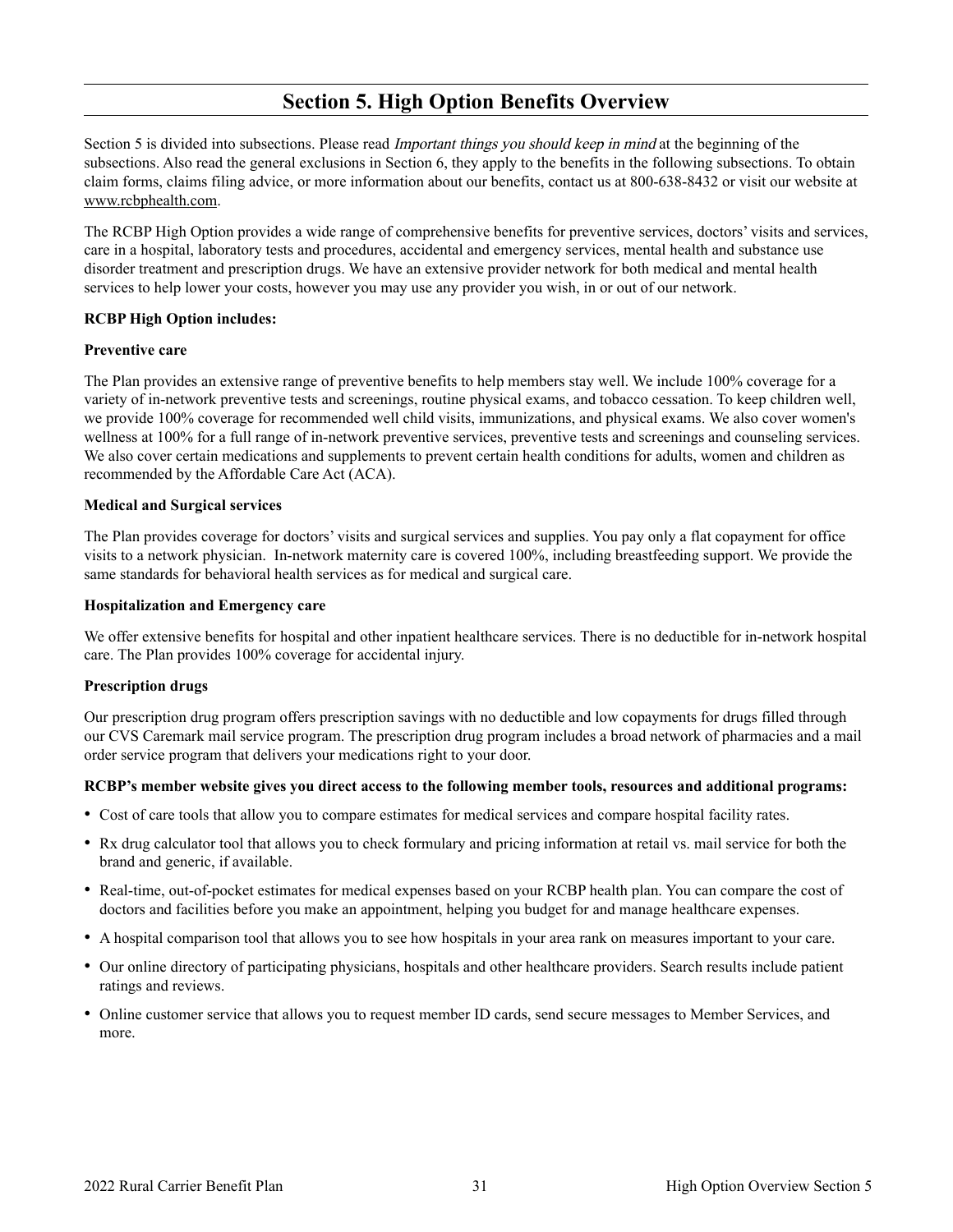We also offer Aetna Medicare Advantage for Rural Carrier Benefit Plan members who have primary Medicare Parts A and B. Enrollment in the Aetna Medicare Advantage Plan is voluntary and at no additional cost to you. Members may opt in or out of the Plan at any time. Members have access to a nationwide provider network and may seek care in or out of network. Members who are enrolled in Aetna Medicare Advantage and Rural Carrier Benefit Plan will have access to certain benefit enhancements as noted in Section 9. For more information call us at 866-241-0262 or go to www.aetnaretireehealth.com/rcbp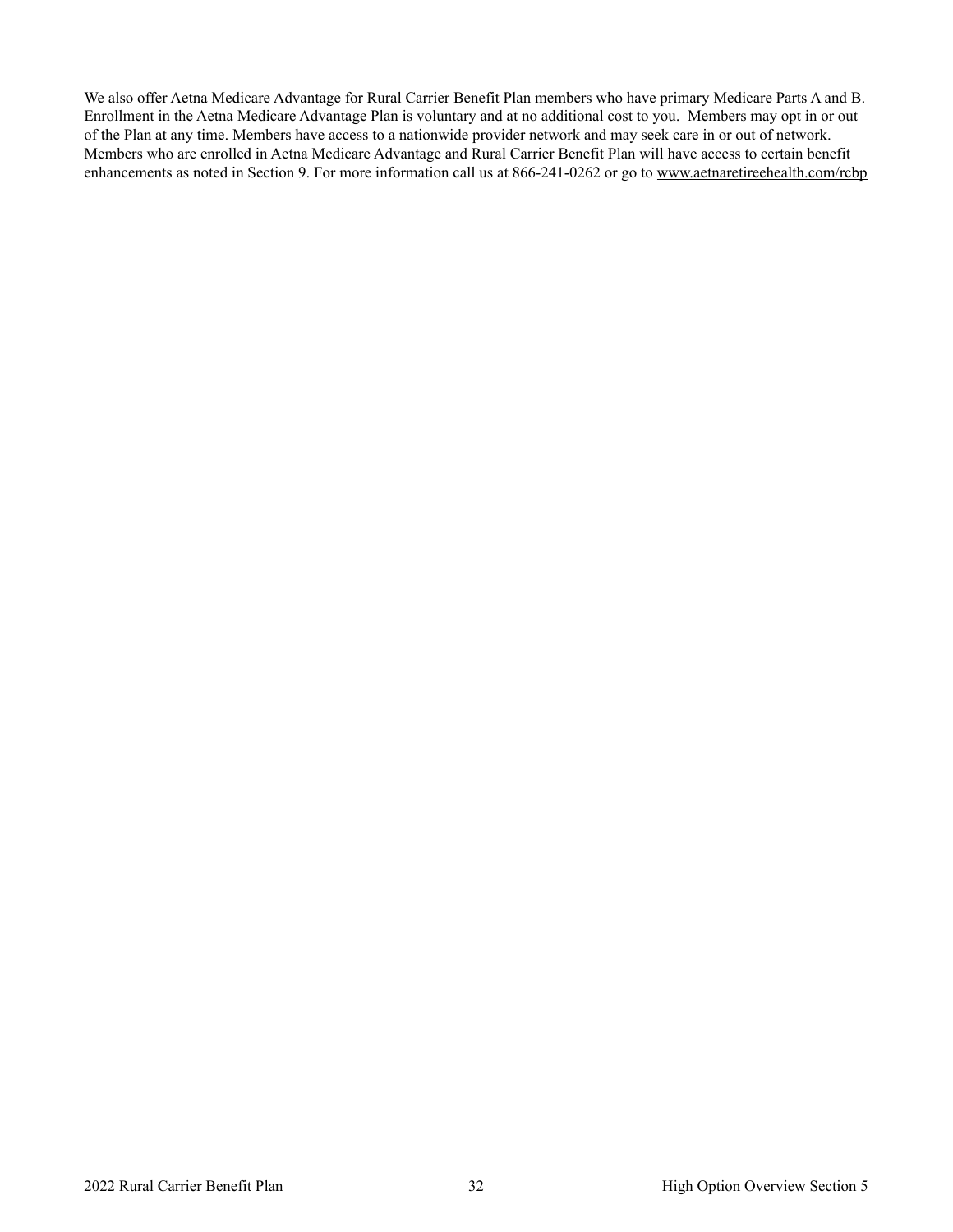### <span id="page-34-0"></span>**Section 5(a). Medical Services and Supplies Provided by Physicians and Other Healthcare Professionals**

| Important things you should keep in mind about these benefits:                                                                                                                                                                                                                                                                                                                                                                   |                                                                                                                                                                                                                                                                                                                                                                                                                                                                                                                                                                                                                     |  |  |  |
|----------------------------------------------------------------------------------------------------------------------------------------------------------------------------------------------------------------------------------------------------------------------------------------------------------------------------------------------------------------------------------------------------------------------------------|---------------------------------------------------------------------------------------------------------------------------------------------------------------------------------------------------------------------------------------------------------------------------------------------------------------------------------------------------------------------------------------------------------------------------------------------------------------------------------------------------------------------------------------------------------------------------------------------------------------------|--|--|--|
| brochure and are payable only when we determine they are medically necessary.                                                                                                                                                                                                                                                                                                                                                    | • Please remember that all benefits are subject to the definitions, limitations, and exclusions in this                                                                                                                                                                                                                                                                                                                                                                                                                                                                                                             |  |  |  |
| $\bullet$<br>show when the calendar year deductible does not apply.                                                                                                                                                                                                                                                                                                                                                              | The calendar year deductible is: In-network: \$350 for Self Only; \$700 for Self Plus One and Self and<br>Family. Out-of-network: \$800 for Self Only; \$1,600 for Self Plus One and Self and Family. The<br>calendar year deductible applies to almost all benefits in this Section. We added "(No deductible)" to                                                                                                                                                                                                                                                                                                 |  |  |  |
| I۰<br>apply.                                                                                                                                                                                                                                                                                                                                                                                                                     | The Out-of-network benefits are the standard benefits of this Plan. In-network benefits apply only<br>when you use a network provider. When no network provider is available, Out-of-network benefits                                                                                                                                                                                                                                                                                                                                                                                                               |  |  |  |
| if you are age 65 or over.                                                                                                                                                                                                                                                                                                                                                                                                       | Be sure to read Section 4, Your costs for covered services, for valuable information about how cost-<br>sharing works. Also, read Section 9 for information about how we pay if you have other coverage, or                                                                                                                                                                                                                                                                                                                                                                                                         |  |  |  |
| You must get precertification or prior approval for certain services in this Section, such as, but not<br>$\bullet$<br>limited to: electric or motorized wheelchairs, cochlear devices and/or implantation, BRCA genetic<br>testing, radiation oncology, CT scans, MRIs, MRAs and nuclear stress tests. Please refer to the<br>precertification information shown in Section 3 for additional services requiring prior approval. |                                                                                                                                                                                                                                                                                                                                                                                                                                                                                                                                                                                                                     |  |  |  |
| $\bullet$<br>details.                                                                                                                                                                                                                                                                                                                                                                                                            | If you enroll in Rural Carrier Benefit Plan and have primary Medicare Parts A and B, we offer Aetna<br>Medicare Advantage for Rural Carrier Benefit Plan members. This Plan enhances your FEHB<br>coverage by lowering/eliminating cost-sharing for services and/or adding benefits at no additional<br>cost. Rural Carrier Benefit Plan members who also enroll in the Aetna Medicare Advantage Plan<br>for Rural Carrier Benefit Plan will receive a credit of \$75 per month toward the cost of Medicare Part<br>B. The Aetna Medicare Advantage Plan is subject to Medicare rules. See Section 9 for additional |  |  |  |
| <b>Benefit Description</b>                                                                                                                                                                                                                                                                                                                                                                                                       | <b>You Pay</b>                                                                                                                                                                                                                                                                                                                                                                                                                                                                                                                                                                                                      |  |  |  |
| Note: The calendar year deductible applies to almost all benefits in this Section.<br>We say "(No deductible)" when it does not apply.                                                                                                                                                                                                                                                                                           |                                                                                                                                                                                                                                                                                                                                                                                                                                                                                                                                                                                                                     |  |  |  |
| <b>Diagnostic and treatment services</b>                                                                                                                                                                                                                                                                                                                                                                                         | <b>High Option</b>                                                                                                                                                                                                                                                                                                                                                                                                                                                                                                                                                                                                  |  |  |  |
| Professional services of physicians, telemedicine<br>consultations (except surgery)<br>• In physician's office<br>• Medical consultations<br>• In dentist's office in relation to covered oral and<br>maxillofacial surgical procedures<br>• Hearing treatment related to non- auditory illness or<br>disease                                                                                                                    | In-network primary care provider: \$20 copayment (No deductible)<br>In-network specialist provider: \$35 copayment (No deductible)<br>Out-of-network: 30% of the Plan allowance and any difference<br>between our allowance and the billed amount                                                                                                                                                                                                                                                                                                                                                                   |  |  |  |
| Note: Primary care physicians are limited to general                                                                                                                                                                                                                                                                                                                                                                             |                                                                                                                                                                                                                                                                                                                                                                                                                                                                                                                                                                                                                     |  |  |  |

Note: Preauthorization is required for certain specialty drugs. See Section 3, How you get care for information on specialty drugs administered in your

<span id="page-34-1"></span>practitioners, family practitioners, internists and

Note: We pay for surgery services by a physician under Section 5(b), Surgical services.

physician's office or an outpatient setting.

pediatricians.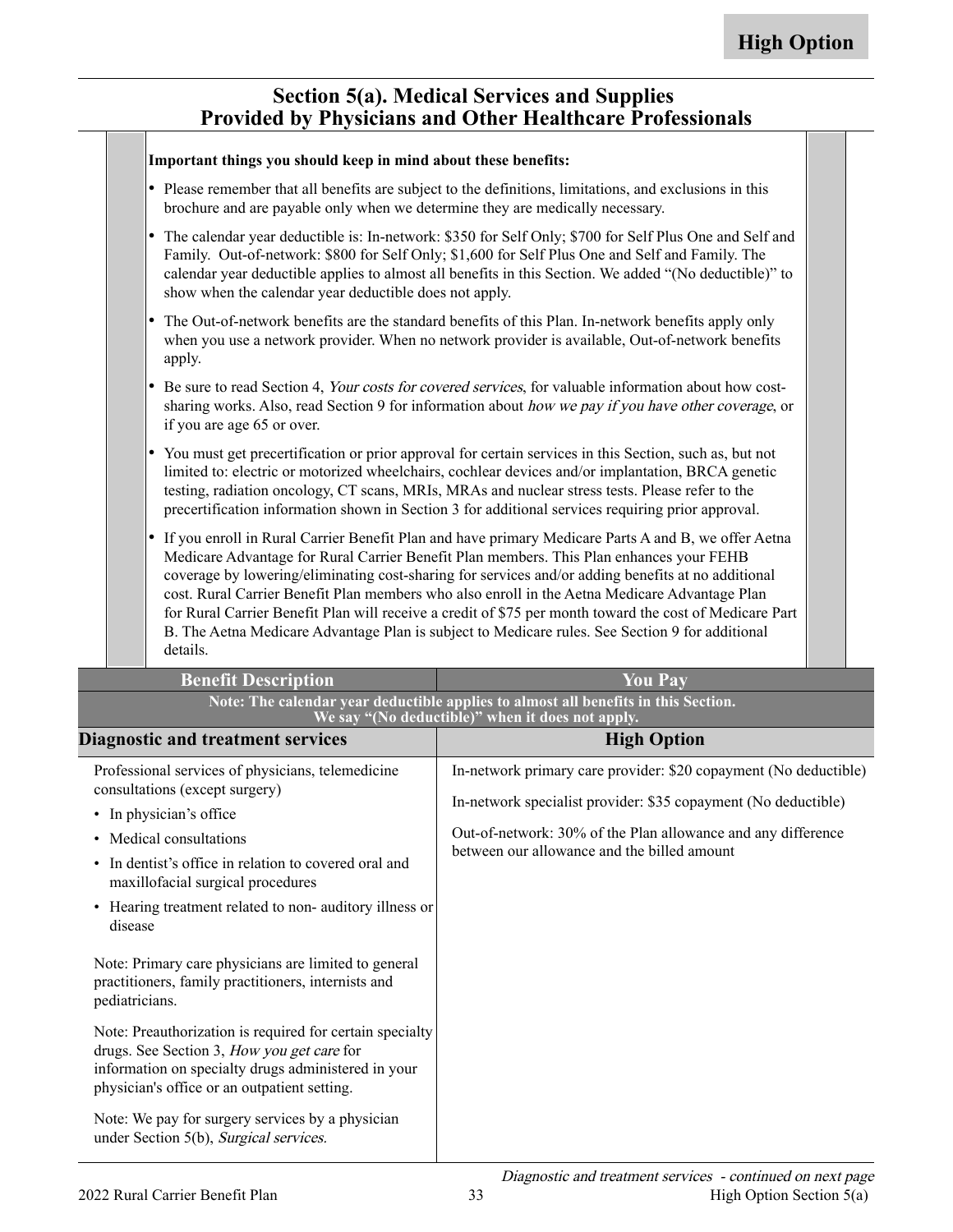## **High Option**

| <b>Benefit Description</b>                                                                                                                                                                                                                                                                                                                                                                                                                                                                                                                                                                                                                                                       | <b>You Pay</b>                                                                                                                                                                                                                                                                                                    |
|----------------------------------------------------------------------------------------------------------------------------------------------------------------------------------------------------------------------------------------------------------------------------------------------------------------------------------------------------------------------------------------------------------------------------------------------------------------------------------------------------------------------------------------------------------------------------------------------------------------------------------------------------------------------------------|-------------------------------------------------------------------------------------------------------------------------------------------------------------------------------------------------------------------------------------------------------------------------------------------------------------------|
| Diagnostic and treatment services (cont.)                                                                                                                                                                                                                                                                                                                                                                                                                                                                                                                                                                                                                                        | <b>High Option</b>                                                                                                                                                                                                                                                                                                |
| Note: Telemedicine consultations are covered when<br>your provider uses a Health Insurance Portability and<br>Accountability Act (HIPAA) compliant tool for<br>facilitating telehealth consultations.<br>Supplies, other than diabetic supplies, provided by a<br>physician during an office visit are covered under<br>Section $5(a)$ of the brochure. See Section $5(a)$ , under<br>durable medical equipment for coverage of diabetic<br>supplies.<br>Outpatient physical therapy, occupational therapy, and<br>speech therapy are covered under Section 5(a).<br>Treatment for Mental and Behavioral Health Disorders<br>and Substance Use Disorder is covered under Section | In-network primary care provider: \$20 copayment (No deductible)<br>In-network specialist provider: \$35 copayment (No deductible)<br>Out-of-network: 30% of the Plan allowance and any difference<br>between our allowance and the billed amount                                                                 |
| $5(e)$ .<br>• Injections                                                                                                                                                                                                                                                                                                                                                                                                                                                                                                                                                                                                                                                         | In-network: 15% of the Plan allowance<br>Out-of-network: 30% of the Plan allowance and any difference<br>between our allowance and the billed amount                                                                                                                                                              |
| • Outpatient care in an urgent care facility because of<br>a medical emergency<br>Note: we pay medical supplies, medical equipment,<br>prosthetic and orthopedic devices for use at home<br>under Section 5(a), Medical services and supplies.<br>Professional services of physicians (except in an<br>urgent care center)<br>• During a hospital or observation stay<br>• In a skilled nursing facility<br>Initial examination of a newborn child covered<br>$\bullet$<br>under a family enrollment<br>• In your home<br>Note: We cover contraceptive drugs under<br>Prescription Drug Benefits, Section 5(f).                                                                  | In-network: \$35 copayment (No deductible)<br>Out-of-network: 30% of the Plan allowance and any difference<br>between our allowance and the billed amount<br>In-network: 15% of the Plan allowance<br>Out-of-network: 30% of the Plan allowance and any difference<br>between our allowance and the billed amount |
| Professional non-emergency services provided in a<br>walk-in clinic (except in a MinuteClinic®), including<br>telemedicine visits (see <i>Definitions</i> , Section 10)<br>Note: For services related to an <i>accidental injury or</i><br>medical emergency, see Section 5(d)                                                                                                                                                                                                                                                                                                                                                                                                   | In-network: \$10 copayment per visit (No deductible).<br>Out-of-network: 30% of the Plan allowance and any difference<br>between our allowance and the billed amount.                                                                                                                                             |
| Professional non-emergency services provided in<br>a MinuteClinic®, including telemedicine visits<br>If you are provided drugs (including diabetic drugs)<br>directly by a physician, infusion care provider or<br>durable medical equipment (DME) provider.                                                                                                                                                                                                                                                                                                                                                                                                                     | In-network: Nothing (No deductible).<br>Out-of-network: No Benefit<br>In-network: 15% of the Plan allowance<br>Out-of-network: 30% of the Plan allowance and any difference<br>between our allowance and the billed amount.                                                                                       |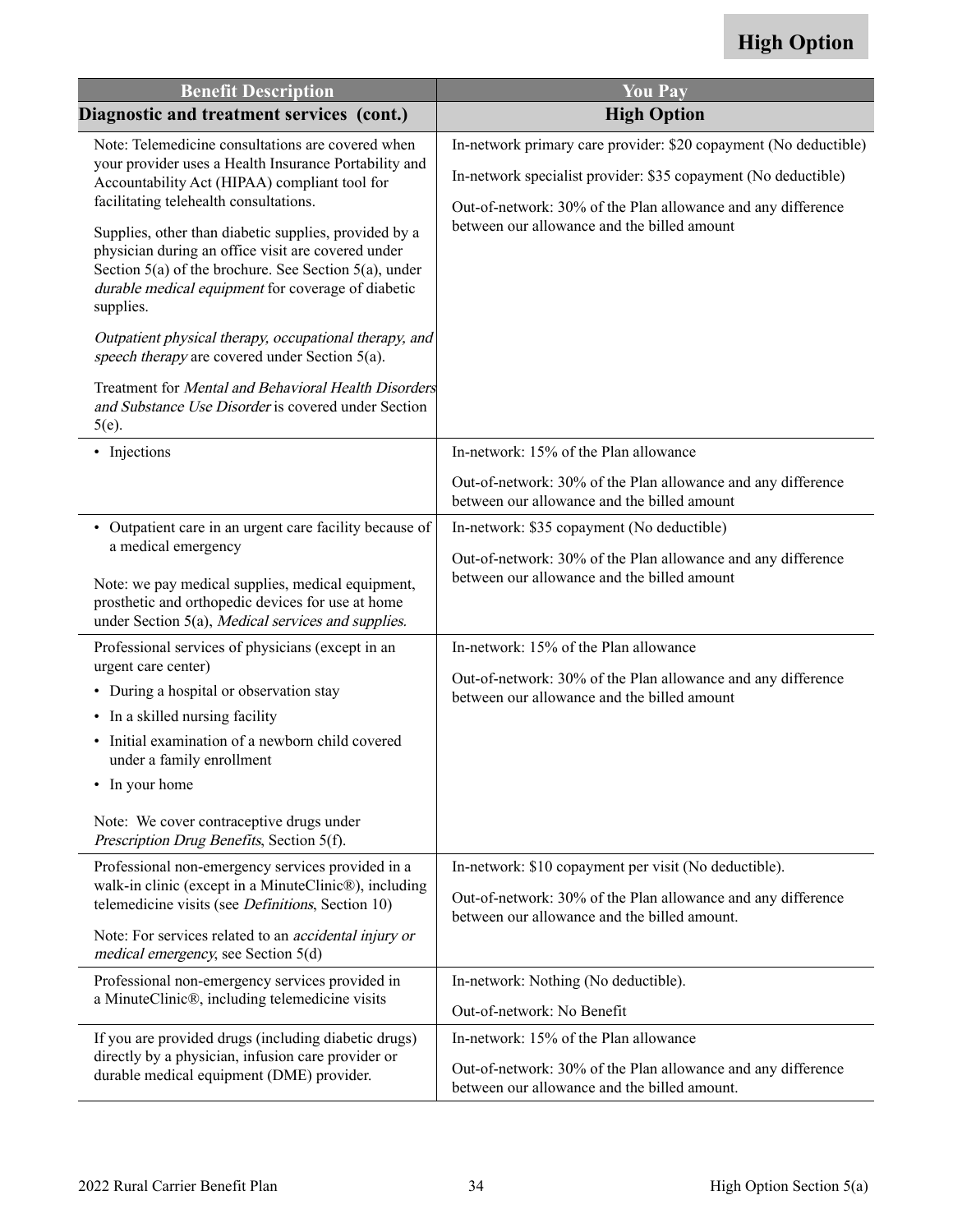| <b>Benefit Description</b>                                                                                                                                                                                                                                                                                                                                                | <b>You Pay</b>                                                                          |
|---------------------------------------------------------------------------------------------------------------------------------------------------------------------------------------------------------------------------------------------------------------------------------------------------------------------------------------------------------------------------|-----------------------------------------------------------------------------------------|
| <b>Telehealth Services</b>                                                                                                                                                                                                                                                                                                                                                | <b>High Option</b>                                                                      |
| Telehealth consultations are available for the<br>following specialties:                                                                                                                                                                                                                                                                                                  | In-network: Nothing (No deductible) if you contact DialCare for<br>services.            |
| • Doctors of Medicine (MD)                                                                                                                                                                                                                                                                                                                                                | Out-of-network: No benefit                                                              |
| • Licensed Mental Health Professionals                                                                                                                                                                                                                                                                                                                                    |                                                                                         |
| Please visit www.dialcare.com/verify to register or call<br>855-335-2255 for information regarding telehealth<br>consults.<br>See Section 5(h). Special features for additional                                                                                                                                                                                           |                                                                                         |
| information on telehealth and DialCare.                                                                                                                                                                                                                                                                                                                                   |                                                                                         |
| Note: Telehealth is available in all states.                                                                                                                                                                                                                                                                                                                              |                                                                                         |
| Not covered: Phone consultations, mailing, faxes,<br>emails or any other communication to or from a<br>physician, hospital or other medical provider except as<br>provided under Diagnostic and treatment services and<br>Telehealth services.                                                                                                                            | All Charges                                                                             |
| Lab, X-ray and other diagnostic tests                                                                                                                                                                                                                                                                                                                                     | <b>High Option</b>                                                                      |
| Tests, such as:                                                                                                                                                                                                                                                                                                                                                           | In-network: 15% of Plan allowance                                                       |
| <b>Blood</b> tests                                                                                                                                                                                                                                                                                                                                                        | Out-of-network: 30% of the Plan allowance and any difference                            |
| • Urinalysis                                                                                                                                                                                                                                                                                                                                                              | between our allowance and the billed amount.                                            |
| Non-routine Pap test<br>٠                                                                                                                                                                                                                                                                                                                                                 | Note: If your network provider uses an out-of-network lab or                            |
| Pathology<br>٠                                                                                                                                                                                                                                                                                                                                                            | radiologist, we will pay out-of-network benefits for any lab and X-                     |
| • $X$ -ray                                                                                                                                                                                                                                                                                                                                                                | ray charges.                                                                            |
| Non-routine mammogram<br>٠                                                                                                                                                                                                                                                                                                                                                | Note: For genetic testing for prescription drugs see Section 5(h),<br>Special features. |
| CT/CAT Scan                                                                                                                                                                                                                                                                                                                                                               |                                                                                         |
| $\bullet$ MRI                                                                                                                                                                                                                                                                                                                                                             |                                                                                         |
| • Ultrasound                                                                                                                                                                                                                                                                                                                                                              |                                                                                         |
| Electrocardiogram and EEG                                                                                                                                                                                                                                                                                                                                                 |                                                                                         |
| Sonograms<br>٠                                                                                                                                                                                                                                                                                                                                                            |                                                                                         |
| Hearing test for non-auditory illness or disease<br>٠<br>• Medically appropriate genetic counseling and<br>testing                                                                                                                                                                                                                                                        |                                                                                         |
| Note: Urine drug testing/screening is covered only as<br>described in "FEHBP Urine Drug Testing Coverage",<br>available on our website, www.RCBPhealth.com, or<br>by calling us at 800-638-8432.                                                                                                                                                                          |                                                                                         |
| Note: The Plan offers confidential phone and web-<br>based genetic counseling services. These services are<br>offered through Informed DNA, a national genetic<br>counseling company staffed with independent board-<br>certified genetic counselors. For more information or<br>to schedule an appointment for genetic counseling,<br>call Informed DNA at 800-975-4819. |                                                                                         |

Lab, X-ray and other diagnostic tests - continued on next page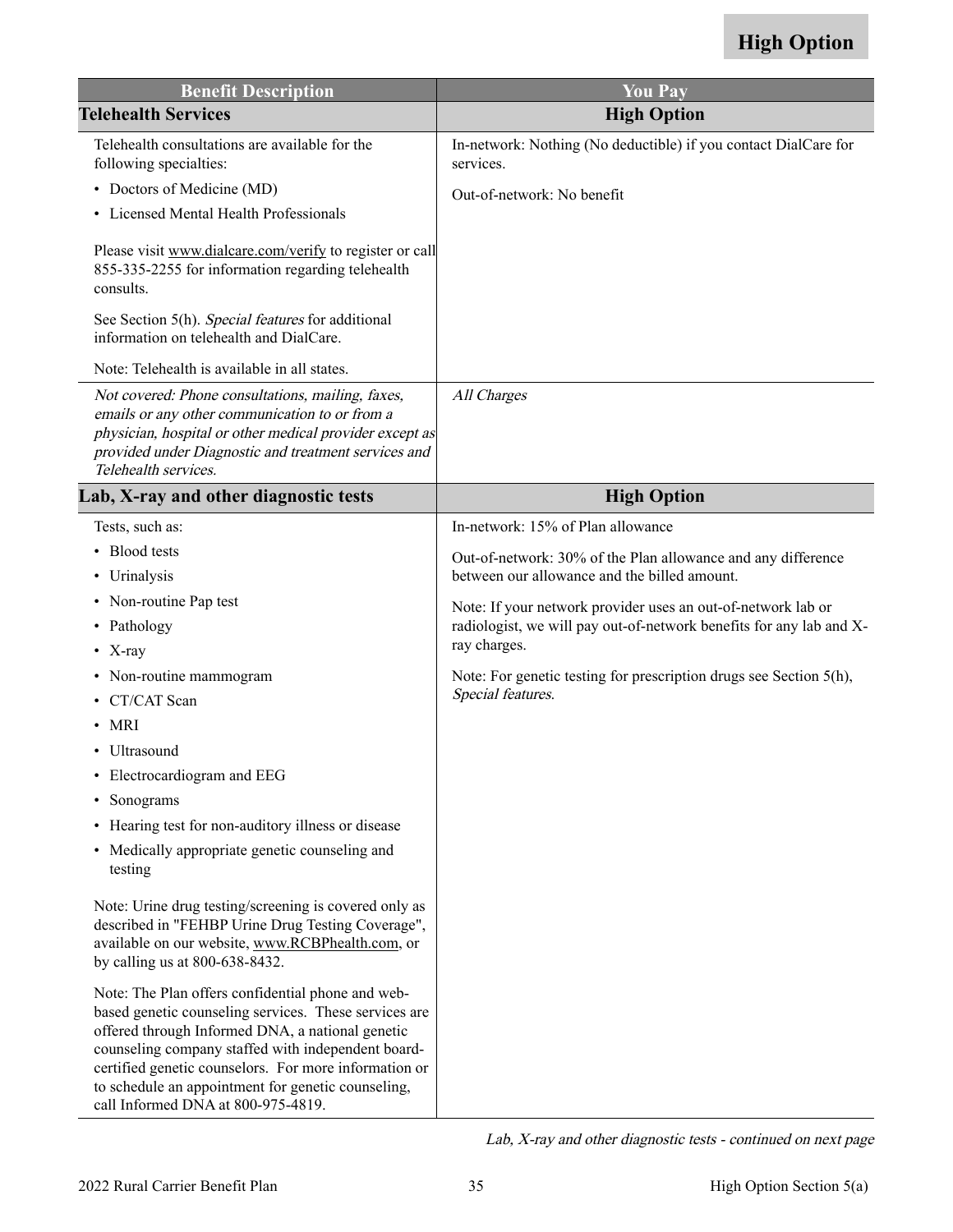| <b>Benefit Description</b>                                                                                                                                                                                                                                                                                                                                                                                                                                                                                                                                                                                                                                                                                                                                                                                                            | <b>You Pay</b>                                                                                                                                                                                                                                                                                          |
|---------------------------------------------------------------------------------------------------------------------------------------------------------------------------------------------------------------------------------------------------------------------------------------------------------------------------------------------------------------------------------------------------------------------------------------------------------------------------------------------------------------------------------------------------------------------------------------------------------------------------------------------------------------------------------------------------------------------------------------------------------------------------------------------------------------------------------------|---------------------------------------------------------------------------------------------------------------------------------------------------------------------------------------------------------------------------------------------------------------------------------------------------------|
| Lab, X-ray and other diagnostic tests (cont.)                                                                                                                                                                                                                                                                                                                                                                                                                                                                                                                                                                                                                                                                                                                                                                                         | <b>High Option</b>                                                                                                                                                                                                                                                                                      |
| · CT/CAT scans, CTA, MRA, MRI, NC, PET,<br>SPECT, provided at a stand-alone imaging center or                                                                                                                                                                                                                                                                                                                                                                                                                                                                                                                                                                                                                                                                                                                                         | In-network: 5% of Plan allowance                                                                                                                                                                                                                                                                        |
| clinic<br>Note: Prior approval for these procedures is required<br>except in the case of an accident or medical<br>emergency. Call us at 800-638-8432 prior to<br>scheduling. See Radiology Imaging under You need<br>prior Plan approval for certain services, Section 3,<br>Other services.                                                                                                                                                                                                                                                                                                                                                                                                                                                                                                                                         | Out-of-network: 30% of the Plan allowance and any difference<br>between our allowance and the billed amount.<br>Note: Expenses for related professional services are covered under<br>this benefit.                                                                                                     |
| Note: If a stand-alone in-network imaging center or<br>clinic is not used, the regular Lab, X-Ray and<br>diagnostic tests benefits above apply. Call us at<br>800-638-8432 for more details and information about<br>stand-alone imaging centers.                                                                                                                                                                                                                                                                                                                                                                                                                                                                                                                                                                                     |                                                                                                                                                                                                                                                                                                         |
| <b>Lab Savings Program</b>                                                                                                                                                                                                                                                                                                                                                                                                                                                                                                                                                                                                                                                                                                                                                                                                            | <b>High Option</b>                                                                                                                                                                                                                                                                                      |
| You may use this voluntary program for covered                                                                                                                                                                                                                                                                                                                                                                                                                                                                                                                                                                                                                                                                                                                                                                                        | In-network: Nothing (No deductible)                                                                                                                                                                                                                                                                     |
| outpatient lab tests if Quest Diagnostics or LabCorp<br>performs the testing. Show your RCBP identification<br>card each time you obtain lab work and tell your<br>physician you would like to use Quest Diagnostics or<br>LabCorp. If the physician draws the specimen, they<br>can call Quest Diagnostics at 866-697-8378 or<br>LabCorp at 888-522-2677 for pick up or you can go to<br>an approved collection site and show your RCBP ID<br>card along with the test requisition from your<br>physician and have the specimen drawn there.<br>Please Note: To find an approved collection site near<br>you, call Quest Diagnostics at 866-697-8378 or<br>LabCorp at 888-522-2677 or search for Quest<br>Diagnostics or LabCorp using your Zip Code in the<br>Plan's online provider search tool at www.rcbphealth.<br><u>com</u> . | Out-of-network: No benefit<br>Note: This benefit applies to expenses for lab tests only. Related<br>expenses for services by a physician (or lab tests performed by an<br>associated laboratory not participating in the Lab Savings Program)<br>are subject to applicable deductibles and coinsurance. |
| Preventive care, adult                                                                                                                                                                                                                                                                                                                                                                                                                                                                                                                                                                                                                                                                                                                                                                                                                | <b>High Option</b>                                                                                                                                                                                                                                                                                      |
| A routine physical exam – one per person each<br>calendar year.<br>Note: This includes a separate gynecological exam<br>once per calendar year for women.                                                                                                                                                                                                                                                                                                                                                                                                                                                                                                                                                                                                                                                                             | In-network: Nothing (No deductible)<br>Out-of-network: 30% of the Plan allowance and any difference<br>between our allowance and the billed amount                                                                                                                                                      |
| Note: Lab tests and X-rays are covered under Lab, X-<br>ray and other diagnostic tests, Section 5(a), unless<br>coded as routine.                                                                                                                                                                                                                                                                                                                                                                                                                                                                                                                                                                                                                                                                                                     |                                                                                                                                                                                                                                                                                                         |
| Note: Any additional medical discussion, procedure,<br>injection, diagnostic service, laboratory, or x-ray<br>service done in conjunction with a routine<br>examination and is not included in the preventive<br>listing of services will be subject to the applicable<br>member copayments, coinsurance, and deductible.                                                                                                                                                                                                                                                                                                                                                                                                                                                                                                             |                                                                                                                                                                                                                                                                                                         |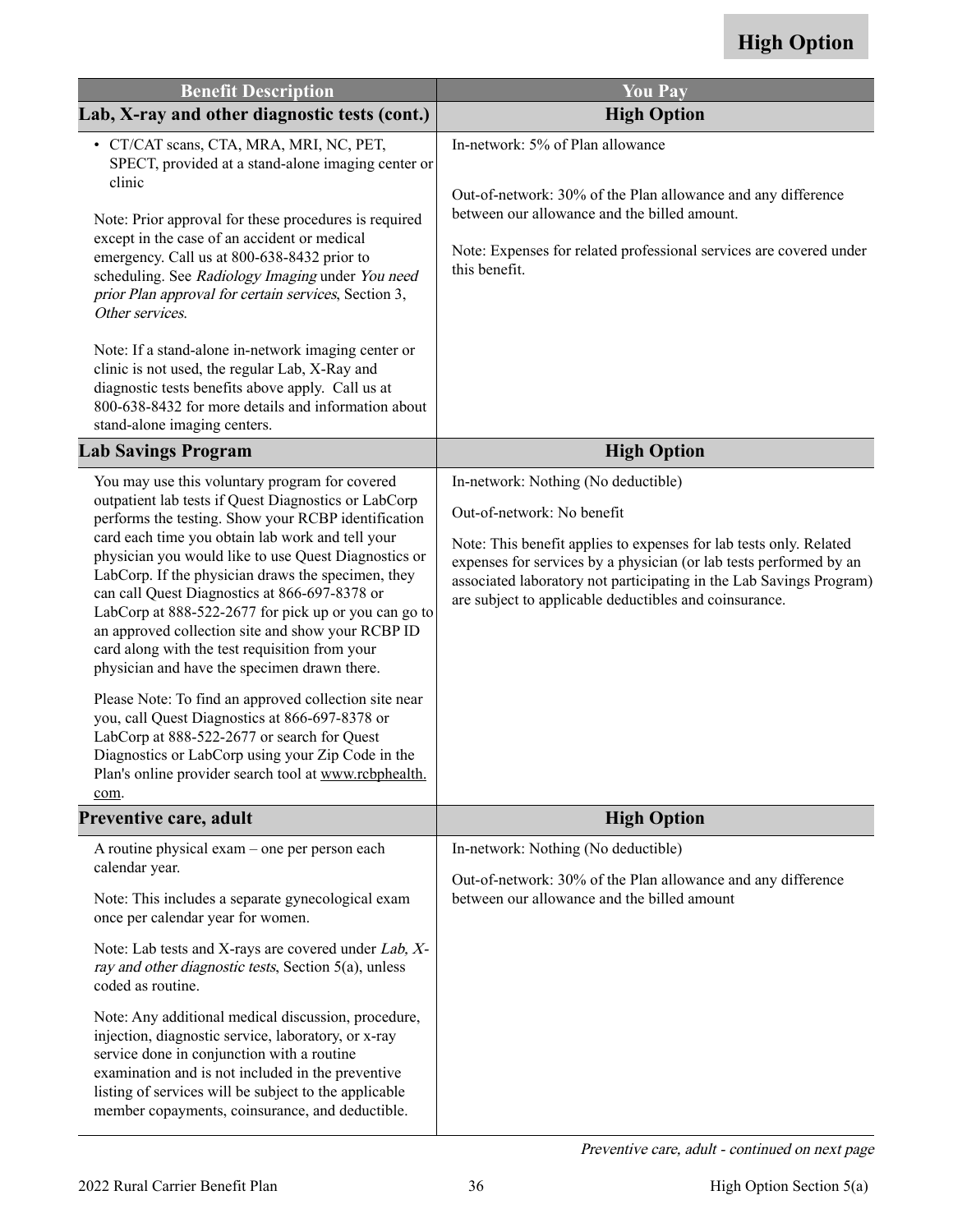| <b>Benefit Description</b>                                                                                                                                                                                                                                                                                                                                                                                                   | <b>You Pay</b>                                                                                                                                                                |
|------------------------------------------------------------------------------------------------------------------------------------------------------------------------------------------------------------------------------------------------------------------------------------------------------------------------------------------------------------------------------------------------------------------------------|-------------------------------------------------------------------------------------------------------------------------------------------------------------------------------|
| Preventive care, adult (cont.)                                                                                                                                                                                                                                                                                                                                                                                               | <b>High Option</b>                                                                                                                                                            |
| The following preventive services are covered at<br>the time interval recommended at each of the links<br>below unless otherwise stated in this Section:                                                                                                                                                                                                                                                                     | In-network: Nothing (No deductible)<br>Out-of-network: 30% of the Plan allowance and any difference<br>between our allowance and the billed amount                            |
| • Screenings such as cancer, osteoporosis, depression,<br>diabetes, high blood pressure, total blood<br>cholesterol, HIV, and colorectal cancer screening.<br>For a complete list of screenings go to the U.S.<br>Preventive Services Task Force (USPSTF) website<br>at uspreventiveservicestaskforce.org/Page/Name/<br>uspstf-a-and-b-recommendations.                                                                      |                                                                                                                                                                               |
| • Colorectal cancer screening, including:<br>- Fecal occult blood test<br>- Sigmoidoscopy screening - every five years<br>- Colonoscopy screening - every ten years                                                                                                                                                                                                                                                          |                                                                                                                                                                               |
| • Dietary and nutritional counseling, up to 26 visits<br>combined per calendar year                                                                                                                                                                                                                                                                                                                                          |                                                                                                                                                                               |
| • Individual counseling on prevention and reducing<br>health risks                                                                                                                                                                                                                                                                                                                                                           |                                                                                                                                                                               |
| • Prostate cancer screening (PSA) - once per calendar<br>year for members age 40 -69                                                                                                                                                                                                                                                                                                                                         |                                                                                                                                                                               |
| • Well woman care such as Pap smears, gonorrhea<br>prophylactic medication to protect newborns,<br>annual counseling for sexually transmitted<br>infections, contraceptive methods, and screening for<br>interpersonal and domestic violence. For a complete<br>list of Well Women preventive care services go to<br>the Health and Human Services (HHS) website at<br>https://www.healthcare.gov/preventive-care-<br>women. |                                                                                                                                                                               |
| Note: Age and frequency limitations do not apply to<br>cancer screenings if there is a family history or high-<br>risk factor that indicates the need for screenings.                                                                                                                                                                                                                                                        |                                                                                                                                                                               |
| To build your personalized list of preventive services<br>go to https://health.gov/myhealthfinder.                                                                                                                                                                                                                                                                                                                           |                                                                                                                                                                               |
| Immunizations such as Pneumococcal, influenza,<br>shingles, tetanus/DTaP, and human papillomavirus<br>(HPV). For a complete list of immunizations go to the<br>Centers for Disease Control (CDC) website at https://<br>www.cdc.gov/vaccines/schedules                                                                                                                                                                       | In-network: Nothing (No deductible)<br>Out-of-network: Nothing up to the Plan allowance then any<br>difference between our allowance and the billed amount (No<br>deductible) |
| Note: Influenza and pneumococcal vaccines are<br>available at most CVS Health participating (In-<br>network) pharmacies without cost to our Plan<br>members. To find a CVS Health participating<br>pharmacy near you, call 800-292-4182.                                                                                                                                                                                     |                                                                                                                                                                               |
| Not covered:<br>• Physical exams required for obtaining or continuing<br>employment or insurance, attending schools or<br>camp, athletic exams, or travel.                                                                                                                                                                                                                                                                   | All charges                                                                                                                                                                   |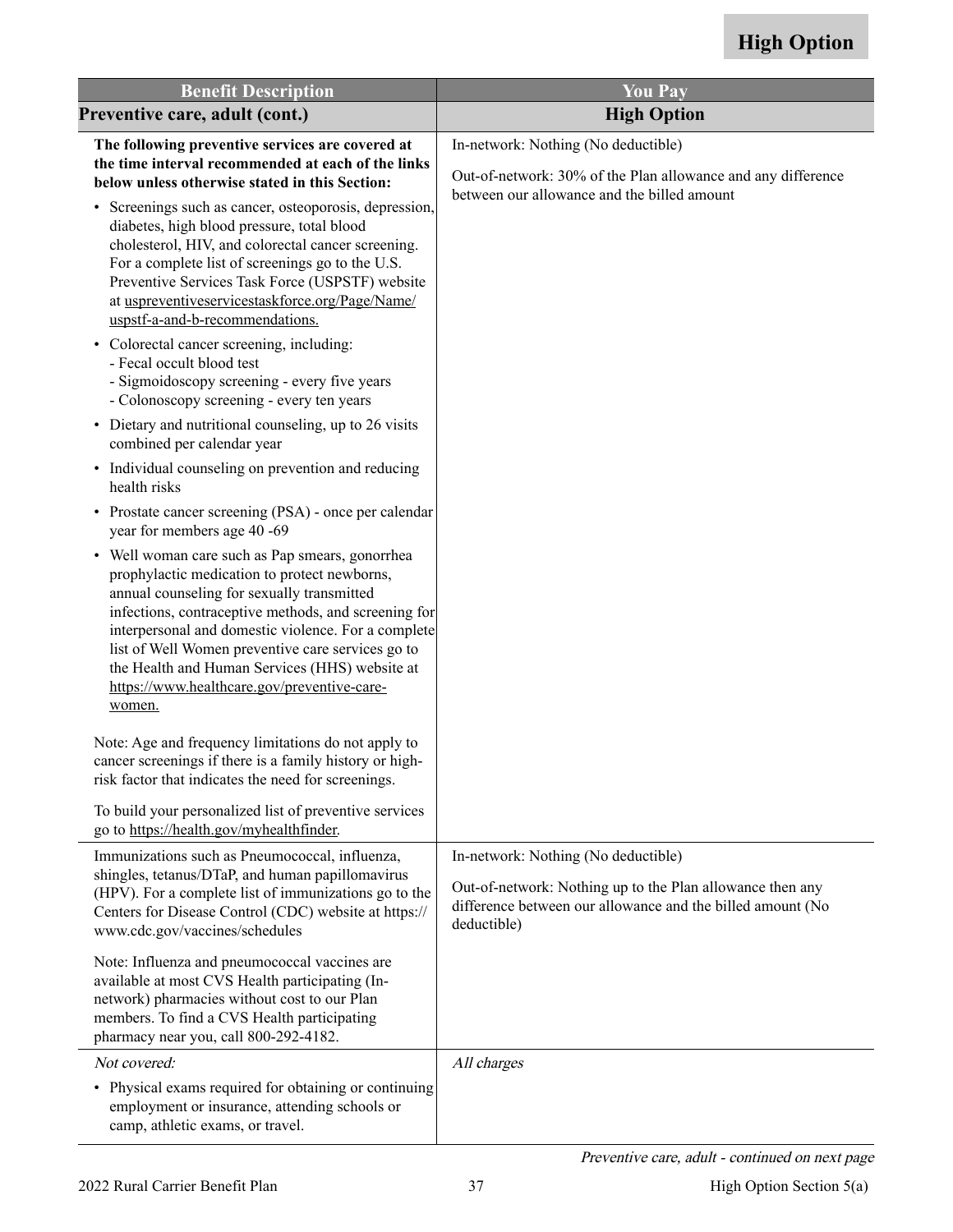| <b>Benefit Description</b>                                                                                                                                                                                                                                                                                                | <b>You Pay</b>                                                                                                                  |
|---------------------------------------------------------------------------------------------------------------------------------------------------------------------------------------------------------------------------------------------------------------------------------------------------------------------------|---------------------------------------------------------------------------------------------------------------------------------|
| Preventive care, adult (cont.)                                                                                                                                                                                                                                                                                            | <b>High Option</b>                                                                                                              |
| • Immunizations, boosters, and medications for travel<br>or work-related exposure.                                                                                                                                                                                                                                        | All charges                                                                                                                     |
| Preventive care, children                                                                                                                                                                                                                                                                                                 | <b>High Option</b>                                                                                                              |
| For covered dependent children under age 22:                                                                                                                                                                                                                                                                              | In-network: Nothing (No deductible)                                                                                             |
| • Well-child visits, examinations, and<br>other preventive services as described in the<br>Bright Future Guidelines provided by the<br>American Academy of Pediatrics. For a complete<br>list of the American Academy of Pediatrics<br>Bright Futures Guidelines go to https://<br>brightfutures.aap.org.                 | Out-of-network: Nothing up to Plan allowance then the difference<br>between our allowance and the billed amount (No deductible) |
| • Immunizations such as DTaP, Measles,<br>Mumps, Polio and Rubella (MMR), and Varicella.<br>For a complete list of immunizations go to the<br>Centers for Disease Control (CDC) website at www.<br>cdc.gov/vaccines/schedules/index.html<br>• Body mass index (BMI) testing for children under<br>age 22                  |                                                                                                                                 |
| • Dietary and nutritional counseling, unlimited                                                                                                                                                                                                                                                                           |                                                                                                                                 |
| • Hearing screening exam testing, diagnosis and<br>treatment (including hearing aids for hearing loss)                                                                                                                                                                                                                    |                                                                                                                                 |
| • Retinal screening exam performed by an<br>opthamologist for infants with low birth weight,<br>less than 1 year of age and with unstable clinical<br>course                                                                                                                                                              |                                                                                                                                 |
| You may also find a complete list of preventive care<br>services recommended under the U.S. Preventive<br>Services Task Force (USPSTF) online at www.<br>uspreventiveservicestaskforce.org/uspstf/<br>recommendation-topics/uspstf-and-<br>brecommendations.                                                              |                                                                                                                                 |
| Note: Any additional medical discussion, procedure,<br>injection, diagnostic service, laboratory, or X-ray<br>service done in conjunction with a routine<br>examination and is not included in the preventive<br>listing of services will be subject to the applicable<br>member copayments, coinsurance, and deductible. |                                                                                                                                 |
| To build your personalized list of preventive services<br>go to https://health.gov/myhealthfinder.                                                                                                                                                                                                                        |                                                                                                                                 |
| Not covered:                                                                                                                                                                                                                                                                                                              | All charges                                                                                                                     |
| • Physical exams required for obtaining or continuing<br>employment or insurance, attending schools or<br>camp, athletic exams or travel.                                                                                                                                                                                 |                                                                                                                                 |
| Immunizations, boosters, and medications for travel<br>or work-related exposure.                                                                                                                                                                                                                                          |                                                                                                                                 |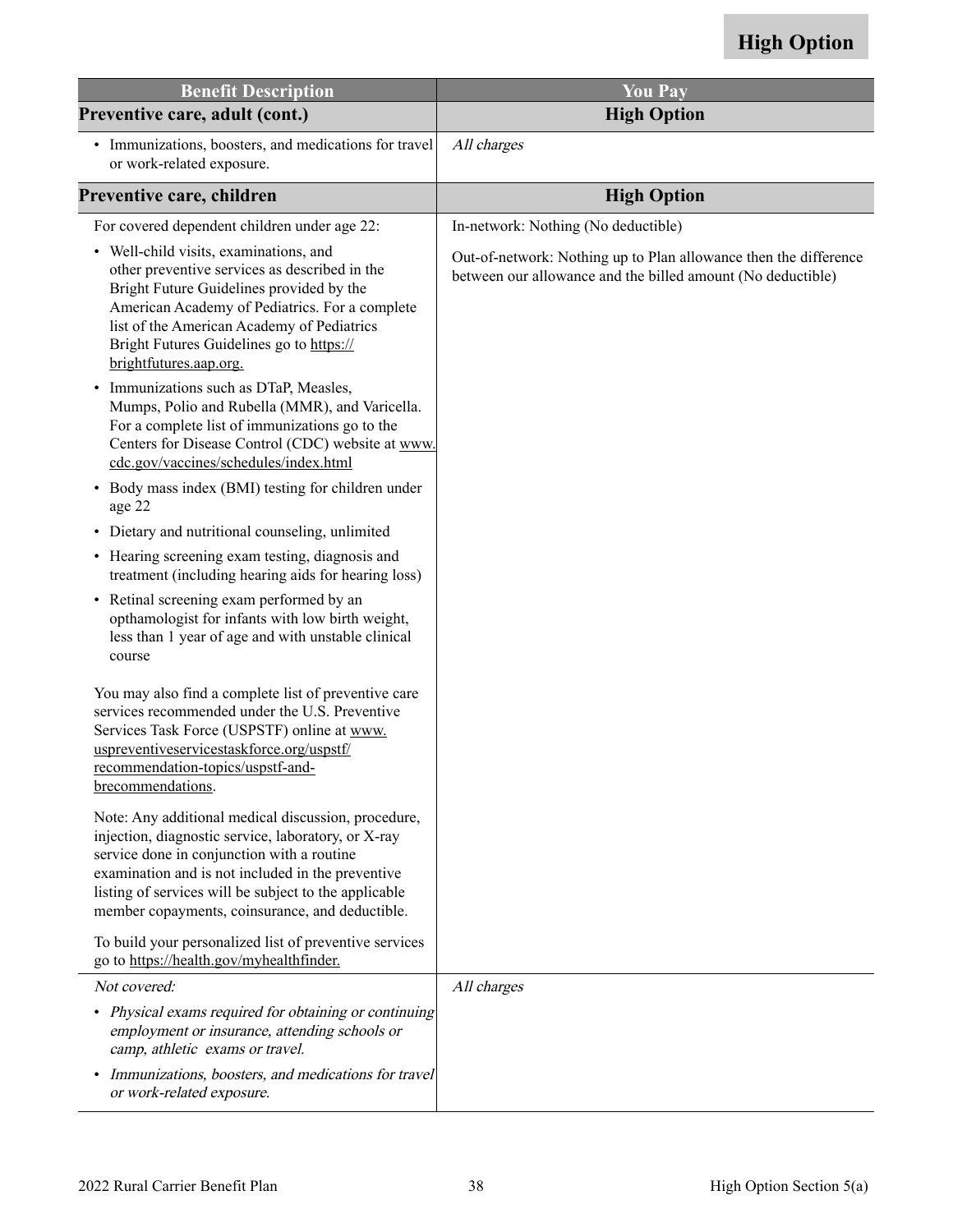| <b>Benefit Description</b>                                                                                                                                                                                                                                                                                                                                                                                                                                   | <b>You Pay</b>                                                                                                                                           |
|--------------------------------------------------------------------------------------------------------------------------------------------------------------------------------------------------------------------------------------------------------------------------------------------------------------------------------------------------------------------------------------------------------------------------------------------------------------|----------------------------------------------------------------------------------------------------------------------------------------------------------|
| <b>Maternity care</b>                                                                                                                                                                                                                                                                                                                                                                                                                                        | <b>High Option</b>                                                                                                                                       |
| Complete maternity (obstetrical) care, such as:                                                                                                                                                                                                                                                                                                                                                                                                              | In-network: Nothing (No deductible)                                                                                                                      |
| • Screening for gestational diabetes for pregnant<br>women                                                                                                                                                                                                                                                                                                                                                                                                   | Out-of-network: 30% of the Plan allowance and any difference<br>between our allowance and the billed amount                                              |
| • Prenatal care (including laboratory tests)<br>• Delivery<br>Anesthesia<br>• Postpartum care                                                                                                                                                                                                                                                                                                                                                                | Note: If your child is not covered under a Self and Family<br>enrollment, you pay all of your child's charges after your discharge<br>from the hospital. |
| Sonograms<br>٠                                                                                                                                                                                                                                                                                                                                                                                                                                               |                                                                                                                                                          |
| Note: For facility care related to maternity, see Section<br>5(c), Services Provided by a Hospital or Other<br>Facility, and Ambulance Services.                                                                                                                                                                                                                                                                                                             |                                                                                                                                                          |
| Note: For services related to an <i>accidental injury or</i><br>medical emergency, see Section 5(d).                                                                                                                                                                                                                                                                                                                                                         |                                                                                                                                                          |
| Medically appropriate genetic counseling and testing                                                                                                                                                                                                                                                                                                                                                                                                         | In-network: Nothing (No deductible)                                                                                                                      |
| is covered under Maternity care for maternity related<br>genetic tests.                                                                                                                                                                                                                                                                                                                                                                                      | Out-of-network: 30% of the Plan allowance and any difference<br>between our allowance and the billed amount                                              |
| Note: The Plan offers confidential phone and web-<br>based genetic counseling services. These services are<br>offered through Informed DNA, a national genetic<br>counseling company staffed with independent board-<br>certified genetic counselors. For more information or<br>to schedule an appointment for genetic counseling,<br>call Informed DNA at 800-975-4819.                                                                                    | Note: If your child is not covered under a Self and Family<br>enrollment, you pay all of your child's charges after your discharge<br>from the hospital. |
| • Breastfeeding support and counseling for each birth                                                                                                                                                                                                                                                                                                                                                                                                        | In-network: Nothing (No deductible)                                                                                                                      |
| • Breastfeeding equipment rental or purchase<br>Note: Breast pump and supplies are limited to the<br>purchase or rental of standard and hospital grade<br>breastfeeding equipment to an amount no greater than<br>what we would have paid if the equipment had been<br>purchased. We will cover only the cost of standard and<br>hospital grade equipment, which includes the items<br>included in the initial supply kit provided with a new<br>pump order. | Out-of-network: 30% of the Plan allowance and any difference<br>between our allowance and the billed amount (No deductible)                              |
| Note: Breastfeeding supplies such as maternity bras,<br>nursing pads or additional bottles are not covered.                                                                                                                                                                                                                                                                                                                                                  |                                                                                                                                                          |
| Note: When breastfeeding equipment and supplies<br>are purchased at a CVS Pharmacy, you pay nothing<br>(No deductible).                                                                                                                                                                                                                                                                                                                                      |                                                                                                                                                          |
| Note: Here are some things to keep in mind:                                                                                                                                                                                                                                                                                                                                                                                                                  |                                                                                                                                                          |
| • You do not need to precertify your vaginal delivery;<br>see Section 3. How You Get Care for other<br>circumstances, such as extended stays for you or<br>your baby.                                                                                                                                                                                                                                                                                        |                                                                                                                                                          |

Maternity care - continued on next page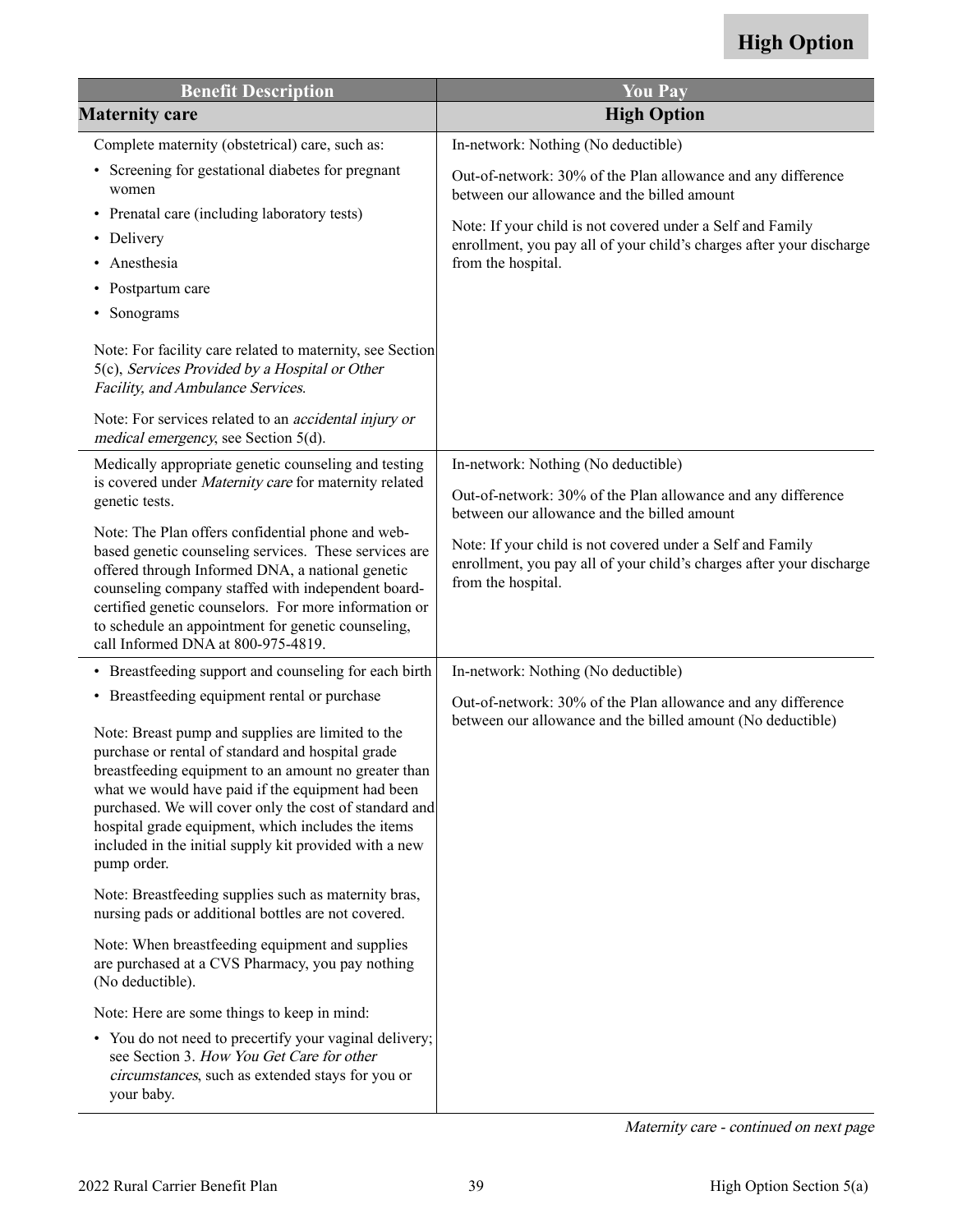| <b>Benefit Description</b>                                                                                                                                                                                                                                                                                                                                                                                                                                                                  | <b>You Pay</b>                                                                                                                                                     |
|---------------------------------------------------------------------------------------------------------------------------------------------------------------------------------------------------------------------------------------------------------------------------------------------------------------------------------------------------------------------------------------------------------------------------------------------------------------------------------------------|--------------------------------------------------------------------------------------------------------------------------------------------------------------------|
| <b>Maternity care (cont.)</b>                                                                                                                                                                                                                                                                                                                                                                                                                                                               | <b>High Option</b>                                                                                                                                                 |
| • You may remain in the hospital up to 3 days after<br>admission for a vaginal delivery and 5 days after<br>admission for a cesarean delivery. We will cover an<br>extended stay if medically necessary, but you, your<br>representative, your physician or your hospital must<br>precertify the extended stay.                                                                                                                                                                             | In-network: Nothing (No deductible)<br>Out-of-network: 30% of the Plan allowance and any difference<br>between our allowance and the billed amount (No deductible) |
| • We cover routine nursery care of the newborn child<br>during the covered portion of the mother's<br>maternity stay. We will cover other care of an infant<br>who requires non-routine treatment if we cover the<br>infant under a Self Plus One or Self and Family<br>enrollment. Surgical benefits, not maternity<br>benefits, apply to circumcision.                                                                                                                                    |                                                                                                                                                                    |
| • We cover the initial routine examination of your<br>newborn infant covered under your family<br>enrollment.                                                                                                                                                                                                                                                                                                                                                                               |                                                                                                                                                                    |
| • We pay hospitalization and surgeon services for<br>non-maternity care the same as for illness and<br>injury.                                                                                                                                                                                                                                                                                                                                                                              |                                                                                                                                                                    |
| • For services related to an <i>accidental injury or</i><br>medical emergency, see Section 5(d).                                                                                                                                                                                                                                                                                                                                                                                            |                                                                                                                                                                    |
| • Hospital services are covered under Section 5(c)<br>and Surgical benefits Section 5(b).                                                                                                                                                                                                                                                                                                                                                                                                   |                                                                                                                                                                    |
| Note: When a newborn requires definitive treatment<br>during or after the mother's confinement, the newborn<br>is considered a patient in their own right. If the<br>newborn is eligible for coverage, regular medical or<br>surgical benefits apply rather than maternity benefits.                                                                                                                                                                                                        |                                                                                                                                                                    |
| Note: Maternity care expenses incurred by a Plan<br>member serving as a surrogate mother are covered by<br>the Plan subject to reimbursement from the other party<br>to the surrogacy contract or agreement. The involved<br>Plan member must execute our Reimbursement<br>Agreement against any payment they may receive<br>under a surrogacy contract or agreement. Expenses of<br>the new-born child are not covered under this or any<br>other benefit in a surrogate mother situation. |                                                                                                                                                                    |
| Not covered:                                                                                                                                                                                                                                                                                                                                                                                                                                                                                | All charges                                                                                                                                                        |
| • Procedures, services, drugs, and supplies related to<br>abortions except when the life of the mother would<br>be endangered if the fetus were carried to term or<br>when the pregnancy is the result of an act of rape or<br>incest                                                                                                                                                                                                                                                       |                                                                                                                                                                    |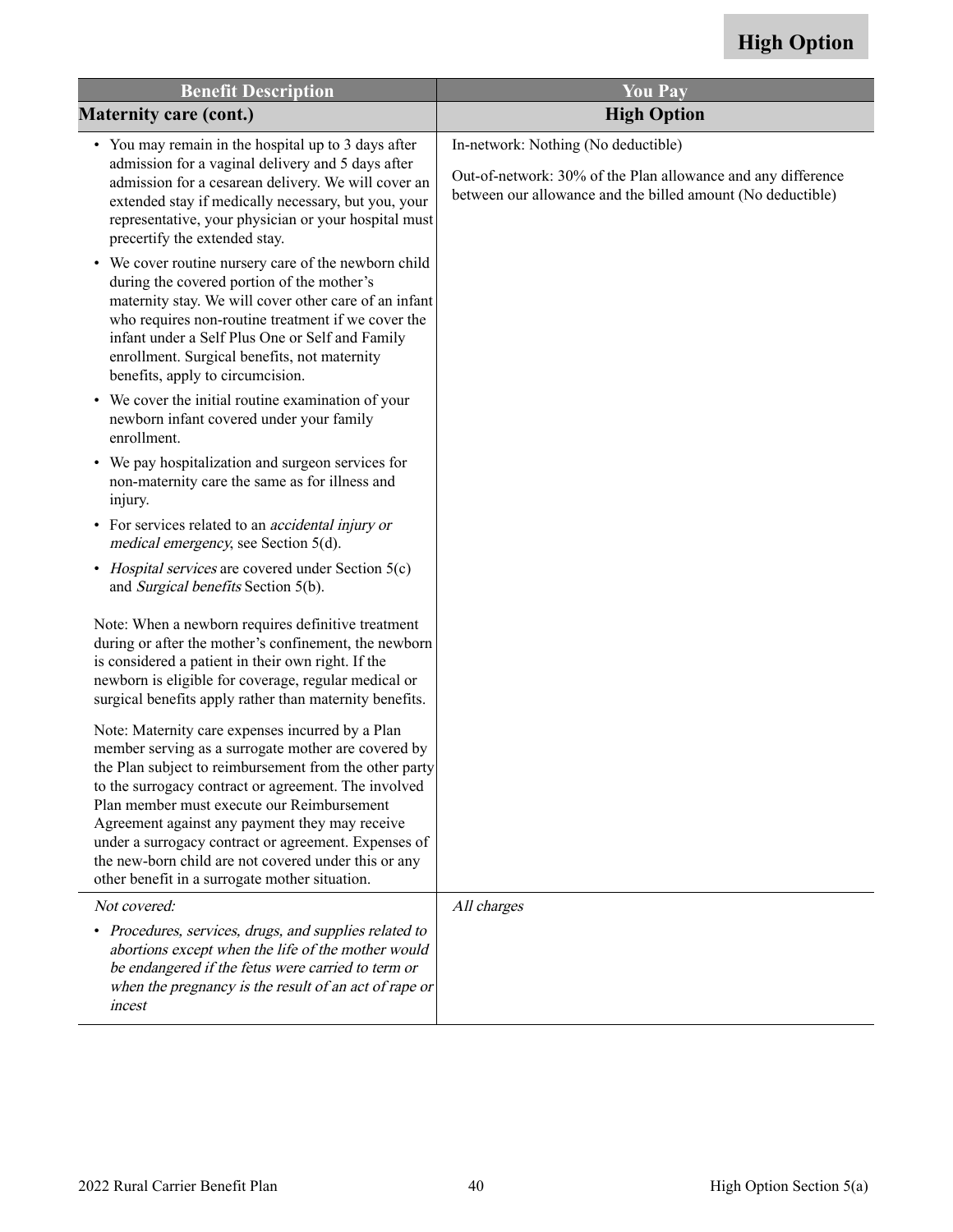| <b>Benefit Description</b>                                                                                                                                                  | <b>You Pay</b>                                                                                              |
|-----------------------------------------------------------------------------------------------------------------------------------------------------------------------------|-------------------------------------------------------------------------------------------------------------|
| <b>Family Planning</b>                                                                                                                                                      | <b>High Option</b>                                                                                          |
| Contraceptive counseling on an annual basis                                                                                                                                 | In-network: Nothing                                                                                         |
|                                                                                                                                                                             | Out-of-network: Nothing                                                                                     |
| A range of voluntary family planning services,<br>including patient education and counseling, limited to:                                                                   | In-network: Nothing (No deductible)                                                                         |
| • Voluntary sterilization (See Section 5(b), Surgical<br>procedures)                                                                                                        | Out-of-network: 30% of the Plan allowance and any difference<br>between our allowance and the billed amount |
| • Injection of contraceptive drugs (such as Depo-<br>Provera)                                                                                                               |                                                                                                             |
| FDA-approved birth control drugs and devices<br>$\bullet$<br>requiring a physician's written prescription                                                                   |                                                                                                             |
| Note: We cover oral contraceptive drugs, diaphragms,<br>cervical caps, vaginal rings and contraceptive<br>hormone patches. See Section 5(f), Prescription drug<br>benefits. |                                                                                                             |
| Note: Surgically implanted, fitting, insertion or<br>removal of contraceptive devices is covered under<br>Surgical Services, Section 5(b).                                  |                                                                                                             |
| Note: For genetic counseling and testing, please refer<br>to Section 5(a) Lab, $X$ -ray and other diagnostic tests.                                                         |                                                                                                             |
| Not covered:                                                                                                                                                                | All charges                                                                                                 |
| Reversal of voluntary surgical sterilization<br>٠                                                                                                                           |                                                                                                             |
| Assisted reproductive technology (ART)<br>procedures, such as:                                                                                                              |                                                                                                             |
| - Artificial insemination (AI)                                                                                                                                              |                                                                                                             |
| In vitro fertilization (IVF)                                                                                                                                                |                                                                                                             |
| - Embryo transfer and gamete intrafallopian<br>transfer (GIFT) and zygote intra-fallopian<br>transfer(ZIFT)                                                                 |                                                                                                             |
| Intracytoplasmic sperm injection (ICSI)                                                                                                                                     |                                                                                                             |
| Intravaginal insemination (IVI)<br>$\blacksquare$                                                                                                                           |                                                                                                             |
| Intracervical insemination (ICI)<br>$\qquad \qquad \blacksquare$                                                                                                            |                                                                                                             |
| - Intrauterine insemination (IUI)                                                                                                                                           |                                                                                                             |
| Services and supplies related to ART procedures,<br>including preimplantation genetic testing                                                                               |                                                                                                             |
| Infertility drugs used in conjunction with ART<br>procedures                                                                                                                |                                                                                                             |
| Cost of donor sperm or egg                                                                                                                                                  |                                                                                                             |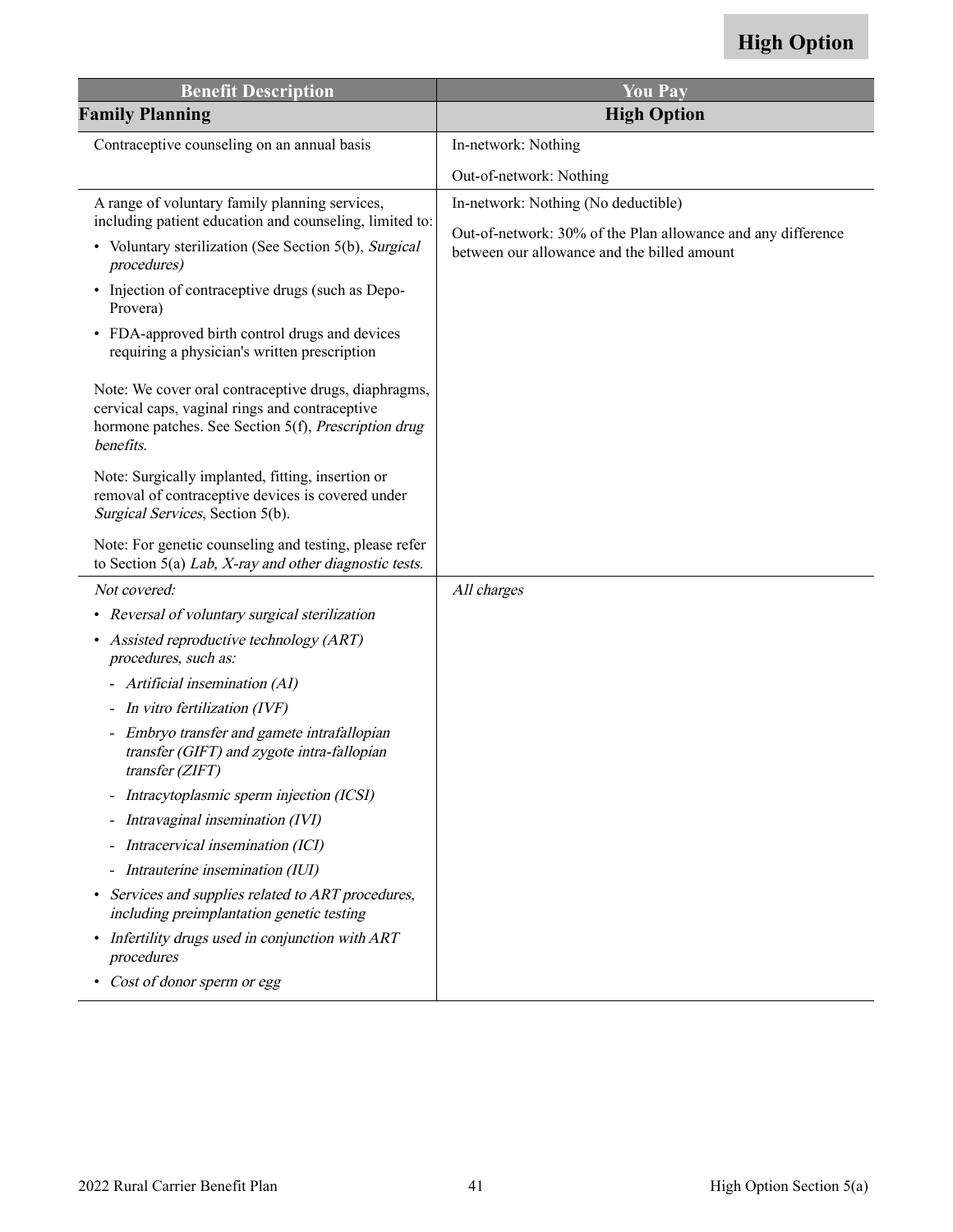| <b>Benefit Description</b>                                                                                                                                                                                                                                                     | <b>You Pay</b>                                                                                              |
|--------------------------------------------------------------------------------------------------------------------------------------------------------------------------------------------------------------------------------------------------------------------------------|-------------------------------------------------------------------------------------------------------------|
| <b>Infertility services</b>                                                                                                                                                                                                                                                    | <b>High Option</b>                                                                                          |
| Diagnosis and treatment of infertility (See Definitions,<br>Section 10), except as shown in Not covered.                                                                                                                                                                       | In-network: 15% of the Plan allowance                                                                       |
| • Initial diagnostic tests and procedures done only to<br>identify the cause of infertility.                                                                                                                                                                                   | Out-of-network: 30% of the Plan allowance and any difference<br>between our allowance and the billed amount |
| • Fertility drugs, hormone therapy and related<br>services                                                                                                                                                                                                                     |                                                                                                             |
| • Medical or surgical procedures done to create or<br>enhance fertility                                                                                                                                                                                                        |                                                                                                             |
| • Fertility preservation procedures (retrieval of and<br>freezing of eggs or sperm) for members facing the<br>possibility of infertility caused by chemotherapy,<br>pelvic radiotherapy, other gonadotoxic therapies, or<br>ovary or testicle removal for treatment of disease |                                                                                                             |
| Note: Fertility preservation procedures requires prior<br>approval, please call 800-638-8432.                                                                                                                                                                                  |                                                                                                             |
| Note: Preauthorization is required for certain specialty<br>drugs. See Section 3, How you get care for<br>information on specialty drugs administered in your<br>physician's office or an outpatient setting.                                                                  |                                                                                                             |
| Not covered:                                                                                                                                                                                                                                                                   | All charges                                                                                                 |
| • Infertility services after voluntary sterilization                                                                                                                                                                                                                           |                                                                                                             |
| • Assisted reproductive technology (ART)<br>procedures, such as:                                                                                                                                                                                                               |                                                                                                             |
| - Artificial insemination (AI)                                                                                                                                                                                                                                                 |                                                                                                             |
| In vitro fertilization (IVF)                                                                                                                                                                                                                                                   |                                                                                                             |
| - Embryo transfer and gamete intrafallopian<br>transfer (GIFT) and zygote intra-fallopian<br>transfer (ZIFT)                                                                                                                                                                   |                                                                                                             |
| - Intracytoplasmic sperm injection (ICSI)                                                                                                                                                                                                                                      |                                                                                                             |
| - Intravaginal insemination (IVI)                                                                                                                                                                                                                                              |                                                                                                             |
| - Intracervical insemination (ICI)                                                                                                                                                                                                                                             |                                                                                                             |
| - Intrauterine insemination (IUI)                                                                                                                                                                                                                                              |                                                                                                             |
| Services and supplies related to ART procedures,<br>$\bullet$<br>including preimplantation genetic testing; except as<br>stated above                                                                                                                                          |                                                                                                             |
| • Infertility drugs used in conjunction with ART<br>procedures                                                                                                                                                                                                                 |                                                                                                             |
| Cost of donor sperm                                                                                                                                                                                                                                                            |                                                                                                             |
| Cost of donor egg<br>$\bullet$                                                                                                                                                                                                                                                 |                                                                                                             |
| • Elective fertility preservation, such as egg freezing<br>sought due to natural aging                                                                                                                                                                                         |                                                                                                             |
| • Infertility treatments such as in vitro fertilization<br>that might be needed after the necessary medical<br>intervention                                                                                                                                                    |                                                                                                             |
| Storage costs<br>$\bullet$                                                                                                                                                                                                                                                     |                                                                                                             |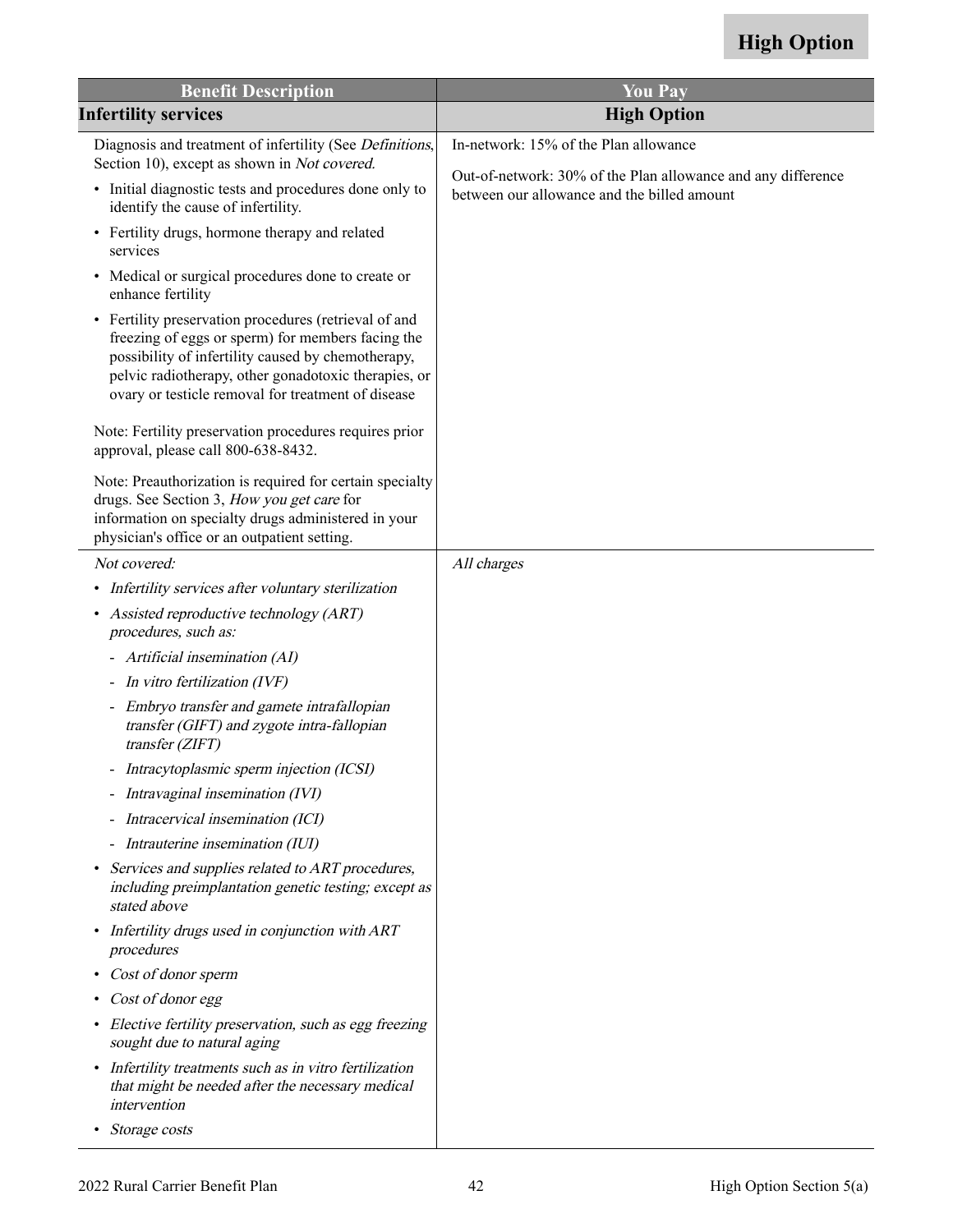| <b>Benefit Description</b>                                                                                                                                                                                                      | <b>You Pay</b>                                                                                                                             |
|---------------------------------------------------------------------------------------------------------------------------------------------------------------------------------------------------------------------------------|--------------------------------------------------------------------------------------------------------------------------------------------|
| <b>Allergy care</b>                                                                                                                                                                                                             | <b>High Option</b>                                                                                                                         |
| • Testing, including the RAST test, and treatment,<br>including materials (such as allergy serum)                                                                                                                               | In-network: Services in a physician's office -- \$20 copayment (No<br>deductible)                                                          |
| Note: If your physician uses the Quest Diagnostics or                                                                                                                                                                           | Services outside the physician's office—15% of the Plan allowance                                                                          |
| LabCorp to test your specimen, you will pay nothing<br>for the lab test.                                                                                                                                                        | Out-of-network: 30% of the Plan allowance and any difference<br>between our allowance and the billed amount                                |
| Note: The allergy services are included in the office<br>visit copayment if performed during an office visit<br>with a network provider.                                                                                        |                                                                                                                                            |
| • Allergy injections                                                                                                                                                                                                            | In-network: 15% of the Plan allowance                                                                                                      |
|                                                                                                                                                                                                                                 | Out-of-network: 30% of the Plan allowance and any difference<br>between our allowance and the billed amount                                |
| Not covered:                                                                                                                                                                                                                    | All charges                                                                                                                                |
| • Food tests                                                                                                                                                                                                                    |                                                                                                                                            |
| End point titration techniques                                                                                                                                                                                                  |                                                                                                                                            |
| Sublingual allergy desensitization                                                                                                                                                                                              |                                                                                                                                            |
| • Hair analysis                                                                                                                                                                                                                 |                                                                                                                                            |
| <b>Treatment therapies</b>                                                                                                                                                                                                      | <b>High Option</b>                                                                                                                         |
| • Chemotherapy and radiation therapy                                                                                                                                                                                            | In-network: 15% of the Plan allowance                                                                                                      |
| Note: High dose chemotherapy in association with<br>autologous bone marrow transplants is limited to those<br>transplants listed on pages 46-49.                                                                                | Out-of-network: 30% of the Plan allowance and any difference<br>between our allowance and the billed amount                                |
| • Intravenous $(IV)/$ infusion therapy – home IV and<br>antibiotic therapy                                                                                                                                                      | Note: The Plan pays for services, supplies, and tests rendered for<br>the direct treatment of cancer under Special features, Section 5(h). |
| • Human growth hormone therapy (HGHT)                                                                                                                                                                                           | Note: The Plan pays for services, supplies, and testing for kidney<br>(renal) dialysis under Special features, Section 5(h).               |
| • Respiratory and inhalation therapies                                                                                                                                                                                          |                                                                                                                                            |
| • Cardiac rehabilitation therapy                                                                                                                                                                                                |                                                                                                                                            |
| Note: We cover only Phase 1 and 2 for cardiac<br>rehabilitation therapy.                                                                                                                                                        |                                                                                                                                            |
| • Biofeedback only when treating incontinence,<br>migraines, pain management, temporomandibular<br>joint (TMJ) and irritable bowel syndrome (IBS).                                                                              |                                                                                                                                            |
| Note: Applied Behavioral Analysis (including the<br>assessment) is covered under Section 5(e). Mental<br>Health and Substance Use Disorder Benefits and<br>requires prior approval. (See Section 3. under How<br>you get care). |                                                                                                                                            |
| Note: Preauthorization is required for certain specialty<br>drugs. See Section 3, How you get care for<br>information on specialty drugs administered in your<br>physician's office or an outpatient setting.                   |                                                                                                                                            |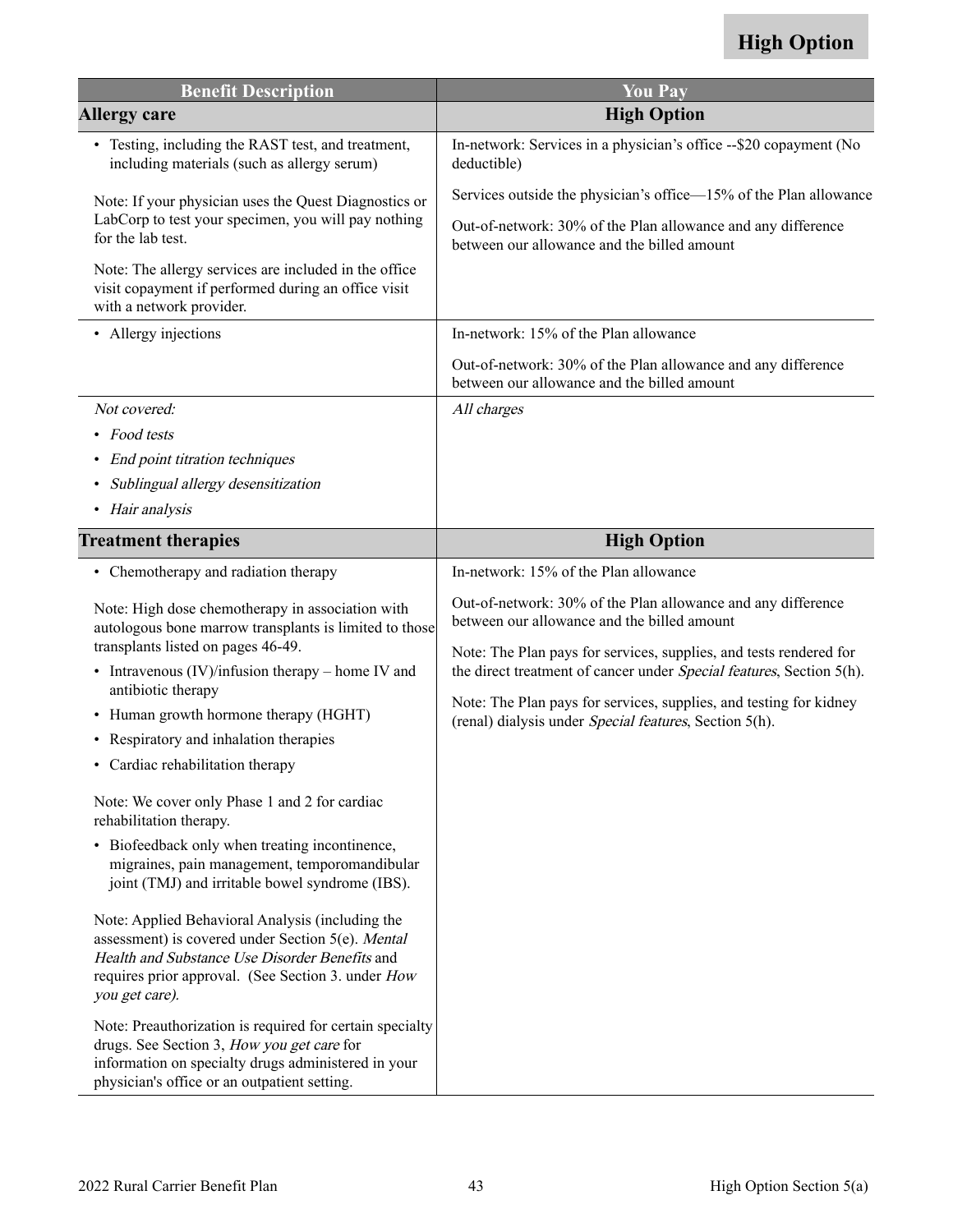| <b>Benefit Description</b>                                                                                                                                                                                    | <b>You Pay</b>                                                                                              |
|---------------------------------------------------------------------------------------------------------------------------------------------------------------------------------------------------------------|-------------------------------------------------------------------------------------------------------------|
| Physical and occupational and speech<br>therapies                                                                                                                                                             | <b>High Option</b>                                                                                          |
| For physical therapy, speech therapy and occupational                                                                                                                                                         | In-network: 15% of the Plan allowance                                                                       |
| therapy:<br>• 90 total combined visits per calendar year                                                                                                                                                      | Out-of-network: 30% of the Plan allowance and any difference<br>between our allowance and the billed amount |
| Note: We provide physical, occupational and<br>speech therapy for those diagnosed with Autism.                                                                                                                |                                                                                                             |
| Note: For physical, occupational and speech therapy<br>for autism and developmental delays, see Section 5(e),<br>Physical, occupational and speech therapies.                                                 |                                                                                                             |
| Note: Inpatient physical, occupational and speech<br><i>therapies</i> are covered under Section 5(c).                                                                                                         |                                                                                                             |
| Not covered:                                                                                                                                                                                                  | All charges                                                                                                 |
| • Long-term rehabilitative therapy                                                                                                                                                                            |                                                                                                             |
| • Exercise programs                                                                                                                                                                                           |                                                                                                             |
| Hearing services (testing, treatment, and<br>supplies)                                                                                                                                                        | <b>High Option</b>                                                                                          |
| • Routine hearing exam, including evaluation and                                                                                                                                                              | In-network: Nothing (No deductible)                                                                         |
| diagnostic hearing tests performed by an M.D., D.O.<br>or audiologist                                                                                                                                         | Out-of-network: Nothing (No deductible)                                                                     |
| Note: For routine hearing screening performed during<br>a child's preventive care visit, see Section $5(a)$<br>Preventive care, children.                                                                     |                                                                                                             |
| Note: For benefits for adult hearing devices, see<br>Section 5(a) Orthopedic and prosthetic devices.                                                                                                          |                                                                                                             |
| Not covered:                                                                                                                                                                                                  | All charges                                                                                                 |
| • Hearing aids and related expenses, except as noted<br>above                                                                                                                                                 |                                                                                                             |
| Vision services (testing, treatment, and<br>supplies)                                                                                                                                                         | <b>High Option</b>                                                                                          |
| • One pair of eyeglasses with standard frames or                                                                                                                                                              | In-network: 15% of the Plan allowance                                                                       |
| contact lenses (including fitting) to correct a change<br>in sight caused directly by an accidental eye injury<br>or intraocular surgery (such as for cataracts), within<br>one year of the injury or surgery | Out-of-network: 30% of the Plan allowance and any difference<br>between our allowance and the billed amount |
| Note: See Orthopedic and prosthetic devices in this<br>section for intraocular lens coverage.                                                                                                                 |                                                                                                             |
| Note: Diabetic retinal eye exams are covered under<br>Section 5(a), Diagnostic and treatment services.                                                                                                        |                                                                                                             |
| Routine eye exam, including refractions                                                                                                                                                                       | In-network: Nothing up to \$45, then all charges (No deductible)                                            |
| Note: The itemized bill must show that you had a<br>routine eye exam to qualify for this benefit.                                                                                                             | Out-of-network: Nothing up to \$45, then all charges (No<br>deductible)                                     |
| Not covered:                                                                                                                                                                                                  | All charges                                                                                                 |
|                                                                                                                                                                                                               | Vision services (testing treatment and supplies) - continued on next page                                   |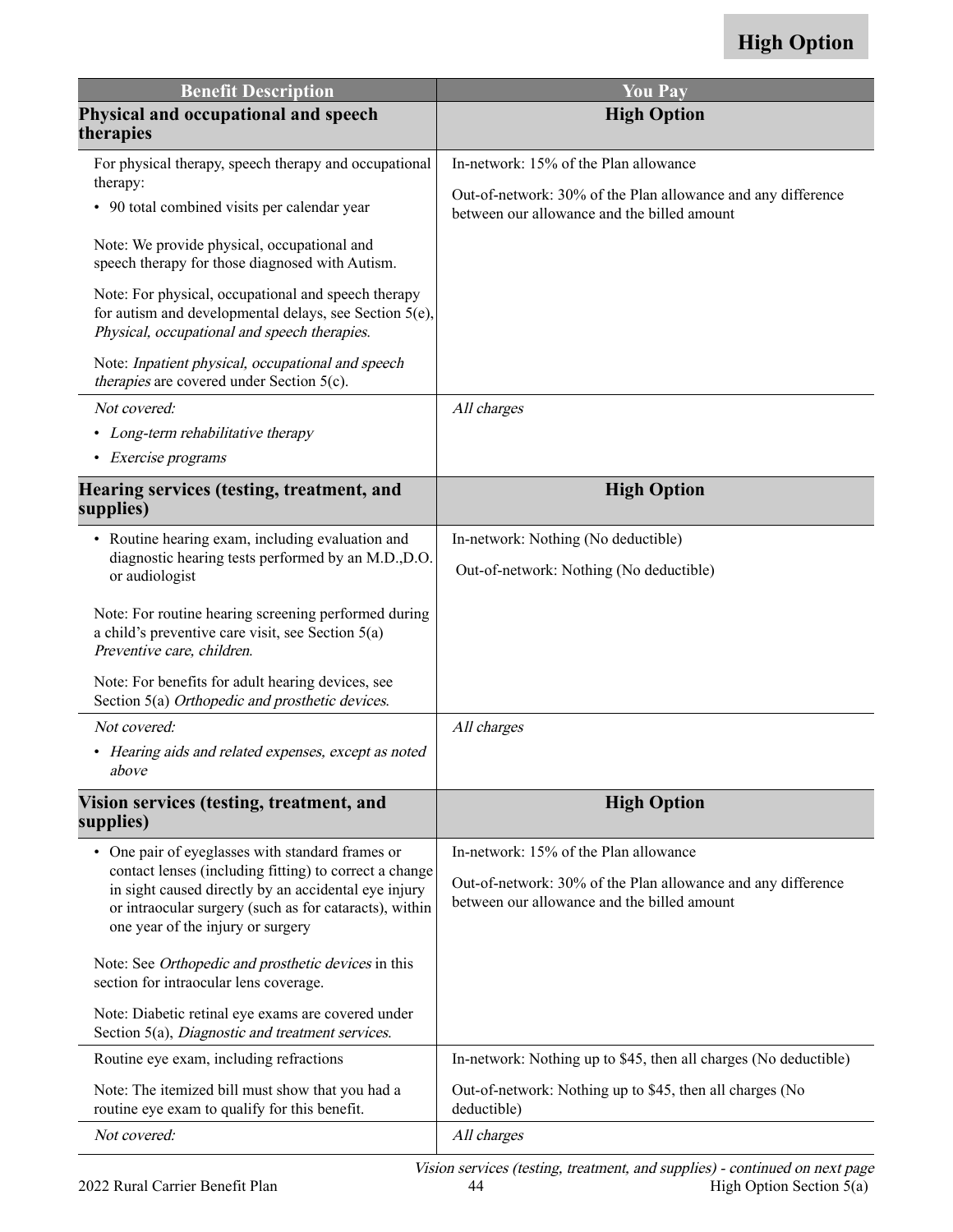| <b>Benefit Description</b>                                                                                                                                                                                                 | <b>You Pay</b>                                                                                              |
|----------------------------------------------------------------------------------------------------------------------------------------------------------------------------------------------------------------------------|-------------------------------------------------------------------------------------------------------------|
| Vision services (testing, treatment, and<br>supplies) (cont.)                                                                                                                                                              | <b>High Option</b>                                                                                          |
| • Eyeglasses or contact lenses, except as shown<br>above                                                                                                                                                                   | All charges                                                                                                 |
| Deluxe lens features for eyeglasses or contact lenses<br>$\bullet$<br>such as special coatings, polarization and UV<br>treatment                                                                                           |                                                                                                             |
| Eye exercises and orthoptics<br>$\bullet$                                                                                                                                                                                  |                                                                                                             |
| • Refractive eye surgery and related expenses                                                                                                                                                                              |                                                                                                             |
| All refractive corneal or intraocular surgeries for<br>$\bullet$<br>vision correction without an underling medical<br>condition                                                                                            |                                                                                                             |
| <b>Foot care</b>                                                                                                                                                                                                           | <b>High Option</b>                                                                                          |
| Routine foot care when you are under active treatment                                                                                                                                                                      | In-network: 15% of Plan allowance                                                                           |
| for a metabolic or peripheral vascular disease, such as<br>diabetes.                                                                                                                                                       | Out-of-network: 30% of the Plan allowance and any difference<br>between our allowance and the billed amount |
| Not covered:                                                                                                                                                                                                               | All charges                                                                                                 |
| Treatment or removal of corns and calluses, or<br>$\bullet$<br>trimming of toenails, except as stated above                                                                                                                |                                                                                                             |
| Orthopedic shoes and other devices to support the<br>$\bullet$<br>feet, except as shown in Section 5(a) Orthopedic<br>and prosthetic devices                                                                               |                                                                                                             |
| <b>Orthopedic and prosthetic devices</b>                                                                                                                                                                                   | <b>High Option</b>                                                                                          |
| • Artificial limbs and eyes                                                                                                                                                                                                | In-network: 15% of the Plan allowance                                                                       |
| Prosthetic sleeve or sock                                                                                                                                                                                                  | Out-of-network: 30% of the Plan allowance and any difference                                                |
| • Externally worn breast prostheses and surgical bras,<br>including necessary replacements following a<br>mastectomy                                                                                                       | between our allowance and the billed amount                                                                 |
| Internal prosthetic devices, such as intraocular lens<br>(IOLs), cochlear implants, bone anchored hearing<br>aids (BAHA), artificial joints, pacemakers and<br>surgically implanted breast implant following<br>mastectomy |                                                                                                             |
| Note: Multifocal, accommodating, toric, or other<br>premium intraocular lenses (IOLs) including<br>Crystalens, ReStor, and ReZoom are covered.                                                                             |                                                                                                             |
| Note: See Section 5(b) for <i>coverage of the surgery</i> to<br>insert the device and Section 5(c) for <i>services</i><br>provided by a hospital.                                                                          |                                                                                                             |
| • Up to \$500 for wigs needed as a result of                                                                                                                                                                               | In-network: Nothing up to \$500, then all charges (No deductible)                                           |
| chemotherapy or radiation treatment for cancer                                                                                                                                                                             | Out-of-network: Nothing up to \$500, then all charges (No<br>deductible)                                    |
|                                                                                                                                                                                                                            | Note: This benefit is available once per calendar year.                                                     |

Orthopedic and prosthetic devices - continued on next page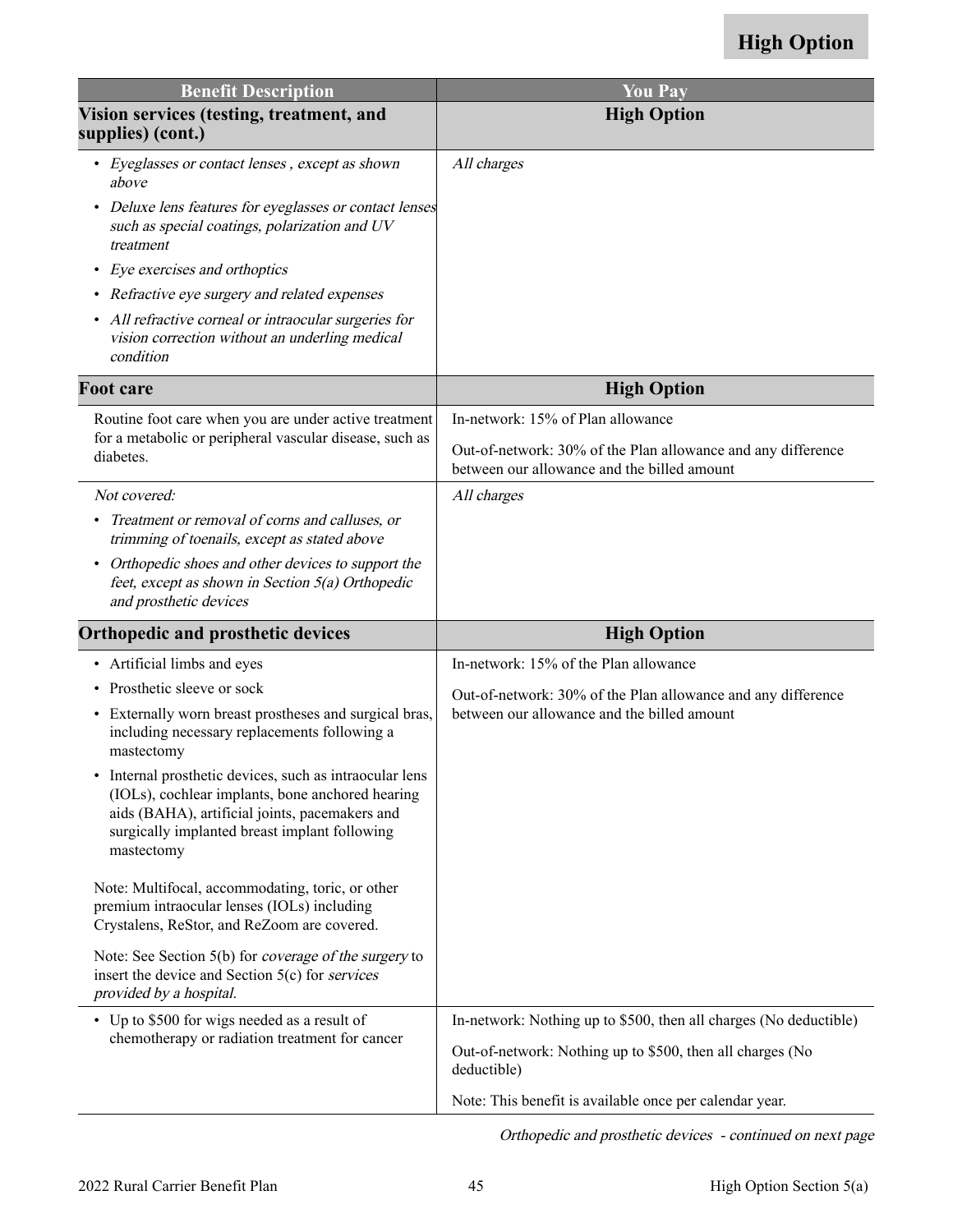<span id="page-47-0"></span>

| <b>Benefit Description</b>                                                                                                                                      | <b>You Pay</b>                                                                                              |
|-----------------------------------------------------------------------------------------------------------------------------------------------------------------|-------------------------------------------------------------------------------------------------------------|
| Orthopedic and prosthetic devices (cont.)                                                                                                                       | <b>High Option</b>                                                                                          |
| Hearing aids for adults<br>• Adult hearing aids and related services.                                                                                           | In-network: Nothing up to \$3,000 per adult, then all charges (No<br>deductible)                            |
|                                                                                                                                                                 | Out-of-network: Nothing up to \$3,000 per adult, then all charges<br>(No deductible)                        |
|                                                                                                                                                                 | Note: This benefit is available once every three years.                                                     |
| Foot orthotics                                                                                                                                                  | In-network: 15% of the Plan allowance                                                                       |
| • Prescribed by a physician                                                                                                                                     | Out-of-network: 30% of the Plan allowance and any difference                                                |
| • Custom fitted, including necessary repair and<br>adjustment                                                                                                   | between our allowance and the billed amount                                                                 |
| Impression casting<br>$\bullet$                                                                                                                                 |                                                                                                             |
| • Corrective shoes to treat malformation and<br>weakness of the foot                                                                                            |                                                                                                             |
| Not covered:                                                                                                                                                    | All charges                                                                                                 |
| • Corsets, trusses, and other supportive devices,<br>unless we determine their medical necessity                                                                |                                                                                                             |
| Durable medical equipment (DME)                                                                                                                                 | <b>High Option</b>                                                                                          |
| Durable medical equipment (DME) is equipment and<br>supplies that:                                                                                              | In-network: 15% of the Plan allowance                                                                       |
| • Are prescribed by your attending physician (i.e., the<br>physician who is treating your illness or injury);                                                   | Out-of-network: 30% of the Plan allowance and any difference<br>between our allowance and the billed amount |
| • Are medically necessary;                                                                                                                                      |                                                                                                             |
| Are primarily and customarily used only for a<br>$\bullet$<br>medical purpose;                                                                                  |                                                                                                             |
| Are generally useful only to a person with an illness<br>or injury;                                                                                             |                                                                                                             |
| • Have a therapeutic purpose in the treatment of an<br>illness or injury                                                                                        |                                                                                                             |
| We cover rental, up to the purchase price, or purchase<br>(at our option), including necessary repair and<br>adjustment, of durable medical equipment, such as: |                                                                                                             |
| $\cdot$ Oxygen                                                                                                                                                  |                                                                                                             |
| Dialysis equipment                                                                                                                                              |                                                                                                             |
| Hospital beds                                                                                                                                                   |                                                                                                             |
| Wheelchairs                                                                                                                                                     |                                                                                                             |
| Crutches                                                                                                                                                        |                                                                                                             |
| Walkers                                                                                                                                                         |                                                                                                             |
| Colostomy and ostomy supplies<br>٠                                                                                                                              |                                                                                                             |
| Diabetic supplies<br>$\bullet$                                                                                                                                  |                                                                                                             |
| Elastic stockings and support hose that require a<br>$\bullet$<br>physician's or other healthcare professional's<br>written prescription                        |                                                                                                             |

Durable medical equipment (DME) - continued on next page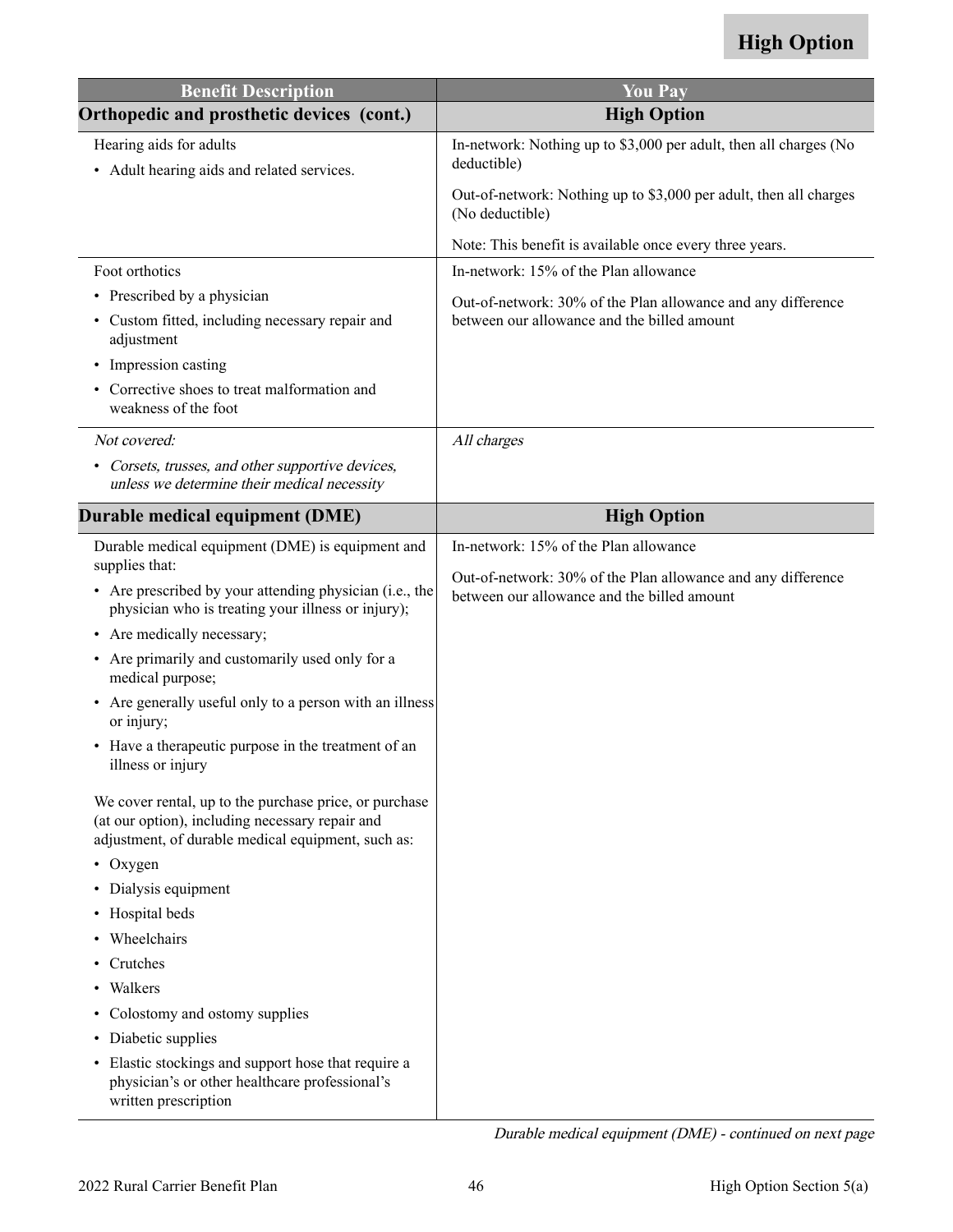| <b>Benefit Description</b>                                                                                                                                                                                                                 | <b>You Pay</b>                                                                                              |
|--------------------------------------------------------------------------------------------------------------------------------------------------------------------------------------------------------------------------------------------|-------------------------------------------------------------------------------------------------------------|
| Durable medical equipment (DME) (cont.)                                                                                                                                                                                                    | <b>High Option</b>                                                                                          |
| • Medical foods and nutritional supplements when<br>administered by catheter or nasogastric tube                                                                                                                                           | In-network: 15% of the Plan allowance                                                                       |
| Seat lift mechanism on a lift chair provided that all<br>$\bullet$<br>of the following criteria are met:                                                                                                                                   | Out-of-network: 30% of the Plan allowance and any difference<br>between our allowance and the billed amount |
| - The patient has severe arthritis of the hip or knee<br>or a severe neuromuscular disease                                                                                                                                                 |                                                                                                             |
| The seat lift mechanism is part of a physician's<br>$\overline{\phantom{0}}$<br>treatment plan and is prescribed to improve the<br>patient's condition or stop or delay deterioration<br>in the patient's condition                        |                                                                                                             |
| The patient is incapable from standing up from<br>$\blacksquare$<br>any chair in the home                                                                                                                                                  |                                                                                                             |
| - After standing, the patient must be able to walk                                                                                                                                                                                         |                                                                                                             |
| Note: Coverage is limited to the seat lift mechanism<br>only, even if the mechanism is part of a chair.                                                                                                                                    |                                                                                                             |
| Note: We will only cover the cost of standard<br>equipment. Coverage for specialty items such as all<br>terrain wheelchairs is limited to the cost of the<br>standard equipment.                                                           |                                                                                                             |
| Note: We cover durable medical equipment (DME) at<br>the In-network benefit level only when you use an In-<br>network DME provider. In-network physicians,<br>facilities, and pharmacies are not necessarily In-<br>network DME providers. |                                                                                                             |
| Note: We will cover charges for service contracts for<br>medically necessary durable medical equipment that is<br>purchased or rented.                                                                                                     |                                                                                                             |
| Augmentative and alternative communications<br>(AAC) devices such as:                                                                                                                                                                      | In-network: Nothing up to a maximum of \$1,000 per device per<br>calendar year (No deductible)              |
| • Computer story boards<br>• Light talkers                                                                                                                                                                                                 | Out-of-network: Nothing up to a maximum of \$1,000 per device<br>per calendar year (No deductible)          |
| • Enhanced vision systems                                                                                                                                                                                                                  | Note: Limited to one device per person per calendar year                                                    |
| Speech aid prosthesis for pediatrics                                                                                                                                                                                                       |                                                                                                             |
| Speech aid prosthesis for adults                                                                                                                                                                                                           |                                                                                                             |
| Magnifier viewing system                                                                                                                                                                                                                   |                                                                                                             |
| • Script talk reader devices                                                                                                                                                                                                               |                                                                                                             |
| Not covered:                                                                                                                                                                                                                               | All charges                                                                                                 |
| Sun or heat lamps, whirlpool bath, heating pads, air<br>purifiers, humidifiers, air conditioners and exercise<br>devices                                                                                                                   |                                                                                                             |
| Desktop and laptop computers, pagers, personal<br>digital assistants (PDAs), smart phones, and tablet<br>devices (e.g., $iPad$ ), or other devices that are not<br>dedicated speech generating devices                                     |                                                                                                             |

Durable medical equipment (DME) - continued on next page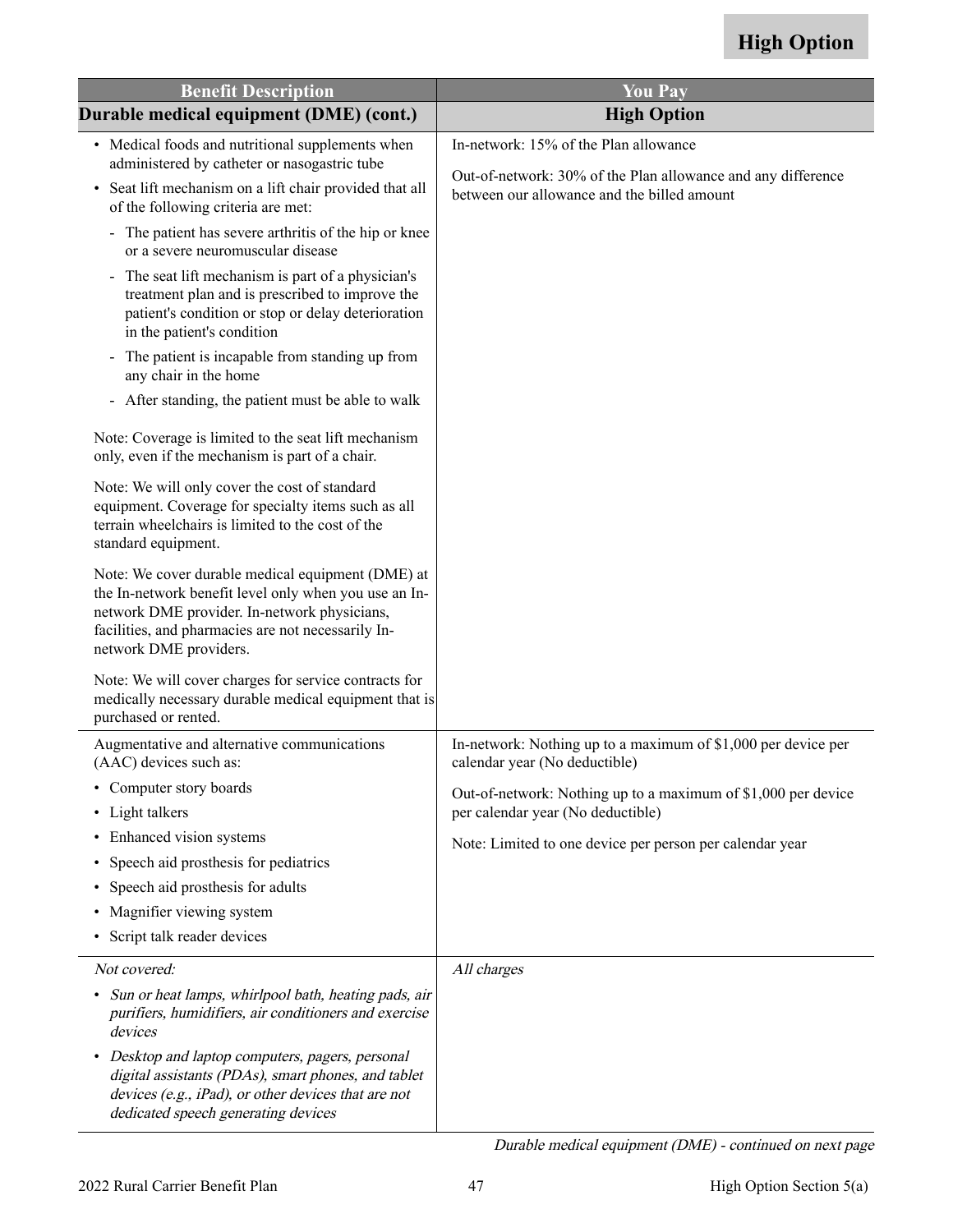| <b>Benefit Description</b>                                                                                                                                                             | <b>You Pay</b>                                                                                                                                                                                             |
|----------------------------------------------------------------------------------------------------------------------------------------------------------------------------------------|------------------------------------------------------------------------------------------------------------------------------------------------------------------------------------------------------------|
| Durable medical equipment (DME) (cont.)                                                                                                                                                | <b>High Option</b>                                                                                                                                                                                         |
| • Oral nutritional supplements that do not require a<br>prescription under Federal law even if your doctor<br>prescribes them or if a prescription is required<br>under your state law | All charges                                                                                                                                                                                                |
| <b>Home health services</b>                                                                                                                                                            | <b>High Option</b>                                                                                                                                                                                         |
| We pay for up to 90 visits per person per calendar year<br>when:                                                                                                                       | In-network: 15% of the Plan allowance (No deductible). You pay<br>all charges after 90 visits per calendar year.                                                                                           |
| • A registered nurse (R.N.), licensed practical nurse<br>(L.P.N.) or licensed vocational nurse (L.V.N.)<br>provides the services;                                                      | Out-of-network: 30% of the Plan allowance and any difference<br>between our allowance and the billed amount (No deductible). You<br>pay all charges after 90 visits per calendar year.                     |
| The attending physician orders the care;<br>٠                                                                                                                                          |                                                                                                                                                                                                            |
| • The physician identifies the specific professional<br>skills required by the patient and the medical<br>necessity for skilled services; and                                          |                                                                                                                                                                                                            |
| The physician indicates the length of time the<br>٠<br>services are needed.                                                                                                            |                                                                                                                                                                                                            |
| Note: Services of a licensed social worker are included<br>in the 90 visit calendar year maximum.                                                                                      |                                                                                                                                                                                                            |
| Note: For physical, occupational and/or speech<br>therapy services performed during a home health visit<br>see Section 5(a), Physical, occupational and speech<br>therapy.             |                                                                                                                                                                                                            |
| Not covered:                                                                                                                                                                           | All charges                                                                                                                                                                                                |
| • Nursing care requested by, or for the convenience<br>of, the patient or the patient's family;                                                                                        |                                                                                                                                                                                                            |
| Services consisting of only hygiene, feeding,<br>$\bullet$<br>exercising, moving the patient, homemaking,<br>companionship, or giving oral medication;                                 |                                                                                                                                                                                                            |
| Custodial care as defined in Section 10                                                                                                                                                |                                                                                                                                                                                                            |
| <b>Chiropractic</b>                                                                                                                                                                    | <b>High Option</b>                                                                                                                                                                                         |
| • Manipulation of the spine and extremities                                                                                                                                            | In-network: \$20 copayment per visit (No deductible)                                                                                                                                                       |
|                                                                                                                                                                                        | Out-of-network: 30% of the Plan allowance and any difference<br>between our allowance and the billed amount                                                                                                |
| <b>Alternative treatments</b>                                                                                                                                                          | <b>High Option</b>                                                                                                                                                                                         |
| Acupuncture for:                                                                                                                                                                       | In-network: 15% of the Plan allowance for up to 30 visits per                                                                                                                                              |
| Anesthesia                                                                                                                                                                             | person each calendar year (No deductible). After 30 visits, you<br>pay all charges.                                                                                                                        |
| Pain relief                                                                                                                                                                            |                                                                                                                                                                                                            |
| Therapeutic purposes<br>٠<br>Note: Please see the definition of <i>acupuncture</i> in                                                                                                  | Out-of-network: 30% of the Plan allowance and any difference<br>between our allowance and the billed amount for up to 30 visits per<br>person each calendar year (No deductible). After 30 visits, you pay |
| Section 10.                                                                                                                                                                            | all charges.                                                                                                                                                                                               |
| Massage therapy only when performed by a covered<br>provider (see Section 3) limited to 30 visits per person,<br>per calendar year                                                     | In-network: 15% of the Plan allowance for up to 30 visits per<br>person each calendar year (No deductible). After 30 visits, you pay<br>all charges.                                                       |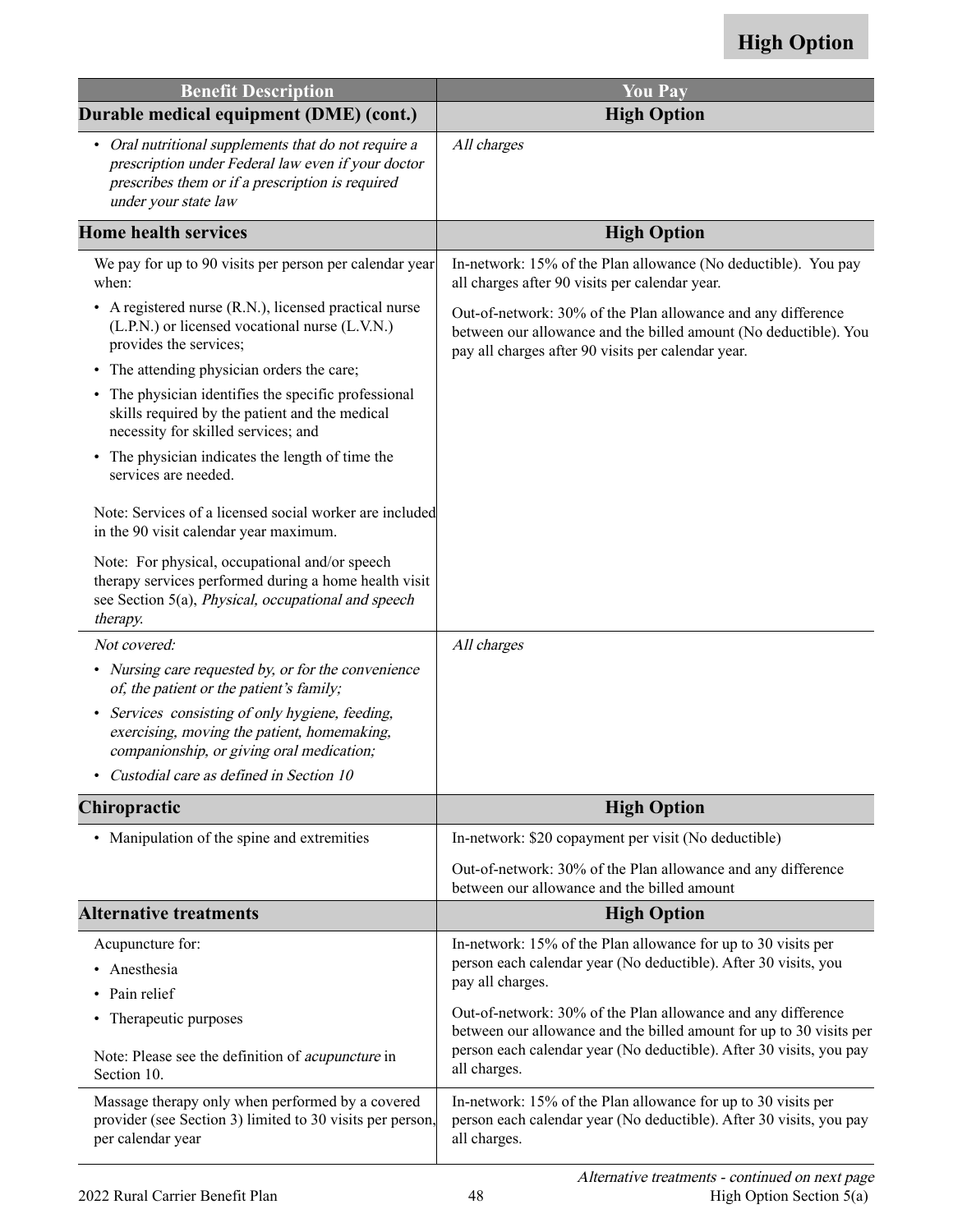<span id="page-50-0"></span>

| <b>Benefit Description</b>                                                                                                                                                                                                                                                           | <b>You Pay</b>                                                                                                                                                                                                                                                                                                                                                                     |
|--------------------------------------------------------------------------------------------------------------------------------------------------------------------------------------------------------------------------------------------------------------------------------------|------------------------------------------------------------------------------------------------------------------------------------------------------------------------------------------------------------------------------------------------------------------------------------------------------------------------------------------------------------------------------------|
| <b>Alternative treatments (cont.)</b>                                                                                                                                                                                                                                                | <b>High Option</b>                                                                                                                                                                                                                                                                                                                                                                 |
| Note: Massage therapy is limited to one visit per day.<br>Note: These providers are required to submit itemized<br>bills and their Federal Tax I.D. Number (if a United<br>States provider) as outlined in Section 7, Filing a<br>claim for covered services.                        | In-network: 15% of the Plan allowance for up to 30 visits per<br>person each calendar year (No deductible). After 30 visits, you pay<br>all charges.<br>Out-of-network: 30% of the Plan allowance and any difference<br>between our allowance and the billed amount for up to 30 visits per<br>person each calendar year (No deductible). After 30 visits, you pay<br>all charges. |
| Not covered:                                                                                                                                                                                                                                                                         | All charges                                                                                                                                                                                                                                                                                                                                                                        |
| Naturopathic services<br>٠                                                                                                                                                                                                                                                           |                                                                                                                                                                                                                                                                                                                                                                                    |
| Chelation therapy, except for arsenic, gold, lead or<br>mercury poisoning and the use of desferoxamine for<br>iron poisoning                                                                                                                                                         |                                                                                                                                                                                                                                                                                                                                                                                    |
| Rolfing<br>٠                                                                                                                                                                                                                                                                         |                                                                                                                                                                                                                                                                                                                                                                                    |
| Cupping                                                                                                                                                                                                                                                                              |                                                                                                                                                                                                                                                                                                                                                                                    |
| <b>Educational classes and programs</b>                                                                                                                                                                                                                                              | <b>High Option</b>                                                                                                                                                                                                                                                                                                                                                                 |
| <b>Tobacco Cessation Program</b>                                                                                                                                                                                                                                                     | In-network: Nothing (No deductible)                                                                                                                                                                                                                                                                                                                                                |
| • Two quit attempts per calendar year as part of the<br>Plan's tobacco and nicotine cessation Program. The<br>quit attempts include proactive phone counseling<br>and up to four tobacco cessation counseling<br>sessions of at least 30 minutes each in each quit<br>attempt.       | Out-of-network: Nothing (No deductible)                                                                                                                                                                                                                                                                                                                                            |
| Note: Over-the-counter (OTC) and prescription<br>medications approved by the FDA to quit smoking<br>(vaping) or other nicotine use can be obtained at no<br>charge (see Section 5(f), Prescription drug benefits for<br>more details).                                               |                                                                                                                                                                                                                                                                                                                                                                                    |
| Note: To enroll in the program, contact a Health<br>Coach at 855-553-5109. Coaches are available<br>Monday - Thursday from 8:00 a.m. - 10:00 p.m. E.T.<br>and Friday from $8:00$ a.m. $-6:00$ p.m. E.T. You may<br>also enroll online at enroll.trestletree.com (passcode:<br>RCBP). |                                                                                                                                                                                                                                                                                                                                                                                    |
| <b>Diabetic education</b>                                                                                                                                                                                                                                                            | In-network: 15% of the Plan allowance (No deductible)                                                                                                                                                                                                                                                                                                                              |
| • One diabetic education and training program per<br>person each calendar year.                                                                                                                                                                                                      | Out-of-network: 30% of the Plan allowance and any difference<br>between our allowance and the billed amount (No deductible)                                                                                                                                                                                                                                                        |
| <b>Telephonic Health Coach Program</b>                                                                                                                                                                                                                                               | In-network: Nothing (No deductible)                                                                                                                                                                                                                                                                                                                                                |
|                                                                                                                                                                                                                                                                                      | Out-of-network: No benefit                                                                                                                                                                                                                                                                                                                                                         |

Educational classes and programs - continued on next page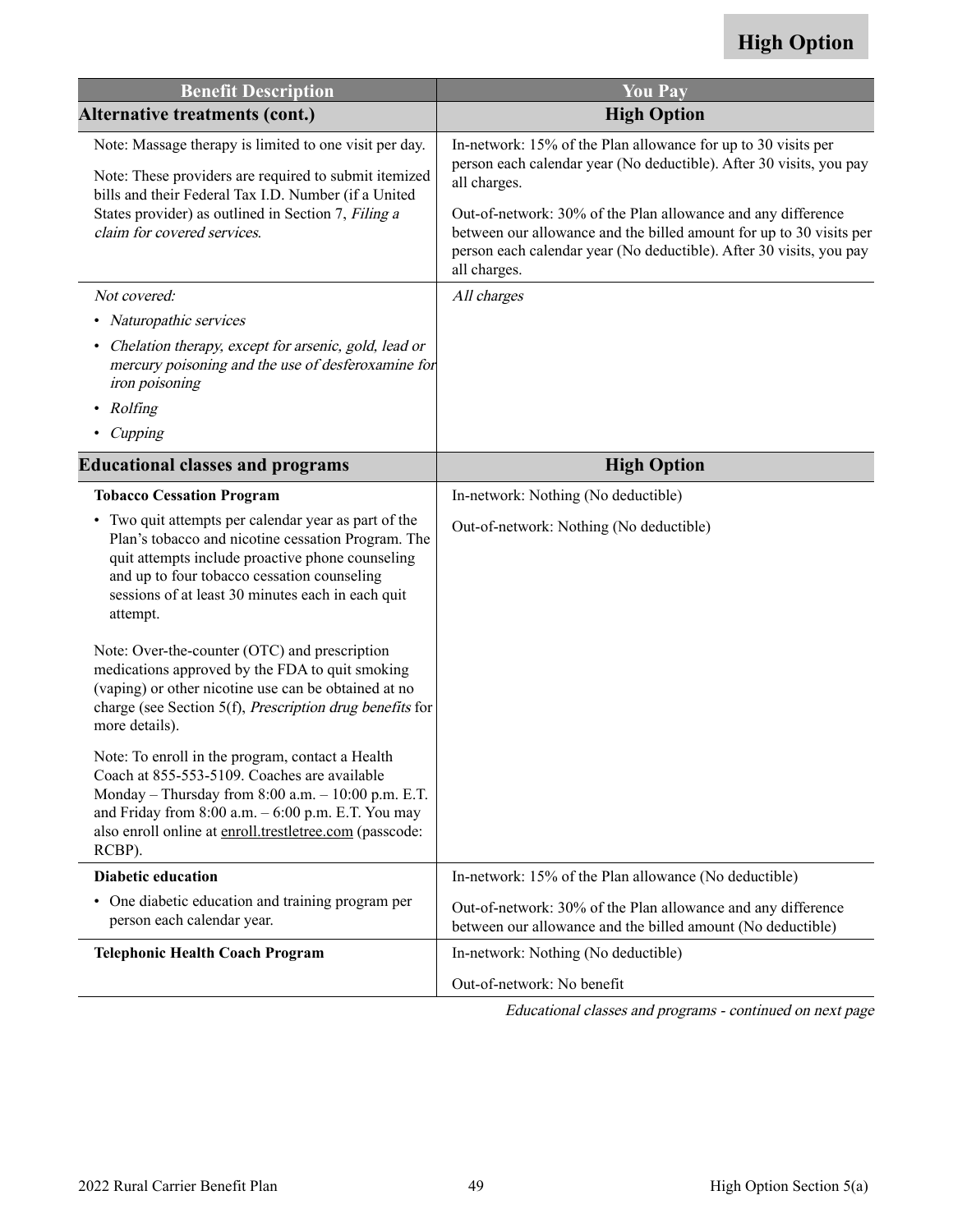| <b>Benefit Description</b>                                                                                                                                                                                                                                                                                                                                                                                                                                                        | <b>You Pay</b>                      |
|-----------------------------------------------------------------------------------------------------------------------------------------------------------------------------------------------------------------------------------------------------------------------------------------------------------------------------------------------------------------------------------------------------------------------------------------------------------------------------------|-------------------------------------|
| <b>Educational classes and programs (cont.)</b>                                                                                                                                                                                                                                                                                                                                                                                                                                   | <b>High Option</b>                  |
| The Telephonic Health Coach program provides you                                                                                                                                                                                                                                                                                                                                                                                                                                  | In-network: Nothing (No deductible) |
| and your covered dependents the opportunity to work<br>one-on-one with a Health Coach to improve your<br>health. A Health Coach is a healthcare professional<br>who partners with you to transform your health goals<br>into action. Your Health Coach will provide guidance,<br>support, and resources to help you overcome obstacles<br>that may be keeping you from realizing optimal<br>health. You can talk to a Health Coach about the<br>following health-related matters: | Out-of-network: No benefit          |
| • Tobacco cessation                                                                                                                                                                                                                                                                                                                                                                                                                                                               |                                     |
| • Weight management                                                                                                                                                                                                                                                                                                                                                                                                                                                               |                                     |
| • Exercise                                                                                                                                                                                                                                                                                                                                                                                                                                                                        |                                     |
| · Nutrition                                                                                                                                                                                                                                                                                                                                                                                                                                                                       |                                     |
| • Stress management                                                                                                                                                                                                                                                                                                                                                                                                                                                               |                                     |
| See the Plan's benefit, Telephonic Health Coach<br>Program, in Section 5(h), Special features.                                                                                                                                                                                                                                                                                                                                                                                    |                                     |
| Not covered:                                                                                                                                                                                                                                                                                                                                                                                                                                                                      | All charges                         |
| • Body composition analysis                                                                                                                                                                                                                                                                                                                                                                                                                                                       |                                     |
| • Nutritional supplements or food, except those<br>covered under Section 5(a), Durable medical<br>equipment                                                                                                                                                                                                                                                                                                                                                                       |                                     |
| • Non-prescription drugs or supplies                                                                                                                                                                                                                                                                                                                                                                                                                                              |                                     |
| • Exercise or weight loss programs and exercise<br>equipment                                                                                                                                                                                                                                                                                                                                                                                                                      |                                     |
| • Services that are not medically necessary                                                                                                                                                                                                                                                                                                                                                                                                                                       |                                     |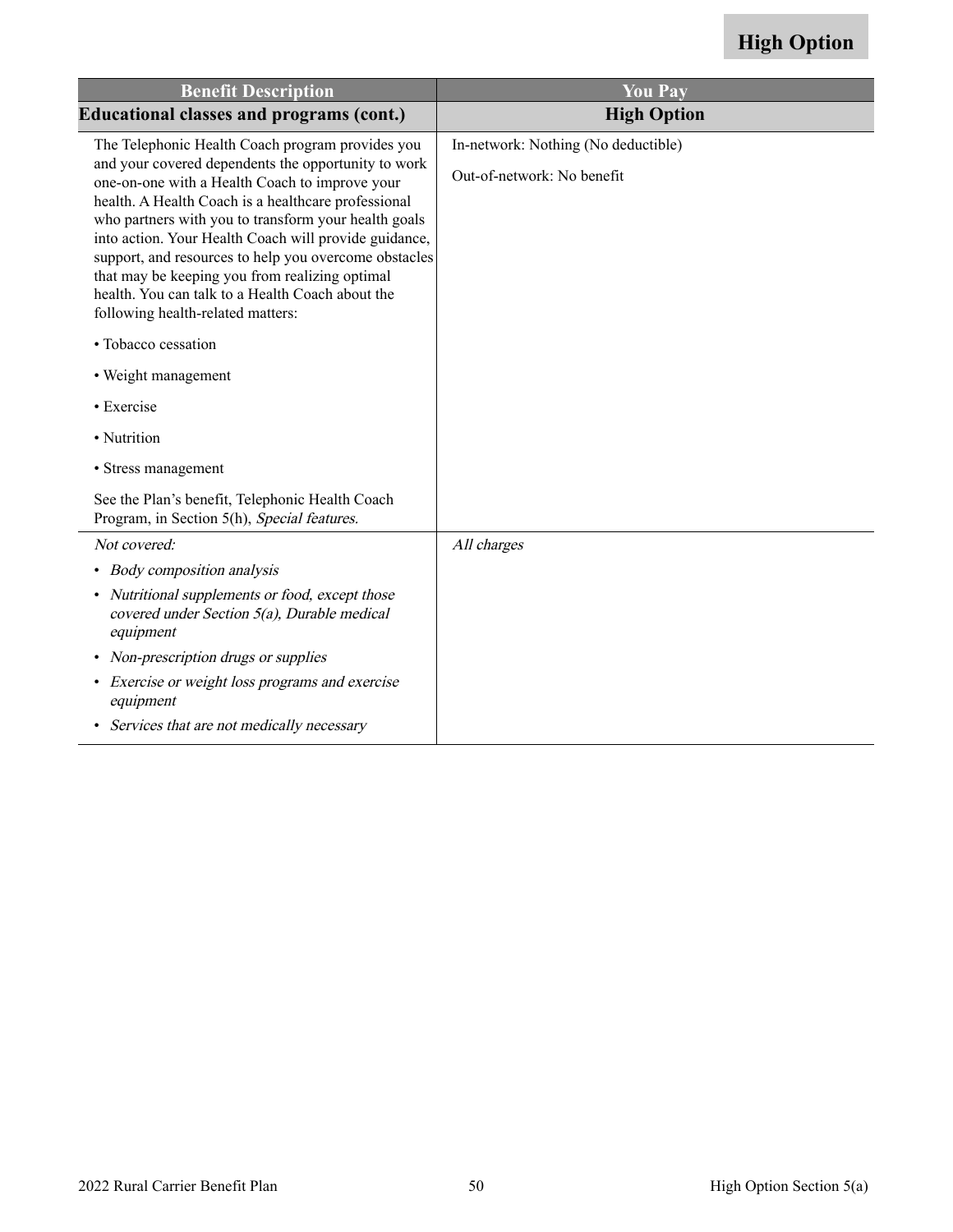#### **Section 5(b). Surgical and Anesthesia Services Provided by Physicians and Other Healthcare Professionals**

| Important things you should keep in mind about these benefits:                                                                    |                                                                                                                                                                                                                                                                                                                                                                                                                                                                                                                                                                                                                     |
|-----------------------------------------------------------------------------------------------------------------------------------|---------------------------------------------------------------------------------------------------------------------------------------------------------------------------------------------------------------------------------------------------------------------------------------------------------------------------------------------------------------------------------------------------------------------------------------------------------------------------------------------------------------------------------------------------------------------------------------------------------------------|
| brochure and are payable only when we determine they are medically necessary.                                                     | • Please remember that all benefits are subject to the definitions, limitations, and exclusions in this                                                                                                                                                                                                                                                                                                                                                                                                                                                                                                             |
| $\bullet$<br>show when the calendar year deductible does not apply.                                                               | The calendar year deductible is: In-network: \$350 for Self Only; \$700 for Self Plus One and Self and<br>Family. Out-of-network: \$800 for Self Only; \$1,600 for Self Plus One and Self and Family. The<br>calendar year deductible applies to almost all benefits in this Section. We added "(No deductible)" to                                                                                                                                                                                                                                                                                                 |
| $\bullet$<br>apply.                                                                                                               | The Out-of-network benefits are the standard benefits of this Plan. In-network benefits apply only<br>when you use a network provider. When no network provider is available, Out-of-network benefits                                                                                                                                                                                                                                                                                                                                                                                                               |
| $\bullet$<br>if you are age 65 or over.                                                                                           | Be sure to read Section 4, Your costs for covered services, for valuable information about how cost-<br>sharing works. Also, read Section 9 for information about how we pay if you have other coverage, or                                                                                                                                                                                                                                                                                                                                                                                                         |
| $\bullet$<br>$etc.$ ).                                                                                                            | The services listed below are for the charges billed by a physician or other healthcare professional for<br>your surgical care. See Section 5(c) for charges associated with a facility (i.e. hospital, surgical center,                                                                                                                                                                                                                                                                                                                                                                                            |
| $\bullet$<br>PROCEDURES INCLUDING, BUT NOT LIMITED TO: TRANSGENDER<br>Section 3 for additional services requiring prior approval. | YOU OR YOUR PHYSICIAN MUST GET PRECERTIFICATION FOR SOME SURGICAL<br>SURGICAL SERVICES (GENDER AFFIRMING SURGERY), BARIATRIC SURGERY AND<br><b>ORGAN/TISSUE TRANSPLANTS.</b> Please refer to the precertification information shown in                                                                                                                                                                                                                                                                                                                                                                              |
| $\bullet$<br>precertification.                                                                                                    | YOU MUST GET PRECERTIFICATION FOR INPATIENT SURGICAL PROCEDURES.<br>Please refer to the precertification information shown in Section 3 to be sure which services require                                                                                                                                                                                                                                                                                                                                                                                                                                           |
| $\bullet$<br>details.                                                                                                             | If you enroll in Rural Carrier Benefit Plan and have primary Medicare Parts A and B, we offer Aetna<br>Medicare Advantage for Rural Carrier Benefit Plan members. This Plan enhances your FEHB<br>coverage by lowering/eliminating cost-sharing for services and/or adding benefits at no additional<br>cost. Rural Carrier Benefit Plan members who also enroll in the Aetna Medicare Advantage Plan<br>for Rural Carrier Benefit Plan will receive a credit of \$75 per month toward the cost of Medicare Part<br>B. The Aetna Medicare Advantage Plan is subject to Medicare rules. See Section 9 for additional |
| <b>Benefit Description</b>                                                                                                        | <b>You Pay</b><br>After the calendar year deductible                                                                                                                                                                                                                                                                                                                                                                                                                                                                                                                                                                |
| <b>Surgical procedures</b>                                                                                                        | <b>High Option</b>                                                                                                                                                                                                                                                                                                                                                                                                                                                                                                                                                                                                  |
| A comprehensive range of services, such as:                                                                                       | In-network: 15% of the Plan allowance (No deductible)                                                                                                                                                                                                                                                                                                                                                                                                                                                                                                                                                               |
| • Surgical procedures<br>• Treatment of fractures, including casting                                                              | Out-of-network: 30% of the Plan allowance and any difference<br>between our allowance and the billed amount                                                                                                                                                                                                                                                                                                                                                                                                                                                                                                         |

- Normal pre- and post-operative care by the surgeon
- Endoscopy procedures
- Biopsy procedures
- Removal of tumors and cysts
- Correction of congenital anomalies (see Reconstructive surgery)
- Circumcision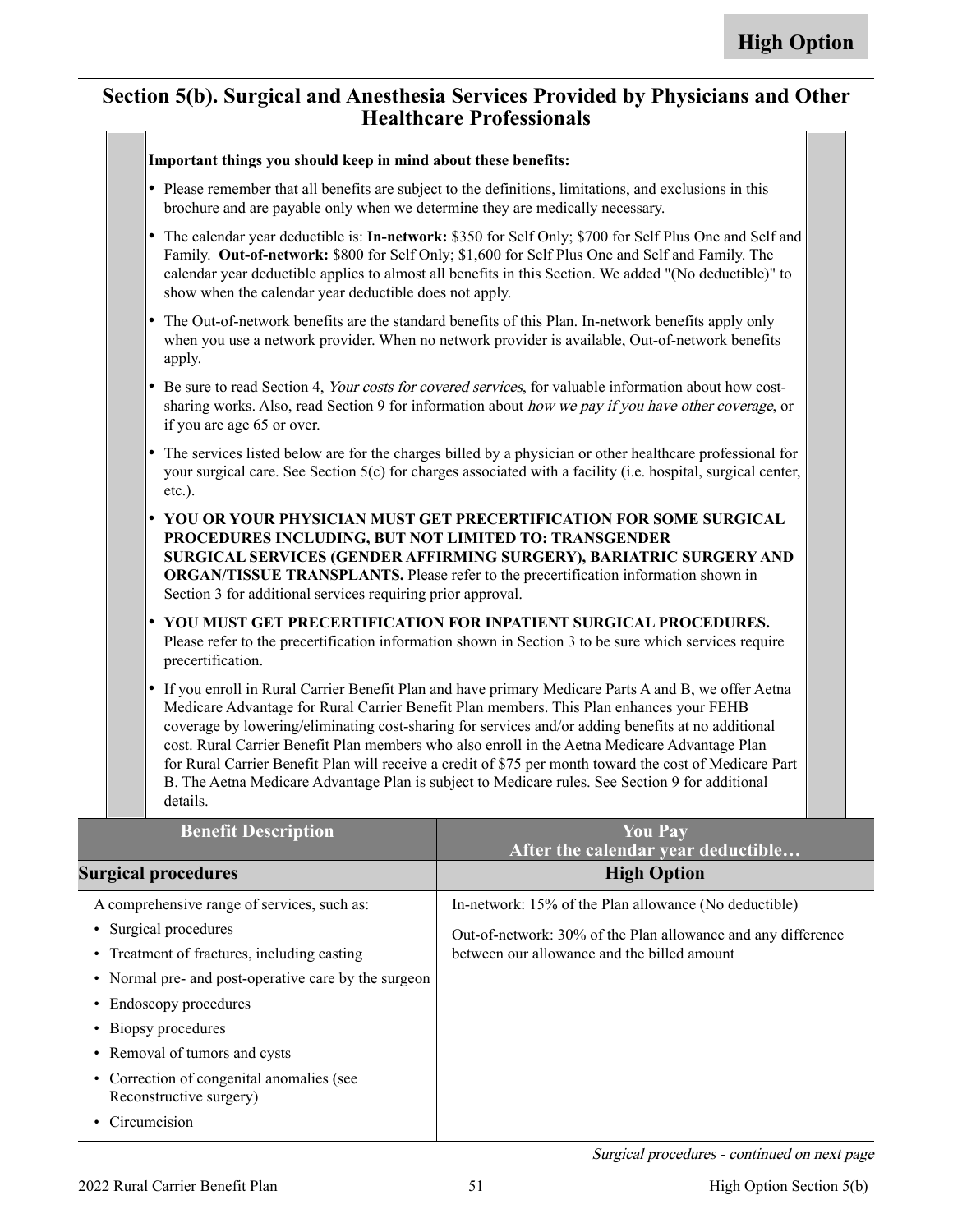| <b>Benefit Description</b>                                                                                                                                                                                                                                                                                                                                                                                                                                                                                                                                                                                                                                                    | <b>You Pay</b><br>After the calendar year deductible                                                                                                                 |
|-------------------------------------------------------------------------------------------------------------------------------------------------------------------------------------------------------------------------------------------------------------------------------------------------------------------------------------------------------------------------------------------------------------------------------------------------------------------------------------------------------------------------------------------------------------------------------------------------------------------------------------------------------------------------------|----------------------------------------------------------------------------------------------------------------------------------------------------------------------|
| <b>Surgical procedures (cont.)</b>                                                                                                                                                                                                                                                                                                                                                                                                                                                                                                                                                                                                                                            | <b>High Option</b>                                                                                                                                                   |
| Treatment of burns                                                                                                                                                                                                                                                                                                                                                                                                                                                                                                                                                                                                                                                            | In-network: 15% of the Plan allowance (No deductible)                                                                                                                |
|                                                                                                                                                                                                                                                                                                                                                                                                                                                                                                                                                                                                                                                                               | Out-of-network: 30% of the Plan allowance and any difference<br>between our allowance and the billed amount                                                          |
| Gender affirming surgery is considered medically                                                                                                                                                                                                                                                                                                                                                                                                                                                                                                                                                                                                                              | In-network: 15% of the Plan allowance (No deductible)                                                                                                                |
| necessary for the following services when all criteria<br>has been met:                                                                                                                                                                                                                                                                                                                                                                                                                                                                                                                                                                                                       | Out-of-network: 30% of the Plan allowance and any difference<br>between our allowance and the billed amount                                                          |
| - breast removal<br>- breast augmentation (implants/lipofilling)<br>- gonadectomy (hysterectomy and oophorectomy or<br>orchiectomy)<br>- genital reconstructive surgery (i.e., vaginectomy,<br>urethroplasty, metoidioplasty, phalloplasty,<br>scrotoplasty, placement of a testicular prosthesis and<br>erectile prosthesis, penectomy, vaginoplasty,<br>labiaplasty, and clitoroplasty)                                                                                                                                                                                                                                                                                     |                                                                                                                                                                      |
| Note: Prior approval is required. Call us at<br>800-638-8432 or see our clinical policy bulletin for<br>more information. See Section 3, Other services.                                                                                                                                                                                                                                                                                                                                                                                                                                                                                                                      |                                                                                                                                                                      |
| Note: Hormone therapy is covered under Section 5(f),<br>Prescription drug benefits. Prior authorization may be<br>required.                                                                                                                                                                                                                                                                                                                                                                                                                                                                                                                                                   |                                                                                                                                                                      |
| Surgical treatment of morbid obesity (Bariatric<br>surgery)-- a condition in which a person (1) has a<br>Body Mass Index (BMI) equal to or greater than 40 or<br>a BMI equal to or greater than 35 with other illnesses<br>such as hypertension, heart disease, diabetes, sleep<br>apnea, nonalcoholic steatohepatitis (NASH) or<br>hyperlipidemia, and; (2) has been under at least one<br>physician supervised weight loss program for 12 or<br>more sessions and occurred within 2 years prior to<br>surgery. The program should be multi-disciplinary by<br>combining diet and nutritional counseling with an<br>exercise program and a behavior modification<br>program. | In-network: 15% of the Plan allowance (No deductible)<br>Out-of-network: 30% of the Plan allowance and any difference<br>between our allowance and the billed amount |
| Note: Prior approval is required. Call us at<br>800-638-8432 for more information. See Section 3,<br>Other services.                                                                                                                                                                                                                                                                                                                                                                                                                                                                                                                                                          |                                                                                                                                                                      |
| Insertion of internal prosthetic devices. See Section 5<br>(a), Orthopedic and prosthetic devices for device<br>coverage information                                                                                                                                                                                                                                                                                                                                                                                                                                                                                                                                          |                                                                                                                                                                      |
| • Voluntary male sterilization (e.g., vasectomy)                                                                                                                                                                                                                                                                                                                                                                                                                                                                                                                                                                                                                              | In-network: Nothing (No deductible)                                                                                                                                  |
| Voluntary female sterilization (e.g., tubal ligation)<br>$\bullet$<br>Surgically implanted contraceptives<br>$\bullet$<br>• Intrauterine devices (IUDs)                                                                                                                                                                                                                                                                                                                                                                                                                                                                                                                       | Out-of-network: 30% of the Plan allowance and any difference<br>between our allowance and the billed amount                                                          |

Surgical procedures - continued on next page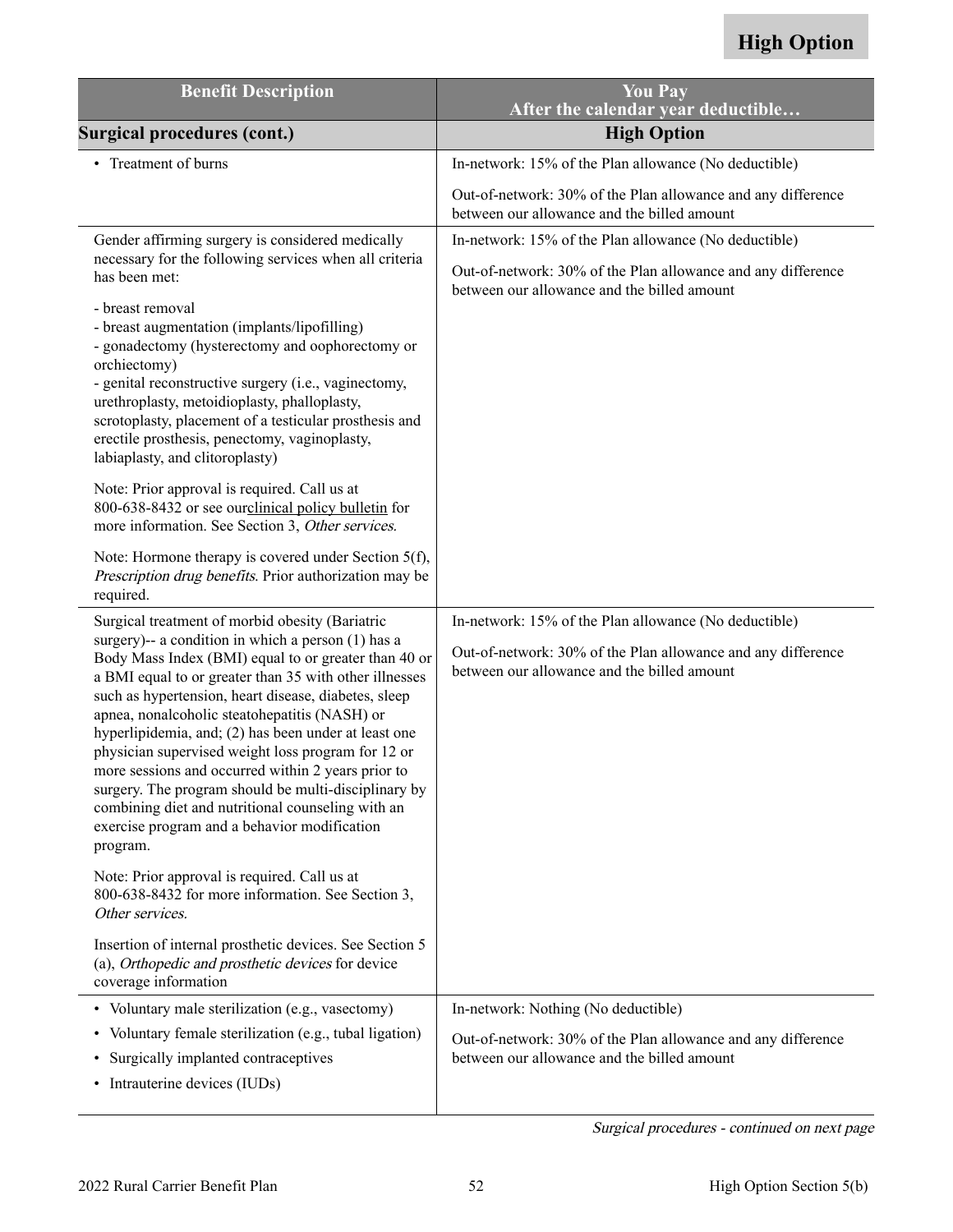| <b>Benefit Description</b>                                                                                                                                                                                                                                                                                                                                                                                                                                                                                                                                                                                                                                                                                                                                                                                                                                                            | <b>You Pay</b><br>After the calendar year deductible                                                                                                                                                                              |
|---------------------------------------------------------------------------------------------------------------------------------------------------------------------------------------------------------------------------------------------------------------------------------------------------------------------------------------------------------------------------------------------------------------------------------------------------------------------------------------------------------------------------------------------------------------------------------------------------------------------------------------------------------------------------------------------------------------------------------------------------------------------------------------------------------------------------------------------------------------------------------------|-----------------------------------------------------------------------------------------------------------------------------------------------------------------------------------------------------------------------------------|
| <b>Surgical procedures (cont.)</b>                                                                                                                                                                                                                                                                                                                                                                                                                                                                                                                                                                                                                                                                                                                                                                                                                                                    | <b>High Option</b>                                                                                                                                                                                                                |
| Note: For related and necessary services to voluntary<br>sterilization, such as anesthesia and outpatient facility<br>charges, we cover 100% of the Plan allowance for In-<br>network care.                                                                                                                                                                                                                                                                                                                                                                                                                                                                                                                                                                                                                                                                                           | In-network: Nothing (No deductible)<br>Out-of-network: 30% of the Plan allowance and any difference<br>between our allowance and the billed amount                                                                                |
| When multiple or bilateral surgical procedures are<br>performed during the same operative session by the<br>same surgeon, our benefits are:<br>• For the primary procedure: the Plan's allowance<br>• For the secondary procedure: 50% of the Plan<br>allowance (unless the network contract or other<br>participating provider contract provides for a<br>different amount)<br>• For tertiary and subsequent procedures: 25% of the<br>Plan's allowance (unless the provider is an in-<br>network or other participating provider in the<br>United States and their contract provides for a<br>different amount)<br>Note: Multiple or bilateral surgical procedures<br>performed through the same incision are "incidental"<br>to the primary surgery. That is, the procedure would<br>not add time or complexity to patient care. We do not<br>pay extra for incidental procedures. | In-network: 15% of the Plan allowance for the primary procedure<br>(No deductible)<br>Out-of-network: 30% of the Plan allowance for the individual<br>procedure and any difference between our allowance and the billed<br>amount |
| Co-surgeons                                                                                                                                                                                                                                                                                                                                                                                                                                                                                                                                                                                                                                                                                                                                                                                                                                                                           | In-network: 15% of the Plan allowance (No deductible)                                                                                                                                                                             |
| When the surgery requires two surgeons with different<br>skills to perform the surgery, the Plan's allowance for<br>each surgeon is 62.5% of what it would allow a single<br>surgeon for the same procedure(s), unless the network<br>contract or other participating provider<br>contract provides for a different amount.                                                                                                                                                                                                                                                                                                                                                                                                                                                                                                                                                           | Out-of-network: 30% of the Plan allowance and any difference<br>between our allowance and the billed amount                                                                                                                       |
| <b>Assistant Surgeons</b>                                                                                                                                                                                                                                                                                                                                                                                                                                                                                                                                                                                                                                                                                                                                                                                                                                                             | In-network: 15% of the Plan allowance (No deductible)                                                                                                                                                                             |
| Assistant surgical services provided by a surgeon<br>(M.D. or D.O.) when medically necessary to assist the<br>primary surgeon. When a surgery requires an assistant<br>surgeon, the Plan's allowance for the assistant surgeon<br>is 16% of the allowance for the surgery, and is 12% of<br>the allowance for the surgery when provided by a non-<br>physician (such as but not limited to physician<br>assistant, nurse practitioner, or clinical nurse<br>specialist) or when minimum surgical assistant<br>services are provided (unless the network contract or<br>other participating provider contract provides for a<br>different amount).                                                                                                                                                                                                                                     | Out-of-network: 30% of the Plan allowance and any difference<br>between our allowance and the billed amount                                                                                                                       |
| Not covered:                                                                                                                                                                                                                                                                                                                                                                                                                                                                                                                                                                                                                                                                                                                                                                                                                                                                          | All charges                                                                                                                                                                                                                       |
| • Reversal of voluntary sterilization<br>• All refractive eye surgeries and similar services                                                                                                                                                                                                                                                                                                                                                                                                                                                                                                                                                                                                                                                                                                                                                                                          |                                                                                                                                                                                                                                   |

Surgical procedures - continued on next page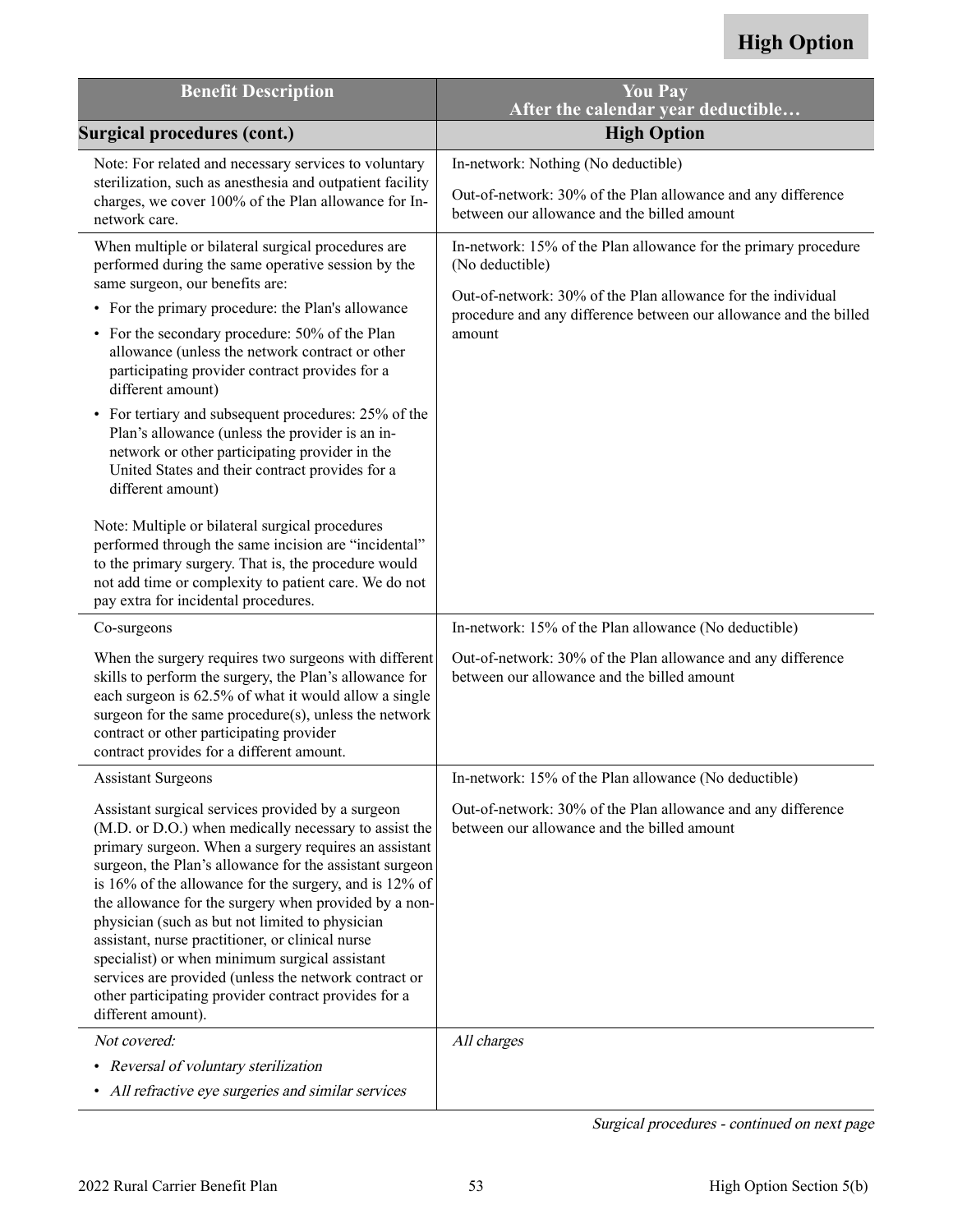| <b>Benefit Description</b>                                                                                                                                                                                                                                                                                | <b>You Pay</b><br>After the calendar year deductible                                                        |
|-----------------------------------------------------------------------------------------------------------------------------------------------------------------------------------------------------------------------------------------------------------------------------------------------------------|-------------------------------------------------------------------------------------------------------------|
| <b>Surgical procedures (cont.)</b>                                                                                                                                                                                                                                                                        | <b>High Option</b>                                                                                          |
| • Dental appliances, study models, splints, and other<br>devices or service related to the treatment of TMJ<br>dysfunction                                                                                                                                                                                | All charges                                                                                                 |
| Treatment or removal of corns and calluses, or<br>trimming of toenails                                                                                                                                                                                                                                    |                                                                                                             |
| Mutually exclusive procedures-- surgical<br>٠<br>procedures that are not generally performed on one<br>patient on the same day                                                                                                                                                                            |                                                                                                             |
| Cosmetic surgery – any surgical procedure (or any<br>portion of a procedure) performed primarily to<br>improve physical appearance through change in<br>bodily form, except repair of accidental injury and<br>reconstruction of a breast following mastectomy.                                           |                                                                                                             |
| Note: We define cosmetic surgery as any operative<br>procedure or any portion of a procedure performed<br>primarily to improve physical appearance and/or treat<br>a mental condition through change in bodily form<br>except for coverage for gender affirming surgery as<br>noted on the previous page. |                                                                                                             |
| • Gender affirming surgery, other than the surgeries<br>listed as covered                                                                                                                                                                                                                                 |                                                                                                             |
| • Reversal of gender affirming surgery                                                                                                                                                                                                                                                                    |                                                                                                             |
|                                                                                                                                                                                                                                                                                                           |                                                                                                             |
| <b>Reconstructive surgery</b>                                                                                                                                                                                                                                                                             | <b>High Option</b>                                                                                          |
| Surgery to correct a functional defect                                                                                                                                                                                                                                                                    | In-network: 15% of the Plan allowance (No deductible)                                                       |
| Surgery to correct a condition caused by injury or<br>illness if:                                                                                                                                                                                                                                         | Out-of-network: 30% of the Plan allowance and any difference<br>between our allowance and the billed amount |
| - the condition produced a major effect on the<br>member's appearance and                                                                                                                                                                                                                                 |                                                                                                             |
| - the condition can reasonably be expected to be<br>corrected by the surgery                                                                                                                                                                                                                              |                                                                                                             |
| Surgery to correct a condition that existed at or<br>from birth and is a significant deviation from the<br>common form or norm. Examples of congenital<br>anomalies are: protruding ear deformities; cleft lip;<br>cleft palate; birth marks; and webbed fingers or<br>toes.                              |                                                                                                             |
| All stages of breast reconstruction surgery<br>٠<br>following a mastectomy, such as:                                                                                                                                                                                                                      |                                                                                                             |
| - Surgery to produce a symmetrical appearance of<br>breasts;                                                                                                                                                                                                                                              |                                                                                                             |
| treatment of any physical complications, such as<br>$\blacksquare$<br>lymphoedema;                                                                                                                                                                                                                        |                                                                                                             |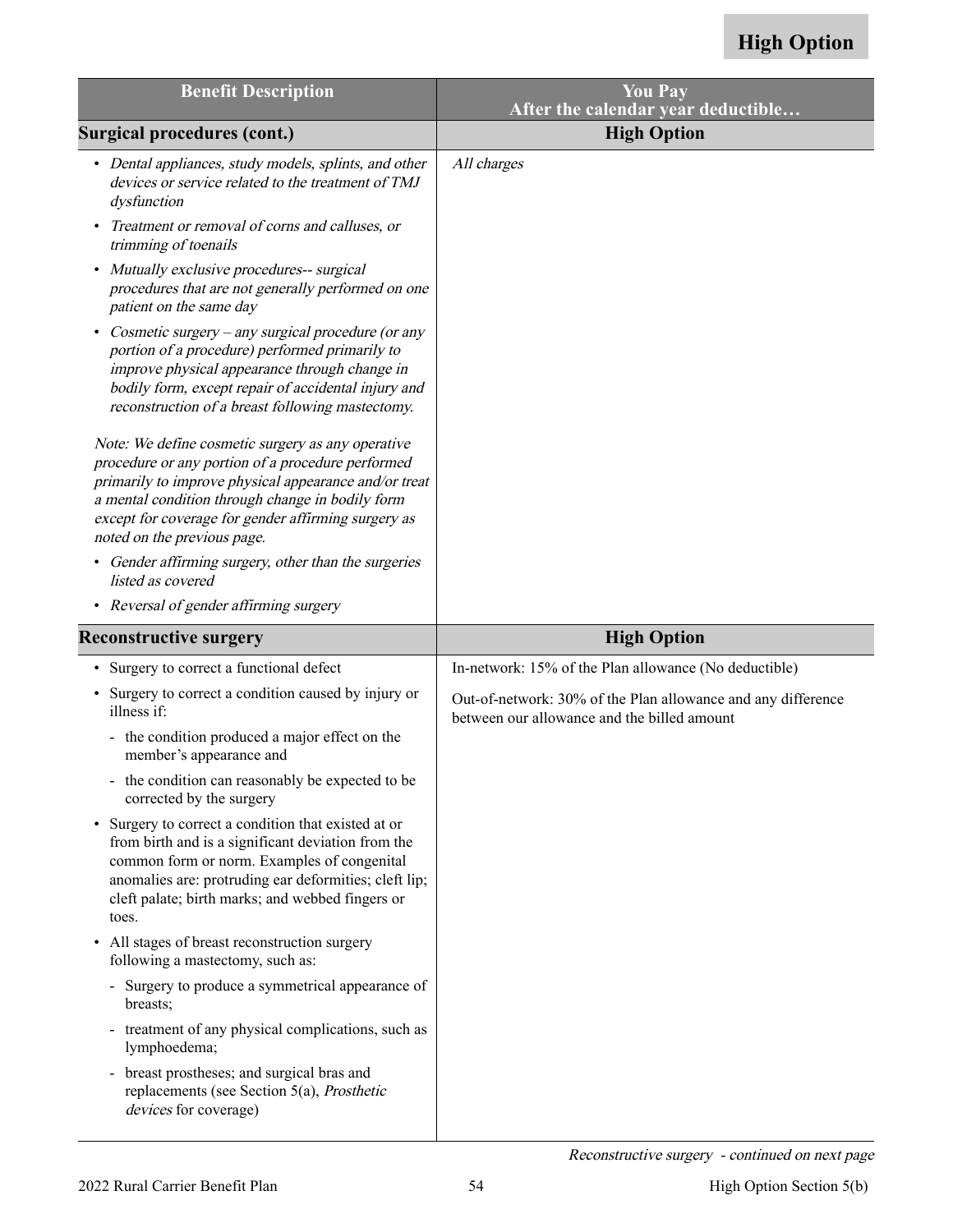| <b>Benefit Description</b>                                                                                                                                                                                                                                                                               | <b>You Pay</b><br>After the calendar year deductible                                                        |
|----------------------------------------------------------------------------------------------------------------------------------------------------------------------------------------------------------------------------------------------------------------------------------------------------------|-------------------------------------------------------------------------------------------------------------|
| Reconstructive surgery (cont.)                                                                                                                                                                                                                                                                           | <b>High Option</b>                                                                                          |
| Note: If you need a mastectomy, you may choose to                                                                                                                                                                                                                                                        | In-network: 15% of the Plan allowance (No deductible)                                                       |
| have the procedure performed on an inpatient basis<br>and remain in the hospital up to 48 hours after the<br>procedure.                                                                                                                                                                                  | Out-of-network: 30% of the Plan allowance and any difference<br>between our allowance and the billed amount |
| Not covered:                                                                                                                                                                                                                                                                                             | All charges                                                                                                 |
| Cosmetic surgery – any surgical procedure (or any<br>$\bullet$<br>portion of a procedure) performed primarily to<br>improve physical appearance through change in<br>bodily form, except repair of accidental injury and<br>reconstruction of a breast following mastectomy                              |                                                                                                             |
| Note: We define cosmetic surgery as any operative<br>procedure or any portion of a procedure performed<br>primarily to improve physical appearance and/or treat<br>a mental condition through change in bodily form<br>except for coverage for gender affirming surgery as<br>noted on the previous page |                                                                                                             |
| Oral and maxillofacial surgery                                                                                                                                                                                                                                                                           | <b>High Option</b>                                                                                          |
| Oral surgical procedures, limited to:                                                                                                                                                                                                                                                                    | In-network: 15% of the Plan allowance (No deductible)                                                       |
| Reduction of fractures of the jaws or facial bones                                                                                                                                                                                                                                                       | Out-of-network: 30% of the Plan allowance and any difference                                                |
| Surgical correction of cleft lip, cleft palate or severe<br>$\bullet$<br>functional malocclusion                                                                                                                                                                                                         | between our allowance and the billed amount                                                                 |
| Removal of stones from salivary ducts                                                                                                                                                                                                                                                                    |                                                                                                             |
| • Excision of pathological tori, tumors, and<br>premalignant and malignant lesions                                                                                                                                                                                                                       |                                                                                                             |
| Excision of impacted (unerupted) teeth, including<br>$\bullet$<br>anesthesia                                                                                                                                                                                                                             |                                                                                                             |
| Excision of cysts and incision of abscesses when<br>$\bullet$<br>done as independent procedures                                                                                                                                                                                                          |                                                                                                             |
| • Dental surgical biopsy                                                                                                                                                                                                                                                                                 |                                                                                                             |
| Surgical correction of temporomandibular joint<br>(TMJ) dysfunction                                                                                                                                                                                                                                      |                                                                                                             |
| • Frenectomy and frenotomy not as a result of<br>orthodontic care                                                                                                                                                                                                                                        |                                                                                                             |
| Not covered:                                                                                                                                                                                                                                                                                             | All charges                                                                                                 |
| Oral implants and transplants and related services<br>٠                                                                                                                                                                                                                                                  |                                                                                                             |
| • Procedures that involve the teeth or their supporting<br>structures (such as the periodontal membrane,<br>gingiva, and alveolar bone)                                                                                                                                                                  |                                                                                                             |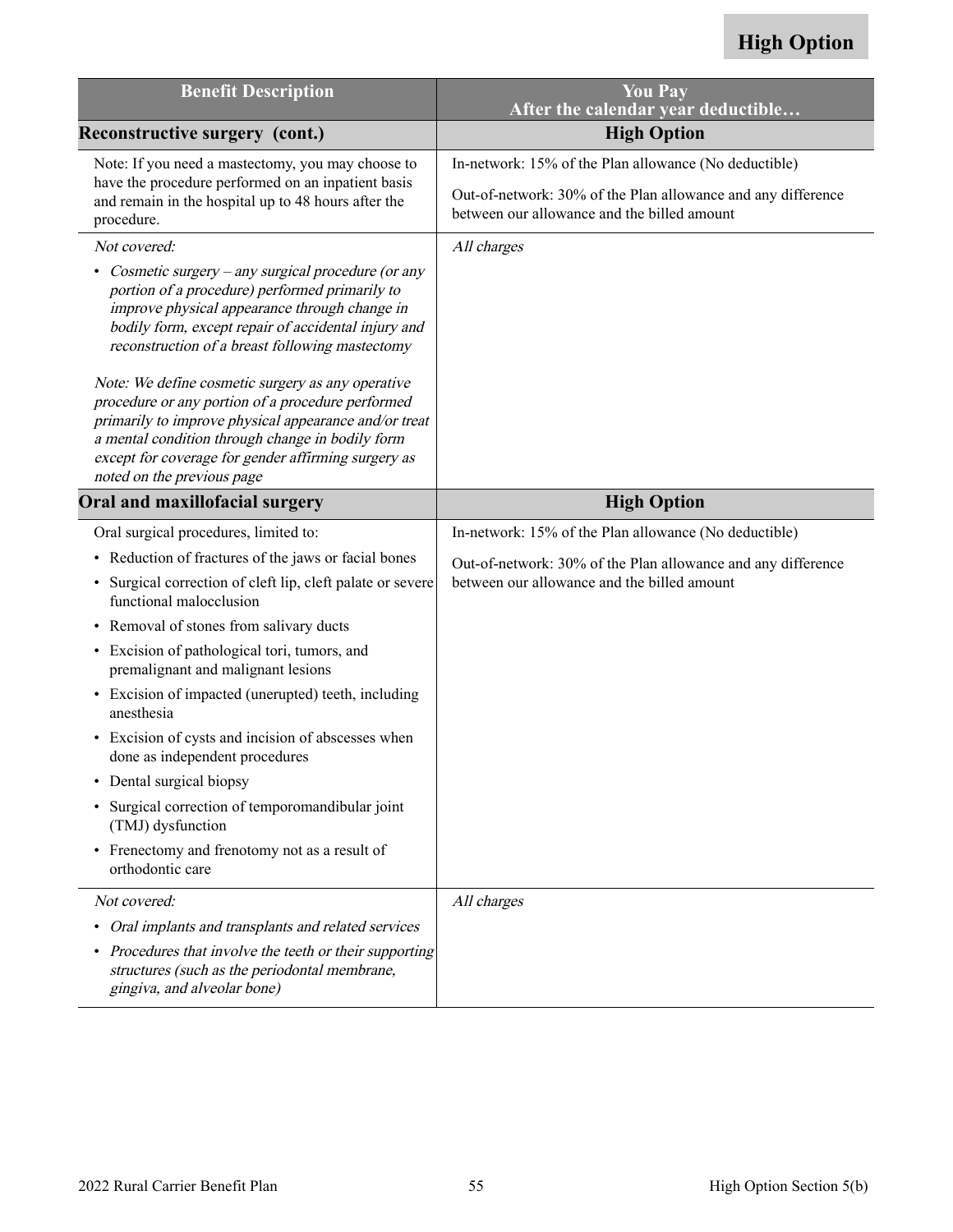| <b>Benefit Description</b>                                                                                                                                                                                                                     | <b>You Pay</b><br>After the calendar year deductible                                                                                                                 |
|------------------------------------------------------------------------------------------------------------------------------------------------------------------------------------------------------------------------------------------------|----------------------------------------------------------------------------------------------------------------------------------------------------------------------|
| <b>Organ/tissue transplants</b>                                                                                                                                                                                                                | <b>High Option</b>                                                                                                                                                   |
| These solid organ transplants are covered. These<br>solid organ transplants are subject to medical necessity<br>and experimental/investigational review by the Plan.<br>Please see Section 3, Other services for prior approval<br>procedures. | In-network: 15% of the Plan allowance (No deductible)<br>Out-of-network: 30% of the Plan allowance and any difference<br>between our allowance and the billed amount |
| Solid organ transplants limited to:                                                                                                                                                                                                            |                                                                                                                                                                      |
| • Autologous pancreas islet cell transplant (as an<br>adjunct to total or near total pancreatectomy) only<br>for patients with chronic pancreatitis                                                                                            |                                                                                                                                                                      |
| Cornea                                                                                                                                                                                                                                         |                                                                                                                                                                      |
| • Heart                                                                                                                                                                                                                                        |                                                                                                                                                                      |
| • Heart/lung                                                                                                                                                                                                                                   |                                                                                                                                                                      |
| • Intestinal transplants                                                                                                                                                                                                                       |                                                                                                                                                                      |
| - Isolated Small intestine                                                                                                                                                                                                                     |                                                                                                                                                                      |
| - Small intestine with the liver                                                                                                                                                                                                               |                                                                                                                                                                      |
| - Small intestine with multiple organs, such as the<br>liver, stomach, and pancreas                                                                                                                                                            |                                                                                                                                                                      |
| • Kidney                                                                                                                                                                                                                                       |                                                                                                                                                                      |
| • Kidney-pancreas                                                                                                                                                                                                                              |                                                                                                                                                                      |
| • Liver                                                                                                                                                                                                                                        |                                                                                                                                                                      |
| • Lung: single/bilateral/lobar                                                                                                                                                                                                                 |                                                                                                                                                                      |
| • Pancreas                                                                                                                                                                                                                                     |                                                                                                                                                                      |
| These tandem blood or marrow stem cell<br>transplants for covered transplants are not subject<br>to medical necessity review by the Plan. Please see<br>Section 3, Other services for prior approval<br>procedures.                            | In-network: 15% of the Plan allowance (No deductible)<br>Out-of-network: 30% of the Plan allowance and any difference<br>between our allowance and the billed amount |
| • Autologous tandem transplants for:                                                                                                                                                                                                           |                                                                                                                                                                      |
| - AL Amyloidosis                                                                                                                                                                                                                               |                                                                                                                                                                      |
| - Multiple myeloma (de novo and treated)                                                                                                                                                                                                       |                                                                                                                                                                      |
| - Recurrent germ cell tumors (including testicular<br>cancer)                                                                                                                                                                                  |                                                                                                                                                                      |
| Blood or marrow stem cell transplants                                                                                                                                                                                                          | In-network: 15% of the Plan allowance (No deductible)                                                                                                                |
| The Plan extends coverage for the diagnoses as<br>indicated below:                                                                                                                                                                             | Out-of-network: 30% of the Plan allowance and any difference<br>between our allowance and the billed amount                                                          |
| • Allogeneic transplants for:                                                                                                                                                                                                                  |                                                                                                                                                                      |
| - Acute lymphocytic or non-lymphocytic (i.e.,<br>myelogenous) leukemia                                                                                                                                                                         |                                                                                                                                                                      |
| - Advanced Hodgkin's lymphoma with recurrence<br>(relapsed)                                                                                                                                                                                    |                                                                                                                                                                      |
| - Advanced non-Hodgkin's lymphoma with<br>recurrence (relapsed)                                                                                                                                                                                |                                                                                                                                                                      |
| - Acute myeloid leukemia                                                                                                                                                                                                                       |                                                                                                                                                                      |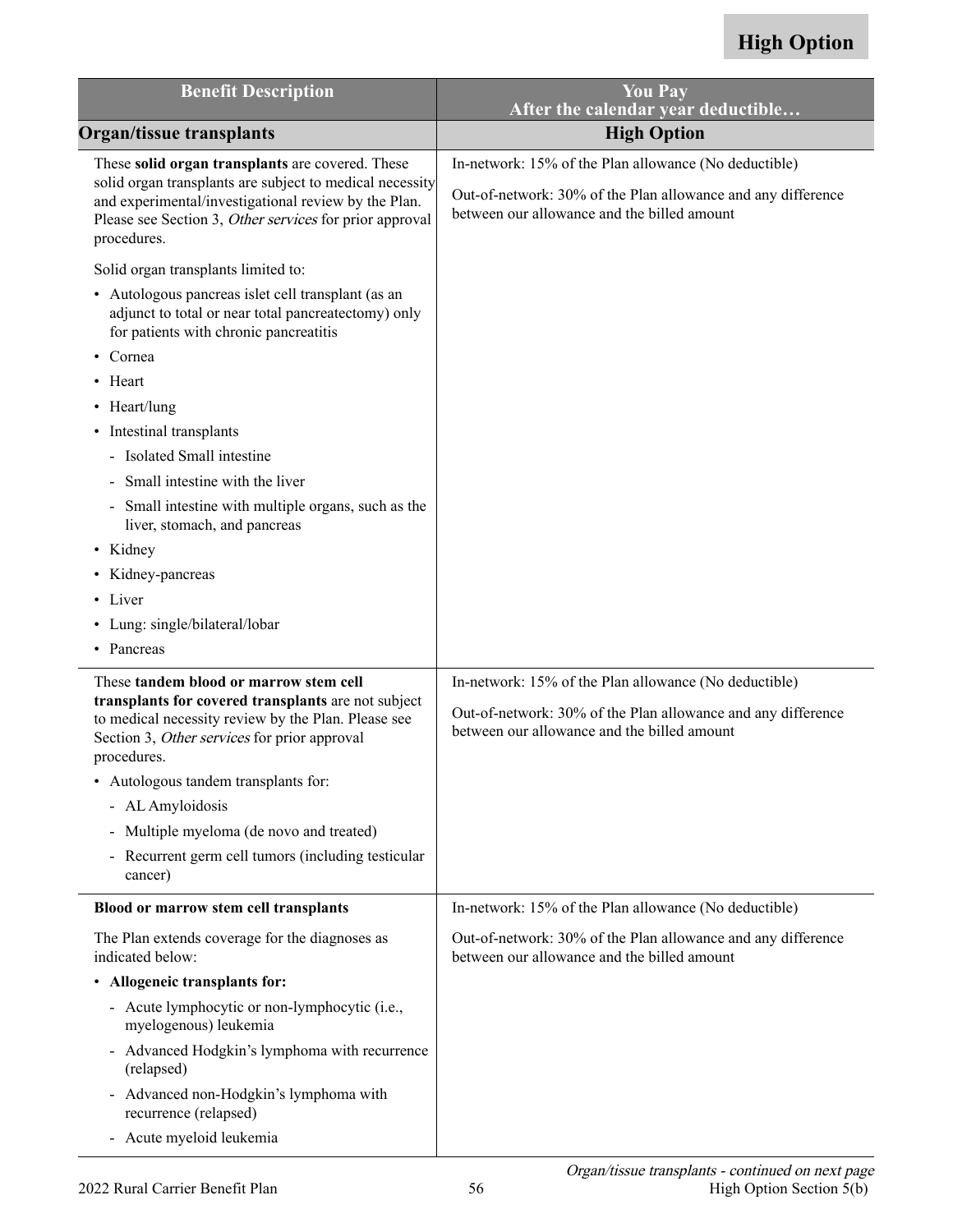| <b>Benefit Description</b>                                                                                                                          | <b>You Pay</b><br>After the calendar year deductible         |
|-----------------------------------------------------------------------------------------------------------------------------------------------------|--------------------------------------------------------------|
| Organ/tissue transplants (cont.)                                                                                                                    | <b>High Option</b>                                           |
| - Advanced Myeloproliferative Disorders (MPDs)                                                                                                      | In-network: 15% of the Plan allowance (No deductible)        |
| Amyloidosis<br>$\blacksquare$                                                                                                                       | Out-of-network: 30% of the Plan allowance and any difference |
| - Chronic lymphocytic leukemia/small<br>lymphocytic leukemia (CLL/SLL)                                                                              | between our allowance and the billed amount                  |
| - Hemoglobinopathy                                                                                                                                  |                                                              |
| Infantile malignant osteopetrosis<br>$\qquad \qquad \blacksquare$                                                                                   |                                                              |
| Leukocyte adhesion deficiencies<br>$\blacksquare$                                                                                                   |                                                              |
| Kostmann's symdrome<br>$\blacksquare$                                                                                                               |                                                              |
| Marrow failure and related disorders (i.e.,<br>Fanconi's, Paroxysmal nocturnal hemoglobinuria,<br>Pure Red Cell Aplasia)                            |                                                              |
| Mucolipidosis (e.g., Gaucher's disease,<br>metachromatic leukodystrophy,<br>adrenoleukodystrophy)                                                   |                                                              |
| Mucopolysaccharidosis (e.g., Hunter's syndrome,<br>$\blacksquare$<br>Hurler's syndrome, Sanfilippo's syndrome,<br>Maroteaux-Lamy syndrome variants) |                                                              |
| Myelodysplasia/myelodysplastic syndromes<br>$\qquad \qquad \blacksquare$                                                                            |                                                              |
| Myeloproliferative disorders<br>$\qquad \qquad \blacksquare$                                                                                        |                                                              |
| Paroxysmal Nocturnal Hemoglobinuria<br>$\blacksquare$                                                                                               |                                                              |
| Phagocytic/Hemophagocytic deficiency diseases<br>$\blacksquare$<br>(e.g., Wiskott-Aldrich syndrome)                                                 |                                                              |
| Severe combined immunodeficiency<br>$\qquad \qquad \blacksquare$                                                                                    |                                                              |
| Severe or very severe aplastic anemia<br>$\overline{\phantom{0}}$                                                                                   |                                                              |
| Sickle cell anemia                                                                                                                                  |                                                              |
| - X-linked lymphoproliferative syndrome                                                                                                             |                                                              |
| Autologous transplants for:                                                                                                                         |                                                              |
| - Acute lymphocytic or non-lymphocytic (i.e.,<br>myelogenous) leukemia                                                                              |                                                              |
| - Advanced Hodgkin's lymphoma with recurrence<br>(relapsed)                                                                                         |                                                              |
| Advanced non-Hodgkin's lymphoma with<br>$\blacksquare$<br>recurrence (relapsed)                                                                     |                                                              |
| Amyloidosis<br>$\blacksquare$                                                                                                                       |                                                              |
| Ependymoblastoma<br>$\blacksquare$                                                                                                                  |                                                              |
| Medullablastoma                                                                                                                                     |                                                              |
| Ewing's sarcoma<br>$\blacksquare$                                                                                                                   |                                                              |
| Multiple myeloma<br>$\qquad \qquad \blacksquare$                                                                                                    |                                                              |
| Neuroblastoma<br>-                                                                                                                                  |                                                              |
| Pineoblastoma                                                                                                                                       |                                                              |
| Testicular, Mediastinal, Retroperitoneal and<br>Ovarian germ cell tumors                                                                            |                                                              |
| Waldenstorm's macroglobulinemia                                                                                                                     |                                                              |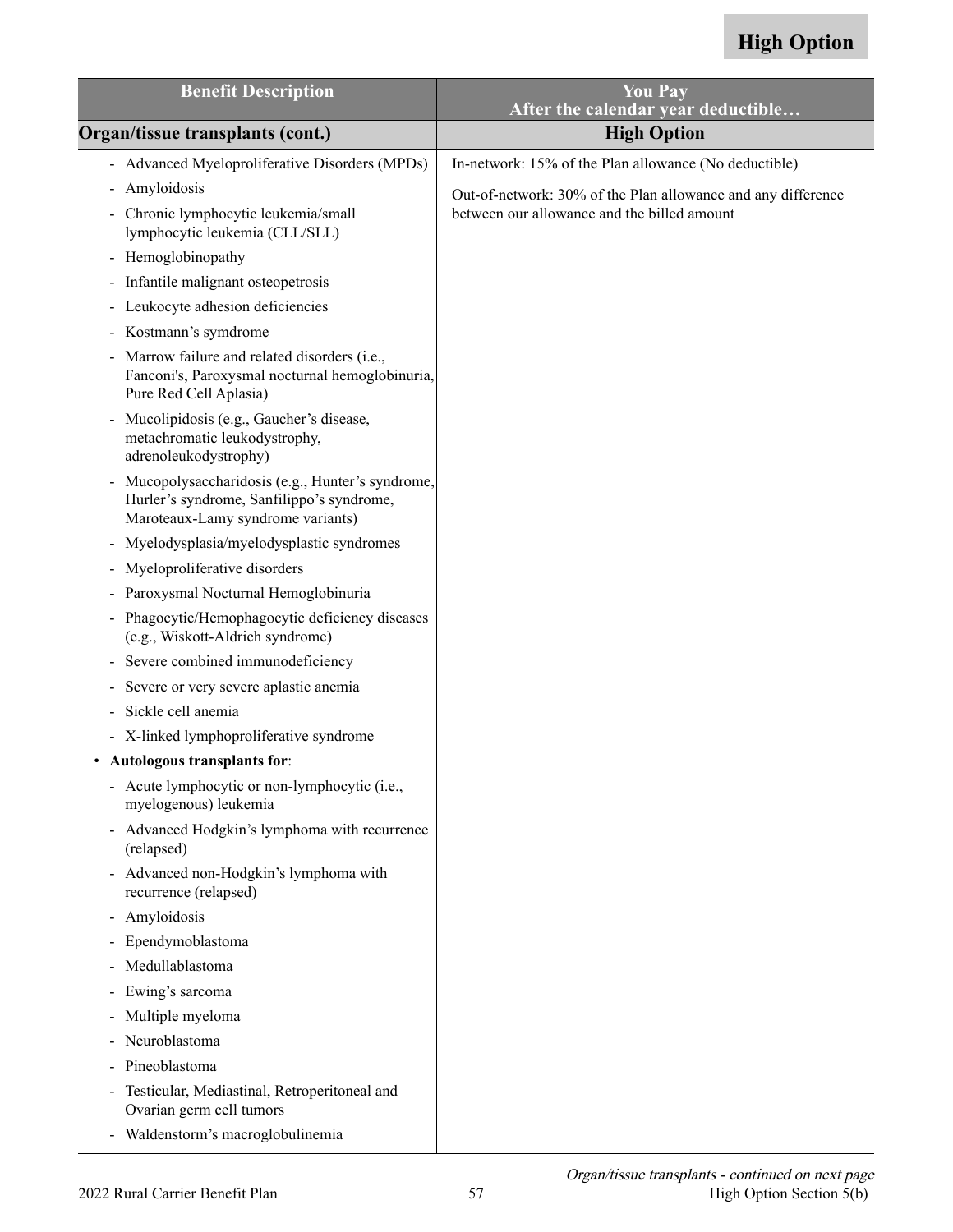| <b>Benefit Description</b>                                                                                                                                                                                                                                                                                                                                                                                                                                                                                       | <b>You Pay</b><br>After the calendar year deductible                                                        |
|------------------------------------------------------------------------------------------------------------------------------------------------------------------------------------------------------------------------------------------------------------------------------------------------------------------------------------------------------------------------------------------------------------------------------------------------------------------------------------------------------------------|-------------------------------------------------------------------------------------------------------------|
| Organ/tissue transplants (cont.)                                                                                                                                                                                                                                                                                                                                                                                                                                                                                 | <b>High Option</b>                                                                                          |
| Mini-transplants (non-myeloblative reduced intensity                                                                                                                                                                                                                                                                                                                                                                                                                                                             | In-network: 15% of the Plan allowance (No deductible)                                                       |
| conditioning or RIC) for members with a diagnosis<br>listed below are subject to medical necessity review by<br>the Plan. Please see Section 3, Other services for prior<br>approval procedures.                                                                                                                                                                                                                                                                                                                 | Out-of-network: 30% of the Plan allowance and any difference<br>between our allowance and the billed amount |
| • Allogeneic transplants for:                                                                                                                                                                                                                                                                                                                                                                                                                                                                                    |                                                                                                             |
| - Acute lymphocytic or non-lymphocytic (i.e.,<br>myelogenous) leukemia                                                                                                                                                                                                                                                                                                                                                                                                                                           |                                                                                                             |
| - Acute myeloid leukemia                                                                                                                                                                                                                                                                                                                                                                                                                                                                                         |                                                                                                             |
| - Advanced Hodgkin's lymphoma with recurrence<br>(relapsed)                                                                                                                                                                                                                                                                                                                                                                                                                                                      |                                                                                                             |
| - Advanced Myeloproliferative Disorders (MPDs)                                                                                                                                                                                                                                                                                                                                                                                                                                                                   |                                                                                                             |
| - Advanced non-Hodgkin's lymphoma with<br>recurrence (relapsed)                                                                                                                                                                                                                                                                                                                                                                                                                                                  |                                                                                                             |
| - Amyloidosis                                                                                                                                                                                                                                                                                                                                                                                                                                                                                                    |                                                                                                             |
| - Chronic lymphocytic leukemia/small<br>lymphocytic leukemia (CLL/SLL)                                                                                                                                                                                                                                                                                                                                                                                                                                           |                                                                                                             |
| - Hemoglobinopathy                                                                                                                                                                                                                                                                                                                                                                                                                                                                                               |                                                                                                             |
| - Marrow failure and related disorders (i.e.<br>Fanconi's, PNH, Pure Red Cell Aplasia)-<br>Paroxysmal Nocturnal Hemoglobinuria-Severe or<br>very severe aplastic anemia                                                                                                                                                                                                                                                                                                                                          |                                                                                                             |
| Severe combined immunodeficiency                                                                                                                                                                                                                                                                                                                                                                                                                                                                                 |                                                                                                             |
| - Myelodysplasia/Myelodysplastic syndromes                                                                                                                                                                                                                                                                                                                                                                                                                                                                       |                                                                                                             |
| Autologous transplants for:<br>٠                                                                                                                                                                                                                                                                                                                                                                                                                                                                                 |                                                                                                             |
| - Acute lymphocytic or non-lymphocytic (i.e.,<br>myelogenous) leukemia                                                                                                                                                                                                                                                                                                                                                                                                                                           |                                                                                                             |
| - Advanced Hodgkin's lymphoma with recurrence<br>(relapsed)                                                                                                                                                                                                                                                                                                                                                                                                                                                      |                                                                                                             |
| - Advanced non-Hodgkin's lymphoma with<br>recurrence (relapsed)                                                                                                                                                                                                                                                                                                                                                                                                                                                  |                                                                                                             |
| Amyloidosis<br>$\blacksquare$                                                                                                                                                                                                                                                                                                                                                                                                                                                                                    |                                                                                                             |
| - Neuroblastoma                                                                                                                                                                                                                                                                                                                                                                                                                                                                                                  |                                                                                                             |
| These blood or marrow stem cell transplants are                                                                                                                                                                                                                                                                                                                                                                                                                                                                  | In-network: 15% of the Plan allowance (No deductible)                                                       |
| covered only in a National Cancer Institute or National<br>Institutes of health approved clinical trial or a Plan-<br>designated center of excellence.                                                                                                                                                                                                                                                                                                                                                           | Out-of-network: 30% of the Plan allowance and any difference<br>between our allowance and the billed amount |
| If you are a participant in a clinical trial, the Plan will<br>provide benefits for related routine care that is<br>medically necessary (such as doctor visits, lab tests,<br>X-rays and scans, and hospitalization related to<br>treating the patient's condition) if it is not provided by<br>the clinical trial. Section 9 has additional information<br>on costs related to clinical trials. We encourage you to<br>contact the Plan to discuss specific services if you<br>participate in a clinical trial. |                                                                                                             |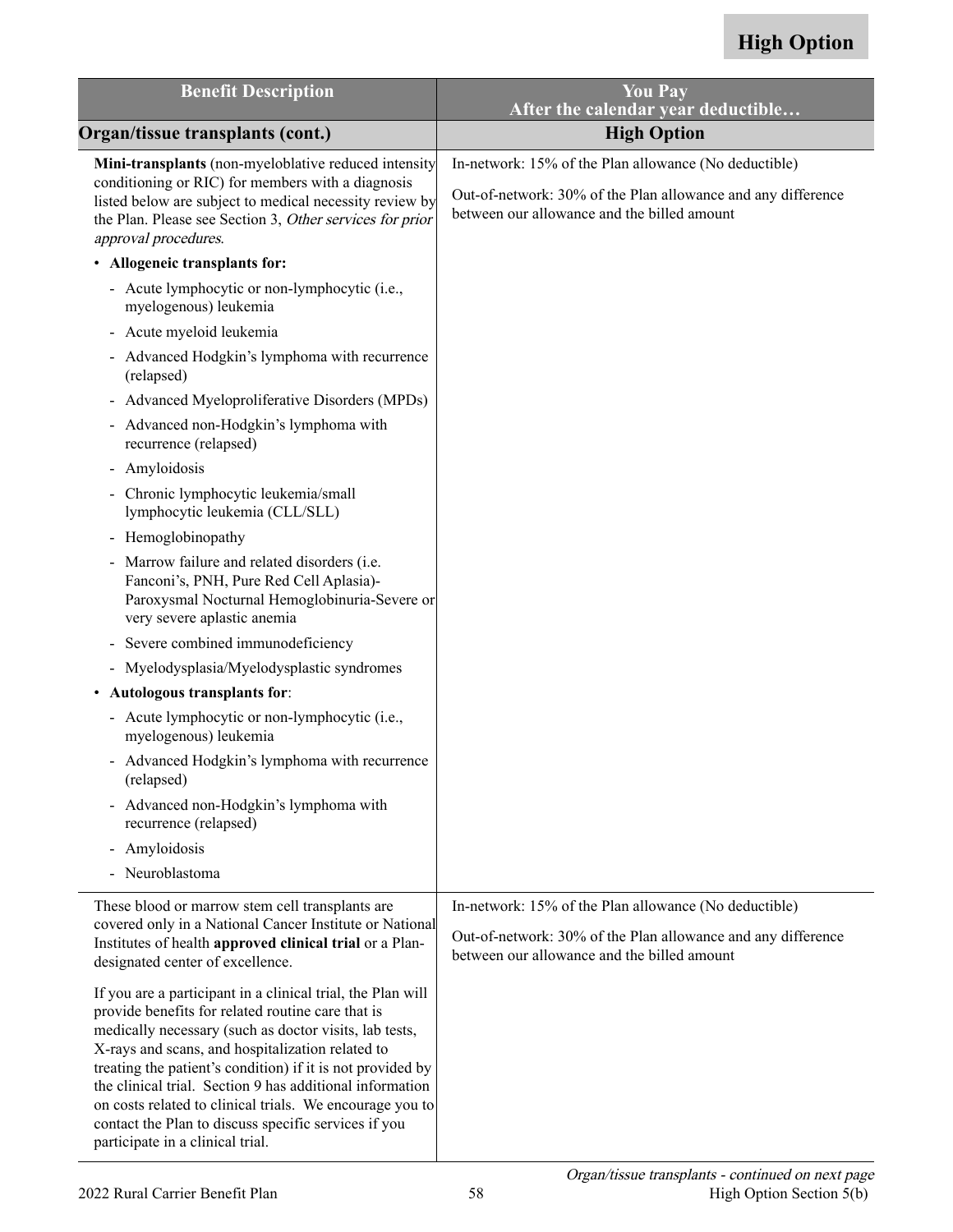| <b>Benefit Description</b>                                                                     | <b>You Pay</b>                                               |
|------------------------------------------------------------------------------------------------|--------------------------------------------------------------|
|                                                                                                | After the calendar year deductible                           |
| Organ/tissue transplants (cont.)                                                               | <b>High Option</b>                                           |
| • Allogeneic transplants for:                                                                  | In-network: 15% of the Plan allowance (No deductible)        |
| Advanced Hodgkin's lymphoma                                                                    | Out-of-network: 30% of the Plan allowance and any difference |
| - Advanced non-Hodgkin's lymphoma                                                              | between our allowance and the billed amount                  |
| Beta Thalassemia Major<br>$\blacksquare$                                                       |                                                              |
| Chronic inflammatory demyelination<br>polyneuropathy (CIDP)                                    |                                                              |
| Early stage (indolent or non-advanced) small cell<br>$\blacksquare$<br>lymphocytic lymphoma    |                                                              |
| Multiple myeloma<br>$\blacksquare$                                                             |                                                              |
| Multiple sclerosis                                                                             |                                                              |
| Sickle Cell anemia                                                                             |                                                              |
| Mini-transplants (non-myeloablative allogeneic,<br>reduced intensity conditioning or RIC) for: |                                                              |
| - Acute lymphocytic or non-lymphocytic (i.e.,<br>myelogenous) leukemia                         |                                                              |
| - Advanced Hodgkin's lymphoma                                                                  |                                                              |
| Advanced non-Hodgkin's lymphoma<br>$\blacksquare$                                              |                                                              |
| Breast cancer                                                                                  |                                                              |
| Chronic lymphocytic leukemia<br>$\qquad \qquad \blacksquare$                                   |                                                              |
| Chronic myelogenous leukemia<br>-                                                              |                                                              |
| Colon cancer                                                                                   |                                                              |
| Chronic lymphocytic lymphoma/small<br>$\blacksquare$<br>lymphocytic lymphoma (CLL/SLL)         |                                                              |
| - Early stage (indolent or non-advanced) small cell<br>lymphocytic lymphoma                    |                                                              |
| - Multiple myeloma                                                                             |                                                              |
| Multiple sclerosis                                                                             |                                                              |
| Myeloproliferative disorders (MDDs)                                                            |                                                              |
| Myelodysplasia/Myelodysplastic Syndromes<br>$\qquad \qquad \blacksquare$                       |                                                              |
| Non-small cell lung cancer<br>$\blacksquare$                                                   |                                                              |
| Ovarian cancer<br>$\qquad \qquad \blacksquare$                                                 |                                                              |
| Prostate cancer                                                                                |                                                              |
| Renal cell carcinoma<br>$\qquad \qquad \blacksquare$                                           |                                                              |
| Sarcomas                                                                                       |                                                              |
| Sickle cell anemia<br>$\overline{\phantom{0}}$                                                 |                                                              |
| Autologous transplants for:<br>$\bullet$                                                       |                                                              |
| - Advanced Hodgkin's lymphoma                                                                  |                                                              |
| Advanced Ewing sarcoma<br>$\blacksquare$                                                       |                                                              |
| Advanced Childhood kidney cancers<br>$\blacksquare$                                            |                                                              |
| Advanced non-Hodgkin's lymphoma<br>-                                                           |                                                              |
| Aggressive non-Hodgkin's lymphomas                                                             |                                                              |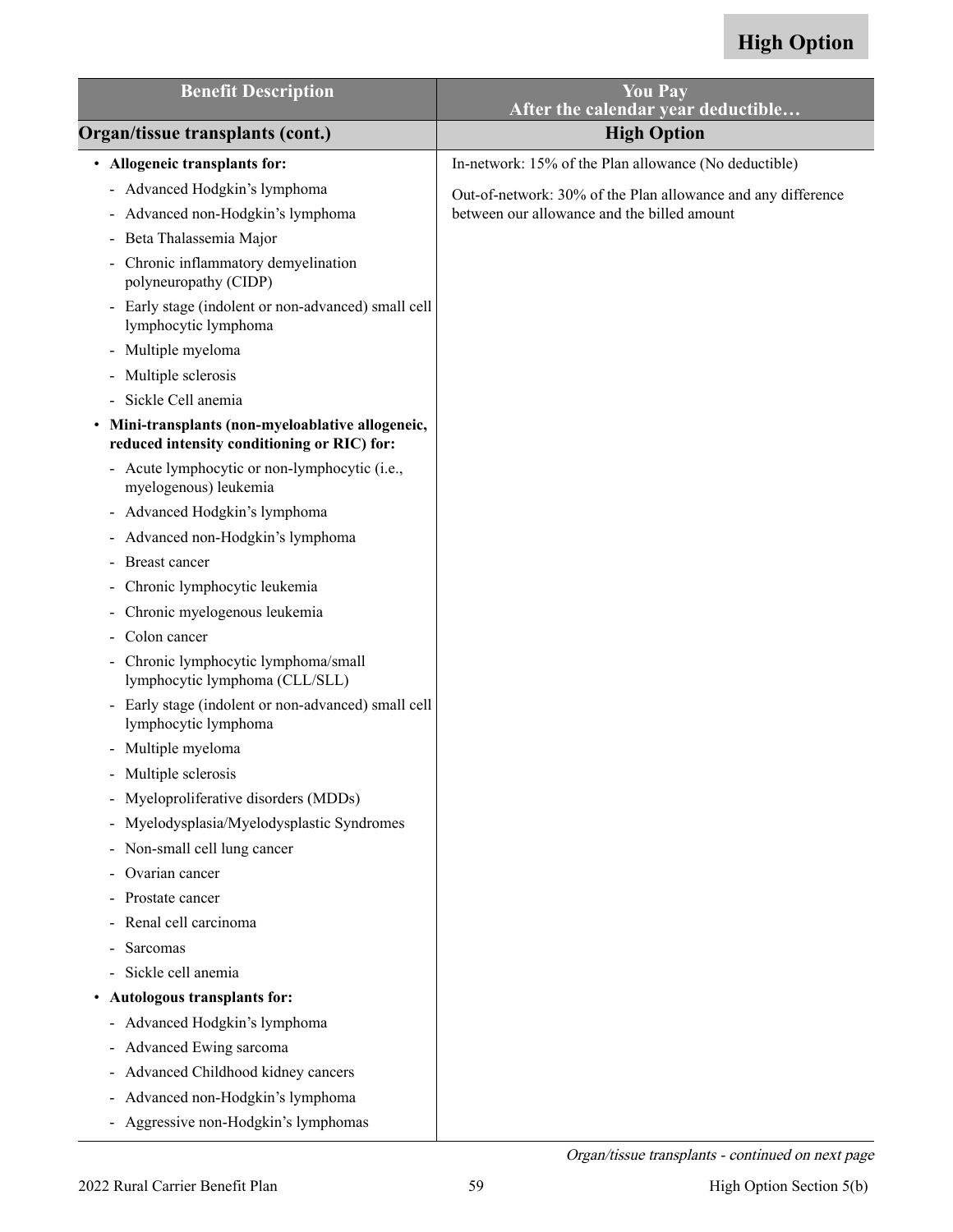| <b>Benefit Description</b>                                                                                                                                                                                                                                                                                                                                                                                                                                                                                                                                                                            | <b>You Pay</b><br>After the calendar year deductible         |
|-------------------------------------------------------------------------------------------------------------------------------------------------------------------------------------------------------------------------------------------------------------------------------------------------------------------------------------------------------------------------------------------------------------------------------------------------------------------------------------------------------------------------------------------------------------------------------------------------------|--------------------------------------------------------------|
| Organ/tissue transplants (cont.)                                                                                                                                                                                                                                                                                                                                                                                                                                                                                                                                                                      | <b>High Option</b>                                           |
| - Breast cancer                                                                                                                                                                                                                                                                                                                                                                                                                                                                                                                                                                                       | In-network: 15% of the Plan allowance (No deductible)        |
| Childhood rhabdomyosarcoma                                                                                                                                                                                                                                                                                                                                                                                                                                                                                                                                                                            | Out-of-network: 30% of the Plan allowance and any difference |
| - Chronic lymphocytic lymphoma/small<br>lymphocytic lymphoma (CLL/SLL)                                                                                                                                                                                                                                                                                                                                                                                                                                                                                                                                | between our allowance and the billed amount                  |
| - Chronic myelogenous leukemia                                                                                                                                                                                                                                                                                                                                                                                                                                                                                                                                                                        |                                                              |
| - Early stage (indolent or non-advanced) small cell<br>lymphocytic lymphoma                                                                                                                                                                                                                                                                                                                                                                                                                                                                                                                           |                                                              |
| Epithelial ovarian cancer                                                                                                                                                                                                                                                                                                                                                                                                                                                                                                                                                                             |                                                              |
| - Mantle Cell (Non-Hodgkin lymphoma)                                                                                                                                                                                                                                                                                                                                                                                                                                                                                                                                                                  |                                                              |
| - Small cell lung cancer                                                                                                                                                                                                                                                                                                                                                                                                                                                                                                                                                                              |                                                              |
| Autologous transplants for the following<br>$\bullet$<br>autoimmune diseases:                                                                                                                                                                                                                                                                                                                                                                                                                                                                                                                         |                                                              |
| - Multiple sclerosis                                                                                                                                                                                                                                                                                                                                                                                                                                                                                                                                                                                  |                                                              |
| Systemic lupus erythematosus                                                                                                                                                                                                                                                                                                                                                                                                                                                                                                                                                                          |                                                              |
| Systemic sclerosis                                                                                                                                                                                                                                                                                                                                                                                                                                                                                                                                                                                    |                                                              |
| Scleroderma                                                                                                                                                                                                                                                                                                                                                                                                                                                                                                                                                                                           |                                                              |
| - Scleroderma-SSc (severe, progressive)                                                                                                                                                                                                                                                                                                                                                                                                                                                                                                                                                               |                                                              |
| Note: We cover related medical and hospital expenses<br>of the donor when we cover the recipient.                                                                                                                                                                                                                                                                                                                                                                                                                                                                                                     |                                                              |
| Note: All allowable charges incurred for a surgical<br>transplant, whether incurred by the recipient or donor,<br>will be considered expenses of the recipient and will<br>be covered the same as for any other illness or injury<br>subject to the limits stated above. This benefit applies<br>only if we cover the recipient and if the donor's<br>expenses are not covered under any other health plan<br>for transplants.                                                                                                                                                                        |                                                              |
| Note: We cover donor screening and search expenses<br>for up to four (4) candidate donors per transplant in<br>addition to testing family members.                                                                                                                                                                                                                                                                                                                                                                                                                                                    |                                                              |
| Note: Aetna has special arrangements with transplant<br>facilities to provide services for tissue and organ<br>transplants (see Section 5(h), Special features,<br>Institutes of Excellence). The transplant network is<br>designed to give you the opportunity to access<br>providers that demonstrate high quality medical care<br>for transplant patients. We also may assist you and<br>one family member or caregiver with travel and<br>lodging arrangements if you use one of our Institutes<br>of Excellence. Your physician can coordinate<br>arrangements by calling Aetna at 800-638-8432. |                                                              |
| Not covered:                                                                                                                                                                                                                                                                                                                                                                                                                                                                                                                                                                                          | All charges                                                  |
| • Donor screening tests and donor search expenses,<br>except as shown above                                                                                                                                                                                                                                                                                                                                                                                                                                                                                                                           |                                                              |
| • Implants of artificial organs                                                                                                                                                                                                                                                                                                                                                                                                                                                                                                                                                                       |                                                              |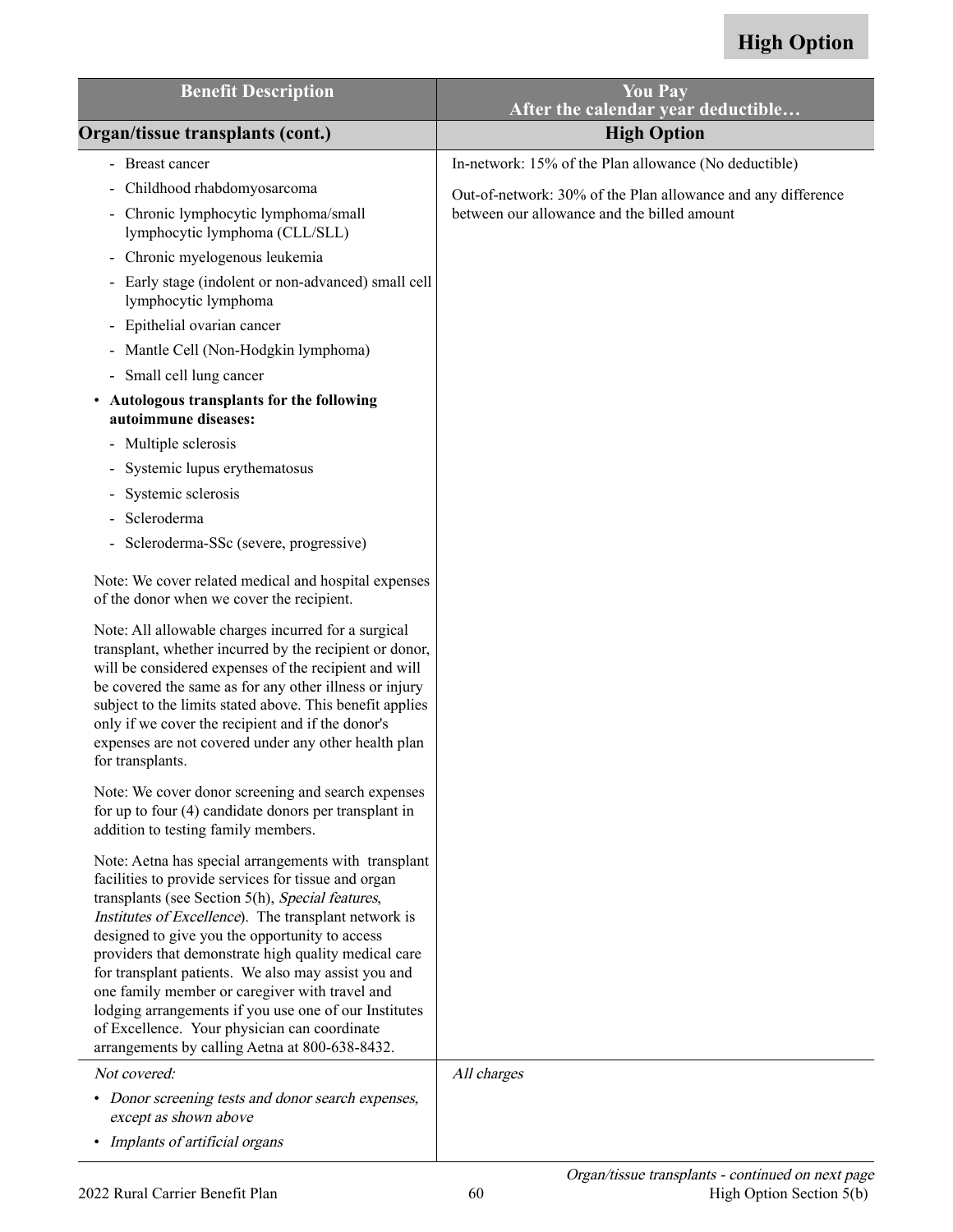| <b>Benefit Description</b>                                                                                                                                                                                                            | <b>You Pay</b><br>After the calendar year deductible                                                        |
|---------------------------------------------------------------------------------------------------------------------------------------------------------------------------------------------------------------------------------------|-------------------------------------------------------------------------------------------------------------|
| Organ/tissue transplants (cont.)                                                                                                                                                                                                      | <b>High Option</b>                                                                                          |
| Transplants not listed as covered                                                                                                                                                                                                     | All charges                                                                                                 |
| Anesthesia                                                                                                                                                                                                                            | <b>High Option</b>                                                                                          |
| Professional services provided in:                                                                                                                                                                                                    | In-network: 15% of the Plan allowance (No deductible)                                                       |
| • Hospital (inpatient)<br>Hospital outpatient department<br>Skilled nursing facility<br>$\bullet$<br>Ambulatory surgical center<br>$\bullet$<br>• Physician's office                                                                  | Out-of-network: 30% of the Plan allowance and any difference<br>between our allowance and the billed amount |
| Note: When multiple anesthesia providers are<br>involved during the same surgical session, the Plan's<br>allowance for each anesthesia provider will be<br>determined using the Center for Medicare and<br>Medicaid (CMS) guidelines. |                                                                                                             |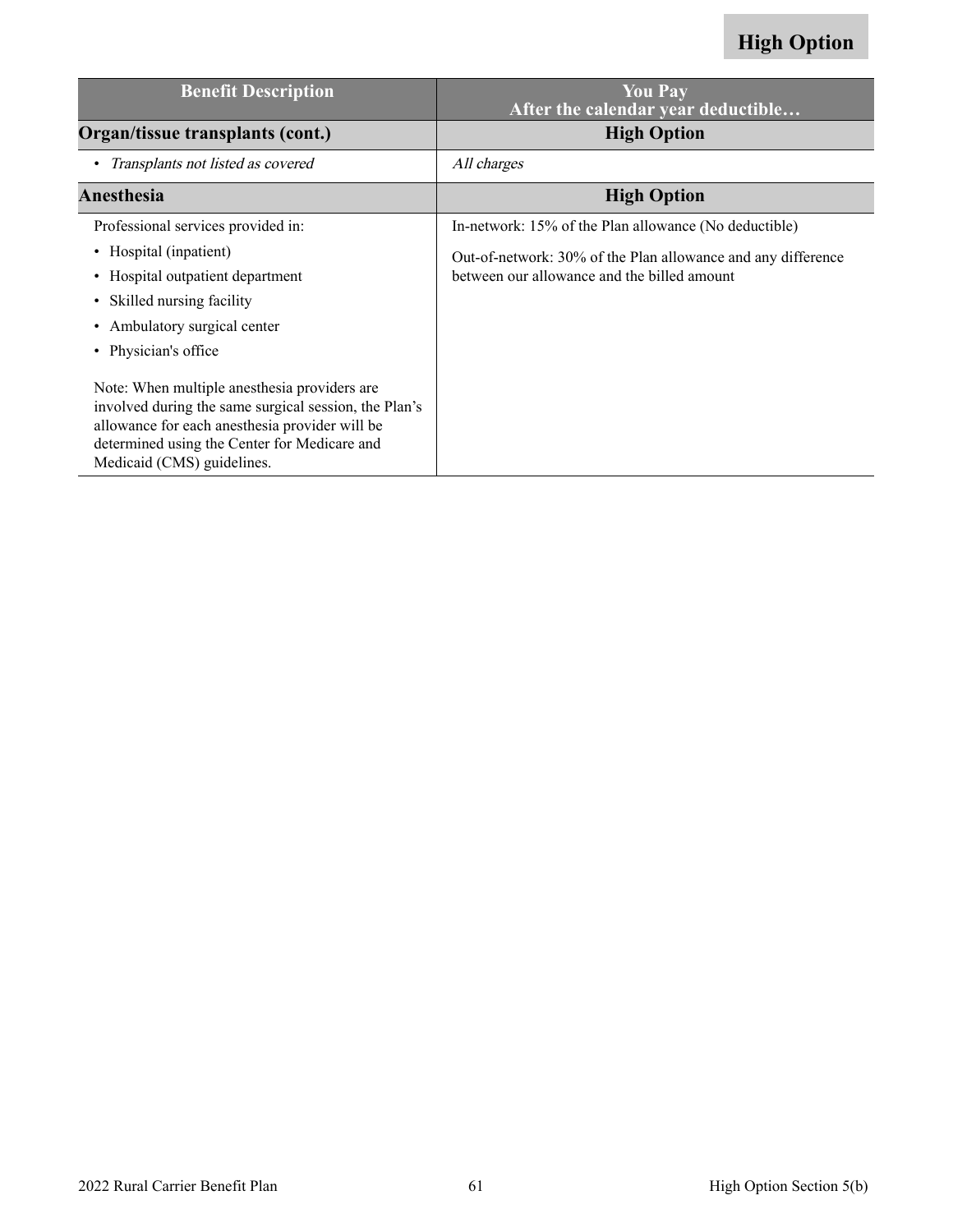#### **Section 5(c). Services Provided by a Hospital or Other Facility, and Ambulance Services**

#### **Important things you should keep in mind about these benefits:**

- Please remember that all benefits are subject to the definitions, limitations, and exclusions in this brochure and are payable only when we determine they are medically necessary.
- •In this Section, unlike Sections  $5(a)$  and  $5(b)$ , the calendar year deductible applies to only a few benefits. We added "(calendar year deductible applies)". The calendar year deductible is: **In-network:** \$350 for Self Only; \$700 for Self Plus One and Self and Family. **Out-of-network:** \$800 for Self Only; \$1,600 for Self Plus One and Self and Family. The Out-of-network benefits are the standard benefits of this Plan. In-network benefits apply only when you use a network provider. When no network provider is available, Out-of-network benefits apply.
- • Be sure to read Section 4, Your costs for covered services for valuable information about how costsharing works. Also, read Section 9 for information about how we pay if you have other coverage, or if you are age 65 or over.
- • The amounts listed below are for the charges billed by the facility (i.e., hospital or surgical center) or ambulance service for your surgery or care. Any costs associated with the professional charge (i.e., physicians, etc.) are in Sections 5(a) or (b), unless billed by the facility.
- • When you use a network facility, keep in mind that the healthcare professionals who provide services to you in the facility may not be network providers in our provider network. However, if the services are received at a network facility, we will pay up to the Plan allowance at the network provider reimbursement level for services you receive from an Out-of-network radiologist, anesthesiologist (including a Certified Registered Nurse Anesthetist (CRNA)), emergency room physician, hospitalists, intensivists, surgeon, neonatologist and pathologist when immediate or emergency treatment is required. You will be responsible for the difference between our benefit payment and the billed amount.

NOTE: Observation care is billed as outpatient facility care. As a result, benefits for observation care services are provided at the outpatient facility benefit levels. See Observation care, Section 10, for more information about these types of services.

- • **YOUR NETWORK PHYSICIAN OR HOSPITAL MUST PRECERTIFY HOSPITAL OR SKILLED NURSING FACILITY STAYS AND FOR CONCURRENT REVIEW (FOR DAYS BEYOND THE PLAN'S INITIAL APPROVAL) FOR IN-NETWORK FACILITY CARE; YOU MUST PRECERTIFY HOSPITAL OR SKILLED NURSING FACILITY STAYS AND FOR CONCURRENT REVIEW FOR OUT-OF-NETWORK FACILITY CARE; FAILURE TO DO SO WILL RESULT IN A \$500 PENALTY FOR OUT-OF-NETWORK FACILITY CARE. Please refer to the precertification information shown in Section 3 to confirm which services require precertification.**
- • If you enroll in Rural Carrier Benefit Plan and have primary Medicare Parts A and B, we offer Aetna Medicare Advantage for Rural Carrier Benefit Plan members. This Plan enhances your FEHB coverage by lowering/eliminating cost-sharing for services and/or adding benefits at no additional cost. Rural Carrier Benefit Plan members who also enroll in the Aetna Medicare Advantage Plan for Rural Carrier Benefit Plan will receive a credit of \$75 per month toward the cost of Medicare Part B. The Aetna Medicare Advantage Plan is subject to Medicare rules. See Section 9 for additional details.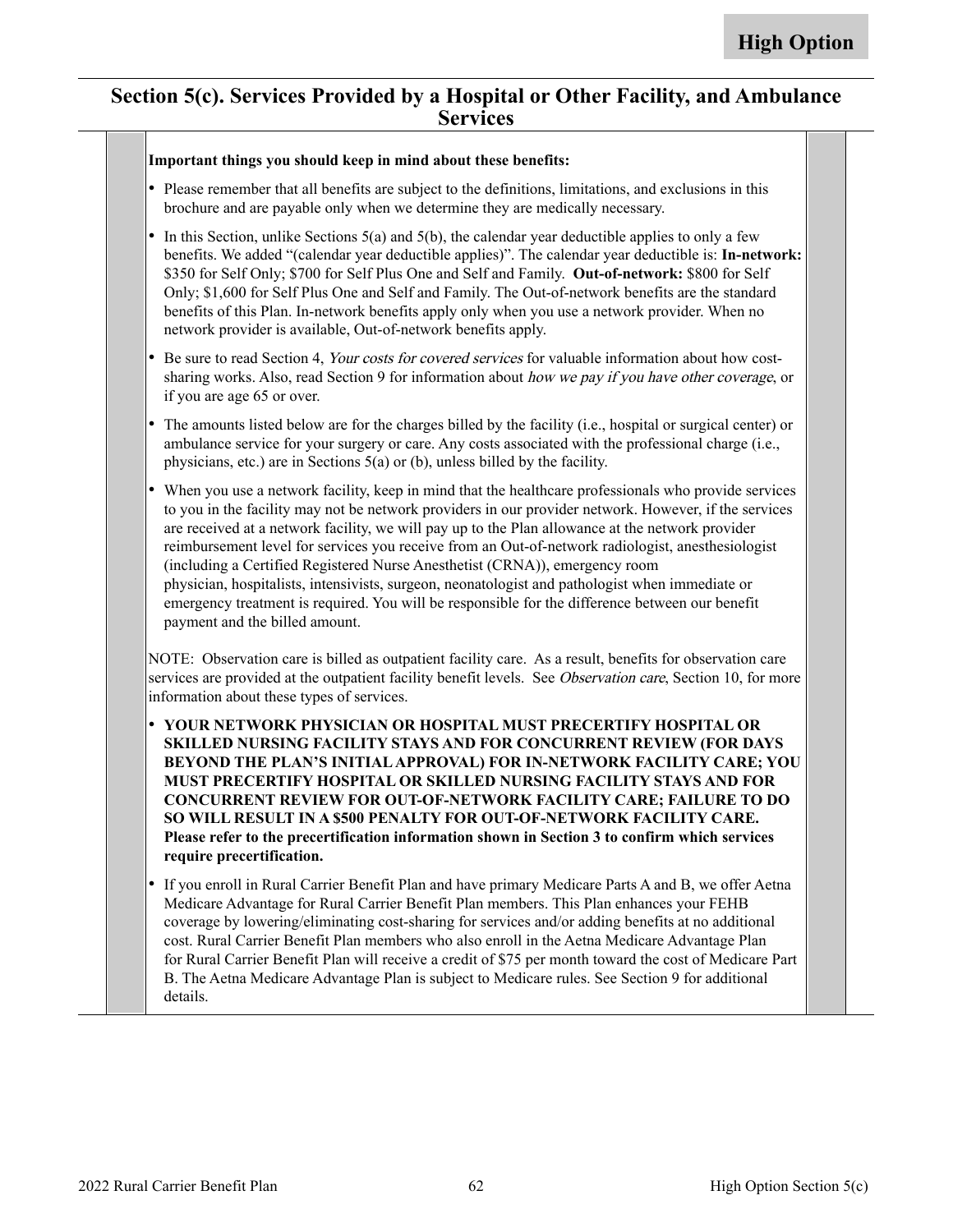| <b>Benefit Description</b>                                                                                                                                                                                                                                                                                                                                                                                                                                                                                                                                              | <b>You Pay</b>                                                                                                                                                                                      |
|-------------------------------------------------------------------------------------------------------------------------------------------------------------------------------------------------------------------------------------------------------------------------------------------------------------------------------------------------------------------------------------------------------------------------------------------------------------------------------------------------------------------------------------------------------------------------|-----------------------------------------------------------------------------------------------------------------------------------------------------------------------------------------------------|
|                                                                                                                                                                                                                                                                                                                                                                                                                                                                                                                                                                         | Note: The calendar year deductible applies ONLY when we say below: "(calendar year deductible applies)".                                                                                            |
| <b>Inpatient hospital</b>                                                                                                                                                                                                                                                                                                                                                                                                                                                                                                                                               | <b>High Option</b>                                                                                                                                                                                  |
| Room and board, such as<br>• Ward, semiprivate, or intensive care<br>accommodations<br>General nursing care<br>٠<br>• Meals and special diets                                                                                                                                                                                                                                                                                                                                                                                                                           | In-network: \$200 copayment for each hospital admission<br>(copayment waived for a maternity stay)<br>Out-of-network: \$400 copayment for each hospital admission and<br>30% of the covered charges |
| Note: We only cover a private room when you must be<br>isolated to prevent contagion. Otherwise, we will pay<br>the hospital's average charge for semiprivate<br>accommodations. If the hospital only has private<br>rooms, then we will consider the private room rate.                                                                                                                                                                                                                                                                                                |                                                                                                                                                                                                     |
| Note: An overnight stay in a hospital does not always<br>mean you are admitted as an inpatient. You are<br>considered an inpatient the day your physician<br>formally admits you to a hospital with a doctor's order.<br>Whether you are an inpatient or outpatient affects your<br>out-of-pocket expenses. Always ask if you are an<br>inpatient or outpatient at the hospital.                                                                                                                                                                                        |                                                                                                                                                                                                     |
| Other hospital services and supplies, such as:                                                                                                                                                                                                                                                                                                                                                                                                                                                                                                                          |                                                                                                                                                                                                     |
| • Operating, recovery, maternity, and other treatment<br>rooms                                                                                                                                                                                                                                                                                                                                                                                                                                                                                                          |                                                                                                                                                                                                     |
| Rehabilitative services<br>$\bullet$                                                                                                                                                                                                                                                                                                                                                                                                                                                                                                                                    |                                                                                                                                                                                                     |
| • Prescribed drugs and medications                                                                                                                                                                                                                                                                                                                                                                                                                                                                                                                                      |                                                                                                                                                                                                     |
| Diagnostic laboratory tests and X-rays<br>٠                                                                                                                                                                                                                                                                                                                                                                                                                                                                                                                             |                                                                                                                                                                                                     |
| Blood or blood plasma, if not donated or replaced<br>٠                                                                                                                                                                                                                                                                                                                                                                                                                                                                                                                  |                                                                                                                                                                                                     |
| • Dressings, splints, casts, and sterile tray services                                                                                                                                                                                                                                                                                                                                                                                                                                                                                                                  |                                                                                                                                                                                                     |
| Note: We base payment on whether the facility or a<br>healthcare professional bills for the services or<br>supplies. For example, when the anesthesiologist bills,<br>we pay Anesthesia benefits. If preadmission testing is<br>performed in the hospital as inpatient then we pay pre-<br>admission tests at the same coinsurance rate as<br>inpatient miscellaneous charges, unless billed by the<br>facility.                                                                                                                                                        |                                                                                                                                                                                                     |
| Not covered:                                                                                                                                                                                                                                                                                                                                                                                                                                                                                                                                                            | All charges                                                                                                                                                                                         |
| • Any part of a hospital admission that is not<br>medically necessary (see definition in Section 10),<br>such as when you do not need acute hospital<br>inpatient (overnight) care, but could receive care in<br>some other setting without adversely affecting your<br>condition or the quality of your medical care. Note:<br>In this event, we pay benefits for other medically<br>necessary services and supplies you received other<br>than room and board and in-hospital physician care<br>at the inpatient level.<br>• Hospital charges for non-covered surgery |                                                                                                                                                                                                     |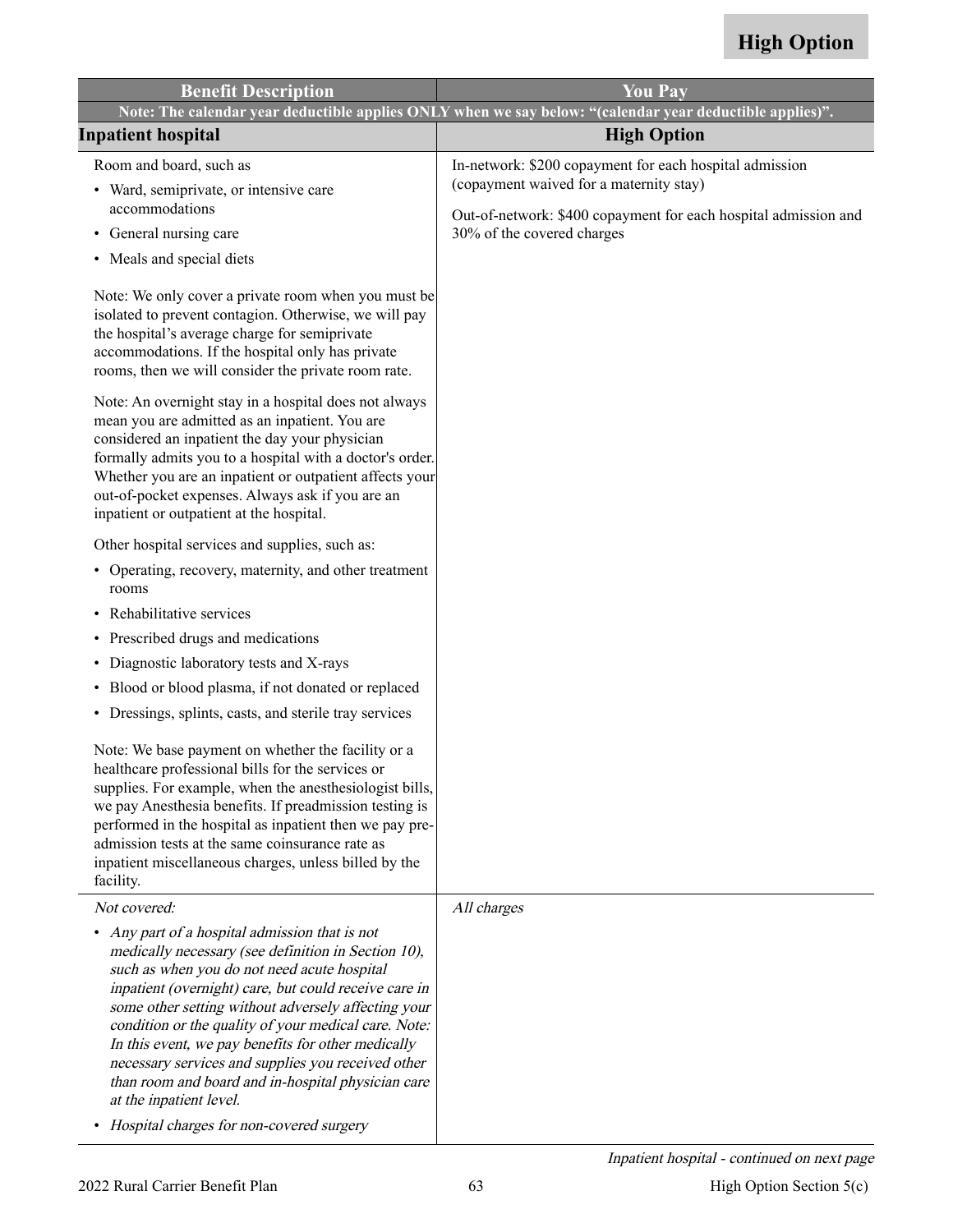| <b>Benefit Description</b>                                                                                                                                                                                                                                                                                                            | <b>You Pay</b>                                                                                                            |
|---------------------------------------------------------------------------------------------------------------------------------------------------------------------------------------------------------------------------------------------------------------------------------------------------------------------------------------|---------------------------------------------------------------------------------------------------------------------------|
| <b>Inpatient hospital (cont.)</b>                                                                                                                                                                                                                                                                                                     | <b>High Option</b>                                                                                                        |
| • Custodial care (see definition in Section 10) even<br>when provided in a hospital                                                                                                                                                                                                                                                   | All charges                                                                                                               |
| • Non-covered facilities, such as nursing homes, rest<br>homes, convalescent homes, facilities for the aged,<br>and schools                                                                                                                                                                                                           |                                                                                                                           |
| • Personal comfort items, such as phone, television,<br>radio, newspapers, air conditioner, beauty and<br>barber services, guest meals and beds                                                                                                                                                                                       |                                                                                                                           |
| • Private nursing care during a hospital stay                                                                                                                                                                                                                                                                                         |                                                                                                                           |
| Outpatient hospital or ambulatory surgical<br>center                                                                                                                                                                                                                                                                                  | <b>High Option</b>                                                                                                        |
| • Operating, recovery, and other treatment rooms,<br>including observation care less than 24 hours                                                                                                                                                                                                                                    | In-network: 15% of the Plan allowance (calendar year deductible<br>applies) (cost-share is waived for maternity services) |
| • Prescribed drugs and medications                                                                                                                                                                                                                                                                                                    | Out-of-network: 30% of the Plan allowance and any difference                                                              |
| • Diagnostic laboratory tests, X-rays, and pathology<br>services                                                                                                                                                                                                                                                                      | between our allowance and the billed amount (calendar year<br>deductible applies)                                         |
| • Administration of blood, blood plasma, and other<br>biologicals                                                                                                                                                                                                                                                                     |                                                                                                                           |
| • Blood and blood plasma, if not donated or replaced                                                                                                                                                                                                                                                                                  |                                                                                                                           |
| • Pre-surgical testing                                                                                                                                                                                                                                                                                                                |                                                                                                                           |
| • Dressings, casts, and sterile tray services                                                                                                                                                                                                                                                                                         |                                                                                                                           |
| • Medical supplies, including oxygen                                                                                                                                                                                                                                                                                                  |                                                                                                                           |
| Note: We cover hospital services and supplies related<br>to dental procedures when necessitated by a non-<br>dental physical impairment to safeguard the health of<br>the patient, even though we may not cover the services<br>of dentists, physicians or other healthcare<br>professionals in connection with the dental treatment. |                                                                                                                           |
| We base payment on whether the facility or a<br>healthcare professional bills for the services or<br>supplies. For example, when the physician bills for<br>surgery, we pay Surgery benefits.                                                                                                                                         |                                                                                                                           |
| Outpatient observation care 24 hours or more<br>performed and billed by a hospital or freestanding<br>ambulatory facility.                                                                                                                                                                                                            | In-network: \$200 copayment for each hospital admission<br>(copayment waived for a maternity stay)                        |
| Note: All outpatient services billed by the facility<br>during the time you are receiving observation services<br>are included in the cost-share amounts shown here.<br>See Section 5(a) for services billed by professional<br>providers during an observation stay.                                                                 | Out-of-network: \$400 copayment for each hospital admission and<br>30% of the covered charges                             |
| Not covered:                                                                                                                                                                                                                                                                                                                          | All charges                                                                                                               |
| • Outpatient hospital services/supplies for surgery we<br>do not cover except as noted above.                                                                                                                                                                                                                                         |                                                                                                                           |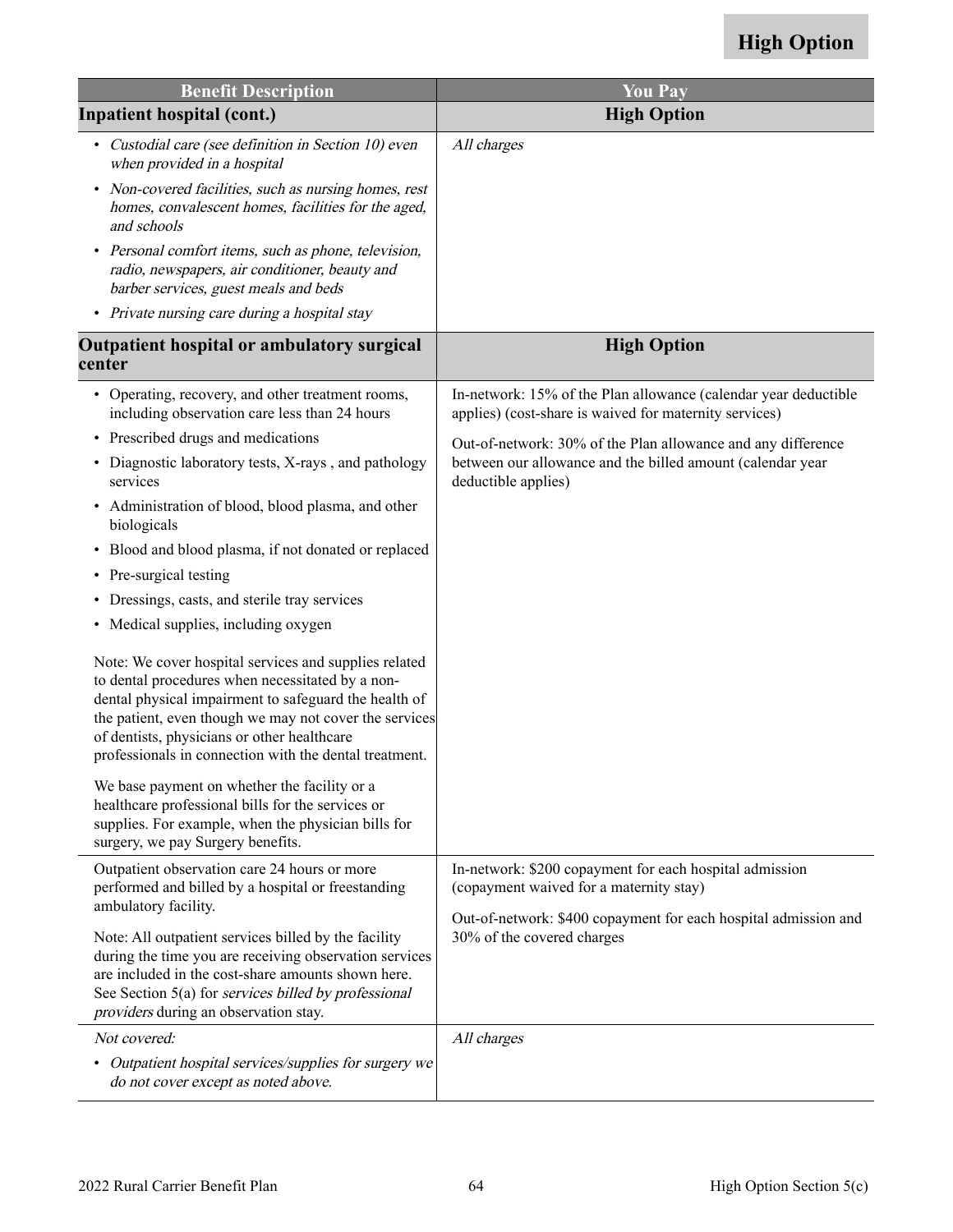| <b>Benefit Description</b>                                                                                                                                                                                                                                                                                                                                                                                                          | <b>You Pay</b>                                                                                                                                                                       |
|-------------------------------------------------------------------------------------------------------------------------------------------------------------------------------------------------------------------------------------------------------------------------------------------------------------------------------------------------------------------------------------------------------------------------------------|--------------------------------------------------------------------------------------------------------------------------------------------------------------------------------------|
| <b>Extended care benefits/Skilled nursing care</b><br>facility benefits                                                                                                                                                                                                                                                                                                                                                             | <b>High Option</b>                                                                                                                                                                   |
| We cover semiprivate room, board, services and<br>supplies in a Skilled Nursing Facility (SNF) for up                                                                                                                                                                                                                                                                                                                               | In-network: \$200 copayment for each admission and all charges in<br>excess of the 60-day maximum                                                                                    |
| to 60 days per calendar year when:<br>• The stay is medically necessary                                                                                                                                                                                                                                                                                                                                                             | Out-of-network: \$400 copayment for each admission, 30% of the<br>covered charges and all charges in excess of the 60-day maximum                                                    |
| The stay is supervised by a physician<br>٠                                                                                                                                                                                                                                                                                                                                                                                          | and the difference between the Plan allowance and the billed<br>amount                                                                                                               |
| Note: If Medicare pays first for your care, the first 20<br>days of your stay (paid in full by Medicare) do not<br>count toward the 60-day benefit limit each calendar<br>year.                                                                                                                                                                                                                                                     |                                                                                                                                                                                      |
| Note: Skilled nursing facility admissions require<br>precertification; failure to do so will result in a<br>minimum \$500 penalty.                                                                                                                                                                                                                                                                                                  |                                                                                                                                                                                      |
| Not Covered:                                                                                                                                                                                                                                                                                                                                                                                                                        | All charges                                                                                                                                                                          |
| • Custodial care                                                                                                                                                                                                                                                                                                                                                                                                                    |                                                                                                                                                                                      |
| <b>Hospice care</b>                                                                                                                                                                                                                                                                                                                                                                                                                 | <b>High Option</b>                                                                                                                                                                   |
| Hospice is a coordinated program of maintenance and<br>supportive care designed to provide palliative and<br>supportive care to members with a projected life<br>expectancy of six (6) months or less due to a terminal<br>medical condition, as certified by the member's<br>physician or specialist and provided by a medically<br>supervised team under the direction of a Plan-<br>approved independent hospice administration. | In-network: 15% of the Plan allowance (No deductible)<br>Out-of-network: 30% of the Plan allowance and any difference<br>between our allowance and the billed amount (No deductible) |
| Note: This benefit does not apply to services covered<br>under any other benefit of the Plan.                                                                                                                                                                                                                                                                                                                                       |                                                                                                                                                                                      |
| Note: See Section 5(h) Special Features, Care<br>Management Program for more information on<br>advance care planning.                                                                                                                                                                                                                                                                                                               |                                                                                                                                                                                      |
| Not covered:                                                                                                                                                                                                                                                                                                                                                                                                                        | All charges                                                                                                                                                                          |
| • Private duty nursing                                                                                                                                                                                                                                                                                                                                                                                                              |                                                                                                                                                                                      |
| Custodial care<br>$\bullet$                                                                                                                                                                                                                                                                                                                                                                                                         |                                                                                                                                                                                      |
| Homemaker services                                                                                                                                                                                                                                                                                                                                                                                                                  |                                                                                                                                                                                      |
| • Home hospice care (e.g., care given by a home<br>health aide) that is provided and billed for by other<br>than the approved home agency when the same type<br>of care is already being provided by the home<br>hospice agency.                                                                                                                                                                                                    |                                                                                                                                                                                      |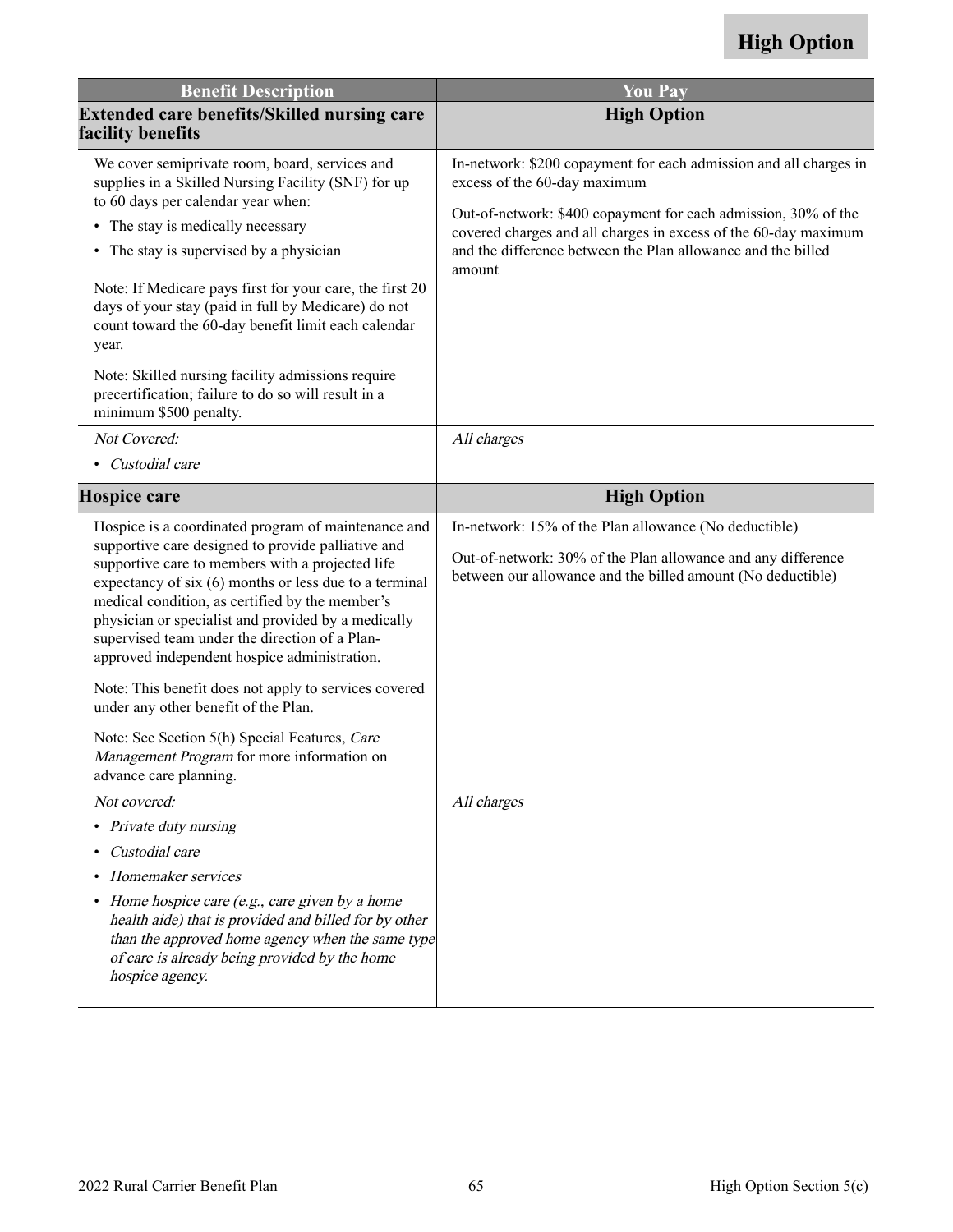| <b>Benefit Description</b>                                                                                                                                                                                   | <b>You Pay</b>                                                                                                              |
|--------------------------------------------------------------------------------------------------------------------------------------------------------------------------------------------------------------|-----------------------------------------------------------------------------------------------------------------------------|
| Ambulance                                                                                                                                                                                                    | <b>High Option</b>                                                                                                          |
| • Professional ambulance service to the nearest<br>facility equipped to handle the patient's condition,<br>including air ambulance when medically necessary.                                                 | In-network: 15% of the Plan allowance (No deductible)                                                                       |
|                                                                                                                                                                                                              | Out-of-network: 15% of the Plan allowance and any difference<br>between our allowance and the billed amount (No deductible) |
| Note: We also cover medically necessary emergency<br>care provided at the scene when transport services are<br>not required.                                                                                 |                                                                                                                             |
| Note: See Section 5(d) for <i>emergency ambulance</i><br>service.                                                                                                                                            |                                                                                                                             |
| Not covered:                                                                                                                                                                                                 | All charges                                                                                                                 |
| • Ambulance transportation for your own or your<br>family's convenience                                                                                                                                      |                                                                                                                             |
| Transportation to other than a hospital, skilled<br>$\bullet$<br>nursing facility, dialysis, hospice or urgent care<br>medical facility                                                                      |                                                                                                                             |
| • Ambulance and any other modes of transportation<br>to or from services including, but not limited to,<br>physician appointments, or diagnostic tests, except<br>as part of covered inpatient hospital care |                                                                                                                             |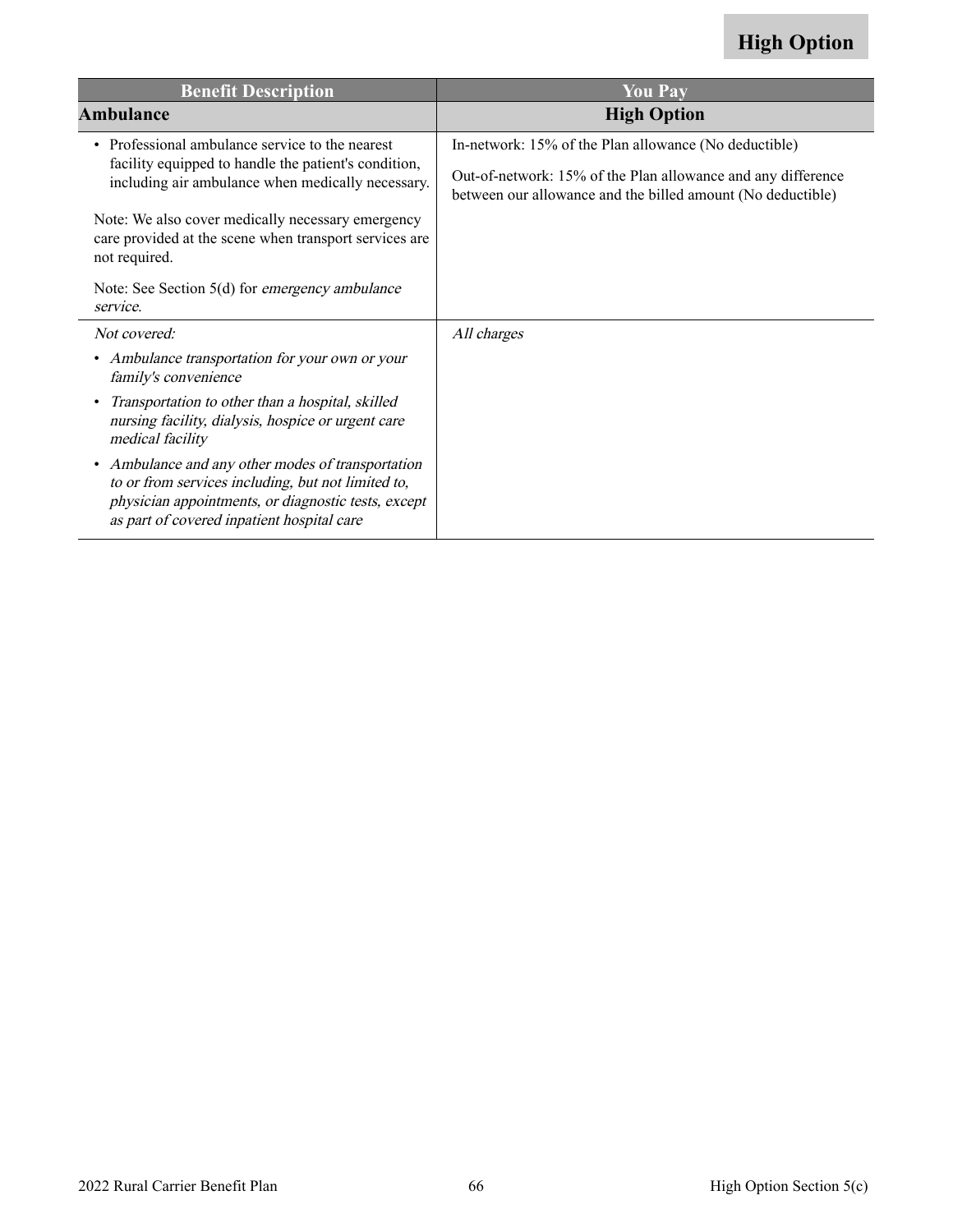#### **Section 5(d). Emergency Services/Accidents**

| Important things you should keep in mind about these benefits:                                                                                                                                                                                                                                                                                                                                                                                                                                                                                                                                                                                                                                                 |
|----------------------------------------------------------------------------------------------------------------------------------------------------------------------------------------------------------------------------------------------------------------------------------------------------------------------------------------------------------------------------------------------------------------------------------------------------------------------------------------------------------------------------------------------------------------------------------------------------------------------------------------------------------------------------------------------------------------|
| • Please remember that all benefits are subject to the definitions, limitations, and exclusions in this<br>brochure and are payable only when we determine they are medically necessary.                                                                                                                                                                                                                                                                                                                                                                                                                                                                                                                       |
| • The calendar year deductible is: In-network: \$350 for Self Only; \$700 for Self Plus One and Self and<br>Family. Out-of-network: \$800 for Self Only; \$1,600 for Self Plus One and Self and Family. The<br>calendar year deductible applies to almost all benefits in this Section. We added "(No deductible)" to<br>show when the calendar year deductible does not apply.                                                                                                                                                                                                                                                                                                                                |
| The Out-of-network benefits are the standard benefits of this Plan. In-network benefits apply only<br>when you use a network provider. When no network provider is available, Out-of-network benefits<br>apply.                                                                                                                                                                                                                                                                                                                                                                                                                                                                                                |
| When you use and in-network facility, keep in mind that the healthcare professionals who provide<br>services to you in the facility may not be in-network providers. We will pay up to the Plan allowance<br>at the in-network provider percentage for services you receive from out-of-network anesthesiologists<br>(including Certified Registered Nurse Anesthetists), radiologists, pathologists, emergency room<br>physicians, hospitalists, intensivists, neonatologists, and surgeons when immediate or emergency care<br>is required. You will be responsible to pay the in-network coinsurance and any difference between the<br>Plan allowance and billed amount for these out-of-network providers. |
| Be sure to read Section 4, Your costs for covered services, for valuable information about how cost-<br>sharing works. Also, read Section 9 for information about how we pay if you have other coverage, or<br>if you are age 65 or over.                                                                                                                                                                                                                                                                                                                                                                                                                                                                      |
| • If you enroll in Rural Carrier Benefit Plan and have primary Medicare Parts A and B, we offer Aetna<br>Medicare Advantage for Rural Carrier Benefit Plan members. This Plan enhances your FEHB<br>coverage by lowering/eliminating cost-sharing for services and/or adding benefits at no additional<br>cost. Rural Carrier Benefit Plan members who also enroll in the Aetna Medicare Advantage Plan<br>for Rural Carrier Benefit Plan will receive a credit of \$75 per month toward the cost of Medicare Part<br>B. The Aetna Medicare Advantage Plan is subject to Medicare rules. See Section 9 for additional<br>details.                                                                              |

#### **What is an accidental injury?**

An accidental injury is a bodily injury that requires immediate medical attention and is sustained solely through violent, external, and accidental means, such as broken bones, animal bites, insect bites and stings and poisonings. An accidental dental injury is covered under Section 5(g), Dental benefits.

| <b>Benefit Description</b>                                                                                                                                                                                                       | You pay<br>After the calendar year deductible                                                                                             |
|----------------------------------------------------------------------------------------------------------------------------------------------------------------------------------------------------------------------------------|-------------------------------------------------------------------------------------------------------------------------------------------|
| Note: The calendar year deductible applies to almost all benefits in this Section.<br>We say "(No deductible)" when it does not apply.                                                                                           |                                                                                                                                           |
| <b>Accidental injury</b>                                                                                                                                                                                                         | <b>High Option</b>                                                                                                                        |
| If you or a family member is accidentally injured, the<br>Plan will pay up to the Plan allowance for:<br>• Covered services and supplies provided in an initial<br>emergency room facility visit for an accidental<br>injury; or | In-network: Nothing (No deductible)<br>Out-of-network: The difference between the Plan allowance and<br>the billed amount (No deductible) |
| • Covered services and supplies provided in an initial<br>urgent care center visit for an accidental injury; or                                                                                                                  |                                                                                                                                           |

Accidental injury - continued on next page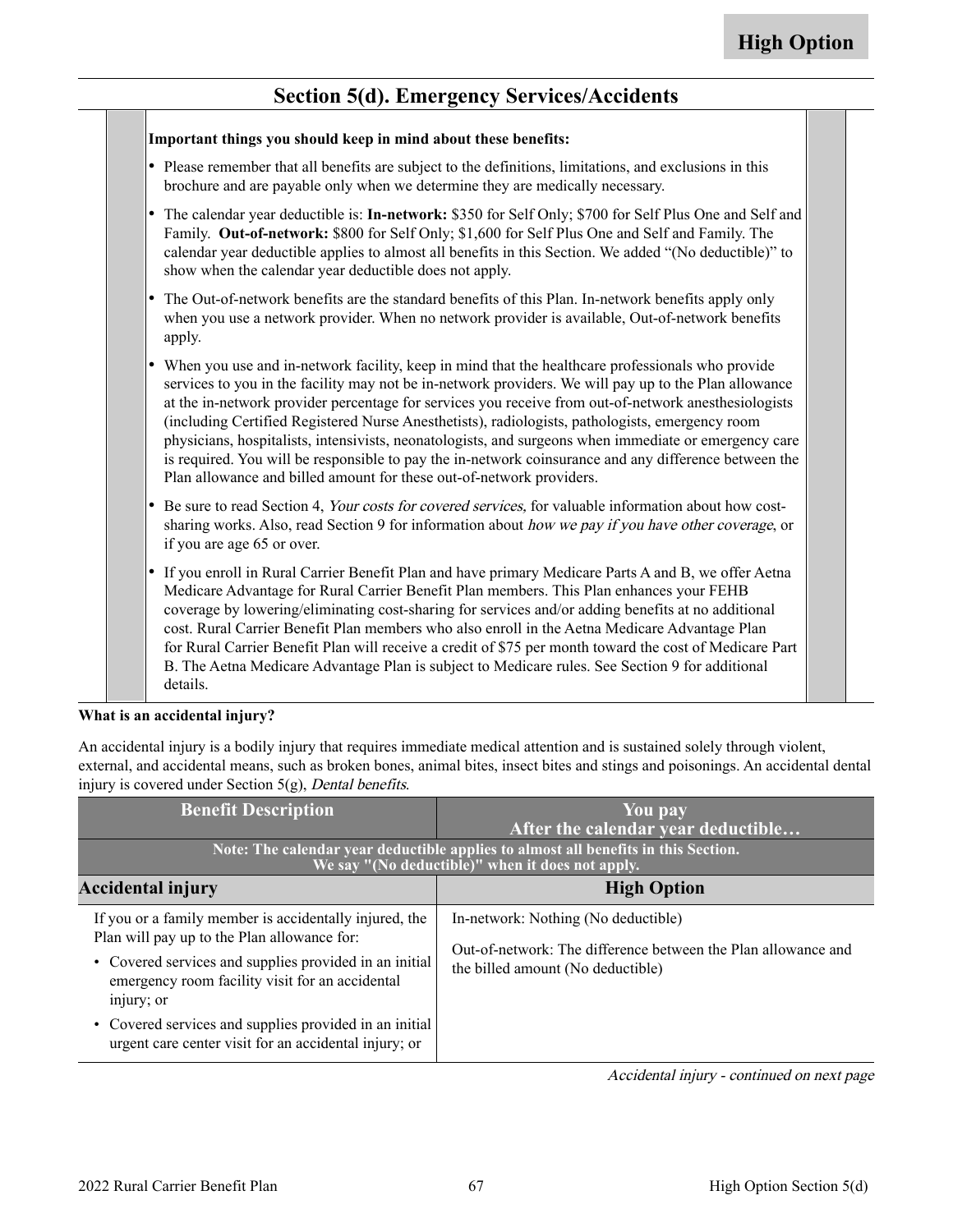| <b>Benefit Description</b>                                                                                                                                                                                                                                                                                                                                                                                                                                                                                                                                                                                                                                                                                                                                 | You pay<br>After the calendar year deductible                                                                                                                                                                                                                                                                                                                                                                                                                                                                                                                                                                                                                                                                                                                                                                                           |
|------------------------------------------------------------------------------------------------------------------------------------------------------------------------------------------------------------------------------------------------------------------------------------------------------------------------------------------------------------------------------------------------------------------------------------------------------------------------------------------------------------------------------------------------------------------------------------------------------------------------------------------------------------------------------------------------------------------------------------------------------------|-----------------------------------------------------------------------------------------------------------------------------------------------------------------------------------------------------------------------------------------------------------------------------------------------------------------------------------------------------------------------------------------------------------------------------------------------------------------------------------------------------------------------------------------------------------------------------------------------------------------------------------------------------------------------------------------------------------------------------------------------------------------------------------------------------------------------------------------|
| <b>Accidental injury (cont.)</b>                                                                                                                                                                                                                                                                                                                                                                                                                                                                                                                                                                                                                                                                                                                           | <b>High Option</b>                                                                                                                                                                                                                                                                                                                                                                                                                                                                                                                                                                                                                                                                                                                                                                                                                      |
| • Covered services and supplies provided during the<br>initial visit to a physician's office for an accidental<br>injury, including related services outside the<br>physician's office. Services must be provided the<br>same day as the initial office visit. We pay for<br>services performed after the initial visit, such as x-<br>rays, laboratory tests, drugs, or any supplies or other<br>services under Section 5(a);<br>Series of Rabies vaccinations                                                                                                                                                                                                                                                                                            | In-network: Nothing (No deductible)<br>Out-of-network: The difference between the Plan allowance and<br>the billed amount (No deductible)                                                                                                                                                                                                                                                                                                                                                                                                                                                                                                                                                                                                                                                                                               |
| Note: Regular Plan benefits apply after the initial ER,<br>urgent care, physician, or other healthcare professional<br>office visit.                                                                                                                                                                                                                                                                                                                                                                                                                                                                                                                                                                                                                       |                                                                                                                                                                                                                                                                                                                                                                                                                                                                                                                                                                                                                                                                                                                                                                                                                                         |
| Note: We pay for services performed outside the ER<br>or urgent care facility under the appropriate Plan<br>benefit.                                                                                                                                                                                                                                                                                                                                                                                                                                                                                                                                                                                                                                       |                                                                                                                                                                                                                                                                                                                                                                                                                                                                                                                                                                                                                                                                                                                                                                                                                                         |
| Note: We pay hospital benefits as specified in Section<br>5(c), Services provided by a hospital or other facility<br>if you are admitted to the hospital.                                                                                                                                                                                                                                                                                                                                                                                                                                                                                                                                                                                                  |                                                                                                                                                                                                                                                                                                                                                                                                                                                                                                                                                                                                                                                                                                                                                                                                                                         |
| <b>Medical emergency</b>                                                                                                                                                                                                                                                                                                                                                                                                                                                                                                                                                                                                                                                                                                                                   | <b>High Option</b>                                                                                                                                                                                                                                                                                                                                                                                                                                                                                                                                                                                                                                                                                                                                                                                                                      |
| Plan benefits are paid for care you receive because of<br>a medical emergency (non-accident) like a heart attack<br>or stroke, including anesthesia.<br>Note: Regular Plan benefits apply after initial ER,<br>physician's, or other healthcare professional's office<br>visit.<br>Note: We pay emergency room fees billed by the<br>hospital as Inpatient hospital benefits as specified in<br>Section 5(c), <i>Inpatient hospital</i> if you are admitted as<br>an inpatient through the emergency room.<br>Services you receive for your medical emergency in<br>an urgent care center.<br>Note: We pay medical supplies, medical equipment,<br>prosthetic and orthopedic devices for use at home<br>under Section 5(a), Medical services and supplies. | In-network: Services in a primary care provider's office--\$20<br>copayment (No deductible)<br>In-network: Services in a specialist provider's office-\$35<br>copayment (No deductible)<br>Out-of-network: 15% of the Plan allowance and any difference<br>between our allowance and the billed amount (No deductible)<br>In-network: Services outside the primary care provider's or<br>specialist provider's office— \$200 copayment (No deductible)<br>Out-of-network: Services outside the primary care provider's or<br>specialist provider's office—\$200 copayment and any difference<br>between our allowance and the billed amount (No deductible)<br>In-network: \$35 copayment per occurrence (No deductible)<br>Out-of-network: 30% of the Plan allowance and any difference<br>between our allowance and the billed amount |
| <b>Ambulance</b>                                                                                                                                                                                                                                                                                                                                                                                                                                                                                                                                                                                                                                                                                                                                           | <b>High Option</b>                                                                                                                                                                                                                                                                                                                                                                                                                                                                                                                                                                                                                                                                                                                                                                                                                      |
| • Professional ambulance service to the nearest<br>facility equipped to handle the patient's condition,<br>including air ambulance when medically necessary.<br>Note: We also cover medically necessary emergency<br>care provided at the scene when transport services are                                                                                                                                                                                                                                                                                                                                                                                                                                                                                | In-network: 15% of the Plan allowance (No deductible)<br>Out-of-network: 15% of the Plan allowance and any difference<br>between our allowance and the billed amount (No deductible)                                                                                                                                                                                                                                                                                                                                                                                                                                                                                                                                                                                                                                                    |
| not required.                                                                                                                                                                                                                                                                                                                                                                                                                                                                                                                                                                                                                                                                                                                                              |                                                                                                                                                                                                                                                                                                                                                                                                                                                                                                                                                                                                                                                                                                                                                                                                                                         |

Note: See 5(c) for non-emergency service.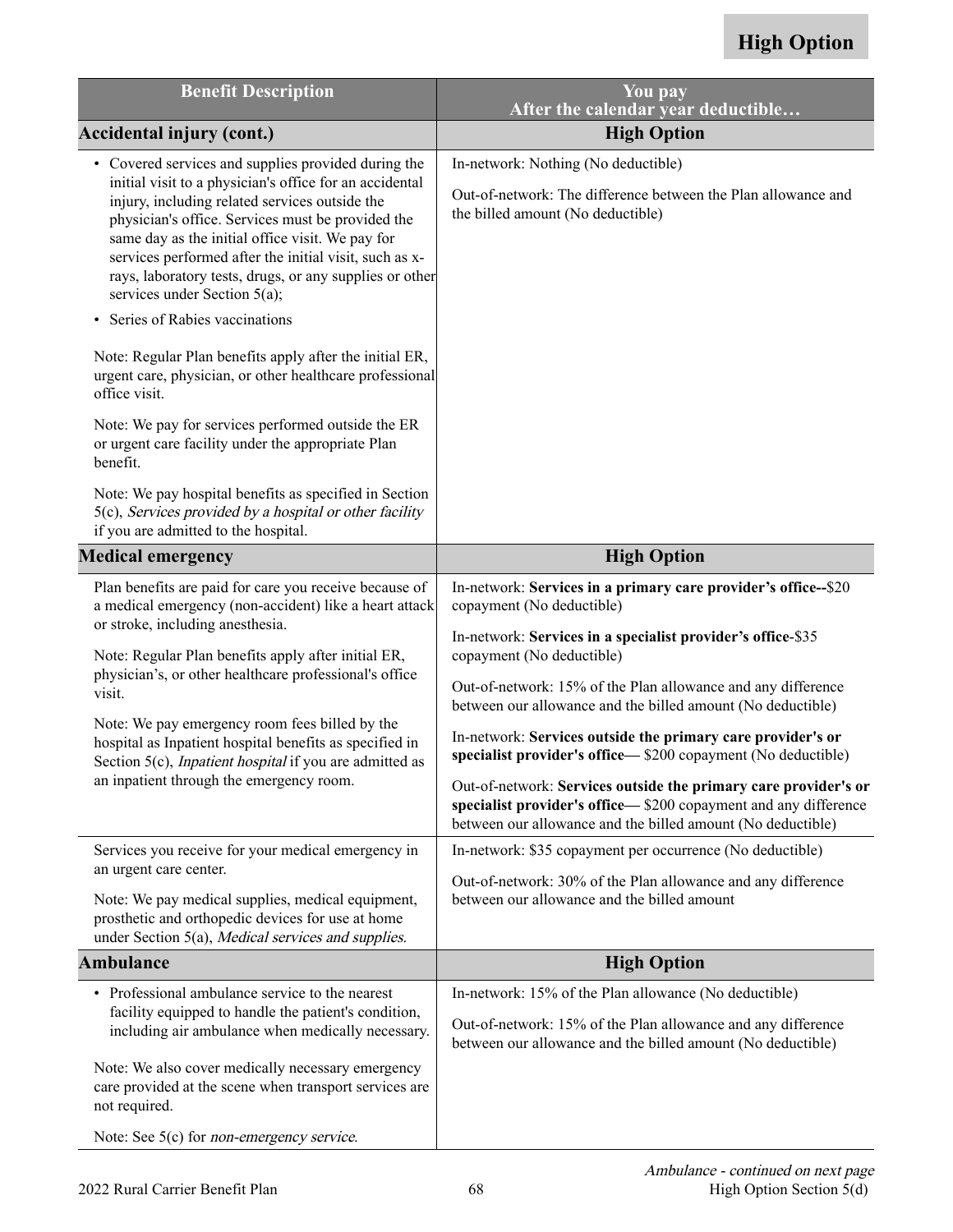| <b>Benefit Description</b>                                                                                                 | You pay<br>After the calendar year deductible |
|----------------------------------------------------------------------------------------------------------------------------|-----------------------------------------------|
| <b>Ambulance (cont.)</b>                                                                                                   | <b>High Option</b>                            |
| Not covered:                                                                                                               | All charges                                   |
| • Ambulance transport for your own or your family's<br>convenience                                                         |                                               |
| Transportation to other than a hospital, skilled<br>nursing facility, dialysis, hospice or urgent care<br>medical facility |                                               |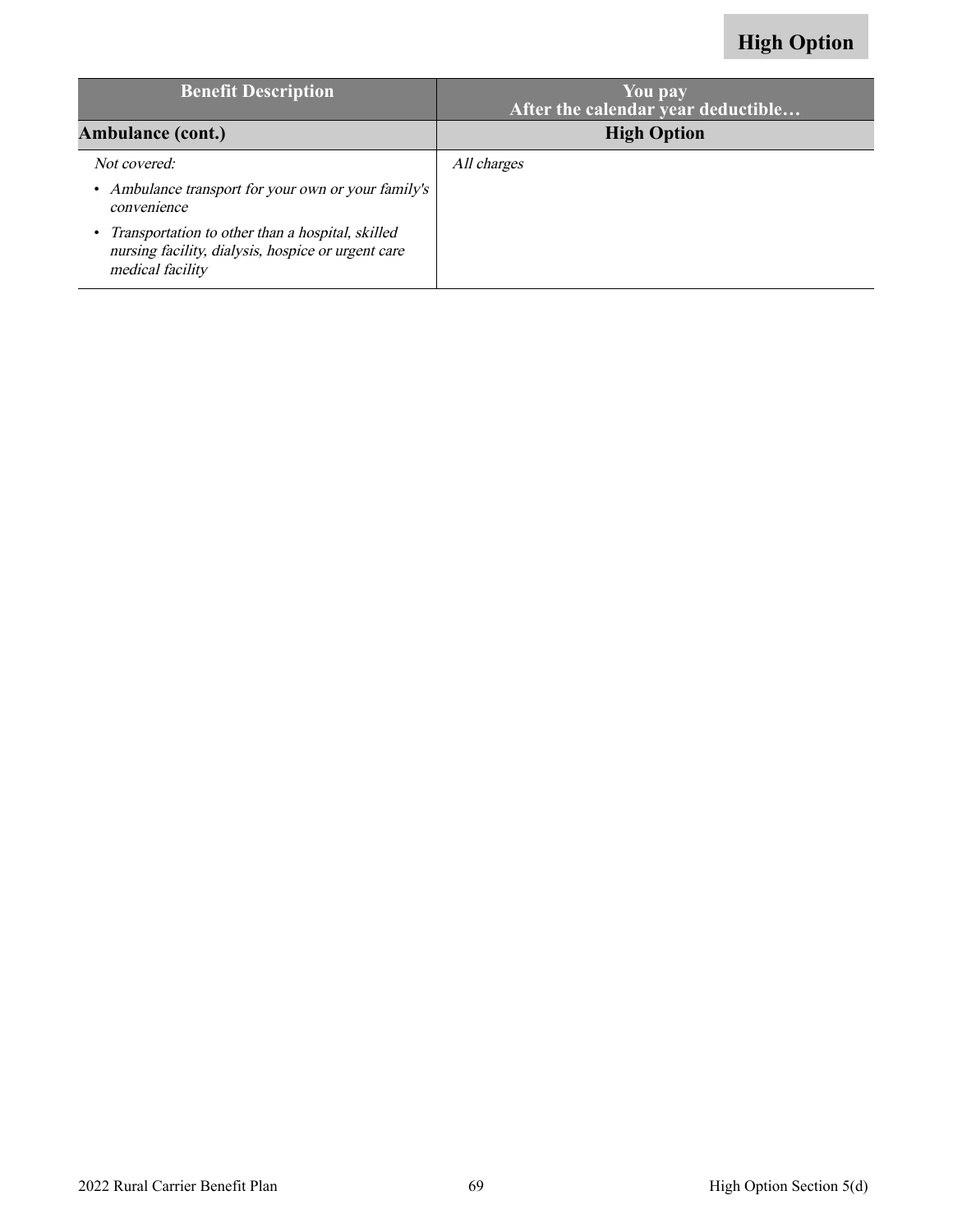#### **Section 5(e). Mental Health and Substance Use Disorder Benefits**

You need to get prior Plan approval or precertification. Benefits are payable only when we determine the care is clinically appropriate to treat your condition. To be eligible to receive full benefits, you must follow the precertification or prior approval process and get Plan approval of your treatment plan. **Please Section 3 of this Brochure for a list of services that require precertification or prior approval.**

#### **Important things you should keep in mind about these benefits:**

- Please remember that all benefits are subject to the definitions, limitations, and exclusions in this brochure and are payable only when we determine they are medically necessary.
- The calendar year deductible or, for facility care, the inpatient copayment applies to almost all benefits in this Section. We added "(No deductible)" to show when the calendar year deductible does not apply. The calendar year deductible is: **In-network:** \$350 for Self Only; \$700 for Self Plus One and Self and Family. **Out-of-network:** \$800 for Self Only; \$1,600 for Self Plus One and Self and Family.
- • Be sure to read Section 4, Your costs for covered services, for valuable information about how costsharing works. Also, read Section 9 for information about how we pay if you have other coverage, including Medicare, or if you are age 65 or over.

#### • **YOU MUST GET PRECERTIFICATION OR PRIOR APPROVAL FOR:**

- Inpatient admissions
- Residential treatment center (RTC) admissions
- Transcranial Magnetic Stimulation (TBS)
- Applied Behavior Analysis (ABA)

Note: Your in-network physician or hospital must precertify or obtain prior approval for the services listed above, including concurrent review (for days or visits beyond the Plan's initial approval). You must precertify or obtain prior approval for the services listed above for out-ofnetwork physician or hospital, including concurrent review (for days or visits beyond the Plan's initial approval). **FAILURE TO DO SO WILL RESULT IN A \$500 PENALTY FOR OUT-OF-NETWORK FACILITY CARE.** Please refer to the precertification information shown in Section 3 to confirm which services require precertification.

- We will provide medical review criteria or reasons for treatment plan denials to enrollees, members or providers upon request or as otherwise required.
- OPM will base its review of disputes about treatment plans on the treatment plan's clinical appropriateness. OPM will generally not order us to pay or provide one clinically appropriate treatment plan in favor of another.
- • If you enroll in Rural Carrier Benefit Plan and have primary Medicare Parts A and B, we offer Aetna Medicare Advantage for Rural Carrier Benefit Plan members. This Plan enhances your FEHB coverage by lowering/eliminating cost-sharing for services and/or adding benefits at no additional cost. Rural Carrier Benefit Plan members who also enroll in the Aetna Medicare Advantage Plan for Rural Carrier Benefit Plan will receive a credit of \$75 per month toward the cost of Medicare Part B. The Aetna Medicare Advantage Plan is subject to Medicare rules. See Section 9 for additional details.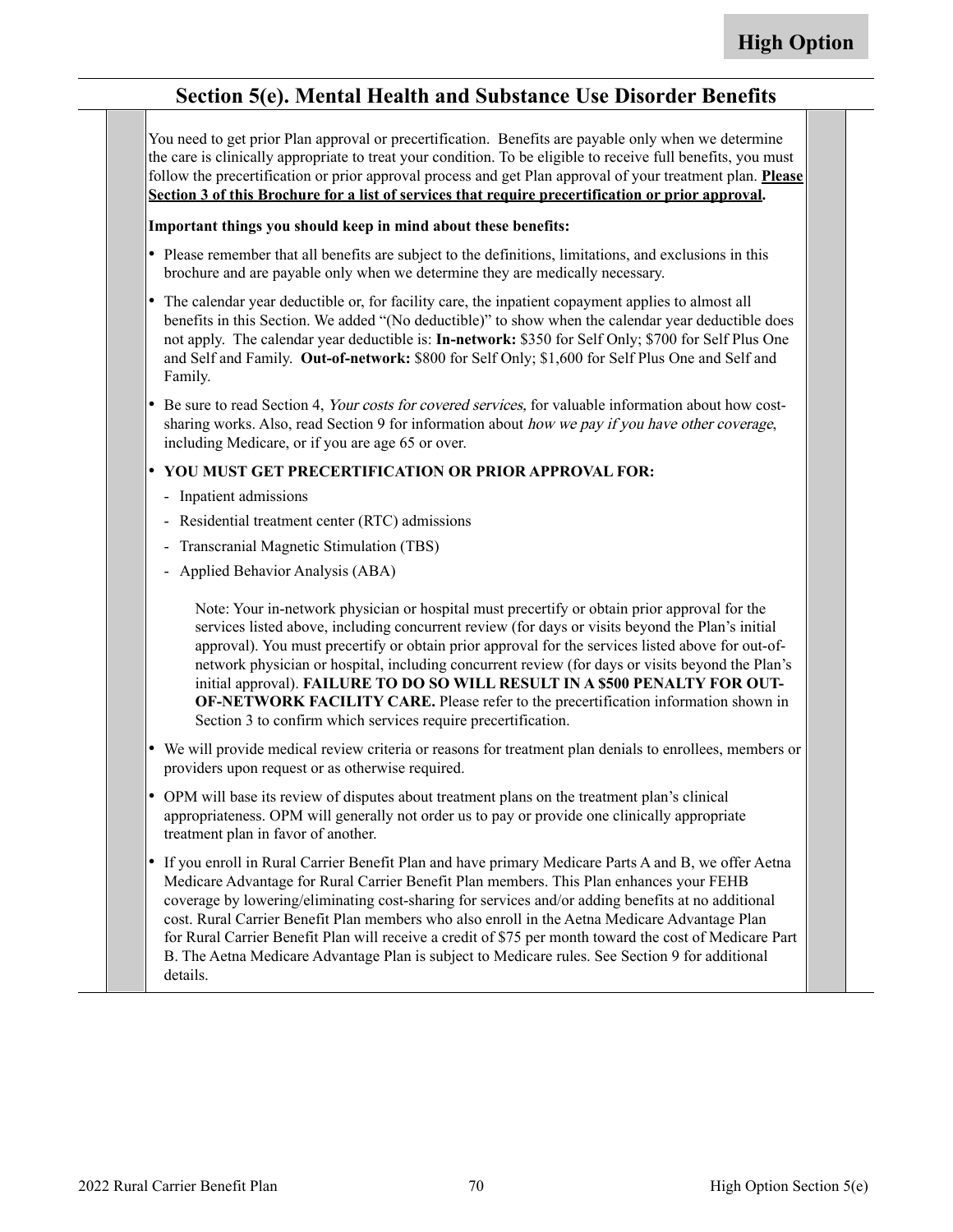| <b>Benefit Description</b>                                                                                                                                                                                                                                                                                                                                    | <b>You Pay</b><br>After the calendar year deductible                                                         |
|---------------------------------------------------------------------------------------------------------------------------------------------------------------------------------------------------------------------------------------------------------------------------------------------------------------------------------------------------------------|--------------------------------------------------------------------------------------------------------------|
| Note: The calendar year deductible applies to almost all benefits in this Section.<br>We say "(No deductible)" when it does not apply.                                                                                                                                                                                                                        |                                                                                                              |
| <b>Professional services</b>                                                                                                                                                                                                                                                                                                                                  | <b>High Option</b>                                                                                           |
| We cover professional services, including telemedicine consultations by<br>licensed professional mental health and substance use disorder treatment<br>practitioners when acting within the scope of their license, such as<br>psychiatrists, psychologists, clinical social workers, licensed professional<br>counselors, or marriage and family therapists. | Your cost-sharing responsibilities are no greater<br>than for other illnesses or conditions.                 |
| Diagnosis and treatment of psychiatric conditions, mental illness, or<br>mental disorders. Services include:                                                                                                                                                                                                                                                  | In-network: \$20 copayment (No deductible)                                                                   |
| • Psychiatric office visits to behavioral health practitioner                                                                                                                                                                                                                                                                                                 | Out-of-network: 30% of the Plan allowance and<br>any difference between our allowance and the                |
| Substance Use Disorder (SUD), including detoxification, treatment and<br>counseling                                                                                                                                                                                                                                                                           | billed amount                                                                                                |
| Behavioral therapy<br>$\bullet$                                                                                                                                                                                                                                                                                                                               |                                                                                                              |
| Telemedicine consultations<br>$\bullet$                                                                                                                                                                                                                                                                                                                       |                                                                                                              |
| Note: Telemedicine consultations are covered when your provider uses a<br>Health Insurance Portability and Accountability Act (HIPAA) compliant<br>tool for facilitating telehealth consultations.                                                                                                                                                            |                                                                                                              |
| <b>Applied Behavioral Analysis (ABA)</b>                                                                                                                                                                                                                                                                                                                      | In-network: 15% of the Plan allowance (No                                                                    |
| The Plan covers medically necessary applied behavioral analysis therapy<br>including the assessment only when provided by behavioral health<br>providers. These providers include:                                                                                                                                                                            | deductible)<br>Out-of-network: 30% of the Plan allowance and<br>any difference between our allowance and the |
| • Providers who are licensed or who possess a state-issued or state-<br>sanctioned certification in ABA therapy.                                                                                                                                                                                                                                              | billed amount                                                                                                |
| • Behavior analyst certified by the Behavior Analyst Board (BACB)                                                                                                                                                                                                                                                                                             |                                                                                                              |
| • Registered Behavior Technicians (RBTs) certified by the BACB or<br>equivalent paraprofessionals who work under the supervision of a<br>licensed provider or a certified behavior analyst.                                                                                                                                                                   |                                                                                                              |
| NOTE: Assessment and treatment for ABA requires prior approval. See<br>Section 3, How you get care for information on how to precertify and<br>obtain prior approval for your care.                                                                                                                                                                           |                                                                                                              |
| Skilled behavioral health services provided in the home, but only when<br>all of the following criteria are met:                                                                                                                                                                                                                                              | In-network: 15% of the Plan allowance (No<br>deductible)                                                     |
| • You are homebound                                                                                                                                                                                                                                                                                                                                           | Out-of-network: 30% of the Plan allowance and                                                                |
| Your physician orders the services<br>$\bullet$                                                                                                                                                                                                                                                                                                               | any difference between our allowance and the                                                                 |
| • The services take the place of a stay in a hospital or a residential<br>treatment facility, or you are unable to receive the same services<br>outside your home                                                                                                                                                                                             | billed amount                                                                                                |
| • The skilled behavioral healthcare is appropriate for the active treatment<br>of a condition, illness or disease to avoid placing you at risk for serious<br>complications                                                                                                                                                                                   |                                                                                                              |
| Telehealth consults are available for the following specialties:                                                                                                                                                                                                                                                                                              | In-network: Nothing (No deductible) if you                                                                   |
| • Doctors of Medicine (MD)                                                                                                                                                                                                                                                                                                                                    | contact DialCare for services.                                                                               |
| • Licensed Mental Health Professionals                                                                                                                                                                                                                                                                                                                        | Out-of-network: No benefit                                                                                   |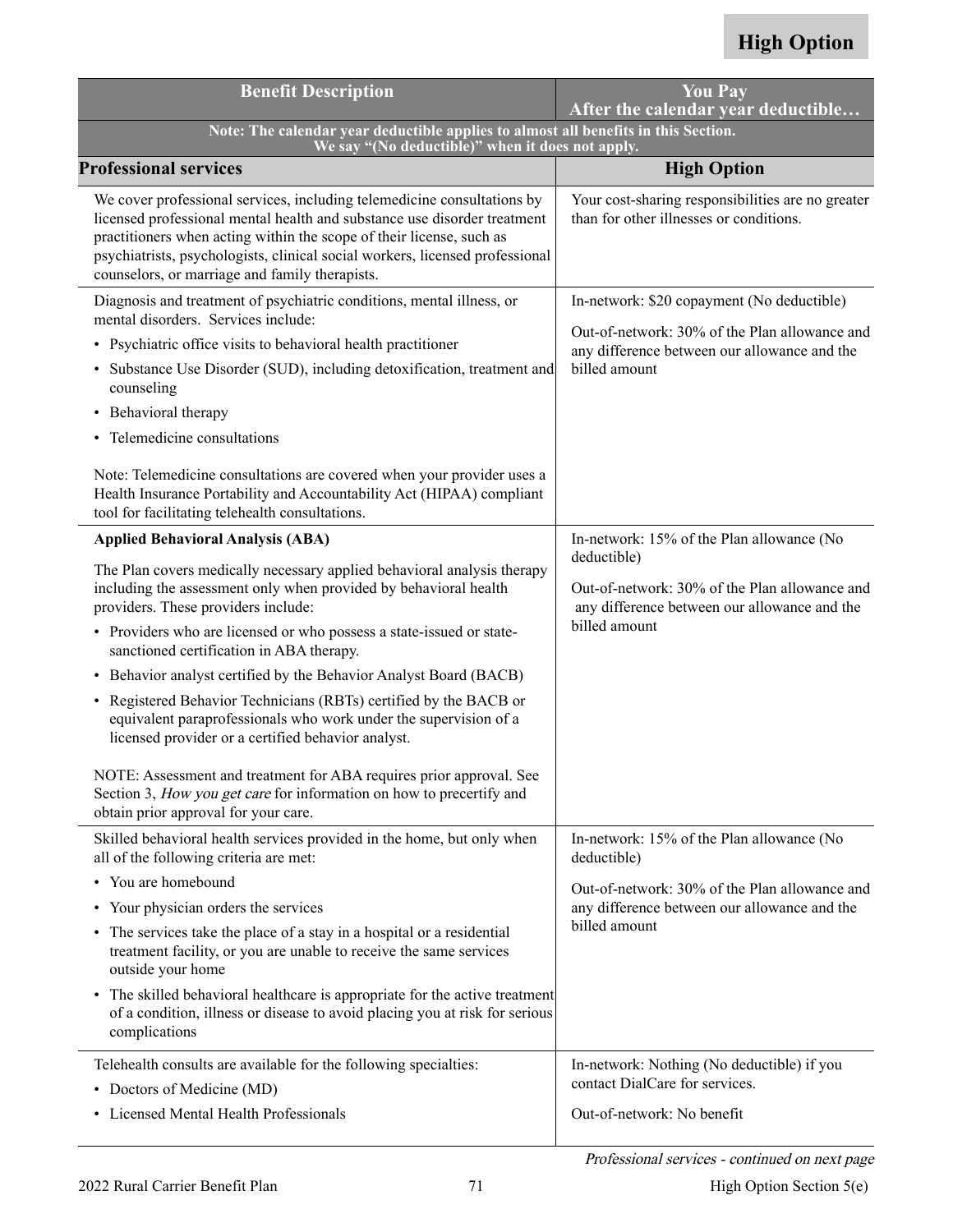| <b>Benefit Description</b>                                                                                                                                                                                                                                                                                                 | <b>You Pay</b><br>After the calendar year deductible                                                             |
|----------------------------------------------------------------------------------------------------------------------------------------------------------------------------------------------------------------------------------------------------------------------------------------------------------------------------|------------------------------------------------------------------------------------------------------------------|
| <b>Professional services (cont.)</b>                                                                                                                                                                                                                                                                                       | <b>High Option</b>                                                                                               |
| Please visit www.dialcare.com/verify to register or call 855-335-2255 for<br>information regarding telehealth consults.                                                                                                                                                                                                    | In-network: Nothing (No deductible) if you<br>contact DialCare for services.                                     |
| See Section 5(a). Diagnostic and treatment services and Section 5(h).<br>Special features for additional information on telehealth and DialCare.                                                                                                                                                                           | Out-of-network: No benefit                                                                                       |
| Note: Telehealth is available in all states.                                                                                                                                                                                                                                                                               |                                                                                                                  |
| AbleTo is a web-based video conferencing personalized 8-week treatment<br>support designed to address the unique emotional and behavioral health<br>needs of individuals learning to live with conditions like heart disease,<br>type 2 diabetes, chronic pain or life events like losing a loved one or<br>having a baby. | In-network: Nothing (No deductible)<br>Out-of-network: No benefit                                                |
| Note: AbleTo support is available to all members in the 50 United States.                                                                                                                                                                                                                                                  |                                                                                                                  |
| Note: See Section 5(h), <i>AbleTo Support Program</i> for additional<br>information about this program.                                                                                                                                                                                                                    |                                                                                                                  |
| <b>Diagnostics</b>                                                                                                                                                                                                                                                                                                         | <b>High Option</b>                                                                                               |
| • Psychological testing provided and billed by a licensed mental health<br>and substance use disorder treatment practitioner                                                                                                                                                                                               | In-network: 15% of the Plan allowance                                                                            |
| • Outpatient diagnostic tests provided and billed by a laboratory, hospital<br>or other covered facility                                                                                                                                                                                                                   | Out-of-network: 30% of the Plan allowance<br>any difference between our allowance and the<br>billed amount       |
| Physical, occupational and speech therapies                                                                                                                                                                                                                                                                                |                                                                                                                  |
|                                                                                                                                                                                                                                                                                                                            | <b>High Option</b>                                                                                               |
| Outpatient physical, occupational, and speech therapy visits for the<br>diagnosis of autism and developmental delays.                                                                                                                                                                                                      | In-network: 15% of the Plan allowance (No<br>deductible)                                                         |
|                                                                                                                                                                                                                                                                                                                            | Out-of-network: 30% of the Plan allowance and<br>any difference between our allowance and the<br>billed amount   |
| Inpatient hospital or other covered facility                                                                                                                                                                                                                                                                               | <b>High Option</b>                                                                                               |
| Inpatient services provided and billed by a hospital or other covered<br>facility, including an overnight residential treatment facility (RTC)                                                                                                                                                                             | In-network: \$200 copayment for each hospital<br>admission (No deductible)                                       |
| Note: RTC benefits are not available for facilities licensed as a skilled<br>nursing facility, group home, therapeutic boarding school, halfway house,<br>or similar type facility.                                                                                                                                        | Out-of-network: \$400 copayment for<br>each hospital admission and 30% of the covered<br>charges (No deductible) |
| <b>Note:</b> We only cover a private room when you must be isolated to prevent<br>contagion. Otherwise, we will pay the hospital's average charge for<br>semiprivate accommodations. If the hospital only has private rooms, then<br>we will consider the private room rate.                                               |                                                                                                                  |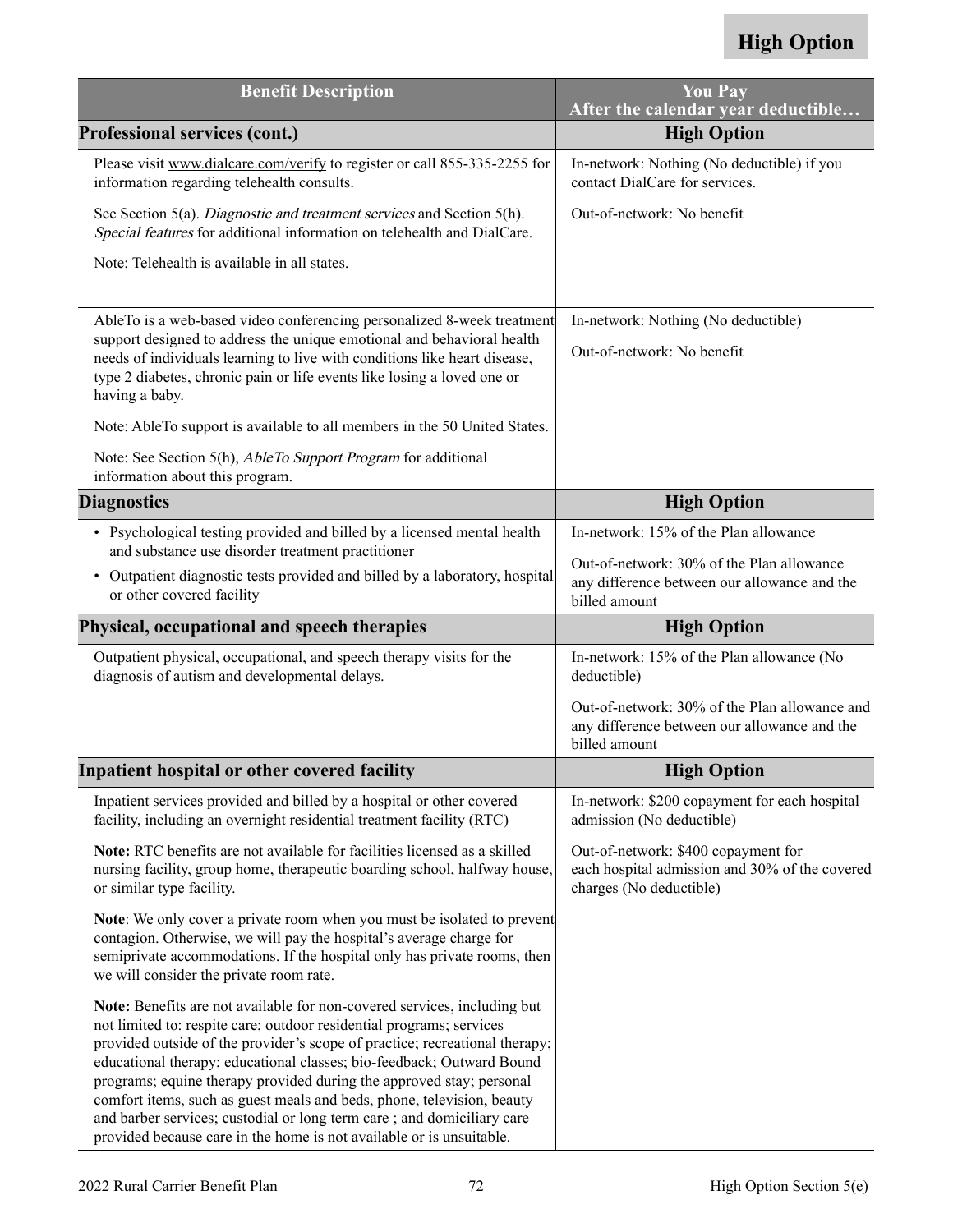| <b>Benefit Description</b>                                                                                                                                                                                                                                                                                                                | <b>You Pay</b><br>After the calendar year deductible                                                             |
|-------------------------------------------------------------------------------------------------------------------------------------------------------------------------------------------------------------------------------------------------------------------------------------------------------------------------------------------|------------------------------------------------------------------------------------------------------------------|
| Outpatient hospital or other outpatient services                                                                                                                                                                                                                                                                                          | <b>High Option</b>                                                                                               |
| Outpatient services provided and billed by a hospital or other covered<br>facility                                                                                                                                                                                                                                                        | In-network: 15% of the Plan allowance (No<br>deductible)                                                         |
| All other outpatient mental health treatment, including:<br>• Partial hospitalization treatment provided in a facility or program for<br>mental health treatment provided under the direction of a physician                                                                                                                              | Out-of-network: 30% of the Plan allowance and<br>any difference between our allowance and the<br>billed amount   |
| • Intensive outpatient program provided in a facility or program for<br>mental health treatment provided under the direction of a physician                                                                                                                                                                                               |                                                                                                                  |
| Outpatient detoxification<br>$\bullet$                                                                                                                                                                                                                                                                                                    |                                                                                                                  |
| • Ambulatory detoxification which is outpatient services that monitor<br>withdrawal from alcohol or other substance abuse, including<br>administration of medications                                                                                                                                                                     |                                                                                                                  |
| Treatment of withdrawal symptoms<br>$\bullet$                                                                                                                                                                                                                                                                                             |                                                                                                                  |
| • Electro-convulsive therapy (ECT)                                                                                                                                                                                                                                                                                                        |                                                                                                                  |
| • Mental health injectables                                                                                                                                                                                                                                                                                                               |                                                                                                                  |
| Substance abuse injectables<br>٠                                                                                                                                                                                                                                                                                                          |                                                                                                                  |
| Transcranial magnetic stimulation<br>٠                                                                                                                                                                                                                                                                                                    |                                                                                                                  |
| Observation less than 24 hours<br>٠                                                                                                                                                                                                                                                                                                       |                                                                                                                  |
| Note: Partial hospitalization programs must be licensed to provide mental<br>health and/or substance use disorder treatment. Services must be at least<br>four hours per day and may include group, individual, and family therapy<br>along with psychoeducational services and adjunctive medication<br>management.                      |                                                                                                                  |
| Note: Intensive outpatient programs must be licensed to provide mental<br>health and/or substance use disorder treatment. Services must be<br>provided for at least two hours per day and may include group,<br>individual, and family therapy along with psychoeducational services and<br>adjunctive psychiatric medication management. |                                                                                                                  |
| Outpatient observation care 24 hours or more performed and billed by a<br>hospital or freestanding ambulatory facility                                                                                                                                                                                                                    | In-network: \$200 copayment for each hospital<br>admission (No deductible)                                       |
| Note: All outpatient services billed by the facility during the time you are<br>receiving observation services are included in the cost-share amounts<br>shown here. See Section 5(a) for services billed by professional providers<br>during an observation stay.                                                                        | Out-of-network: \$400 copayment for each<br>hospital admission and 30% of the covered<br>charges (No deductible) |
| <b>Not covered</b>                                                                                                                                                                                                                                                                                                                        | <b>High Option</b>                                                                                               |
| Services we have not approved                                                                                                                                                                                                                                                                                                             | All charges                                                                                                      |
| All charges (including room and board) for chemical aversion therapy,<br>٠<br>conditioned reflex treatments, narcotherapy, and similar aversion<br>treatments                                                                                                                                                                             |                                                                                                                  |
| Counseling or therapy for marital, educational, sexual paraphilias,<br>٠<br>behavioral diagnoses, or related to mental retardation and learning<br>disorders                                                                                                                                                                              |                                                                                                                  |
| Community based programs such as self-help groups or 12-step<br>٠<br>programs                                                                                                                                                                                                                                                             |                                                                                                                  |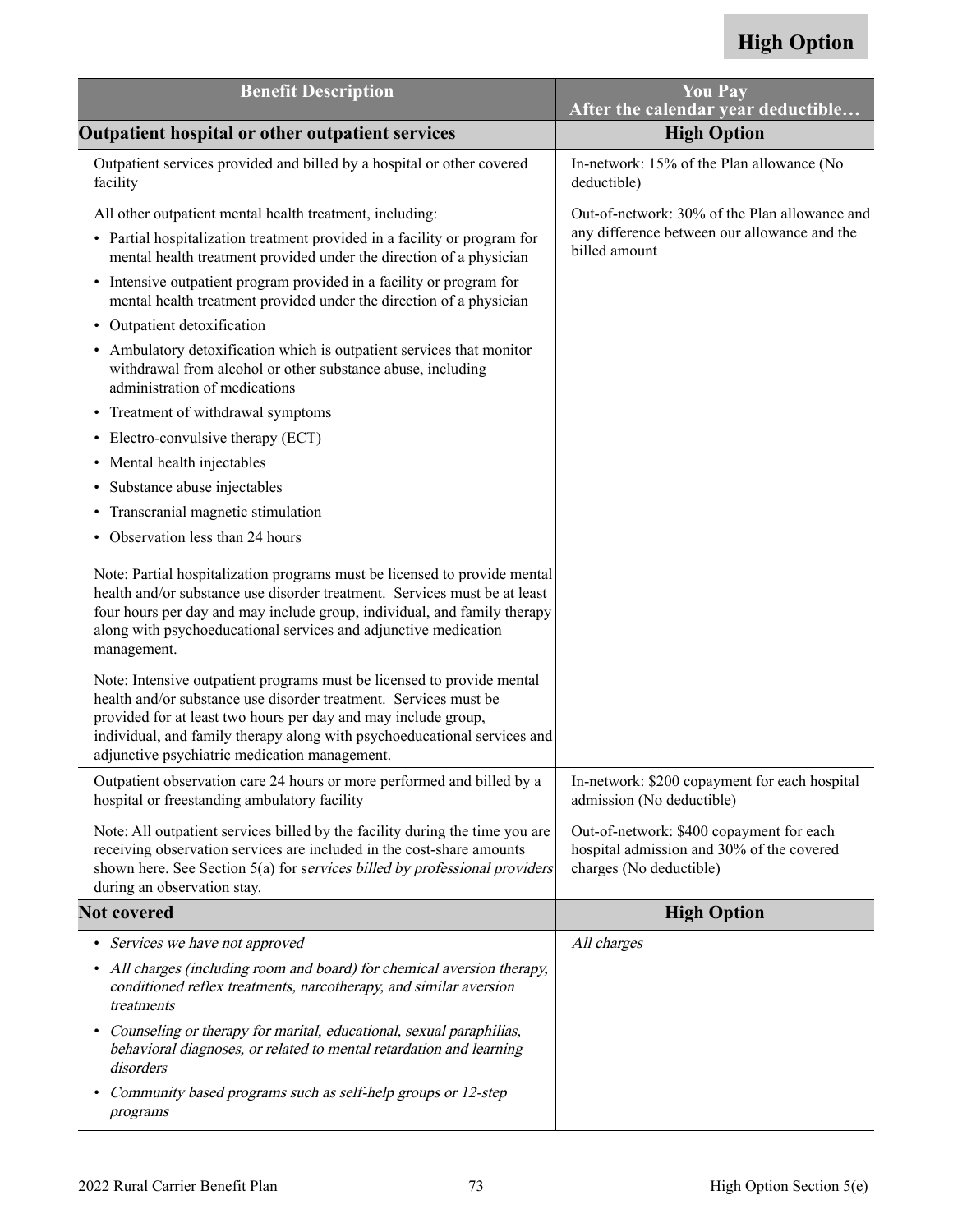#### **Section 5(f). Prescription Drug Benefits**

| Important things you should keep in mind about these benefits:                                                                                                                                                                                                                                                                                                                                                                                                                                                                                                                                                                    |
|-----------------------------------------------------------------------------------------------------------------------------------------------------------------------------------------------------------------------------------------------------------------------------------------------------------------------------------------------------------------------------------------------------------------------------------------------------------------------------------------------------------------------------------------------------------------------------------------------------------------------------------|
| • We cover prescribed drugs and medications, as described in the chart beginning on the page 68.                                                                                                                                                                                                                                                                                                                                                                                                                                                                                                                                  |
| • Please remember that all benefits are subject to the definitions, limitations and exclusions in this<br>brochure and are payable only when we determine they are medically necessary.                                                                                                                                                                                                                                                                                                                                                                                                                                           |
| Members must make sure their prescribers obtain prior approval/authorizations for certain<br>prescription drugs and supplies before coverage applies. Prior approval/authorizations must be<br>renewed periodically.                                                                                                                                                                                                                                                                                                                                                                                                              |
| • Federal law prevents the pharmacy from accepting unused medications.                                                                                                                                                                                                                                                                                                                                                                                                                                                                                                                                                            |
| • The calendar year prescription drug deductible is: \$200 per person. The prescription drug deductible<br>of \$200 does not apply to members who have Medicare A and B as primary coverage. This is a<br>separate deductible from the Plan's calendar year deductible and applies to prescription drugs that you<br>buy at any network or non-network retail drugstore or pharmacy. The prescription drug deductible<br>applies to almost all benefits in this Section. We added ("No deductible") to show when the<br>prescription drug deductible does not apply.                                                              |
| The Out-of-network benefits are the standard benefits of this Plan. In-network benefits apply only<br>when you use a network provider. When no network provider is available, out-of-network benefits<br>apply.                                                                                                                                                                                                                                                                                                                                                                                                                   |
| Be sure to read Section 4, Your costs for covered services, for valuable information about how cost-<br>sharing works. Also, read Section 9 for information about how we pay if you have other coverage, or<br>if you are age 65 or over.                                                                                                                                                                                                                                                                                                                                                                                         |
| • YOUR PHYSICIAN MUST GET PRIOR AUTHORIZATION FOR CERTAIN DRUGS.                                                                                                                                                                                                                                                                                                                                                                                                                                                                                                                                                                  |
| • If you enroll in Rural Carrier Benefit Plan and have primary Medicare Parts A and B, we offer Aetna<br>Medicare Advantage for Rural Carrier Benefit Plan members. This Plan enhances your FEHB<br>coverage by lowering/eliminating cost-sharing for services and/or adding benefits at no additional<br>cost. Rural Carrier Benefit Plan members who also enroll in the Aetna Medicare Advantage Plan<br>for Rural Carrier Benefit Plan will receive a credit of \$75 per month toward the cost of Medicare Part<br>B. The Aetna Medicare Advantage Plan is subject to Medicare rules. See Section 9 for additional<br>details. |

There are important features you should be aware of. These include:

Who can write your prescription? A licensed physician or dentist, and in states allowing it, licensed/certified providers with prescriptive authority prescribing within their scope of practice must prescribe your medication.

Where you can obtain your prescription? You may fill the prescription at a CVS Health participating pharmacy, a non-network pharmacy, or through the CVS Health mail service prescription program for a maintenance medication.

- CVS Health participating (In-network) pharmacy: You may fill your prescription at any CVS Health participating pharmacy. To find a participating pharmacy near where you live, call CVS Health toll-free at 800-292-4182 or on the Internet at [www.](http://www.Caremark.com) [Caremark.com](http://www.Caremark.com) or through a link on our website a[t www.rcbphealth.com.](http://www.rcbphealth.com) You must show the pharmacy your Plan ID card (that includes the CVS Health logo) to receive the negotiated discount price. You pay the coinsurance and any deductible, if applicable, for your prescription. You do not need to file a claim when you use a CVS Health participating pharmacy and show your Plan ID card. The participating pharmacy will file the claim with CVS Health for you. Prescriptions you purchase at a CVS Health network pharmacy without using your ID card are at the full regular price charged by the pharmacy. If you do not show your ID card at a participating pharmacy, you will need to file a claim with CVS Health.
- Non-participating (Out-of-network) pharmacy: You may fill your prescription at any out-of-network pharmacy. You pay the full regular price for your prescription and then file a claim with CVS Health.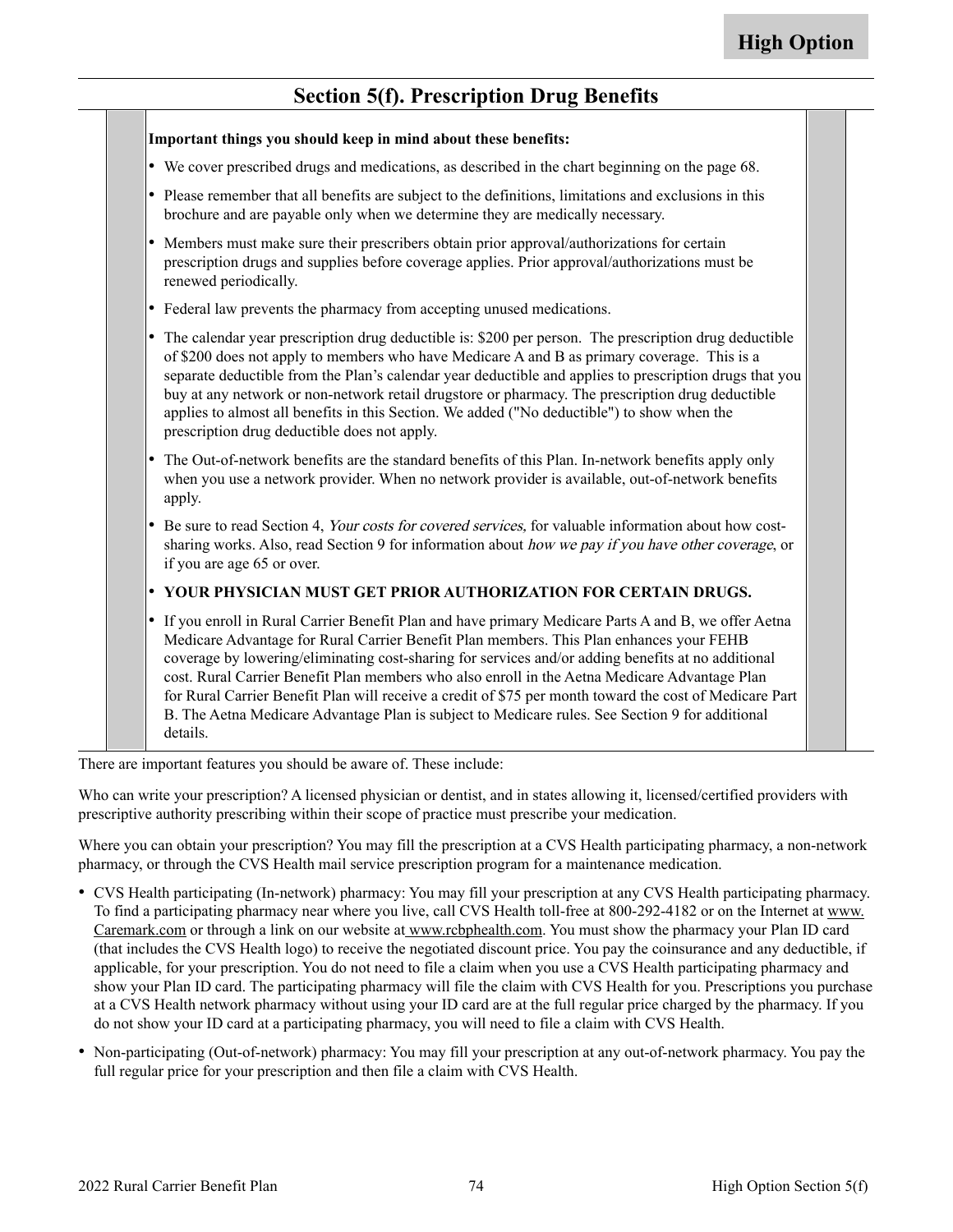• CVS Caremark mail service pharmacy: You may fill your long-term prescription through the CVS Caremark mail service pharmacy. You will receive order forms and information on how to use the mail service prescription program from CVS Caremark . To order your prescription by mail: 1) complete the CVS Caremark order form; 2) enclose your prescription(s) and copayment(s); 3) mail your order to CVS Caremark, P O Box 659572, San Antonio, TX 78256-9572; and 4) allow approximately two weeks for delivery. You will receive order forms for refills and future prescription orders each time you use the mail service program. You can also order refills from the mail service program by phone toll-free at 800-292-4182 or on the Internet at [www.Caremark.com](http://www.Caremark.com).

We use a formulary. A formulary is a list of generic and preferred drugs (see below) that are available through this plan. It places all FDA approved drugs into categories based on their clinical effectiveness, safety and cost. The formulary is designed to control costs for you and the Plan. The categories include:

- Tier I category (also called "generic") includes primarily generic drugs
- Tier II category (also called "formulary brands") includes preferred brand name drugs
- Tier III category (also called "non-formulary brands") includes non-preferred brand name drugs
- Tier IV category (also called "Specialty drugs,") see description of Specialty drugs below

CVS Caremark's Primary/Preferred Drug list

The CVS Caremark Primary/Preferred Drug list is a list of "preferred" prescription drugs that are identified by the CVS Health team of physicians and pharmacists (Pharmacy and Therapeutics Committee) to be the best overall value based on quality, safety, effectiveness, and cost. The Primary/Preferred Drug list includes nearly all covered generic drugs, and specific brandname drugs. We list the most commonly requested formulary drugs on the Primary/Preferred Drug list. To order a Primary/ Preferred Drug list, call the CVS Health Customer Service Department at 800-292-4182 or visit our website at [www.](http://www.rcbphealth.com) [rcbphealth.com](http://www.rcbphealth.com) and click on Departments, then Insurance.

We also cover certain non-preferred (non-formulary) drugs prescribed by your Plan physician. However, we encourage you to use preferred drugs, especially preferred generic drugs, whenever possible because they will cost you less. Refer to the Primary/Preferred Drug list and check with your physician or pharmacist to find out if a preferred generic drug is available, or if a lower-cost alternative might work for you.

Specialty medications are typically high-cost, biologic drugs with complex dosing regimens, significant side effects, or alternate routes of administration such as injections and infusions. The Advanced Control Specialty Formulary ensures the safety and effectiveness of specialty medications and promotes the use of specialty generics in applicable situations Visit [www.](http://www.Caremark.com) [caremark.com](http://www.Caremark.com) for a list of the specialty medications formulary.

• Prior Authorization: We require prior authorization for certain drugs, such as specialty, weight management and nonpreferred (non-formulary) medications. To obtain a list of drugs that require prior authorization, please call the CVS Health Customer Service Department at 800-292-4182. The prior authorization drug list is reviewed by the CVS Health Pharmacy and Therapeutics Committee and may change from time to time due to new drugs, new generic drugs, new therapies, new guidelines from the Food and Drug Administration (FDA), or other factors. For those drugs that require prior authorization, you should discuss with your physician or pharmacist about available options that do not require prior authorization. To request prior authorization, your physician may contact the CVS Health Prior Authorization Department at 855-240-0536. CVS Health will work with your physician to obtain the information we need to process the request. You may contact the CVS Health Customer Service Department for the status of your request at 800-292-4182.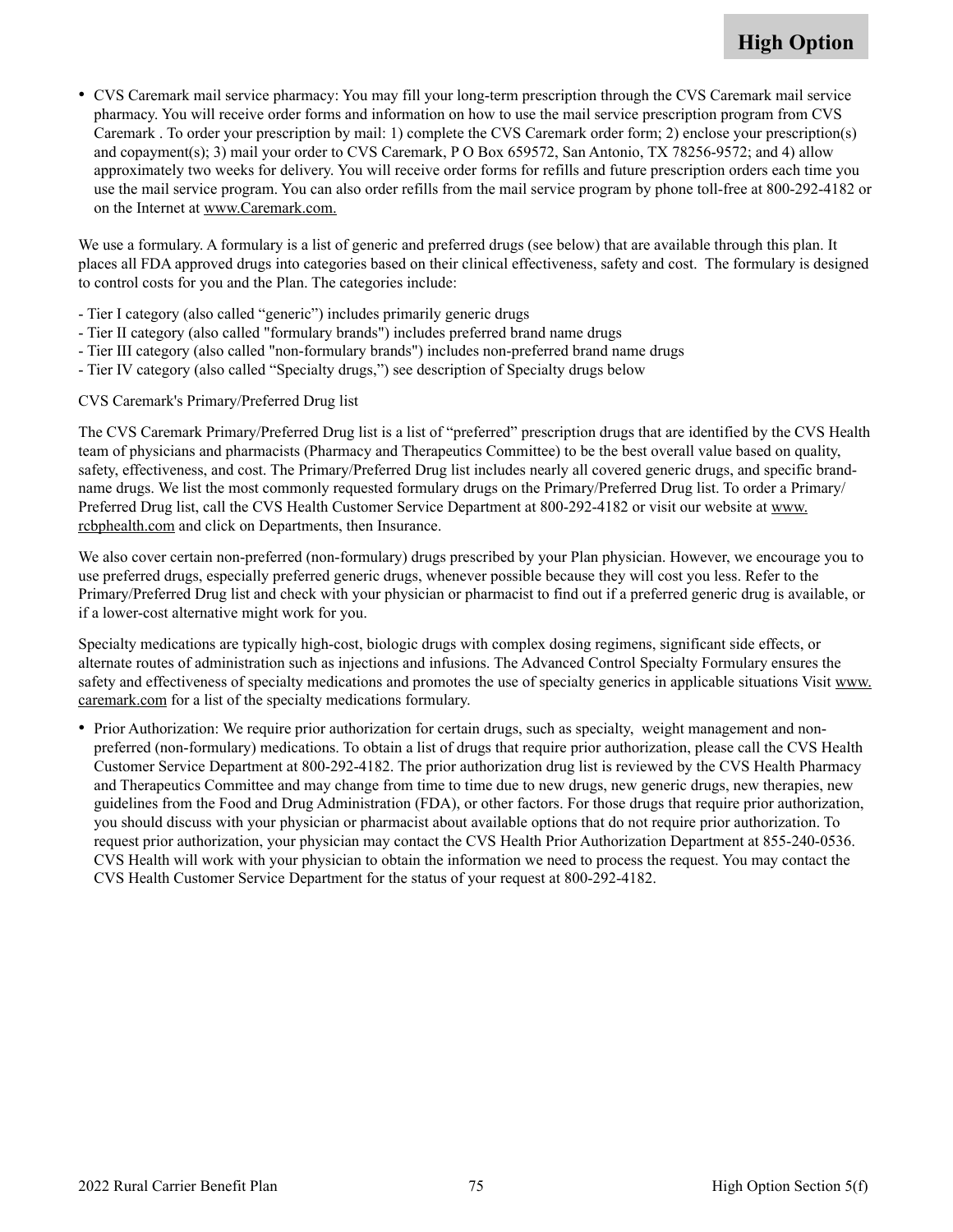Compound Medication: A compound drug is a medication made by combining, mixing or altering ingredients in response to a prescription, to create a customized drug that is not otherwise commercially available.

Coverage for certain compounding chemicals (over-the-counter (OTC) products, bulk powders, bulk nutrients, bulk compounding agents, bulk chemicals, hormone and adrenal bulk powders, miscellaneous bulk ingredients, and proprietary bases) are not covered through the prescription benefit and coverage for other ingredients commonly found in compound prescriptions will be determined through preauthorization. Refill limits may apply. When a claim is submitted for online processing or direct reimbursement of a compound medication, the pricing is based on the contractual discounts plus a professional fee and any applicable sales tax. Pharmacies must submit all ingredients in a compound prescription as part of the claim for both online claims and paper claim submissions. At least one of the ingredients submitted with the compound Rx claim must require a physician's prescription in order to be covered by the plan. You are responsible for the appropriate brand name or generic copay or coinsurance based on the compound ingredients. Prior authorization may be required. Investigational drugs are not FDA approved. If the compound includes an investigational drug, the compound will not be covered.

Topical Analgesics: Certain topical analgesics for the temporary relief of minor aches and muscle pains may be marketed contrary to the Federal Food, Drug and Cosmetic Act (the FD&C Act) and are excluded by the Plan. Your prescription drug benefit includes other medications that are approved by the U.S. Food and Drug Administration (FDA) for the temporary relief of minor aches and muscle pains by means of the prescribed route of administration.

Specialty drugs are unique prescription medicines that are often high-cost injectable, infused, oral or inhaled drugs that require close supervision and monitoring by your physician. You must purchase certain specialty drugs, including biotech, biological, biopharmaceutical, and oral chemotherapy drugs through a CVS Health Specialty Pharmacy.

All specialty drugs require prior authorization to ensure appropriate treatment therapies for chronic complex conditions. Call CVS Specialty Pharmacy Services at 866-814-5506 to obtain prior authorization. Decisions about prior authorization are based on guidelines developed by physicians at the FDA or independent expert panels and are administered by the CVS Specialty Pharmacy's clinical team.

Certain specialty self-administered medications will be covered only when purchased through a CVS Specialty Pharmacy and will not be covered under any other Plan benefit. A list of these specialty self-administered medications is available at [www.](http://www.Caremark.com) [caremark.com](http://www.Caremark.com). This list is subject to periodic change. Please call CVS at 800-237-2767 for the current list of specialty medications covered under the prescription drug benefit when purchased through a CVS Specialty Pharmacy.

#### Site of Care Management for Specialty Medications

Select clinician-administered specialty medications must be obtained through CVS Specialty Pharmacy and will be covered only under the pharmacy benefit. The CVS Specialty Care Team will work with your providers to determine site of care options, as clinically appropriate. Options may include homecare, ambulatory infusion center or physician's office. Please call CVS Specialty Customer Care at 888-265-7790 for assistance with setting up your prescription.

These are the dispensing limitations.

- You may purchase up to a 34-day supply of medication at any network retail pharmacy. There is a limit of the number of refills that you can buy at a network retail pharmacy for long-term maintenance medications (prescription medications that you take every day). You can buy an initial 34-day supply and two refills for long-term medications at a network retail pharmacy during any twelve month period. After the third fill at a network retail pharmacy, you must purchase your longterm medications through the CVS Caremark mail service pharmacy or a CVS Pharmacy to have the prescriptions covered by the Plan.
- There is also a 34-day supply limit for prescriptions that you buy at a non-participating pharmacy. In addition, you are limited to an initial 34-day supply plus two refills for long-term maintenance medications that you buy at a non-participating pharmacy. You pay the full regular price for any prescription that you buy at a non-participating pharmacy and then file a claim with CVS Caremark for reimbursement after you satisfy the annual \$200 prescription drug deductible, if applicable (see page [59\)](#page-60-0).
- A generic equivalent will be dispensed if it is available. If you receive a prescription for a name brand drug when a Federally-approved generic drug is available, even if your physician requests "Dispense as Written" (DAW) on the prescription, you have to pay the difference in cost between the name brand drug and its generic equivalent plus the generic (Tier 1) copayment.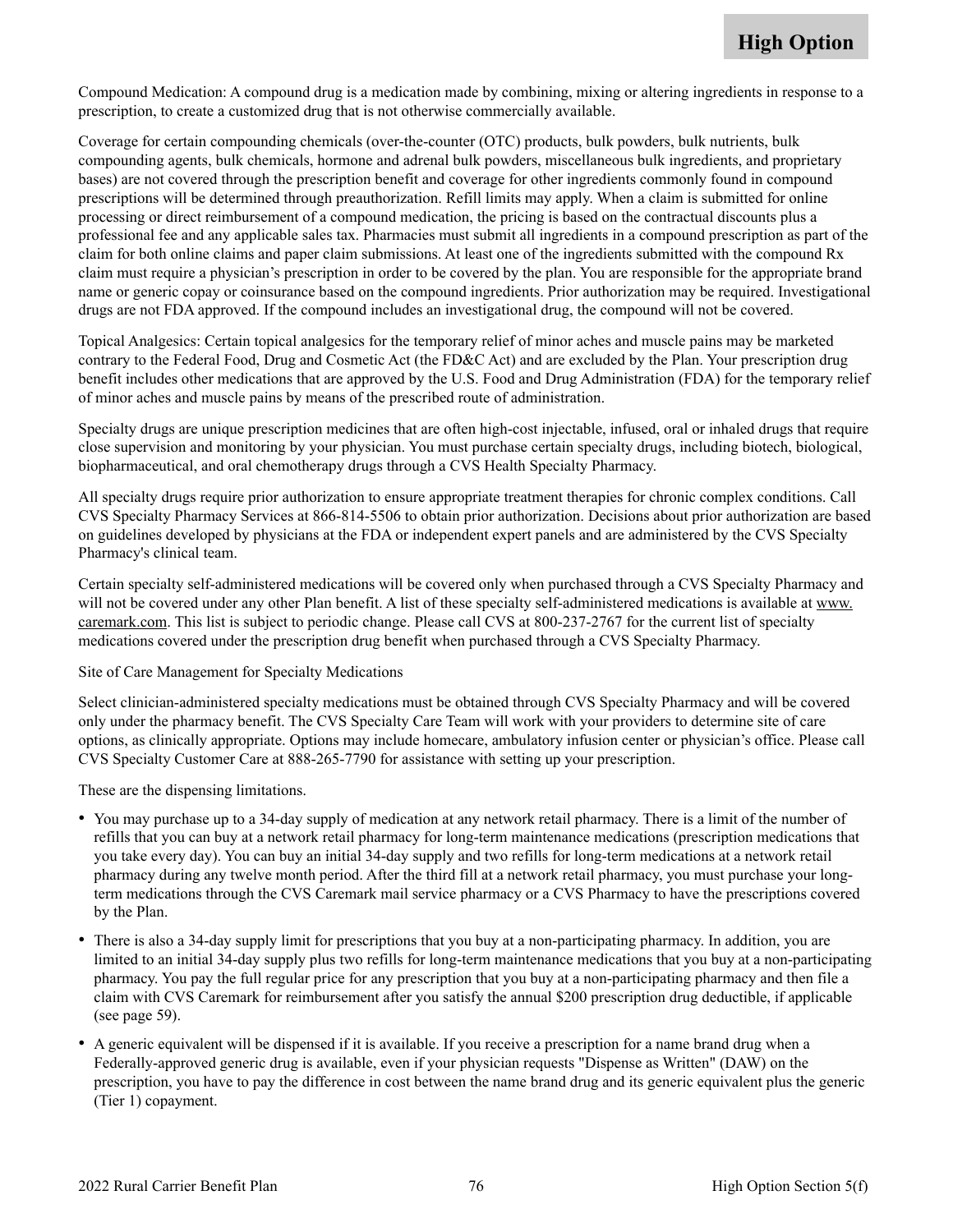- • You may purchase up to a 90-day supply of a medication through the CVS Caremark mail service prescription program. If you request a refill before you use 75% of the medication or 80% for controlled medications, CVS Caremark will return the refill request to you. CVS Caremark follows generally accepted pharmacy standards when filling your prescriptions. These include Federal and state pharmacy regulations, the professional judgment of the pharmacist, and the usage recommendations of the drug manufacturer as approved by the U.S. Food and Drug Administration (FDA). If a Federally approved generic drug is available, CVS Caremark will substitute for a brand name drug. Certain types of prescription medications are not available through the mail service program such as:
	- Specially mixed (compounded) capsules and suppositories
	- Vaccines
	- Frozen medications
	- Dental products
	- Most medical devices
	- Infertility drugs
	- Medications specially wrapped in unit dose packaging

Note: Always request a generic drug from your physician or other prescriber when a generic is available. If a generic equivalent is available, but the pharmacy dispenses the brand name medication, you will pay the difference in cost between the brand name medication and the generic medication plus the generic (Tier 1) copayment. Similarly if your physician or other prescriber indicates "dispense as written" on the prescription, you will pay the difference in cost between the brand name medication and the generic medication plus the generic (Tier I) copayment.

CVS Caremark will fill prescriptions for medications designated as Class II, III, IV, and V controlled substances by the FDA. However, Federal or state law may limit the supply of these medications to less than 90 days.

Medicare Part B coverage: When Medicare Part B is primary, have the pharmacy submit Medicare covered medications and supplies to Medicare first. Prescriptions typically covered by Medicare Part B include diabetes supplies (such as test strips and meters), specific medications used to aid tissue acceptance from organ transplants, and certain oral medications used to treat cancer.

Retail pharmacy: Present your Medicare ID card and ask the pharmacy to bill Medicare as primary. Most independent pharmacies and national chains participate with Medicare. To locate a retail pharmacy that participates with Medicare Part B, visit the Medicare website at [www.medicare.gov/supplier/home.asp,](http://www.medicare.gov/supplier/home.asp) or call Medicare Customer Service at 800-633-4227. To maximize your benefits, use a pharmacy that participates with Medicare Part B and is also in our network. When the claim is submitted through coordination of benefits process as a secondary claim through RCBP (this may require submitting a paper claim).

• If you have Medicare Part B as primary, we waive your deductible for prescription drugs and supplies that you buy at a CVS retail participating pharmacy or at a non-participating pharmacy. Additionally, your copayment is reduced for all Caremark mail service prescriptions or for 90-day prescriptions filled at a CVS retail pharmacy.

Note: If Medicare Part B is the primary payor and covers your prescription drugs or diabetic supplies, we waive your deductible and coinsurance for these prescriptions at a network retail pharmacy and waive your copayment at CVS Caremark mail service. See Section 9 for further information.

Why use generic drugs? Generic drugs offer a safe and economic way to meet your prescription drug needs. The generic name of a drug is its chemical name; the name brand is the name under which the manufacturer advertises and sells a drug. Under Federal law, generic and name brand drugs must meet the same standards for safety, purity, strength, and effectiveness. Generic drugs contain the same active ingredients and are equivalent in strength and dosage to the original brand name product. All manufacturing and marketing of a generic drug is conducted following strict guidelines established by the U.S. Food and Drug Administration (FDA). No prescription drug can be sold in the U.S. without FDA approval. The manufacturing facilities of all drug companies, whether they make generic or brand name drugs, must pass stringent, regular inspections by the FDA. There is no difference between the standards set for drug companies that make brand name or generic medications. Many drug companies that make brand name drugs also make generic drugs. A generic prescription costs you -- and us -- less than a name brand prescription.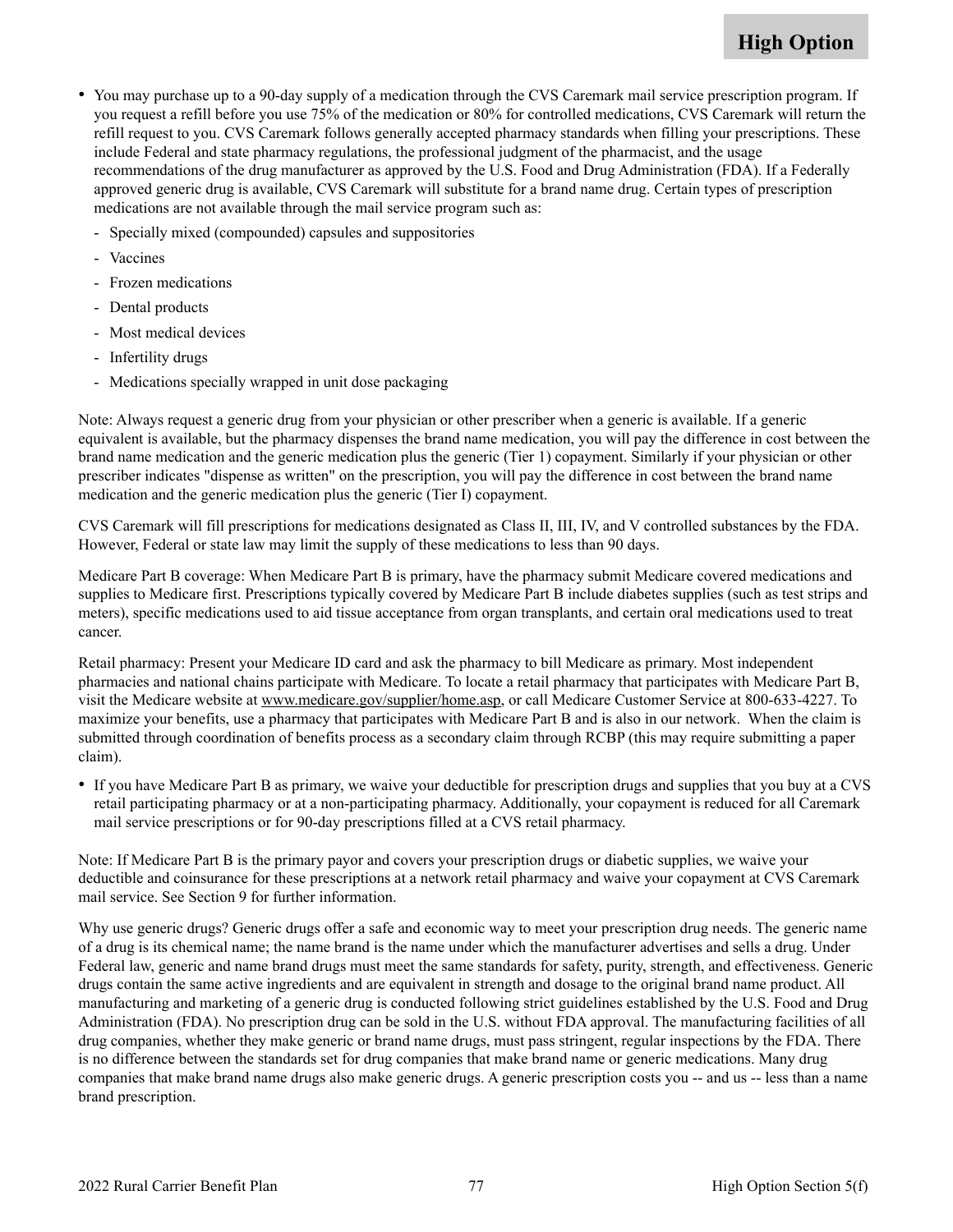When you do have to file a claim. If you use a CVS Caremark participating pharmacy, the pharmacy will file the claim for you electronically. If you use a non-participating pharmacy, you will need to file a claim with CVS Caremark. Use the CVS Caremark prescription claim form and either file your claim via the Caremark app, [www.caremark.com](http://www.Caremark.com) or send your claim to:

CVS Caremark, PO Box 52136, Phoenix, AZ 85072-2136

Claims for prescription drugs and supplies that are not ordered through the CVS Caremark mail service prescription program or a CVS Caremark In-network pharmacy must include receipts that have the patient's name, the prescription number, name of the drug, day supply, the medication's National Drug Code (NDC), prescribing physician's National Provider Identifiers (NPI), date, charge, and pharmacy name. The pharmacist must sign any computer printout or pharmacy ledger. Prescription claim forms are available by calling toll-free 800-292-4182 or at our website at [www.rcbphealth.com](http://www.rcbphealth.com).

| <b>Benefits Description</b>                                                                                                                                                                                           | <b>You Pay</b><br>After the calendar year deductible                                                                    |  |
|-----------------------------------------------------------------------------------------------------------------------------------------------------------------------------------------------------------------------|-------------------------------------------------------------------------------------------------------------------------|--|
|                                                                                                                                                                                                                       | Note: The calendar year deductible applies to almost all benefits in this Section.                                      |  |
| We say "(No deductible)" when it does not apply.                                                                                                                                                                      |                                                                                                                         |  |
| <b>Covered medications and supplies</b>                                                                                                                                                                               | <b>High Option</b>                                                                                                      |  |
| When you enroll in the Plan, you will receive a                                                                                                                                                                       | In-network Retail, up to a 34-day supply:                                                                               |  |
| description of our prescription drug program, a<br>combined prescription drug/Plan identification card, a<br>mail service order form/patient profile and a                                                            | • Tier 1: 30% of cost; maximum \$7.50 per prescription                                                                  |  |
|                                                                                                                                                                                                                       | Tier II: 30% of cost; maximum \$200 per prescription                                                                    |  |
| preaddressed reply envelope for the mail service<br>prescription program.                                                                                                                                             | Tier III: 30% of cost; maximum \$200 per prescription                                                                   |  |
| You may purchase the following medications and                                                                                                                                                                        | In-network Retail, up to a 34-day supply, Medicare Part B primary                                                       |  |
| supplies prescribed by a physician from either a retail                                                                                                                                                               | payor:                                                                                                                  |  |
| pharmacy or through the CVS Caremark mail service<br>pharmacy:                                                                                                                                                        | • Tier 1: 30% of cost; maximum \$7.50 per prescription (No<br>deductible)                                               |  |
| • Drugs and medications (including those<br>administered during a non-covered admission or in                                                                                                                         | • Tier II: 30% of cost; maximum \$200 per prescription (No<br>deductible)                                               |  |
| a non-covered facility) that require a physician's                                                                                                                                                                    | • Tier III: 30% of cost; maximum \$200 per prescription (No                                                             |  |
| written prescription under U.S. Federal law, except<br>those listed as Not covered                                                                                                                                    | deductible)                                                                                                             |  |
| • Vitamins and minerals that require a physician's<br>prescription for purchase under U.S. Federal law                                                                                                                | Out-of-network Retail: 30% of cost<br>Out-of-network Retail, Medicare Part B primary payor: 30% of                      |  |
| Insulin and diabetic supplies such as test strips,<br>$\bullet$                                                                                                                                                       | cost (No deductible)                                                                                                    |  |
| lancets, etc.<br>• Disposable needles and syringes for the                                                                                                                                                            | CVS Retail Pharmacy, 90-day supply or CVS Caremark mail<br>service, up to 90-day supply:                                |  |
| administration of covered medications                                                                                                                                                                                 | Tier I: \$10 generic (No deductible)<br>$\bullet$                                                                       |  |
| • Drugs to treat gender dysphoria                                                                                                                                                                                     | Tier II: \$50 brand name on primary drug list (No deductible)<br>$\bullet$                                              |  |
| Note: Certain drugs to treat gender dysphoria are<br>considered Specialty drugs, see Specialty drugs<br>section.                                                                                                      | • Tier III: \$80 brand name not on primary drug list (No                                                                |  |
|                                                                                                                                                                                                                       | deductible)                                                                                                             |  |
| Tobacco cessation drugs and medications. See<br>$\bullet$<br>also Educational classes and programs in Section 5<br>(a), Medical services and supplies for information<br>about the Plan's Tobacco Cessation Program   | CVS Retail Pharmacy, 90-day supply or CVS Caremark mail<br>service, up to 90-day supply; Medicare Part B primary payor: |  |
|                                                                                                                                                                                                                       | Tier I: \$10 generic (No deductible)                                                                                    |  |
| Prescription drugs for weight management<br>$\bullet$                                                                                                                                                                 | Tier II: \$40 brand name on primary drug list (No deductible)<br>$\bullet$                                              |  |
| Medical foods, as defined by the U.S. Food and<br>$\bullet$                                                                                                                                                           | Tier III: \$70 brand name not on primary drug list (No<br>$\bullet$                                                     |  |
| Drug Administration, that are consumed or<br>administered enterally and are intended for the<br>specific dietary management of a disease or<br>condition for which there are distinctive nutritional<br>requirements. | deductible)                                                                                                             |  |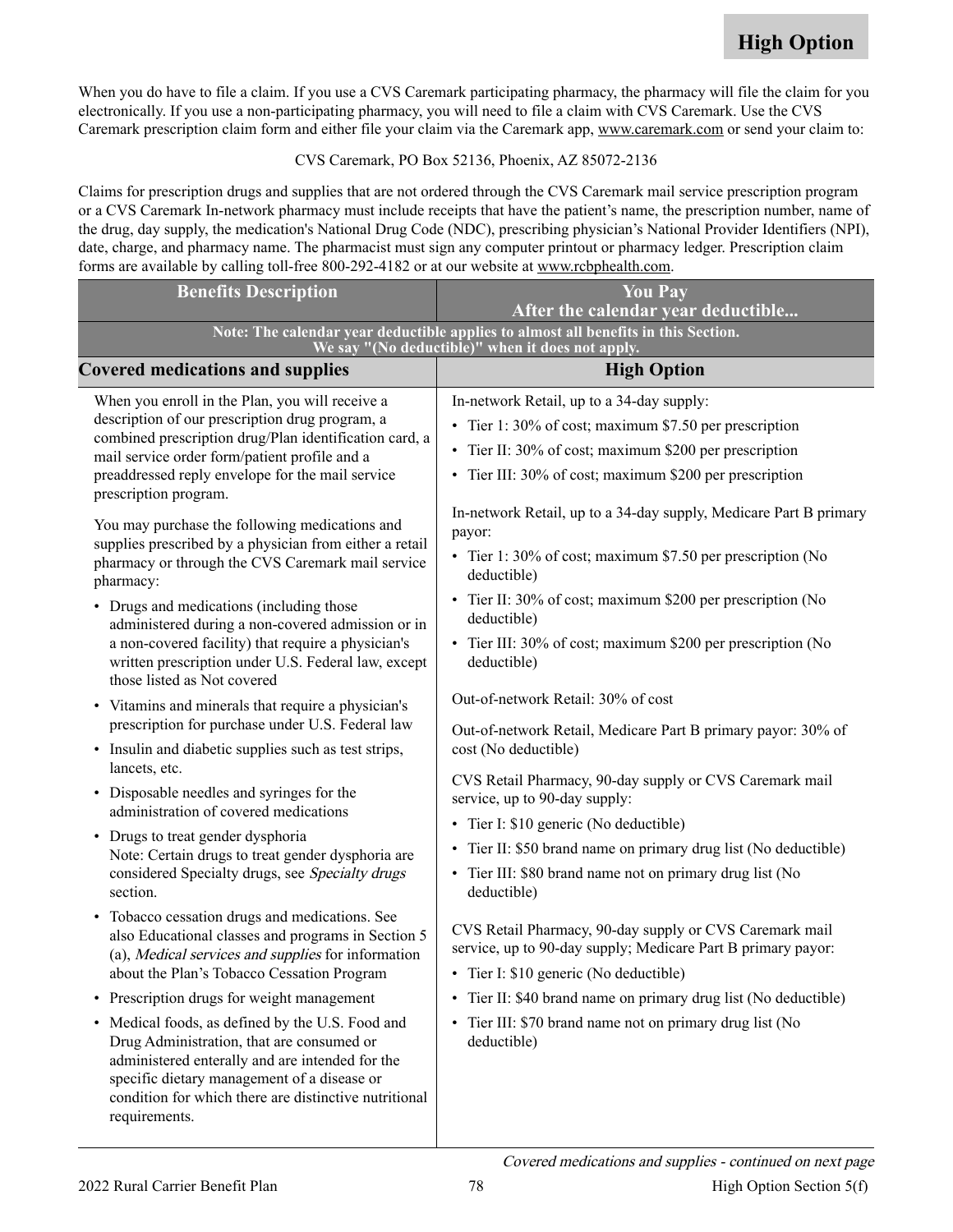| <b>Benefits Description</b>                                                                                                                                                                                                                                                                                                                                                                                                                                                                                                                                                   | <b>You Pay</b><br>After the calendar year deductible                                                                                                                                                                                                                                                                                                                                                                                                                                                                                            |
|-------------------------------------------------------------------------------------------------------------------------------------------------------------------------------------------------------------------------------------------------------------------------------------------------------------------------------------------------------------------------------------------------------------------------------------------------------------------------------------------------------------------------------------------------------------------------------|-------------------------------------------------------------------------------------------------------------------------------------------------------------------------------------------------------------------------------------------------------------------------------------------------------------------------------------------------------------------------------------------------------------------------------------------------------------------------------------------------------------------------------------------------|
| <b>Covered medications and supplies (cont.)</b>                                                                                                                                                                                                                                                                                                                                                                                                                                                                                                                               | <b>High Option</b>                                                                                                                                                                                                                                                                                                                                                                                                                                                                                                                              |
| The Plan covers medical food formulas and<br>enteral nutrition products that are ordered by a<br>healthcare provider and are medically necessary<br>to prevent clinical deterioration in members at<br>nutritional risk.(See Coverage below) Must meet<br>the definition of medical food (see Definitions,<br>Section 10.)<br>Must be receiving active, regular, and ongoing<br>medical supervision and must be unable to<br>manage the condition by modification of diet<br>alone.<br>Coverage is provided as follows:<br>Inborn errors of amino acid metabolism             | In-network Retail, up to a 34-day supply:<br>• Tier 1: 30% of cost; maximum \$7.50 per prescription<br>• Tier II: 30% of cost; maximum \$200 per prescription<br>• Tier III: 30% of cost; maximum \$200 per prescription<br>In-network Retail, up to a 34-day supply, Medicare Part B primary<br>payor:<br>• Tier 1: 30% of cost; maximum \$7.50 per prescription (No<br>deductible)<br>• Tier II: 30% of cost; maximum \$200 per prescription (No<br>deductible)<br>• Tier III: 30% of cost; maximum \$200 per prescription (No<br>deductible) |
| Food allergy with atopic dermatitis,<br>gastrointestinal symptoms, IgE mediation,<br>malabsorption disorder, seizure disorder, failure<br>to thrive, or prematurity, when administered<br>orally and is the sole source (100%) of nutrition.<br>This once per lifetime benefit is limited to one<br>year following the date of the initial prescription<br>or physician order for the medical food (e.g.,<br>Neocate, in a formula form or powders mixed to<br>become formulas)<br>Note: A prescription is required for medical foods<br>provided under the pharmacy benefit. | Out-of-network Retail: 30% of cost<br>Out-of-network Retail, Medicare Part B primary payor: 30% of<br>cost (No deductible)<br>CVS Retail Pharmacy, 90-day supply or CVS Caremark mail<br>service, up to 90-day supply:<br>• Tier I: \$10 generic (No deductible)<br>• Tier II: \$50 brand name on primary drug list (No deductible)<br>• Tier III: \$80 brand name not on primary drug list (No<br>deductible)                                                                                                                                  |
| Note: Prescription drugs for weight management<br>require prior authorization.<br>Note: Colostomy and ostomy supplies are covered<br>under Section 5(a), <i>Durable medical equipment</i> .                                                                                                                                                                                                                                                                                                                                                                                   | CVS Retail Pharmacy, 90-day supply or CVS Caremark mail<br>service, up to 90-day supply; Medicare Part B primary payor:<br>• Tier I: \$10 generic (No deductible)<br>• Tier II: \$40 brand name on primary drug list (No deductible)                                                                                                                                                                                                                                                                                                            |
| Note: A blood glucose meter can be provided at no<br>charge. For more information on how to obtain a<br>blood glucose meter, call toll-free: 800-588-4456.                                                                                                                                                                                                                                                                                                                                                                                                                    | • Tier III: \$70 brand name not on primary drug list (No<br>deductible)                                                                                                                                                                                                                                                                                                                                                                                                                                                                         |
| Note: For long-term maintenance medications, you are<br>limited to the initial prescription and two refills at a<br>CVS In-network retail pharmacy or at an Out-of-<br>network retail pharmacy. You must use the CVS<br>Caremark mail service pharmacy or a CVS Pharmacy<br>for a continuing supply of the medication after three<br>fills.                                                                                                                                                                                                                                   |                                                                                                                                                                                                                                                                                                                                                                                                                                                                                                                                                 |

Covered medications and supplies - continued on next page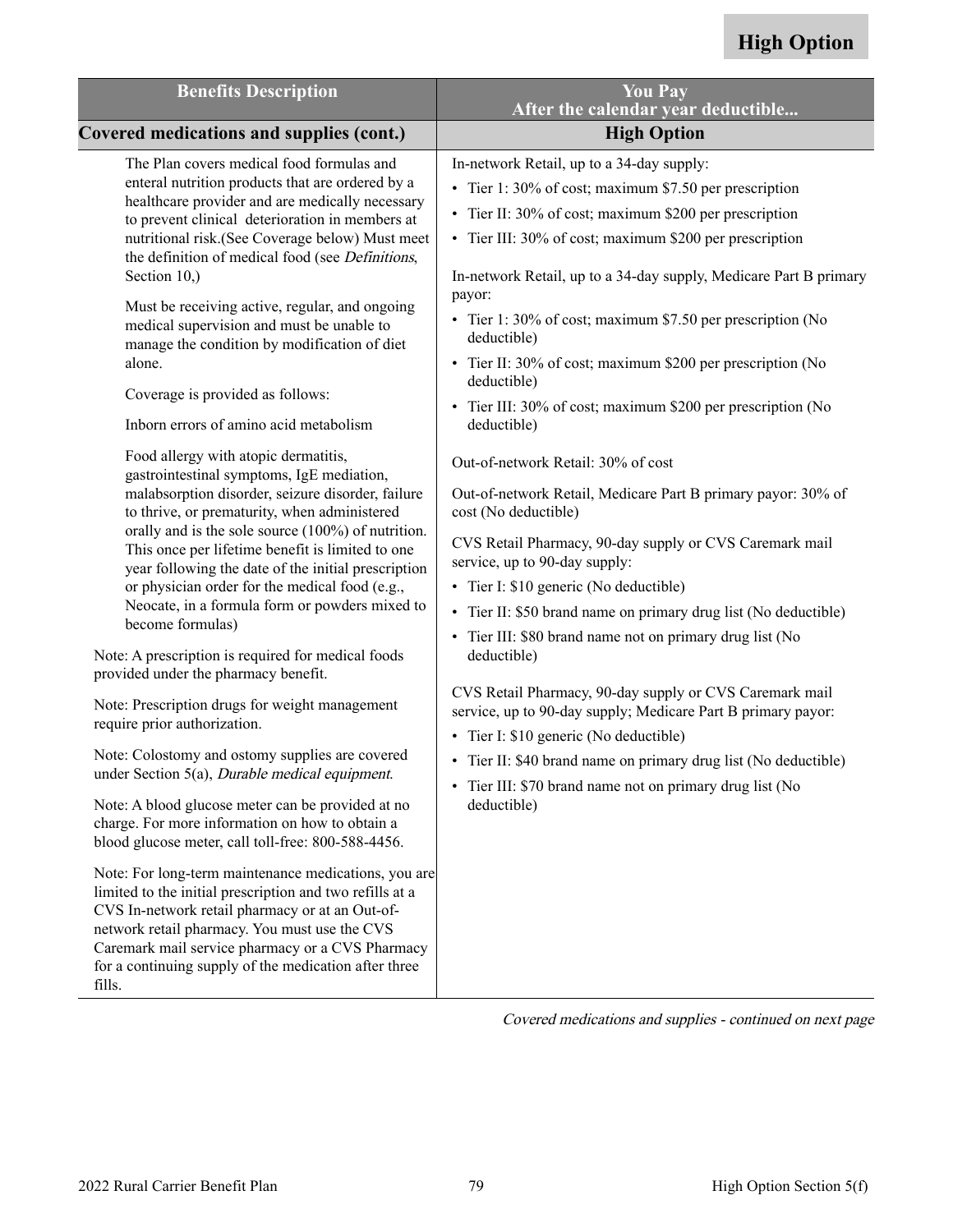| <b>Benefits Description</b>                                                                                                                                                                                                     | <b>You Pay</b><br>After the calendar year deductible                                                                                                 |
|---------------------------------------------------------------------------------------------------------------------------------------------------------------------------------------------------------------------------------|------------------------------------------------------------------------------------------------------------------------------------------------------|
| Covered medications and supplies (cont.)                                                                                                                                                                                        | <b>High Option</b>                                                                                                                                   |
| Drugs and diabetic supplies (including insulin), when<br>Medicare Part B is the primary payer.                                                                                                                                  | Nothing (No deductible)                                                                                                                              |
| Note: You must show your Medicare ID card at the<br>pharmacy when purchasing these items and Medicare<br>must pay first in order to receive the maximum<br>benefit.                                                             |                                                                                                                                                      |
| Specialty drugs are used to treat chronic complex<br>conditions and require special handling and close                                                                                                                          | CVS Caremark Specialty Pharmacy 30-day supply (includes when<br>retired with Medicare Part B coverage):                                              |
| monitoring and must be obtained from CVS Specialty<br>Pharmacy.                                                                                                                                                                 | • Tier IV: \$70 Specialty generic drugs (No deductible)                                                                                              |
| Note: Preauthorization is required. Call CVS Specialty<br>Pharmacy at 866-814-5506 for more information                                                                                                                         | • Tier V: \$90 Specialty preferred brand drugs (No deductible)<br>Tier VI: \$120 Specialty non-preferred brand drugs (No<br>$\bullet$<br>deductible) |
|                                                                                                                                                                                                                                 | CVS Caremark Specialty Pharmacy 90-day supply (includes when<br>retired with Medicare Part B coverage):                                              |
|                                                                                                                                                                                                                                 | • Tier IV: \$100 Specialty generic drugs (No deductible)                                                                                             |
|                                                                                                                                                                                                                                 | • Tier V: \$125 Specialty preferred brand drugs (No deductible)                                                                                      |
|                                                                                                                                                                                                                                 | • Tier VI: \$250 Specialty non-preferred brand drugs (No<br>deductible)                                                                              |
| Narcan (rescue agent)                                                                                                                                                                                                           | In-Network Retail: Nothing (No deductible)                                                                                                           |
| Note: If you are in a state that requires a prescription                                                                                                                                                                        | Out-of-network Retail: Nothing (No deductible)                                                                                                       |
| in order to purchase Narcan, you will have to obtain<br>one from your healthcare provider. Otherwise, you<br>may purchase Narcan without a prescription. Please<br>contact your local network pharmacy for more<br>information. | CVS Caremark mail service: Nothing (No deductible)                                                                                                   |
| Over-the-counter (OTC) nicotine replacement                                                                                                                                                                                     | In-Network Retail: Nothing (No deductible)                                                                                                           |
| therapy or prescription drugs approved by the FDA to<br>treat and nicotine dependence. A doctor's written                                                                                                                       | Out-of-network Retail: Nothing (No deductible)                                                                                                       |
| prescription is required. See also Educational classes<br>and programs in Section 5(a), Medical services and<br>supplies for information about the Plan's Tobacco                                                               | CVS Caremark mail service: Nothing (No deductible)                                                                                                   |
| Cessation Program.                                                                                                                                                                                                              |                                                                                                                                                      |
| <b>Preventive care medications</b>                                                                                                                                                                                              | <b>High Option</b>                                                                                                                                   |
| • Medications to promote better health as                                                                                                                                                                                       | In-network Retail: Nothing                                                                                                                           |
| recommended by ACA and the U.S. Preventive<br>Services Task Force (USPSTF) with a rating of "A"<br>or "B"                                                                                                                       | Out-of-network Retail: All Charges                                                                                                                   |
| CVS Caremark ACA No-Cost Preventive Services<br>List                                                                                                                                                                            |                                                                                                                                                      |
| Drugs and supplements on the lists are covered even if<br>they are listed as over-the-counter. Your doctor must<br>write a prescription for these preventive services and<br>they must be filled at a network pharmacy.         |                                                                                                                                                      |

Preventive care medications - continued on next page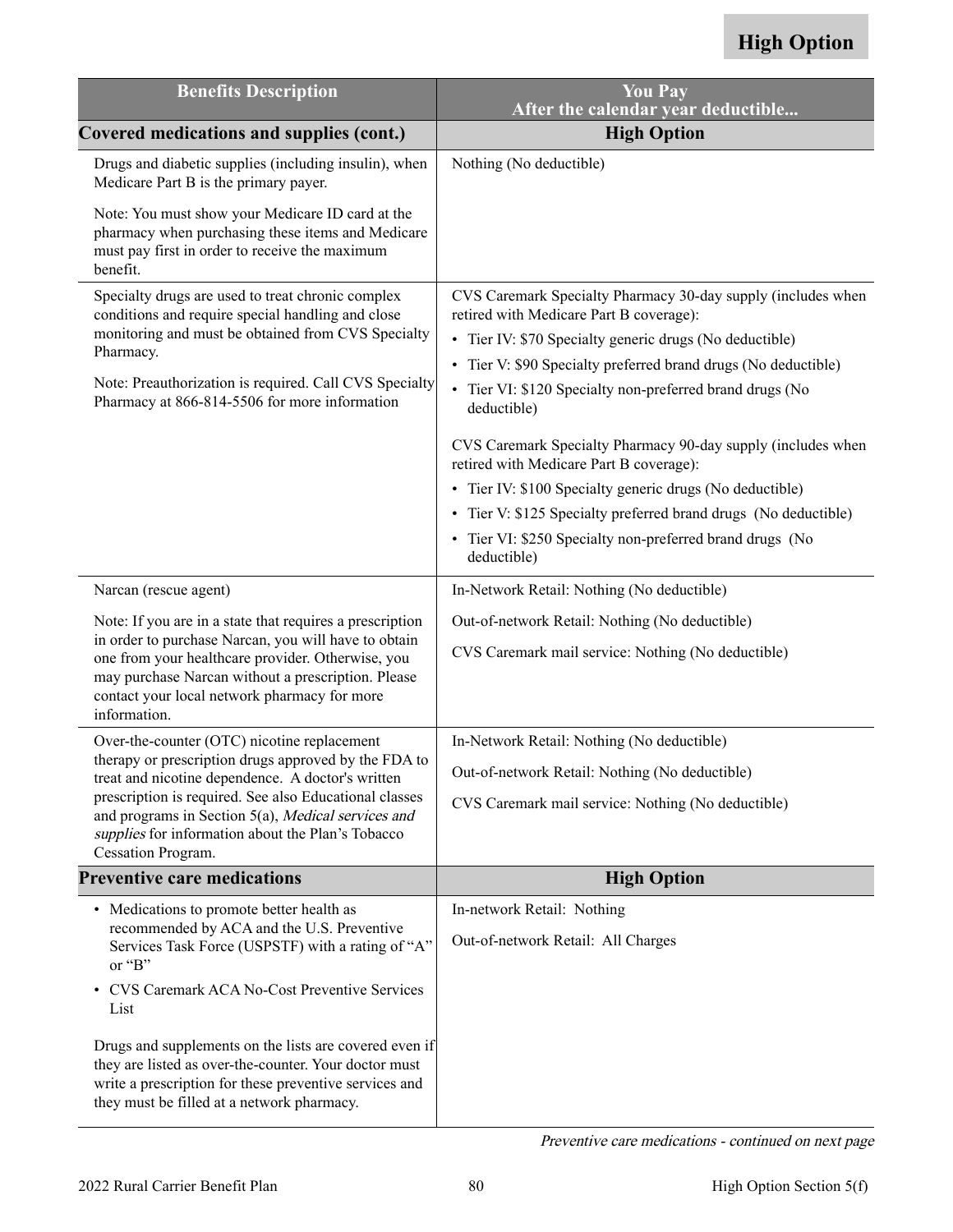| <b>Benefits Description</b>                                                                                                                                                                                                                                                                   | <b>You Pay</b><br>After the calendar year deductible                                                 |
|-----------------------------------------------------------------------------------------------------------------------------------------------------------------------------------------------------------------------------------------------------------------------------------------------|------------------------------------------------------------------------------------------------------|
| <b>Preventive care medications (cont.)</b>                                                                                                                                                                                                                                                    | <b>High Option</b>                                                                                   |
| Note: A complete list of preventive care services<br>recommended under the U.S. Preventive Services Task<br>Force (USPSTF) with a rating of "A" or "B" is<br>available online at www.<br>uspreventiveservicestaskforce.org/uspstf/<br>recommendation-topics/uspstf-and-b-<br>recommendations. | In-network Retail: Nothing<br>Out-of-network Retail: All Charges                                     |
| Note: A complete list of CVS Caremark No-Cost<br>preventive care services is available online at www.<br>caremark.com.                                                                                                                                                                        |                                                                                                      |
| Women's contraceptive drugs and devices, including:                                                                                                                                                                                                                                           | In-Network Retail: Nothing (No deductible)                                                           |
| • FDA-approved oral contraceptives that require a<br>written prescription including the over-the-counter<br>(OTC) emergency contraceptive drug                                                                                                                                                | Out-of-network Retail: Nothing (No deductible)<br>CVS Caremark mail service: Nothing (No deductible) |
| Diaphragms<br>٠                                                                                                                                                                                                                                                                               |                                                                                                      |
| Cervical caps                                                                                                                                                                                                                                                                                 |                                                                                                      |
| • Vaginal rings                                                                                                                                                                                                                                                                               |                                                                                                      |
| • Contraceptive hormone patches                                                                                                                                                                                                                                                               |                                                                                                      |
| <b>Not covered</b>                                                                                                                                                                                                                                                                            | <b>High Option</b>                                                                                   |
| Drugs and supplies for cosmetic purposes<br>٠                                                                                                                                                                                                                                                 | All Charges                                                                                          |
| Drugs to treat impotence and sexual dysfunction                                                                                                                                                                                                                                               |                                                                                                      |
| Medical foods and nutritional supplements, except<br>as described in Section $5(a)$ , Durable medical<br>equipment                                                                                                                                                                            |                                                                                                      |
| Nonprescription (over-the-counter) medications,<br>$\bullet$<br>except as noted above                                                                                                                                                                                                         |                                                                                                      |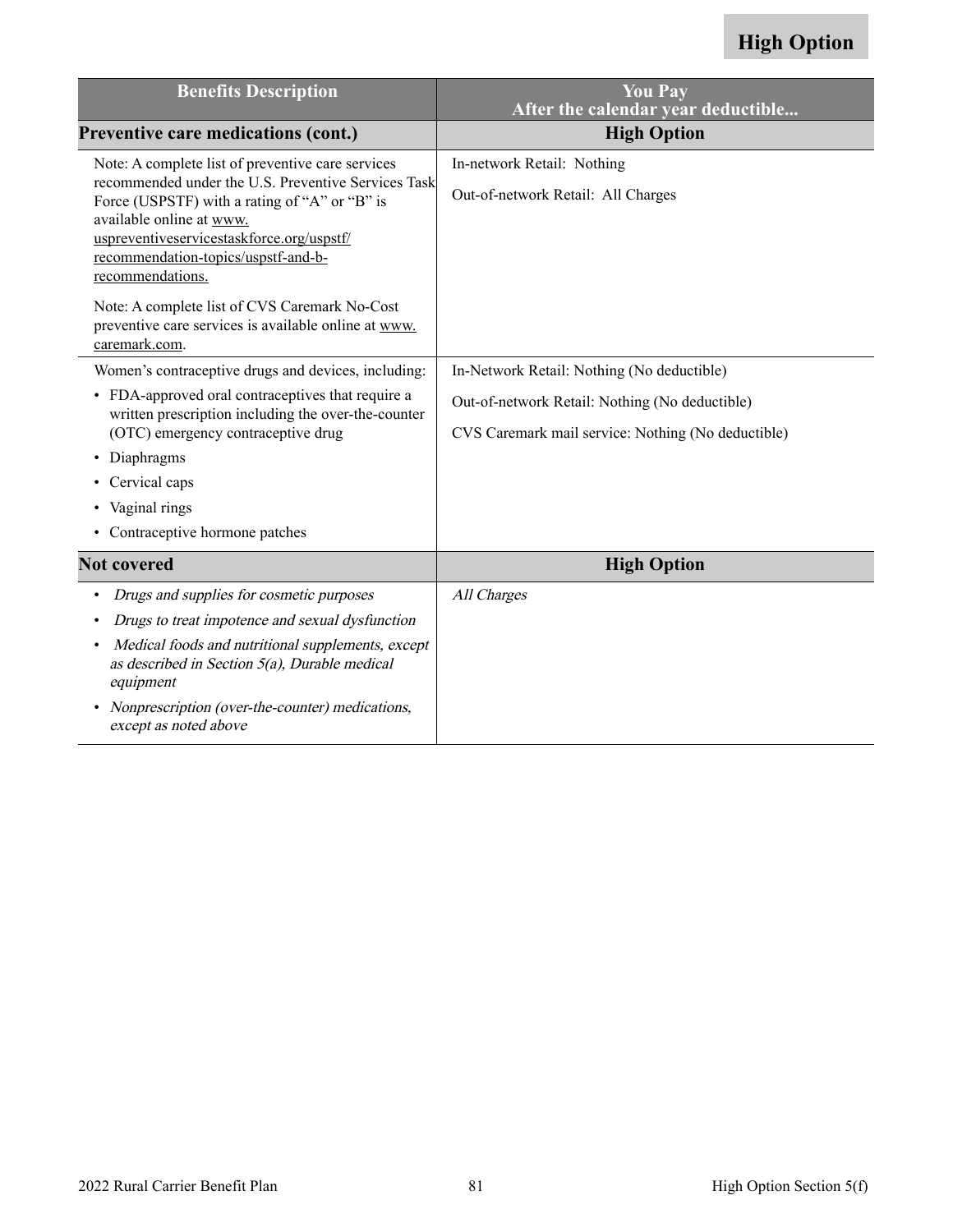**The State** 

### **Section 5(g). Dental Benefits**

| Important things you should keep in mind about these benefits:                                                                                                                                                                                                                                                                                                                                                             |                                                                                                                                                                                                                 |
|----------------------------------------------------------------------------------------------------------------------------------------------------------------------------------------------------------------------------------------------------------------------------------------------------------------------------------------------------------------------------------------------------------------------------|-----------------------------------------------------------------------------------------------------------------------------------------------------------------------------------------------------------------|
| • Please remember that all benefits are subject to the definitions, limitations, and exclusions in this<br>brochure and are payable only when we determine they are medically necessary.                                                                                                                                                                                                                                   |                                                                                                                                                                                                                 |
| $\bullet$<br>your FEHB Plan will be First/Primary payer of any benefit payments and your FEDVIP Plan is<br>secondary to your FEHB Plan. See Section 9, Coordinating benefits with other coverage.                                                                                                                                                                                                                          | If you are enrolled in a Federal Employees Dental/Vision Insurance Program (FEDVIP) Dental Plan,                                                                                                                |
|                                                                                                                                                                                                                                                                                                                                                                                                                            | The calendar year deductible is: \$50 per person. The dental deductible applies to almost all benefits in<br>this Section. We added "(No deductible)" to show when the calendar year deductible does not apply. |
| Be sure to read Section 4, Your costs for covered services, for valuable information about how cost<br>$\bullet$<br>if you are age 65 or over.                                                                                                                                                                                                                                                                             | sharing works. Also, read Section 9 for information about how we pay if you have other coverage, or                                                                                                             |
| • Note: We cover a hospital stay for dental procedures only when a non-dental physical impairment<br>exists which makes hospitalization necessary to safeguard the health of the patient. We cover the                                                                                                                                                                                                                     | dental procedure under <i>Dental benefits</i> listed below. See Section 5(c) for <i>inpatient hospital benefits</i> .                                                                                           |
| $\bullet$<br>Medicare Advantage for Rural Carrier Benefit Plan members. This Plan enhances your FEHB<br>coverage by lowering/eliminating cost-sharing for services and/or adding benefits at no additional<br>cost. Rural Carrier Benefit Plan members who also enroll in the Aetna Medicare Advantage Plan<br>B. The Aetna Medicare Advantage Plan is subject to Medicare rules. See Section 9 for additional<br>details. | If you enroll in Rural Carrier Benefit Plan and have primary Medicare Parts A and B, we offer Aetna<br>for Rural Carrier Benefit Plan will receive a credit of \$75 per month toward the cost of Medicare Part  |
| <b>Benefit Description</b>                                                                                                                                                                                                                                                                                                                                                                                                 | You pay                                                                                                                                                                                                         |
| <b>Accidental injury benefit</b>                                                                                                                                                                                                                                                                                                                                                                                           | <b>High Option</b>                                                                                                                                                                                              |
| The Plan will pay for the treatment or repair (including root                                                                                                                                                                                                                                                                                                                                                              | In-network: 10% of Plan allowance (No deductible)                                                                                                                                                               |
| canal therapy and crowns) of an accidental injury to sound                                                                                                                                                                                                                                                                                                                                                                 | $Q_{\rm tot}$ of noticeally 200/ of the Plan elleways and any                                                                                                                                                   |

| natural teeth (not from biting or chewing).<br>The services and supplies must be provided within one year                                                                       | Out-of-network: 20% of the Plan allowance and any<br>difference between our allowance and the billed amount (No<br>deductible) |
|---------------------------------------------------------------------------------------------------------------------------------------------------------------------------------|--------------------------------------------------------------------------------------------------------------------------------|
| of the accidental dental injury and the Patient must be a Plan<br>member when the dental services are received.                                                                 |                                                                                                                                |
| Note: We may request dental records, including X-rays, to<br>verify the condition of your teeth before the accidental<br>injury. Charges covered for dental accidents cannot be |                                                                                                                                |

considered under Dental benefits.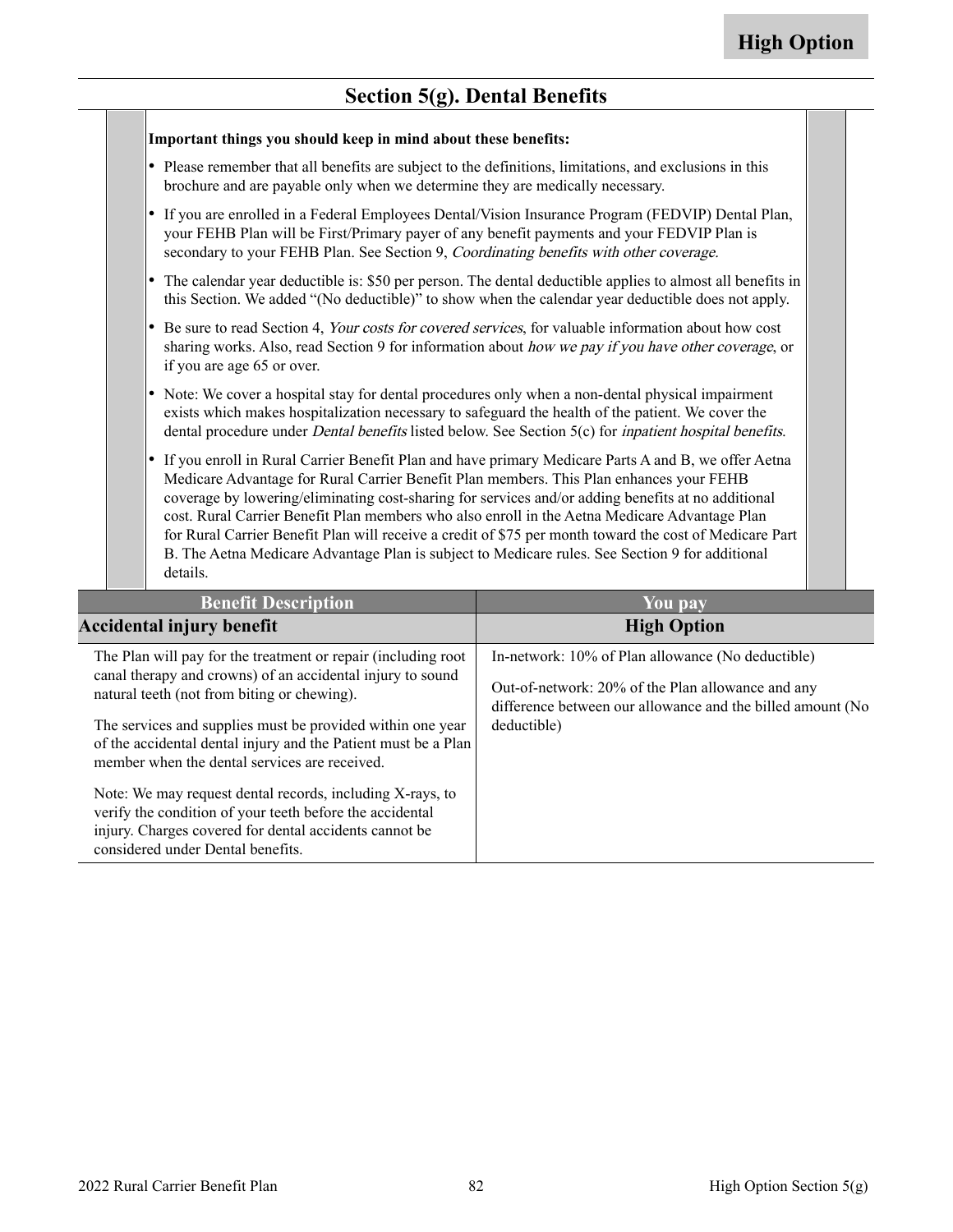| <b>Dental benefits</b>                                                                                                                                                                                                                                                                                                                                                                                                                                                                                                                                                                                                                                                                                                                               |  | <b>Dental Benefit Class A Schedule</b>                                                                                                                                                                                     |
|------------------------------------------------------------------------------------------------------------------------------------------------------------------------------------------------------------------------------------------------------------------------------------------------------------------------------------------------------------------------------------------------------------------------------------------------------------------------------------------------------------------------------------------------------------------------------------------------------------------------------------------------------------------------------------------------------------------------------------------------------|--|----------------------------------------------------------------------------------------------------------------------------------------------------------------------------------------------------------------------------|
| <b>Service</b>                                                                                                                                                                                                                                                                                                                                                                                                                                                                                                                                                                                                                                                                                                                                       |  | <b>High Option</b>                                                                                                                                                                                                         |
| The Plan pays actual charges for up to<br>two preventive care visits per person<br>each calendar year up to the scheduled<br>Plan allowance (No deductible).                                                                                                                                                                                                                                                                                                                                                                                                                                                                                                                                                                                         |  | Note: You are responsible for all charges that exceed the<br>Plan's scheduled allowance for the service listed below.                                                                                                      |
| Oral exam<br>Prophylaxis, adult and child<br>• Prophylaxis with fluoride treatment (thru age 22)                                                                                                                                                                                                                                                                                                                                                                                                                                                                                                                                                                                                                                                     |  | \$12.50 twice each calendar year<br>\$22.00 twice each calendar year<br>\$24.00 twice each calendar year                                                                                                                   |
| Space maintainer<br>Complete X-ray series<br>Panoramic X-ray<br>Single intraoral X-ray/bitewing single film<br>Each additional intraoral X-ray (up to 7)<br>Bitewings - 2 films<br>Bitewings - 4 films                                                                                                                                                                                                                                                                                                                                                                                                                                                                                                                                               |  | \$88.00<br>\$34.00<br>\$34.00<br>\$5.50<br>\$4.00<br>\$9.00<br>\$14.00                                                                                                                                                     |
| <b>Dental benefits</b>                                                                                                                                                                                                                                                                                                                                                                                                                                                                                                                                                                                                                                                                                                                               |  | <b>Dental Benefits Class B Schedule</b>                                                                                                                                                                                    |
| <b>Service</b>                                                                                                                                                                                                                                                                                                                                                                                                                                                                                                                                                                                                                                                                                                                                       |  | <b>High Option</b>                                                                                                                                                                                                         |
| After a deductible of \$50 per person during the<br>calendar year, the Plan pays actual charges up to<br>the scheduled allowance for each service. There<br>is no annual limit on the amount of services you<br>receive.<br><b>Restorations - 1 surface permanent</b><br><b>Restorations - 2 surface permanent</b><br><b>Restorations - 3 or more surface permanent</b><br><b>Restorations - Gold restoration</b><br><b>Extractions - Single tooth</b><br><b>Extractions - Pulp capping-direct</b><br><b>Extractions - Pulpotomy-vital</b><br>Root canal therapy<br>This includes the actual root canal treatment<br>and any replacements<br>One root<br>Root canal therapy<br>This includes the actual root canal treatment<br>and any replacements |  | Note: You are responsible for all charges that exceed the Plan's scheduled<br>allowance for the service listed below.<br>\$14.00<br>\$20.50<br>\$26.50<br>\$103.50<br>\$16.00<br>\$9.50<br>\$21.00<br>\$106.00<br>\$126.00 |
| Two roots<br>Root canal therapy<br>This includes the actual root canal treatment<br>and any replacements                                                                                                                                                                                                                                                                                                                                                                                                                                                                                                                                                                                                                                             |  | \$170.00                                                                                                                                                                                                                   |
| Three or more roots<br>Periodontics - Periodontal scaling and root<br>planning<br>Crowns/abutments - Resin and Resin with<br>metal                                                                                                                                                                                                                                                                                                                                                                                                                                                                                                                                                                                                                   |  | \$26.50<br>\$120.00                                                                                                                                                                                                        |
| Crowns/abutments - Porcelain<br>Crowns/abutments - Porcelain with gold<br>Crowns/abutments - Gold (full cast and 3/4<br>cast)                                                                                                                                                                                                                                                                                                                                                                                                                                                                                                                                                                                                                        |  | \$113.50<br>\$120.00<br>\$120.00                                                                                                                                                                                           |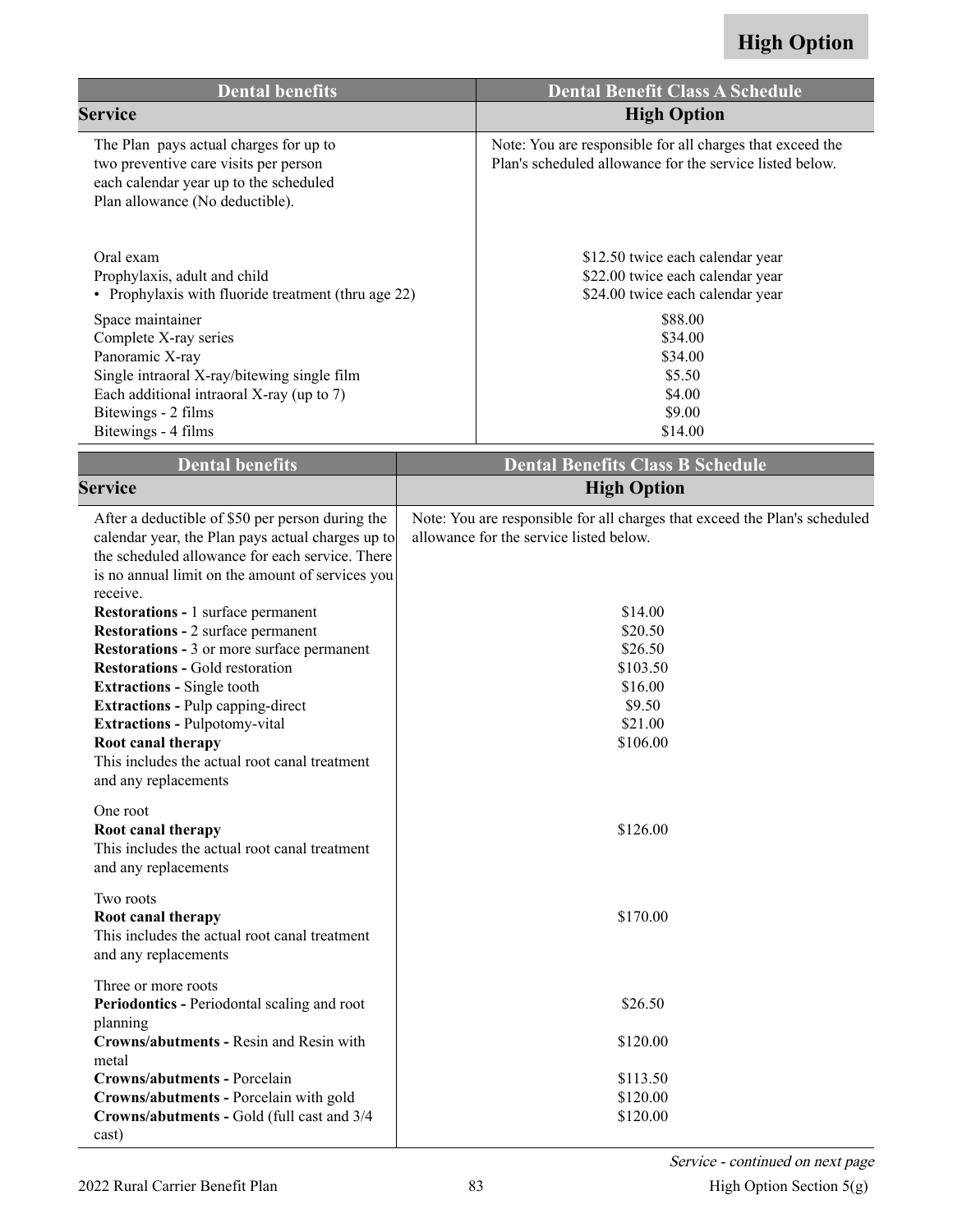| <b>Dental benefits</b>                                               | <b>Dental Benefits Class B Schedule</b> |
|----------------------------------------------------------------------|-----------------------------------------|
| Service (cont.)                                                      | <b>High Option</b>                      |
| <b>Crowns/abutments - Prefabricated resin and</b><br>stainless steel | \$21.50                                 |
| <b>Pontics</b> - Porcelain and Porcelain with gold                   | \$120.00                                |
| Dentures -                                                           |                                         |
| <b>Dentures</b> - Partial without bar                                | \$138.00                                |
| <b>Dentures</b> - Partial with bar                                   | \$157.00                                |
| <b>Dentures - Repairs (dentures and partials)</b>                    | \$14.00                                 |
| <b>Dentures</b> - Denture relining                                   | \$40.50                                 |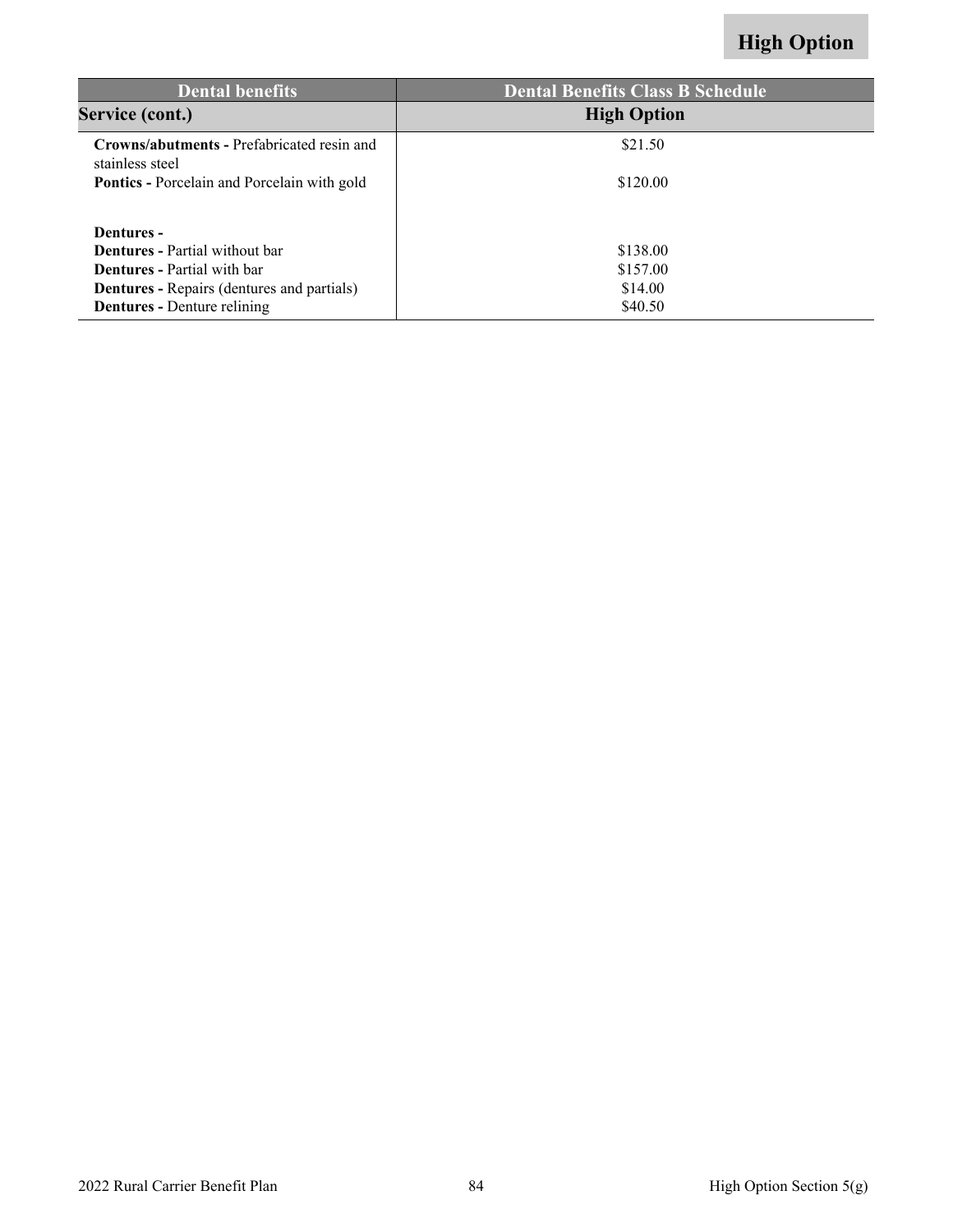| <b>Special feature</b>                           | <b>Description</b>                                                                                                                                                                                                                                                                                                                                                                                                                                                                                                              |  |  |  |  |  |
|--------------------------------------------------|---------------------------------------------------------------------------------------------------------------------------------------------------------------------------------------------------------------------------------------------------------------------------------------------------------------------------------------------------------------------------------------------------------------------------------------------------------------------------------------------------------------------------------|--|--|--|--|--|
| <b>Flexible benefits option</b>                  | Under the flexible benefits option, we determine the most effective way to provide services.                                                                                                                                                                                                                                                                                                                                                                                                                                    |  |  |  |  |  |
|                                                  | • We may identify medically appropriate alternatives to regular contract benefits as a less<br>costly alternative. If we identify a less costly alternative, we will ask you to sign an<br>alternative benefits agreement that will include all of the following terms in addition to<br>other terms as necessary. Until you sign and return the agreement, regular contract<br>benefits will continue.                                                                                                                         |  |  |  |  |  |
|                                                  | • Alternative benefits will be made available for a limited time period and are subject to<br>our ongoing review. You must cooperate with the review process.                                                                                                                                                                                                                                                                                                                                                                   |  |  |  |  |  |
|                                                  | • By approving an alternative benefit, we do not guarantee you will get it in the future.                                                                                                                                                                                                                                                                                                                                                                                                                                       |  |  |  |  |  |
|                                                  | • The decision to offer an alternative benefit is solely ours, and except as expressly<br>provided in the agreement, we may withdraw it at any time and resume regular contract<br>benefits.                                                                                                                                                                                                                                                                                                                                    |  |  |  |  |  |
|                                                  | • If you sign the agreement, we will provide the agreed-upon alternative benefits for the<br>stated time period (unless circumstances change). You may request an extension of the<br>time period, but regular contract benefits will resume if we do not approve your request.                                                                                                                                                                                                                                                 |  |  |  |  |  |
|                                                  | • Our decision to offer or withdraw alternative benefits is not subject to OPM review<br>under the disputed claims process. However, if at the time we make a decision<br>regarding alternative benefits, we also decide that regular contract benefits are not<br>payable, then you may dispute our regular contract benefits decision under the OPM<br>disputed claims process (see Section 8).                                                                                                                               |  |  |  |  |  |
| <b>Institutes of Excellence</b><br>(IOE)         | The Plan has special arrangements with facilities to provide services for tissue and organ<br>transplants only. The transplant network was designed to give you the opportunity to access<br>providers that demonstrate high quality medical care for transplant patients.                                                                                                                                                                                                                                                      |  |  |  |  |  |
|                                                  | Note: If a qualified tissue/organ transplant is medically necessary and performed at one of<br>the Institutes of Excellence (IOE) network facilities, you may be eligible for reimbursement<br>of some related to expenses for travel and lodging for the transplant recipient and one<br>family member or caregiver. We may also assist you and one family member or caregiver<br>with travel and lodging arrangements. This benefit does not apply to normal in-network<br>facilities but only to the IOE network facilities. |  |  |  |  |  |
|                                                  | Reimbursement is subject to IRS regulations.                                                                                                                                                                                                                                                                                                                                                                                                                                                                                    |  |  |  |  |  |
|                                                  | Note: Receipts are required for reimbursement of travel and lodging costs.                                                                                                                                                                                                                                                                                                                                                                                                                                                      |  |  |  |  |  |
|                                                  | You or your physician can coordinate arrangements by calling a case manager in Aetna's<br>Medical Management Department at 800-638-8432. For additional information regarding<br>the Aetna Transplant Network, please call toll-free 800-638-8432.                                                                                                                                                                                                                                                                              |  |  |  |  |  |
| <b>Cancer treatment benefit</b>                  | We will pay 100% of the Plan allowance for drugs, services and supplies normally covered<br>by the Plan for treatment of an illness diagnosed as cancer. The service or supply must be<br>for the treatment of a malignancy. A diagnosis secondary to cancer is not covered under this<br>benefit.                                                                                                                                                                                                                              |  |  |  |  |  |
| Kidney (renal) dialysis<br>benefit               | We will pay 90% of the Plan allowance for services, supplies and testing for kidney (renal)<br>dialysis. This benefit applies to inpatient and outpatient kidney dialysis.                                                                                                                                                                                                                                                                                                                                                      |  |  |  |  |  |
| <b>Services for deaf and</b><br>hearing impaired | No benefit, except as shown in Section 5(a), <i>Hearing services</i> .                                                                                                                                                                                                                                                                                                                                                                                                                                                          |  |  |  |  |  |

### **Section 5(h). Special Features**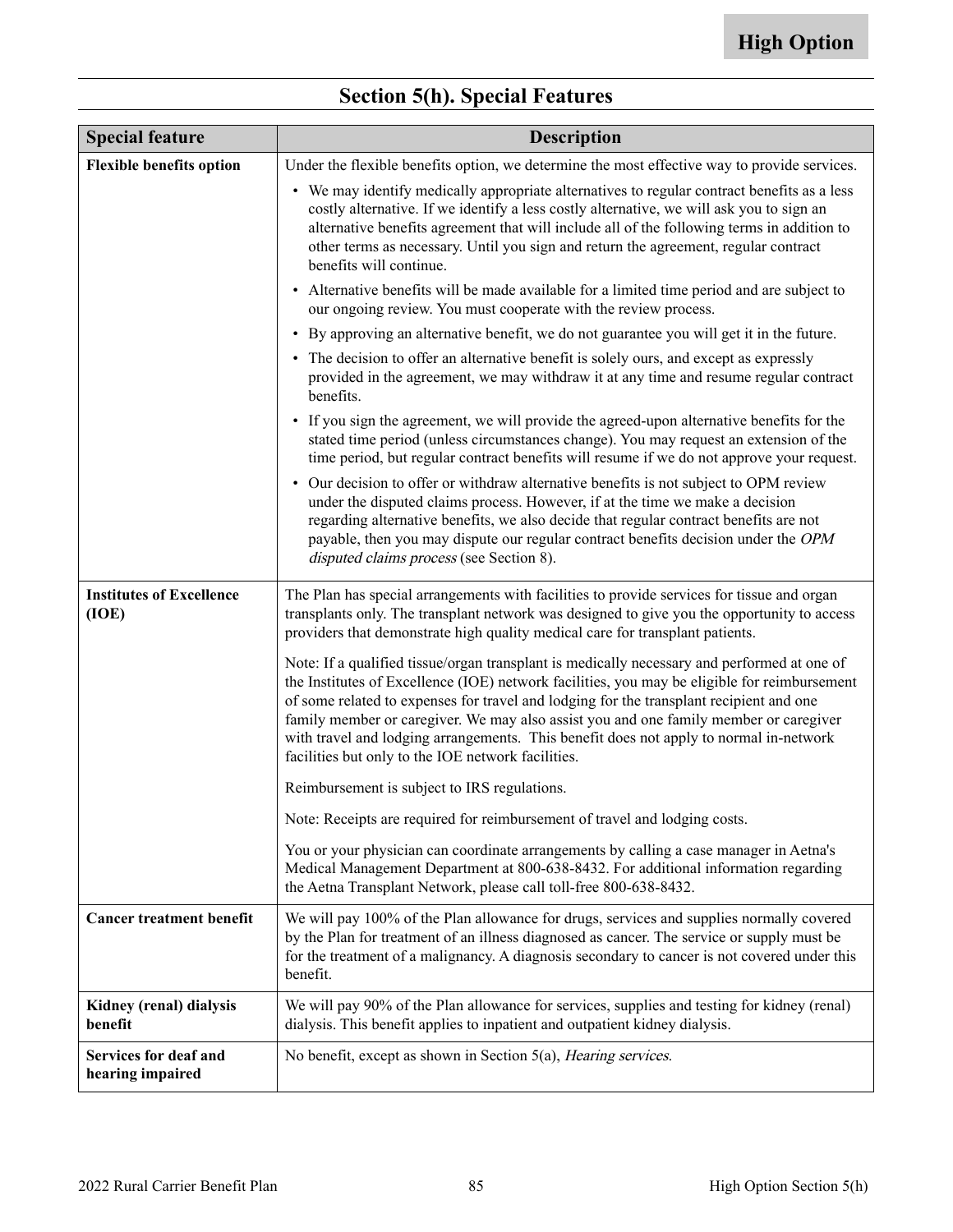| <b>Informed Health® Line</b>                                       | Informed Health® Line provides eligible members with phone access to registered nurses<br>experienced in providing information on a variety of health topics. Informed Health Line is<br>available 24 hours a day, 7 days a week and can be reached by calling 800-638-8432. We<br>provide TDD service for the hearing and speech-impaired. We also offer foreign language<br>translation for non-English speaking members. Informed Health Line nurses cannot<br>diagnose, prescribe medication or give medical advice.<br>Members also may e-mail a nurse by clicking on the "Talk to a Nurse" link on the Aetna<br>member website at www.RCBPhealth.com. Nurses respond to these online member<br>inquiries within 24 hours.<br>The online Healthwise Knowledgebase is an online education support resource available to<br>members through the Aetna member website. It is a user-friendly decision-support tool that<br>provides clinical information on 6,000 health topics, 600 medical tests and procedures, 500<br>support groups and 3,000 medications. The tool promotes informed health decision-making<br>and helps members learn about their treatment options.<br>Informed Health Line nurses also have access to the Healthwise video library and can relay<br>video links to callers upon request or to provide further education/support of the health<br>topic they discussed. |
|--------------------------------------------------------------------|---------------------------------------------------------------------------------------------------------------------------------------------------------------------------------------------------------------------------------------------------------------------------------------------------------------------------------------------------------------------------------------------------------------------------------------------------------------------------------------------------------------------------------------------------------------------------------------------------------------------------------------------------------------------------------------------------------------------------------------------------------------------------------------------------------------------------------------------------------------------------------------------------------------------------------------------------------------------------------------------------------------------------------------------------------------------------------------------------------------------------------------------------------------------------------------------------------------------------------------------------------------------------------------------------------------------------------------------------------------------------------------------------|
| <b>Healthy Maternity</b><br>Program                                | You have access to Aetna's Healthy Maternity Program, which provides educational<br>material and support to pregnant members. Contact Customer Service toll-free at<br>800-638-8432 for more information.                                                                                                                                                                                                                                                                                                                                                                                                                                                                                                                                                                                                                                                                                                                                                                                                                                                                                                                                                                                                                                                                                                                                                                                         |
| PinnacleCare                                                       | PinnacleCare provides expert medical guidance when you and your covered dependents are<br>faced with a serious or complicated medical condition and might not know where to turn.<br>We are here to help you find the right specialist, get a second opinion, and navigate the<br>medical system. PinnacleCare saves you time and helps you avoid unnecessary medical<br>procedures by making sure you see the right in-network provider, when needed.<br>Our customized services may include:<br>• Expert medical opinion/confirmation of your diagnosis<br>• Research on your diagnosis and treatment options<br>• Customized report identifying top local, regional, or national specialists to fit your<br>needs<br>• Facilitated appointments with top specialists or Centers of Excellence<br>Gathering, organizing, and forwarding of your key medical records<br>• Virtual consultation for second medical opinion if the specialist you need is out of your<br>area<br>PinnacleCare representatives are available to assist you Monday through Friday 8 a.m. -<br>6 p.m. (EST) at 888-442-7380 or PinnacleCare.com/support. Let us guide you to the best<br>healthcare possible.                                                                                                                                                                                                         |
| <b>Complex and Chronic</b><br><b>Disease Management</b><br>Program | AccordantCare offers programs for the following complex chronic medical conditions:<br>• Seizure disorders (Epilepsy)<br>• Rheumatoid Arthritis (RA)<br>• Multiple Sclerosis (MS)<br>Crohn's Disease<br>$\bullet$<br>• Parkinson's Disease (PD)<br>Systemic Lupus Erythematosus (SLE)<br>· Myasthenia Gravis (MG)<br>• Sickle Cell Disease (SCD)                                                                                                                                                                                                                                                                                                                                                                                                                                                                                                                                                                                                                                                                                                                                                                                                                                                                                                                                                                                                                                                  |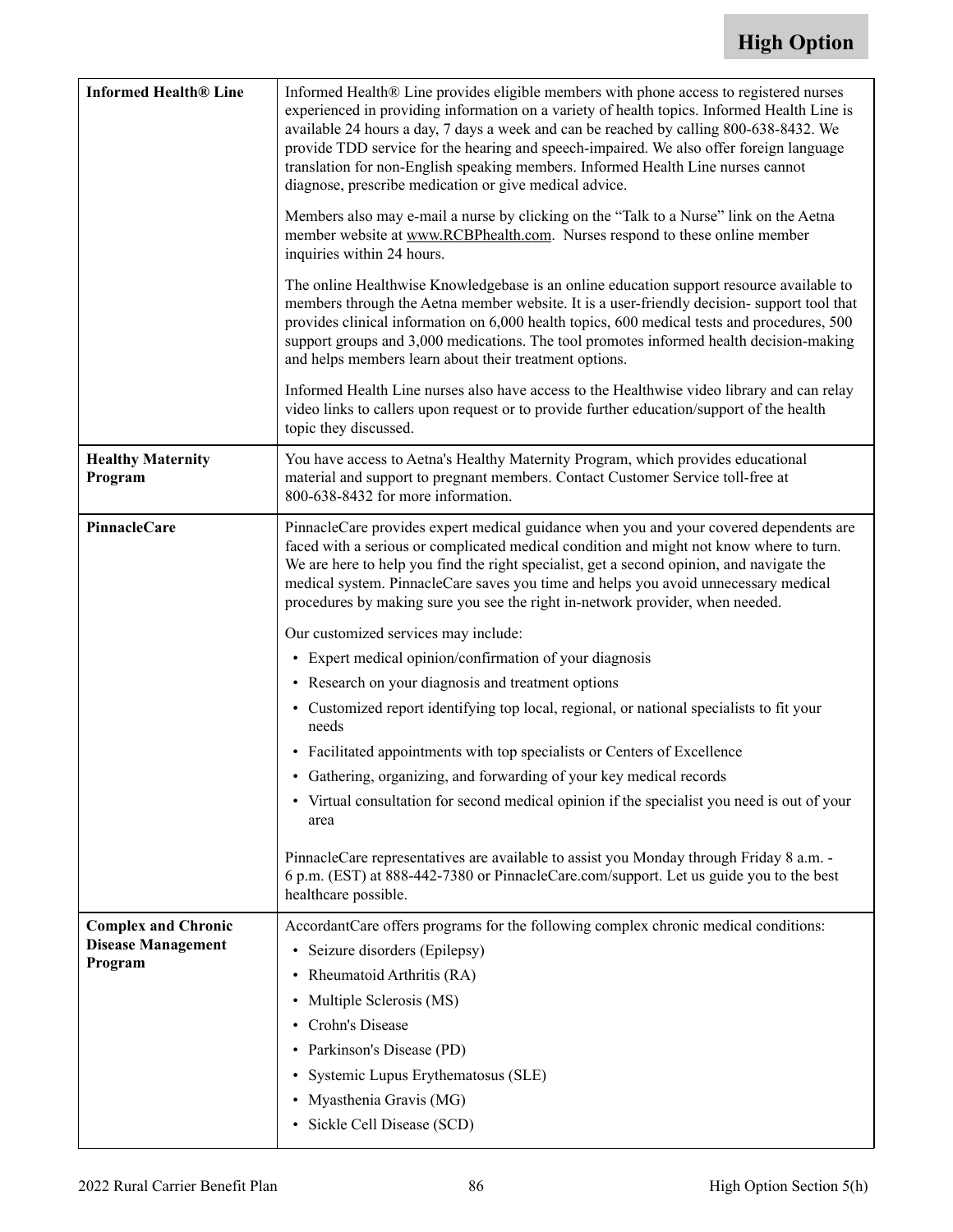|                                   | • Cystic Fibrosis (CF)                                                                                                                                                                                                                                                                                                               |  |  |  |  |
|-----------------------------------|--------------------------------------------------------------------------------------------------------------------------------------------------------------------------------------------------------------------------------------------------------------------------------------------------------------------------------------|--|--|--|--|
|                                   |                                                                                                                                                                                                                                                                                                                                      |  |  |  |  |
|                                   | • Hemophilia                                                                                                                                                                                                                                                                                                                         |  |  |  |  |
|                                   | · Scleroderma                                                                                                                                                                                                                                                                                                                        |  |  |  |  |
|                                   | • Gaucher Disease                                                                                                                                                                                                                                                                                                                    |  |  |  |  |
|                                   | • Polymyositis                                                                                                                                                                                                                                                                                                                       |  |  |  |  |
|                                   | • Amyotrophic Lateral Sclerosis (ALS-Lou Gehrig's Disease)                                                                                                                                                                                                                                                                           |  |  |  |  |
|                                   | • Dermatomyositis                                                                                                                                                                                                                                                                                                                    |  |  |  |  |
|                                   | • Chronic Inflammatory Demyelinating Polyradiculoneuropathy (CIDP)                                                                                                                                                                                                                                                                   |  |  |  |  |
|                                   | • Ulcerative Colitis                                                                                                                                                                                                                                                                                                                 |  |  |  |  |
|                                   | • Human Immunodeficiency Virus (HIV)                                                                                                                                                                                                                                                                                                 |  |  |  |  |
|                                   | • Chronic Kidney Disease (CKD)                                                                                                                                                                                                                                                                                                       |  |  |  |  |
|                                   | For more information on the AccordantCare programs, please call toll-free 866-380-6295.                                                                                                                                                                                                                                              |  |  |  |  |
| Care<br><b>Management Program</b> | For your health needs and concerns, RCBP offers several resources through our Care<br>Management Program to assist you with your care coordination for acute and/or chronic<br>condition(s). This program provides education, clinical support, and access to support and<br>well-being tools to help you better manage your health. |  |  |  |  |
|                                   | Our Care Management Program offers:                                                                                                                                                                                                                                                                                                  |  |  |  |  |
|                                   | • 1:1 support with a clinical nurse who can help you:                                                                                                                                                                                                                                                                                |  |  |  |  |
|                                   | - Assistance in developing a plan to address your specific health needs and achieve<br>your goals                                                                                                                                                                                                                                    |  |  |  |  |
|                                   | - To help you understand your benefit offerings                                                                                                                                                                                                                                                                                      |  |  |  |  |
|                                   | - To answer your health-related questions                                                                                                                                                                                                                                                                                            |  |  |  |  |
|                                   | • Group Coaching                                                                                                                                                                                                                                                                                                                     |  |  |  |  |
|                                   | • Digital support                                                                                                                                                                                                                                                                                                                    |  |  |  |  |
|                                   | • Customized health action plans based on your needs and preferences                                                                                                                                                                                                                                                                 |  |  |  |  |
|                                   | • Personalized communications to assist you with making informed health decisions                                                                                                                                                                                                                                                    |  |  |  |  |
|                                   | To start using our digital support tools, log in to the Aetna member website from<br>RCBPhealth.com. First-time users will need to register.                                                                                                                                                                                         |  |  |  |  |
|                                   | We offer several digital health and wellness related programs and resources:                                                                                                                                                                                                                                                         |  |  |  |  |
|                                   | • Personal health record–organize and store your health history and information, plus get<br>health alerts and notifications.                                                                                                                                                                                                        |  |  |  |  |
|                                   | • Health assessment – get a custom, step-by-step plan based on questions about your<br>health and habits.                                                                                                                                                                                                                            |  |  |  |  |
|                                   | • Health Decision Support – learn about your healthcare and treatment options.                                                                                                                                                                                                                                                       |  |  |  |  |
|                                   | • Online coaching programs - find dynamic health coaching programs that give you<br>personalized support.                                                                                                                                                                                                                            |  |  |  |  |
|                                   | • Aetna Health Dashboard-view your health information, and find entry points to health<br>and wellness programs and resources.                                                                                                                                                                                                       |  |  |  |  |
|                                   | • Additional member resources such as: Cancer Support, Joint Pain Support,<br>and Maternity Support.                                                                                                                                                                                                                                 |  |  |  |  |
|                                   | Our Care Management Program includes the following programs and services. For more<br>information about our Care Management Program or services, please call 800-638-8432<br>and select the correct prompt. We are available to assist you Monday-Friday from 6:00 a.m.<br>to 5 p.m. Mountain Time (MST).                            |  |  |  |  |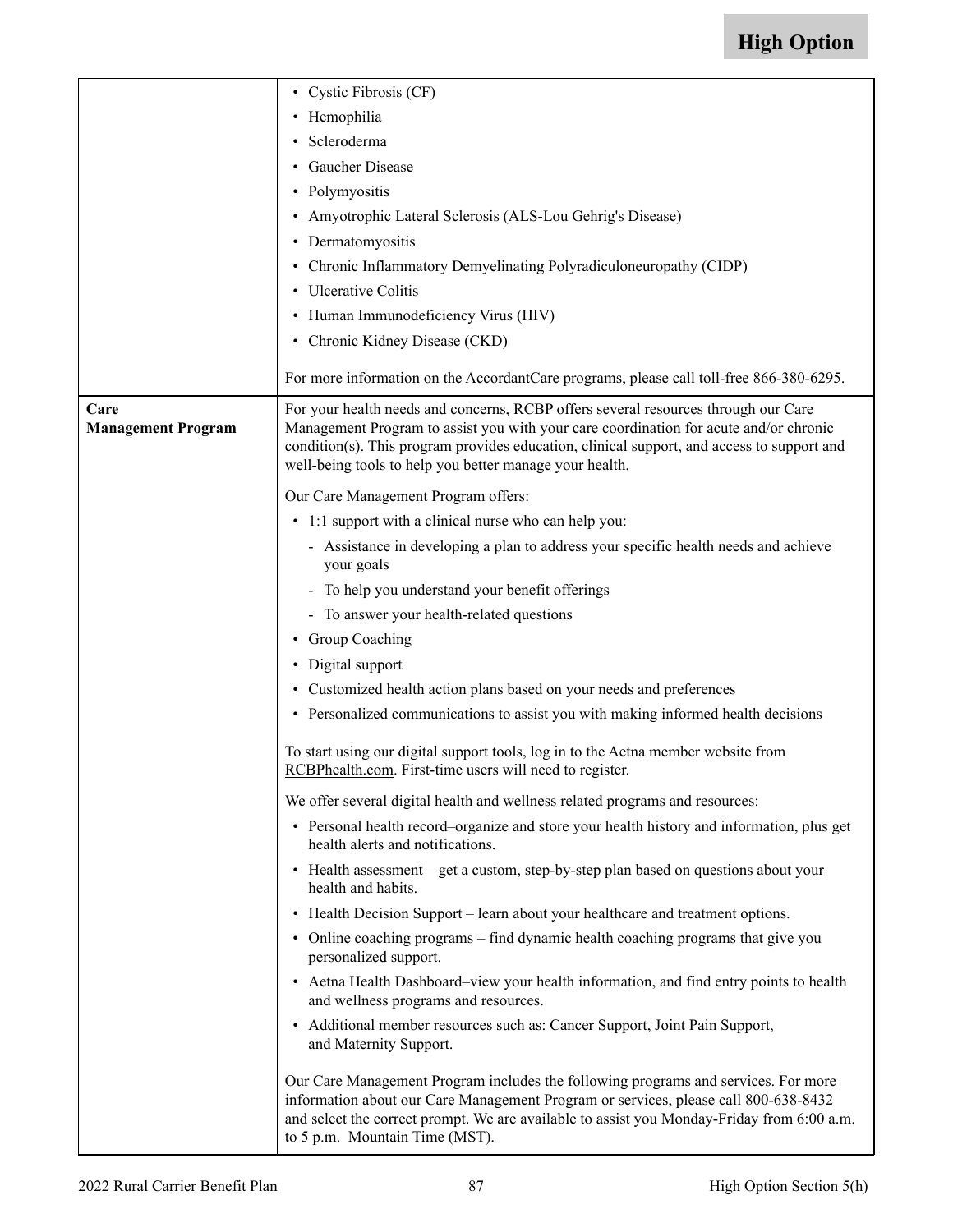| <b>Special feature</b>                     | <b>Description</b>                                                                                                                                                                                                                                                                                                                                                                                                                                                                                                                                                                                                                            |  |  |  |  |  |
|--------------------------------------------|-----------------------------------------------------------------------------------------------------------------------------------------------------------------------------------------------------------------------------------------------------------------------------------------------------------------------------------------------------------------------------------------------------------------------------------------------------------------------------------------------------------------------------------------------------------------------------------------------------------------------------------------------|--|--|--|--|--|
| • Back & Joint Care                        | Provides digital support for members dealing with musculoskeletal (MSK) issues, acute and<br>chronic pain, and either taking opioids or trying to avoid opioids. The program helps you<br>improve your quality of life by helping you manage and reduce your chronic MSK pain,<br>without surgery or drugs. If RCBP identifies that there is an opportunity to help you<br>improve your care, you will be invited to participate. Eligible participants will receive<br>access to exercise therapy, motivational coaching, 1:1 support and education that is tailored<br>to the participant's specific needs.                                 |  |  |  |  |  |
| <b>Behavioral Health</b><br><b>Support</b> | RCBP provides resources and support to help you address mental health or behavioral<br>health conditions like anxiety, depression, substance use disorders, domestic violence and<br>more. Our team will work with you, help you understand your benefits and guide you<br>through the wellness programs we offer. We are here to support you, get you connected<br>with a clinical social worker, psychologist or other behavior health professional to obtain<br>the right treatment, the best services and resources to manage the daily obstacles that may<br>be keeping you from achieving a healthier happy life.                       |  |  |  |  |  |
| <b>Cancer Support</b>                      | Provides dedicated proactive support to individuals along their cancer journey. We<br>understand that a cancer diagnosis is life changing and can be overwhelming, and we are<br>here to help you. Through our program, individuals will better understand their benefits,<br>have the ability to locate the right provider for their specific need and get certain services<br>approved. Individuals will also receive care management support for holistic care,<br>treatment side effects, and medication management.                                                                                                                      |  |  |  |  |  |
| <b>Compassionate Care</b>                  | Offers you service and support when you or a family member have a serious illness or face<br>imminent end-of-life decisions. The program provides you tools and information to<br>encourage advanced planning for the kind of issues often associated with an advanced<br>illness, such as living wills, advance directives, and tips on how to begin conversations<br>about these issues with loved ones. This program is designed to provide quality of life<br>improvement through health condition management and to reduce costs for you and your<br>family at the end of life through timely member and caregiver education.            |  |  |  |  |  |
| • Healing Better                           | Provides support and educational resources for total knee or hip replacement surgery. The<br>program gives you the tools and resources you need to prepare for a successful surgery and<br>healthy recovery. It provides you access to benefit information specific to joint services,<br>holistic overview of pain management options, digital, personalized education on recovery<br>resources, mental and physical health tips and more.                                                                                                                                                                                                   |  |  |  |  |  |
| <b>Social Work</b>                         | Is designed to assist you in improving your quality of life by taking steps to help you locate<br>the right resources. Social Workers can help connect you with community resources that<br>can provide you services in times of need. Some examples include:<br>• Local food pantries<br>• Utility or rental assistance programs<br>• Home-delivered meal services<br>• Support groups<br>• Counseling services<br>• Federal and state programs<br>Our social workers are licensed and degreed professionals with experience in a variety of<br>settings, including government and non-profit organizations, hospitals, schools and clinics. |  |  |  |  |  |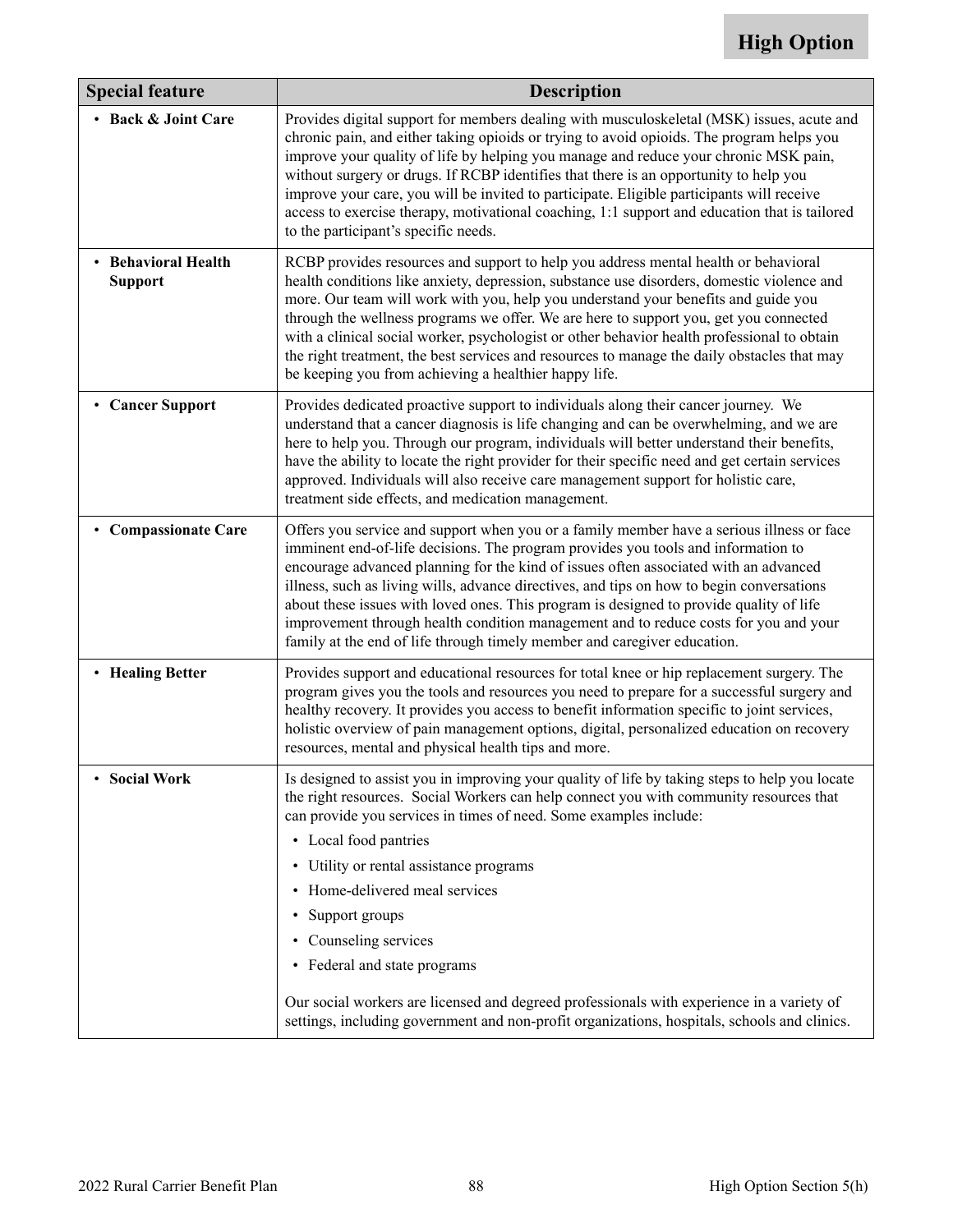<span id="page-90-0"></span>

| • Transform Diabetes<br>Care       | Helps members keep their diabetes and hypertension in check. The program uses medical<br>claims, pharmacy claims, biometric screening data, and lab results to identify opportunities<br>to help members improve their health. Members are provided personal guidance in five<br>areas of focus: medication adherence, taking the right medication, self-monitoring of blood<br>glucose and blood pressure, lifestyle and comorbidity management and recommended<br>screenings, which all are based on the member's specific needs. You do not need to enroll<br>in this program. If RCBP identifies there is an opportunity to help you improve your care,<br>we will contact you by phone, letter, email, or even in person by a CVS pharmacist or<br>MinuteClinic provider. |  |  |  |  |  |
|------------------------------------|--------------------------------------------------------------------------------------------------------------------------------------------------------------------------------------------------------------------------------------------------------------------------------------------------------------------------------------------------------------------------------------------------------------------------------------------------------------------------------------------------------------------------------------------------------------------------------------------------------------------------------------------------------------------------------------------------------------------------------------------------------------------------------|--|--|--|--|--|
| Lab Savings program                | The Lab Savings program gives you the option of having covered outpatient laboratory<br>testing paid at 100%, if your covered provider sends your lab work to Quest Diagnostics or<br>LabCorp for processing.                                                                                                                                                                                                                                                                                                                                                                                                                                                                                                                                                                  |  |  |  |  |  |
|                                    | The Lab Savings program is an optional program. If you or your provider chooses not to<br>participate in the Lab Savings Program, you will not be penalized. You will simply receive<br>the regular Plan benefit for lab tests (see page 28).                                                                                                                                                                                                                                                                                                                                                                                                                                                                                                                                  |  |  |  |  |  |
|                                    | The Lab Savings program covers most outpatient laboratory testing covered by the Plan<br>provided that the tests are ordered by a covered provider and processed by Quest<br>Diagnostics or LabCorp. Outpatient lab work covered by the Lab Savings Program<br>includes: blood tests (e.g., cholesterol, CBC, thyroid), urine testing (e.g., urinalysis),<br>cytology and pathology (e.g., pap smear, biopsy) and cultures (e.g., throat culture).                                                                                                                                                                                                                                                                                                                             |  |  |  |  |  |
|                                    | The Lab Savings program does not cover: lab tests ordered during a hospital stay, lab work<br>needed on an emergency (STAT) basis and time sensitive lab tests such as fertility testing,<br>bone marrow studies and spinal fluid tests. Lab Savings program also does not cover X-<br>rays, imaging tests (e.g., CT scans, MRI scans, PET scans), mammography, dental work or<br>lab testing processed by another lab testing company.                                                                                                                                                                                                                                                                                                                                        |  |  |  |  |  |
|                                    | For Lab Savings program services, please call Quest Diagnostics at 866-697-8378 or<br>LabCorp at 888-522-2677 or search for Quest Diagnostics or LabCorp using your zip code<br>in the Plan's online provider search tool website at www.rcbphealth.com.                                                                                                                                                                                                                                                                                                                                                                                                                                                                                                                       |  |  |  |  |  |
| <b>Pharmacy Advisor</b><br>Program | If you have one or more of the following chronic conditions, you have the opportunity to<br>discuss one-on-one with a CVS Health pharmacist any questions or concerns about the<br>medication(s) you are taking. Please call toll-free 866-624-1481.                                                                                                                                                                                                                                                                                                                                                                                                                                                                                                                           |  |  |  |  |  |
|                                    | • Diabetes                                                                                                                                                                                                                                                                                                                                                                                                                                                                                                                                                                                                                                                                                                                                                                     |  |  |  |  |  |
|                                    | • Congestive Heart Failure (CHF)                                                                                                                                                                                                                                                                                                                                                                                                                                                                                                                                                                                                                                                                                                                                               |  |  |  |  |  |
|                                    | • Coronary Artery Disease (CAD)                                                                                                                                                                                                                                                                                                                                                                                                                                                                                                                                                                                                                                                                                                                                                |  |  |  |  |  |
|                                    | • Hypertension (high blood pressure)                                                                                                                                                                                                                                                                                                                                                                                                                                                                                                                                                                                                                                                                                                                                           |  |  |  |  |  |
|                                    | • Dyslipidemia (high cholesterol)                                                                                                                                                                                                                                                                                                                                                                                                                                                                                                                                                                                                                                                                                                                                              |  |  |  |  |  |
|                                    | • Asthma                                                                                                                                                                                                                                                                                                                                                                                                                                                                                                                                                                                                                                                                                                                                                                       |  |  |  |  |  |
|                                    | • Chronic obstructive pulmonary disease (COPD)                                                                                                                                                                                                                                                                                                                                                                                                                                                                                                                                                                                                                                                                                                                                 |  |  |  |  |  |
|                                    | • Depression                                                                                                                                                                                                                                                                                                                                                                                                                                                                                                                                                                                                                                                                                                                                                                   |  |  |  |  |  |
|                                    | • Osteoporosis                                                                                                                                                                                                                                                                                                                                                                                                                                                                                                                                                                                                                                                                                                                                                                 |  |  |  |  |  |
|                                    | • Breast cancer                                                                                                                                                                                                                                                                                                                                                                                                                                                                                                                                                                                                                                                                                                                                                                |  |  |  |  |  |
| Aetna member website               | Aetna member website - Secure Member Portal                                                                                                                                                                                                                                                                                                                                                                                                                                                                                                                                                                                                                                                                                                                                    |  |  |  |  |  |
|                                    | Access the Aetna member website by visiting www.RCBPhealth.com, then click on<br>"Aetna member website" under "Member Resources". This provides you secure access to a<br>broad range of your personal health information after you register.                                                                                                                                                                                                                                                                                                                                                                                                                                                                                                                                  |  |  |  |  |  |
|                                    | The Aetna member website provides tools to become an optimal healthcare consumer.<br>Services such as the following are available:                                                                                                                                                                                                                                                                                                                                                                                                                                                                                                                                                                                                                                             |  |  |  |  |  |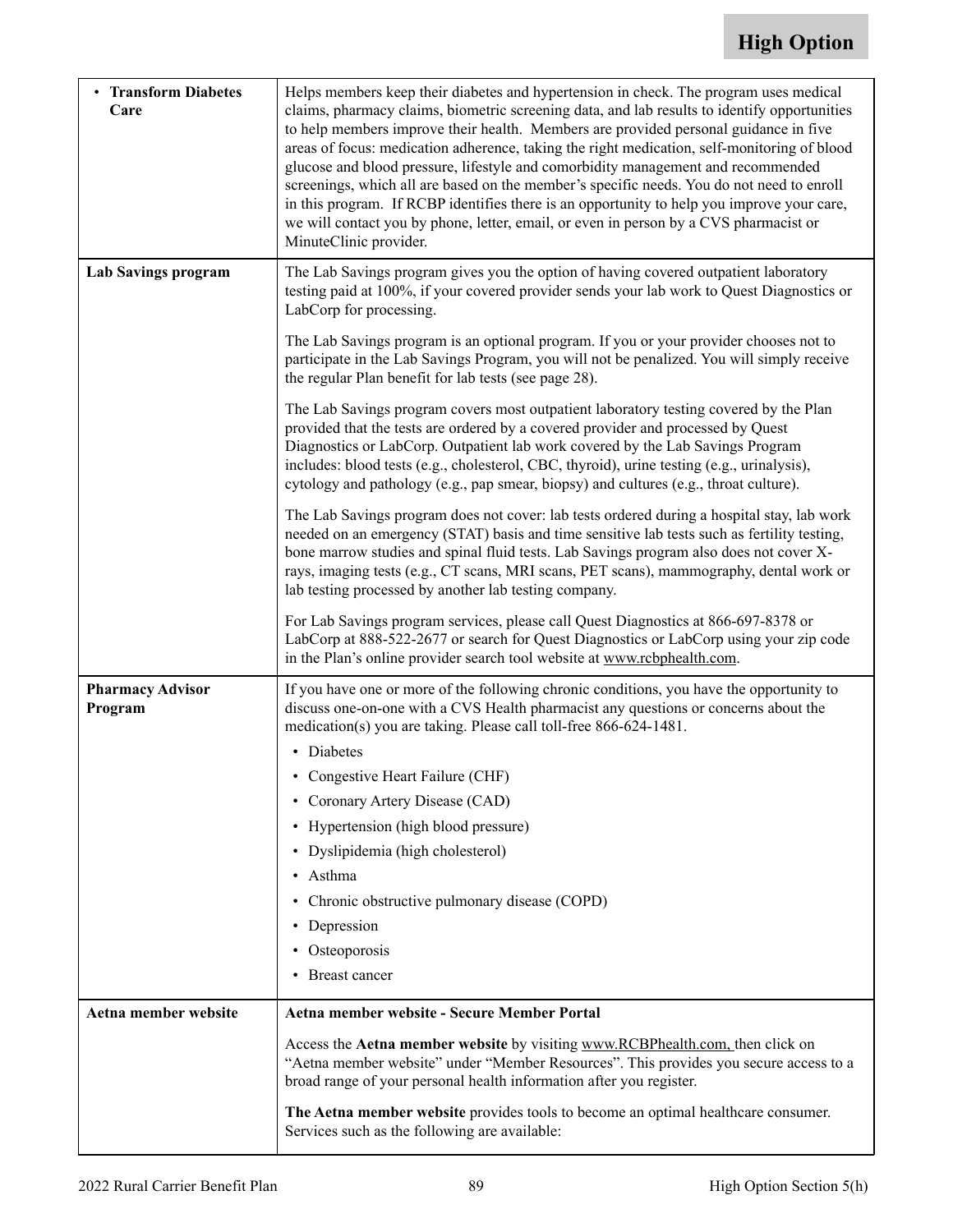|                           | • Interactive Personal Health Record — The Plan will build your health record with<br>information from your claims. You also can add other personal health information such<br>as blood pressure, weight, vital statistics, immunization records, and more.<br>• Claims information — You can view and organize your claims the way you want: sort<br>by date range, healthcare provider etc.<br>• Explanation of Benefits (EOBs) — You can access and print your EOBs.<br>• Decision support tools — You can check the average cost of medical procedures or<br>view hospital quality information before you receive care.<br>• Health information — You can obtain health information and news that is relevant to<br>you.<br>• Interactive health tools — You can assess, understand, and manage conditions and<br>health risks. Easy to use content helps members navigate common, but sometimes<br>complex conditions.<br>• KidsHealth Library — You can access an online resource that educates families and<br>helps them make informed decisions about children's health. KidsHealth is an engaging<br>way to encourage preventive behaviors and motivate kids and teens to become more<br>involved in their health. |  |  |  |  |
|---------------------------|------------------------------------------------------------------------------------------------------------------------------------------------------------------------------------------------------------------------------------------------------------------------------------------------------------------------------------------------------------------------------------------------------------------------------------------------------------------------------------------------------------------------------------------------------------------------------------------------------------------------------------------------------------------------------------------------------------------------------------------------------------------------------------------------------------------------------------------------------------------------------------------------------------------------------------------------------------------------------------------------------------------------------------------------------------------------------------------------------------------------------------------------------------------------------------------------------------------------------|--|--|--|--|
| <b>Aetna Health App</b>   | After registration/log-in you can use the Aetna Health app to:                                                                                                                                                                                                                                                                                                                                                                                                                                                                                                                                                                                                                                                                                                                                                                                                                                                                                                                                                                                                                                                                                                                                                               |  |  |  |  |
|                           | - Find doctors and facilities using location and see maps for directions                                                                                                                                                                                                                                                                                                                                                                                                                                                                                                                                                                                                                                                                                                                                                                                                                                                                                                                                                                                                                                                                                                                                                     |  |  |  |  |
|                           | - Locate urgent care - walk in clinics, urgent care, emergency room                                                                                                                                                                                                                                                                                                                                                                                                                                                                                                                                                                                                                                                                                                                                                                                                                                                                                                                                                                                                                                                                                                                                                          |  |  |  |  |
|                           | - View claims and claim details                                                                                                                                                                                                                                                                                                                                                                                                                                                                                                                                                                                                                                                                                                                                                                                                                                                                                                                                                                                                                                                                                                                                                                                              |  |  |  |  |
|                           | - View benefits and balances                                                                                                                                                                                                                                                                                                                                                                                                                                                                                                                                                                                                                                                                                                                                                                                                                                                                                                                                                                                                                                                                                                                                                                                                 |  |  |  |  |
|                           | Track out-of-pocket dollars                                                                                                                                                                                                                                                                                                                                                                                                                                                                                                                                                                                                                                                                                                                                                                                                                                                                                                                                                                                                                                                                                                                                                                                                  |  |  |  |  |
|                           | View ID card information<br>$\overline{\phantom{0}}$                                                                                                                                                                                                                                                                                                                                                                                                                                                                                                                                                                                                                                                                                                                                                                                                                                                                                                                                                                                                                                                                                                                                                                         |  |  |  |  |
|                           | Store ID card offline<br>$\overline{\phantom{0}}$                                                                                                                                                                                                                                                                                                                                                                                                                                                                                                                                                                                                                                                                                                                                                                                                                                                                                                                                                                                                                                                                                                                                                                            |  |  |  |  |
|                           | Get cost estimates before you receive care                                                                                                                                                                                                                                                                                                                                                                                                                                                                                                                                                                                                                                                                                                                                                                                                                                                                                                                                                                                                                                                                                                                                                                                   |  |  |  |  |
|                           | View your Health History<br>$\overline{\phantom{0}}$                                                                                                                                                                                                                                                                                                                                                                                                                                                                                                                                                                                                                                                                                                                                                                                                                                                                                                                                                                                                                                                                                                                                                                         |  |  |  |  |
|                           | - Share your opinion (feedback)                                                                                                                                                                                                                                                                                                                                                                                                                                                                                                                                                                                                                                                                                                                                                                                                                                                                                                                                                                                                                                                                                                                                                                                              |  |  |  |  |
|                           | The app can be downloaded for free onto your mobile device.                                                                                                                                                                                                                                                                                                                                                                                                                                                                                                                                                                                                                                                                                                                                                                                                                                                                                                                                                                                                                                                                                                                                                                  |  |  |  |  |
|                           | <b>How to Access:</b>                                                                                                                                                                                                                                                                                                                                                                                                                                                                                                                                                                                                                                                                                                                                                                                                                                                                                                                                                                                                                                                                                                                                                                                                        |  |  |  |  |
|                           | • Android: Go to Play Store and search for Aetna Health.                                                                                                                                                                                                                                                                                                                                                                                                                                                                                                                                                                                                                                                                                                                                                                                                                                                                                                                                                                                                                                                                                                                                                                     |  |  |  |  |
|                           | • iPhone: Go to App Store and search for Aetna Health.                                                                                                                                                                                                                                                                                                                                                                                                                                                                                                                                                                                                                                                                                                                                                                                                                                                                                                                                                                                                                                                                                                                                                                       |  |  |  |  |
|                           | • Text"Aetna" to 90156 to receive a link to download the Aetna Health app (message and<br>data rates may apply)                                                                                                                                                                                                                                                                                                                                                                                                                                                                                                                                                                                                                                                                                                                                                                                                                                                                                                                                                                                                                                                                                                              |  |  |  |  |
|                           | <b>Supported Devices:</b>                                                                                                                                                                                                                                                                                                                                                                                                                                                                                                                                                                                                                                                                                                                                                                                                                                                                                                                                                                                                                                                                                                                                                                                                    |  |  |  |  |
|                           | • Android                                                                                                                                                                                                                                                                                                                                                                                                                                                                                                                                                                                                                                                                                                                                                                                                                                                                                                                                                                                                                                                                                                                                                                                                                    |  |  |  |  |
|                           | • iPhone®                                                                                                                                                                                                                                                                                                                                                                                                                                                                                                                                                                                                                                                                                                                                                                                                                                                                                                                                                                                                                                                                                                                                                                                                                    |  |  |  |  |
| <b>Wellness Incentive</b> | Members (over 18 years of age) who participate in the Wellness Incentive programs can<br>earn up to \$400 in rewards per calendar year.                                                                                                                                                                                                                                                                                                                                                                                                                                                                                                                                                                                                                                                                                                                                                                                                                                                                                                                                                                                                                                                                                      |  |  |  |  |
|                           | Complete the Health Risk Assessment (HRA) and \$100 will be deposited on a Payflex®<br>debit card to use for certain eligible medical expenses. The questions help you uncover<br>your health risks so you're better able to manage them before they get out of control. Plus,<br>once you take your HRA you receive a personalized health summary to help you better<br>understand your health risks.                                                                                                                                                                                                                                                                                                                                                                                                                                                                                                                                                                                                                                                                                                                                                                                                                       |  |  |  |  |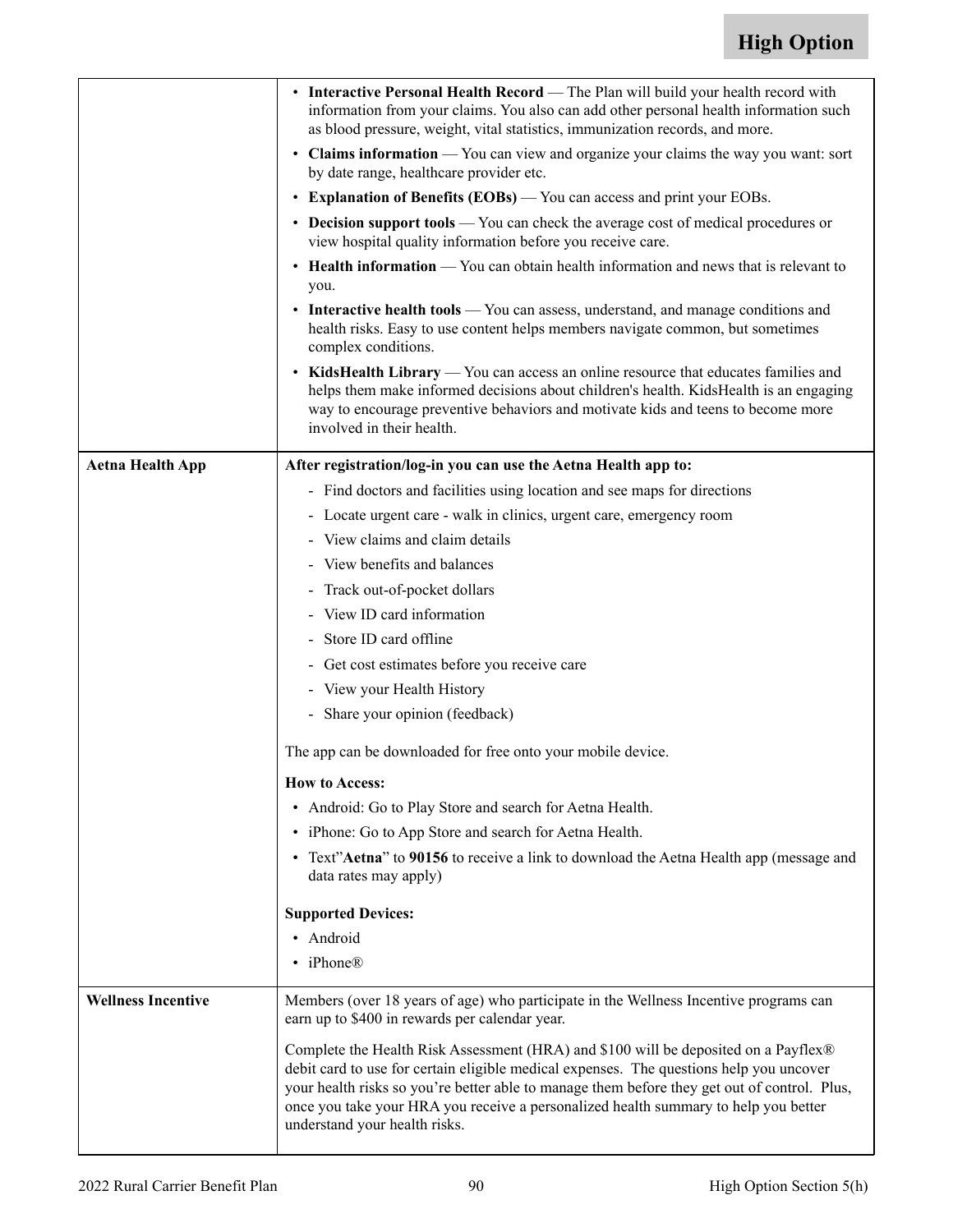| Complete a biometric screening through Quest Diagnostics by November 30th and have<br>your routine physical exam with your primary care physician by December 31st of the<br>calendar year and \$100 will be deposited in a Wellness Incentive Fund Account to<br>reimburse you for certain unreimbursed medical expenses ("Eligible Medical Expenses").<br>You can obtain the biometric screening at a Quest Diagnostics Patient Service Center<br>(PSC), through your physician by having your physician complete a Biometric Screening<br>Physician Results Form and fax it back by the date above or through an at-home collection<br>materials. To register for your screening or request an at-home collections materials call<br>855-623-9355 or to print a copy of the Biometric Screening Physician Results Form to take<br>to your physician, visit My.QuestforHealth.com and enter the registration key: RCBP. |
|---------------------------------------------------------------------------------------------------------------------------------------------------------------------------------------------------------------------------------------------------------------------------------------------------------------------------------------------------------------------------------------------------------------------------------------------------------------------------------------------------------------------------------------------------------------------------------------------------------------------------------------------------------------------------------------------------------------------------------------------------------------------------------------------------------------------------------------------------------------------------------------------------------------------------|
| Once your biometric screening is complete, your results will be available at My.<br>QuestforHealth.com and will also be mailed to you to help you better understand your<br>health risks.                                                                                                                                                                                                                                                                                                                                                                                                                                                                                                                                                                                                                                                                                                                                 |
| Members with the following conditions may be eligible to earn up to \$50 for each incentive<br>to be deposited into a Wellness Incentive Account:                                                                                                                                                                                                                                                                                                                                                                                                                                                                                                                                                                                                                                                                                                                                                                         |
| • Controlling Blood Pressure for members with high blood pressure                                                                                                                                                                                                                                                                                                                                                                                                                                                                                                                                                                                                                                                                                                                                                                                                                                                         |
| The Plan will reach out to you if you are identified through claims data as having<br>high blood pressure and will provide you a form for your provider to complete. On<br>the form, your provider must document two (2) controlled blood pressure readings<br>below 140/90 on separate visits during the current calendar year for you to earn the<br>incentive.                                                                                                                                                                                                                                                                                                                                                                                                                                                                                                                                                         |
| If you are unable to meet this goal, you will receive the incentive if one of the<br>following is completed:                                                                                                                                                                                                                                                                                                                                                                                                                                                                                                                                                                                                                                                                                                                                                                                                              |
| Dietary and nutritional counseling (obtain three counseling visits, which<br>includes individual and group behavioral counseling). See Section 5(a).                                                                                                                                                                                                                                                                                                                                                                                                                                                                                                                                                                                                                                                                                                                                                                      |
| Telephonic Health Coach Program (Tobacco Cessation, Weight Management,<br>Exercise, Nutrition and Stress Management).                                                                                                                                                                                                                                                                                                                                                                                                                                                                                                                                                                                                                                                                                                                                                                                                     |
| • Controlling A1c Hemoglobin (HbA1c) levels for members with diabetes                                                                                                                                                                                                                                                                                                                                                                                                                                                                                                                                                                                                                                                                                                                                                                                                                                                     |
| The Plan will reach out to you if you are identified through claims data as having<br>diabetes and ask you to have your provider submit your HbA1c laboratory results.<br>Your HbA1c laboratory results must be less than 8% during the calendar year for you<br>to earn the incentive.                                                                                                                                                                                                                                                                                                                                                                                                                                                                                                                                                                                                                                   |
| If your HbA1c is greater than or equal to 8%, you will receive the incentive if one of<br>the following is completed:                                                                                                                                                                                                                                                                                                                                                                                                                                                                                                                                                                                                                                                                                                                                                                                                     |
| Dietary and nutritional counseling (obtain three counseling visits, which<br>include individual and group behavioral counseling). See Section 5(a).                                                                                                                                                                                                                                                                                                                                                                                                                                                                                                                                                                                                                                                                                                                                                                       |
| Diabetic Education or Training. See Section 5(a).                                                                                                                                                                                                                                                                                                                                                                                                                                                                                                                                                                                                                                                                                                                                                                                                                                                                         |
| Enroll in the Transform Care Programs and check blood glucose using the meter four<br>times per continuous calendar month for four months. Note: You always should<br>follow directions from your healthcare provider with respect to the frequency of use<br>and glucose testing.                                                                                                                                                                                                                                                                                                                                                                                                                                                                                                                                                                                                                                        |
| Telephonic Health Coach Program (Tobacco Cessation, Weight Management,<br>Exercise, Nutrition and Stress Management).                                                                                                                                                                                                                                                                                                                                                                                                                                                                                                                                                                                                                                                                                                                                                                                                     |
| • Prenatal Care for members who are pregnant                                                                                                                                                                                                                                                                                                                                                                                                                                                                                                                                                                                                                                                                                                                                                                                                                                                                              |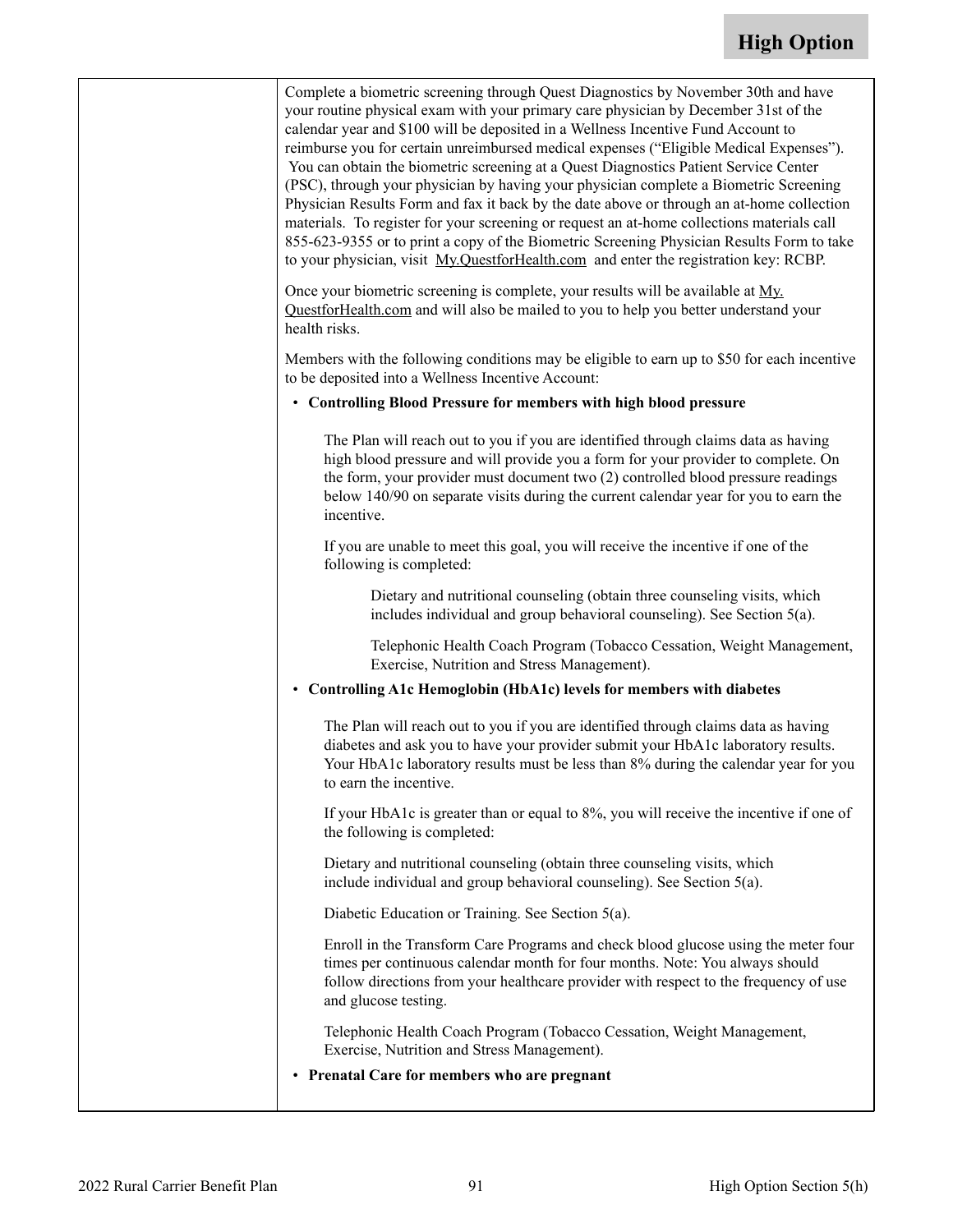| If you are pregnant, your provider must submit documentation of a prenatal care visit<br>during the first trimester. The documentation submitted must include a copy of the<br>prenatal care medical record including Obstetric Panel testing, ultrasound, or prenatal<br>exam from your provider for you to earn the incentive.                                                                                                    |
|-------------------------------------------------------------------------------------------------------------------------------------------------------------------------------------------------------------------------------------------------------------------------------------------------------------------------------------------------------------------------------------------------------------------------------------|
| • Eliminating tobacco use for tobacco users                                                                                                                                                                                                                                                                                                                                                                                         |
| If you are identified as a tobacco user you can participate in the Plan's Tobacco<br>Cessation Program (see Section 5(a)). You must complete:                                                                                                                                                                                                                                                                                       |
| - At least two quit attempts as part of our Tobacco Cessation Program. The quit<br>attempt must include tobacco cessation counseling sessions of at least 30 minutes<br>each.                                                                                                                                                                                                                                                       |
| Note: To earn the incentive for the conditions outlined above, documentation needs to be<br>mailed by December 1st of the calendar year to: Aetna, C/O FEHB 3900 Rogers Rd, San<br>Antonio, TX 78251.                                                                                                                                                                                                                               |
| Complete any of the following Healthy Actions to earn additional incentives:                                                                                                                                                                                                                                                                                                                                                        |
| • Get your breast cancer screening and earn \$50                                                                                                                                                                                                                                                                                                                                                                                    |
| • Get your cervical cancer screening (pap smear) and earn \$50                                                                                                                                                                                                                                                                                                                                                                      |
| • Get your colorectal cancer screening and earn \$50                                                                                                                                                                                                                                                                                                                                                                                |
| • Get your flu shot and earn \$25                                                                                                                                                                                                                                                                                                                                                                                                   |
| • Participate in our Telephonic Health Coaching Program and complete 6 coaching<br>sessions (see elsewhere in this section) and earn \$75                                                                                                                                                                                                                                                                                           |
| • Select a primary care physician (PCP) and earn \$25                                                                                                                                                                                                                                                                                                                                                                               |
| To select your PCP:                                                                                                                                                                                                                                                                                                                                                                                                                 |
| • Step 1: go to RCBPhealth.com and select "Aetna Secure Member Website" under<br>Member Resources. Register or login, then click on View your Providers on the home<br>page, then select "Choose" Primary Care Physician Office.                                                                                                                                                                                                    |
| • Step 2: Once you've selected your PCP, go to "Discover a Healthier You" under Health<br>and Wellness. Select Rewards at the top of the page and complete the PCP attestation<br>activity.                                                                                                                                                                                                                                         |
| Note: You need to complete both steps to earn the credit.                                                                                                                                                                                                                                                                                                                                                                           |
| Eligible Medical Expenses, as defined by Internal Revenue Code Section 213(d), include<br>your deductible, coinsurance, and copayments (e.g., prescription drug copayments) incurred<br>by you or your covered dependents.                                                                                                                                                                                                          |
| Reimbursement for your deductible and coinsurance will be sent to you if there are funds<br>available. Other expenses, like dental, vision, and prescriptions purchased through the<br>Plan's retail pharmacy network or mail order program cannot be reimbursed automatically.<br>You will need to submit a copy of your receipt with a completed claim form (Wellness<br>Incentive Claim Form) found on the Aetna member website. |
| • Visit RCBPhealth.com                                                                                                                                                                                                                                                                                                                                                                                                              |
| • Select "Official Plan Documents" under "Member Resources"                                                                                                                                                                                                                                                                                                                                                                         |
| • Select "Wellness Incentive Claim Form"                                                                                                                                                                                                                                                                                                                                                                                            |
|                                                                                                                                                                                                                                                                                                                                                                                                                                     |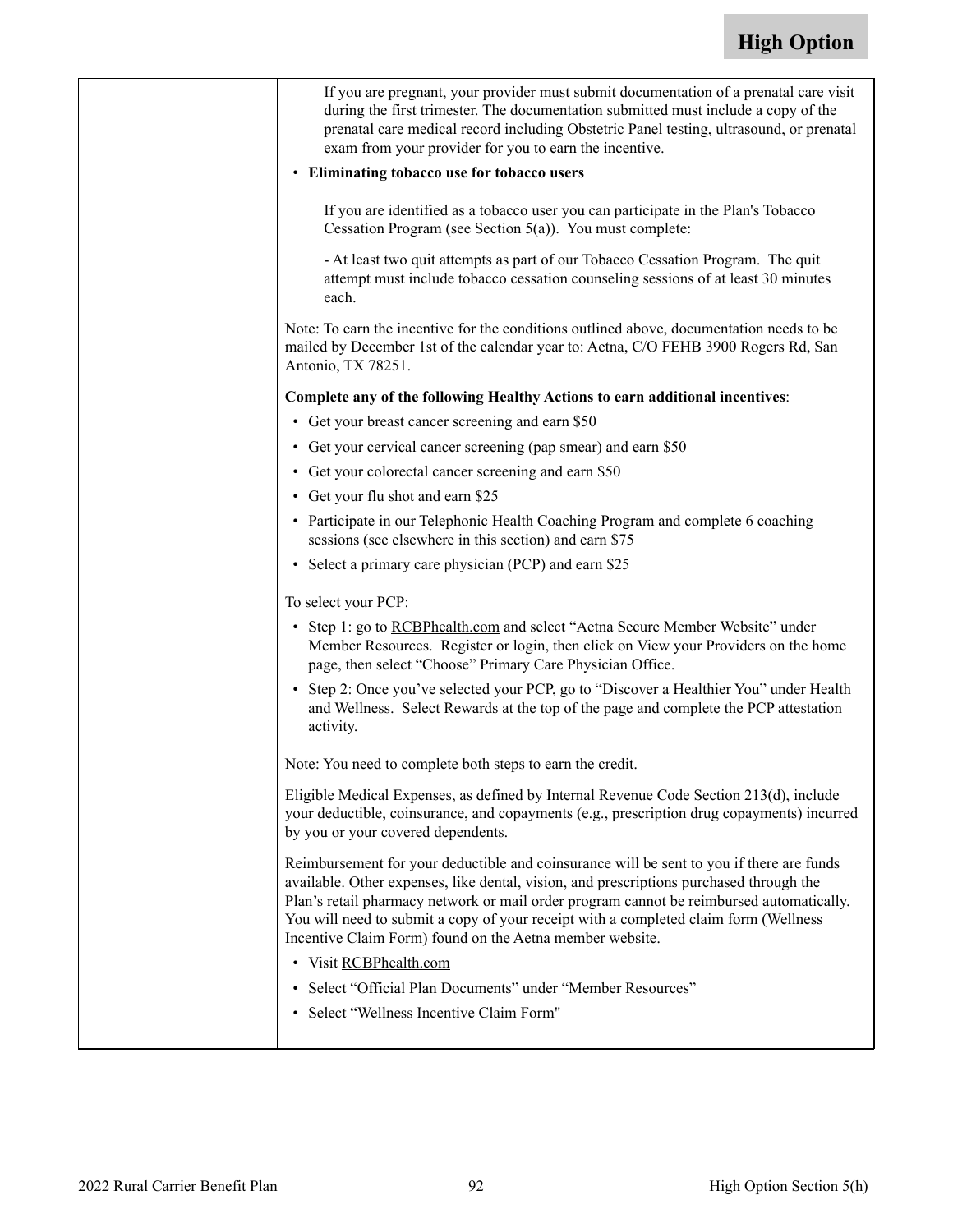|                                                        | If you are enrolled in a Flexible Spending Account (FSA) and wellness incentives have<br>been deposited into your wellness fund, you may not receive reimbursement for the same<br>medical expense from both your wellness fund account and your FSA. If a medical expense<br>is covered under both your wellness fund account and your FSA, you must use the funds in<br>your wellness fund account first. Enrollees may receive reimbursements from their FSAs<br>for medical expenses that are covered by both their wellness fund account and their FSA<br>only after the funds in the wellness fund account have been exhausted. In order to receive<br>reimbursement from your wellness fund account for qualified medical expenses, you must<br>complete and sign a Wellness Incentive Claim Form certifying that you have not received<br>reimbursement for the applicable qualified medical expense and that you will not seek such<br>reimbursement under any other plan or arrangement. If you receive reimbursements from<br>more than one plan or arrangement for the same qualified medical expense, the amount<br>received in excess of the qualified medical expense may be taxable to you as income.<br>After you have completed a wellness activity, the Plan will deposit the amount earned on<br>your Payflex debit card, at which time you will receive your reloadable Payflex debit card.<br>Any future wellness incentives will be loaded on the same card. Please allow at least 4<br>weeks after completing a wellness activity for incentives earned to be deposited. You can<br>use your Payflex debit card to pay for certain unreimbursed medical expenses such as<br>deductible, coinsurance, copays and other "Eligible Medical Expenses" approved by the<br>IRS. To monitor the funds on your Payflex debit card, call the number on the back of your<br>Payflex debit card, or visit www.Payflex.com |
|--------------------------------------------------------|----------------------------------------------------------------------------------------------------------------------------------------------------------------------------------------------------------------------------------------------------------------------------------------------------------------------------------------------------------------------------------------------------------------------------------------------------------------------------------------------------------------------------------------------------------------------------------------------------------------------------------------------------------------------------------------------------------------------------------------------------------------------------------------------------------------------------------------------------------------------------------------------------------------------------------------------------------------------------------------------------------------------------------------------------------------------------------------------------------------------------------------------------------------------------------------------------------------------------------------------------------------------------------------------------------------------------------------------------------------------------------------------------------------------------------------------------------------------------------------------------------------------------------------------------------------------------------------------------------------------------------------------------------------------------------------------------------------------------------------------------------------------------------------------------------------------------------------------------------------------------------------------------------------------------------------|
|                                                        | If you have any questions or would like more information about the program, please call<br>customer service at 800-638-8432.                                                                                                                                                                                                                                                                                                                                                                                                                                                                                                                                                                                                                                                                                                                                                                                                                                                                                                                                                                                                                                                                                                                                                                                                                                                                                                                                                                                                                                                                                                                                                                                                                                                                                                                                                                                                           |
| <b>Comprehensive Pain</b><br><b>Management Program</b> | RCBP has initiated a Comprehensive Pain Management program to combat the spectrum of<br>chronic pain to acute pain for our members. RCBP members suffer a high incidence of pain<br>largely due to the aging population and the repetitive motion demands of their jobs. Three<br>out of four RCBP members have received a diagnosis for a specific musculoskeletal issue<br>over the past three years which is the tip of the spear for the member's physical suffering<br>and the fiscal burden on RCBP members.<br>A Comprehensive Pain Management Program is needed to help our members dealing with<br>chronic pain management to help them increase their mobility, decrease opioid dependency,<br>improve their quality of life and to help ward off secondary anxiety and depression that<br>often accompanies unchecked long-term pain.<br>RCBP is leveraging multiple vender partners to provide the infrastructure and process for a<br>successful pain program. RCBP's partner, TrestleTree, is collaborating and coordinating<br>with Aetna and CVS Health to help facilitate a multi-pronged identification and<br>engagement strategy into TrestleTree's behavior change pain management program. Aetna's<br>case managers are currently handing-off at-risk members to TrestleTree's Coaches and CVS<br>Health is providing a daily Rx file feed directly to TrestleTree to identify each member that<br>had an opioid or pain management medication filled the previous day.<br>Want more information about the Comprehensive Pain Management Program? Contact<br>TrestleTree directly at 855-553-5109.<br>We also have an Opioid Support Program through TrestleTree. See elsewhere in this<br>Section under Telephonic Health Coaching Program.                                                                                                                                                                     |
| <b>Telephonic Health Coach</b>                         | The Telephonic Health Coach program provides you and your covered dependents the                                                                                                                                                                                                                                                                                                                                                                                                                                                                                                                                                                                                                                                                                                                                                                                                                                                                                                                                                                                                                                                                                                                                                                                                                                                                                                                                                                                                                                                                                                                                                                                                                                                                                                                                                                                                                                                       |
| Program                                                | opportunity to work one-on-one with a Health Coach to improve your health. A Health<br>Coach is a healthcare professional who partners with you to transform your health goals<br>into action. Your Health Coach will provide guidance, support, and resources to help you<br>overcome obstacles that may be keeping you from realizing optimal health. You can talk to<br>a Health Coach about the following health-related matters:                                                                                                                                                                                                                                                                                                                                                                                                                                                                                                                                                                                                                                                                                                                                                                                                                                                                                                                                                                                                                                                                                                                                                                                                                                                                                                                                                                                                                                                                                                  |
|                                                        |                                                                                                                                                                                                                                                                                                                                                                                                                                                                                                                                                                                                                                                                                                                                                                                                                                                                                                                                                                                                                                                                                                                                                                                                                                                                                                                                                                                                                                                                                                                                                                                                                                                                                                                                                                                                                                                                                                                                        |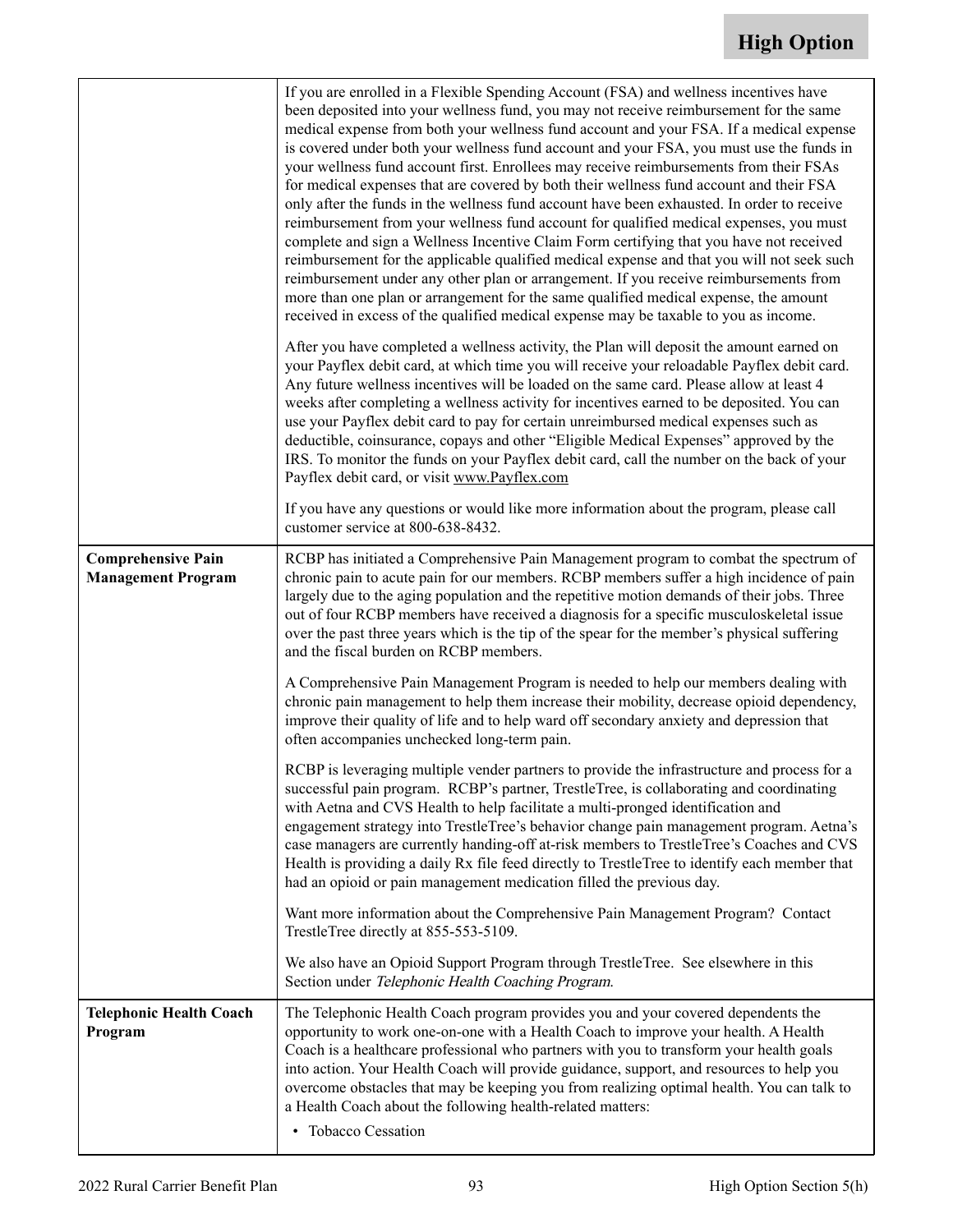|                               | • Weight Management                                                                                                                                                                                                                                                                                                                     |  |  |  |  |
|-------------------------------|-----------------------------------------------------------------------------------------------------------------------------------------------------------------------------------------------------------------------------------------------------------------------------------------------------------------------------------------|--|--|--|--|
|                               | • Exercise                                                                                                                                                                                                                                                                                                                              |  |  |  |  |
|                               | • Nutrition                                                                                                                                                                                                                                                                                                                             |  |  |  |  |
|                               | • Stress Management                                                                                                                                                                                                                                                                                                                     |  |  |  |  |
|                               | • Opioid Support Program                                                                                                                                                                                                                                                                                                                |  |  |  |  |
|                               | How does health coaching work?                                                                                                                                                                                                                                                                                                          |  |  |  |  |
|                               | • You talk with your Health Coach over the phone through conveniently scheduled<br>appointments and create a plan that is right for you to meet your health goals. Everything in<br>the program is tailored to you.                                                                                                                     |  |  |  |  |
|                               | • You explore ways to make changes in your behavior that will last.                                                                                                                                                                                                                                                                     |  |  |  |  |
|                               | • You receive written materials from your Health Coach that can help you decide where you<br>want to go with your health and how to get there.                                                                                                                                                                                          |  |  |  |  |
|                               | • Appointments can range from 15 minutes to 30 minutes once a month or twice a month.<br>How long and how often you meet with your Health Coach depends on your individual<br>needs.                                                                                                                                                    |  |  |  |  |
|                               | To enroll in a program, contact a Health Coach at 855-553-5109. Coaches are available<br>Monday through Thursday from 8:00 a.m. - 10:00 p.m. ET and Friday from 8:00 a.m. -<br>6:00 p.m. ET. You may also enroll online at enroll.trestletree.com (passcode: RCBP).                                                                     |  |  |  |  |
|                               | Note: See Section 5(a), <i>Educational classes and programs</i> for more information.                                                                                                                                                                                                                                                   |  |  |  |  |
| <b>Health Risk Assessment</b> | Make a difference in your health in just a few minutes by completing a simple Health Risk<br>Assessment (HRA). It asks questions about your health history and habits. It can:                                                                                                                                                          |  |  |  |  |
|                               | • Help you learn more about your health risks, so you can take steps to lower them                                                                                                                                                                                                                                                      |  |  |  |  |
|                               | • Provide strategies to improve your health and well-being                                                                                                                                                                                                                                                                              |  |  |  |  |
|                               | • Give you personalized health results to share with your doctor                                                                                                                                                                                                                                                                        |  |  |  |  |
|                               | To schedule an appointment to complete your telephonic HRA, contact a Health Coach at<br>855-553-5109. Coaches are available Monday through Thursday from 8:00 a.m. $-10:00$ p.<br>m. ET and Friday from $8:00$ a.m. $-6:00$ p.m. ET. You can also schedule an appointment<br>online at http://enroll.trestletree.com (passcode: RCBP). |  |  |  |  |
| <b>Telehealth</b>             | Our telehealth vendor, DialCare can be used any time, day, or night. It's perfect when your<br>doctor's office is closed, you're too sick or busy to see someone in person, or even when<br>you're traveling and it costs you \$0 per visit. It's easy to use, private, and secure.                                                     |  |  |  |  |
|                               | DialCare offers:                                                                                                                                                                                                                                                                                                                        |  |  |  |  |
|                               | • Doctors or mental health professionals who are licensed in your state                                                                                                                                                                                                                                                                 |  |  |  |  |
|                               | • Telephonic or video visits using the web or mobile app                                                                                                                                                                                                                                                                                |  |  |  |  |
|                               | • Consultations that are private, secure and HIPPA-compliant                                                                                                                                                                                                                                                                            |  |  |  |  |
|                               | DialCare is easy to access:                                                                                                                                                                                                                                                                                                             |  |  |  |  |
|                               | • Download the mobile app or register at dialcare.com/verify                                                                                                                                                                                                                                                                            |  |  |  |  |
|                               | • Once registered, you can request consults with physicians or mental health<br>professionals both through the app or through member.dialcare.com                                                                                                                                                                                       |  |  |  |  |
|                               | • For assistance signing up, call DialCare at 855-335-2255                                                                                                                                                                                                                                                                              |  |  |  |  |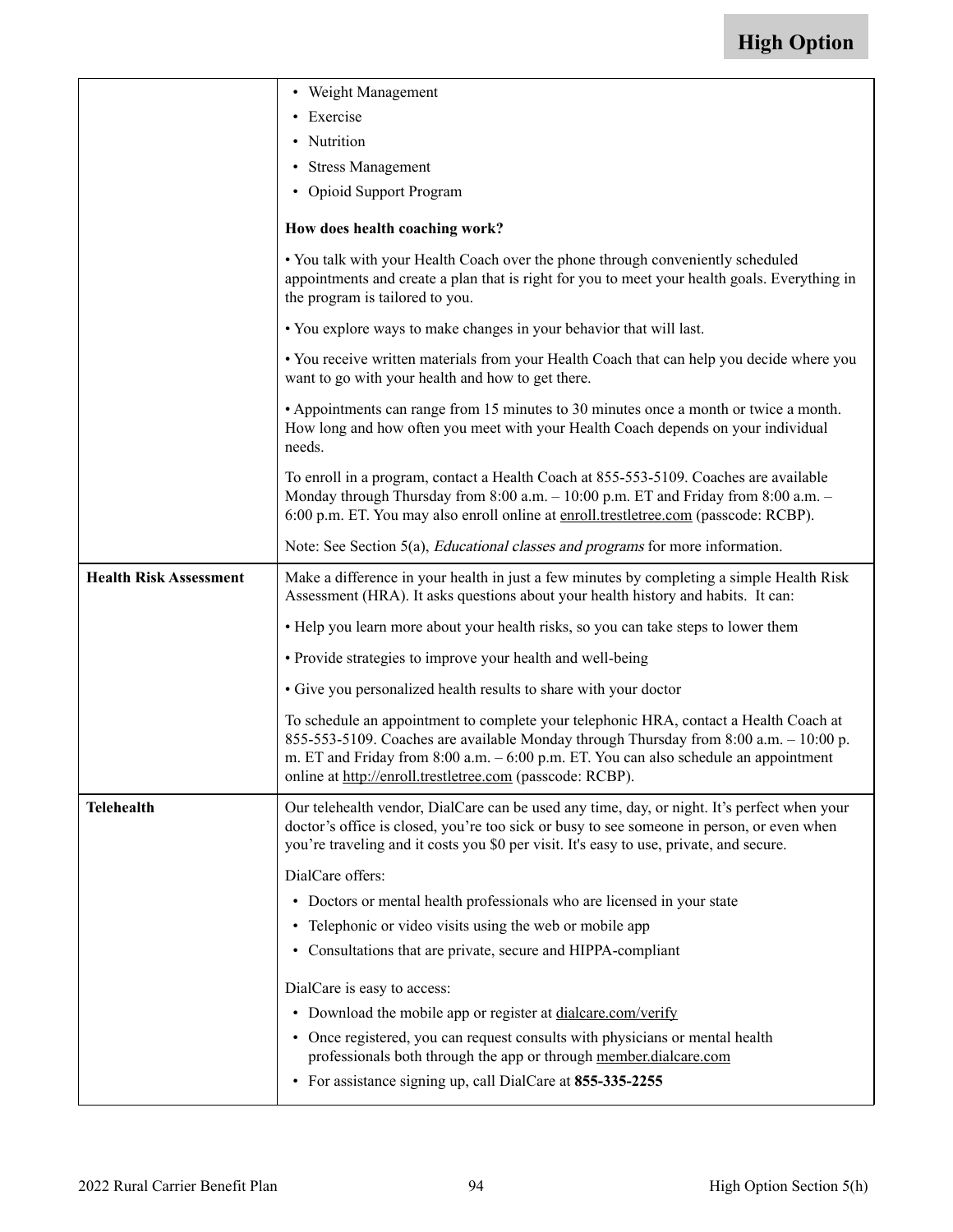| <b>AbleTo Support Program</b>               | AbleTo is a web-based video conferencing personalized 8-week treatment support designed<br>to address the unique emotional and behavioral health needs of individuals learning to live<br>with conditions like heart disease, type 2 diabetes, chronic pain or life events like losing a<br>loved one or having a baby. Members work with the same therapist and coach each week to<br>set reasonable goals toward healthier lifestyle changes.                                                                                                                  |  |  |  |  |  |
|---------------------------------------------|------------------------------------------------------------------------------------------------------------------------------------------------------------------------------------------------------------------------------------------------------------------------------------------------------------------------------------------------------------------------------------------------------------------------------------------------------------------------------------------------------------------------------------------------------------------|--|--|--|--|--|
|                                             | There are several ways we identify members that may benefit from the AbleTo support such<br>as:                                                                                                                                                                                                                                                                                                                                                                                                                                                                  |  |  |  |  |  |
|                                             | • Your nurses or clinicians may refer you to AbleTo as they work directly with you and<br>can refer you if it's determined that you can benefit from AbleTo                                                                                                                                                                                                                                                                                                                                                                                                      |  |  |  |  |  |
|                                             | • If identified, an Engagement Specialist from AbleTo will contact you to introduce the<br>treatment                                                                                                                                                                                                                                                                                                                                                                                                                                                             |  |  |  |  |  |
|                                             | If you feel you would benefit from this program, would like more information, or enroll in<br>this program please call 866-287-1802 or visit their website at www.AbleTo.com/enroll.                                                                                                                                                                                                                                                                                                                                                                             |  |  |  |  |  |
| <b>Value Added Programs</b><br>and Services | The Plan may offer a number of programs and services to members to maximize optimal<br>health, reduce out of pocket costs, and assist with special conditions and needs as they<br>become available during the year. Visit www.rcbphealth.com for a current list of programs,<br>program criteria, and contact information.                                                                                                                                                                                                                                      |  |  |  |  |  |
| <b>Sleepio</b>                              | Sleepio is an online sleep improvement program that is scientifically proven to work.<br>Sleepio teaches you how to fall asleep faster, stay asleep during the night and feel better<br>during the day, even if you have had trouble sleeping for months or years.                                                                                                                                                                                                                                                                                               |  |  |  |  |  |
|                                             | You'll start by taking this quick sleep quiz at www.sleepio.com/RCBP, which will provide<br>you with your Sleep Score and a personalized tip you can try tonight to improve your sleep.<br>Then, using the online sessions, you will learn a range of science-backed cognitive and<br>behavioral techniques that are proven to help you sleep better.                                                                                                                                                                                                            |  |  |  |  |  |
|                                             | These techniques will help you establish a healthy sleep pattern, addressing the mental<br>factors associated with sleep problems such as the 'racing mind', so you can overcome the<br>worry and other negative emotions that come with being unable to sleep. By developing a<br>'pro-sleep' routine to achieve a strong connection between bed and sleep, falling asleep (and<br>staying asleep) becomes more automatic and natural.                                                                                                                          |  |  |  |  |  |
|                                             | Each online session takes about 20 minutes to complete and is tailored to improve your<br>specific sleep habits and help you reach your sleep goals. Between sessions, you will<br>complete a daily Sleep Diary to track your progress and receive reminders to help you stick<br>with the program. Join Sleepio's supportive online community where you can read articles<br>on topics like pregnancy and sleep, shift work, jet lag and menopause.                                                                                                             |  |  |  |  |  |
|                                             | Start by discovering your Sleep Score in two minutes at www.sleepio.com/RCBP.                                                                                                                                                                                                                                                                                                                                                                                                                                                                                    |  |  |  |  |  |
| <b>Digital (online) Coaching</b><br>Program | Digital coaching programs - These include nine base programs for weight management,<br>smoking cessation, stress management, nutrition, physical activity, cholesterol<br>management, blood pressure, depression management, and sleep improvement. Programs<br>are prioritized based on a member's health risk assessment to help create a personalized<br>plan for successful behavior change. Members can engage and participate through<br>personalized messaging with tools and resources to help track their progress and stay on the<br>path to wellness. |  |  |  |  |  |
|                                             | This provides you secure access to a broad range of your personal health information after<br>you register.                                                                                                                                                                                                                                                                                                                                                                                                                                                      |  |  |  |  |  |
|                                             | Access the Plan's website tool from your Aetna member website at www.rcbphealth.com.<br>Select "Discover a Healthier You" under the Stay Healthy icon, then "Dashboard" and<br>finally "Digital Coach".                                                                                                                                                                                                                                                                                                                                                          |  |  |  |  |  |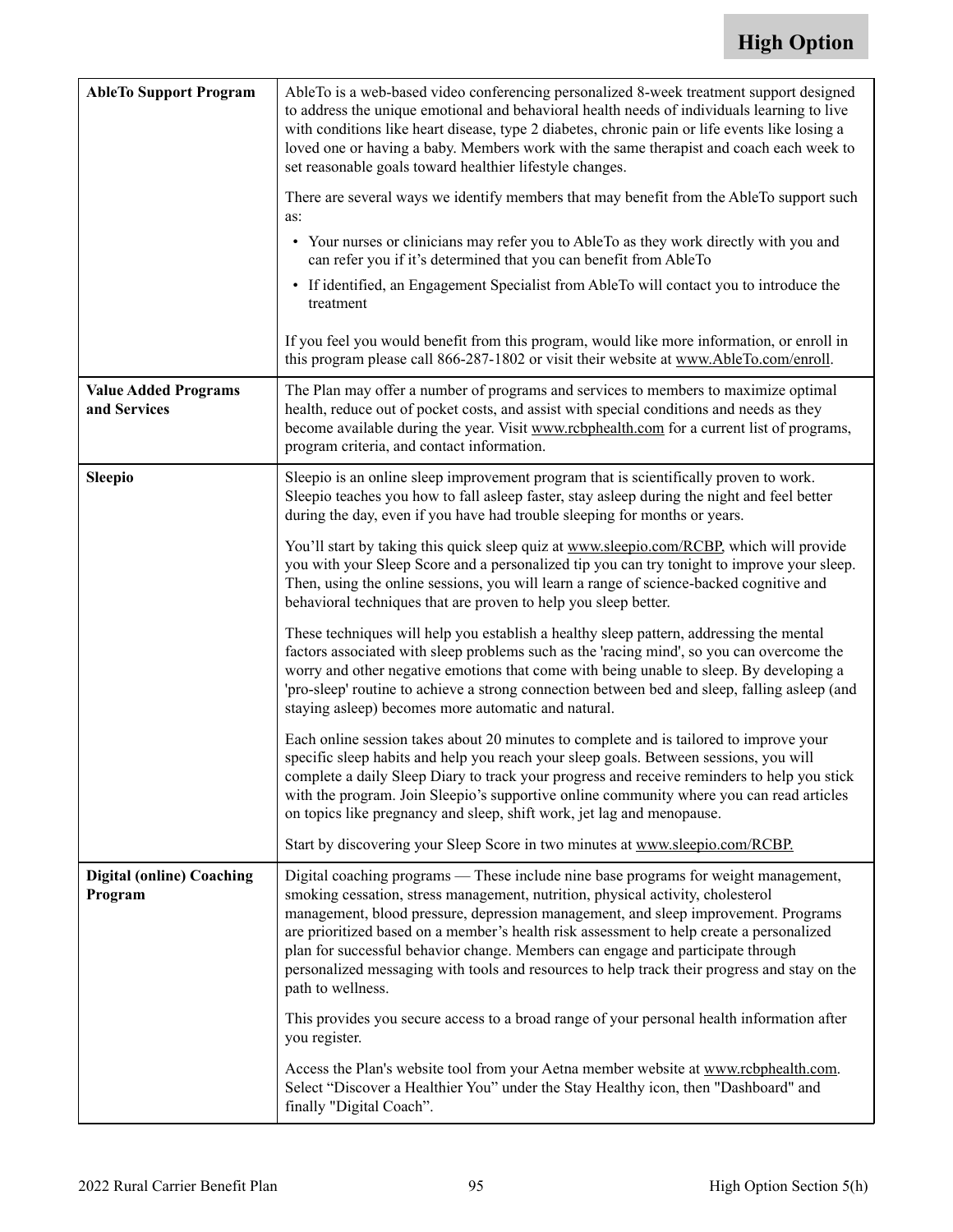#### **Non-FEHB benefits available to Plan members**

The benefits on this page are not part of the FEHB contract or premium, and you cannot file a FEHB disputed claim about them. Fees you pay for these services do not count toward FEHB deductibles or catastrophic protection out-of-pocket maximums. These programs and materials are the responsibility of the Plan, and all appeals must follow their guidelines. For additional information contact the Plan at 703-684-5552 or visit their website at [www.nrlca.org](http://www.nrlca.org).

TruHearing -- RCBP members can save 30% to 60% off the average retail price of hearing aids with TruHearing, making it affordable to address your hearing needs.

TruHearing offers a selection of more than 100 of the latest hearing aids from the top hearing aid manufacturers in the world. A TruHearing provider in your area can give you a hearing exam and recommend the right hearing aids for your lifestyle and budget.

When you use TruHearing, you also get:

- Three follow-up visits with a provider for fitting and adjustments;
- 45-day money-back guarantee;
- Three-year manufacturer's warranty for repairs and one-time loss and damage replacement;
- 48 free batteries per aid.

TruHearing discounts are available to all RCBP members and their families, including over-age children, domestic partners, same-sex spouses, parents and grandparents. If you think you or a loved one may benefit from hearing aids, call TruHearing at 844-341-9730 to get the right hearing aids at a price you can afford.

EyeMed Vision Care Program -- Save up to 35% with the EyeMed Vision Care discount program. Members are eligible for discounts on exams, glasses and contact lenses at thousands of providers nationwide. Members have access to over 31,000 providers including optometrists, ophthalmologists, and opticians and leading optical retailers such as: LensCrafters, participating Pearle Vision and Sears Optical locations, Target Optical, JCPenney Optical and many independents.

Save 15% of standard prices or 5% off promotional prices for LASIK services obtained through the U.S. Laser Network. Call U.S. Laser Network customer service at 800-422-6600 to get started.

For more information concerning the program or to locate a participating provider, visit the Plan's website at [www](http://www.RCBPhealth.com). [RCBPhealth.com](http://www.RCBPhealth.com) and select Aetna member website, then Discounts under the Health and Wellness icon, then Vision or call toll-free 800-638-8432.

ExtraCare Health Card-- Plan members receive the ExtraCare Health Card from CVS Health. This consumer-friendly program is designed to increase satisfaction and provide savings to Plan members and their families at over 7,700 CVS Pharmacy stores and online a[t www.cvs.com](http://www.cvs.com). The ExtraCare Health Card provides a 20% discount on CVS brand health-related items that are eligible for reimbursement under a Healthcare Flexible Spending Account (FSA).

LifeMart Member Discount Program - Get access to hundreds of exclusive discounts on products and services nationwide, including dental and vision care, fitness gear, nutrition, gyms and more from one convenient location! Plus, download the LifeMart mobile app for savings on the go. To access these discounts go to [www.RCBPHealth.com,](http://www.RCBPHealth.com) click on Aetna secure member website and login, then click on the "Health & Wellness" tab.

For further information on any of the above benefits, contact the NRLCA Insurance Department at:

NRLCA Group Insurance Department 1630 Duke Street, 2nd Floor Alexandria, VA 22314-3466 703-684-5552

Benefits on this page are not part of the FEHB contract.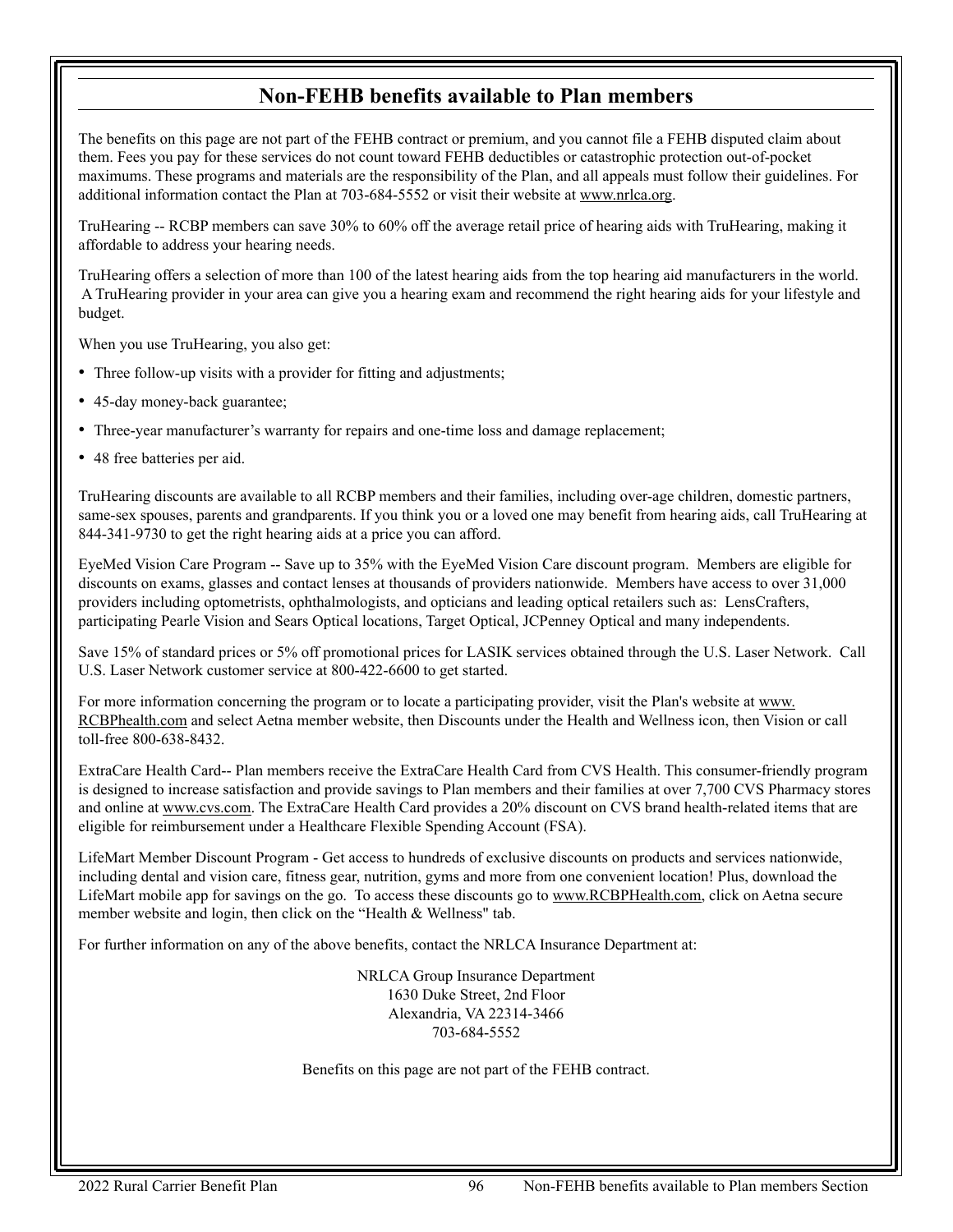#### **Section 6. General Exclusions – Services, Drugs and Supplies We Do Not Cover**

**The exclusions in this section apply to all benefits. There may be other exclusions and limitations listed in Section 5 of this brochure. Although we may list a specific service as a benefit, we will not cover it unless we determine it is medically necessary to prevent, diagnose, or treat your illness, disease, injury, or condition. Even if a covered provider prescribes, recommends, or approves a service or supply does not make it medically necessary or eligible for coverage. For information on obtaining prior approval for specific services, such as but not limited to: transplants, radiology imaging procedures, radiation oncology, inpatient and skilled nursing facility admissions, mental health and substance abuse treatment, and certain prescription drugs, (see Section 3 When you need prior Plan approval for certain services under Other services).**

We do not cover the following:

- Services, drugs, or supplies you receive while you are not enrolled in this Plan;
- Services, drugs or supplies for which no charge would be made if the covered individual had no health insurance coverage;
- Services, drugs, or supplies not medically necessary;
- Services, drugs, or supplies not required according to accepted standards of medical, dental, or psychiatric practice;
- Services, drugs, or supplies for "Never Events". Never Events are errors in patient care that can and should be prevented. The Plan will follow the policies of the Centers for Medicare and Medicaid Services (CMS) for Never Events. The Plan will not cover care that falls under the CMS policies. For additional information, visi[t www.cms.gov,](http://www.cms.gov) and enter Never Events in the search box;
- Experimental or investigational procedures, treatments, drugs or devices;
- Services, drugs, or supplies related to clinical trials for extra care costs and research costs (see definitions);
- Services, drugs, or supplies related to abortions, except when the life of the mother would be endangered if the fetus were carried to term, or when the pregnancy is the result of an act of rape or incest;
- Services, drugs, or supplies related to sexual dysfunction or impotence;
- Services, drugs, or supplies you receive from a provider or facility barred or precluded from the FEHB or other Federal Programs; or
- Services, drugs, or supplies you receive without charge while in active military service;
- Services, drugs, or supplies furnished by yourself, immediate relatives or household members, such as spouse, parents, children, brothers or sisters by blood, marriage, or adoption;
- Services, drugs, or supplies furnished by a facility not covered under the Plan, except that medically necessary prescription drugs and physical, speech and occupational therapy rendered by a qualified professional therapist on an outpatient basis are covered subject to Plan limits;
- Any part of a provider's fee or charge that you would ordinarily pay but is waived by the provider. If a provider routinely waives (does not require you to pay) a deductible or coinsurance, we will calculate the actual provider fee or charge by reducing the fee or charge by the amount waived;
- Charges which the enrollee or Plan has no legal obligation to pay, such as excess charges for an annuitant age 65 or older who is not covered by Medicare Parts A and/or B (see page [89\)](#page-90-0), doctor's charges exceeding the amount specified by the U. S. Department of Health and Human Services when benefits are payable under Medicare (limiting charge, see page [89\)](#page-90-0) or State premium taxes however applied;
- Custodial care;
- Counseling, therapy, or treatment for marital, educational, sexual paraphilias, or behavioral diagnoses/problems; or related to mental retardation, or learning disorders/disabilities as listed in the most recent edition of the International Classification of Diseases (ICD);
- Services, drugs, or supplies related to weight control or any treatment of obesity except as described in Section 5(a), *Medical* services and supplies, Section 5(f), Prescription drug benefits, and except for surgery for morbid obesity as described in Section 5(b), Surgical and anesthesia services;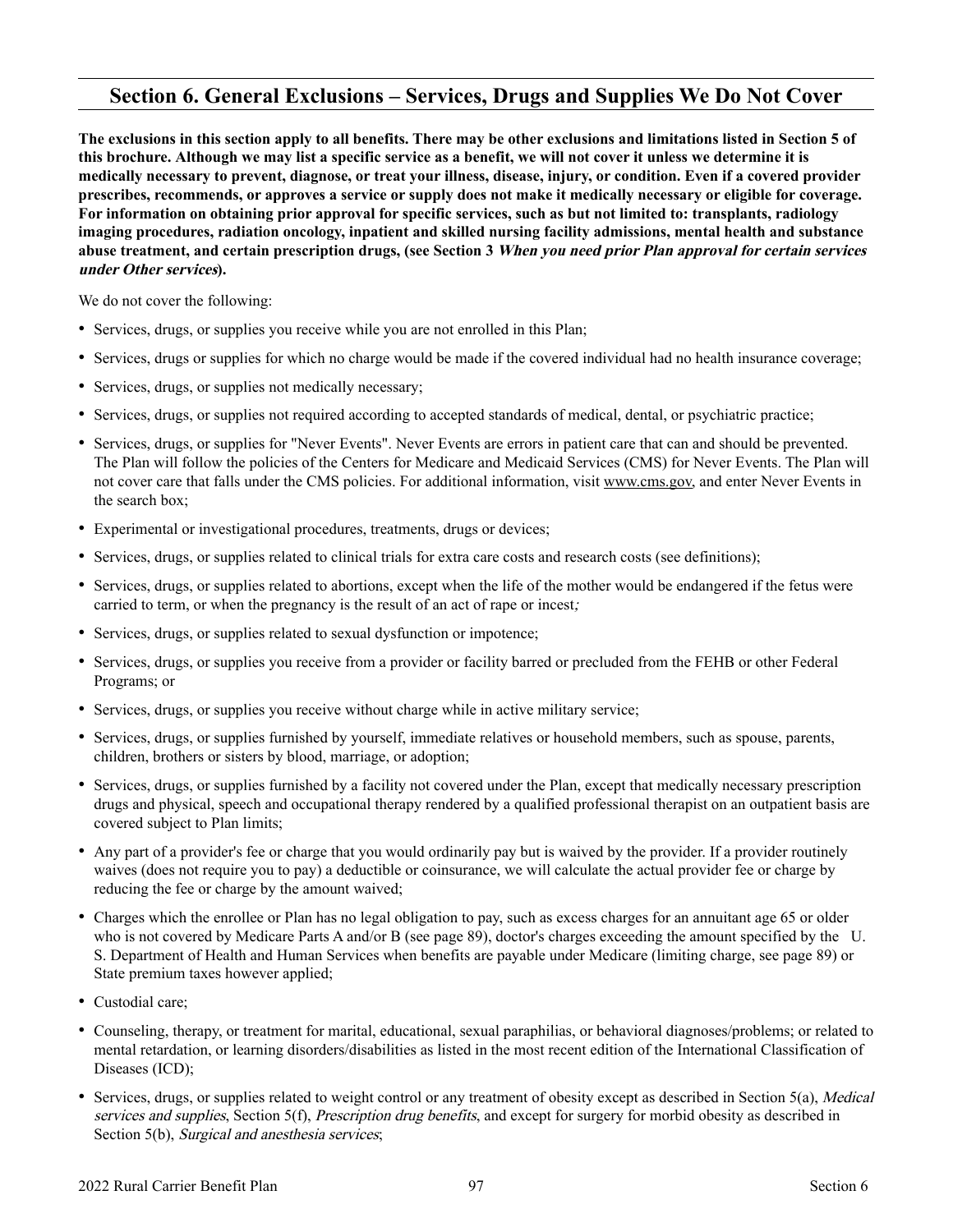- Nonmedical services such as social services and recreational, educational, visual, and nutritional counseling except as described in Section 5(a) under Nutritional Counseling;
- Non-surgical treatment of temporomandibular joint (TMJ) dysfunction (except for biofeedback under Section 5(a), Treatment Therapies) including dental appliances, study models, splints and other devices;
- Services, drugs, or supplies for cosmetic purposes, except repair of accidental injury;
- Charges for completion of reports or forms;
- Charges for interest on unpaid balances;
- Charges for missed or canceled appointments;
- Charges to copy medical records needed by the Plan to process a claim. If the Plan requests medical records in error, the expenses will be covered;
- Charges for telephone or online consultations and/or therapy and associated services, such as transmission fees, care plan oversight, emails, or patient monitoring or physician standby services billed by a healthcare provider;
- Membership or concierge service fees charged by a healthcare provider;
- Hypnotherapy, and milieu therapy;
- Biofeedback except as described in Section 5(a), Treatment therapies;
- Preventive medical care and services, except those provided under *Preventive care, adult* and *Preventive care, children* in Section 5(a);
- Private duty nursing care;
- Any services you receive related to a learning disability;
- Breast implants (except after mastectomy), injections of silicone or other substances, and all related charges;
- Eyeglasses or contact lenses (except as covered under *Vision services* in Section 5(a); or
- Services and supplies not specifically listed as covered;
- Services or supplies we are prohibited from covering under the Federal Law.

Note: Exclusions that are primarily identified with a single benefit category are listed along with that benefit category, but may apply to other categories.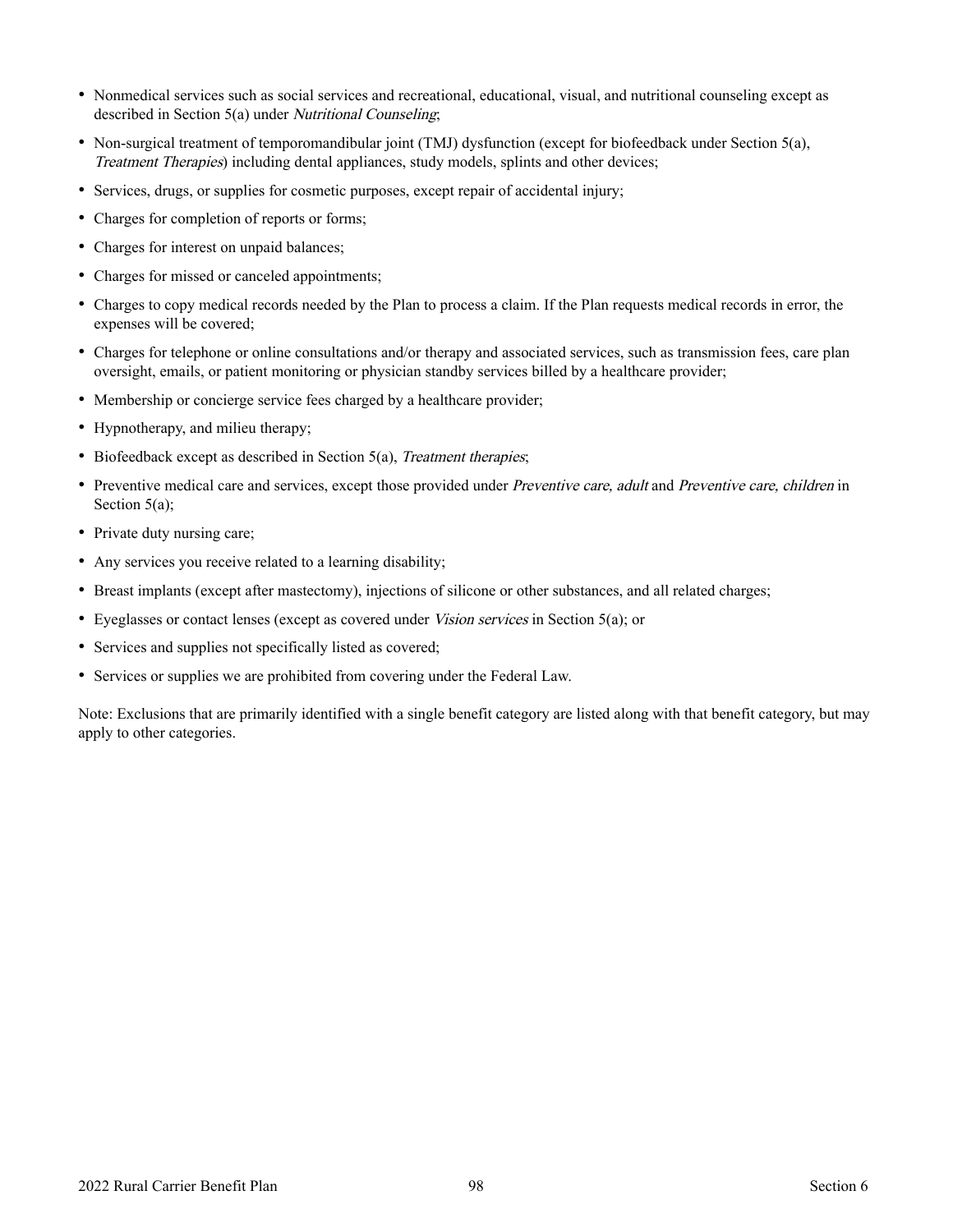| <b>Section 7. Filing a Claim for Covered Services</b> |  |  |  |  |  |  |  |
|-------------------------------------------------------|--|--|--|--|--|--|--|
|-------------------------------------------------------|--|--|--|--|--|--|--|

| How to claim benefits             | To obtain claim forms or other claims filing advice or answers about our benefits, contact<br>us at 800-638-8432 or at our website at www.rcbphealth.com.                                                                                                                                                                                                                                                                       |
|-----------------------------------|---------------------------------------------------------------------------------------------------------------------------------------------------------------------------------------------------------------------------------------------------------------------------------------------------------------------------------------------------------------------------------------------------------------------------------|
|                                   | In most cases, providers and facilities file claims for you. Your provider must file on the<br>form CMS-1500, Health Insurance Claim Form. Your facility will file on the UB-04 form.<br>For claims questions and assistance, call us at 800-638-8432.                                                                                                                                                                          |
|                                   | When you must file a claim – such as for services you received overseas or when another<br>group health plan is primary $-$ submit it on the CMS-1500 or a claim form that includes the<br>information shown below. Send your claims to:                                                                                                                                                                                        |
|                                   | <b>Rural Carrier Benefit Plan</b><br>PO Box 14079<br><b>Lexington, KY 40512-4079</b>                                                                                                                                                                                                                                                                                                                                            |
|                                   | Bills and receipts should be itemized and show:                                                                                                                                                                                                                                                                                                                                                                                 |
|                                   | • Name of patient, date of birth and relationship to enrollee;                                                                                                                                                                                                                                                                                                                                                                  |
|                                   | • Plan identification number of the enrollee;                                                                                                                                                                                                                                                                                                                                                                                   |
|                                   | • Name, address and tax identification number of the person or firm providing the<br>services or supplies;                                                                                                                                                                                                                                                                                                                      |
|                                   | • Dates that services or supplies were furnished;                                                                                                                                                                                                                                                                                                                                                                               |
|                                   | • Diagnosis;                                                                                                                                                                                                                                                                                                                                                                                                                    |
|                                   | • Valid medical or ADA dental code if it exists or a description of each service or supply;<br>and                                                                                                                                                                                                                                                                                                                              |
|                                   | • The charge for each service or supply.                                                                                                                                                                                                                                                                                                                                                                                        |
|                                   | Note: Canceled checks, cash register receipts, or balance due statements are not<br>acceptable substitutes for itemized bills.                                                                                                                                                                                                                                                                                                  |
|                                   | In addition:                                                                                                                                                                                                                                                                                                                                                                                                                    |
|                                   | • Generally, you need to complete only one claim form each calendar year. You should<br>also complete a new claim form if the claim is for an accidental injury, your mailing<br>address changes, or if your other insurance/Medicare coverage changes.                                                                                                                                                                         |
|                                   | • You must send a copy of the explanation of benefits (EOB) form you received from any<br>primary payor (such as the Medicare Summary Notice (MSN)) with your claim. See<br>Section 9 for Medicare claims.                                                                                                                                                                                                                      |
|                                   | • Claims for rental or purchase of durable medical equipment must include the price of<br>the equipment, a prescription and a written statement from the provid specifying the<br>medical necessity, including the diagnosis, and the estimated length of time needed.                                                                                                                                                          |
|                                   | • Claims for dental care must include a copy of the itemized bill from the dentist<br>(including the information above) and the dentist's Federal Tax ID number. The Plan<br>does not have a separate dental claim form.                                                                                                                                                                                                        |
|                                   | Please see Section 5(f), Prescription drug benefits for instructions on how to file a<br>claim for prescription drugs that you buy at a non-participating (out-of-network)<br>retail pharmacy.                                                                                                                                                                                                                                  |
| Post-service claims<br>procedures | We will notify you of our decision within 30 days after we receive your post-service claim.<br>If matters beyond our control require an extension of time, we may take up to an additional<br>15 days for review and we will notify you before the expiration of the original 30-day<br>period. Our notice will include the circumstances underlying the request for the extension<br>and the date when a decision is expected. |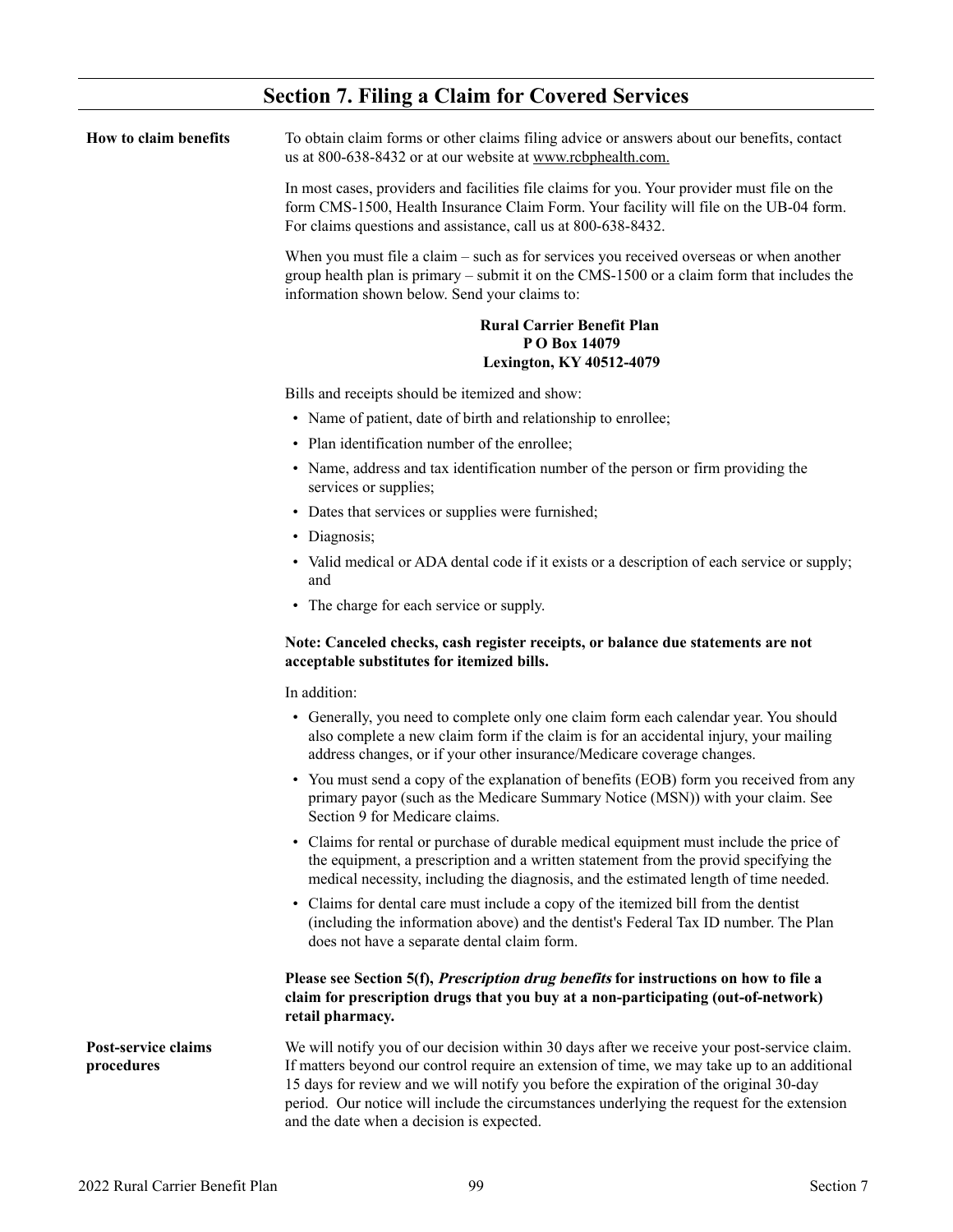|                                   | If we need an extension because we have not received necessary information from you, our<br>notice will describe the specific information required and we will allow you up to 60 days<br>from the receipt of the notice to provide the information.                                                                                                                                                                                                                                                                                                                                                                                                                                                                                                                                                                                                                                         |
|-----------------------------------|----------------------------------------------------------------------------------------------------------------------------------------------------------------------------------------------------------------------------------------------------------------------------------------------------------------------------------------------------------------------------------------------------------------------------------------------------------------------------------------------------------------------------------------------------------------------------------------------------------------------------------------------------------------------------------------------------------------------------------------------------------------------------------------------------------------------------------------------------------------------------------------------|
| <b>Records</b>                    | Keep a separate record of the medical expenses of each covered family member as<br>deductibles and maximum allowances apply separately to each person. Save copies of all<br>medical bills, including those you accumulate to satisfy a deductible. In most instances they<br>will serve as evidence of your claim. We will not provide duplicate or year-end statements.                                                                                                                                                                                                                                                                                                                                                                                                                                                                                                                    |
| Deadline for filing your<br>claim | Send us all the documents for your claim as soon as possible. You must submit the claim by<br>December 31 of the year after the year you received the service. If you could not file on<br>time because of Government administrative operations or legal incapacity, you must submit<br>your claim as soon as reasonably possible. Once we pay benefits, there is a three-year<br>limitation on reissuing uncashed checks.                                                                                                                                                                                                                                                                                                                                                                                                                                                                   |
| Overseas claims                   | Follow the same procedures when submitting claims for overseas (foreign) services as you<br>would when submitting claims for stateside services. Claims for overseas services should<br>include an English translation. We will use the U.S. dollar exchange rate applicable on the<br>date service was incurred if you do not supply us with a currency exchange rate along with<br>a paid receipt.                                                                                                                                                                                                                                                                                                                                                                                                                                                                                         |
|                                   | Overseas providers (those outside the 50 United States) will be paid at the In-Network level<br>of benefits for covered services. Overseas hospitals and physicians are under no obligation<br>to file claims for you. You may be required to pay for the services at the time you<br>receive them and then submit a claim to us for reimbursement.                                                                                                                                                                                                                                                                                                                                                                                                                                                                                                                                          |
| When we need more<br>information  | Please reply promptly when we ask for additional information. We may delay processing or<br>deny benefits for your claim if you do not respond. Our deadline for responding to your<br>claim is stayed while we await all of the additional information needed to process your<br>claim.                                                                                                                                                                                                                                                                                                                                                                                                                                                                                                                                                                                                     |
| Authorized representative         | You may designate an authorized representative to act on your behalf for filing a claim or to<br>appeal claims decisions to us. For urgent care claims, a healthcare professional with<br>knowledge of your medical condition will be permitted to act as your authorized<br>representative without your express consent. For the purposes of this section, we are also<br>referring to your authorized representative when we refer to you.                                                                                                                                                                                                                                                                                                                                                                                                                                                 |
| Notice requirements               | The Secretary of Health and Human Services has identified counties where at least 10<br>percent of the population is literate only in certain non-English languages. The non-English<br>languages meeting this threshold in certain counties are Spanish, Chinese, Navajo and<br>Tagalog. If you live in one of these counties, we will provide language assistance in the<br>applicable non-English language. You can request a copy of your Explanation of Benefits<br>(EOB) statement, related correspondence, oral language services (such as phone customer<br>assistance), and help with filing claims and appeals (including external reviews) in the<br>applicable non-English language. The English versions of your EOBs and related<br>correspondence will include information in the non-English language about how to access<br>language services in that non-English language. |
|                                   | Any notice of an adverse benefit determination or correspondence from us confirming an<br>adverse benefit determination will include information sufficient to identify the claim<br>involved (including the date of service, the healthcare provider, and the claim amount, if<br>applicable), and a statement describing the availability, upon request, of the diagnosis and<br>procedure codes and its corresponding meaning, and the treatment code and its<br>corresponding meaning).                                                                                                                                                                                                                                                                                                                                                                                                  |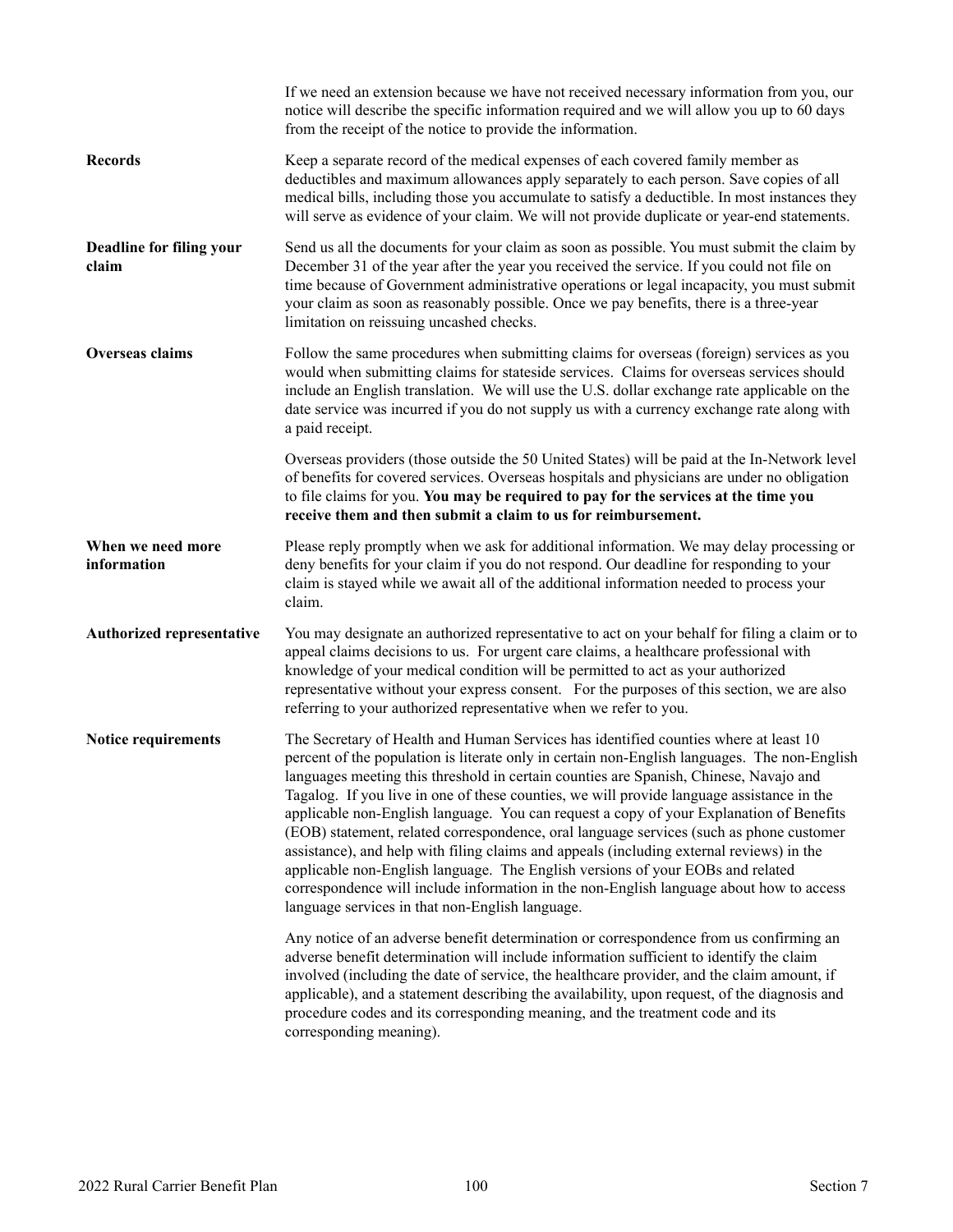#### **Section 8. The Disputed Claims Process**

You may appeal directly to the Office of Personnel Management (OPM) if we do not follow required claims processes. For more information or to make an inquiry about situations in which you are entitled to immediately appeal to OPM, including additional requirements not listed in Sections 3, 7 and 8 of this brochure, please call your plan's customer service representative at the phone number found on your enrollment card, plan brochure, or plan website.

Please follow this Federal Employees Health Benefits Program disputed claims process if you disagree with our decision on your post-service claim (a claim where services, drugs or supplies have already been provided). In Section 3 If you disagree with our pre-service claim decision, we describe the process you need to follow if you have a claim for services, referrals, drugs or supplies that must have prior Plan approval, such as inpatient hospital admissions.

To help you prepare your appeal, you may arrange with us to review and copy, free of charge, all relevant materials and Plan documents under our control relating to your claim, including those that involve any expert review(s) of your claim. To make your request, please contact our Customer Service Department by writing to Rural Carrier Benefit Plan, P O Box 14079, Lexington, KY 40512-4079 or calling toll-free 800-638-8432.

Our reconsideration will take into account all comments, documents, records and other information submitted by you relating to the claim, without regard to whether such information was submitted or considered in the initial benefit determination.

When our initial decision is based (in whole or in part) on a medical judgment (i.e., medical necessity, experimental/ investigational), we will consult with a healthcare professional who has appropriate training and experience in the field of medicine involved in the medical judgment and who was not involved in making the initial decision.

Our reconsideration decision will not take into account the initial decision. The review will not be conducted by the same person or their subordinate, who made the initial decision.

We will not make our decision regarding hiring, compensation, termination, promotion, or other similar matters with respect to any individual (such as a claims adjudicator or medical expert) based upon the likelihood that the individual will support the denial of benefits.

| <b>Step</b> | <b>Description</b>                                                                                                                                                                                                                                                                                                                                                                                                                                                                                                                                                                                                                                                                                                                                                   |
|-------------|----------------------------------------------------------------------------------------------------------------------------------------------------------------------------------------------------------------------------------------------------------------------------------------------------------------------------------------------------------------------------------------------------------------------------------------------------------------------------------------------------------------------------------------------------------------------------------------------------------------------------------------------------------------------------------------------------------------------------------------------------------------------|
| 1           | Ask us in writing to reconsider our initial decision. You must:                                                                                                                                                                                                                                                                                                                                                                                                                                                                                                                                                                                                                                                                                                      |
|             | a) Write to us within 6 months from the date of our decision; and                                                                                                                                                                                                                                                                                                                                                                                                                                                                                                                                                                                                                                                                                                    |
|             | b) Send your request to us at: Rural Carrier Benefit Plan, P O Box 14079, Lexington, KY 40512-4079; and                                                                                                                                                                                                                                                                                                                                                                                                                                                                                                                                                                                                                                                              |
|             | c) Include a statement about why you believe our initial decision was wrong, based on specific benefit<br>provisions in this brochure; and                                                                                                                                                                                                                                                                                                                                                                                                                                                                                                                                                                                                                           |
|             | d) Include copies of documents that support your claim, such as physicians' letters, operative reports, bills,<br>medical records, and explanation of benefits (EOB) forms.                                                                                                                                                                                                                                                                                                                                                                                                                                                                                                                                                                                          |
|             | e) Include your email address (optional for member), if you would like to receive our decision via email.<br>Please note that by giving us your email, we may be able to provide our decision more quickly.                                                                                                                                                                                                                                                                                                                                                                                                                                                                                                                                                          |
|             | We will provide you, free of charge and in a timely manner, with any new or additional evidence considered,<br>relied upon, or generated by us or at our direction in connection with your claim and any new rationale for our<br>claim decision. We will provide you with this information sufficiently in advance of the date that we are<br>required to provide you with our reconsideration decision to allow you a reasonable opportunity to respond to<br>us before that date. However, our failure to provide you with new evidence or rationale in sufficient time to<br>allow you to timely respond shall not invalidate our decision on reconsideration. You may respond to that new<br>evidence or rationale at the OPM review stage described in step 4. |
| $\mathbf 2$ | In the case of a post-service claim, we have 30 days from the date we receive your request to:                                                                                                                                                                                                                                                                                                                                                                                                                                                                                                                                                                                                                                                                       |
|             | a) Pay the claim or                                                                                                                                                                                                                                                                                                                                                                                                                                                                                                                                                                                                                                                                                                                                                  |
|             | b) Write to you and maintain our denial.                                                                                                                                                                                                                                                                                                                                                                                                                                                                                                                                                                                                                                                                                                                             |
|             | c) Ask you or your provider for more information.                                                                                                                                                                                                                                                                                                                                                                                                                                                                                                                                                                                                                                                                                                                    |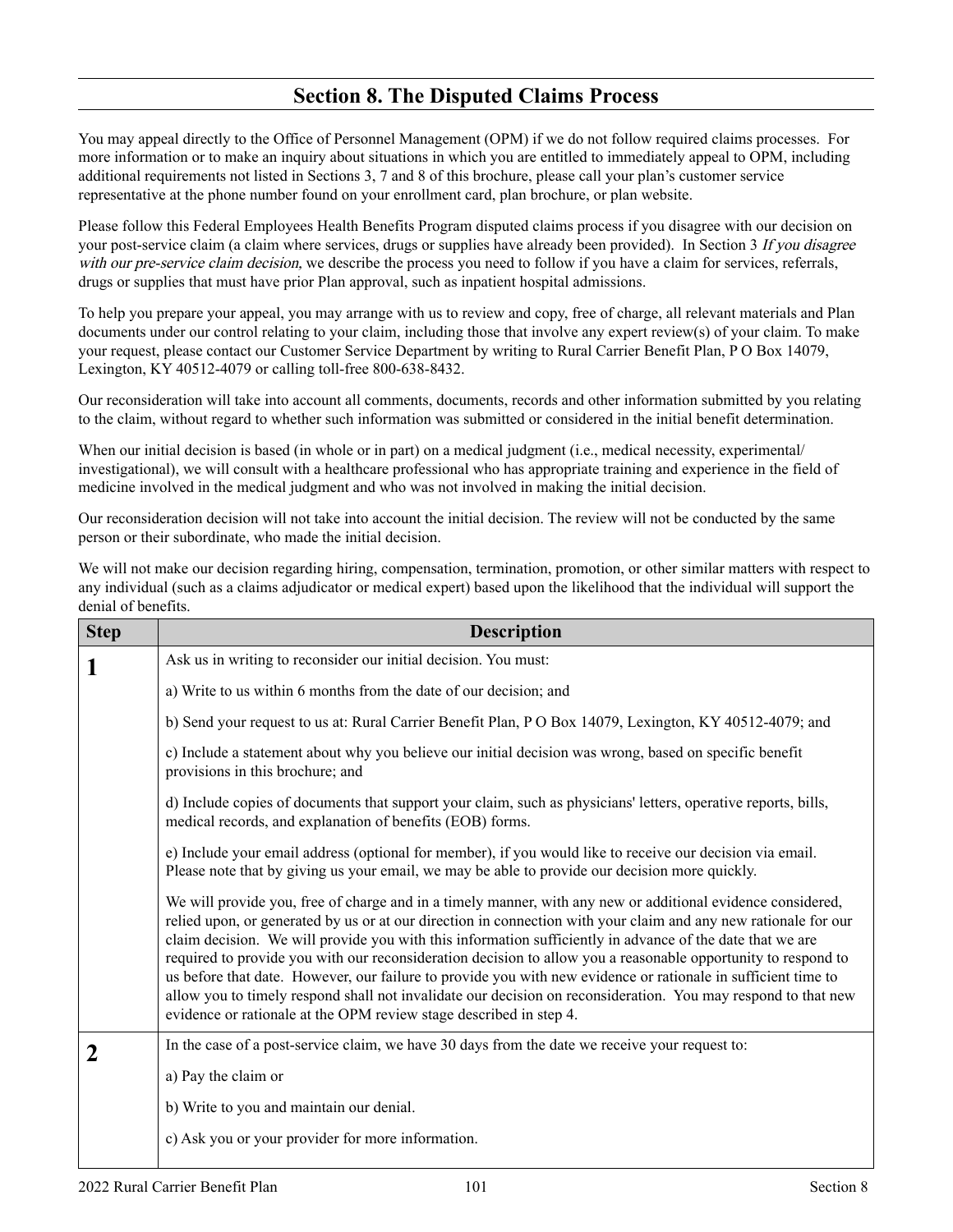|              | You or your provider must send the information so that we receive it within 60 days of our request. We will<br>then decide within 30 more days.                                                                                                                                                                                                                                                                        |
|--------------|------------------------------------------------------------------------------------------------------------------------------------------------------------------------------------------------------------------------------------------------------------------------------------------------------------------------------------------------------------------------------------------------------------------------|
|              | If we do not receive the information within 60 days we will decide within 30 days of the date the information<br>was due. We will base our decision on the information we already have. We will write to you with our<br>decision.                                                                                                                                                                                     |
| $\mathbf{3}$ | If you do not agree with our decision, you may ask OPM to review it.                                                                                                                                                                                                                                                                                                                                                   |
|              | You must write to OPM within:                                                                                                                                                                                                                                                                                                                                                                                          |
|              | • 90 days after the date of our letter upholding our initial decision; or                                                                                                                                                                                                                                                                                                                                              |
|              | • 120 days after you first wrote to us -- if we did not answer that request in some way within 30 days; or                                                                                                                                                                                                                                                                                                             |
|              | • 120 days after we asked for additional information.                                                                                                                                                                                                                                                                                                                                                                  |
|              | Write to OPM at: United States Office of Personnel Management, Healthcare and Insurance, Federal<br>Employee Insurance Operations, FEHB 2 1900 E Street, NW, Washington, DC 20415-3620.                                                                                                                                                                                                                                |
|              | Send OPM the following information:                                                                                                                                                                                                                                                                                                                                                                                    |
|              | • A statement about why you believe our decision was wrong, based on specific benefit provisions in this<br>brochure;                                                                                                                                                                                                                                                                                                  |
|              | • Copies of documents that support your claim, such as physicians' letters, operative reports, bills, medical<br>records, and explanation of benefits (EOB) forms;                                                                                                                                                                                                                                                     |
|              | • Copies of all letters you sent to us about the claim;                                                                                                                                                                                                                                                                                                                                                                |
|              | • Copies of all letters we sent to you about the claim; and                                                                                                                                                                                                                                                                                                                                                            |
|              | • Your daytime phone number and the best time to call.                                                                                                                                                                                                                                                                                                                                                                 |
|              | • Your email address, if you would like to receive OPM's decision via email. Please note that by providing<br>your email address, you may receive OPM's decision more quickly.                                                                                                                                                                                                                                         |
|              | Note: If you want OPM to review more than one claim, you must clearly identify which documents apply to<br>which claim.                                                                                                                                                                                                                                                                                                |
|              | Note: You are the only person who has a right to file a disputed claim with OPM. Parties acting as your<br>representative, such as medical providers, must include a copy of your specific written consent with the review<br>request. However, for urgent care claims, a healthcare professional with knowledge of your medical condition<br>may act as your authorized representative without your express consent.  |
|              | Note: The above deadlines may be extended if you show that you were unable to meet the deadline because of<br>reasons beyond your control.                                                                                                                                                                                                                                                                             |
| 4            | OPM will review your disputed claim request and will use the information it collects from you and us to<br>decide whether our decision is correct. OPM will send you a final decision within 60 days. There are no other<br>administrative appeals.                                                                                                                                                                    |
|              | If you do not agree with OPM's decision, your only recourse is to sue. If you decide to file a lawsuit, you must<br>file the suit against OPM in Federal court by December 31 of the third year after the year in which you<br>received the disputed services, drugs, or supplies or from the year in which you were denied precertification or<br>prior approval. This is the only deadline that may not be extended. |
|              | OPM may disclose the information it collects during the review process to support their disputed claim<br>decision. This information will become part of the court record.                                                                                                                                                                                                                                             |
|              | You may not file a lawsuit until you have completed the disputed claims process. Further, Federal law governs<br>your lawsuit, benefits, and payment of benefits. The Federal court will base its review on the record that was<br>before OPM when OPM decided to uphold or overturn our decision. You may recover only the amount of<br>benefits in dispute.                                                          |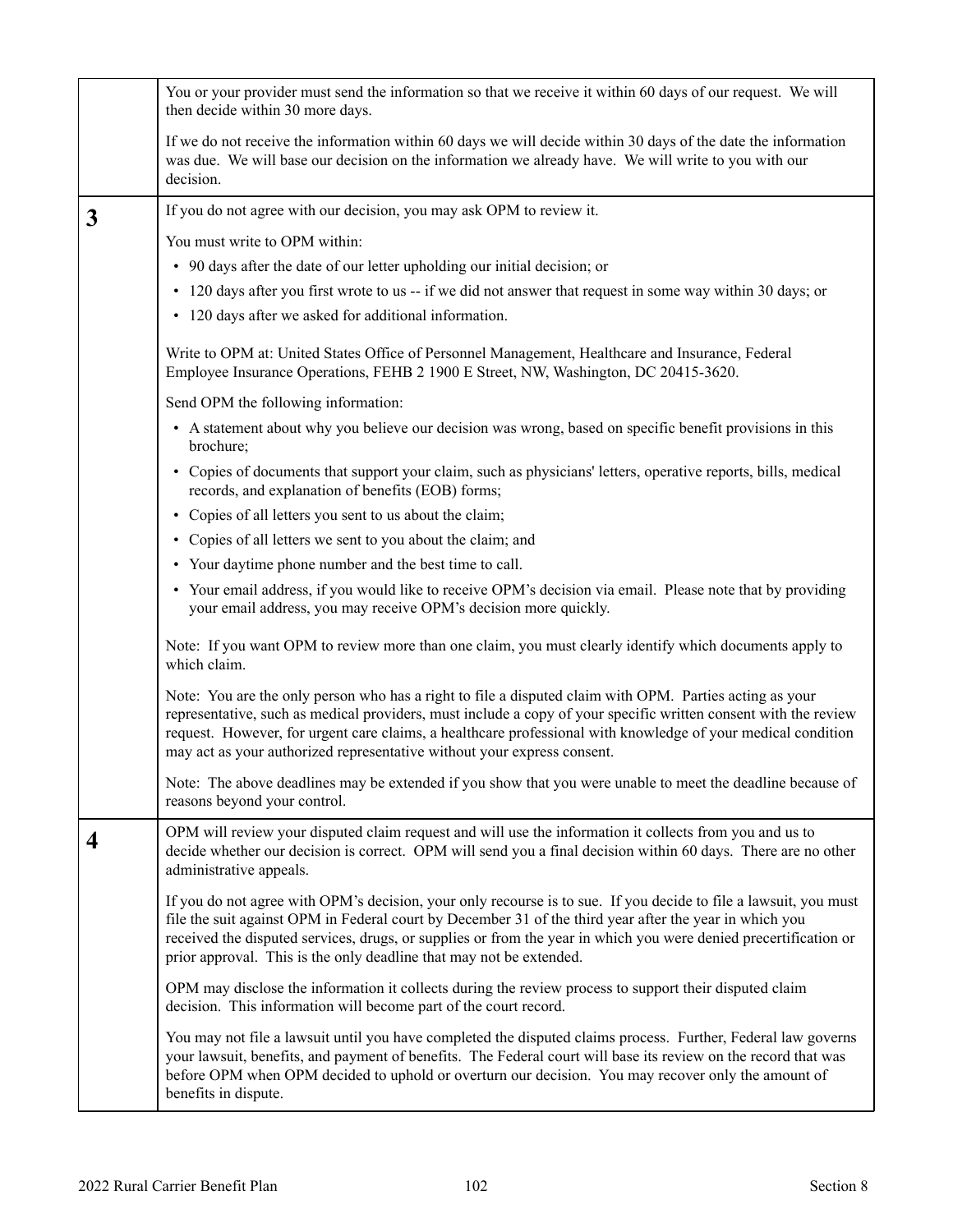Note: **If you have a serious or life threatening condition** (one that may cause permanent loss of bodily functions or death if not treated as soon as possible), and you did not indicate that your claim was a claim for urgent care, then call us at 800-638-8432. We will expedite our review (if we have not yet responded to your claim); or we will inform OPM so they can quickly review your claim on appeal. You may call OPM's FEHB 2 at 202-606-3818 between 8 a.m. and 5 p.m. Eastern Time.

Please remember that we do not make decisions about plan eligibility issues. For example, we do not determine whether you or a dependent is covered under this Plan. You must raise eligibility issues with your Agency personnel/payroll office if you are an employee, your retirement system if you are an annuitant or the Office of Workers' Compensation Programs if you are receiving Workers' Compensation benefits.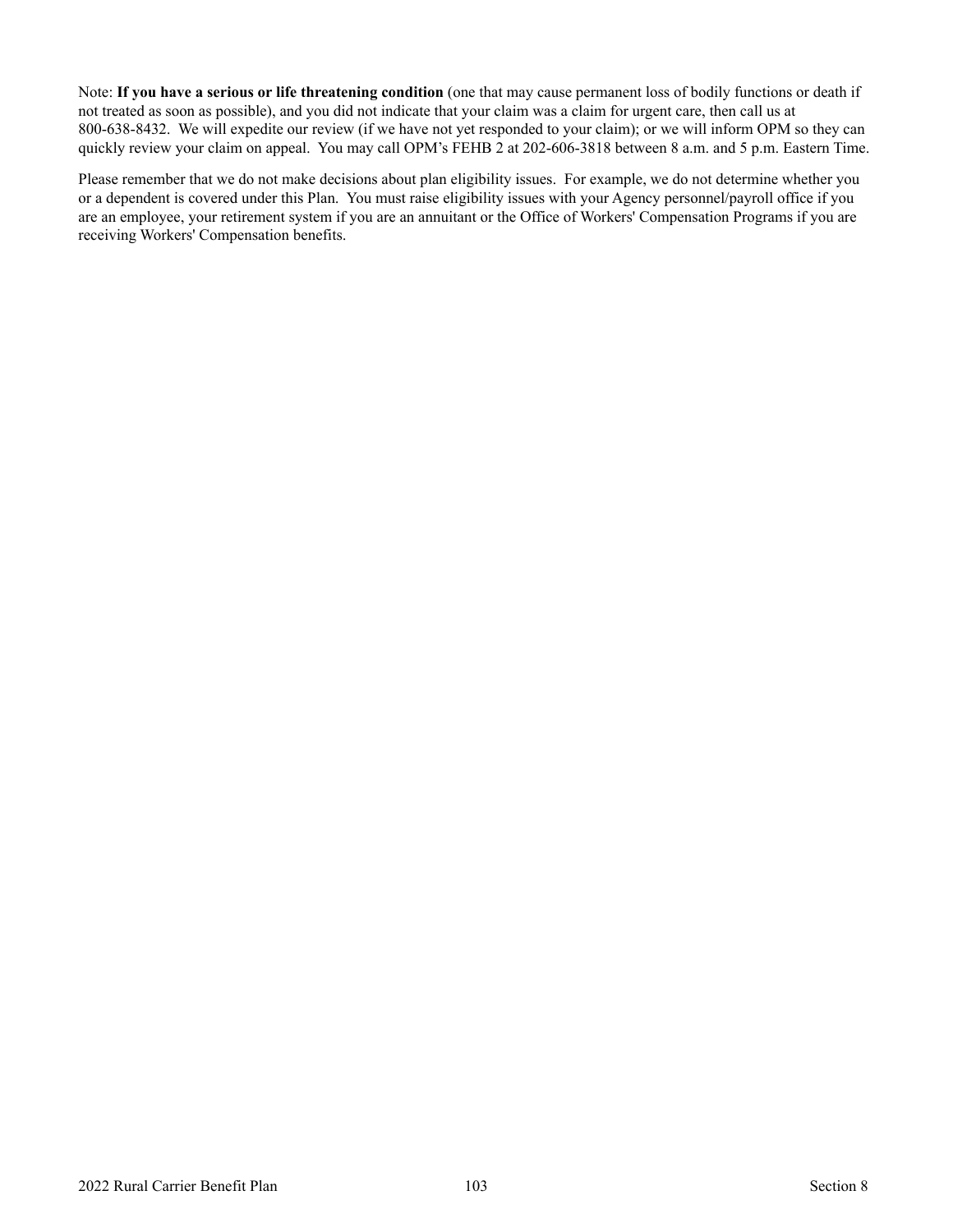#### **Section 9. Coordinating Benefits with Medicare and Other Coverage**

| When you have other<br>health coverage | You must tell us if you or a covered family member has coverage under any other health<br>plan or has automobile insurance that pays healthcare expenses without regard to fault. This<br>is called "double coverage."                                                                                                                                                                                                                                                                                                                              |
|----------------------------------------|-----------------------------------------------------------------------------------------------------------------------------------------------------------------------------------------------------------------------------------------------------------------------------------------------------------------------------------------------------------------------------------------------------------------------------------------------------------------------------------------------------------------------------------------------------|
|                                        | When you have double coverage, one plan normally pays its benefits in full as the primary<br>payor and the other plan pays a reduced benefit as the secondary payor. We, like other<br>insurers, determine which coverage is primary according to the National Association of<br>Insurance Commissioners' (NAIC) guidelines. For more information on NAIC rules<br>regarding the coordinating of benefits, visit our website at www.rcbphealth.com.                                                                                                 |
|                                        | When we are the primary payor, we will pay the benefits described in this brochure.                                                                                                                                                                                                                                                                                                                                                                                                                                                                 |
|                                        | When we are the secondary payor, we will determine our allowance. After the primary plan<br>pays, we will pay what is left of our allowance, up to our regular benefit. We will not pay<br>more than our allowance.                                                                                                                                                                                                                                                                                                                                 |
|                                        | Note: The \$200 deductible for prescriptions purchased at a network retail pharmacy does<br>not apply when you have Medicare Parts A and B as primary coverage.                                                                                                                                                                                                                                                                                                                                                                                     |
|                                        | Please see Section 4, Your costs for covered services, for more information about how we<br>pay claims.                                                                                                                                                                                                                                                                                                                                                                                                                                             |
| • TRICARE and<br><b>CHAMPVA</b>        | TRICARE is the healthcare program for eligible dependents of military persons, and<br>retirees of the military. TRICARE includes the CHAMPUS program. CHAMPVA provides<br>health coverage to disabled Veterans and their eligible dependents. If TRICARE or<br>CHAMPVA and this Plan cover you, we pay first. See your TRICARE or CHAMPVA<br>Health Benefits Advisor if you have questions about these programs.                                                                                                                                    |
|                                        | Suspended FEHB coverage to enroll in TRICARE or CHAMPVA: If you are an<br>annuitant or former spouse, you can suspend your FEHB coverage to enroll in one of these<br>programs, eliminating your FEHB premium. (OPM does not contribute to any applicable<br>plan premiums.) For information on suspending your FEHB enrollment, contact your<br>retirement office. If you later want to re-enroll in the FEHB Program, generally you may do<br>so only at the next Open Season unless you involuntarily lose coverage under TRICARE or<br>CHAMPVA. |
| • Workers'                             | We do not cover services that:                                                                                                                                                                                                                                                                                                                                                                                                                                                                                                                      |
| Compensation                           | • You (or a covered family member) need because of a workplace-related illness or injury<br>that the Office of Workers' Compensation Programs (OWCP) or a similar Federal or<br>State agency determines they must provide; or                                                                                                                                                                                                                                                                                                                       |
|                                        | • OWCP or a similar agency pays for through a third-party injury settlement or other<br>similar proceeding that is based on a claim you filed under OWCP or similar laws.                                                                                                                                                                                                                                                                                                                                                                           |
|                                        | Once OWCP or similar agency pays its maximum benefits for your treatment, we will<br>cover your care.                                                                                                                                                                                                                                                                                                                                                                                                                                               |
| • Medicaid                             | When you have this Plan and Medicaid, we pay first.                                                                                                                                                                                                                                                                                                                                                                                                                                                                                                 |
|                                        | Suspended FEHB coverage to enroll in Medicaid or a similar State-sponsored<br>program of medical assistance: If you are an annuitant or former spouse, you can suspend<br>your FEHB coverage to enroll in one of these State programs, eliminating your FEHB<br>premium. For information on suspending your FEHB enrollment, contact your retirement<br>office. If you later want to re-enroll in the FEHB Program, generally you may do so only at<br>the next Open Season unless you involuntarily lose coverage under the State program.         |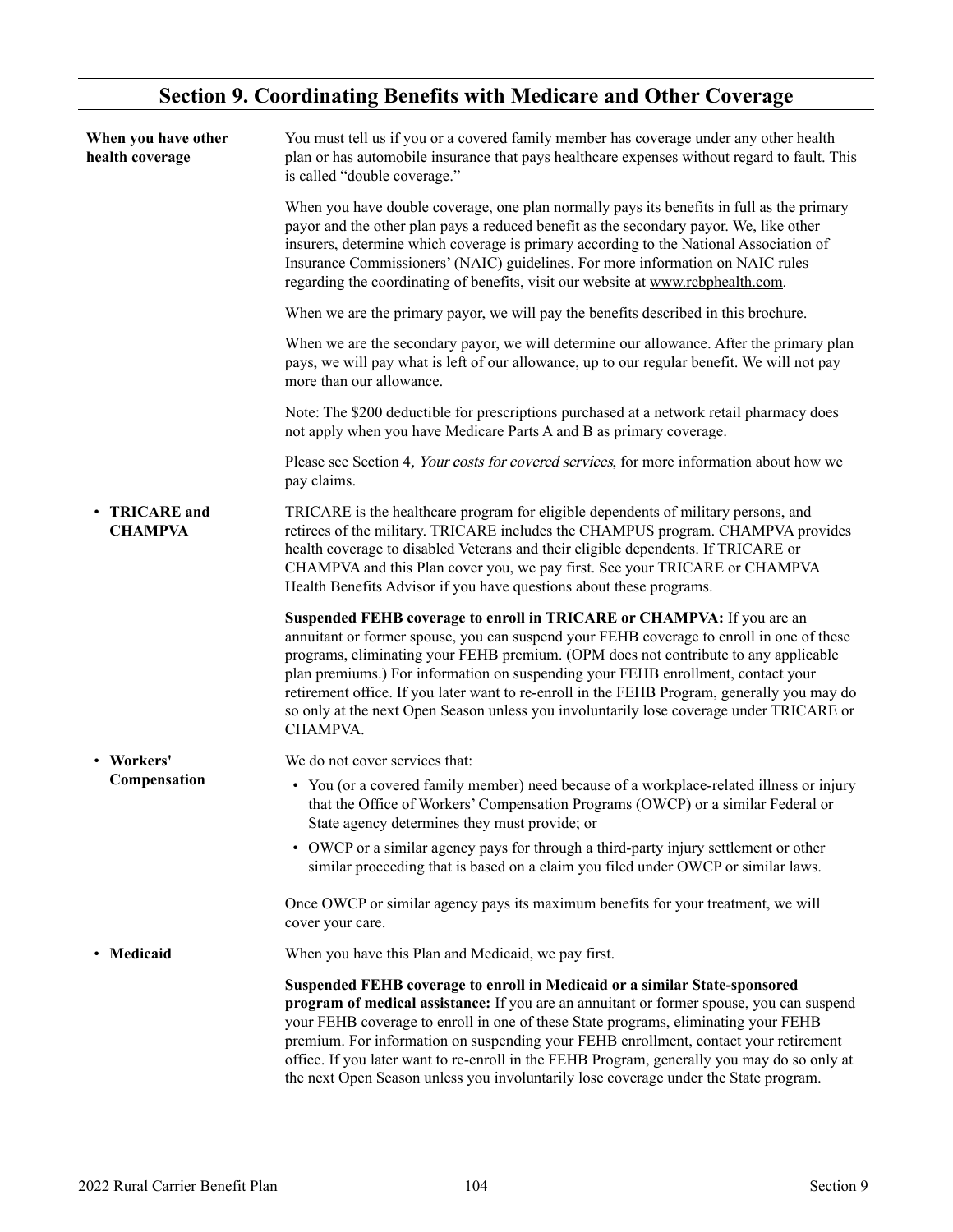**When other Government agencies are responsible for your care**

**When others are responsible for injuries** We do not cover services and supplies when a local, State, or Federal government agency directly or indirectly pays for them.

Our right to pursue and receive subrogation and reimbursement recoveries is a condition of, and a limitation on, the nature of benefits or benefit payments and on the provision of benefits under our coverage. By accepting Plan benefits, you agree to the terms of this provision.

If you have received benefits or benefit payments as a result of an injury or illness, and you or your representatives, heirs, administrators, successors, or assignees receive payment from any party that may be liable, a third party's insurance policies, your own insurance policies, or a workers' compensation program or policy, you must reimburse us out of that payment. The Plan's right of reimbursement extends to all benefit payments for related treatment incurred up to and including the date of settlement or judgement, regardless of the date that those expenses were submitted to the Plan for payment

We are entitled to reimbursement to the extent of the benefits we have paid or provided in connection with your injury or illness. However, we will cover the cost of treatment that exceeds the amount of the payment you received.

Reimbursement to us out of the payment shall take first priority (before any of the rights of any other parties are honored) and is not impacted by how the judgment, settlement, or other recovery is characterized, designated, or apportioned. Our right of reimbursement is not subject to reduction based on attorney fees or costs under the "common fund" or any other doctrine and is fully enforceable regardless of whether you are "made whole" or fully compensated for the full amount of damages claimed.

We may, at our option, choose to exercise our right of subrogation and pursue a recovery from any liable party as successor to your rights.

If you do pursue a claim or case related to your injury or illness, you must promptly notify us and cooperate with our reimbursement or subrogation efforts.

Examples of situations to which our reimbursement and subrogation rights apply include, but are not limited to, when you become ill or are injured due to (1) an accident on the premises owned by a third party, (2) a motor vehicle accident, (3) a slip and fall, (4) an accident at work, (5) medical malpractice, or (6) a defective product.

Our reimbursement and subrogation rights extend to all benefits available to you under any law or under any type of insurance or benefit program, including but not limited to:

- No-fault insurance and other insurance that pays without regard to fault, including personal injury protection benefits, regardless of any election made by you to treat those benefits as secondary to us. When you are entitled to payment of healthcare expenses under automobile insurance, including no-fault insurance and other insurance that pays without regard to fault, your automobile insurance is the primary payor and we are the secondary payor;
- Third party liability coverage;
- Personal or business umbrella coverage;
- Uninsured and underinsured motorist coverage;
- Workers' Compensation benefits;
- Medical reimbursement or payment coverage;
- Homeowners or property insurance;
- Payments directly from the responsible party, and
- Funds or accounts established through settlement or judgment to compensate injured parties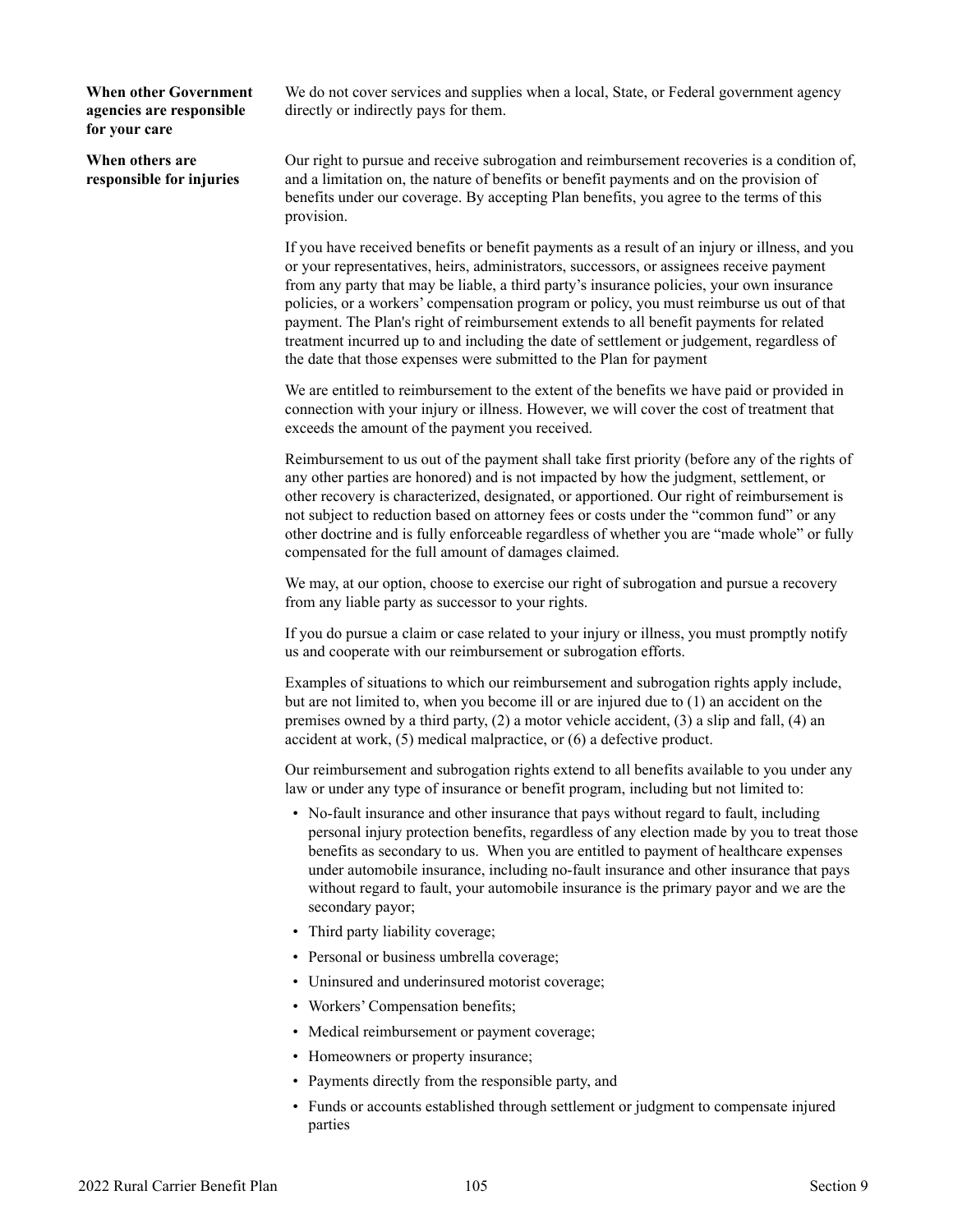|                                                                                                  | You agree to cooperate with our enforcement of our reimbursement right by:                                                                                                                                                                                                                                                                                                                                                                                                                                                                                      |
|--------------------------------------------------------------------------------------------------|-----------------------------------------------------------------------------------------------------------------------------------------------------------------------------------------------------------------------------------------------------------------------------------------------------------------------------------------------------------------------------------------------------------------------------------------------------------------------------------------------------------------------------------------------------------------|
|                                                                                                  | • Telling us promptly whenever you have filed a claim for compensation resulting from<br>an accidental injury or illness and responding to our questionnaires;                                                                                                                                                                                                                                                                                                                                                                                                  |
|                                                                                                  | • Pursuing recovery of our benefit payments from the third party or available insurance<br>company;                                                                                                                                                                                                                                                                                                                                                                                                                                                             |
|                                                                                                  | • Accepting our lien for the full amount of our benefit payments;                                                                                                                                                                                                                                                                                                                                                                                                                                                                                               |
|                                                                                                  | • Signing our Reimbursement Agreement when requested to do so;                                                                                                                                                                                                                                                                                                                                                                                                                                                                                                  |
|                                                                                                  | • Agreeing to assign any proceeds or rights to proceeds from third party claims or any<br>insurance to us;                                                                                                                                                                                                                                                                                                                                                                                                                                                      |
|                                                                                                  | • Keeping us advised of the claim's status;                                                                                                                                                                                                                                                                                                                                                                                                                                                                                                                     |
|                                                                                                  | • Agreeing and authorizing us to communicate directly with any relevant insurance<br>carrier regarding the claim related to your injury or illness;                                                                                                                                                                                                                                                                                                                                                                                                             |
|                                                                                                  | • Advising us of any recoveries you obtain, whether by insurance claim, settlement or<br>court order; and                                                                                                                                                                                                                                                                                                                                                                                                                                                       |
|                                                                                                  | • Agreeing that you or your legal representative will hold any funds from settlement or<br>judgment in trust until you have verified our lien amount, and reimbursed us out of any<br>recovery received to the full extent of our reimbursement right.                                                                                                                                                                                                                                                                                                          |
|                                                                                                  | You further agree to cooperate fully with us in the event we exercise our subrogation right.                                                                                                                                                                                                                                                                                                                                                                                                                                                                    |
|                                                                                                  | Failure to cooperate with these obligations may result in the temporary suspension of your<br>benefits and/or offsetting of future benefits.                                                                                                                                                                                                                                                                                                                                                                                                                    |
|                                                                                                  | For more information about this process, please call our Third Party Recovery Services unit<br>at 202-683-9140 or 855-661-7973 (toll free). You also can email them at info@elgtprs.<br>com.                                                                                                                                                                                                                                                                                                                                                                    |
| When you have Federal<br><b>Employees Dental and</b><br><b>Vision Insurance Plan</b><br>(FEDVIP) | Some FEHB plans already cover some dental and vision services. When you are covered by<br>more than one vision/dental plan, coverage provided under your FEHB plan remains as<br>your primary coverage. FEDVIP coverage pays secondary to that coverage. When you<br>enroll in a dental and/or vision plan on BENEFEDS.com or by phone at 877-888-3337,<br>(TTY 877-889-5680), you will be asked to provide information on your FEHB plan so that<br>your plans can coordinate benefits. Providing your FEHB information may reduce your<br>out-of-pocket cost. |
| <b>Clinical trials</b>                                                                           | An approved clinical trial includes a phase I, phase II, phase III, or phase IV clinical trial<br>that is conducted in relation to the prevention, detection, or treatment of cancer or other<br>life-threatening disease or condition, and is either Federally-funded; conducted under an<br>investigational new drug application reviewed by the Food and Drug Administration<br>(FDA); or is a drug trial that is exempt from the requirement of an investigational new drug<br>application.                                                                 |
|                                                                                                  | If you are a participant in a clinical trial, this Plan will provide related care as follows, if it<br>is not provided by the clinical trial:                                                                                                                                                                                                                                                                                                                                                                                                                   |
|                                                                                                  | • Routine care costs – costs for routine services such as doctor visits, lab tests, X-rays and<br>scans, and hospitalizations related to treating the patient's condition, whether the patient<br>is in a clinical trial or is receiving standard therapy. These costs are covered by this<br>Plan.                                                                                                                                                                                                                                                             |
|                                                                                                  | • Extra care costs – costs related to taking part in a clinical trial such as additional tests<br>that a patient may need as part of the trial, but not as part of the patient's routine care.<br>This Plan does not cover these costs.                                                                                                                                                                                                                                                                                                                         |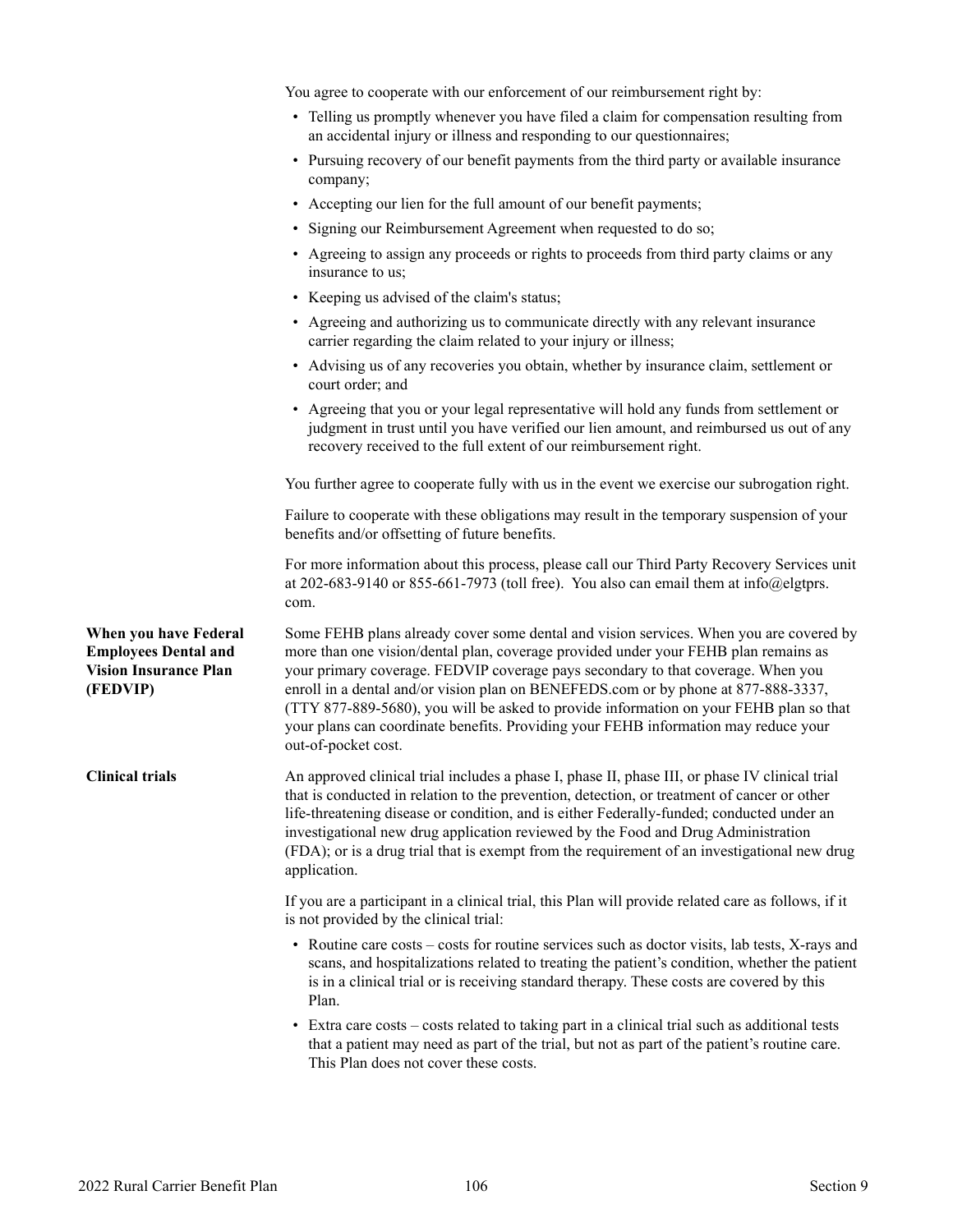- Research costs costs related to conducting the clinical trial such as research physician and nurse time, analysis of results, and clinical tests performed only for research purposes. These costs are generally covered by the clinical trial. This Plan does not cover these costs.
- **When you have Medicare** For more detailed information on "What is Medicare?" and "Should I Enroll in Medicare?" please contact Medicare at 800-MEDICARE (800-633-4227), (TTY 877-486-2048) or at [www.medicare.gov.](http://www.medicare.gov)
- **What is Medicare?** Medicare is a health insurance program for:
	- People 65 years of age or older
	- Some people with disabilities under 65 years of age
	- People with End-Stage Renal Disease (permanent kidney failure requiring dialysis or a transplant)

Medicare has four parts:

- Part A (Hospital Insurance). Most people do not have to pay for Part A. If you or your spouse worked for at least 10 years in Medicare-covered employment, you should be able to qualify for premium-free Part A insurance. (If you were a Federal employee at any time both before and during January 1983, you will receive credit for your Federal employment before January 1983.) Otherwise, if you are age 65 or older, you may be able to buy it. Contact 800-MEDICARE 800-633-4227, TTY: 877-486-2048 for more information.
- Part B (Medical Insurance). Most people pay monthly for Part B. Generally, Part B premiums are withheld from your monthly Social Security check or your retirement check.
- Part C (Medicare Advantage). You can enroll in a Medicare Advantage Plan to get your Medicare benefits. Please review the information on coordinating benefits with Medicare Advantage Plans on the next page.
- Part D (Medicare prescription drug coverage). There is a monthly premium for Part D coverage. Before enrolling in Medicare Part D, please review the important disclosure notice from us about the FEHB prescription drug coverage and Medicare. The notice is on the first inside page of this brochure. For people with limited income and resources, extra help in paying for a Medicare prescription drug plan is available. For more information about this extra help, visit the Social Security Administration online at [www.socialsecurity.gov,](http://www.socialsecurity.gov) or call them at 800-772-1213, TTY: 800-325-0778.
- **Should I enroll in Medicare?** The decision to enroll in Medicare is yours. We encourage you to apply for Medicare benefits 3 months before you turn age 65. It's easy. Just call the Social Security Administration toll-free number 800-772-1213, TTY: 800-325-0778 to set up an appointment to apply. If you do not apply for one or more Parts of Medicare, you can still be covered under the FEHB Program.

If you can get premium-free Part A coverage, we advise you to enroll in it. Most Federal employees and annuitants are entitled to Medicare Part A at age 65 **without cost**. When you don't have to pay premiums for Medicare Part A, it makes good sense to obtain the coverage. It can reduce your out-of-pocket expenses as well as costs to the FEHB, which can help keep FEHB premiums down.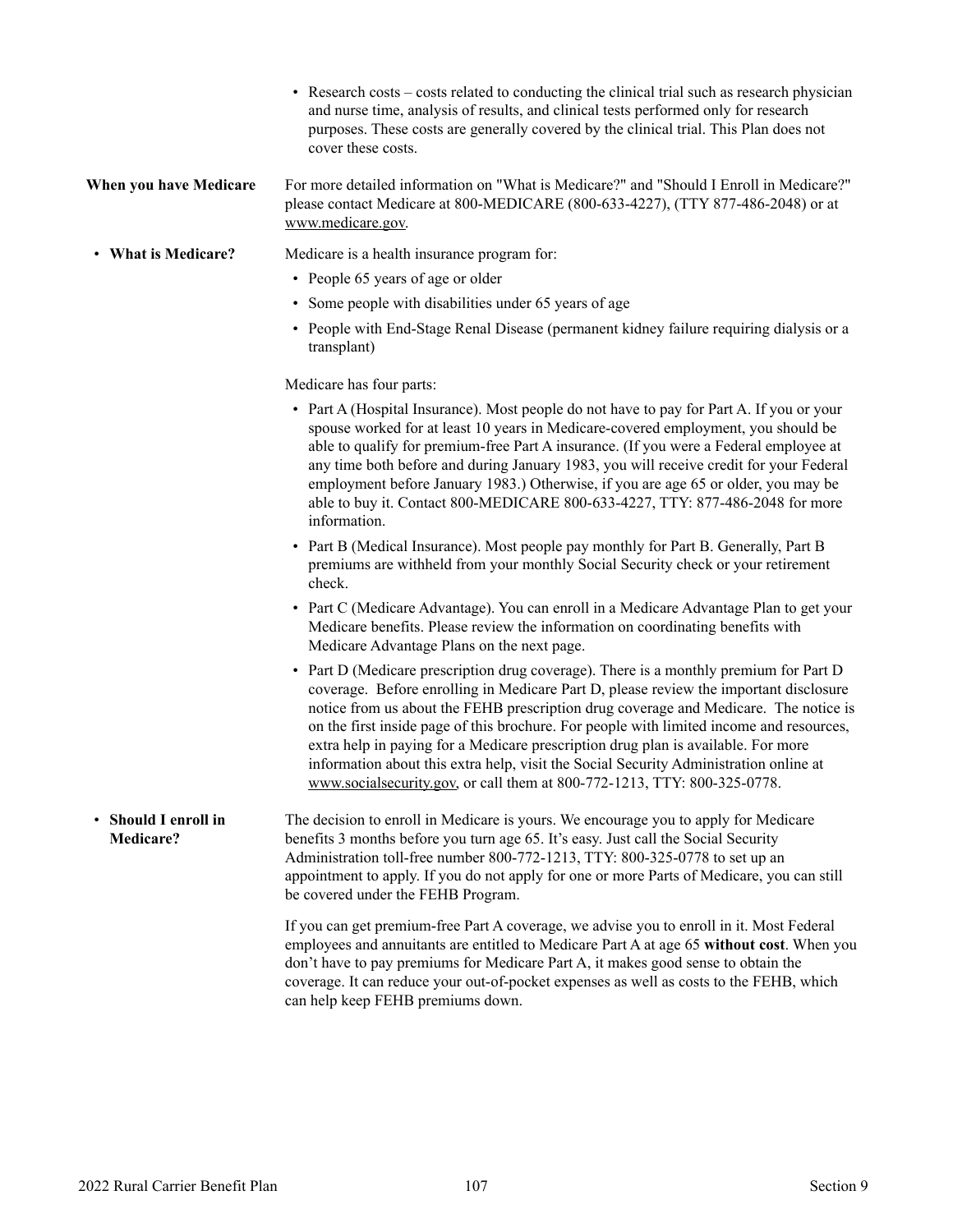|                                                            | Everyone is charged a premium for Medicare Part B coverage. The Social Security<br>Administration can provide you with premium and benefit information. Review the<br>information and decide if it makes sense for you to buy the Medicare Part B coverage. If<br>you do not sign up for Medicare Part B when you are first eligible, you may be charged a<br>Medicare Part B late enrollment penalty of a 10% increase in premium for every 12 months<br>you are not enrolled. If you did not take Part B at age 65 because you were covered under<br>FEHB as an active employee (or you were covered under your spouse's group health<br>insurance plan and they were an active employee), you may sign up for Part B (generally<br>without an increased premium) within 8 months from the time you or your spouse stop<br>working or are no longer covered by the group plan. You also can sign up at any time while<br>you are covered by the group plan. |
|------------------------------------------------------------|---------------------------------------------------------------------------------------------------------------------------------------------------------------------------------------------------------------------------------------------------------------------------------------------------------------------------------------------------------------------------------------------------------------------------------------------------------------------------------------------------------------------------------------------------------------------------------------------------------------------------------------------------------------------------------------------------------------------------------------------------------------------------------------------------------------------------------------------------------------------------------------------------------------------------------------------------------------|
|                                                            | If you are eligible for Medicare, you may have choices in how you get your healthcare.<br>Medicare Advantage is the term used to describe the various private health plan choices<br>available to Medicare beneficiaries. The information in the next few pages shows how we<br>coordinate benefits with Medicare, depending on whether you are in the Original Medicare<br>Plan or a private Medicare Advantage plan.                                                                                                                                                                                                                                                                                                                                                                                                                                                                                                                                        |
|                                                            | (Please refer to page 98 for information about how we provide benefits when you are<br>age 65 or older and do not have Medicare.)                                                                                                                                                                                                                                                                                                                                                                                                                                                                                                                                                                                                                                                                                                                                                                                                                             |
| The Original<br><b>Medicare Plan (Part A</b><br>or Part B) | The Original Medicare Plan (Original Medicare) is available everywhere in the United<br>States. It is the way everyone used to get Medicare benefits and is the way most people get<br>their Medicare Part A and Part B benefits now. You may go to any doctor, specialist, or<br>hospital that accepts Medicare. The Original Medicare Plan pays its share and you pay your<br>share.                                                                                                                                                                                                                                                                                                                                                                                                                                                                                                                                                                        |
|                                                            | All physicians and other providers are required by law to file claims directly to Medicare<br>for members with Medicare Part B, when Medicare is primary. This is true whether or not<br>they accept Medicare.                                                                                                                                                                                                                                                                                                                                                                                                                                                                                                                                                                                                                                                                                                                                                |
|                                                            | When you are enrolled in Original Medicare along with this Plan, you still need to follow<br>the rules in this brochure for us to cover your care except you do not need to get a hospital<br>stay approved when Medicare pays first. We do not require preauthorization and concurrent<br>review of mental health and substance misuse disorder treatment when Medicare Part B<br>pays first. However, when Medicare stops paying benefits for any reason, you must follow<br>our precertification, preauthorization and concurrent review procedures.                                                                                                                                                                                                                                                                                                                                                                                                       |
|                                                            | Claims process when you have the Original Medicare Plan – You will probably not need to<br>file a claim form when you have both our Plan and the Original Medicare Plan.                                                                                                                                                                                                                                                                                                                                                                                                                                                                                                                                                                                                                                                                                                                                                                                      |
|                                                            | When we are the primary payor, we process the claim first.                                                                                                                                                                                                                                                                                                                                                                                                                                                                                                                                                                                                                                                                                                                                                                                                                                                                                                    |
|                                                            | When Original Medicare is the primary payor, Medicare processes your claim first. In most<br>cases, your claim will be coordinated automatically and we will then provide secondary<br>benefits for covered charges. To find out if you need to do something to file your claim, call<br>us at 800-638-8432.                                                                                                                                                                                                                                                                                                                                                                                                                                                                                                                                                                                                                                                  |
|                                                            | We waive some costs if the Original Medicare Plan is your primary payor - Please review<br>the following as it illustrates your cost share if you are enrolled in Medicare Part B. If you<br>purchase Medicare Part B, your provider is in our network and participates in Medicare,<br>then we waive some costs because Medicare will be the primary payor.                                                                                                                                                                                                                                                                                                                                                                                                                                                                                                                                                                                                  |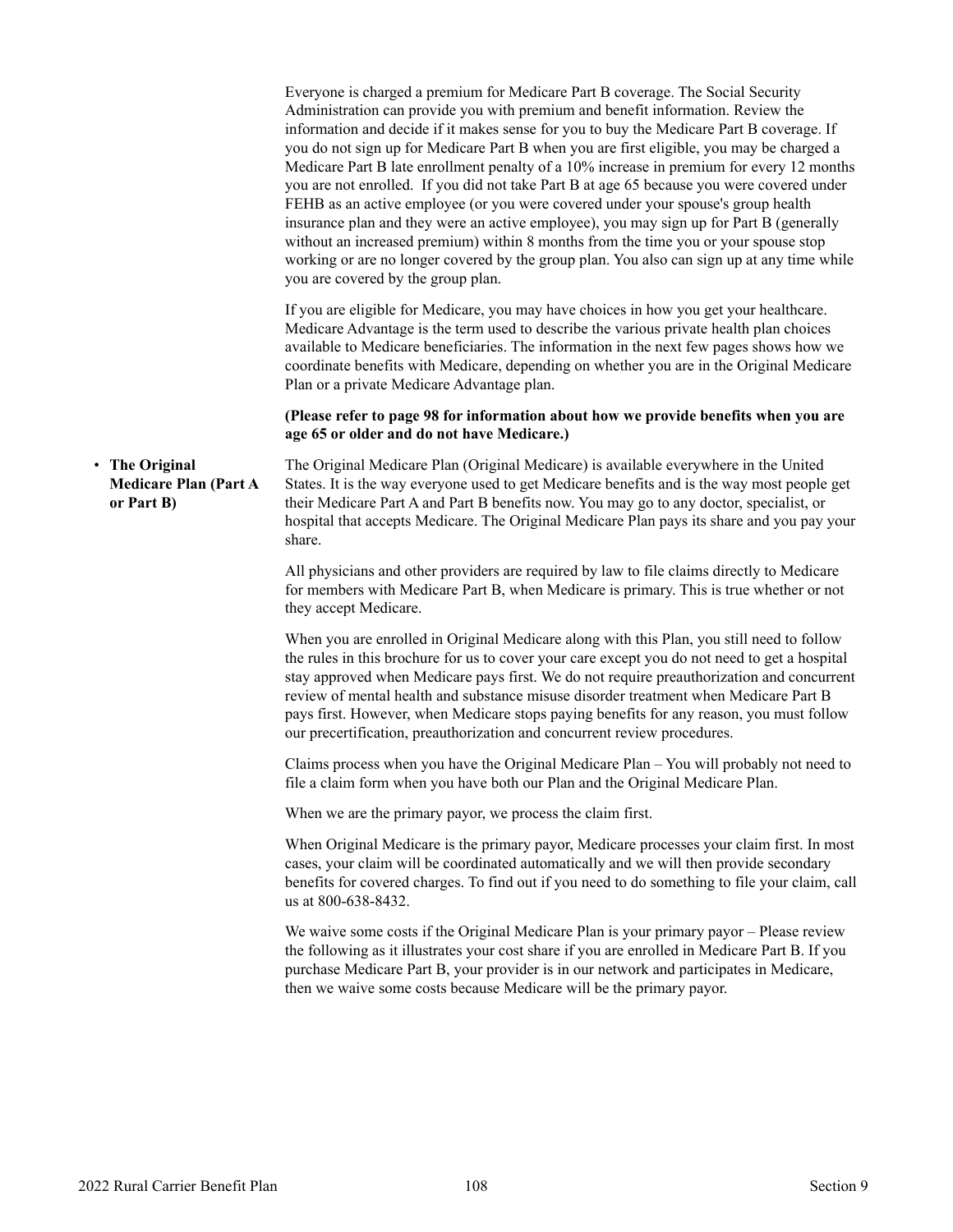#### **Benefit Description-Deductible**

High Option You pay without Medicare In-Network: \$350/\$700 High Option You pay without Medicare Out-of-network: \$800/\$1600 High Option You pay with Medicare In-network: N/A High Option You pay with Medicare Out-of-network: N/A

#### **Benefit Description - Catastrophic Protection Out of pocket maximum**

High Option You pay without Medicare In-Network: \$5,000/\$10,000 High Option You pay without Medicare Out-of-network: \$7,000/\$14,000 High Option You pay with Medicare In-network: \$5,000/\$10,000 High Option You pay with Medicare Out-of-network: \$7,000/\$14,000

#### **Benefit Description - Part B premium reimbursement offered**

High Option You pay without Medicare In-Network: N/A High Option You pay without Medicare Out-of-network: N/A High Option You pay with Medicare In-network: N/A High Option You pay with Medicare Out-of-network: N/A

#### **Benefit Description - Primary care physician**

High Option You pay without Medicare In-Network: \$20 copay High Option You pay without Medicare Out-of-network: 30% of Plan allowance and any difference after deductible High Option You pay with Medicare In-network: Nothing High Option You pay with Medicare Out-of-network: Nothing

#### **Benefit Description - Specialist**

High Option You pay without Medicare In-Network: \$35 Copay High Option You pay without Medicare Out-of-network: 30% of Plan allowance and any difference after deductible High Option You pay with Medicare In-network: Nothing High Option You pay with Medicare Out-of-network: Nothing

### **Benefit Description - Inpatient Hospital**

High Option You pay without Medicare In-Network: \$200 copay per admission High Option You pay without Medicare Out-of-network: \$400 copay per admission and any difference after deductible High Option You pay with Medicare In-network: Nothing High Option You pay with Medicare Out-of-network: Nothing

### **Benefit Description - Outpatient Hospital**

High Option You pay without Medicare In-Network: 15% of Plan's allowance after calendar year deductible High Option You pay without Medicare Out-of-network: 30% of Plan allowance and any difference after calendar year deductible High Option You pay with Medicare In-network: Nothing High Option You pay with Medicare Out-of-network: Nothing

#### **Benefit Description - Incentives Offered**

High Option You pay without Medicare In-Network: N/A High Option You pay without Medicare Out-of-network: N/A High Option You pay with Medicare In-network: N/A High Option You pay with Medicare Out-of-network: N/A

Note: The \$200 deductible for prescriptions purchased at a network retail pharmacy does not apply when you have Medicare Parts A and B as primary coverage.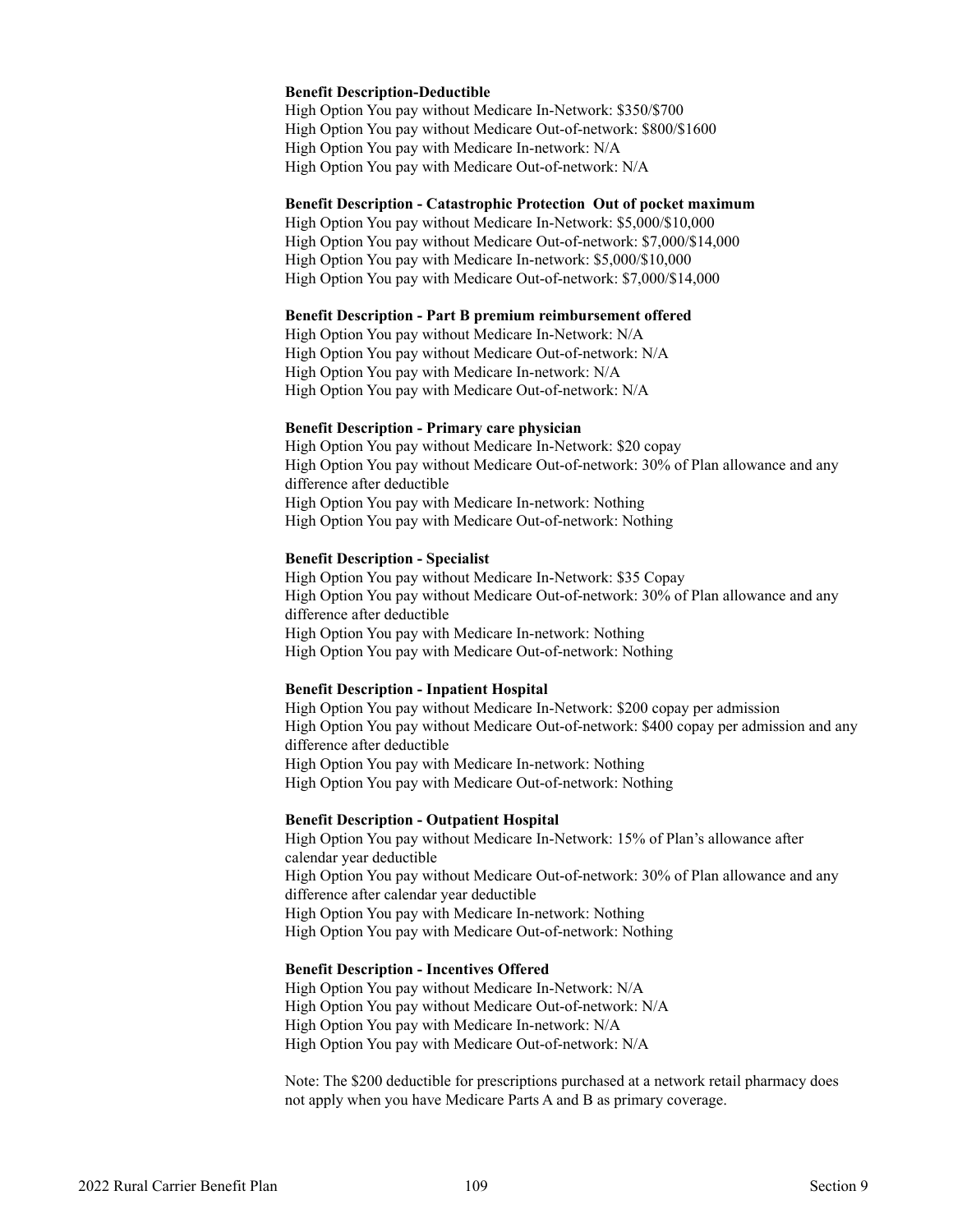- **Tell us about your Medicare coverage** You must tell us if you or a covered family member has Medicare coverage, and let us obtain information about services denied or paid under Medicare if we ask. You must also tell us about other coverage you or your covered family members may have, as this coverage may affect the primary/secondary status of this Plan and Medicare.
- **Private Contract with your physician** If you are enrolled in Medicare Part B, a physician may ask you to sign a private contract agreeing that you can be billed directly for services ordinarily covered by Original Medicare. Should you sign an agreement, Medicare will not pay any portion of the charges, and we will not increase our payment. We will still limit our payment to the amount we would have paid after Original Medicare's payment. You may be responsible for paying the difference between the billed amount and the amount we paid.
- **Medicare Advantage (Part C)** If you are eligible for Medicare, you may choose to enroll in and get your Medicare benefits from a Medicare Advantage plan. These are private healthcare choices (like HMOs and regional PPOs) in some areas of the country. To learn more about Medicare Advantage plans, contact Medicare at 800-MEDICARE (800-633-4227), (TTY: 877-486-2048) or at [www.medicare.gov.](http://www.medicare.gov)

If you enroll in a Medicare Advantage plan, the following options are available to you:

**This Plan and our Medicare Advantage Plan**: You may enroll in Rural Carrier Benefit Plan and our national **Aetna Medicare Advantage for Rural Carrier Benefit Plan** if you are an annuitant or former spouse with primary Medicare Parts A and B. Enrollment in the Aetna Medicare Advantage for Rural Carrier Benefit Plan is voluntary. Our Medicare Advantage plan will enhance your FEHB coverage by lowering/eliminating cost-sharing for services and/or adding benefits at no additional cost. Aetna Medicare Advantage for Rural Carrier Benefit Plan is subject to Medicare rules. You can enroll in our Medicare Advantage plan with no additional premium. If you are already enrolled and would like to understand your additional benefits in more detail, please call us at 866-241-0262, 8 a.m. to 5:30 p.m., Monday through Thursday or 8:30 am. to 5:30 p.m. on Fridays (Eastern standard time), go to [www.aetnaretireehealth.com/rcbp,](http://www.aetnaretireehealth.com/rcbp) or you may also refer to your Medicare plan's Evidence of Coverage. Once you enroll in our Aetna Medicare Advantage for Rural Carrier Benefit Plan, we will send you additional information.

**When you are enrolled in the Rural Carrier Benefit Plan under the FEHB Program and Aetna Medicare Advantage for Rural Carrier Benefit Plan members receive the following enhanced benefits. Please note that Aetna Medicare Advantage features may vary by location or region.**

- No deductible
- No copays or coinsurance for covered services (office visits or telehealth, preventive care, surgical care, inpatient/outpatient hospital care, emergency room/urgent care, etc.)
- Catastrophic Protection Out-of-Pocket Maximum of \$3,500 per person annually
- Prescription drug copay or coinsurance per 30-day supply Generic copays of \$0 Preferred Pharmacies, \$2 Standard Pharmacies, \$5 all other pharmacies; Preferred Brand \$40; Non-Preferred Brand \$70; and Specialty 25% coinsurance up to \$80 maximum
- Additional benefits such as non-emergency transportation program, SilverSneakers® (a registered trademark of Tivity Health Inc.), Resources for Living, meal benefit delivery program following inpatient hospitalization, etc.

### **Part B Premium Reduction**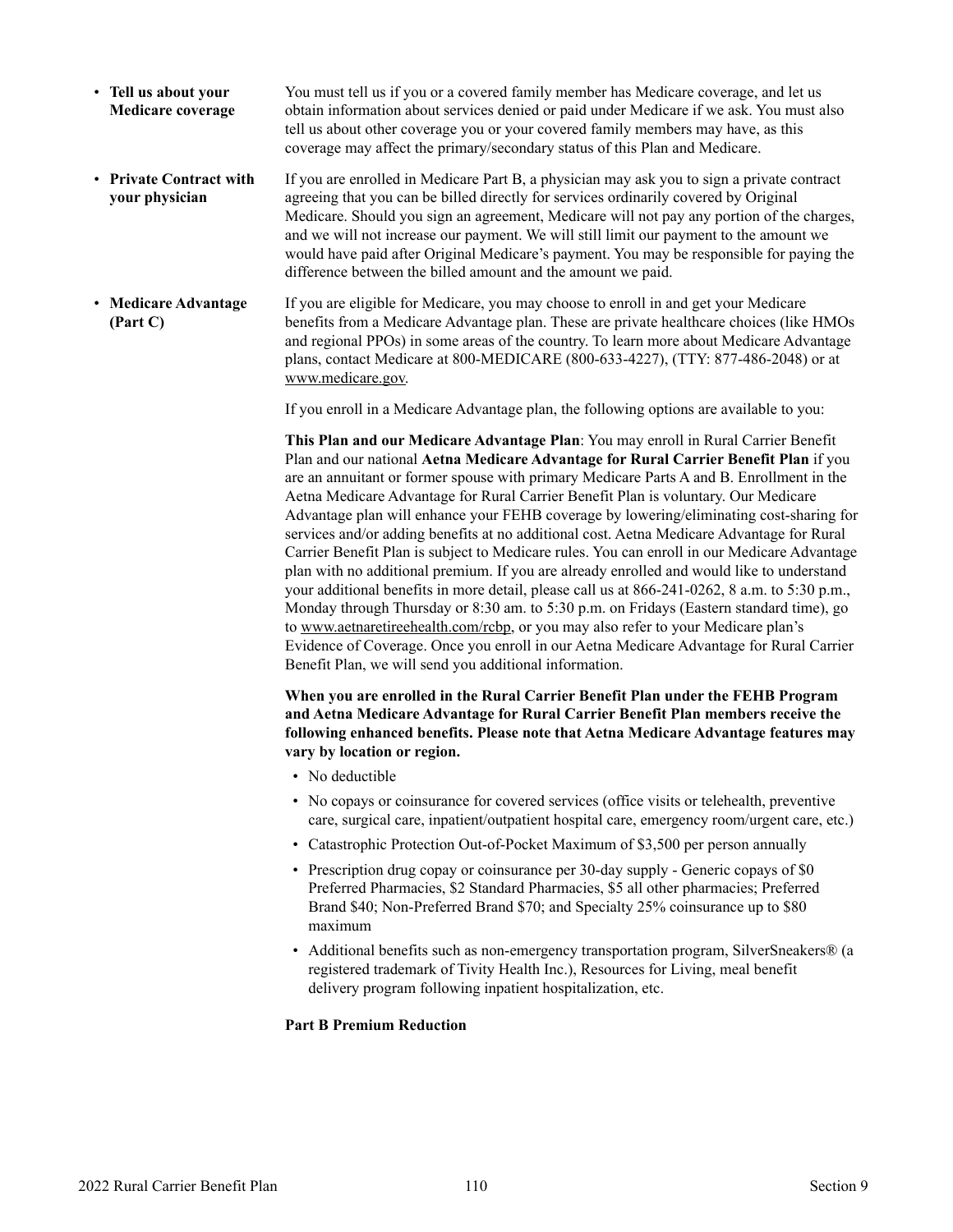<span id="page-112-0"></span>We will reduce the Part B premium that you pay to the Social Security Administration by \$75 per month. If you pay your Part B premium on a monthly basis, you will see this dollar amount credited in your Social Security check. If you pay your Part B premium quarterly, you will see an amount equaling three months of reductions credited on your quarterly Part B premium statement. It may take a few months to see these reductions credited to either your Social Security check or premium statement, but you will be reimbursed for any credits you did not receive during this waiting period.

The Medicare Income-Related Monthly Adjustment Amount (IRMAA) is an amount you pay in addition to your Part B and D premium if your income is above a certain level. Social Security makes this determination based on your income. For additional information concerning the IRMAA, contact the Social Security Administration.

# **Important Information on Enrollment in our Aetna Medicare Advantage for Rural Carrier Benefit Plan**

Aetna Medicare Advantage for Rural Carrier Benefit Plan is a Medicare contract separate from the FEHB RCBP High Option Plan and depends on contract renewal with CMS. Contact us for a copy of the Evidence of Coverage for the Aetna Medicare Advantage for Rural Carrier Benefit Plan. You may also obtain a copy of the Evidence of Coverage at the following link, [www.rcbphealth.com/retiree](http://www.rcbphealth.com/retiree). The Evidence of Coverage contains a complete description of plan benefits, exclusions, limitations and conditions of coverage under Medicare Advantage for Rural Carrier Benefit Plan.

**This Plan and another plan's Medicare Advantage plan:** You may enroll in another plan's Medicare Advantage plan and also remain enrolled in our FEHB plan. We will still provide benefits when your Medicare Advantage plan is primary, even out of the Medicare Advantage plan's network and/or service area. However we will not waive any of our copayments, coinsurance, or deductibles. If you enroll in a Medicare Advantage plan, tell us. We will need to know whether you are in the Original Medicare Plan or in a Medicare Advantage plan so we can correctly coordinate benefits with Medicare.

**Suspended FEHB coverage to enroll in a Medicare Advantage plan**: If you are an annuitant or former spouse, you can suspend your FEHB coverage to enroll in a Medicare Advantage plan, eliminating your FEHB premium. (OPM does not contribute to your Medicare Advantage plan premium.) For information on suspending your FEHB enrollment, contact your retirement office. If you later want to re-enroll in the FEHB Program, generally you may do so only at the next Open Season unless you involuntarily lose coverage or move out of the Medicare Advantage plan's service area.

• **Medicare prescription drug coverage (Part D)**

When we are the primary payor, we process the claim first. If you enroll in Medicare Part D and we are the secondary payor, we will review claims for your prescription drug costs that are not covered by Medicare Part D and consider them for payment under the FEHB plan.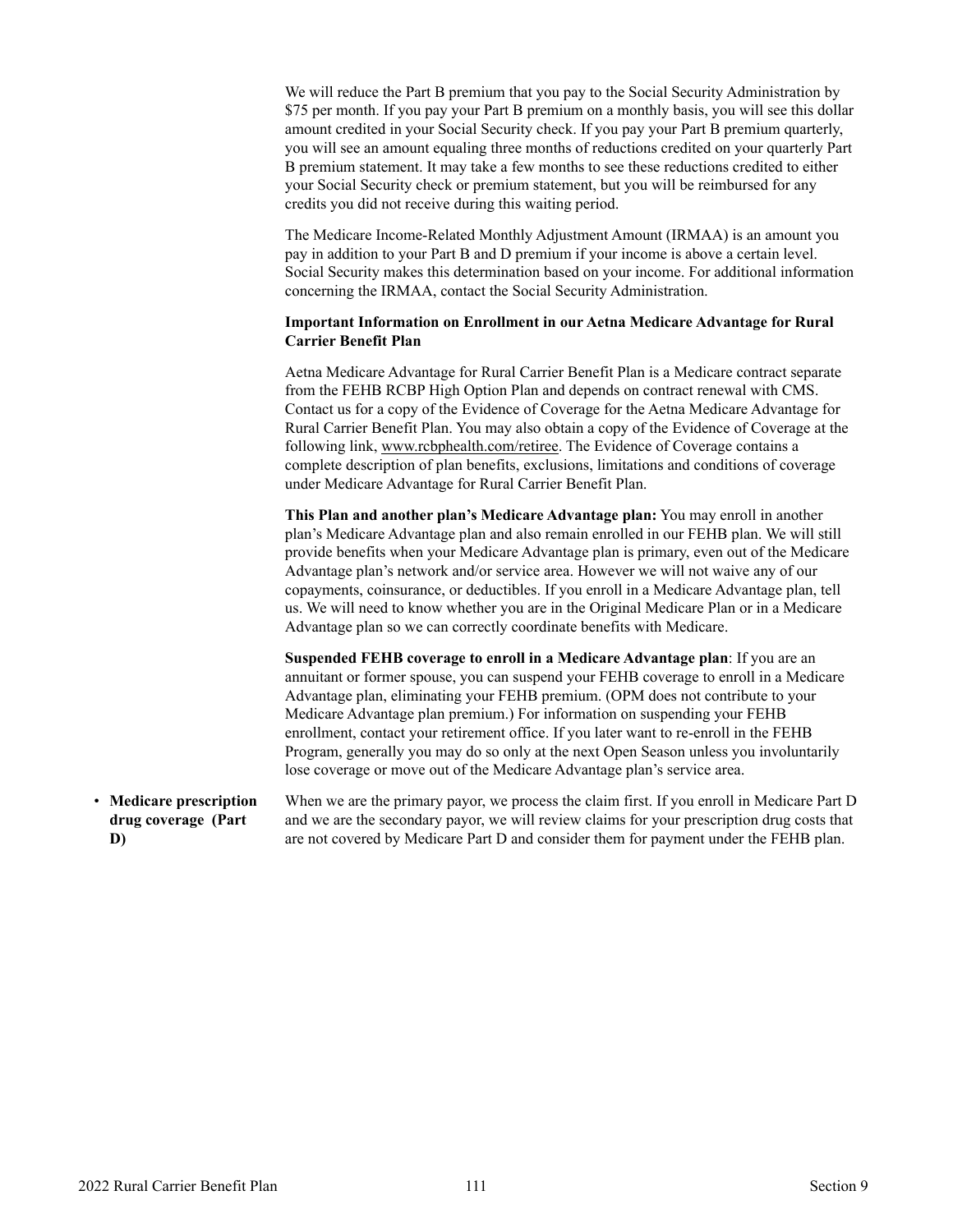Medicare always makes the final determination as to whether they are the primary payor. The following chart illustrates whether Medicare or this Plan should be the primary payor for you according to your employment status and other factors determined by Medicare. It is critical that you tell us if you or a covered family member has Medicare coverage so we can administer these requirements correctly. **(Having coverage under more than two health plans may change the order of benefits determined on this chart.)** 

| <b>Primary Payor Chart</b>                                                                                                                                                                                                                                       |                                    |                                                          |  |
|------------------------------------------------------------------------------------------------------------------------------------------------------------------------------------------------------------------------------------------------------------------|------------------------------------|----------------------------------------------------------|--|
| A. When you - or your covered spouse - are age 65 or over and have Medicare and you                                                                                                                                                                              |                                    | The primary payor for the<br>individual with Medicare is |  |
|                                                                                                                                                                                                                                                                  | <b>Medicare</b>                    | <b>This Plan</b>                                         |  |
| 1) Have FEHB coverage on your own as an active employee                                                                                                                                                                                                          |                                    |                                                          |  |
| 2) Have FEHB coverage on your own as an annuitant or through your spouse who is an<br>annuitant                                                                                                                                                                  |                                    |                                                          |  |
| Have FEHB through your spouse who is an active employee<br>3)                                                                                                                                                                                                    |                                    |                                                          |  |
| Are a reemployed annuitant with the Federal government and your position is excluded from<br>4)<br>the FEHB (your employing office will know if this is the case) and you are not covered under<br>FEHB through your spouse under #3 above                       |                                    |                                                          |  |
| 5) Are a reemployed annuitant with the Federal government and your position is not excluded<br>from the FEHB (your employing office will know if this is the case) and                                                                                           |                                    |                                                          |  |
| • You have FEHB coverage on your own or through your spouse who is also an active<br>employee                                                                                                                                                                    |                                    |                                                          |  |
| • You have FEHB coverage through your spouse who is an annuitant                                                                                                                                                                                                 |                                    |                                                          |  |
| 6) Are a Federal judge who retired under title 28, U.S.C., or a Tax Court judge who retired<br>under Section 7447 of title 26, U.S.C. (or if your covered spouse is this type of judge) and<br>you are not covered under FEHB through your spouse under #3 above |                                    |                                                          |  |
| 7) Are enrolled in Part B only, regardless of your employment status                                                                                                                                                                                             | $\sqrt{\ }$ for Part B<br>services | $\checkmark$ for other<br>services                       |  |
| 8) Are a Federal employee receiving Workers' Compensation                                                                                                                                                                                                        |                                    | ✓                                                        |  |
| Are a Federal employee receiving disability benefits for six months or more<br>9)                                                                                                                                                                                |                                    |                                                          |  |
| B. When you or a covered family member                                                                                                                                                                                                                           |                                    |                                                          |  |
| Have Medicare solely based on end stage renal disease (ESRD) and<br>1)                                                                                                                                                                                           |                                    |                                                          |  |
| • It is within the first 30 months of eligibility for or entitlement to Medicare due to ESRD<br>(30-month coordination period)                                                                                                                                   |                                    |                                                          |  |
| • It is beyond the 30-month coordination period and you or a family member are still entitled<br>to Medicare due to ESRD                                                                                                                                         |                                    |                                                          |  |
| Become eligible for Medicare due to ESRD while already a Medicare beneficiary and<br>2)                                                                                                                                                                          |                                    |                                                          |  |
| • This Plan was the primary payor before eligibility due to ESRD (for 30 month<br>coordination period)                                                                                                                                                           |                                    |                                                          |  |
| • Medicare was the primary payor before eligibility due to ESRD                                                                                                                                                                                                  |                                    |                                                          |  |
| Have Temporary Continuation of Coverage (TCC) and<br>3)                                                                                                                                                                                                          |                                    |                                                          |  |
| • Medicare based on age and disability                                                                                                                                                                                                                           |                                    |                                                          |  |
| • Medicare based on ESRD (for the 30 month coordination period)                                                                                                                                                                                                  |                                    |                                                          |  |
| • Medicare based on ESRD (after the 30 month coordination period)                                                                                                                                                                                                |                                    |                                                          |  |
| C. When either you or a covered family member are eligible for Medicare solely due to<br>disability and you                                                                                                                                                      |                                    |                                                          |  |
| Have FEHB coverage on your own as an active employee or through a family member who<br>1)<br>is an active employee                                                                                                                                               |                                    |                                                          |  |
| 2) Have FEHB coverage on your own as an annuitant or through a family member who is an<br>annuitant                                                                                                                                                              |                                    |                                                          |  |
| D. When you are covered under the FEHB Spouse Equity provision as a former spouse                                                                                                                                                                                |                                    |                                                          |  |

\*Workers' Compensation is primary for claims related to your condition under Workers' Compensation.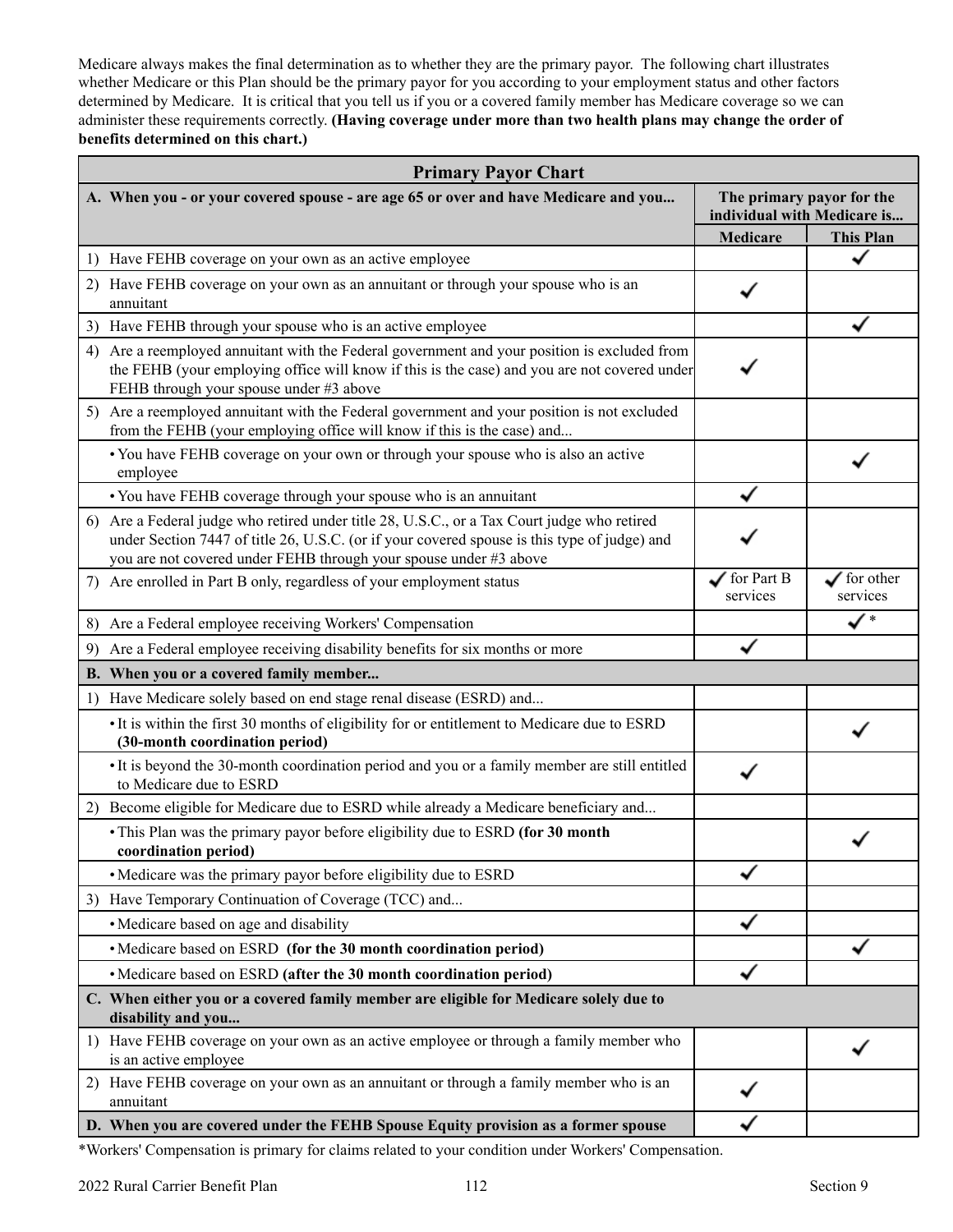### <span id="page-114-0"></span>**When you are age 65 or over and do not have Medicare**

Under the FEHB law, we must limit our payments for inpatient hospital care and physician care to those payments you would be entitled to if you had Medicare . Your physician and hospital must follow Medicare rules and cannot bill you for more than they could bill you if you had Medicare. You and the FEHB benefit from these payment limits. Outpatient hospital care and non-physician based care are not covered by this law; regular Plan benefits apply. The following chart has more information about the limits.

# **If you:**

- are age 65 or over, and
- do not have Medicare Part A, Part B, or both; and
- have this Plan as an annuitant or as a former spouse, or as a family member of an annuitant or former spouse; and
- are not employed in a position that gives FEHB coverage. (Your employing office can tell you if this applies.)

### **Then, for your inpatient hospital care:**

- The law requires us to base our payment on an amount the "equivalent Medicare amount" set by Medicare's rules for what Medicare would pay, not on the actual charge
- You are responsible for your applicable deductibles, coinsurance, or copayments under this Plan
- You are not responsible for any charges greater than the equivalent Medicare amount; we will show that amount on the explanation of benefits (EOB) form that we send you
- The law prohibits a hospital from collecting more than the "equivalent Medicare amount".

#### **And, for your physician care, the law requires us to base our payment and your coinsurance or copayment on:**

- an amount set by Medicare and called the "Medicare approved amount," or
- the actual charge if it is lower than the Medicare approved amount.

| If your physician:                                                                                                           | Then you are responsible for:                                                                                |
|------------------------------------------------------------------------------------------------------------------------------|--------------------------------------------------------------------------------------------------------------|
| Participates with Medicare<br>or accepts Medicare<br>assignment for the claim<br>and is a member of our<br>provider network, | your deductibles, coinsurance, and copayments.                                                               |
| Participates with Medicare<br>and is <b>not</b> in our provider<br>network,                                                  | your deductibles, coinsurance, copayments,<br>and any balance up to the Medicare approved<br>amount.         |
| Does not participate with<br>Medicare,                                                                                       | your deductibles, coinsurance, copayments, and any balance up to 115% of the Medicare<br>approved amount.    |
| Does not participate with<br>Medicare and is not a<br>member of our PPO<br>network,                                          | your out-of-network deductibles, coinsurance, and any balance up to 115% of the Medicare<br>approved amount. |
| Opts-out of Medicare via<br>private contract,                                                                                | your deductibles, coinsurance, copayments, and any balance your physician charges.                           |

It is generally to your financial advantage to use a physician who participates with Medicare. Such physicians are permitted to collect only up to the Medicare approved amount.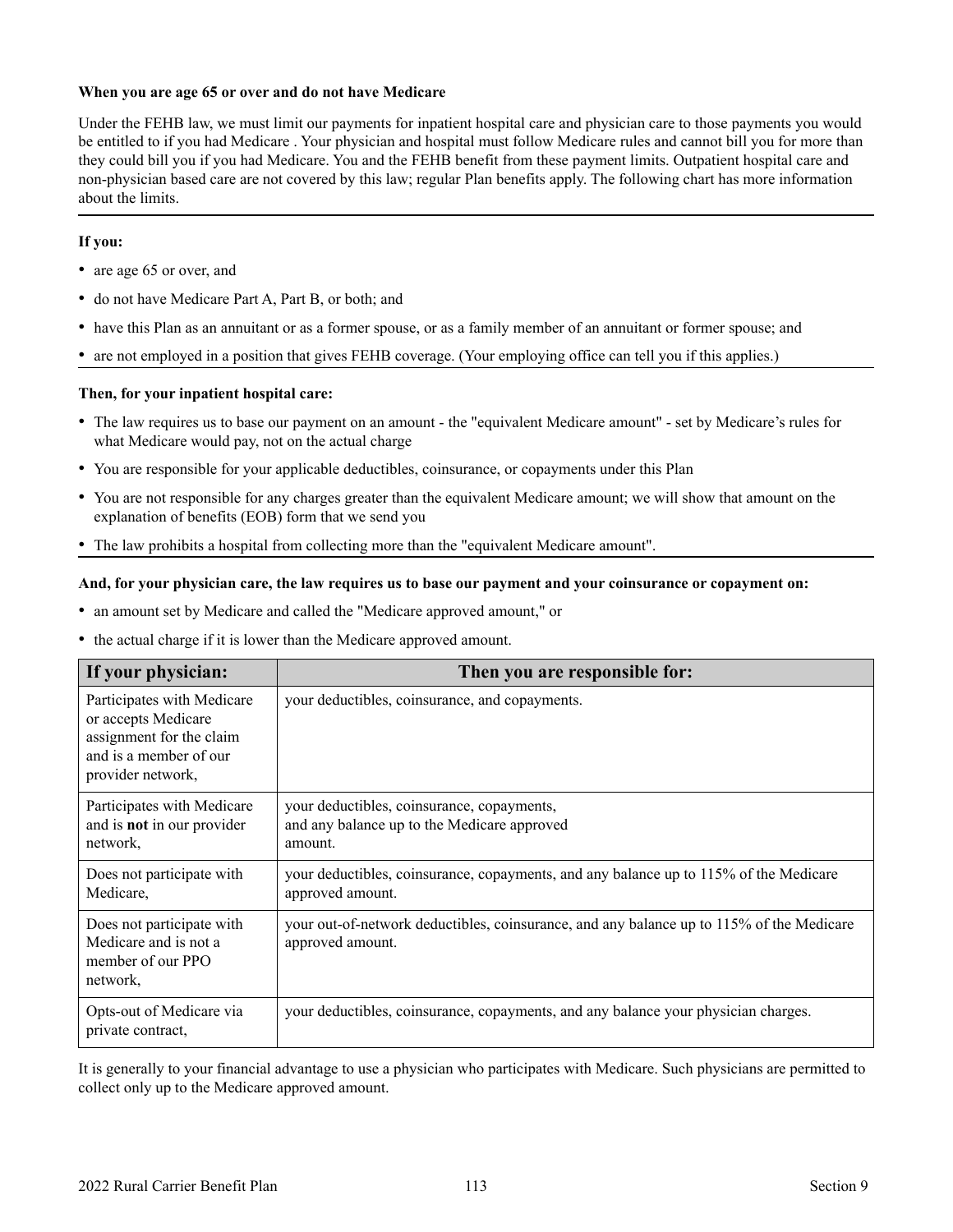#### <span id="page-115-0"></span>**Physicians Who Opt-Out of Medicare**

**When you have the** 

A physician may have opted-out of Medicare and may or may-not ask you to sign a private contract agreeing that you can be billed directly for services ordinarily covered by Original Medicare. This is different than a non-participating doctor, and we recommend you ask your physician if they have opted-out of Medicare. Should you visit an opt-out physician, the physician will not be limited to 115% of the Medicare approved amount. You may be responsible for paying the difference between the billed amount and our regular in-network/out-of-network benefits.

Our explanation of benefits (EOB) form will tell you how much the physician or hospital can collect from you. If your physician or hospital tries to collect more than allowed by law, ask the physician or hospital to reduce the charges. If you have paid more than allowed, ask for a refund. If you need further assistance, call us.

| <b>Original Medicare Plan</b><br>(Part A, Part B, or both) | We limit our payment to an amount that supplements the benefits that Medicare would pay<br>under Medicare Part A (Hospital insurance) and Medicare Part B (Medical insurance),<br>regardless of whether Medicare pays. Note: We pay our regular benefits for emergency<br>services to an institutional provider, such as a hospital, that does not participate with<br>Medicare and is not reimbursed by Medicare. |
|------------------------------------------------------------|--------------------------------------------------------------------------------------------------------------------------------------------------------------------------------------------------------------------------------------------------------------------------------------------------------------------------------------------------------------------------------------------------------------------|
|                                                            | We use the Department of Veterans Affairs (VA) Medicare-equivalent Remittance Advice<br>(MRA) when the statement is submitted to determine our payment for covered services<br>provided to you, if Medicare is primary, when Medicare does not pay the VA facility.                                                                                                                                                |
|                                                            | If you are covered by Medicare Part B and it is primary, your out-of-pocket costs for<br>services that both Medicare Part B and we cover depend on whether your physician accepts<br>Medicare assignment for the claim.                                                                                                                                                                                            |
|                                                            | • If your physician accepts Medicare assignment, you pay nothing for covered charges.                                                                                                                                                                                                                                                                                                                              |
|                                                            | • If your physician does not accept Medicare assignment, you pay the difference between<br>the "limiting charge" or the physician's charge (whichever is less) and our payment<br>combined with Medicare's payment.                                                                                                                                                                                                |

It is important to know that a physician who does not accept Medicare assignment may not bill you for more than 115% of the amount Medicare bases its payment on, called the "limiting charge." The Medicare Summary Notice (MSN) that Medicare will send you will have more information about the limiting charge. If your physician tries to collect more than allowed by law, ask the physician to reduce the charges. If the physician does not, report the physician to the Medicare carrier that sent you the MSN form. Call us if you need further assistance.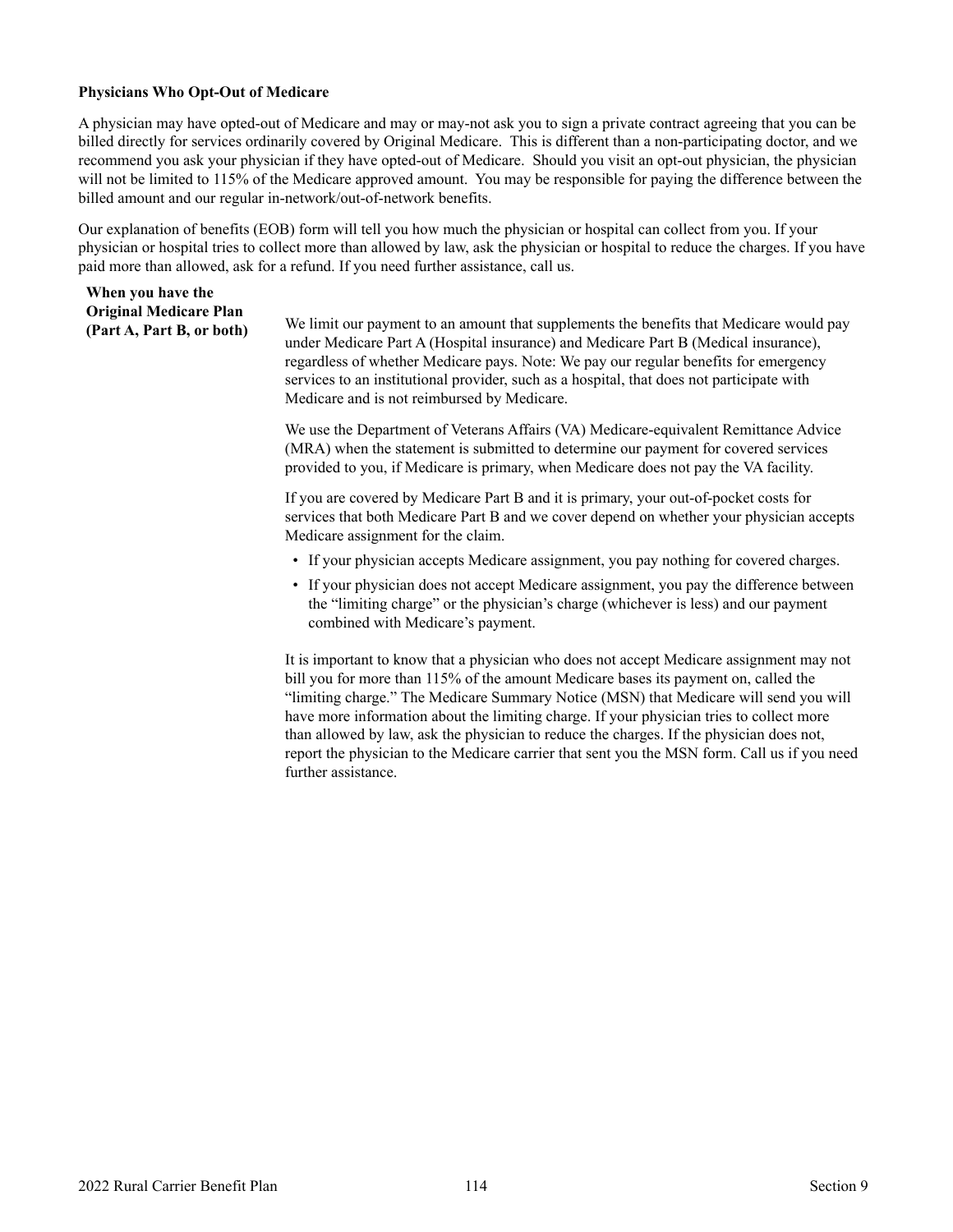# **Section 10. Definitions of Terms We Use in This Brochure**

<span id="page-116-0"></span>

| Acupuncture                               | The practice of insertion of needles into specific exterior body locations to relieve pain, to<br>induce surgical anesthesia, or for therapeutic purposes.                                                                                                                                        |
|-------------------------------------------|---------------------------------------------------------------------------------------------------------------------------------------------------------------------------------------------------------------------------------------------------------------------------------------------------|
| <b>Admission</b>                          | The period from your entry (admission) into a hospital or other covered facility until your<br>discharge. In counting days of inpatient care, the date of entry and the date of discharge are<br>counted as the same day.                                                                         |
| Calendar year                             | January 1 through December 31 of the same year. For new enrollees, the calendar year<br>begins on the effective date of their enrollment and ends on December 31 of the same year.                                                                                                                |
| Chiropractic                              | A system of therapy that attributes disease to abnormal function of the nervous system and<br>attempts to restore normal function by manipulation of the spinal column and other body<br>structures.                                                                                              |
| <b>Clinical Trials Cost</b><br>Categories | If you are a participant in a clinical trial, this health plan will provide related care as<br>follows, if it is not provided by the clinical trial:                                                                                                                                              |
|                                           | • Routine care costs--costs for routine services such as doctor visits, lab tests, X-rays and<br>scans, and hospitalizations related to treating the patient's condition, whether the patient<br>is in a clinical trial or is receiving standard therapy.                                         |
|                                           | • Extra care costs-costs related to taking part in a clinical trial such as additional tests<br>that a patient may need as part of the trial, but not part of the patient's routine care.                                                                                                         |
|                                           | • Research costs-costs related to conducting the clinical trial such as research physician<br>and nurse time, analysis of results, and clinical tests performed only for research<br>purposes. These costs are generally covered by the clinical trials. This plan does not<br>cover these costs. |
| Coinsurance                               | Coinsurance is the percentage of our allowance that you must pay for your care. You may<br>also be responsible for additional amounts. See page 20.                                                                                                                                               |
| Copayment                                 | A copayment is a fixed amount of money you pay when you receive covered services. See<br>page 20.                                                                                                                                                                                                 |
| <b>Cost-sharing</b>                       | Cost-sharing is the general term used to refer to your out-of-pocket costs (e.g., deductible,<br>coinsurance and copayments) for the covered care you receive.                                                                                                                                    |
| <b>Covered services</b>                   | Services we provide benefits for, as described in this brochure.                                                                                                                                                                                                                                  |
| <b>Custodial care</b>                     | Treatment or services, no matter who recommends them or where you receive them, which<br>a person without medical skills can provide safely and reasonably. In addition, treatment<br>and services designed mainly to help the patient with daily living activities. These include:               |
|                                           | • personal care like help in: walking; getting in and out of bed; bathing; eating (by spoon,<br>gastrostomy or tube); exercising; dressing                                                                                                                                                        |
|                                           | • homemaking services, like preparing meals or special diets                                                                                                                                                                                                                                      |
|                                           | • moving the patient                                                                                                                                                                                                                                                                              |
|                                           | • acting as a companion or sitter                                                                                                                                                                                                                                                                 |
|                                           | • supervising the taking of medication that can usually be self-administered; or                                                                                                                                                                                                                  |
|                                           | • treatment or services that anyone can perform with minimal training like recording<br>temperature, pulse and respirations or administering and monitoring a feeding system.                                                                                                                     |
|                                           | We determine what treatments or services is custodial care.                                                                                                                                                                                                                                       |
| <b>Deductible</b>                         | A deductible is a fixed amount of covered expenses you must incur for certain covered<br>services and supplies before we start paying benefits for those services. See page 20.                                                                                                                   |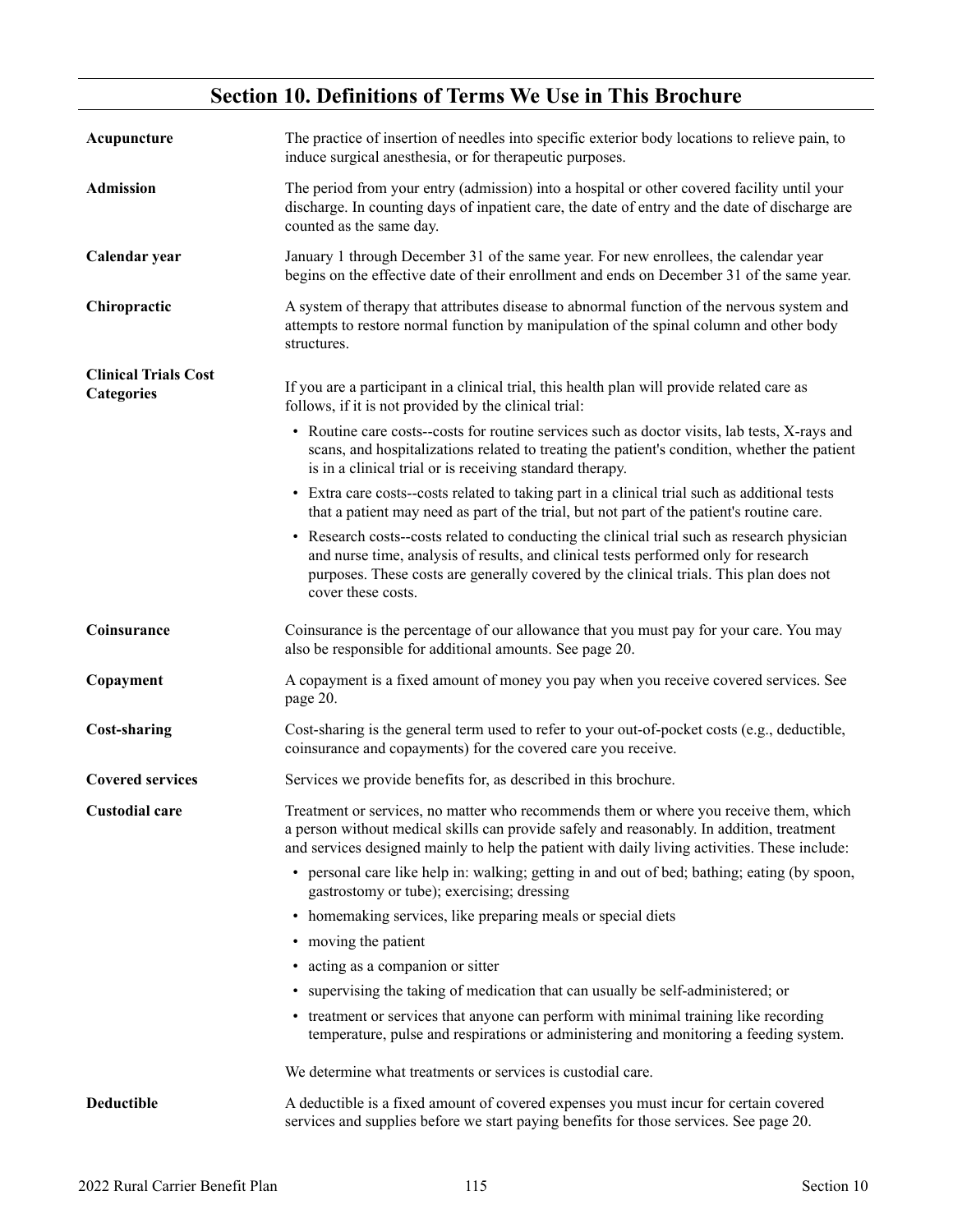<span id="page-117-0"></span>

| <b>Experimental or</b><br>investigational services | A drug, device or biological product is experimental or investigational if the drug, device or<br>biological product cannot be lawfully marketed without the approval of the U.S. Food and<br>Drug Administration (FDA) and approval for marketing has not been given at the time it is<br>furnished to you. Approval means all forms of acceptance by the FDA.                                                                                                                                      |
|----------------------------------------------------|------------------------------------------------------------------------------------------------------------------------------------------------------------------------------------------------------------------------------------------------------------------------------------------------------------------------------------------------------------------------------------------------------------------------------------------------------------------------------------------------------|
|                                                    | A medical treatment or procedure, or a drug, device or biological product is experimental or<br>investigational if:                                                                                                                                                                                                                                                                                                                                                                                  |
|                                                    | • reliable evidence shows that it is the subject of on-going phase I, II or III clinical trials<br>or under study to determine its maximum tolerated dose, its toxicity, its safety, its<br>efficacy, or its efficacy as compared with the standard means of treatment or diagnosis;<br>or                                                                                                                                                                                                           |
|                                                    | • reliable evidence shows that the consensus of opinion among experts regarding the<br>drug, device, or biological product or medical treatment or procedure is that further<br>studies or clinical trials are necessary to determine its maximum tolerated dose, its<br>toxicity, its safety, its efficacy or its efficacy as compared with the standard means of<br>treatment or diagnosis.                                                                                                        |
|                                                    | Reliable evidence shall mean only published reports and articles in the authoritative<br>medical and scientific literature; the written protocol or protocols used by the treating<br>facility or the protocol(s) of another facility studying substantially the same drug, device, or<br>medical treatment or procedure; or the written informed consent used by the treating<br>facility or by another facility studying substantially the same drug, device or medical<br>treatment or procedure. |
| <b>Genetic screening</b>                           | The diagnosis, prognosis, management, and prevention of genetic disease for those patients<br>who have no current evidence or manifestation of a genetic disease and those who we have<br>not determined to have an inheritable risk of genetic disease.                                                                                                                                                                                                                                             |
| <b>Genetic testing</b>                             | The diagnosis and management of genetic disease for those patients with current signs and<br>symptoms and for those who we have determined to have an inheritable risk of genetic<br>disease.                                                                                                                                                                                                                                                                                                        |
| <b>Healthcare professional</b>                     | A physician or other healthcare professional licensed, accredited, or certified to perform<br>specified health services consistent with state law.                                                                                                                                                                                                                                                                                                                                                   |
| Home healthcare agency                             | A public agency or private organization under Medicare that is licensed as a home<br>healthcare agency by the State and is certified as such.                                                                                                                                                                                                                                                                                                                                                        |
| Home healthcare plan                               | A plan of continued care and treatment when you are under the care of a physician, and<br>when certified by the physician that, without the home healthcare, confinement in a hospital<br>or skilled nursing facility would be required.                                                                                                                                                                                                                                                             |
| <b>Infertility</b>                                 | The inability to conceive after 12 months of unprotected intravaginal sexual relations (or 12<br>cycles of artificial insemination) for women under age 35, and 6 months of unprotected<br>intravaginal sexual relations (or 6 cycles of artificial insemination) for women age 35 and<br>over.                                                                                                                                                                                                      |
| Long term rehabilitation<br>therapy                | Physical, speech, and occupational therapy, which can be expected to last longer than a two<br>month period in order to achieve a significant improvement in your condition.                                                                                                                                                                                                                                                                                                                         |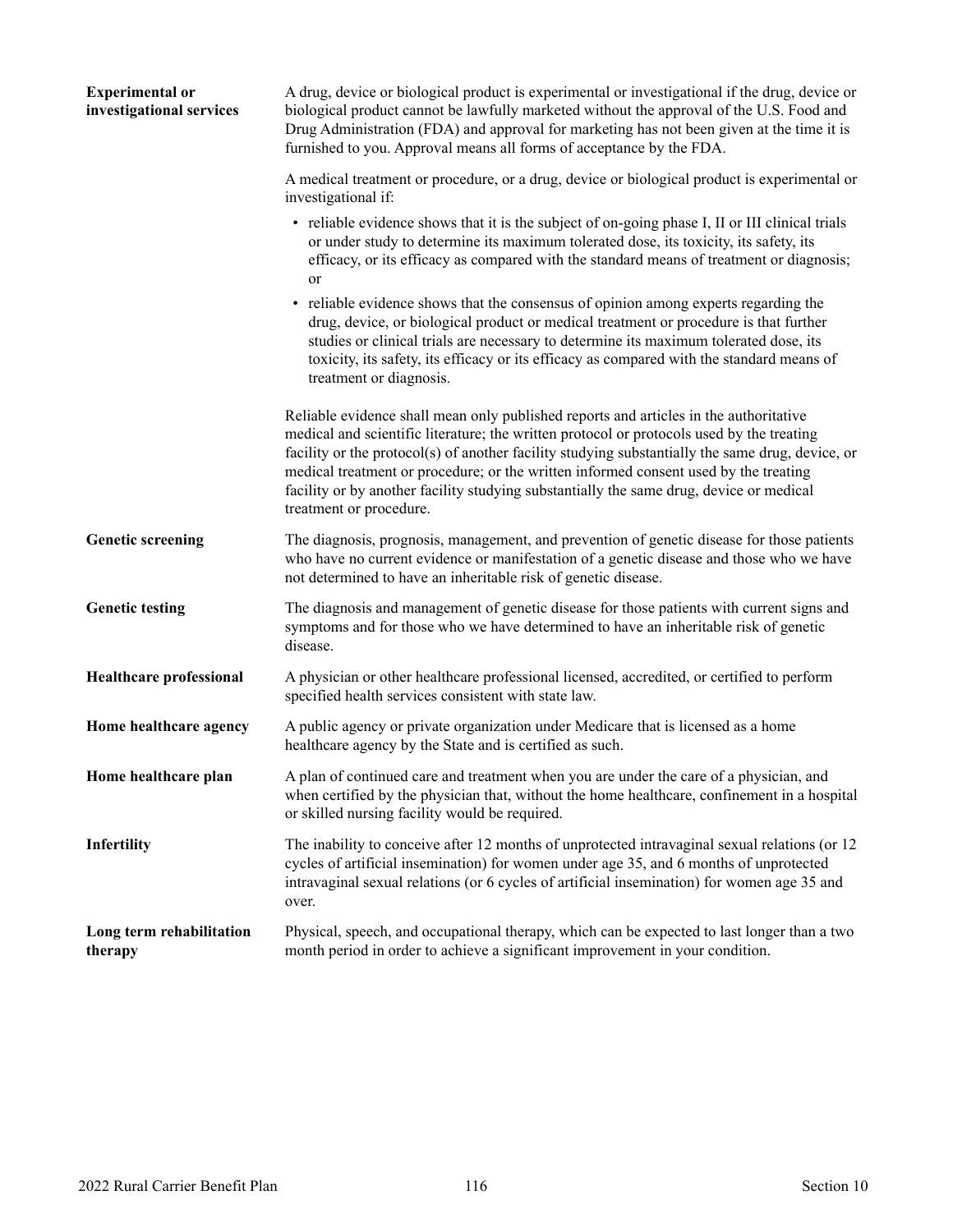<span id="page-118-0"></span>

| <b>Medical foods</b>                                | A medical food, as defined by the Orphan Drug Act (21 U.S.C. 360ee (b) (3)) is a food<br>which is formulated to be consumed or administered enterally under the supervision of a<br>physician and which is intended for the specific dietary management of a disease or<br>condition for which distinctive nutritional requirements, based on recognized scientific<br>principles, are established by medical evaluation. In general, to be considered a medical<br>food, a product must, at a minimum, meet the following criteria: the product must be a food<br>for oral or tube feeding; the product must be labeled for the dietary management of a<br>specific medical disorder, disease, or condition for which there are distinctive nutritional<br>requirements; and the product must be intended to be used under medical supervision. |
|-----------------------------------------------------|--------------------------------------------------------------------------------------------------------------------------------------------------------------------------------------------------------------------------------------------------------------------------------------------------------------------------------------------------------------------------------------------------------------------------------------------------------------------------------------------------------------------------------------------------------------------------------------------------------------------------------------------------------------------------------------------------------------------------------------------------------------------------------------------------------------------------------------------------|
| <b>Medical necessity</b>                            | Services, supplies, drugs or equipment provided by a hospital or covered provider of the<br>healthcare services that we determine areappropriate to diagnose or treat your condition,<br>illness, or injury and that:                                                                                                                                                                                                                                                                                                                                                                                                                                                                                                                                                                                                                            |
|                                                     | • are consistent with standards of good medical practice in the United States;                                                                                                                                                                                                                                                                                                                                                                                                                                                                                                                                                                                                                                                                                                                                                                   |
|                                                     | • are clinically appropriate, in terms of type, frequency, extent, site, and duration; and<br>considered effective for the patient's illness, injury, disease, or its symptoms; and                                                                                                                                                                                                                                                                                                                                                                                                                                                                                                                                                                                                                                                              |
|                                                     | • are not primarily for the personal comfort or convenience of the patient, the family, or<br>the provider;                                                                                                                                                                                                                                                                                                                                                                                                                                                                                                                                                                                                                                                                                                                                      |
|                                                     | • are not a part of or associated with the scholastic or vocational training of the patient;<br>and                                                                                                                                                                                                                                                                                                                                                                                                                                                                                                                                                                                                                                                                                                                                              |
|                                                     | • in the case of inpatient care, cannot be provided safely in an outpatient setting.                                                                                                                                                                                                                                                                                                                                                                                                                                                                                                                                                                                                                                                                                                                                                             |
|                                                     | The fact that a covered provider prescribes, recommends, or approves a service, supply,<br>drug or equipment does not, by itself, make it a medical necessity.                                                                                                                                                                                                                                                                                                                                                                                                                                                                                                                                                                                                                                                                                   |
| Mental health conditions/<br>substance use disorder | Conditions and diseases listed in the most recent edition of the International Classification<br>of Diseases (ICD) as mental, behavioral, and neurodevelopmental disorders, to be<br>determined by the Plan.                                                                                                                                                                                                                                                                                                                                                                                                                                                                                                                                                                                                                                     |
| <b>Observation Care</b>                             | Observation care is a well-defined set of specific, clinically appropriate services, which<br>include ongoing short term treatment, assessment, and reassessment, that are provided<br>while a decision is being made regarding whether a patient will require further treatment as<br>a hospital inpatient or whether the patient will be able to be discharged from the hospital.<br>Observation services are commonly ordered for a patient who presents to the emergency<br>room department and who then requires a significant period of treatment or monitoring in<br>order to make a decision regarding their inpatient admission or discharge. Some hospitals<br>will bill for observation room status (hourly) and hospital incidental services.                                                                                        |
|                                                     | If you are in the hospital for more than a few hours, always ask your physician or the<br>hospital staff if your stay is considered inpatient or outpatient. Although you may stay<br>overnight in a hospital room and receive meals and other hospital services, some hospital<br>services-including "observation care"- are actually outpatient care. Since observation<br>services are billed as outpatient care, outpatient facility benefit levels apply and your out-<br>of-pocket expenses may be higher as a result.                                                                                                                                                                                                                                                                                                                     |
|                                                     | This Plan uses National Standardized Criteria Sets and other recognized clinical guidelines<br>in making determinations to evaluate the appropriateness of observation care services.                                                                                                                                                                                                                                                                                                                                                                                                                                                                                                                                                                                                                                                            |
| Post-service claims                                 | Any claims that are not pre-service claims. In other words, post-service claims are those<br>claims where treatment has been performed and the claims have been sent to us in order to<br>apply for benefits.                                                                                                                                                                                                                                                                                                                                                                                                                                                                                                                                                                                                                                    |
| Plan allowance                                      | Our Plan allowance is the amount we use to determine our payment and your coinsurance<br>for covered services. Fee-for-service plans determine their allowances in different ways. We<br>determine our allowance as follows:                                                                                                                                                                                                                                                                                                                                                                                                                                                                                                                                                                                                                     |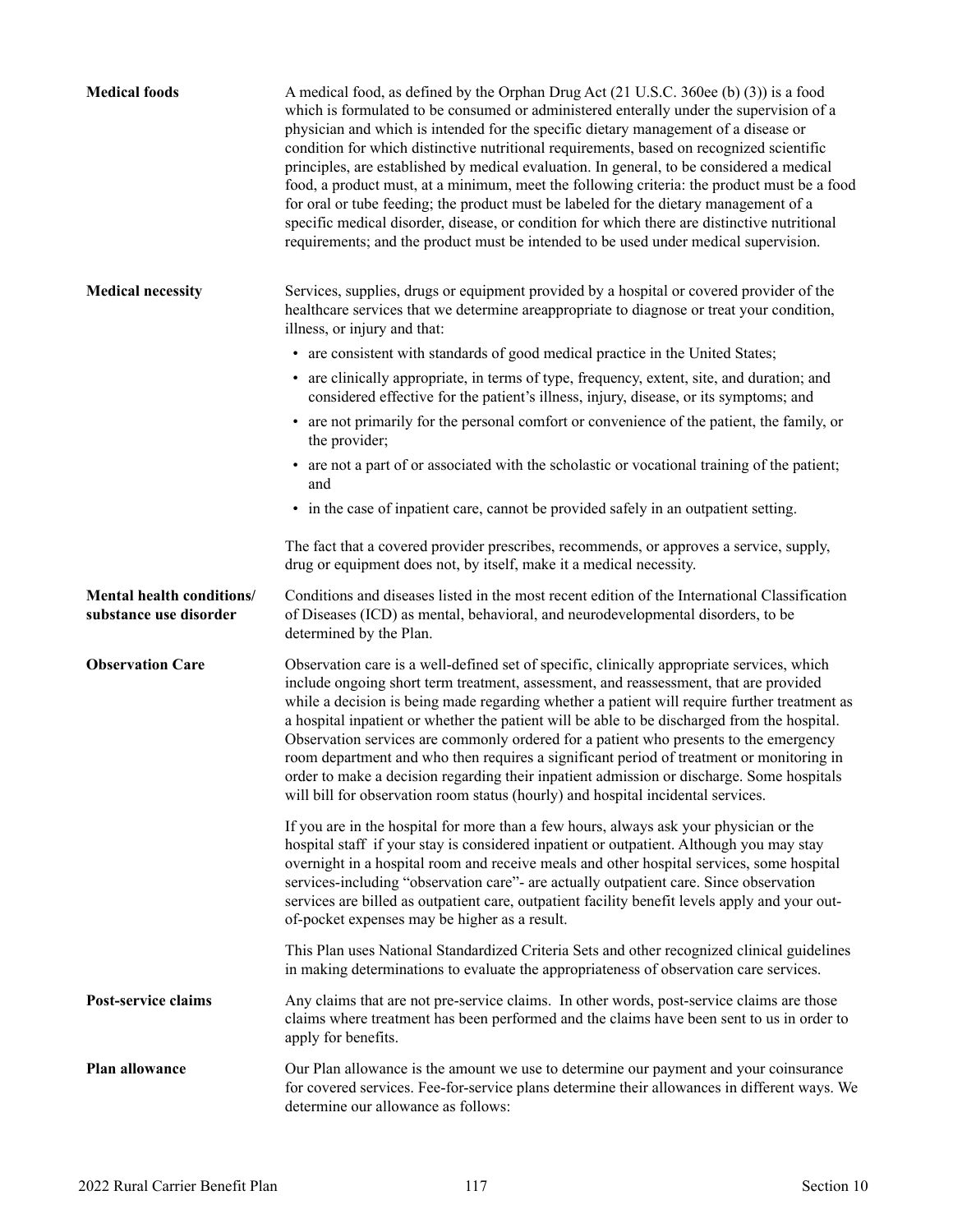<span id="page-119-0"></span>

|                           | <b>In-network Providers</b> – Our Plan allowance is a negotiated amount between the Plan and<br>the provider. We base our coinsurance on this negotiated amount, and the provider has<br>agreed to accept the negotiated amount as full payment for any covered services rendered.<br>This applies to all benefits in Section 5 of this brochure.                                                                                                                                                                                                                                                                                                                                                  |
|---------------------------|----------------------------------------------------------------------------------------------------------------------------------------------------------------------------------------------------------------------------------------------------------------------------------------------------------------------------------------------------------------------------------------------------------------------------------------------------------------------------------------------------------------------------------------------------------------------------------------------------------------------------------------------------------------------------------------------------|
|                           | <b>Out-of-network Providers</b> – Our Plan allowance is the lesser of: (1) the provider's billed<br>charge; or (2) the Plan's out-of-network (OON) fee schedule amount. The Plan's OON fee<br>schedule amount is equal to the 90th percentile amount for the charges listed in the<br>Prevailing Healthcare Charges System, administered by Fair Health, Inc. The OON fee<br>schedule amounts vary by geographic area in which services are furnished. We base our<br>coinsurance of this OON fee schedule amount. This applies to all benefits in Section 5 of<br>this brochure. For urine testing services, the Out-of-network allowance is the maximum<br>Medicare allowance for such services. |
|                           | If you receive services from other participating providers, the Plan's allowance will be the<br>amount that the provider has negotiated and agreed to accept for the services and or<br>supplies. Benefits will be paid at Out-of-network benefit levels, subject to the applicable<br>deductibles, coinsurance and copayments.                                                                                                                                                                                                                                                                                                                                                                    |
|                           | For certain services, exceptions may exist to the use of the OON fee schedule to determine<br>the Plan's allowance for Out-of-network providers, including, but not limited to, the use of<br>Medicare fee schedule amounts. For claims governed by OBRA '90 and '93, the Plan<br>allowance will be based on Medicare allowable amounts as is required by law. For claims<br>where the Plan is the secondary payer to Medicare (Medicare COB situations), the Plan<br>allowance is the Medicare allowable charge.                                                                                                                                                                                  |
|                           | The plan allowance for prescription medications is based on the average wholesale price or<br>an alternative pricing benchmark.                                                                                                                                                                                                                                                                                                                                                                                                                                                                                                                                                                    |
|                           | You should also see Important Notice About Surprise Billing - Know Your Rights in<br>Section 4 that describes your protections against surprise billing under the No Surprises<br>Act.                                                                                                                                                                                                                                                                                                                                                                                                                                                                                                             |
| Pre-service claims        | Those claims (1) that require precertification, prior approval, or a referral and (2) where<br>failure to obtain precertification, prior approval, or a referral results in a reduction of<br>benefits.                                                                                                                                                                                                                                                                                                                                                                                                                                                                                            |
| <b>Prosthetic device</b>  | An artificial substitute for a missing body part, such as an arm or a leg, used for functional<br>reasons, because a part of the body is permanently damaged, is absent or is malfunctioning.<br>A prosthetic device is surgically inserted or physically attached to the body to restore a<br>bodily function or replace a physical portion of the body.                                                                                                                                                                                                                                                                                                                                          |
| Reimbursement             | A carrier's pursuit of a recovery if a covered individual has suffered an illness or injury and<br>has received, in connection with that illness or injury, a payment from any party that may<br>be liable, any applicable insurance policy, or a workers' compensation program or insurance<br>policy, and the terms of the carrier's health benefits plan require the covered individual, as a<br>result of such payment, to reimburse the carrier out of the payment to the extent of the<br>benefits initially paid or provided. The right of reimbursement is cumulative with and not<br>exclusive of the right of subrogation.                                                               |
| <b>Routine preventive</b> | Preventive services:                                                                                                                                                                                                                                                                                                                                                                                                                                                                                                                                                                                                                                                                               |

**services/immunizations**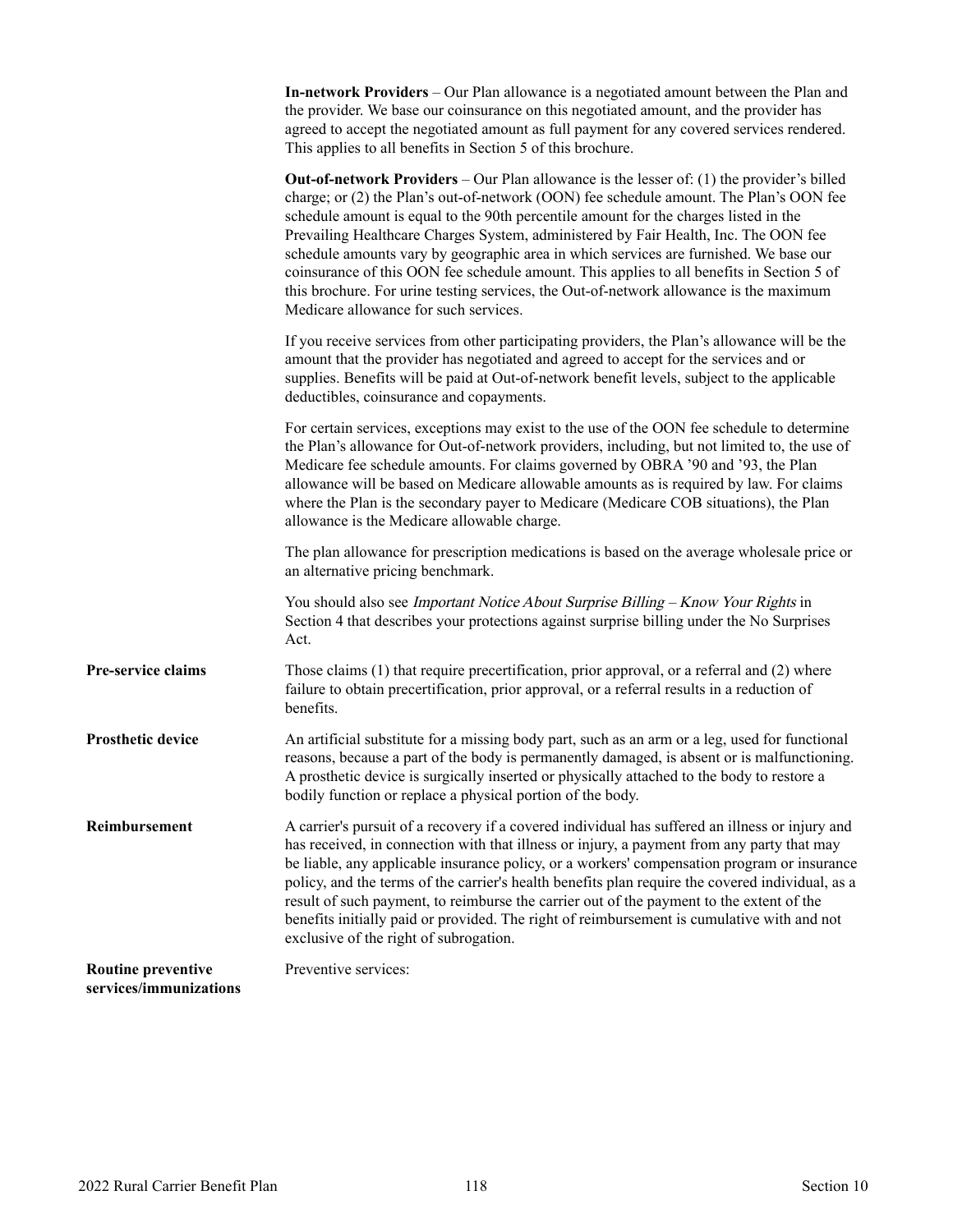<span id="page-120-0"></span>

|                                  | • We cover preventive services, counseling and screenings recommended under the<br>Affordable Care Act (ACA). For a complete list of ACA preventive care services, visit:<br>www.healthcare.gov/what-are-my-preventive-care-benefits. We cover preventive<br>services, counseling and screenings that that have a recommendation of "A" or "B"<br>from the United States Preventive Services Task Force (USPSTF). For a complete list<br>of preventive care services with an "A" or "B" recommendation by the USPSTF visit<br>www.uspreventiveservicestaskforce.org/Page/Name/uspstf-a-and-b-recommendations/.<br>If our preventive services, counseling and screening benefits are more generous than the<br>ACA or USPSTF "A" or "B" recommendations, we pay under the appropriate benefit<br>without cost sharing when delivered by an in-network provider. |
|----------------------------------|----------------------------------------------------------------------------------------------------------------------------------------------------------------------------------------------------------------------------------------------------------------------------------------------------------------------------------------------------------------------------------------------------------------------------------------------------------------------------------------------------------------------------------------------------------------------------------------------------------------------------------------------------------------------------------------------------------------------------------------------------------------------------------------------------------------------------------------------------------------|
|                                  | Immunizations:                                                                                                                                                                                                                                                                                                                                                                                                                                                                                                                                                                                                                                                                                                                                                                                                                                                 |
|                                  | • We cover routine adult and childhood immunizations. See www.cdc.gov/vaccines/<br>schedules/index.html.                                                                                                                                                                                                                                                                                                                                                                                                                                                                                                                                                                                                                                                                                                                                                       |
| <b>Routine testing/screening</b> | Healthcare services you receive from a covered provider without any apparent signs or<br>symptoms of an illness, injury or disease.                                                                                                                                                                                                                                                                                                                                                                                                                                                                                                                                                                                                                                                                                                                            |
| Subrogation                      | A carrier's pursuit of a recovery from any party that may be liable, any applicable insurance<br>policy, or a workers' compensation program or insurance policy, as successor to the rights<br>of a covered individual who suffered an illness or injury and has obtained benefits from that<br>carrier's health benefits plan.                                                                                                                                                                                                                                                                                                                                                                                                                                                                                                                                |
| <b>Urgent care claims</b>        | A claim for medical care or treatment is an urgent care claim if waiting for the regular time<br>limit for non-urgent care claims could have one of the following impacts:                                                                                                                                                                                                                                                                                                                                                                                                                                                                                                                                                                                                                                                                                     |
|                                  | • Waiting could seriously jeopardize your life or health;                                                                                                                                                                                                                                                                                                                                                                                                                                                                                                                                                                                                                                                                                                                                                                                                      |
|                                  | • Waiting could seriously jeopardize your ability to regain maximum function; or                                                                                                                                                                                                                                                                                                                                                                                                                                                                                                                                                                                                                                                                                                                                                                               |
|                                  | • In the opinion of a physician with knowledge of your medical condition, waiting would<br>subject you to severe pain that cannot be adequately managed without the care or<br>treatment that is the subject of the claim.                                                                                                                                                                                                                                                                                                                                                                                                                                                                                                                                                                                                                                     |
|                                  | Urgent care claims usually involve Pre-service claims and not Post-service claims. We will<br>determine whether or not a claim is an urgent care claim by applying the judgment of a<br>prudent layperson who possesses an average knowledge of health and medicine.                                                                                                                                                                                                                                                                                                                                                                                                                                                                                                                                                                                           |
|                                  | If you believe your claim qualifies as an urgent care claim, please contact our Customer<br>Service Department at 800-638-8432. You may also prove that your claim is an urgent care<br>claim by providing evidence that a physician with knowledge of your medical condition has<br>determined that your claim involves urgent care.                                                                                                                                                                                                                                                                                                                                                                                                                                                                                                                          |
| Urgent care clinic               | An ambulatory care center, outside of a hospital emergency department, that provides<br>emergency treatment on a walk-in basis for medical conditions that are not life threatening,<br>but need prompt attention.                                                                                                                                                                                                                                                                                                                                                                                                                                                                                                                                                                                                                                             |
| Us/We                            | Us and We refer to the Rural Carrier Benefit Plan.                                                                                                                                                                                                                                                                                                                                                                                                                                                                                                                                                                                                                                                                                                                                                                                                             |
| Walk-in clinic                   | A medical facility that accepts patients on a walk-in basis; no appointment is required.<br>Provides non-emergency, basic healthcare services on a walk-in basis. Examples include<br>MinuteClinic® at CVS Pharmacy locations and Healthcare Clinics in Walgreens pharmacy<br>locations. Urgent care clinics are not considered walk-in clinics.                                                                                                                                                                                                                                                                                                                                                                                                                                                                                                               |
| You                              | You refers to the enrollee and each covered family member.                                                                                                                                                                                                                                                                                                                                                                                                                                                                                                                                                                                                                                                                                                                                                                                                     |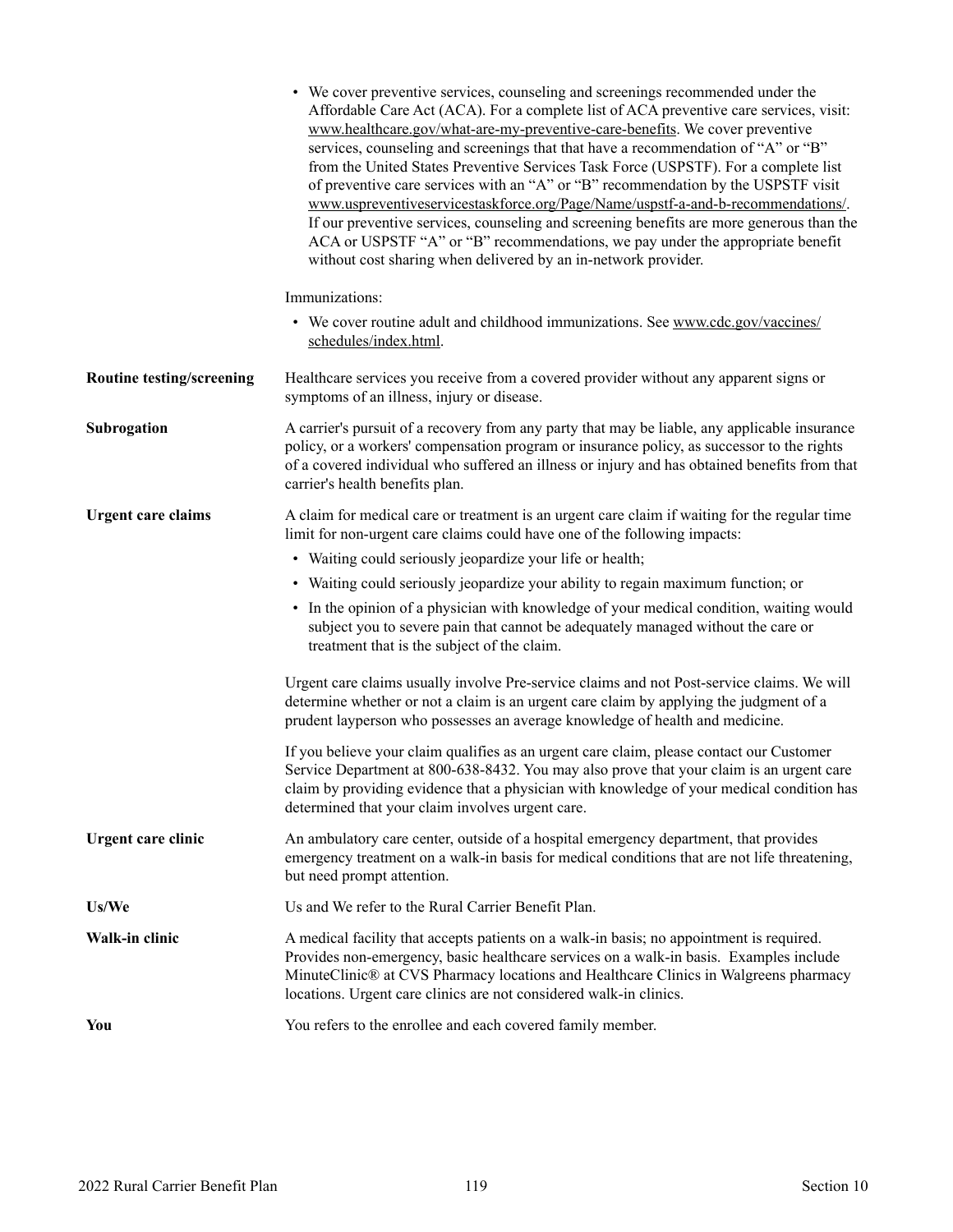# **Index**

Do not rely on this page; it is for your convenience and may not show all pages where the terms appear.

| Acupuncture33-50, 115-119                                |
|----------------------------------------------------------|
|                                                          |
| Alternative treatment48-49                               |
|                                                          |
| Applied Behavioral Analysis (ABA)70-73,<br>121-123       |
| Autologous bone marrow transplant33-50                   |
|                                                          |
| Care Management Program87                                |
|                                                          |
|                                                          |
|                                                          |
|                                                          |
|                                                          |
|                                                          |
|                                                          |
| Catastrophic protection out-of-pocket                    |
|                                                          |
| Chemotherapy43, 45-46, 74-78                             |
|                                                          |
| Claims3, 12-14, 20-22, 99-101, 104-111,<br>115-119       |
| Coinsurance24-28, 74-81, 113, 115-119                    |
| Colorectal Cancer Screening36-38                         |
| Congenital anomalies51-55                                |
| Cost-sharing24-28, 115-119                               |
| Covered services12-14, 16, 18, 24-28,<br>99-100, 115-119 |
|                                                          |
|                                                          |
|                                                          |
| Disputed claims process22, 101-103                       |
| Durable medical equipment46-48                           |
| <b>Educational classes and programs49-50</b>             |

| Effective date of enrollment18                                              |
|-----------------------------------------------------------------------------|
|                                                                             |
| Experimental or investigational116                                          |
|                                                                             |
|                                                                             |
|                                                                             |
|                                                                             |
|                                                                             |
| <b>Gender Affirming Care Services</b>                                       |
|                                                                             |
|                                                                             |
| Home health services15, 48                                                  |
|                                                                             |
| Hospital5-6, 12-14, 16-28, 33-34, 39-40,<br>$\frac{51-66}{72-73}$ , 115-119 |
| Immunizations36-38, 118-119                                                 |
| In-network providers12-14, 26-27,<br>117-118                                |
|                                                                             |
|                                                                             |
|                                                                             |
| Maternity benefits39-40                                                     |
|                                                                             |
| Medical necessity18, 117                                                    |
|                                                                             |
| Mental health and substance use disorder                                    |
|                                                                             |
| <b>No Surprises Act (NSA)</b>                                               |
|                                                                             |
| Nurse                                                                       |
| Licensed Practical Nurse48                                                  |
| Licensed Vocational Nurse48                                                 |
|                                                                             |
| Occupational therapy44, 116                                                 |
|                                                                             |

| Oral and maxillofacial surgery55    |  |
|-------------------------------------|--|
| Orthopedic devices33-50             |  |
|                                     |  |
| Physician12-14, 33-61, 114          |  |
| Precertification18-22, 115-119      |  |
|                                     |  |
| Preventive care, adult36-38         |  |
| Preventive care, children38         |  |
| Prior approval12-14, 16-23, 115-119 |  |
|                                     |  |
|                                     |  |
|                                     |  |
|                                     |  |
| Social worker35, 48, 71-72          |  |
|                                     |  |
|                                     |  |
|                                     |  |
|                                     |  |
|                                     |  |
|                                     |  |
|                                     |  |
|                                     |  |
|                                     |  |
|                                     |  |
| Telehealth35, 71-72, 94             |  |
|                                     |  |
|                                     |  |
|                                     |  |
|                                     |  |
|                                     |  |
| Well Woman Care36-38                |  |
|                                     |  |
|                                     |  |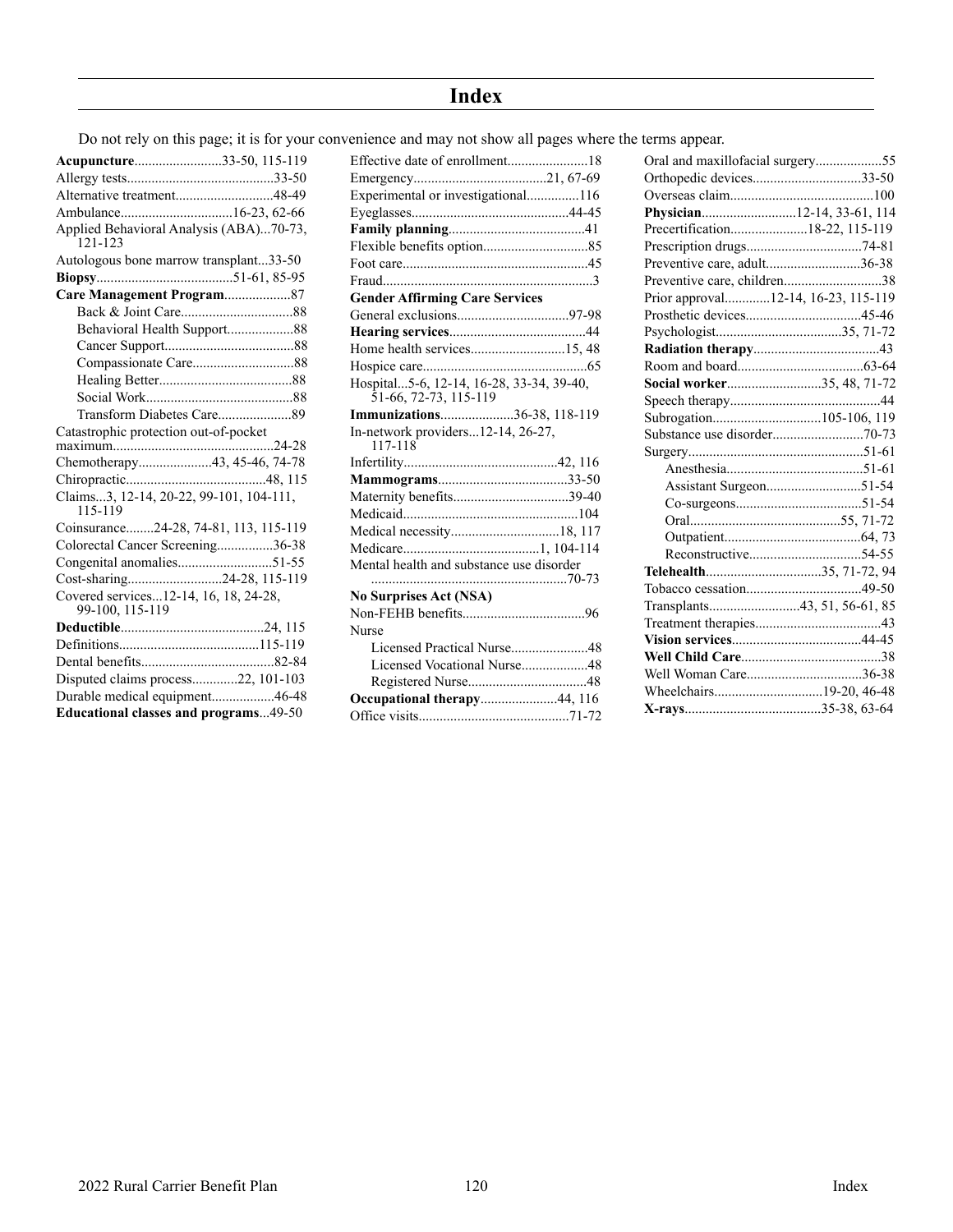# <span id="page-122-0"></span>**Summary of Benefits for the High Option of the Rural Carrier Benefit Plan- 2022**

**Do not rely on this chart alone.** This is a summary. All benefits are subject to the definitions, limitations, and exclusions in this brochure. Before making a final decision, please read this FEHB brochure. You can obtain a copy of our Summary of Benefits and Coverage as required by the Affordable Care Act Summary at [www.rcbphealth.com.](http://www.RCBPHealth.com) On this page we summarize specific expenses we cover; for more detail, look inside.

If you want to enroll or change your enrollment in this Plan, be sure to put the correct enrollment code from the cover on your enrollment form.

Below, an asterisk (\*) means the item is subject to the \$350 In-network/\$800 Out-of-network calendar year deductible. And, after we pay, you generally pay any difference between our allowance and the billed amount if you use an out-of-network physician or other healthcare professional.

| <b>High Option Benefits</b>                                                                          | You pay                                                                                                           | Page  |
|------------------------------------------------------------------------------------------------------|-------------------------------------------------------------------------------------------------------------------|-------|
| Medical services provided by physicians: Diagnostic and<br>treatment services provided in the office | In-network primary care provider: \$20/<br>office visit<br>In-network specialist provider: \$35/office<br>visit   | 29-30 |
|                                                                                                      | <b>Out-of-network:</b> 30% of our allowance and<br>any difference between our allowance and the<br>billed amount* |       |
| Medical services provided by physicians: Surgery                                                     | In-network: 15% of our allowance (No<br>deductible)                                                               | 48-52 |
|                                                                                                      | <b>Out-of-network:</b> 30% of our allowance and<br>any difference between our allowance and the<br>billed amount  |       |
| Medical services provided by physicians: Telehealth                                                  | <b>In-network:</b> Nothing (No deductible) if you<br>contact DialCare for services                                | 31    |
|                                                                                                      | <b>Out-of-network:</b> No benefit                                                                                 |       |
| Services provided by a hospital: Inpatient                                                           | In-network: \$200 copayment per admission<br>(waived for maternity stay)<br>Out-of-network: \$400 copayment per   | 59-61 |
|                                                                                                      | admission; 30% of covered charges                                                                                 |       |
| Services provided by a hospital: Outpatient                                                          | In-network: 15% of our allowance*                                                                                 | 61    |
|                                                                                                      | Out-of-network: 30% of our allowance* and<br>any difference between our allowance and the<br>billed amount        |       |
| <b>Emergency benefits:</b> Accidental Injury                                                         | Nothing for emergency room visit and first<br>physician office visit                                              | 64    |
| <b>Emergency Room Benefits: Medical emergency</b>                                                    |                                                                                                                   | 65    |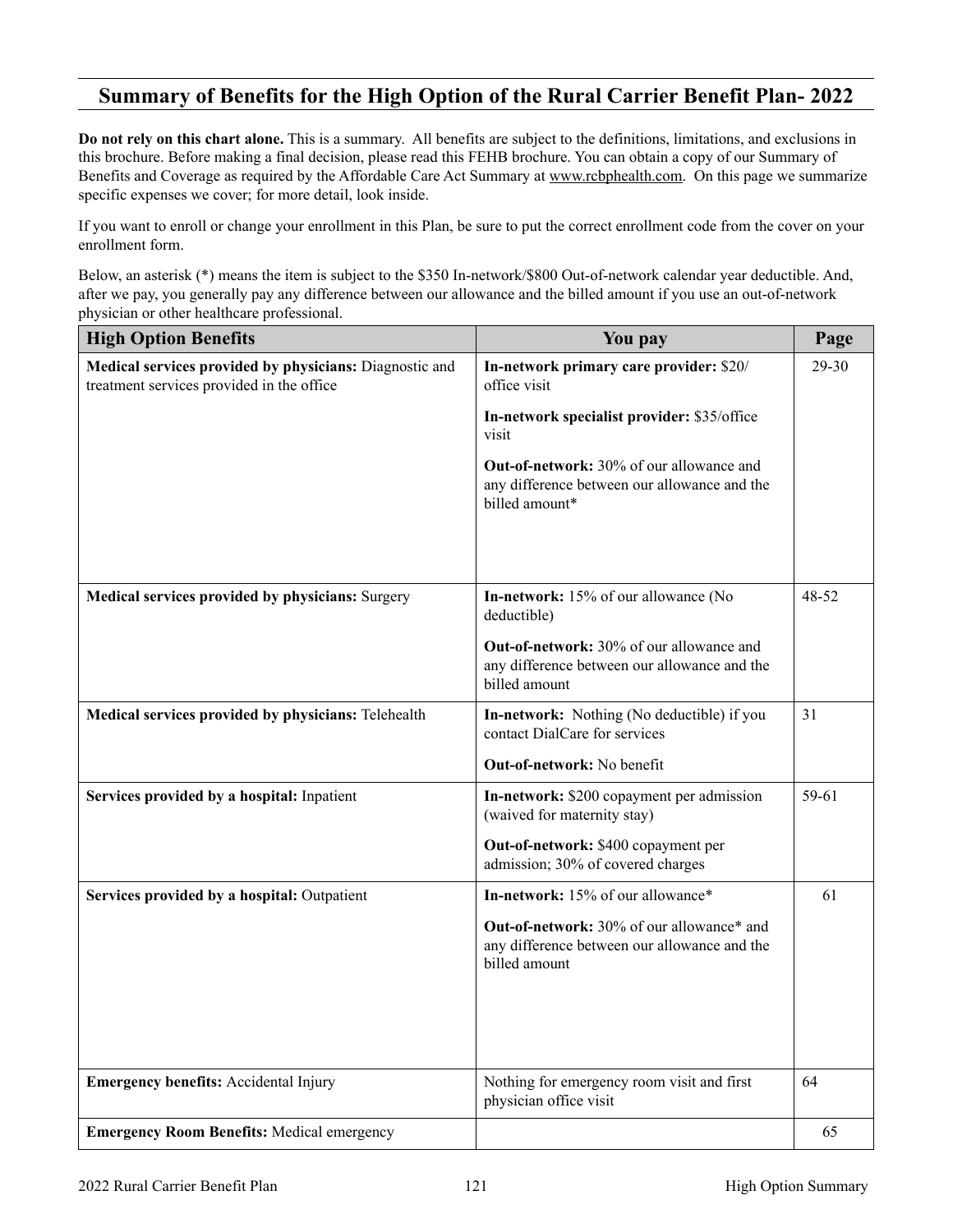|                                                                                 | Emergency room benefits for In-network and<br>Out-of-network services: 15% of the Plan<br>allowance*                                                                                                                                                                                                                                                                                                                        |           |
|---------------------------------------------------------------------------------|-----------------------------------------------------------------------------------------------------------------------------------------------------------------------------------------------------------------------------------------------------------------------------------------------------------------------------------------------------------------------------------------------------------------------------|-----------|
| Mental health and substance use treatment: Applied<br>Behavioral Analysis (ABA) | In-network: 15% of the Plan allowance (no<br>deductible)<br><b>Out-of-network:</b> 30% of the Plan allowance<br>and any difference between our allowance and<br>the billed amount                                                                                                                                                                                                                                           | 67        |
| <b>Mental Health and Substance Abuse</b><br>treatment: Inpatient                | In-network: \$200 copayment per admission<br>Out-of-network: \$400 copayment per<br>admission; 30% of covered charges.                                                                                                                                                                                                                                                                                                      | 68        |
| Mental health and substance use treatment: Outpatient                           | In-network: 15% of the Plan allowance*                                                                                                                                                                                                                                                                                                                                                                                      | 69        |
|                                                                                 | Out-of-network: Physician Services--30% of<br>the Plan allowance and any difference between<br>our allowance and the billed amount*                                                                                                                                                                                                                                                                                         |           |
|                                                                                 | Facility Chargers: -- 30% of the Plan<br>allowance and any difference between our<br>allowance and the billed amount*                                                                                                                                                                                                                                                                                                       |           |
| Prescription drugs: Network and Non-Network pharmacy                            | 30% of cost*                                                                                                                                                                                                                                                                                                                                                                                                                | $73 - 74$ |
| Prescription drugs: Mail Order Pharmacy                                         | Up to a 90 day supply: Tier I--\$10/generic;<br>Tier II--\$50/preferred brand name; Tier III--<br>\$80/non-preferred brand name; Tier IV--<br>Specialty Generic drugs \$70 for a 30 day<br>supply/\$100 for a 90 day supply; Tier V--<br>Specialty Preferred drugs \$90 for a 30 day<br>supply/\$125 for a 90 day supply; Tier VI--<br>Specialty Non-Preferred drugs \$120 for a 30<br>day supply/\$250 for a 90 day supply | 74        |
| Prescription drugs: Mail order pharmacy with Medicare<br>Part B                 | Up to a 90 day supply: Tier I--\$10/generic;<br>Tier II--\$40/preferred brand name; Tier III--<br>\$70/non-preferred brand name: Tier IV--<br>Specialty Generic drugs \$70 for a 30 day<br>supply/\$100 for a 90 day supply; Tier V--<br>Specialty Preferred drugs \$90 for a 30 day<br>supply/\$125 for a 90 day supply; Tier VI--<br>Specialty Non-Preferred drugs \$120 for a 30<br>day supply/\$250 for a 90 day supply | 74        |
| Dental care:                                                                    | Any difference between our scheduled<br>allowance and the billed amount                                                                                                                                                                                                                                                                                                                                                     | 77-78     |
| <b>Special features:</b>                                                        |                                                                                                                                                                                                                                                                                                                                                                                                                             | 79-89     |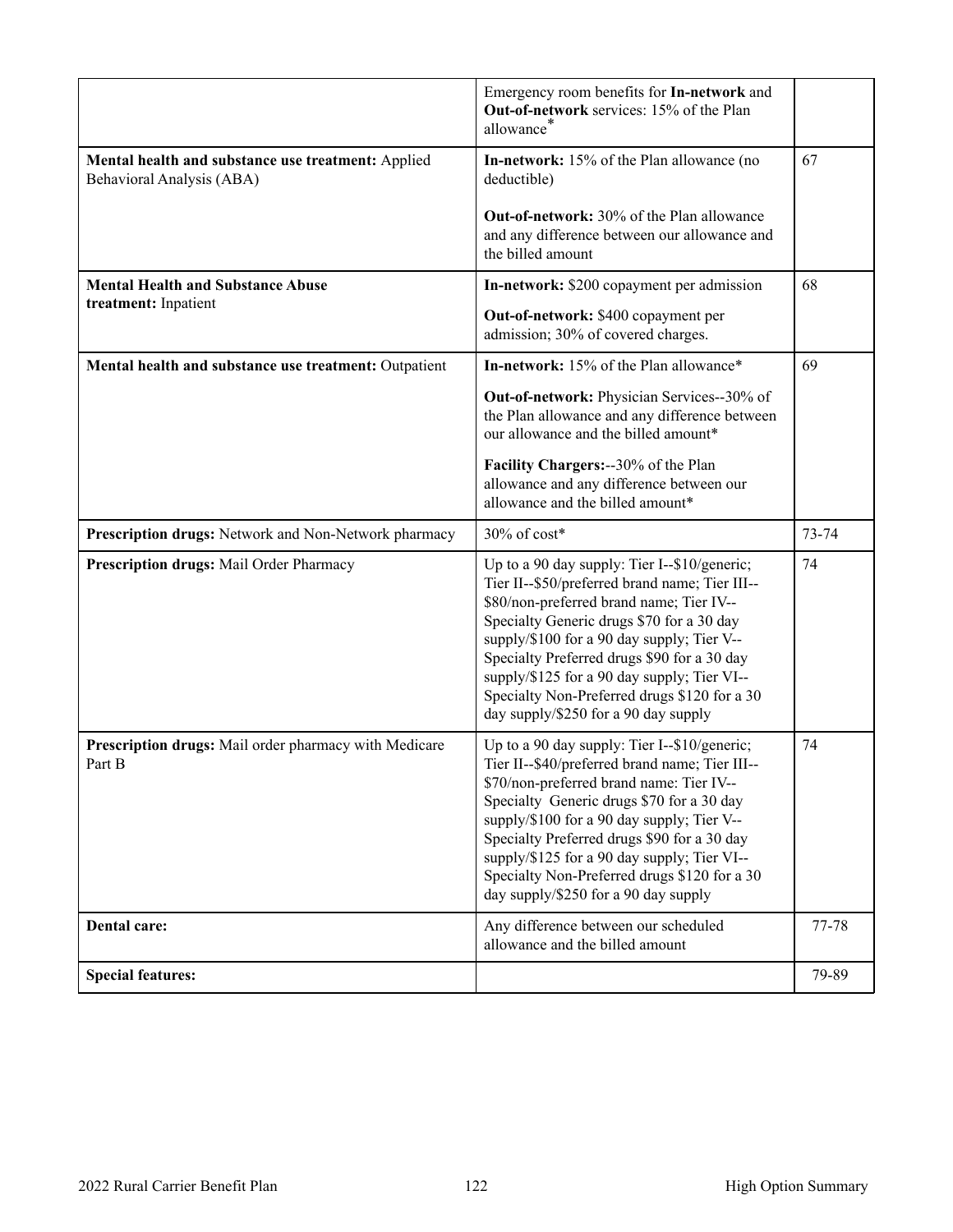<span id="page-124-0"></span>

|                                                                   | Flexible benefits option; Cancer treatment<br>benefit; Kidney dialysis benefit; 24 hour nurse<br>line; Travel assistance program; Routine eye<br>exam benefit; Healthy maternity program;<br>Complex and Chronic Disease Management<br>Program; Care Management Program;<br>Livongo, a remote diabetes monitoring<br>program; Lab Savings program; Smoking<br>cessation program; Institutes of Excellence<br>(IOE); Genetic testing for prescription drugs;<br>Pharmacy Advisor Program; Wellness<br>Incentive program; Health Risk Assessment;<br>Telephonic Health Coaching program;<br>Telehealth program |    |
|-------------------------------------------------------------------|--------------------------------------------------------------------------------------------------------------------------------------------------------------------------------------------------------------------------------------------------------------------------------------------------------------------------------------------------------------------------------------------------------------------------------------------------------------------------------------------------------------------------------------------------------------------------------------------------------------|----|
| Protection against catastrophic costs (out-of-pocket<br>maximum): | In-network: Nothing after \$5,000 for Self<br>Only enrollment or \$10,000 for Self Plus One<br>or Self and Family enrollment per calendar<br>year including CVS Health In-network retail<br>and/or mail service pharmacy.                                                                                                                                                                                                                                                                                                                                                                                    | 25 |
|                                                                   | <b>Out-of-network:</b> Nothing after \$7,000 for Self<br>Only enrollment or \$14,000 for Self Plus One<br>or Self and Family per calendar year including<br>CVS Health In-network retail and/or mail<br>service pharmacy.                                                                                                                                                                                                                                                                                                                                                                                    |    |
|                                                                   | Note: Benefit maximums apply and some costs<br>do not count toward this protection                                                                                                                                                                                                                                                                                                                                                                                                                                                                                                                           |    |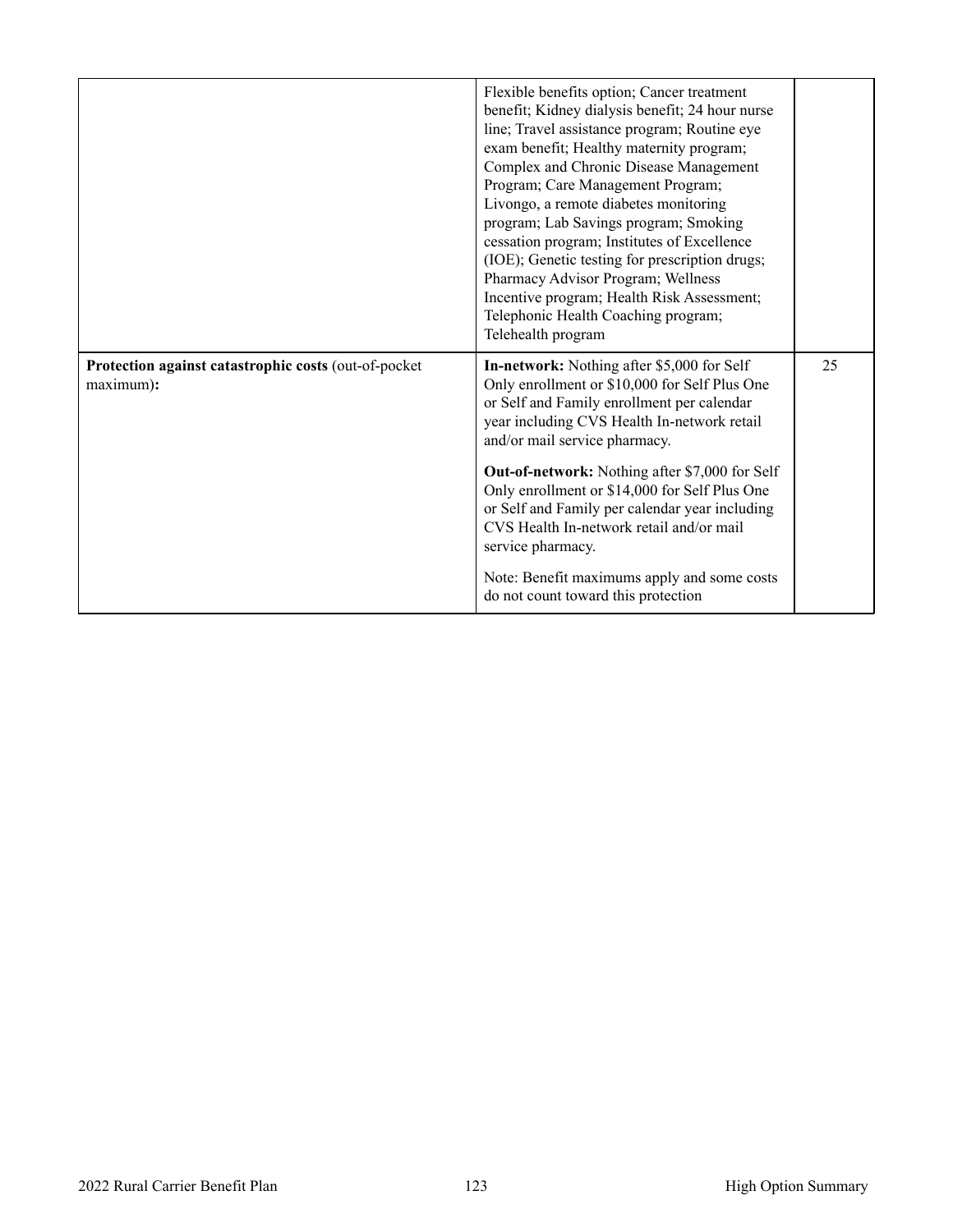# **Notes**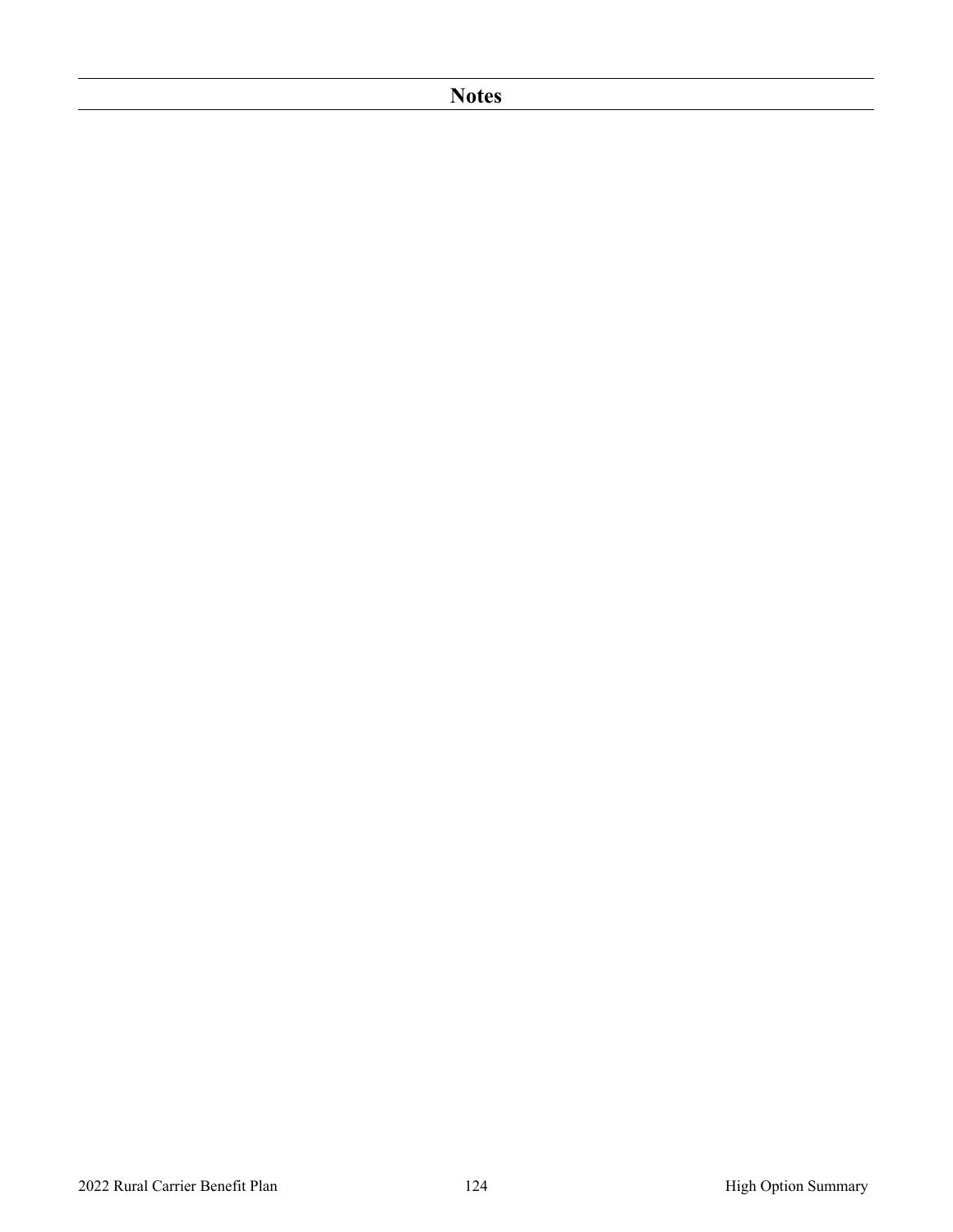# **Notes**